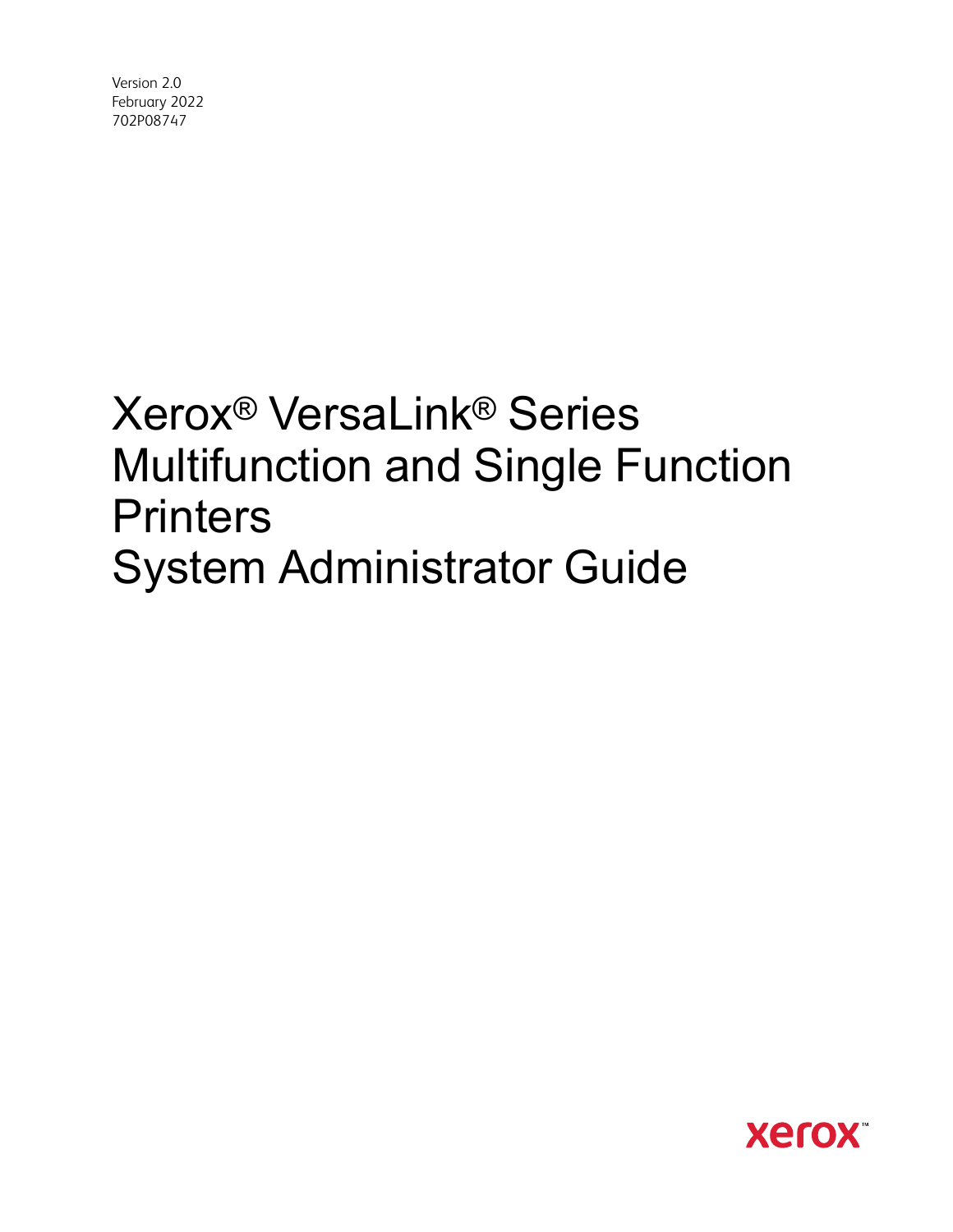© 2022 Xerox Corporation. All rights reserved. Xerox®, VersaLink™, and Xerox Extensible Interface Platform® are trademarks of Xerox Corporation in the United States and/or other countries.

Adobe®, Adobe PDF logo, Reader®, Flash®, Photoshop®, and PostScript® are trademarks or registered trademarks of Adobe Systems, Inc.

Apple®, Bonjour®, iPad®, iPhone®, iPod®, iPod touch®, AirPrint® and the AirPrint Logo®, Mac®, OS X®, macOS®, and Macintosh® are trademarks or registered trademarks of Apple Inc. in the U.S. and other countries.

Gmail™ webmail service and Android™ mobile technology platform are trademarks of Google, Inc.

HP-UX® and PCL® are registered trademarks of Hewlett-Packard Corporation in the United States and/or other countries.

Microsoft®, Windows®, and Windows Server® are registered trademarks of Microsoft Corporation in the United States and other countries.

Novell®, NetWare®, NDPS®, NDS®, IPX™, and Novell Distributed Print Services™ are trademarks or registered trademarks of Novell, Inc. in the United States and other countries.

Mopria™ is a trademark of the Mopria Alliance.

McAfee® is a trademark or registered trademark of McAfee, Inc. in the United States and other countries.

UNIX® is a trademark in the United States and other countries, licensed exclusively through X/ Open Company Limited.

Linux® is a registered trademark of Linus Torvalds.

Wi-Fi CERTIFIED Wi-Fi Direct® is a trademark of the Wi-Fi Alliance.

Bluetooth® is a trademark of the Bluetooth SIG.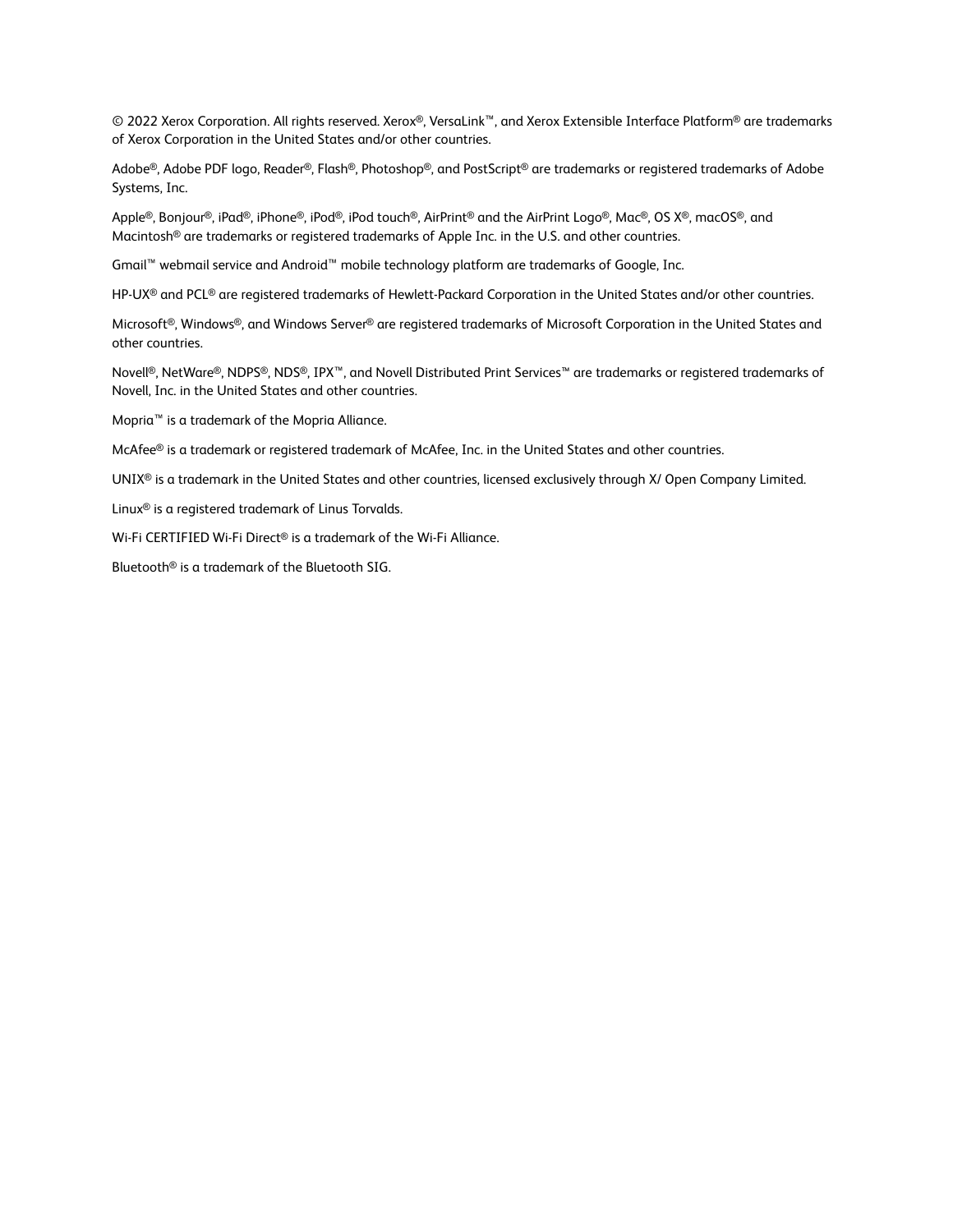# Table of Contents

| Downloading the Configuration Report from the Embedded Web Server  18 |  |
|-----------------------------------------------------------------------|--|
|                                                                       |  |
|                                                                       |  |
|                                                                       |  |
|                                                                       |  |
|                                                                       |  |
|                                                                       |  |
|                                                                       |  |
|                                                                       |  |
|                                                                       |  |
|                                                                       |  |
|                                                                       |  |
|                                                                       |  |
|                                                                       |  |
|                                                                       |  |
|                                                                       |  |
|                                                                       |  |
|                                                                       |  |
|                                                                       |  |
|                                                                       |  |
|                                                                       |  |
|                                                                       |  |
| Setting Up the Printer for Wireless LAN WPA Enterprise Encryption  33 |  |
|                                                                       |  |
|                                                                       |  |
| $\mathbf{v} = \mathbf{v}$                                             |  |

Xerox® VersaLink® Series Multifunction and Single Function Printers System Administrator Guide 3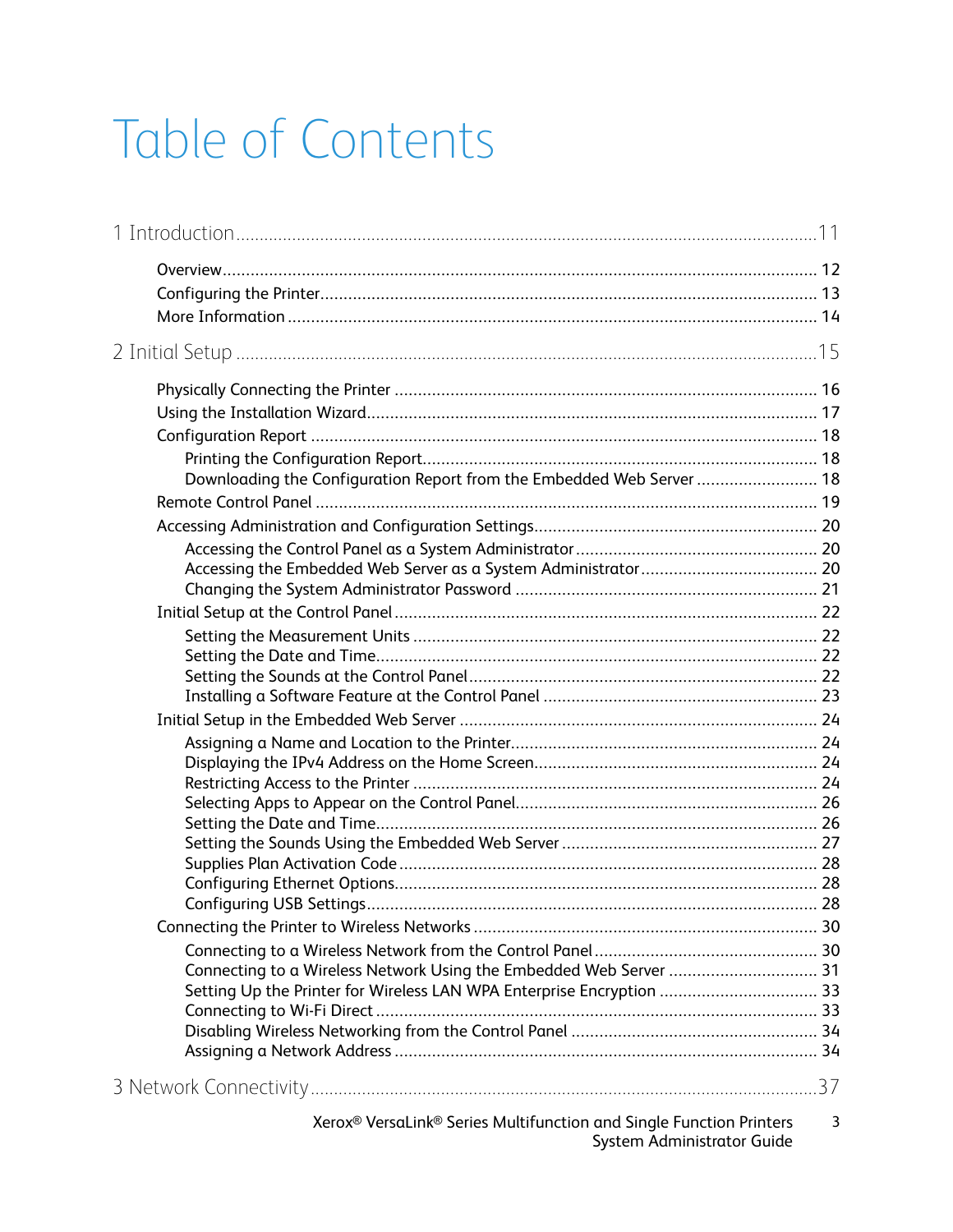Xerox® VersaLink® Series Multifunction and Single Function Printers<br>System Administrator Guide  $\overline{4}$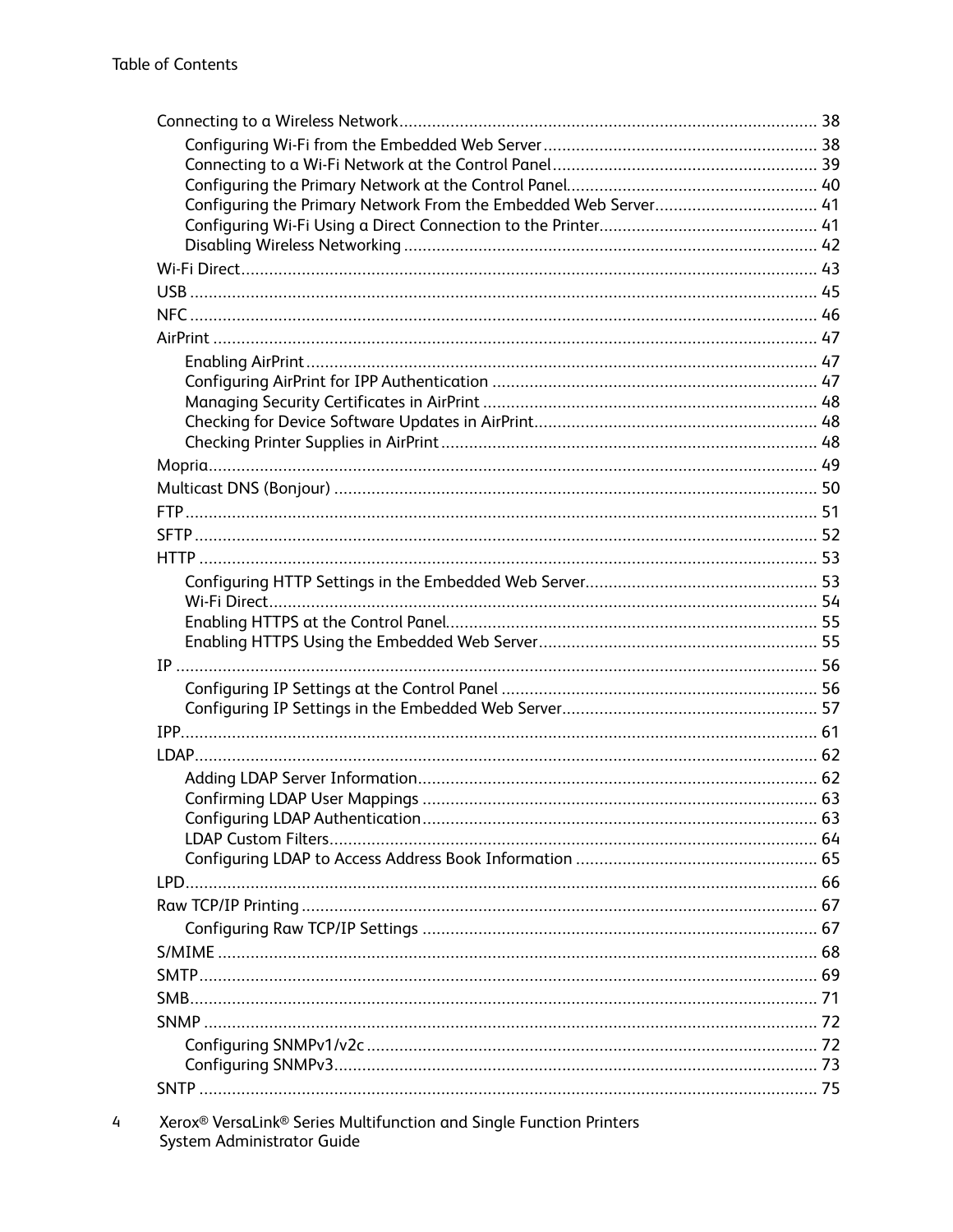Xerox® VersaLink® Series Multifunction and Single Function Printers<br>System Administrator Guide  $\overline{5}$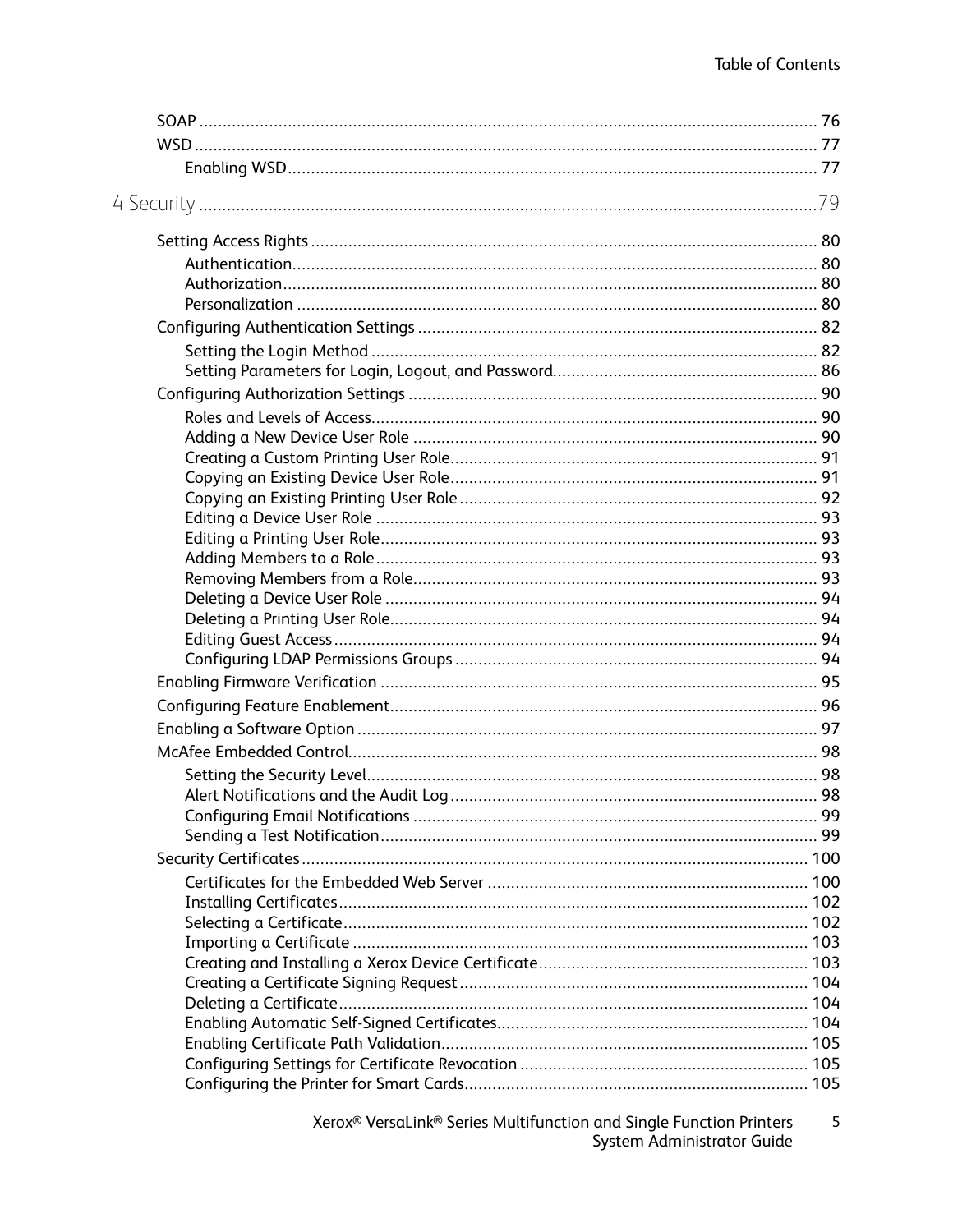Xerox® VersaLink® Series Multifunction and Single Function Printers<br>System Administrator Guide  $\boldsymbol{6}$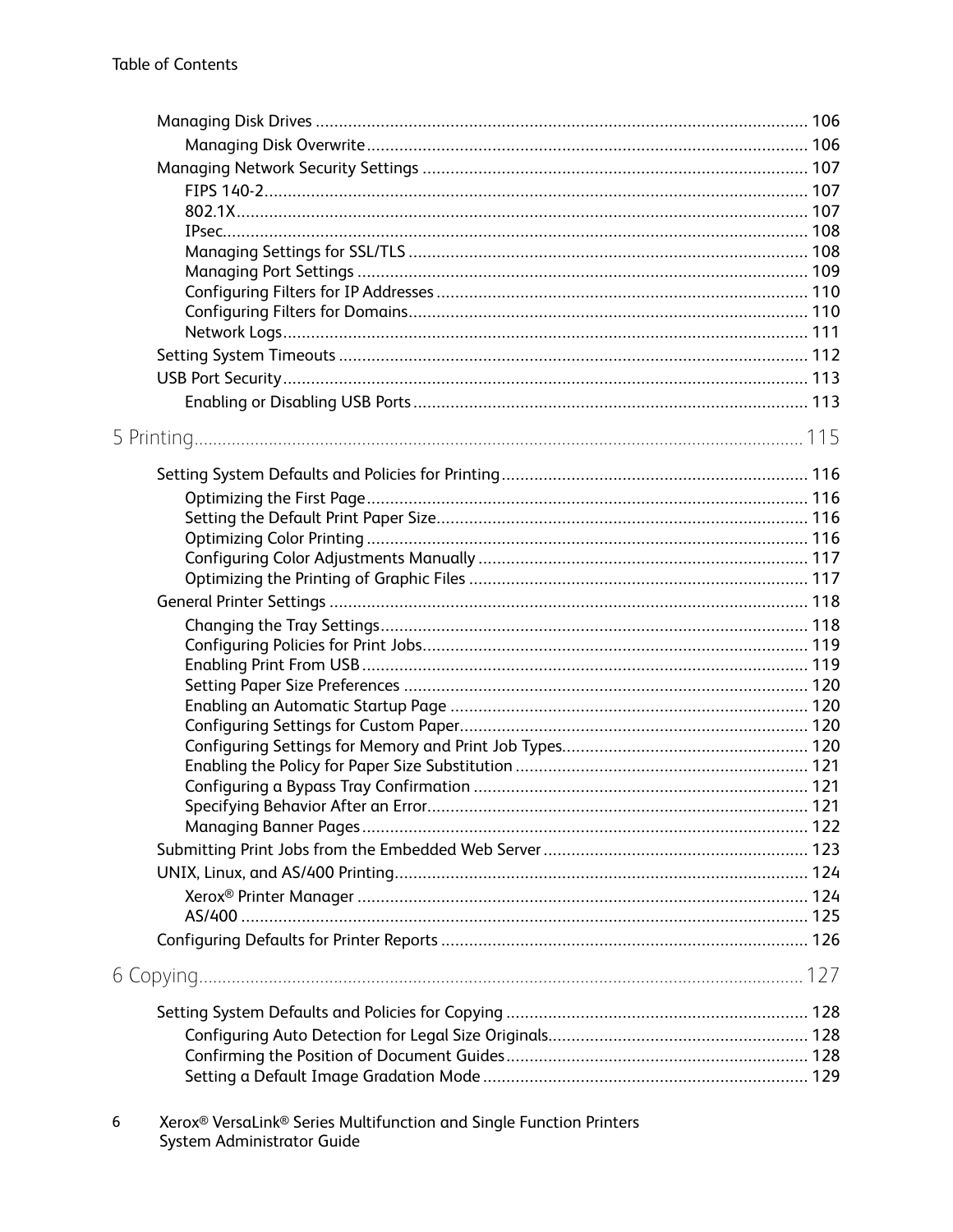| Setting Up Scanning to an Email Address That Uses a Third-Party Provider  144 |  |
|-------------------------------------------------------------------------------|--|
|                                                                               |  |
|                                                                               |  |
|                                                                               |  |
|                                                                               |  |
|                                                                               |  |
|                                                                               |  |
|                                                                               |  |
| Obtaining the IP Address and Host Name of your Windows Computer  152          |  |
|                                                                               |  |
|                                                                               |  |
|                                                                               |  |
|                                                                               |  |
|                                                                               |  |
|                                                                               |  |
|                                                                               |  |
|                                                                               |  |
|                                                                               |  |
|                                                                               |  |
|                                                                               |  |
|                                                                               |  |
|                                                                               |  |
|                                                                               |  |
|                                                                               |  |

Xerox® VersaLink® Series Multifunction and Single Function Printers System Administrator Guide 7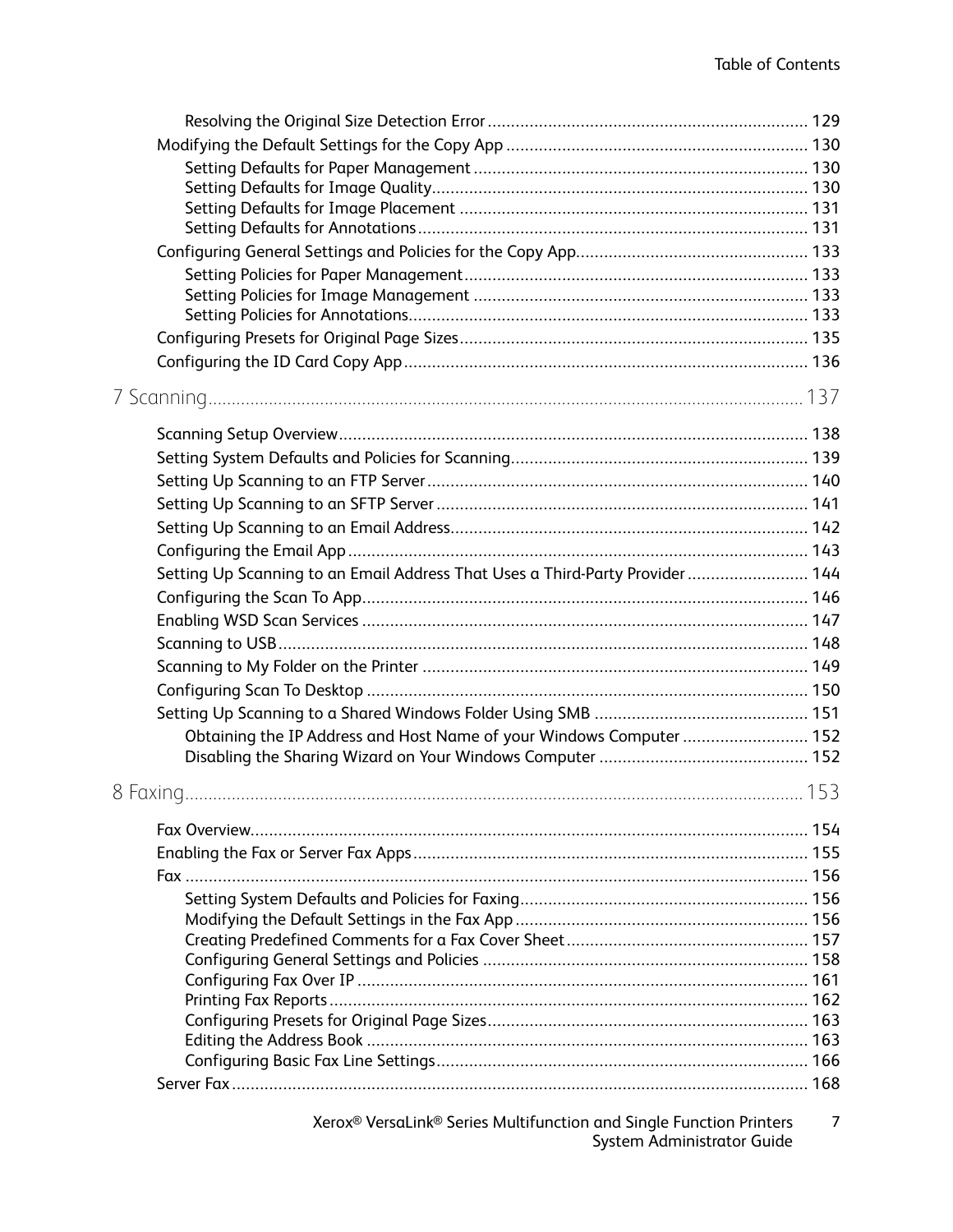| Generating and Downloading a Xerox Standard Accounting Report  176 |     |
|--------------------------------------------------------------------|-----|
|                                                                    |     |
|                                                                    |     |
|                                                                    |     |
|                                                                    |     |
|                                                                    |     |
|                                                                    |     |
|                                                                    |     |
|                                                                    |     |
|                                                                    |     |
|                                                                    |     |
|                                                                    |     |
|                                                                    |     |
|                                                                    |     |
|                                                                    |     |
|                                                                    |     |
|                                                                    |     |
|                                                                    | 190 |
|                                                                    |     |
|                                                                    |     |
|                                                                    |     |
|                                                                    |     |
|                                                                    |     |
|                                                                    |     |
|                                                                    |     |
|                                                                    |     |
|                                                                    |     |
|                                                                    |     |
|                                                                    |     |
|                                                                    |     |

Xerox® VersaLink® Series Multifunction and Single Function Printers<br>System Administrator Guide  $\bf 8$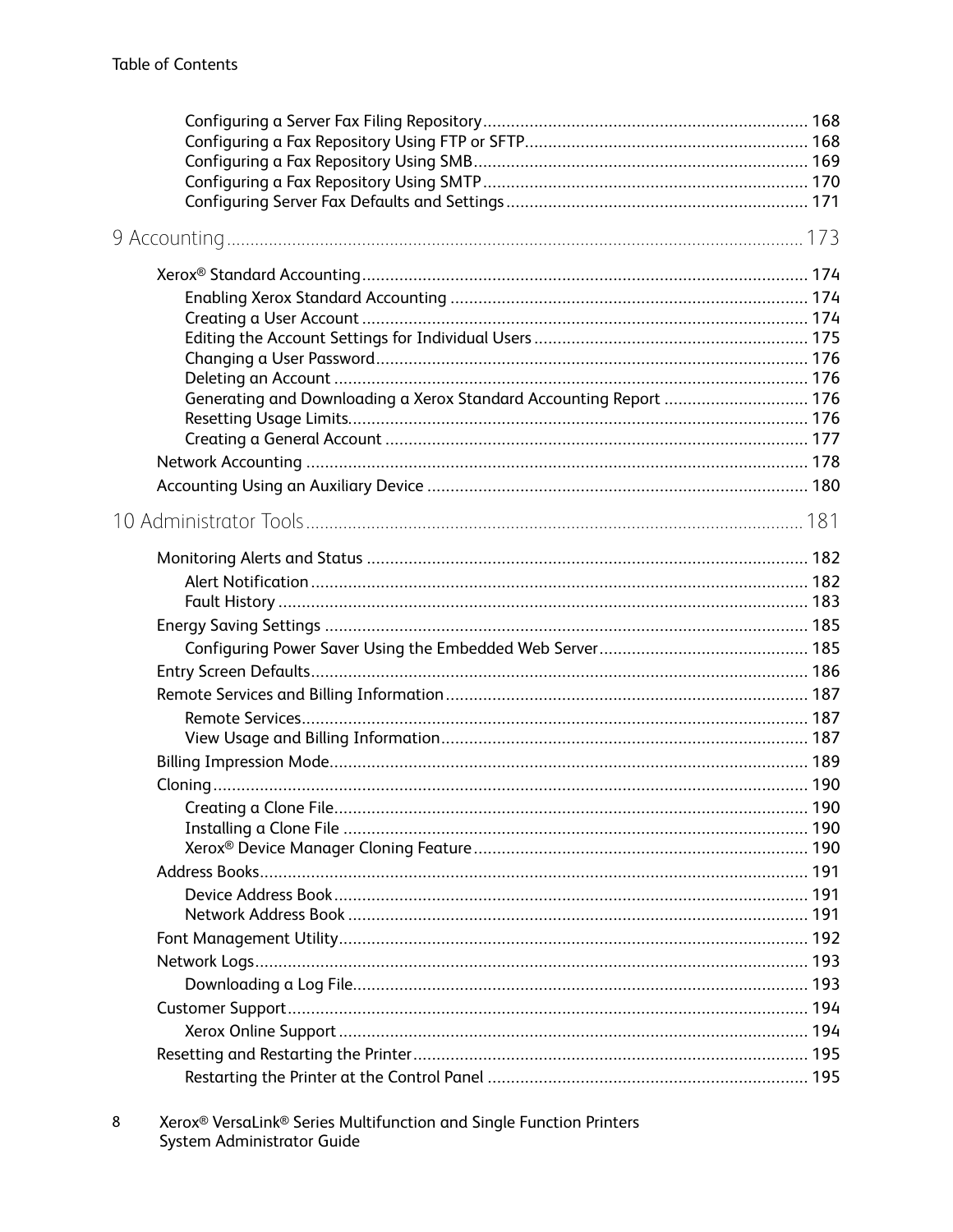| Installing and Configuring Software Updates Using the Embedded Web Server  196 |     |
|--------------------------------------------------------------------------------|-----|
| Installing and Configuring Software Updates from the Control Panel 197         |     |
|                                                                                |     |
|                                                                                |     |
|                                                                                |     |
|                                                                                |     |
|                                                                                |     |
|                                                                                |     |
| Performing an Automatic Color Registration at the Control Panel 200            |     |
|                                                                                |     |
|                                                                                |     |
|                                                                                | 205 |
|                                                                                | 206 |
|                                                                                | 206 |
|                                                                                |     |
|                                                                                |     |
|                                                                                |     |
|                                                                                |     |
|                                                                                |     |
|                                                                                |     |
|                                                                                |     |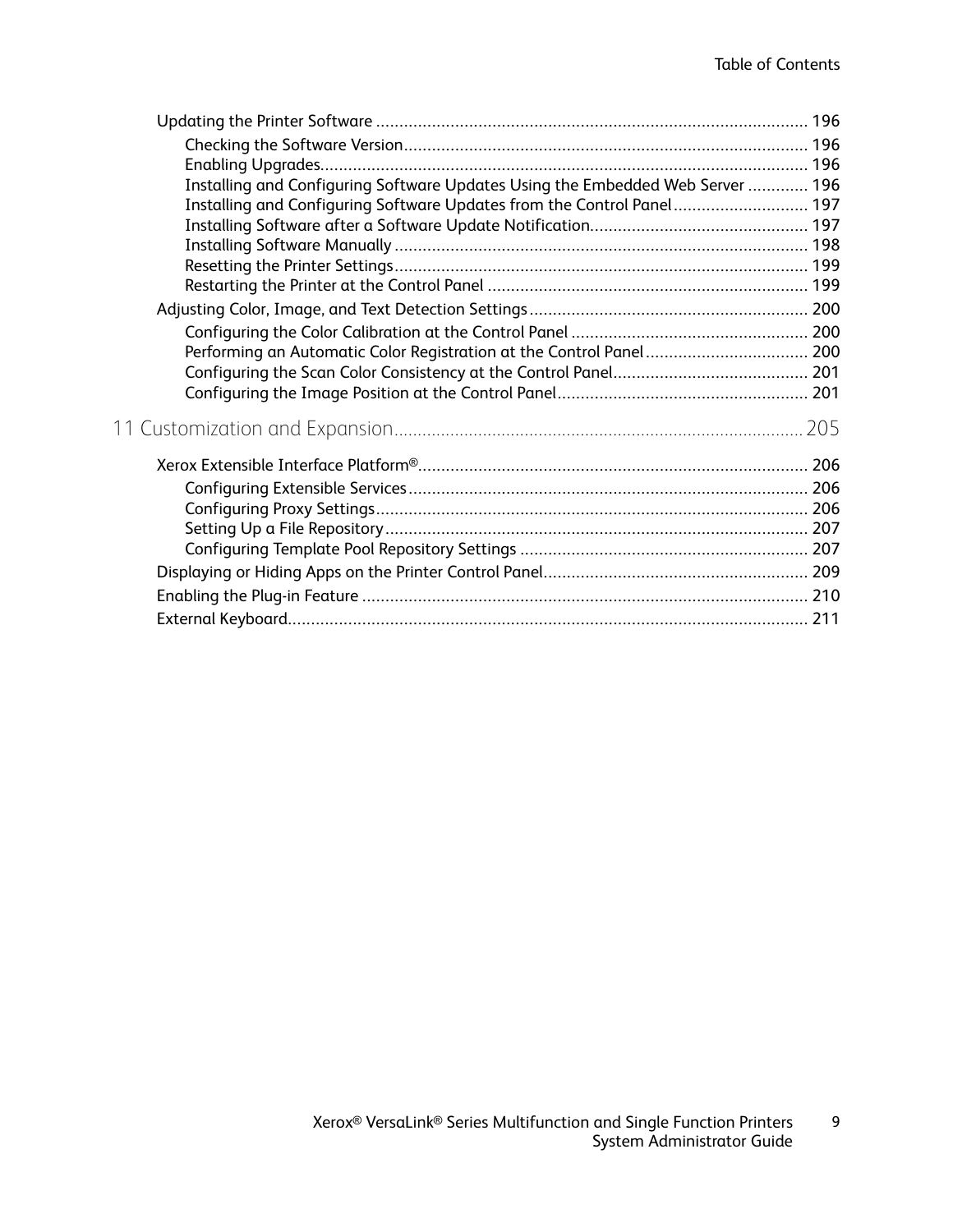Table of Contents

10 Xerox® VersaLink® Series Multifunction and Single Function Printers System Administrator Guide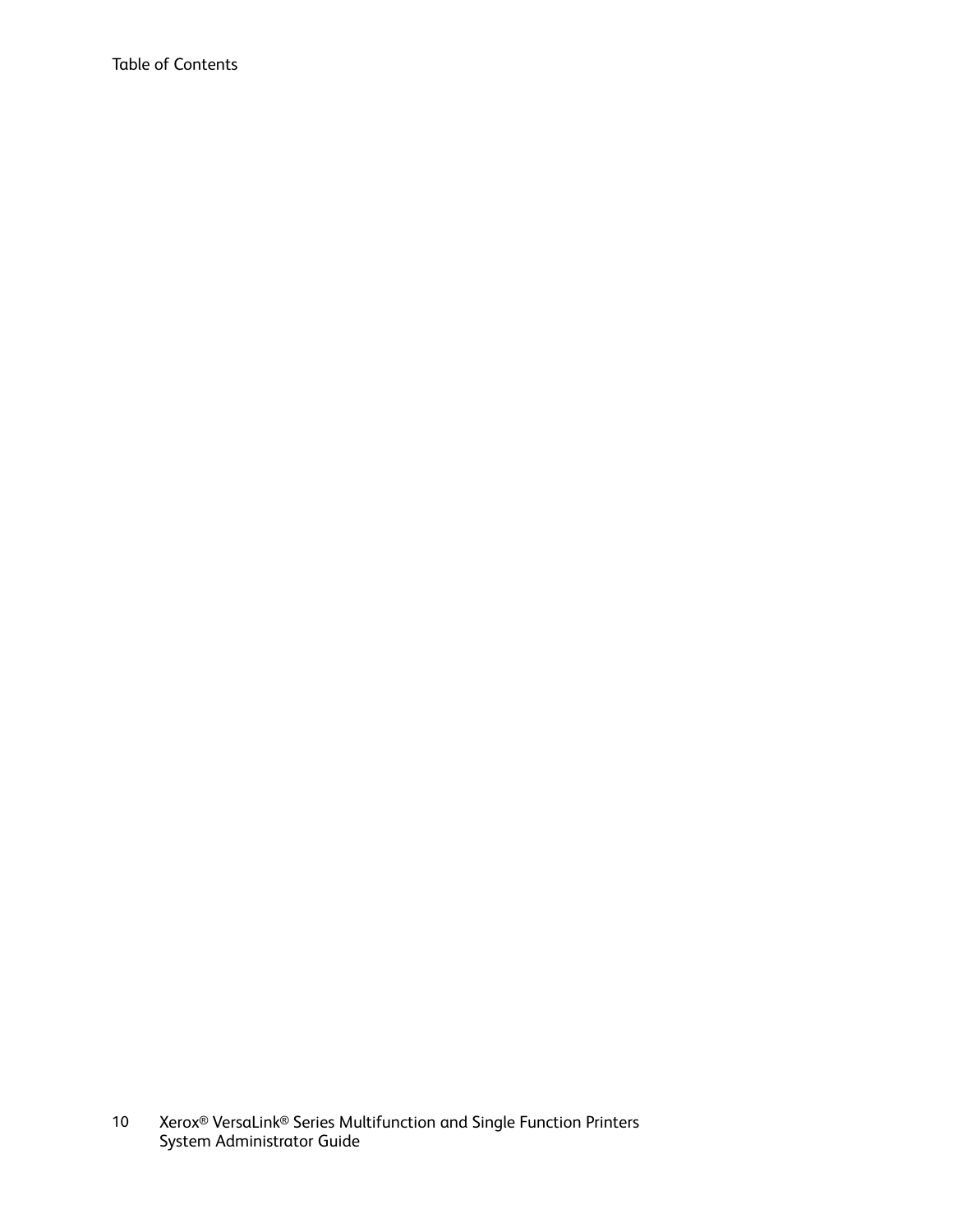# <span id="page-10-0"></span>Introduction

This chapter contains:

1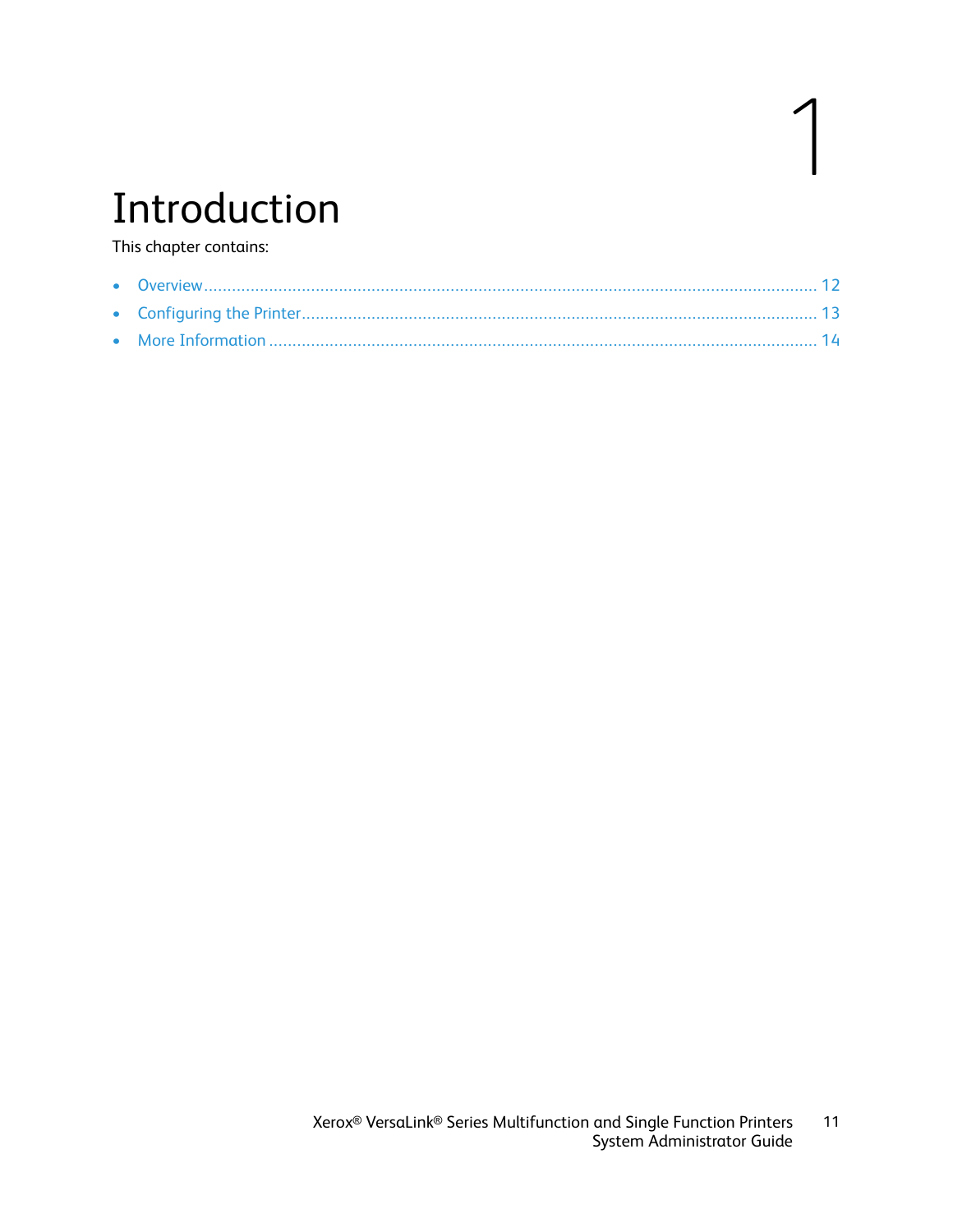### <span id="page-11-0"></span>**Overview**

This guide is designed for a system administrator with network administrator rights who understands networking concepts and has experience creating and managing network user accounts.

Use this guide to help you install, configure, and manage your printer on a network.



- Network features are not available when the printer is connected using USB.
- Embedded fax features are not available for all printer models.

12 Xerox<sup>®</sup> VersaLink<sup>®</sup> Series Multifunction and Single Function Printers System Administrator Guide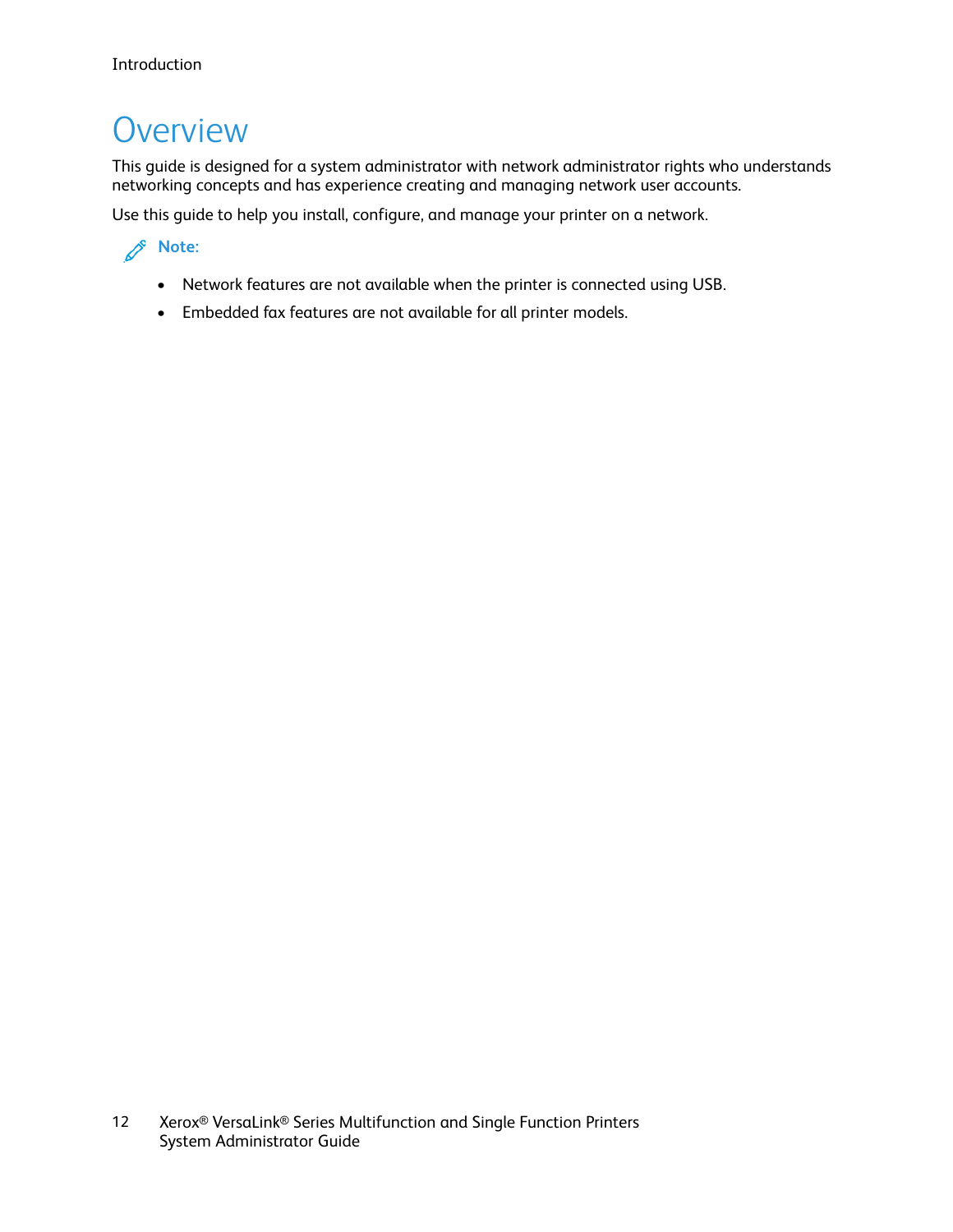### <span id="page-12-0"></span>Configuring the Printer

- 1. Ensure that your printer is connected to power, to your network, and to the fax line, as needed.
- 2. Confirm that your printer is recognized on your network. By default, the printer is assigned an IP address automatically from a DHCP server over a TCP/IP network. If you have another type of network, or want to assign a static IP address, refer to [IP.](#page-55-0)

**Note:** Xerox recommends using DHCP reservations to assign IP addresses to your printers. DHCP reservations provide the most consistent IP addresses and the ability to connect with the Host Name.

- 3. Complete the installation wizards. These wizards help you configure basic printer settings such as your location, time zone, and date and time preferences.
- 4. To view the current printer configuration, print a Configuration Report.
	- a. To print a Configuration Report, on the printer control panel, touch **Device > About > Information Pages > Configuration Report**.
	- b. Review the report and locate the printer IPv4 address.
- 5. To access the Embedded Web Server for the printer:
	- a. From your computer or network-connected device, open a Web browser.
	- b. In the Web browser address field, enter the IP address for your printer.
- 6. In the Embedded Web Server, create a host name for the printer. For details, refer to [Configuring](#page-57-0) DNS [Settings.](#page-57-0)

**Note:** To allow users to connect to the printer and print, provide users with the IP address or host name.

- 7. To send billing meter and diagnostic information to Xerox, in the Embedded Web Server, configure remote services. For details, refer to Remote Services and Billing [Information.](#page-186-0)
- 8. As needed, in the Embedded Web Server, configure the following printer settings.
	- a. Configure Authentication. For details, refer to Configuring [Authentication](#page-81-0) Settings.
	- b. Configure Security. For details, refer to [Security](#page-78-0).
	- c. Configure the services that you want to appear on the printer control panel. For details, refer to [Selecting](#page-25-0) Apps to Appear on the Control Panel.
	- d. Configure features for Copy, Print, Scan, and Fax. For details, refer to [Copying,](#page-126-0) [Printing](#page-114-0), [Scanning,](#page-136-0) and [Faxing](#page-152-0).
	- e. Configure Accounting. For details, refer to [Accounting.](#page-172-0)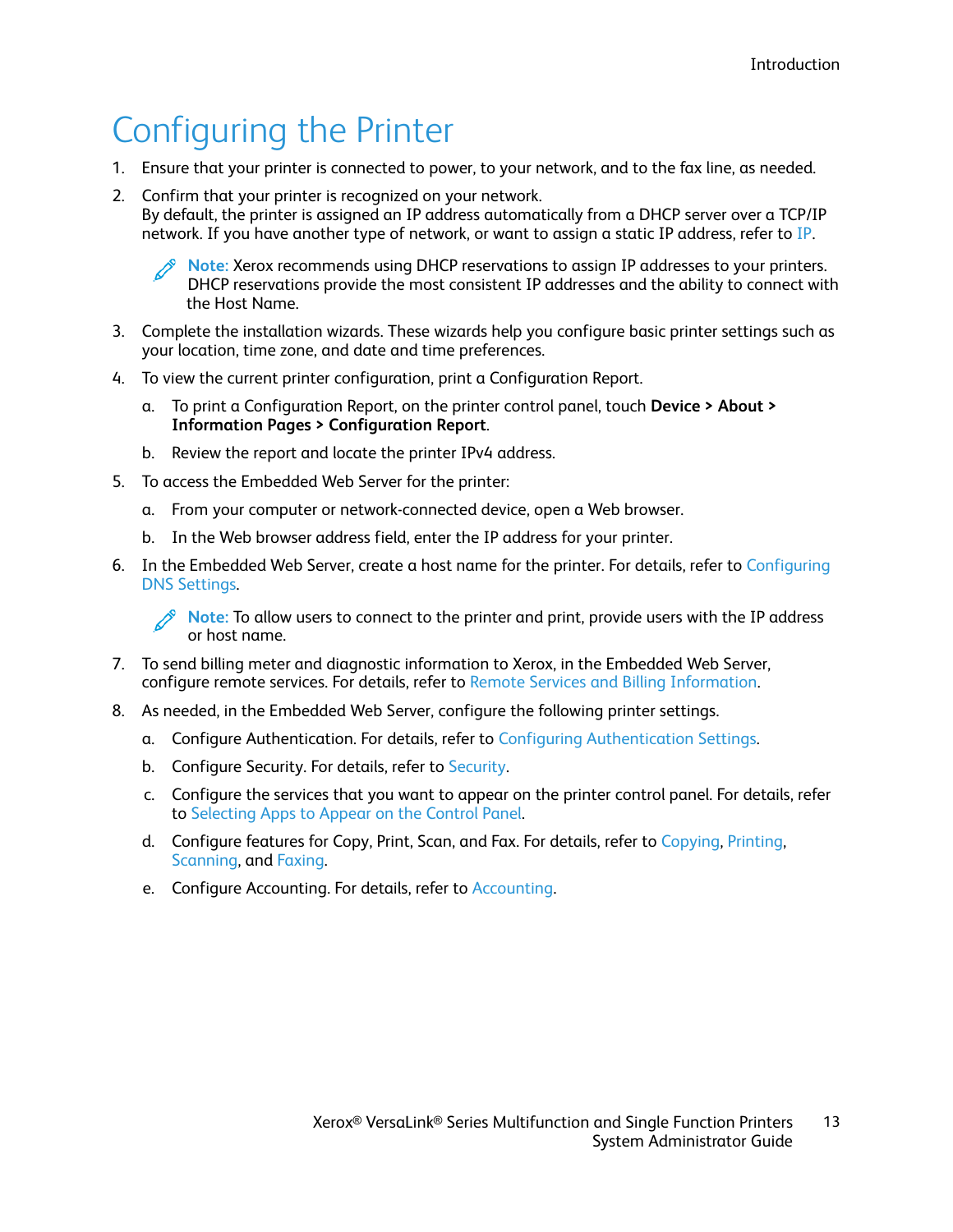### <span id="page-13-0"></span>More Information

You can obtain more information about your printer from these sources:

| <b>Resource</b>                                                                                                                                                          | <b>Location</b>                                                                                                                                                                       |
|--------------------------------------------------------------------------------------------------------------------------------------------------------------------------|---------------------------------------------------------------------------------------------------------------------------------------------------------------------------------------|
| <b>Installation Guide</b>                                                                                                                                                | Packaged with the printer.                                                                                                                                                            |
| Other documentation for your printer                                                                                                                                     | Go to www.xerox.com/office/docs, then select your<br>specific printer model.                                                                                                          |
| Recommended Media List                                                                                                                                                   | United States: www.xerox.com/rmlna                                                                                                                                                    |
|                                                                                                                                                                          | Europe: www.xerox.com/rmleu                                                                                                                                                           |
| Technical support information for your printer,<br>including online technical support, Online Support<br>Assistant, and print driver downloads.                          | Go to www.xerox.com/office/support, then select<br>your specific printer model.                                                                                                       |
| Information about menus or error messages                                                                                                                                | View the Status region of the control panel touch<br>screen.                                                                                                                          |
| <b>Information Pages</b>                                                                                                                                                 | To print from the control panel, touch Device ><br><b>Information Pages or Device &gt; Support &gt; Support</b><br>Pages.                                                             |
|                                                                                                                                                                          | To print from the Embedded Web Server, click Home<br>> Information Pages.                                                                                                             |
| <b>Embedded Web Server documentation</b>                                                                                                                                 | In the Embedded Web Server, click Help.                                                                                                                                               |
| Order supplies for your printer                                                                                                                                          | Go to www.xerox.com/office/supplies, then select<br>your specific printer model.                                                                                                      |
| A resource for tools and information, including<br>interactive tutorials, printing templates, helpful tips,<br>and customized features to meet your individual<br>needs. | www.xerox.com/office/businessresourcecenter                                                                                                                                           |
| Local sales and Technical Customer Support                                                                                                                               | www.xerox.com/office/worldcontacts                                                                                                                                                    |
| Local sales and customer support                                                                                                                                         |                                                                                                                                                                                       |
| Printer registration                                                                                                                                                     | www.xerox.com/office/register                                                                                                                                                         |
| Xerox <sup>®</sup> Direct online store                                                                                                                                   | www.direct.xerox.com                                                                                                                                                                  |
| Third party and open source software                                                                                                                                     | To locate third party and open source software<br>disclosure notices and the terms and conditions, go<br>to www.xerox.com/office/support, then select your<br>specific printer model. |

14 Xerox<sup>®</sup> VersaLink<sup>®</sup> Series Multifunction and Single Function Printers System Administrator Guide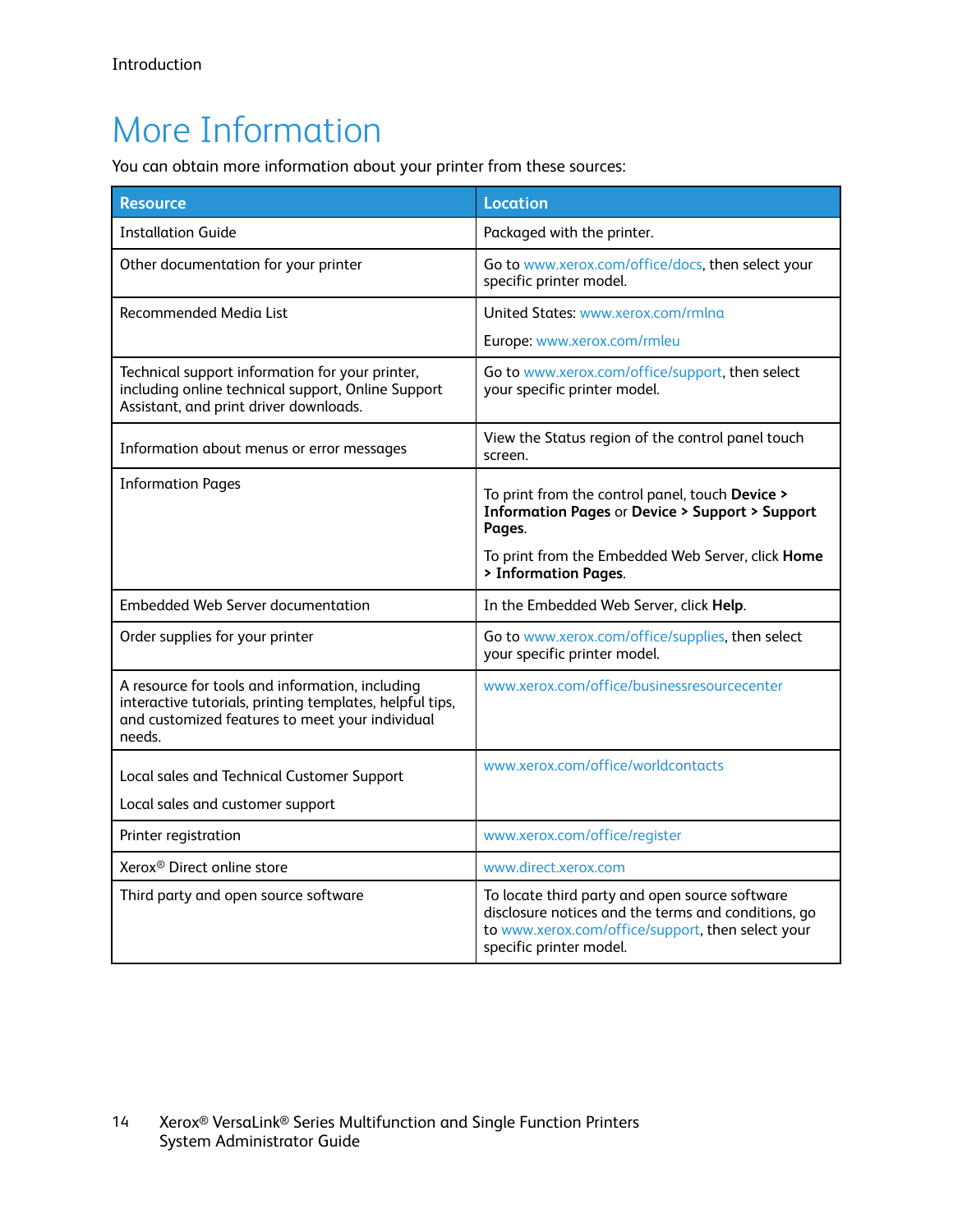# 2

# <span id="page-14-0"></span>Initial Setup

#### This chapter contains: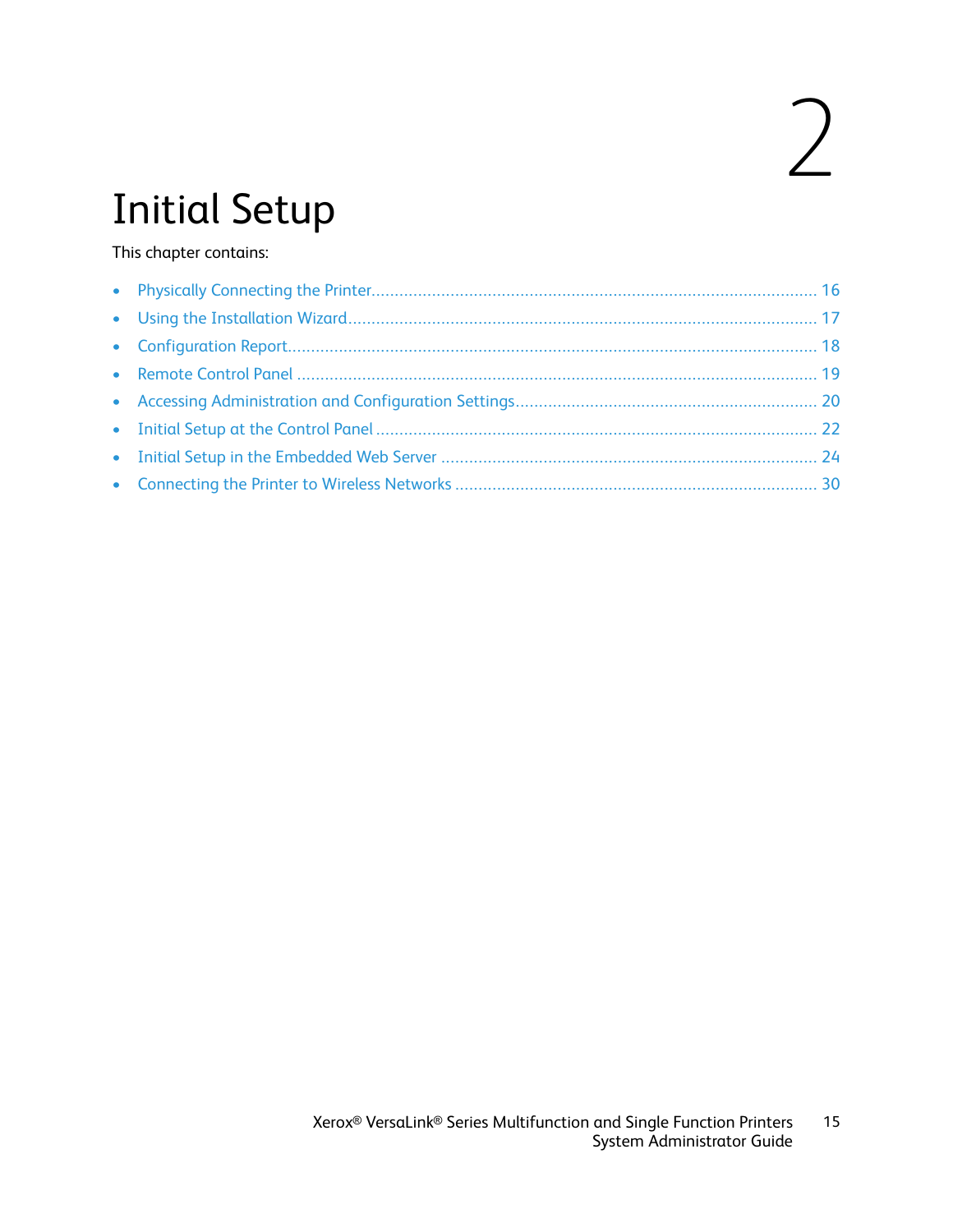# <span id="page-15-0"></span>Physically Connecting the Printer

- 1. Connect the power cord to the printer, then plug the cord into an electrical outlet.
- 2. Connect one end of a Category 5 or better Ethernet cable to the Ethernet port on the back of the printer. Connect the other end of the cable to a correctly-configured network port.
- 3. If your printer has fax installed, connect it to a correctly-configured telephone line.
- 4. If your printer has fax installed and is intended to send or receive faxes, connect it to a telephone that is configured for fax.
- 5. Power on the printer.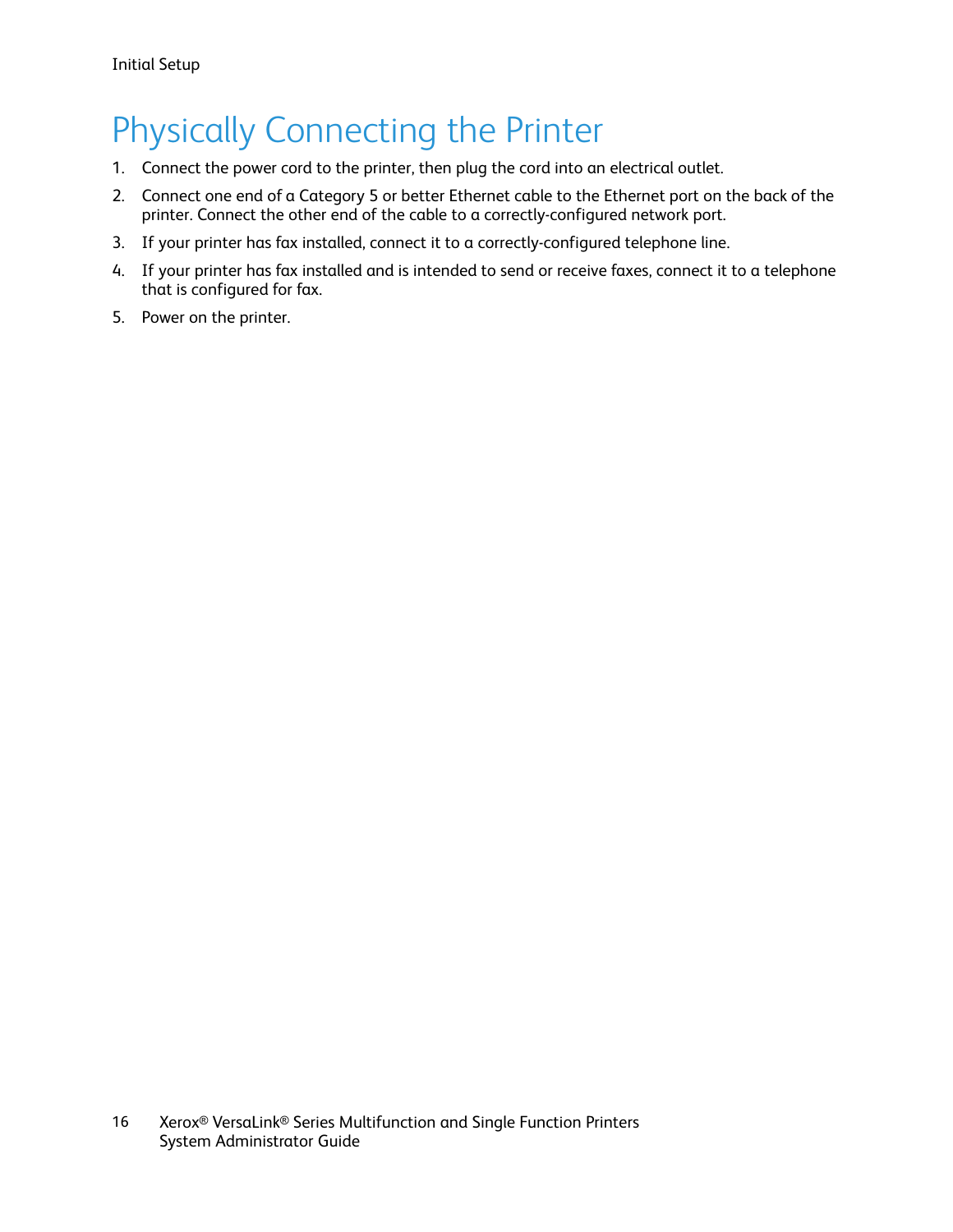# <span id="page-16-0"></span>Using the Installation Wizard

The Installation wizard starts the first time you power on the printer. The wizard prompts you with a series of questions to help you configure basic printer settings.

The wizard helps you configure the following settings:

- Language
- Network Connection
	- Ethernet
	- Wi-Fi
- Proxy Server
- Date and Time
- **Measurements**
- LDAP
- Set Up Apps
	- SMTP
		- Fax Number
		- Fax Line
- Security Settings
	- Software Update
	- **Security Options**
	- Device Management

**Note:** Device Management prompts the installer to set a new password for the Administrator account. The installer has the option to change the password or to skip the password change.

For software versions earlier than PL6 (XX.5X.XX), the default administrator password is **1111**. For software versions PL7 (XX.5X.XX) or later, the default administrator password is the device serial number. You can obtain the serial number from the back of the printer, from the configuration report, or from the home page of the Embedded Web Server.

**Note:** Upgrading to PL6 (XX.5X.XX) does not change the administrator password. If you reset the device to factory defaults, the administrator password changes to the device serial number for versions PL6 (XX.5X.XX) or later of the software.

For Device Management, if the installer selects to skip the password change, the default administrator password continues to be the device serial number. The password is case-sensitive. You can use features available to a Guest user only. If you do not change the password, you cannot perform administrative actions. You are prompted to change the password at the next login at the device control panel or in the Embedded Web Server.

When the installation wizard appears, follow the onscreen instructions.

**Note:** If your clone file contains an administrator password, the password in the clone file replaces the default administrator password.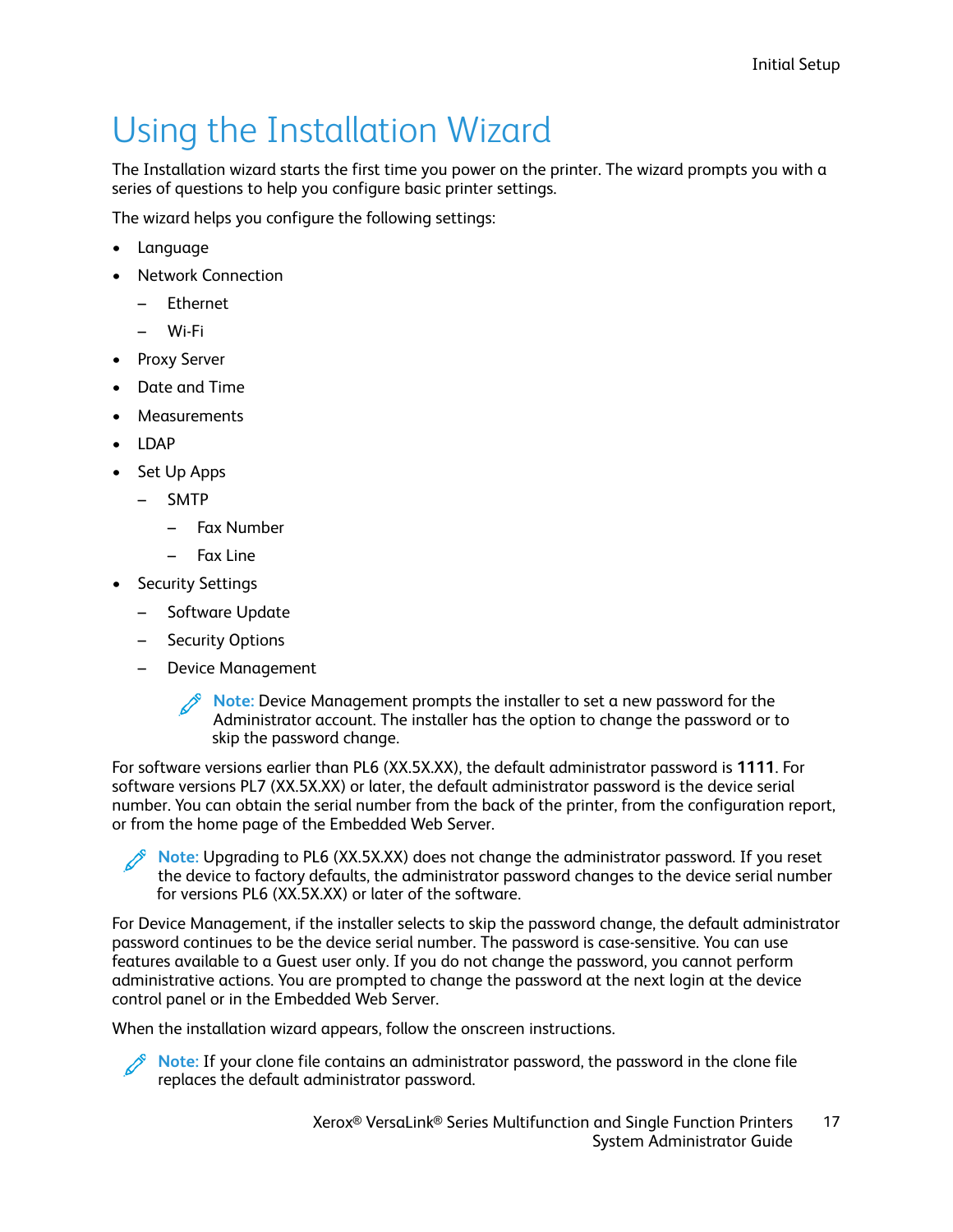# <span id="page-17-0"></span>Configuration Report

The Configuration Report provides product information including installed options, network settings, port setup, tray information, and more.

### <span id="page-17-1"></span>Printing the Configuration Report

- 1. At the printer control panel, press the **Home** button.
- 2. Touch **Device > About > Information Pages**.
- 3. Touch **Configuration Report**.
- 4. To return to the Home screen, press the **Home** button.

#### <span id="page-17-2"></span>Downloading the Configuration Report from the Embedded Web Server

From the Embedded Web Server, you can download and save a copy of the Configuration Report to your computer hard drive. You can use Configuration Reports from multiple printers to compare software versions, configurations, and compliance information.

To download a copy of the Configuration Report from the Embedded Web Server:

1. At your computer, open a Web browser. In the address field, type the IP address of the printer, then press **Enter** or **Return**.

**Note:** The Configuration Report contains the IP address for the printer. For details, refer to Printing the [Configuration](#page-17-1) Report.

2. To download the Configuration Report, scroll to the bottom of the page. In the Quick Links section, click **Download Configuration Report**.

**Note:** If this feature does not appear, log in as a system administrator.

The document is saved automatically as an XML file in the default download location on your computer hard drive. To open the Configuration Report, use an XML viewer.

18 Xerox<sup>®</sup> VersaLink<sup>®</sup> Series Multifunction and Single Function Printers System Administrator Guide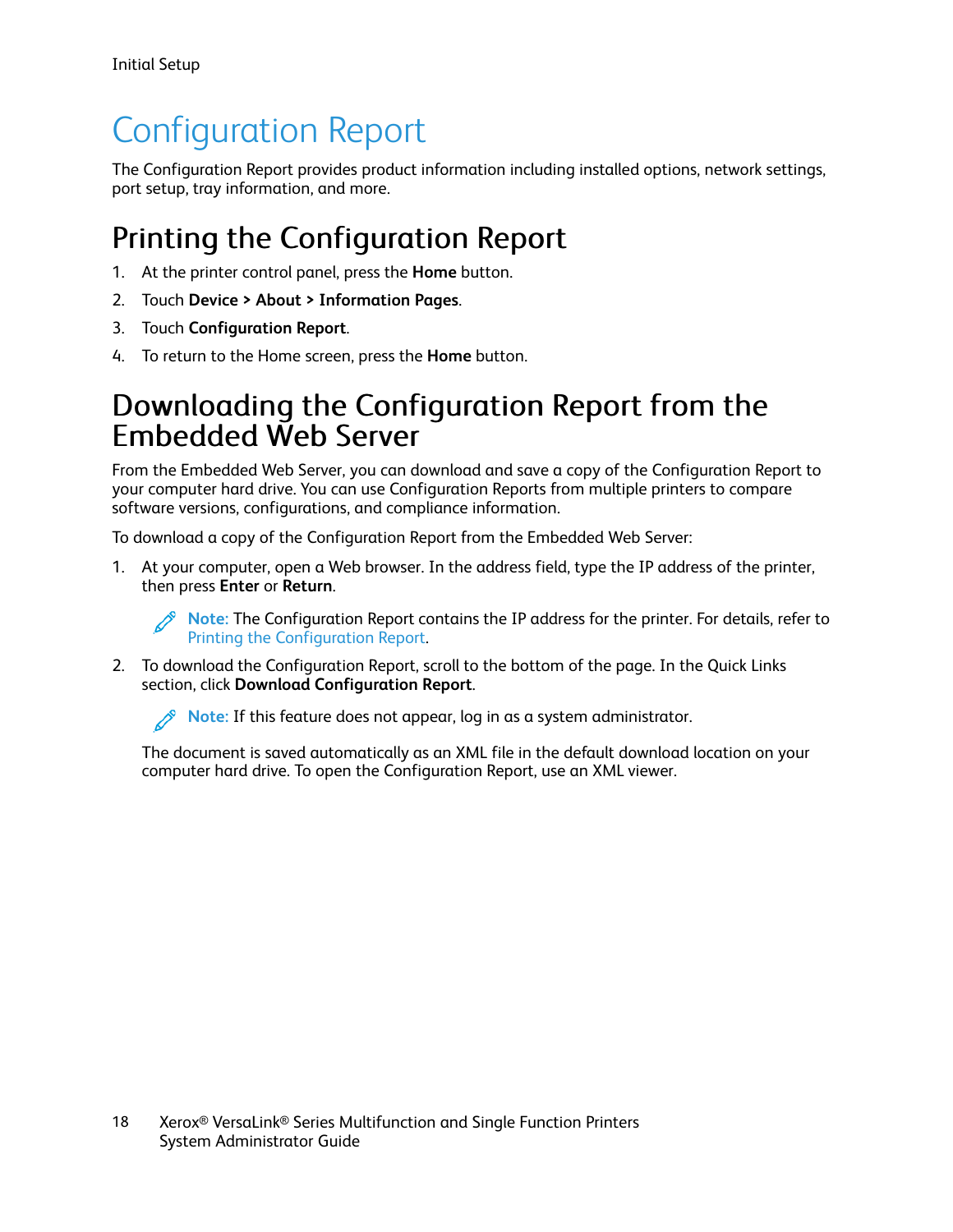### <span id="page-18-0"></span>Remote Control Panel

The Remote Control Panel allows you to access the control panel of the printer from a Web browser. By default, for closed systems, only system administrators can enable the Remote Control Panel feature. For open systems with software versions earlier than PL6 (XX.5X.XX), all users can enable and access the Remote Control Panel feature. For software versions PL6 (XX.5X.XX) or later, the open system option is not available.



- To use the Remote Control Panel, ensure that HTTPS is enabled on the device. For details, refer to Enabling HTTPS Using the [Embedded](#page-54-1) Web Server.
- After the Remote Control Panel is enabled by a system administrator, all users can access the feature.
- If the device is being used by a local user when a remote user request is sent, the local user is required to accept the remote user request at the device.
- Only one Remote Control Panel session can be active at a time.
- If a system administrator sends a remote user request, the system administrator can override the local user.
- System administrators have the ability to override and stop an existing general user remote session.

To configure the Remote Control Panel feature to allow user access, use the Permissions option.

- 1. In the Embedded Web Server, log in as administrator, then click **Home**.
- 2. In the Quick Links area, click **Remote Control Panel**.
- 3. To enable the Remote Control Panel, touch the **Enable** toggle button, then click **Close**.
- 4. To configure user access to the Remote Control Panel, click **Permissions > Roles > Device User Roles**, then select the following:
	- a. For the user role for which you want to configure permissions, click **Edit**.
	- b. For Device Website Permissions, click **Custom Permissions**.
	- c. Click **Setup**.
	- d. Click **Remote Control**.
	- e. For Access Remote Control, click **Allow**.
	- f. Click **OK**.
	- g. Click **Close**, then click **OK**.
- 5. To return to the Home screen, click the **Home** button.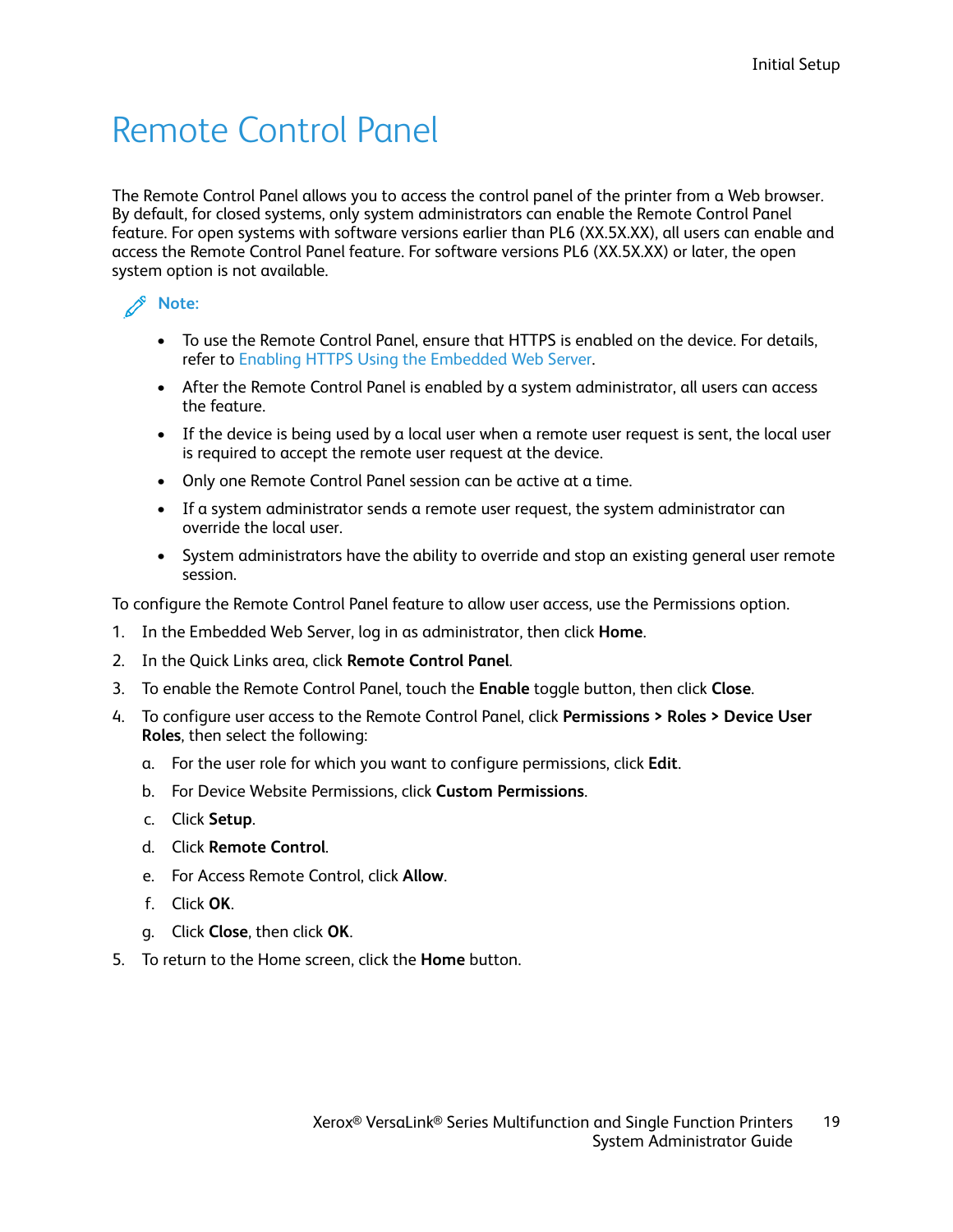### <span id="page-19-0"></span>Accessing Administration and Configuration **Settings**

The control panel consists of a touch screen and buttons you press to control the functions available on the printer.

The Embedded Web Server is the administration and configuration software installed on the printer. It allows you to configure and administer the printer from a Web browser.

- To access the administration and configuration settings at the control panel, log in as administrator, then touch the **Device** button.
- To access the administration and configuration settings in the Embedded Web Server, open a Web browser, then in the address field, type the IP address of the printer. On the Home screen, click **Log In**, then log in as administrator.

### <span id="page-19-1"></span>Accessing the Control Panel as a System Administrator

For software versions earlier than PL6 (XX.5X.XX), the default administrator password is **1111**. For software versions PL7 (XX.5X.XX) or later, the default administrator password is the device serial number. You can obtain the serial number from the back of the printer, from the configuration report, or from the home page of the Embedded Web Server. The password is case-sensitive.

**Note:** Upgrading to PL7 (XX.5X.XX) does not change the administrator password. If you reset the device to factory defaults, the administrator password changes to the device serial number for versions PL6 (XX.5X.XX) or later of the software.

- 1. At the printer control panel, press the **Log In** button.
- 2. Touch or type **admin**.
- 3. Type the administrator password, then touch **OK**.

#### <span id="page-19-2"></span>Accessing the Embedded Web Server as a System Administrator

Before you begin:

- Ensure that your printer is connected to a network.
- Use the [Configuration](#page-17-0) Report to locate your printer IP address. For details, refer to Configuration [Report.](#page-17-0)

To log in to the Embedded Web Server as the administrator:

- 1. At your computer, open a Web browser.
- 2. In the address field, type the IP address of the printer, then press **Enter** or **Return**.
- 3. In the top right area of the page, click **Log In**.
- 4. For User Accounts, click or type **admin**.
- 20 Xerox® VersaLink® Series Multifunction and Single Function Printers System Administrator Guide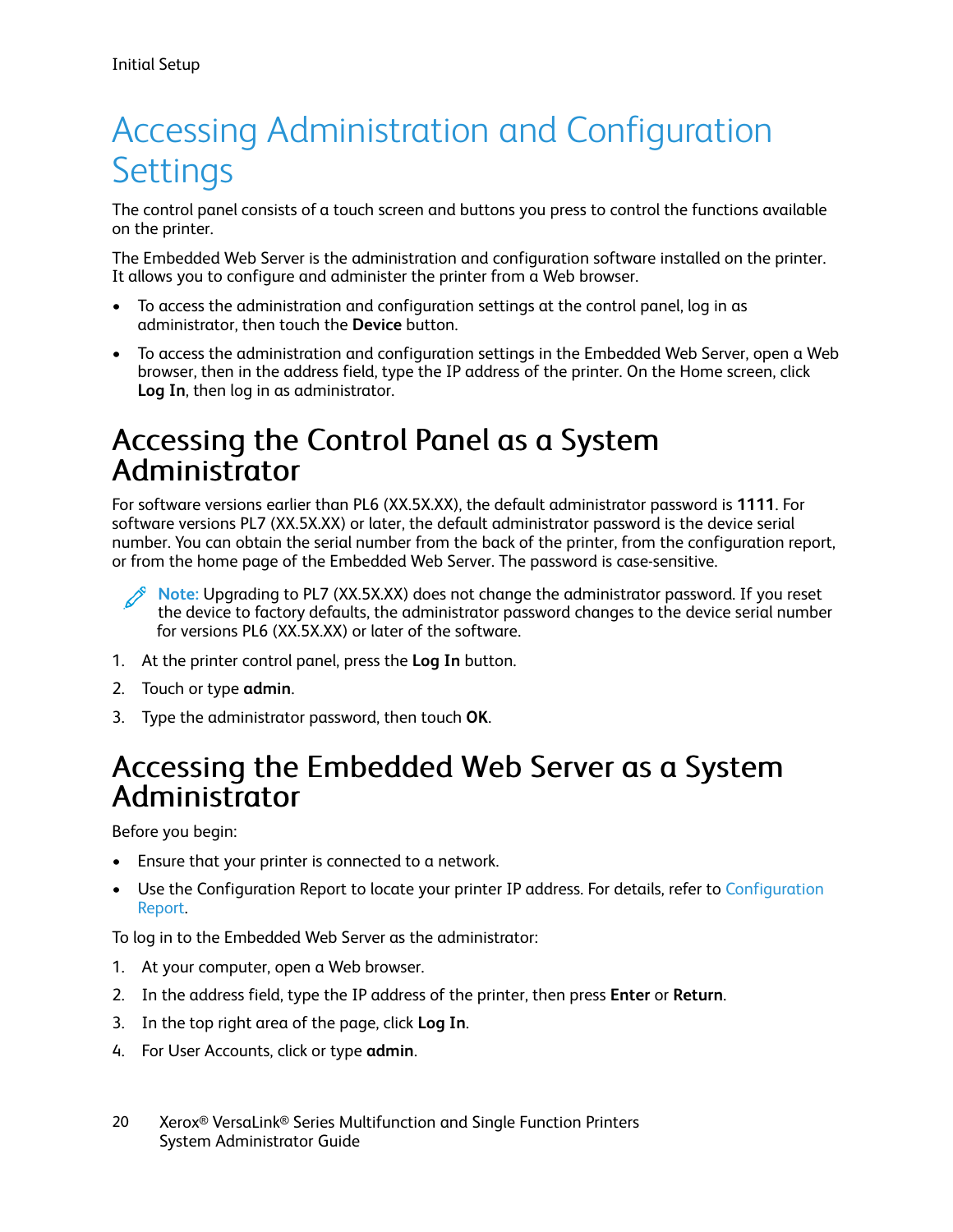5. For Password, type the administrator password. For software versions earlier than PL6 (XX.5X.XX), the default administrator password is **1111**. For software versions PL6 (XX.5X.XX) or later, the default administrator password is the device serial number. You can obtain the serial number from the back of the printer, from the configuration report, or from the home page of the Embedded Web Server. The password is case-sensitive.

**Note:** Upgrading to PL6 (XX.5X.XX) does not change the administrator password. If you reset the device to factory defaults, the administrator password changes to the device serial number for versions PL6 (XX.5X.XX) or later of the software.

6. Click **Log In**.

### <span id="page-20-0"></span>Changing the System Administrator Password

The user name for the administrator account is admin. For software versions earlier than PL6 (XX.5X. XX), the default administrator password is **1111**. For software versions PL6 (XX.5X.XX) or later, the default administrator password is the device serial number. You can obtain the serial number from the back of the printer, from the configuration report, or from the home page of the Embedded Web Server. The password is case-sensitive.

#### **Note:**

- Upgrading to PL7 (XX.5X.XX) does not change the administrator password. If you reset the device to factory defaults, the administrator password changes to the device serial number for versions PL7 (XX.5X.XX) or later of the software.
- If you change the administrator password, ensure that you store the password in a secure location.
- For software versions earlier than PL6 (XX.5X.XX), if you change the administrator password to return the device to an open system, reset the device to factory defaults. Any settings that you configured are lost when you reset the device to factory defaults. For details refer to [Resetting](#page-198-0) the Printer Settings.
- For software versions PL7 (XX.5X.XX) or later, the open system option is not available.

To change the administrator password:

- 1. In the Embedded Web Server, log in as administrator, then click **Permissions**.
- 2. For User Accounts, click **admin**.
- 3. Click **Change Password**.
- 4. Type the old password. All passwords are case-sensitive.
- 5. Type the new password, then retype the password to verify it.
- 6. Click **OK**.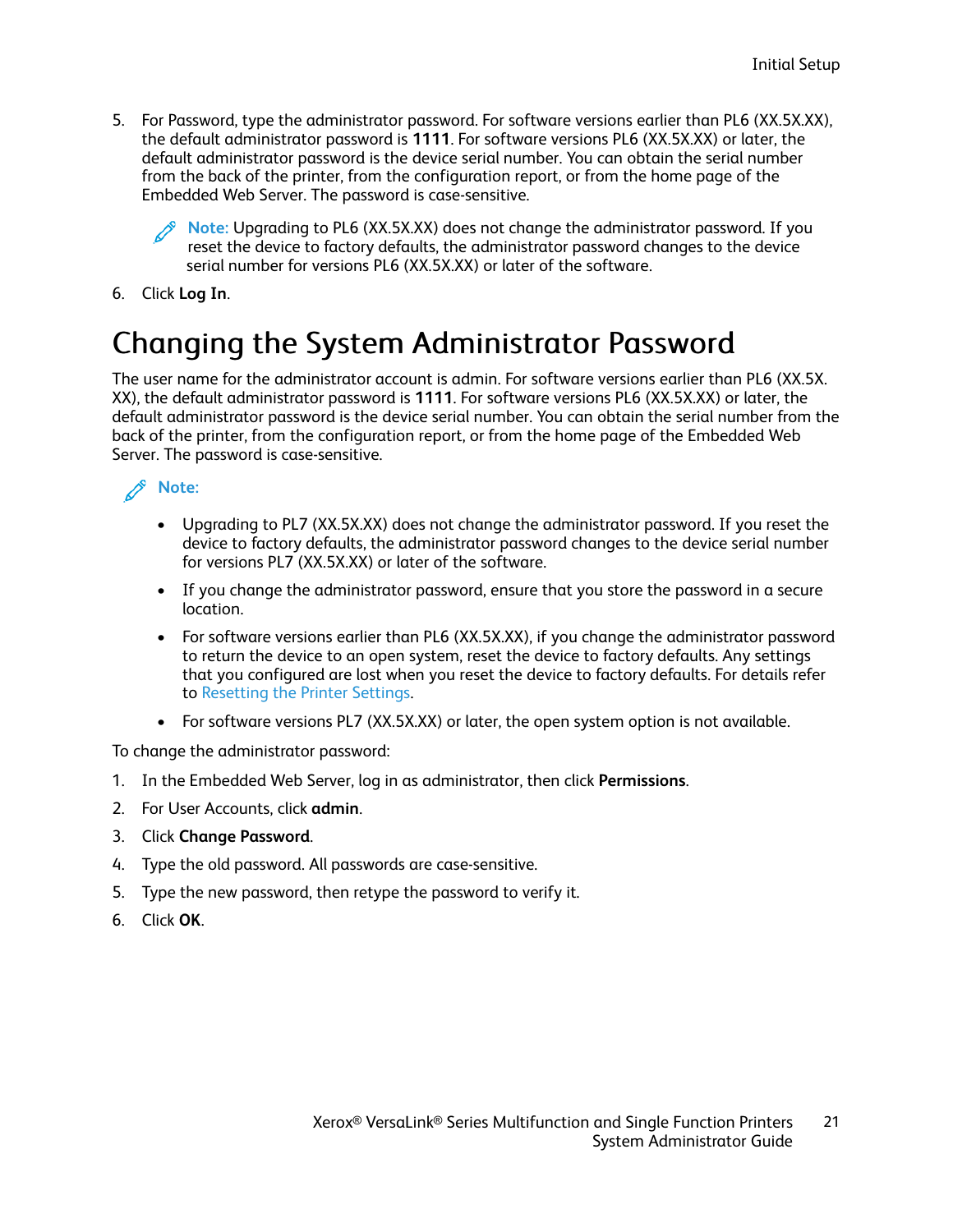# <span id="page-21-0"></span>Initial Setup at the Control Panel

You can configure selected settings at the control panel, outside of the Installation Wizard.

### <span id="page-21-1"></span>Setting the Measurement Units

- 1. At the printer control panel, press the **Home** button, then touch the **Device** button.
- 2. Touch **General > Measurements > Units**, then select to show dimensions in metric or imperial units.
- 3. Touch **Paper Size Preference**, then select to show dimensions in metric or imperial units.
- 4. Touch **OK**.

### <span id="page-21-2"></span>Setting the Date and Time

- 1. At the printer control panel, press the **Home** button, then touch the **Device** button.
- 2. Touch **General > Date & Time**.
- 3. To allow an SNTP service to set the time automatically, enable the **Set Automatically** toggle button.
- 4. Touch **Time Server (SNTP)**, then type the IP Address or host name of your SNTP server, then touch **OK**.
- 5. To set the time zone, touch **Time Zone**, then touch your region.
- 6. To adjust daylight saving time automatically, enable the **Daylight Saving Time** toggle button.
- 7. To set the format for dates, touch **Date Format**, then touch a date format.
- 8. To use a 24-hour time format, enable the **Use 24 hr clock** toggle button.
- 9. Touch **OK**.

**Note:** The date and time are set in the Embedded Web Server. To modify these settings, in the Embedded Web Server, select **System > Date & Time**.

10. For the new settings to take effect, restart your printer.

### <span id="page-21-3"></span>Setting the Sounds at the Control Panel

You can configure the device to play sounds to alert users to various device conditions or events. You can set the volume for each sound independently of each other.

- 1. At the printer control panel, press the **Home** button, then touch **Device**.
- 2. Touch **General > Sounds**.
- 3. To enable sounds, touch the **Enable Sounds** toggle button.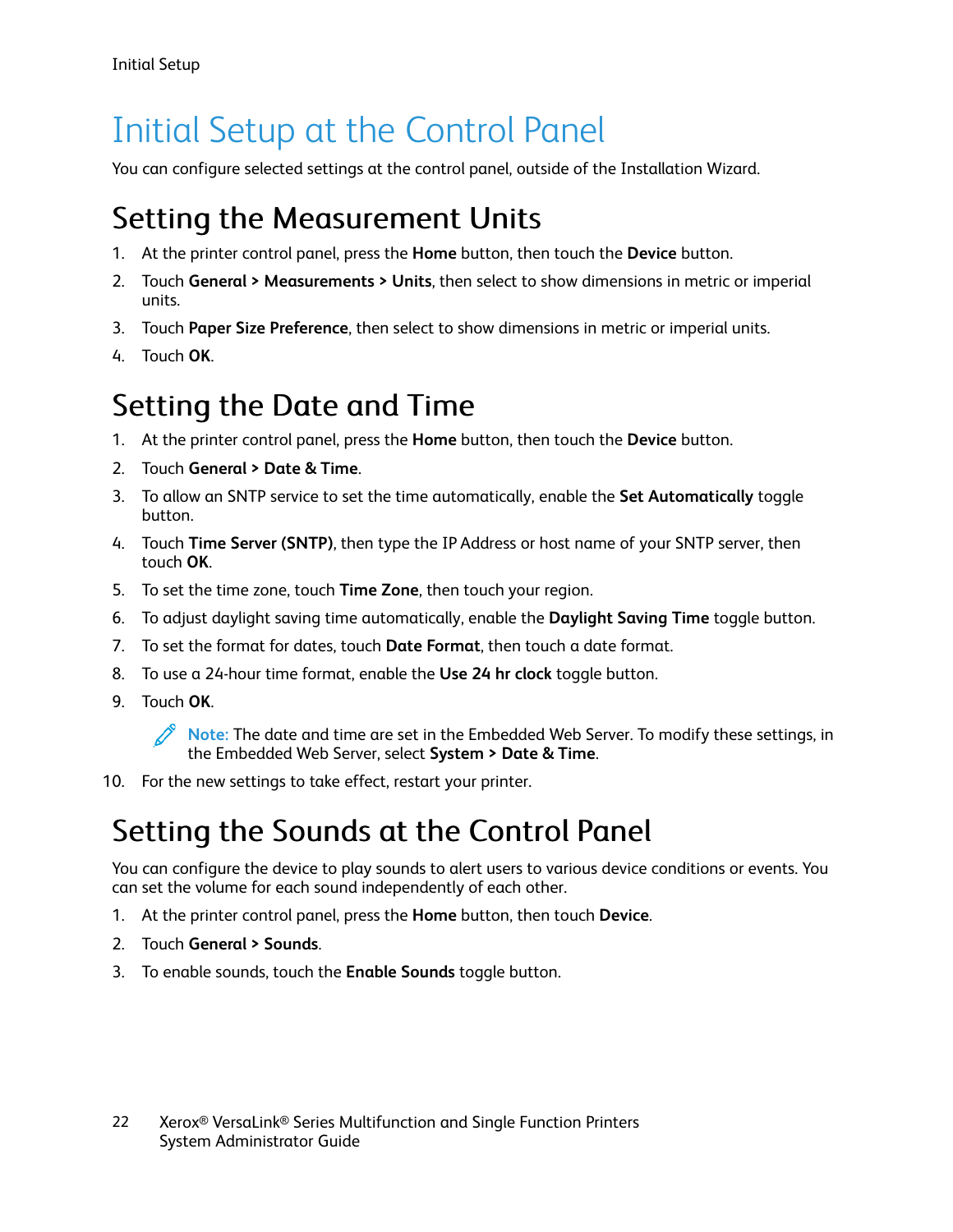- 4. To adjust the sound volume for an event, touch an event, then move the appropriate volume slider control, as needed.
	- **Touch**: A sound plays when a user interacts with the control panel touch screen.
	- **Job Completion**: A sound plays when a print job, copy job, or receive-fax job completes.
	- **Log In**: A sound plays when a user swipes an authentication card.
	- **Error/Fault**: A sound plays when the device issues an alert or when the device requires user attention.
	- **Power**: A sound plays when the device is powering down.
	- **Mobile Device Connected**: A sound plays when a connection to a mobile device is detected.
	- **Fax Processing Tones**: A sound plays when a fax is sending or receiving.
	- **Fax Ring Tones**: The fax line ring tones are audible when the device receives an incoming fax call.
- 5. Touch **OK**.

### <span id="page-22-0"></span>Installing a Software Feature at the Control Panel

Before you begin, ensure that the required feature kit is installed.

- 1. At the printer control panel, press the **Home** button, then touch the **Device** button.
- 2. Touch **General > Feature Installation**.
- 3. Touch **Enter Feature Installation Key**, then type the key.
- 4. Touch **OK**.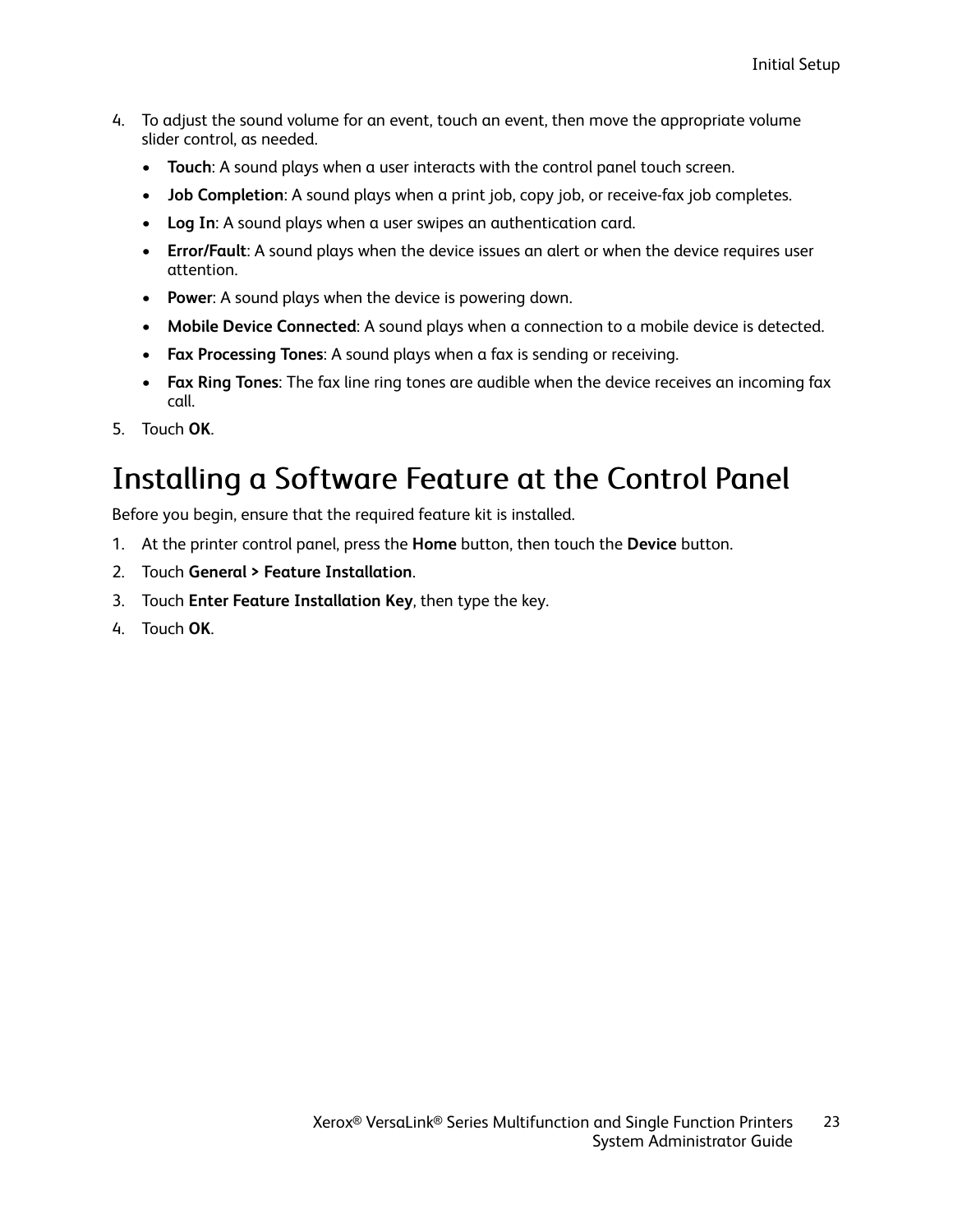# <span id="page-23-0"></span>Initial Setup in the Embedded Web Server

### <span id="page-23-1"></span>Assigning a Name and Location to the Printer

The Device Details page displays the printer model information and product code or serial number. On the Device Details page, you can assign a name and location to the printer. Asset tags let you enter unique identifiers for inventory management.

- 1. In the Embedded Web Server, log in as administrator, then click **Home**.
- 2. In the top right part of the window, click **Details**.
- 3. For Device Name, type a name for the printer.
- 4. For Xerox® Asset Tag and Customer Asset Tag, type unique identifiers as needed.
- 5. For Location, type the location of the printer.
- 6. To enter a geographical location for the printer, in the Latitude and Longitude fields, enter the geographic latitude and longitude coordinates in decimal form. For example, use coordinates such as 45.325026, -122.766831 for a location.
- 7. In the System Administrator area, type contact information for your administrator, including name, email, phone number, and location.
- 8. Click **OK**.

### <span id="page-23-2"></span>Displaying the IPv4 Address on the Home Screen

You can set the IPv4 address on the device Home screen.

- 1. In the Embedded Web Server, log in as administrator, then click **Home**.
- 2. In the top-right part of the window, click **Details**.
- 3. In the Network area, click **Display Network on Home**.
- 4. Click **Display IPv4 Address**.
- 5. Click **OK**.

The IPv4 address appears on the device Home screen.

### <span id="page-23-3"></span>Restricting Access to the Printer

To restrict access to the printer, you can configure the Printing User Roles. You can edit an existing role or create a custom Printing User Role.

**Note:** To edit or create a Printing User Role, the printer requires that you change the administrator password from its default value. For details, refer to Changing the System Administrator Password.

To create a custom Printing User Role, refer to [Creating](#page-90-0) a Custom Printing User Role.

To edit an existing Printing User Role:

- 1. In the Embedded Web Server, log in as administrator, then click **Permissions**.
- 24 Xerox<sup>®</sup> VersaLink<sup>®</sup> Series Multifunction and Single Function Printers System Administrator Guide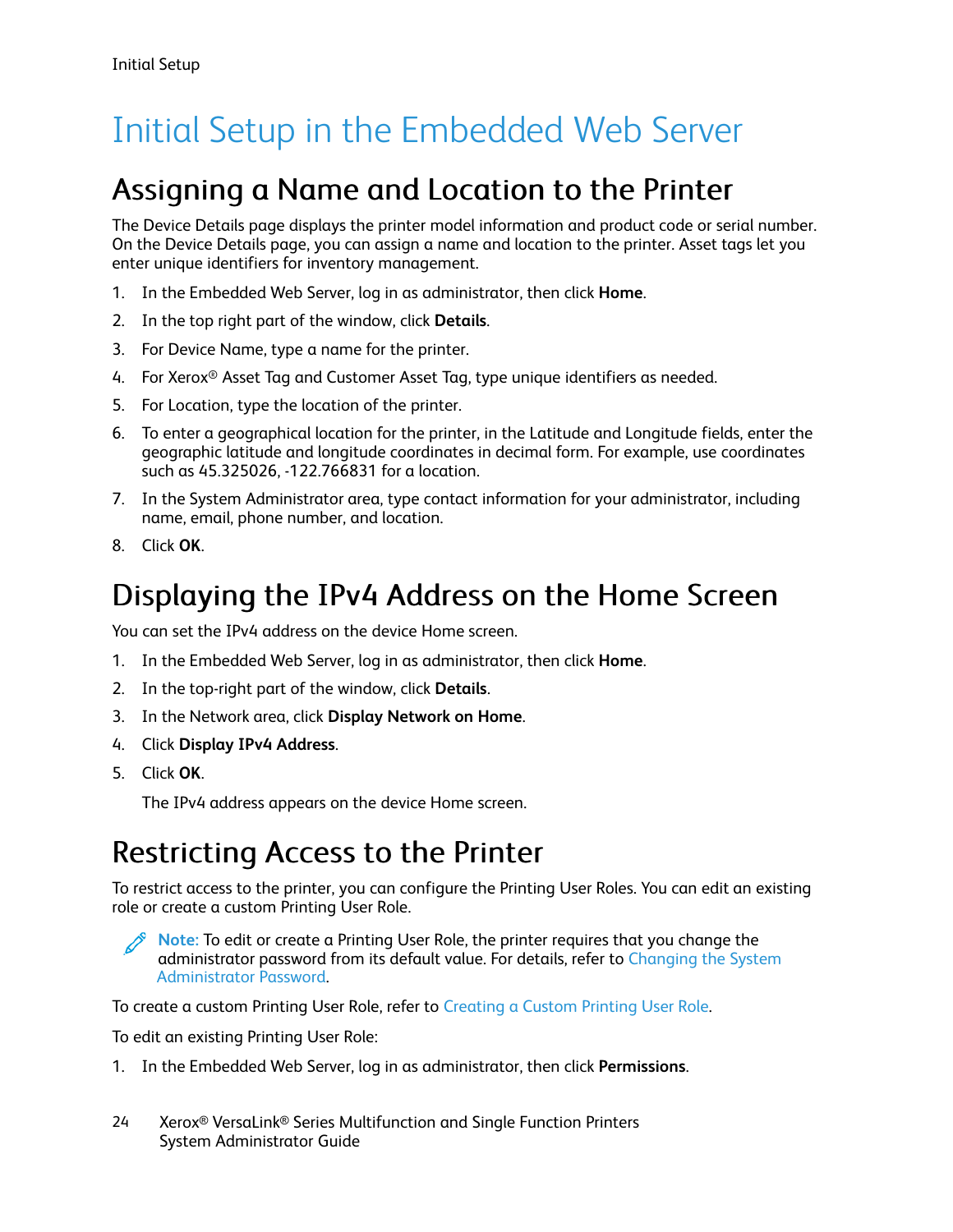- 2. Click **Roles > Printing User Roles**.
- 3. For the role that you want to edit, in the Printing User Roles area, click **Edit**.
- 4. In the Printing Permissions area, select the restrictions that you want to apply, then click **OK**.

With Custom Permissions, you can configure the printer to restrict the types of print jobs allowed. You can select the applications that can send jobs to the printer. You can set which paper trays are accessible and set the times of day that the printer is available.

To enable Custom Permissions:

- 1. In the Embedded Web Server, log in as administrator, then click **Permissions**.
- 2. Click **Roles > Printing User Roles**.
- 3. For the role that you want to edit, in the Printing User Roles area, click **Edit**.
- 4. In the Printing Permissions area, select **Custom Permissions**.
- 5. More options appear.

To restrict the time of day for printing:

- 1. In the Print Time Permissions area, click **Setup**.
- 2. For Black & White Printing Time and Color Printing Time, select the time restrictions.
- 3. Click **OK**.

To restrict job types and paper usage:

- 1. To restrict a job type, in the Allowed Job Types area, click the toggle button for the job type.
- 2. To restrict printing to 2-sided only, in the 1-Sided Output area, select **2-Sided Only**.
- 3. To restrict printing from a paper tray, in the Allowed Paper Trays area, click the toggle button for the paper tray.

To select applications that can access the printer:

- 1. In the Application Permissions area, click **Setup**.
- 2. To restrict access to the printer for any of the applications listed, click that application.
- 3. Select the restrictions for the application, then click **Close**.
- 4. Click **OK**.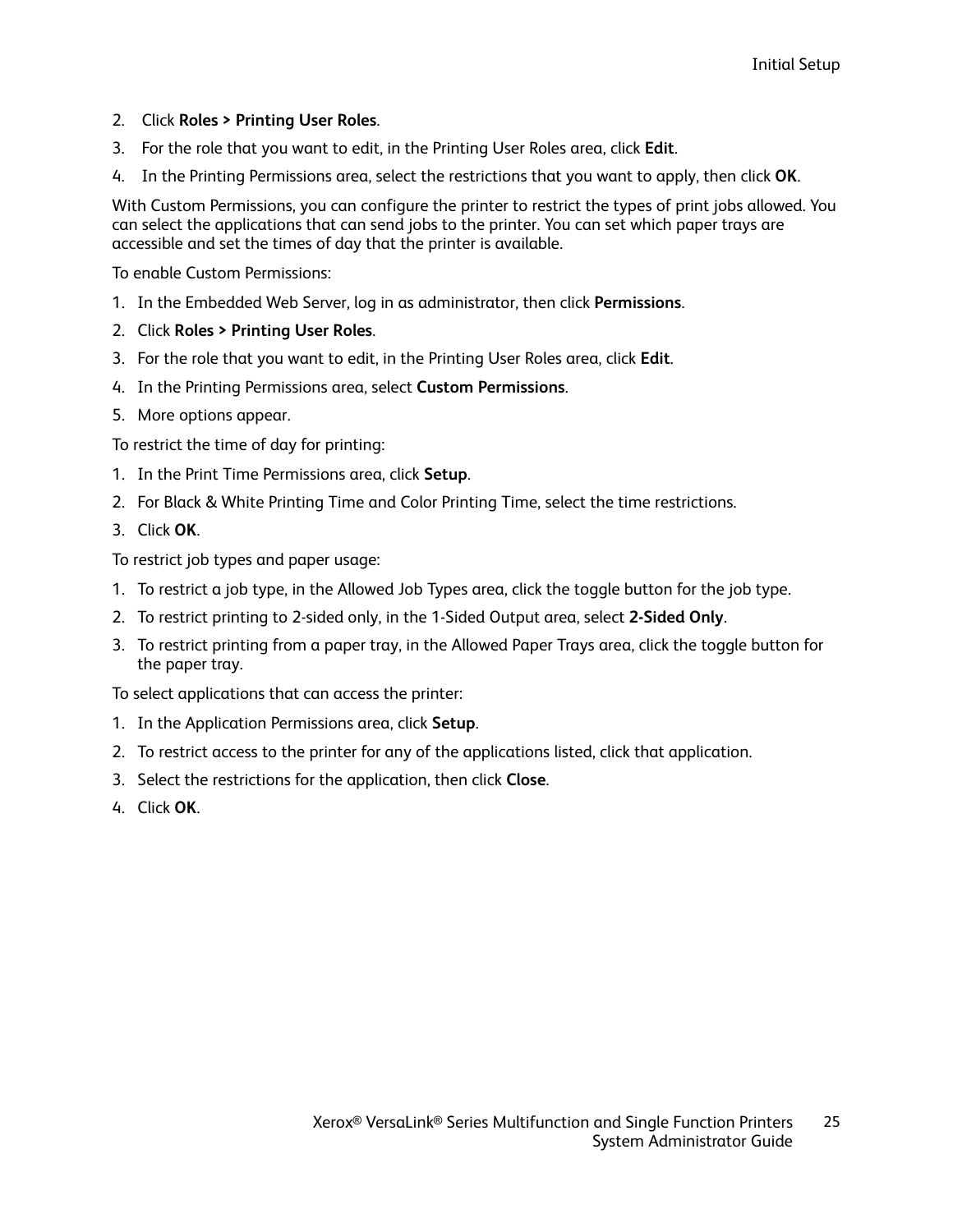### <span id="page-25-0"></span>Selecting Apps to Appear on the Control Panel

Apps are services that are available on your printer. Some apps must be enabled and configured before they can be accessed on the control panel touch screen. A standard service is a service that comes standard with the printer. An extensible service is an optional, third-party service installed on the printer.



- When you make an app visible, the app becomes part of the default view on the control panel.
- If you use personalization to create a custom view, your personalized view takes precedence over the default view.

To specify the apps that appear on the control panel:

- 1. In the Embedded Web Server, log in as administrator, then click **Apps**.
- 2. Click the required app.
- 3. Click **Show**.

To select the default screen that appears when users first access the control panel:

- 1. In the Embedded Web Server, click **Apps > Preferences**.
- 2. In the Walkup Screen area, click the menu, then select the default screen that you want to appear when users first access the control panel.

### <span id="page-25-1"></span>Setting the Date and Time

- 1. In the Embedded Web Server, log in as administrator, then click **System**.
- 2. Click **Date &Time**.
- 3. For Date Format, select a format for the date.
- 4. In the Date field, click the calendar, then select a date.
- 5. For Time, select **12-Hour Clock** or **24-Hour Clock**.
- 6. In the Time field, type the correct time.
- 7. To set the time zone, click **Time Zone**, then select the following:
	- Click **Region**, then select an appropriate region.
	- Select a time zone.
	- Click **OK**.
- 8. To enable daylight saving time, enable the **Daylight Savings Time** toggle button.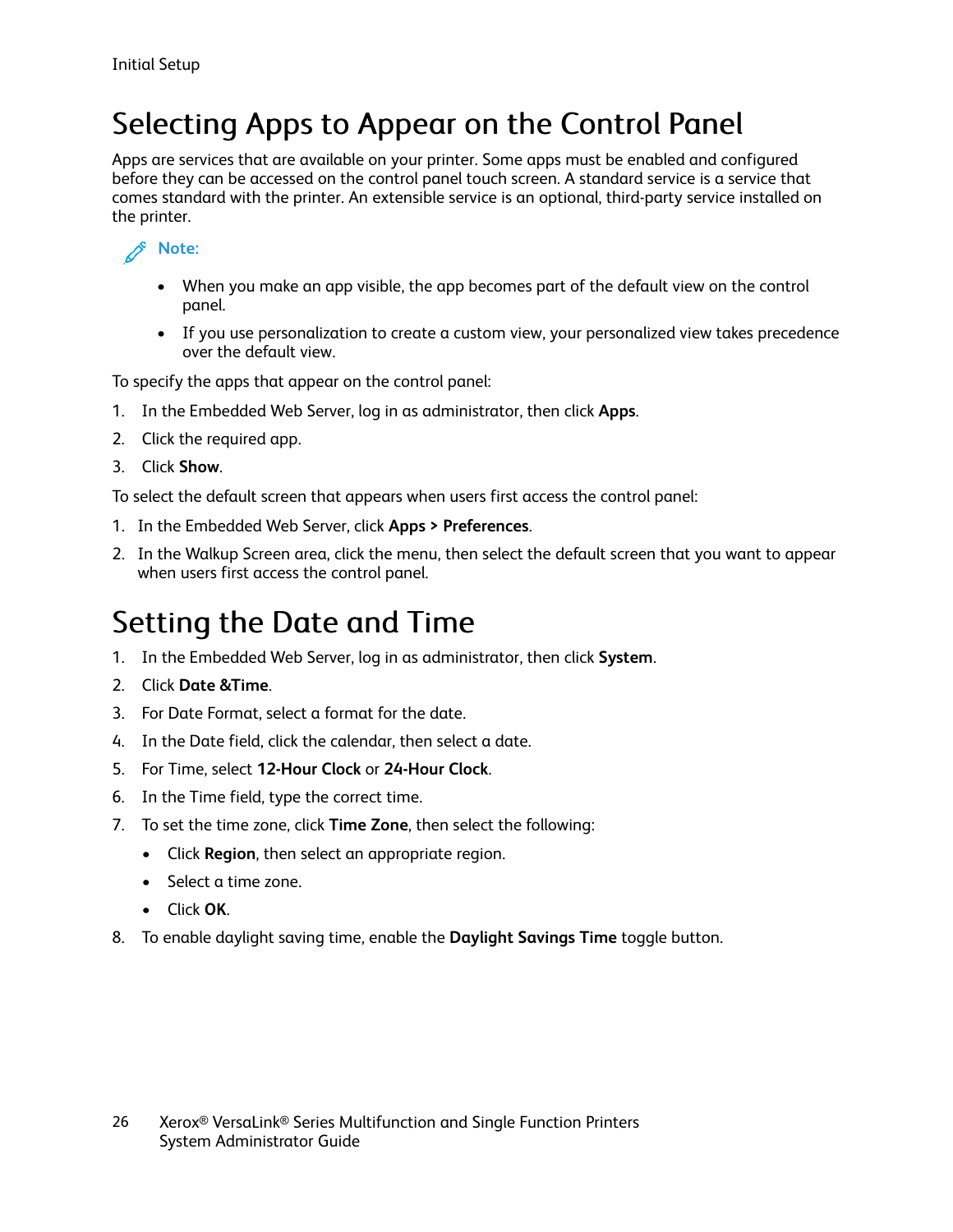- 9. To allow an SNTP service to set the time automatically, for SNTP Settings, click **Edit**. If an SNTP server is detected, the Time Server Address and Time Synchronization Interval are set automatically. To change or enter SNTP settings manually:
	- For **Time Server Synchronization**, enable the toggle button.
	- For Time Server Address, for the SNTP server, type the IP address or host name.
	- For Time Synchronization Interval, type the number of hours at which the printer synchronizes with the SNTP server
	- Click **OK**.
- 10. Click **OK**.

Note: For the new settings to take effect, restart your printer.

### <span id="page-26-0"></span>Setting the Sounds Using the Embedded Web Server

You can configure the device to play sounds to alert users to various device conditions or events. You can set the volume for each sound independently of each other.

- 1. In the Embedded Web Server, log in as administrator, then click **System**.
- 2. Click **Sounds**.
- 3. To enable sounds, select **Enable Sounds**.
- 4. To adjust the sound volume for an event, select an event, then move the appropriate volume slider control, as needed.
	- **Touch**: A sound plays when a user interacts with the control panel touch screen.
	- **Job Completion**: A sound plays when a print job, copy job, or receive-fax job completes.
	- **Log In**: A sound plays when a user swipes an authentication card.
	- **Error/Fault**: A sound plays when the device issues an alert or when the device requires user attention.
	- **Power**: A sound plays when the device is powering down.
	- **Mobile Device Connected**: A sound plays when a connection to a mobile device is detected.
	- **Fax Processing Tones**: A sound plays when a fax is sending or receiving.
	- **Fax Ring Tones**: The fax line ring tones are audible when the device receives an incoming fax call.
- 5. To confirm the volume setting, click **OK**.
- 6. Click **OK**.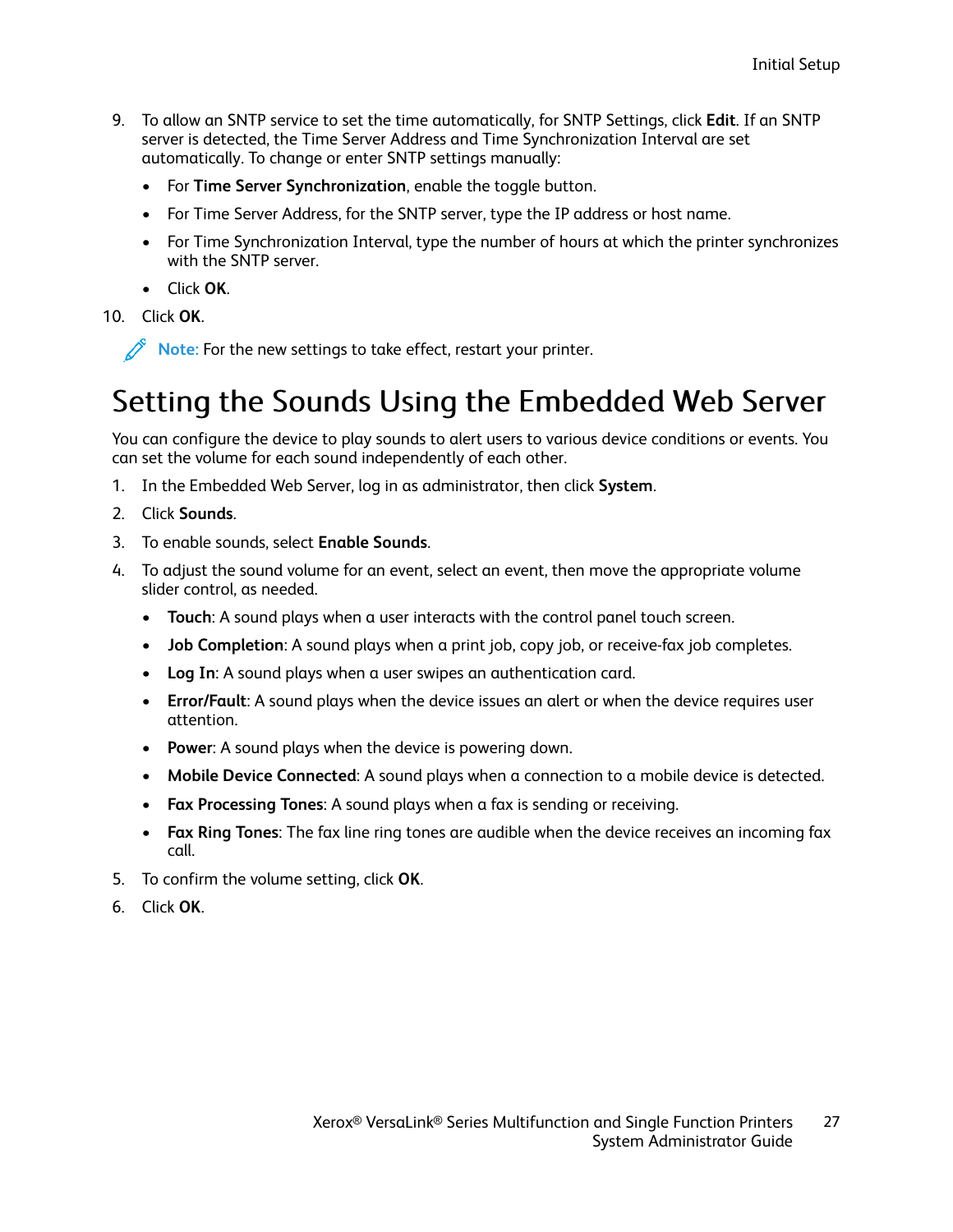### <span id="page-27-0"></span>Supplies Plan Activation Code

Your Xerox®equipment supplier offers supplies and service plans such as PagePack® and eClick®.

PagePack® and eClick® are cost-per-page-based programs that include all service and supplies for your printer in one contract. If you have enrolled in a supplies program, you must activate the supplies plan at regular intervals. To enable your printer for your purchased plan, contact your Xerox® equipment supplier to get a Supplies Activation Code.

To enter your Supplies Activation Code:

- 1. In the Embedded Web Server, log in as administrator.
- 2. For Supplies, click **Details**.
- 3. For Options, click **Supplies Plan**.
- 4. Click **Supplies Plan Activation**.
- 5. Type the code, then click **Apply**.
- 6. Click **Close**.

For more information about Xerox® supplies and service plans, contact your Xerox representative.

### <span id="page-27-1"></span>Configuring Ethernet Options

The Ethernet interface on the printer automatically detects the speed of your network. Any autosensing devices connected to the network, such as a hub, do not always detect the correct speed. Refer to the Configuration Report to ensure that the printer detects the correct network speed.

- 1. In the Embedded Web Server, log in as administrator, then click **Connectivity**.
- 2. For Connections, click **Ethernet**.
- 3. For **Rated Speed**, click the **Down** arrow, then select a connection speed.

**Note:** For the new settings to take effect, restart your printer.

### <span id="page-27-2"></span>Configuring USB Settings

- 1. In the Embedded Web Server, log in as administrator, then click **Connectivity**.
- 2. In the Connections area, click **USB**.
- 3. Enable a port.
	- To enable USB communication on all USB ports, click the **Enable** toggle button.
	- To enable the target USB port on the back of the printer, click the **USB Port** toggle button.

**Note:** To use the target USB port on the back of the printer, click both the Enable toggle button and the **USB Port** toggle button.

- 1. To enable Printer Job Language, click the **PJL** toggle button.
- 2. Click **Print Mode**, then select a mode.
- 3. For Auto Job Timeout, type the amount of time in seconds that the printer waits inactive before canceling the print job.
- 28 Xerox<sup>®</sup> VersaLink<sup>®</sup> Series Multifunction and Single Function Printers System Administrator Guide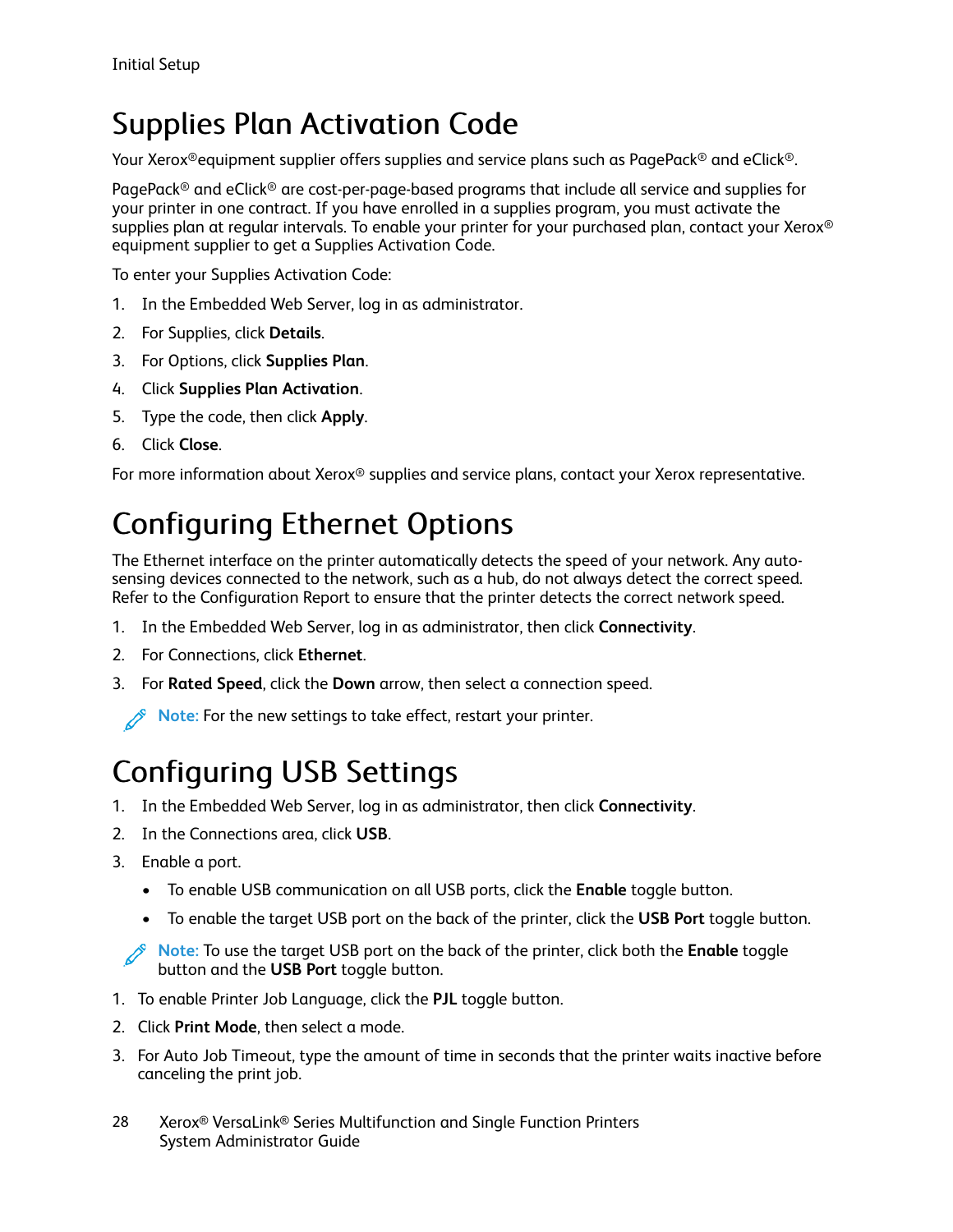- 4. Click **Adobe Communication Protocol**, then select a protocol.
- 5. To enable PostScript® Wait Timeout (RAW Mode), click the toggle button.
- 6. Click **OK**.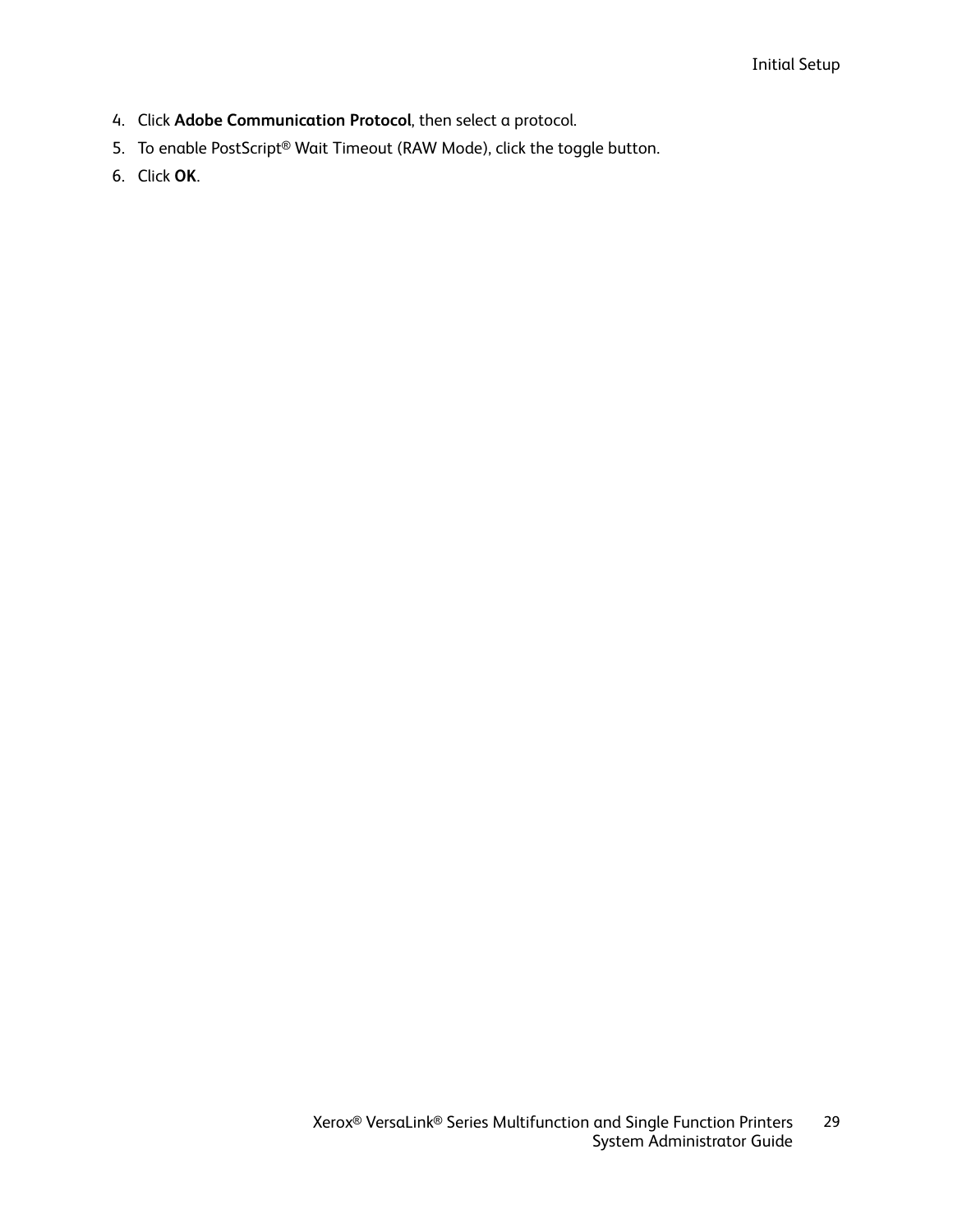### <span id="page-29-0"></span>Connecting the Printer to Wireless Networks

To connect the printer to a wireless network that does not include a WPS-compliant router, ensure that you set up and configure the printer manually. Before you start, obtain the router setup and configuration information, such as name and passcode.

#### **Note:**

- Wireless networking is available only on printers that have the optional Wireless Network Adapter installed.
- To access and use the Embedded Web Server on a wireless network, connect the printer to a wired Ethernet network, then configure the printer to use a wireless network.

#### <span id="page-29-1"></span>Connecting to a Wireless Network from the Control Panel

To enable Wi-Fi:

- 1. At the printer control panel, press the **Home** button.
- 2. Touch **Device > Connectivity > Wi-Fi**.
- 3. If Wi-Fi is Off, turn it on.
	- To toggle Wi-Fi from Off to On, touch the **Wi-Fi** toggle button.
	- To activate your Wi-Fi setting changes, press the **Home** button.
	- At the prompt, touch **Restart Now**.
	- After the printer restarts, touch **Device > Connectivity > Wi-Fi**.
- 4. To connect to a network:
	- a. Touch the name of the network, enter the password for the selected network, then touch **OK**.
	- b. If the desired network does not appear, touch **Manual Setup**, then configure the wireless network settings.
		- For Enter the Network Name (SSID), type the name (SSID) of your network, then press **OK**.
		- Touch **Security**, then select the security method that your wireless network uses.
		- Touch **Enter Password**, then enter the password for your wireless network.
		- Touch **OK**.
- 5. To activate your Wi-Fi setting changes, press the **Home** button.
- 6. At the prompt, touch **Restart Now**.
- 7. After the printer restarts, wait two minutes, then to get the network information that includes the IP address, print a Configuration Report. For details, refer to Printing the [Configuration](#page-17-1) Report.
- 30 Xerox® VersaLink® Series Multifunction and Single Function Printers System Administrator Guide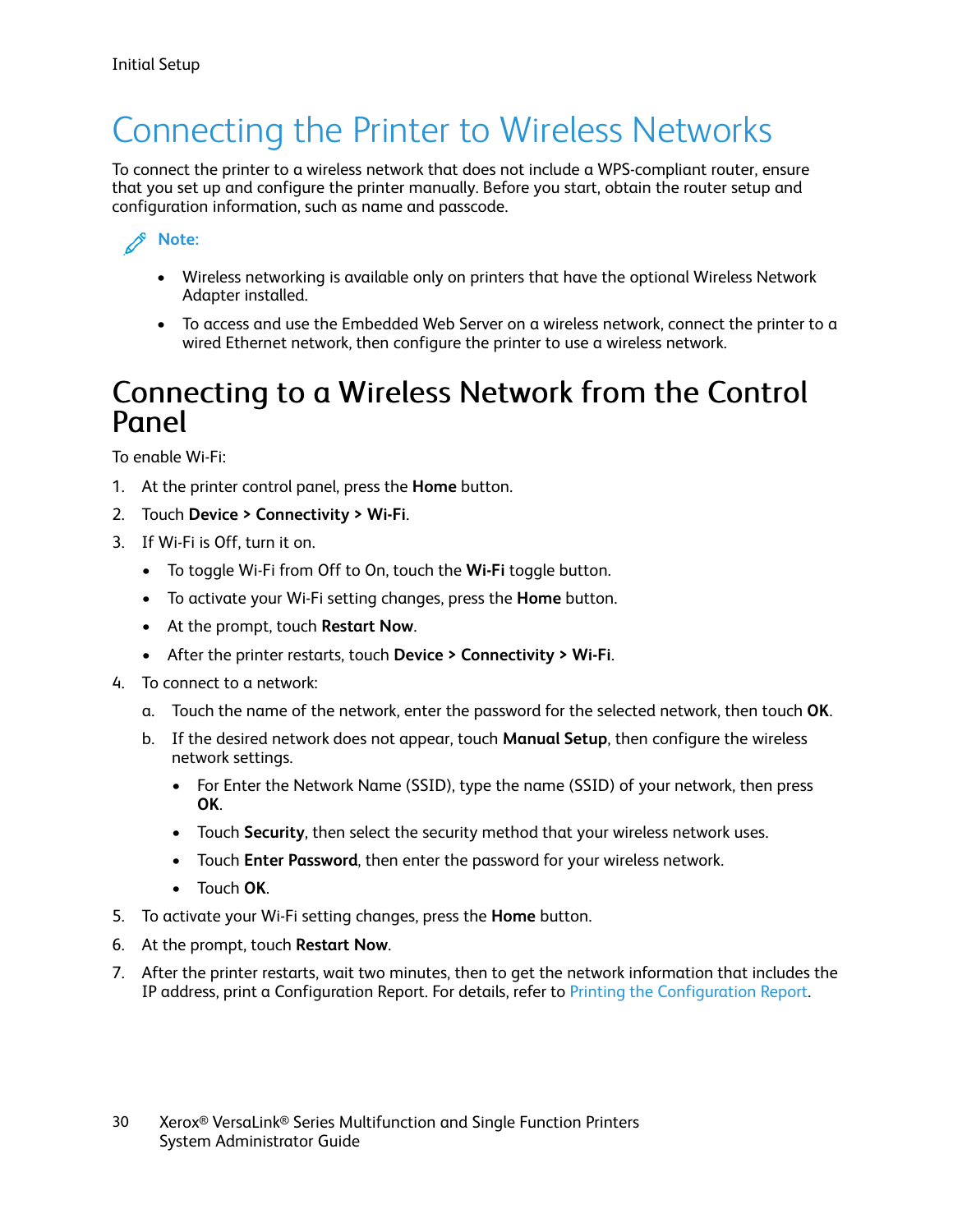### <span id="page-30-0"></span>Connecting to a Wireless Network Using the Embedded Web Server

To enable Wi-Fi:

- 1. Connect the printer to a wired Ethernet network.
- 2. At your computer, open a Web browser. In the address field, type the IP address of the printer, then press **Enter** or **Return**.
- 3. In the Embedded Web Server, log in as administrator, then click **Connectivity**.
- 4. For Connections, click **Wi-Fi**.
- 5. To enable Wi-Fi, for Wi-Fi, select the toggle button.
- 6. Click **Wi-Fi Band**, then select an option.
- 7. For SSID, type the network SSID name.
- 8. Click **Network Type**, then select **Infrastructure** or **Ad hoc**.

**Note:** The Infrastructure network type provides the greatest selection of security options. Ad hoc provides only WEP encryption in most networks.

To configure the TCP/IP common settings:

- 1. In the TCP/IP Settings area, click **Common**.
- 2. For Host Name, type the DNS host name of the printer.
- 3. Click **Primary Network**, then select **Wi-Fi**.
- 4. Click **IP Mode**, then select an option.
- 5. To prioritize IPv6 over IPv4, for IPv6 Priority over IPv4 at Domain Name Resolution, select the toggle button.
- 6. Click **OK**.
- To configure the TCP/IP IP settings:
- 1. Click **IPv4**:
	- For Mode, select an option.
		- If you select Static for Mode, for IP Address, Subnet Mask, and Gateway Address, type the IP addresses.
		- If you select DHCP with Auto IP or DCHP for Mode, the Release current IP when the Device is powered off option is available. To use this feature, select the toggle button.
	- Click **OK**.
- 2. Click **IPv6**:
	- Click **Purpose**, then select an option.
	- To allow a manual address for IPv6, for Manual Address, select the toggle button.
	- If you enabled Manual Address, for Manual Address and Gateway Address, type the IP addresses.
	- Click **OK**.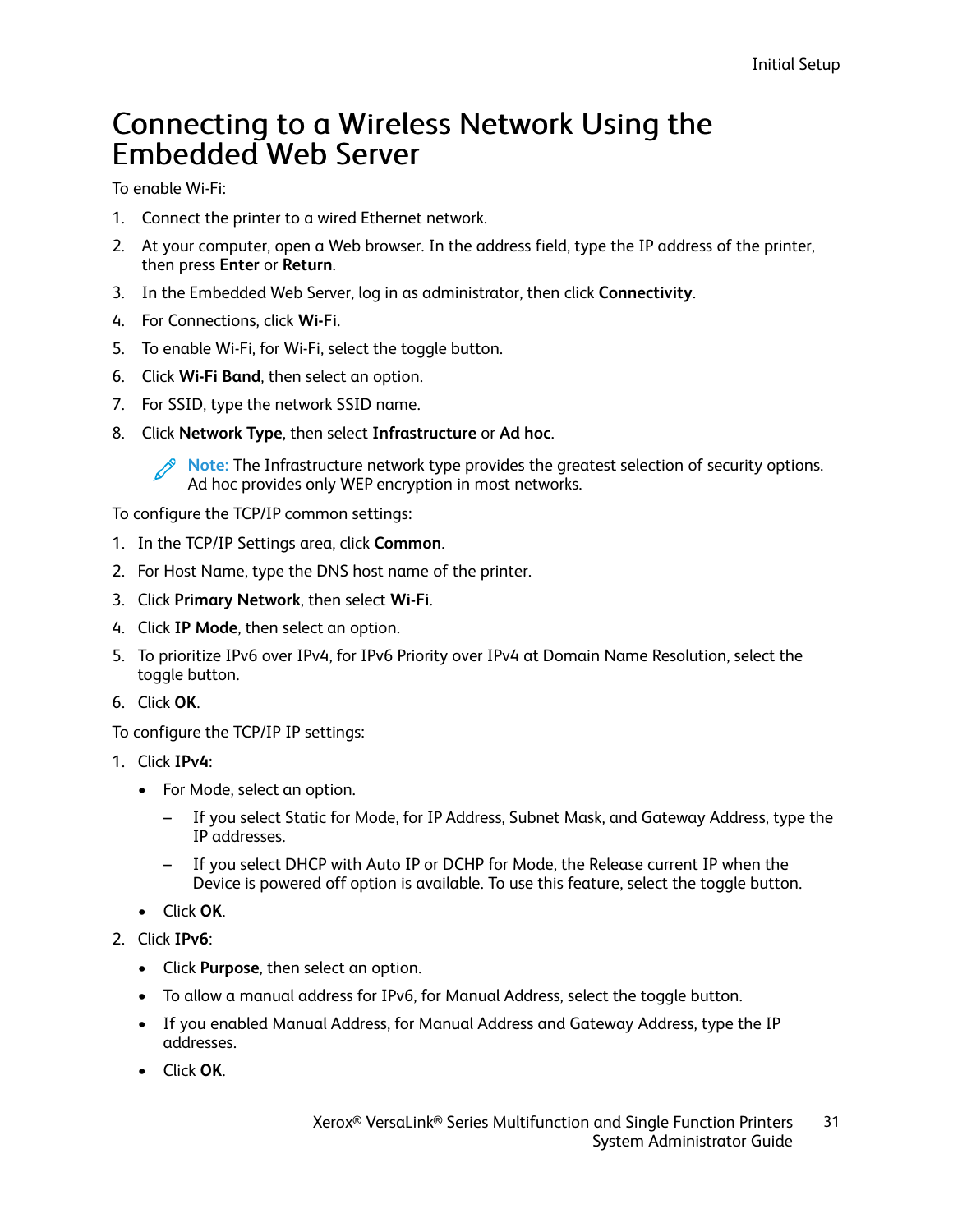To configure the TCP/IP DNS settings:

- 1. Click **DNS**.
- 2. For Domain Name, type the name of the domain for the printer.
- 3. For Connection Timeout, type the number of seconds that the printer waits to receive a response from the DNS server.
- 4. To enable DHCP to assign the IP address, in the IPv4 DNS Servers area, for Use DHCP to Assign Address, select the toggle button.
- 5. If you did not enable DHCP, type the IP addresses for the primary and alternate servers.
- 6. To enable DHCPv6-lite to assign the IP address, in the IPv6 DNS Servers area, for Use DHCPv6-lite to Assign Address, select the toggle button.
- 7. If you did not enable DHCPv6-lite, type the IP addresses for the primary and alternate servers.
- 8. To generate a domain search list automatically, in the DNS Search Domains area, for Generate Domain Search List Automatically, select the toggle button.
- 9. If you did not enable DHCP, type the IP addresses for the primary and alternate servers.

10. Click **OK**.

To configure the security settings:

- 1. In the Security Settings area, click **Encryption**, then select the appropriate security option. For the mode of encryption that you selected, configure the security settings.
- 2. For WEP:
	- To set a transmit key to active, click **Transmit Key**, then select an option.
	- For each Transmit Key, type values into the corresponding fields.
- 3. For WPA2 Personal and Mixed Mode Personal, in the Passcode and Retype Passcode fields, type the network passcode.
- 4. For WPA2 Enterprise and Mixed Mode Enterprise:
	- Click **Authentication Method**, then select an option.
	- If your system uses root certificates, click **Root Certificate**, then select an option.
	- Type values for EAP Identity, Login Name, and Password.
- 5. Click **OK**.

To finish the Wi-Fi setup:

- 1. To activate your changes, at the prompt, click **Restart Now**.
- 2. Disconnect the Ethernet cable from the printer.
- 3. After the printer restarts, wait 2 minutes, then print a Configuration Report.

**Note:** The Configuration Report contains the IP address for the printer. For details, refer to Printing the [Configuration](#page-17-1) Report.

If the printer does not successfully connect with the wireless network, check your network information and repeat this procedure.

32 Xerox® VersaLink® Series Multifunction and Single Function Printers System Administrator Guide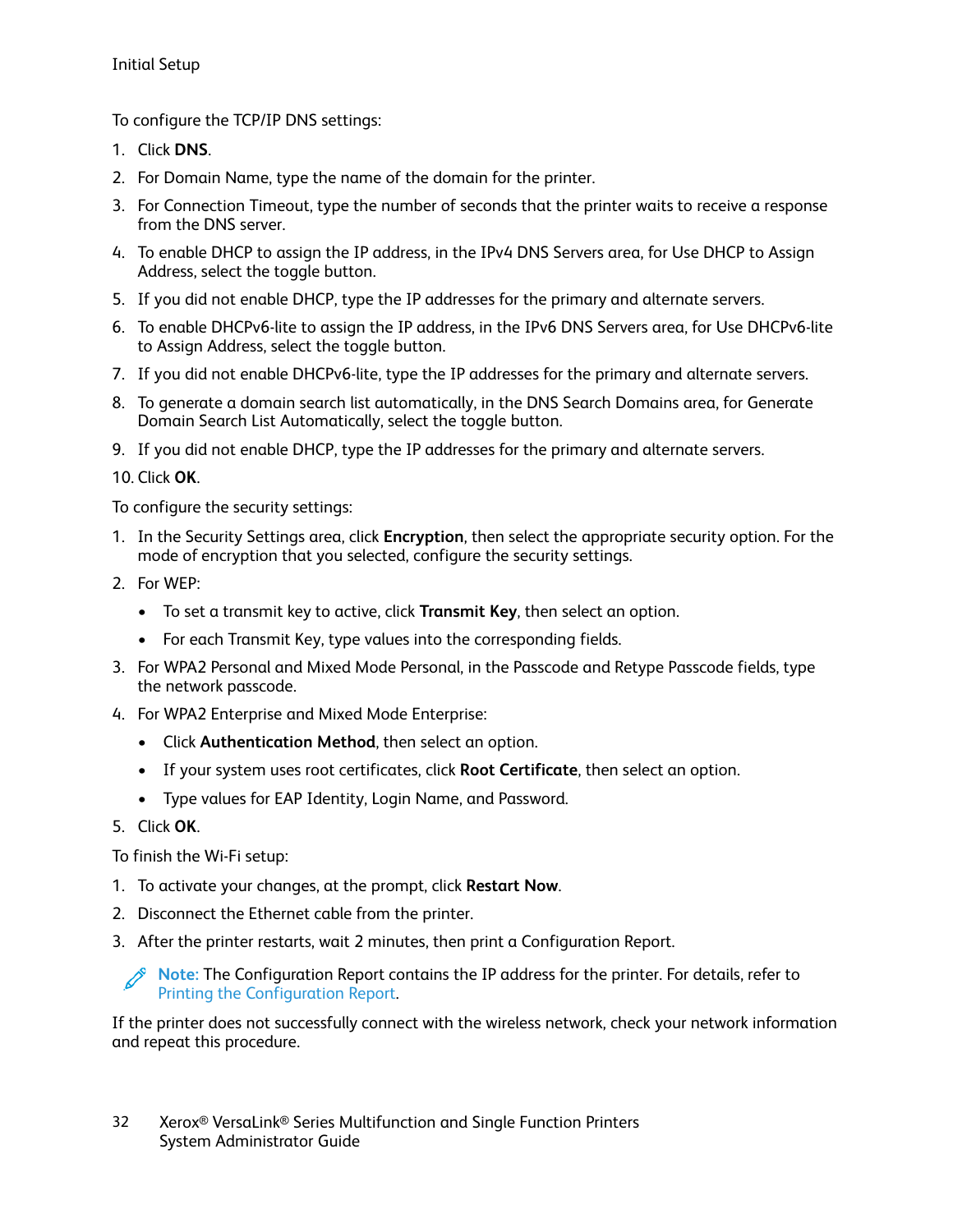#### <span id="page-32-0"></span>Setting Up the Printer for Wireless LAN WPA Enterprise Encryption

WPA-Enterprise Encryption is supported only when Infrastructure is selected as the Network Type in the Wi-Fi settings section.

#### **Note:**

- To manage digital certificates, enable HTTPS communication.
- WPA-Enterprise settings are unique for each network. For details on your settings, contact your network administrator.
- 1. In the Embedded Web Server, log in as administrator, then click **Connectivity**.
- 2. In the Connections area, click **Wi-Fi**.
- 3. For **SSID**, type the SSID.
- 4. Click **Network Type**, then select an option.
- 5. In the TCP/IP area, verify the settings.
- 6. In the Security Settings area, click **Encryption**. Select an option, then enter the details as required.
- 7. Click **OK**.

### <span id="page-32-1"></span>Connecting to Wi-Fi Direct

You can connect to your printer from a Wi-Fi mobile device, such as a tablet, computer, or smart phone, using Wi-Fi Direct. Wi-Fi Direct is disabled by default.

**Note:** Wireless networking is available only on printers with the optional Wireless Network Adapter installed.

- 1. In the Embedded Web Server, log in as a system administrator, then click **Connectivity**.
- 2. In the Connections area, click **Wi-Fi Direct**.
- 3. To enable Wi-Fi Direct, click the **Enable** toggle button.
- 4. Click **Group Role**, then select an option. Options include Group Owner and Auto.

#### Setting Group Owner as Group Role

- 1. Click **Group Role**, then select **Group Owner**.
- 2. In the DHCP Server area, for IP Address, type the IP address.
- 3. If you are not using the default values for subnet mask, for Subnet Mask, type the subnet mask value.
- 4. To specify the amount of time that the printer retains the IP address, for IP Address Lease Time, type a value in minutes.
- 5. In the Group Owner area, for SSID, type a name to appear in a list of available wireless networks and devices.
- 6. For Passcode, type the network passcode.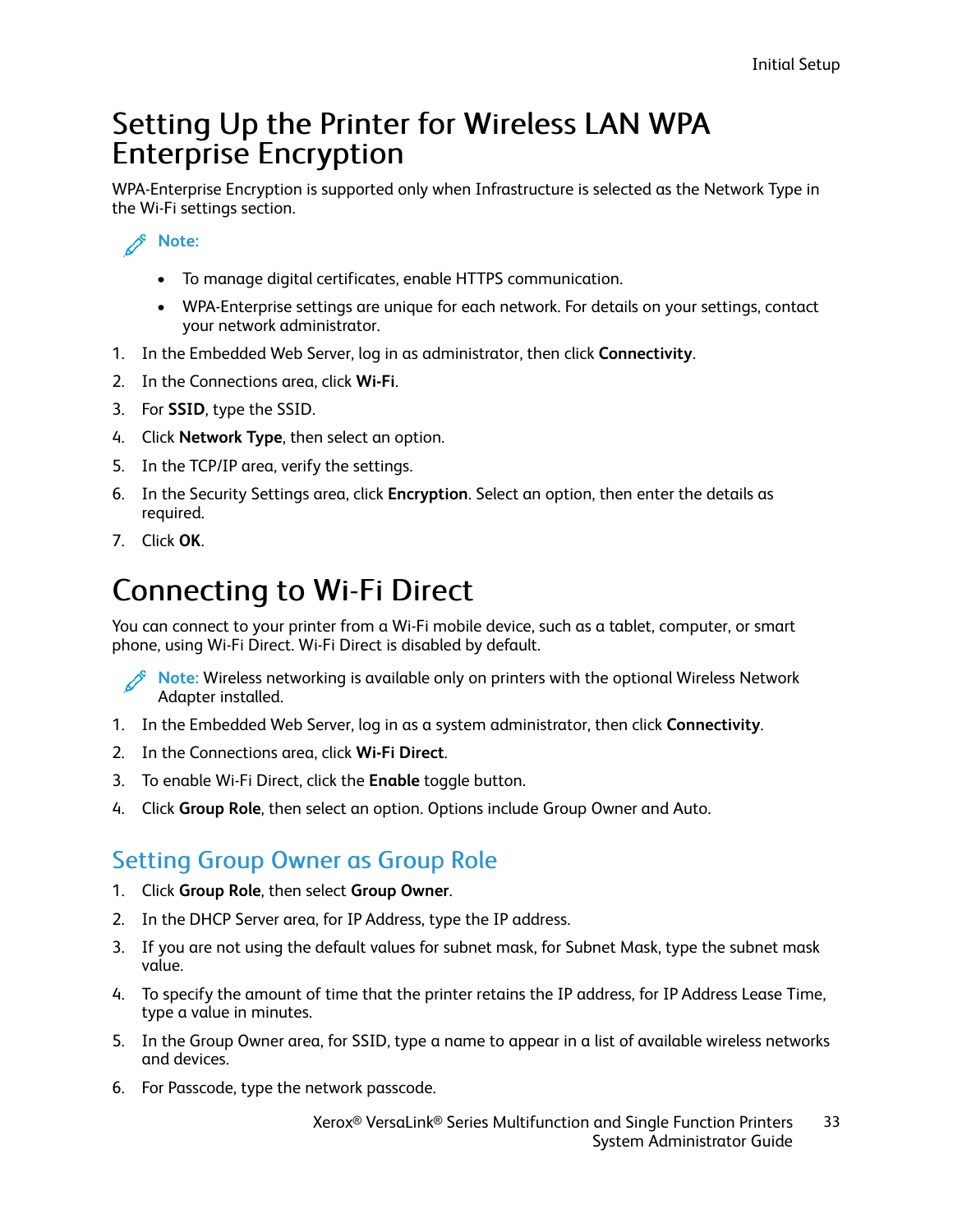7. Click **OK**.

#### Setting Auto as Group Role

- 1. Click **Group Role**, then select **Auto**.
- 2. For Device Name, type a name to appear in a list of available wireless networks and devices.
- 3. In the DHCP Server area, for IP Address, type the IP address.
- 4. If you are not using the default values for subnet mask, for Subnet Mask, type the subnet mask value.
- 5. To specify the amount of time that the printer retains the IP address, for IP Address Lease Time, type a value in minutes.
- 6. Click **OK**.

### <span id="page-33-0"></span>Disabling Wireless Networking from the Control Panel

You can disable the wireless network from the printer control panel.

**Note:** Wireless networking is available only on printers with the optional Wireless Network Adapter installed.

To disable wireless networking from the Control Panel:

- 1. At the printer control panel, press the **Home** button.
- 2. Log in as administrator. For details, refer to [Accessing](#page-19-1) the Control Panel as a System [Administrator](#page-19-1).
- 3. To open the Wi-Fi menu, touch **Device > Connectivity > Wi-Fi**.
- 4. To toggle Wi-Fi from On to Off, touch the **Wi-Fi** toggle button.
- 5. Touch **OK**.
- 6. Press the **Home** button.
- 7. For the setting to take effect, at the prompt, touch **Restart Now**.

### <span id="page-33-1"></span>Assigning a Network Address

The printer automatically acquires a network address from a DHCP server by default. To assign a static IP address, configure DNS server settings, or configure other TCP/IP settings, see [IP](#page-55-0).

#### Assigning the IP Address Manually

You can assign a static IP address to your printer from the printer control panel. After an IP address is assigned, you can change it in the Embedded Web Server.

To assign a static IP address to the printer, ensure that you have the following information:

- An IP address that is configured properly for your network
- The Network Mask address
- 34 Xerox® VersaLink® Series Multifunction and Single Function Printers System Administrator Guide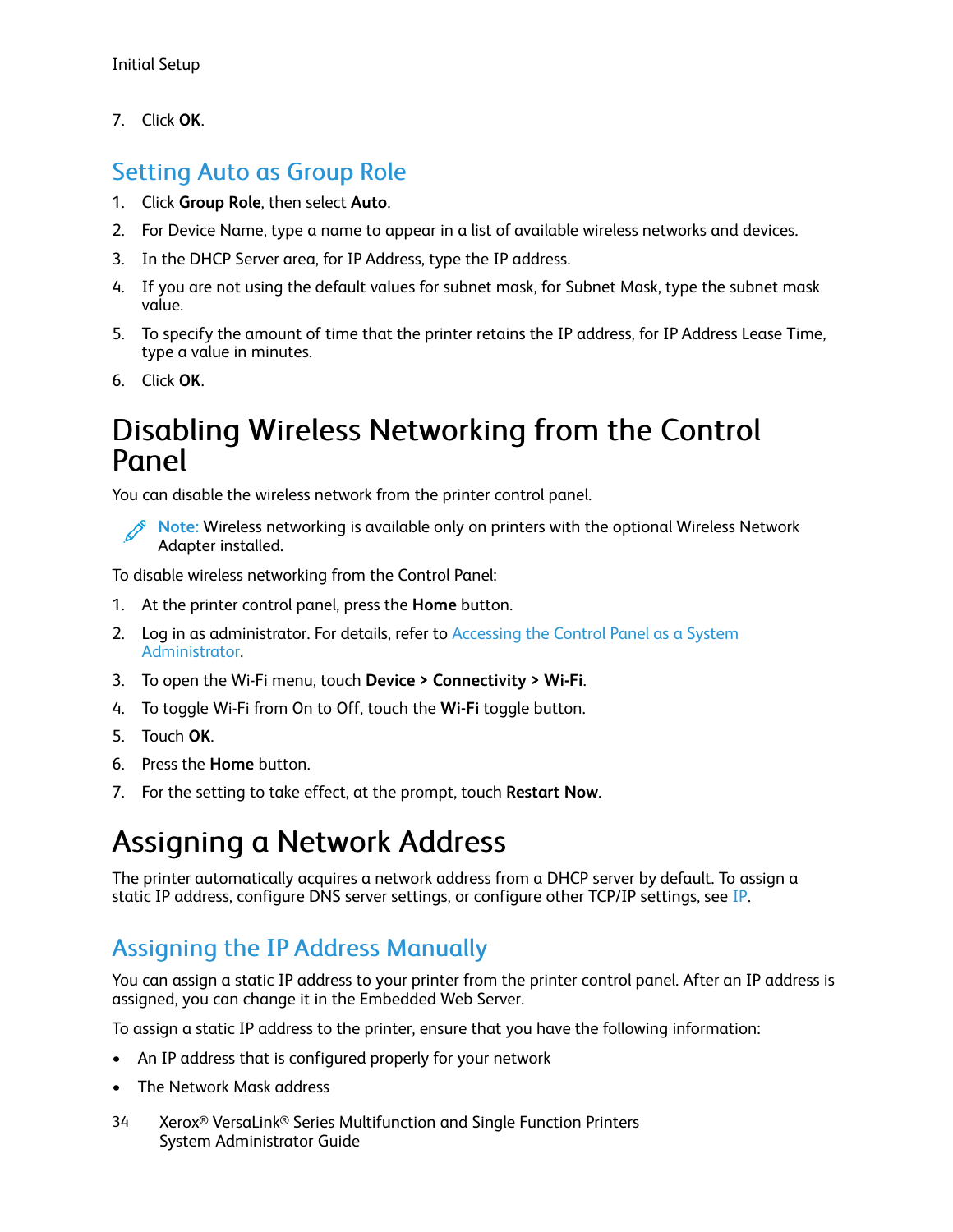• The default Router/Gateway address

If you are on a network managed by a network administrator, contact your network administrator to obtain the network information.

For a home network using routers or other devices to connect the printer to the network, refer to the device instructions on assigning network addresses. The router or device documentation can give you a range of acceptable address numbers you can use. It is important that the addresses be similar to the IP addresses used by other printers and computers on the network, but not the same. Only the last digit must be different. For example, your printer can have the IPv4 address 192.168.1.2 while your computer has the IP address 192.168.1.3. Another device can have the IP address 192.168.1.4.

The router can assign the static IP address of the printer to another computer that obtains its IP address dynamically. To avoid having the IP address reassigned, provide the printer an address at the higher end of the range allowed by the device. For example, if your computer has IP address 192.168.1.2, and your device allows IP addresses to 192.168.1.255, select an address between 192.168.1.200 and 192.168.1.254. If your computer has an IP address of 192.168.1.100 or higher, select an address between 192.168.1.2 and 192.168.1.50.

**Note:** It is recommended when setting a static IP address, that at the same time, you set a DHCP reservation. For details, refer to your router documentation.

In IPv6 network configurations, the IPv6 address is assigned automatically.

For reference:

Online Support Assistant at: [www.xerox.com/office/support,](http://www.office.xerox.com/cgi-bin/printer.pl?APP=udpdfs&Page=Color&PgName=tech&Language=English) then select your specific printer model.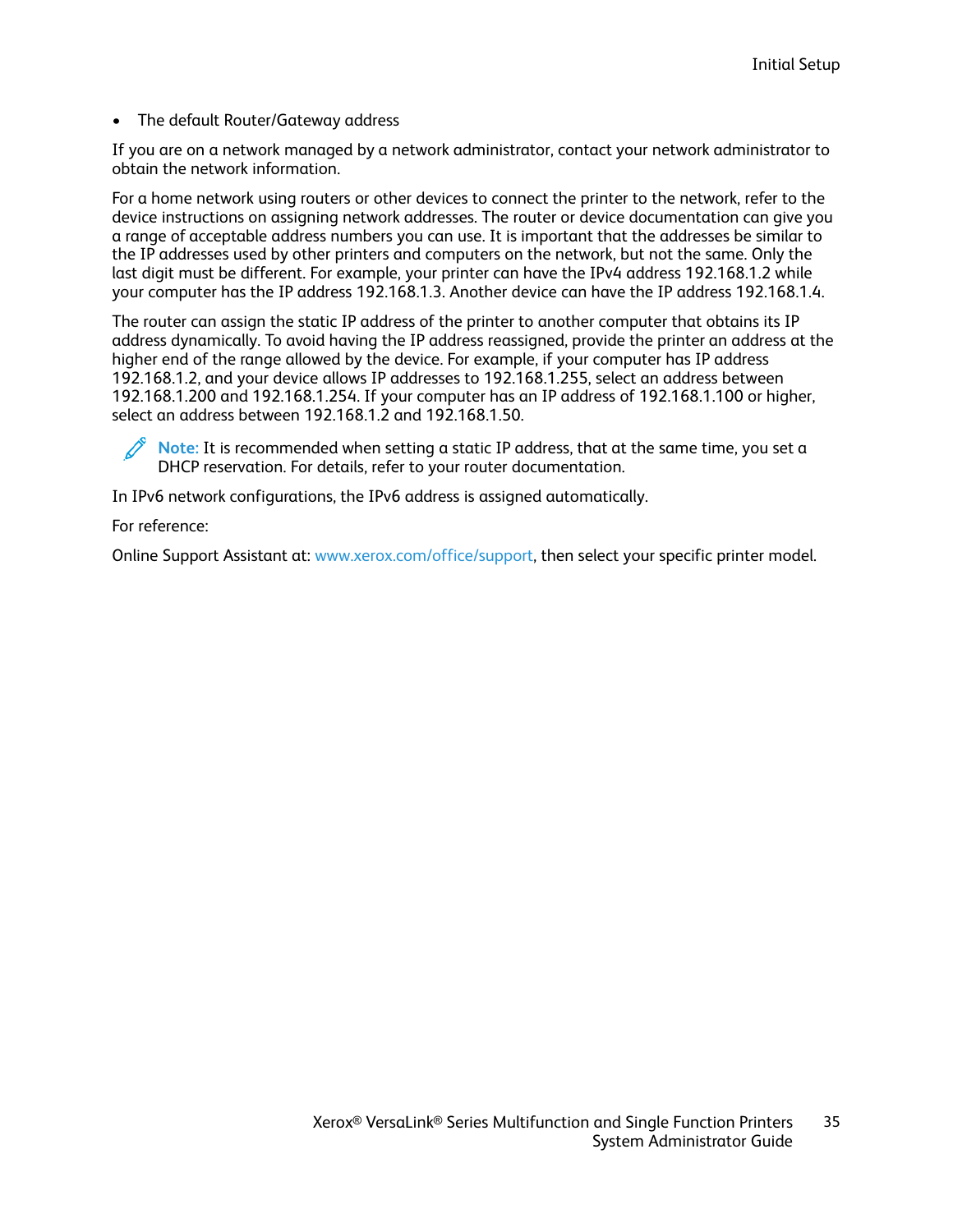[Initial](#page-14-0) Setup

36 Xerox® VersaLink® Series Multifunction and Single Function Printers System Administrator Guide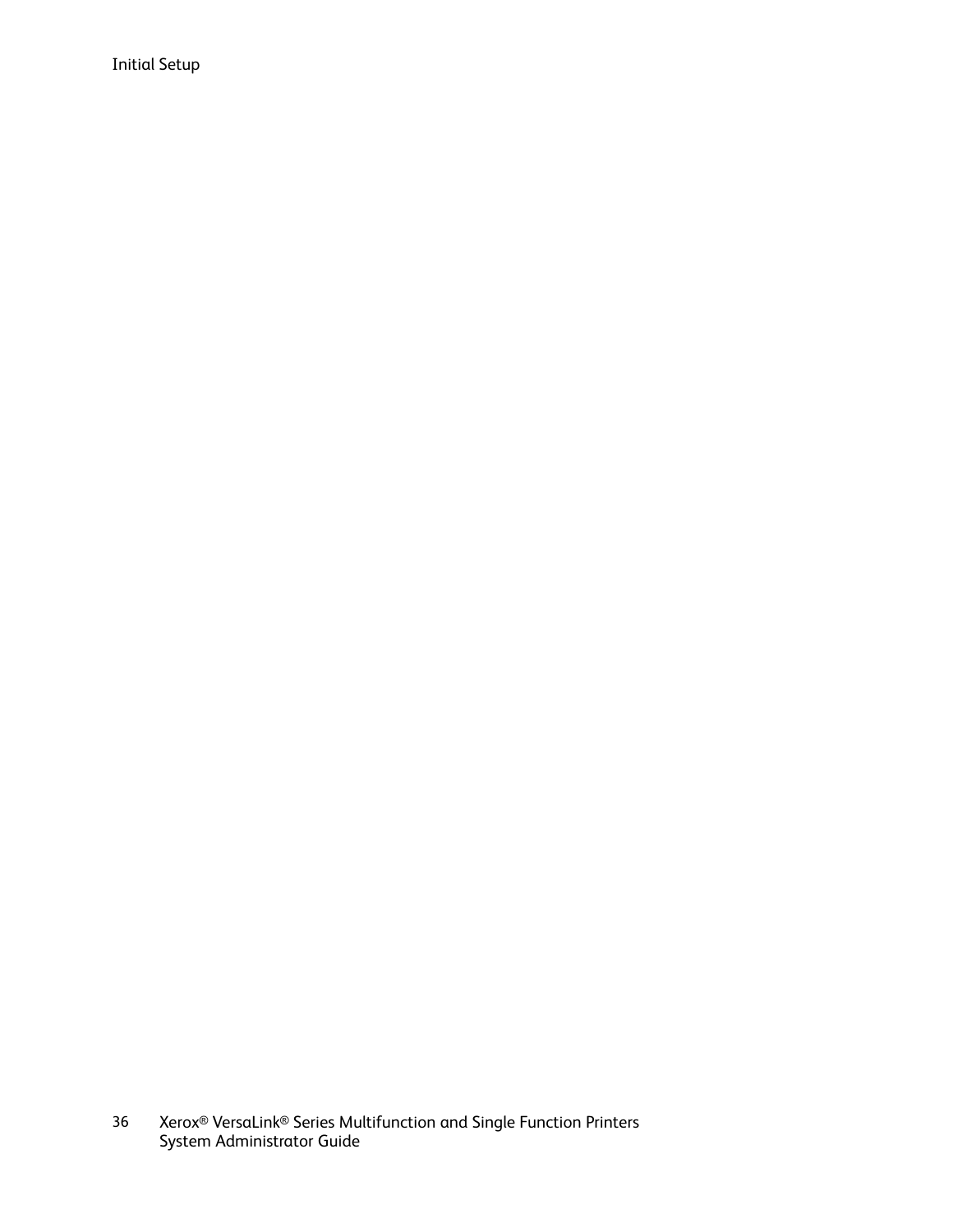# $\mathcal{E}$

# <span id="page-36-0"></span>**Network Connectivity**

This chapter contains:

| $\bullet$ |  |
|-----------|--|
| $\bullet$ |  |
| $\bullet$ |  |
| $\bullet$ |  |
| $\bullet$ |  |
| $\bullet$ |  |
| $\bullet$ |  |
| $\bullet$ |  |
| $\bullet$ |  |
|           |  |
|           |  |
| $\bullet$ |  |
| $\bullet$ |  |
| $\bullet$ |  |
| $\bullet$ |  |
| $\bullet$ |  |
| $\bullet$ |  |
|           |  |
| $\bullet$ |  |
|           |  |
|           |  |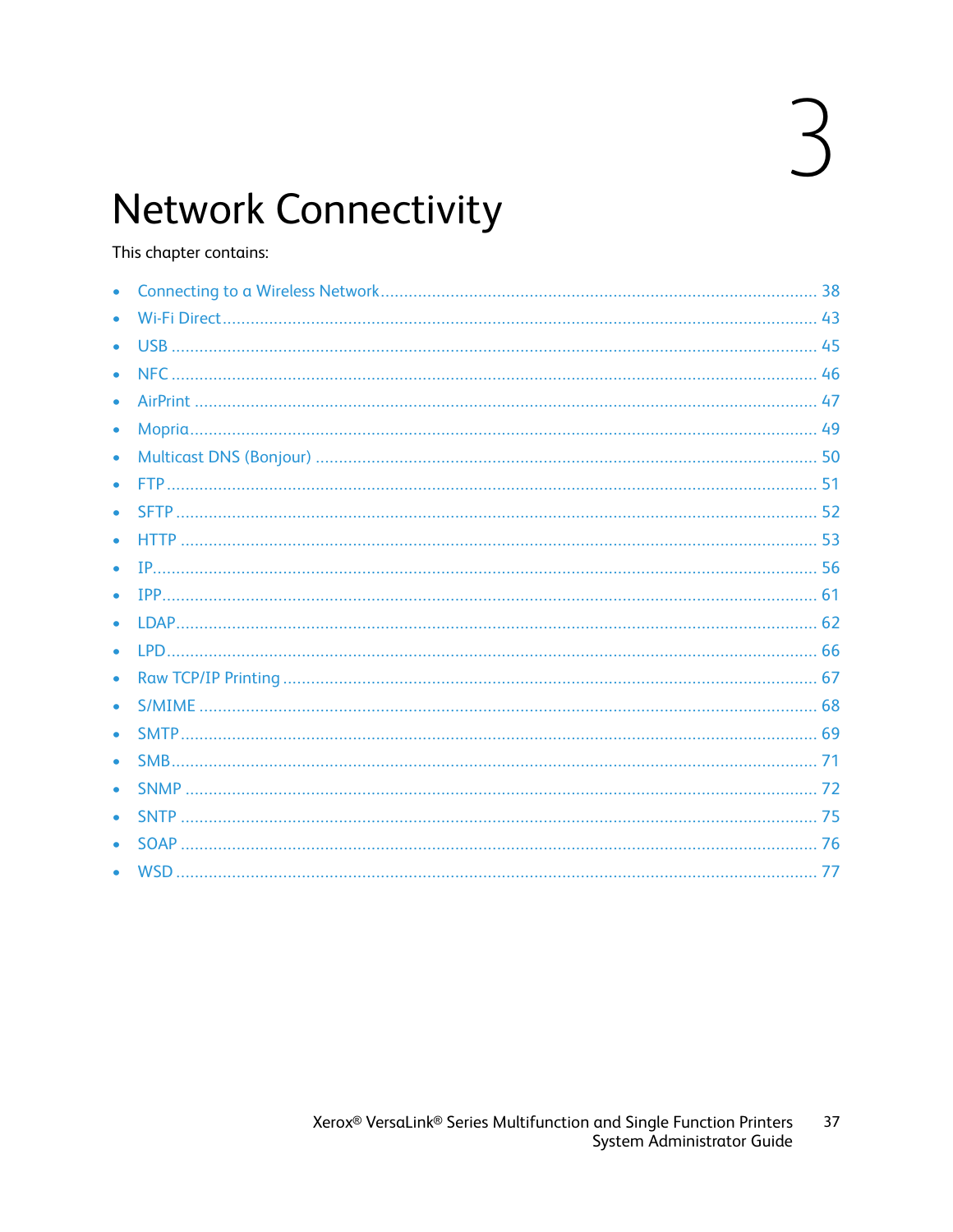# <span id="page-37-0"></span>Connecting to a Wireless Network



- If the printer is connected to your wired network, you can configure wireless settings in the Embedded Web Server.
- Before you begin, purchase and install the Xerox® Wireless Network Adapter. For information on installing the Wireless Network Adapter, refer to the User Guide for your printer model.

To verify the wireless status and locate the wireless IP address, print a Configuration Report. For details, refer to Printing the [Configuration](#page-17-0) Report. Examine the Connectivity Physical Connections, Connectivity Protocols, and TCP/IPv4 sections of the report.



- The printer uses separate IP settings for wired and wireless connections. For more information, refer to [IP.](#page-55-0)
- When you switch from a wired connection to a wireless connection, the IP address of the printer changes. The connection to the Embedded Web Server through your Web browser closes. To reconnect to the Embedded Web Server, in your Web browser address field, type the new IP address or host name of your printer.

### Configuring Wi-Fi from the Embedded Web Server

- 1. Connect the printer to a wired network.
- 2. In the Embedded Web Server, log in as administrator, then click **Connectivity**.
- 3. In the Connections area, click **Wi-Fi**.

**Note:** Wi-Fi is available after you install the Xerox<sup>®</sup> Wireless Network Adapter.

- 1. To enable Wi-Fi, click the **Enable** toggle button.
- 2. Click **Wi-Fi Band**, then select an option.
- 3. For SSID, type the SSID for the network to which you want to connect.
- 4. Click **Network Type**, then select **Infrastructure** or **Ad hoc**, as needed.
- 5. In the TCP/IP Settings area, configure the settings for IPv4, IPv6, and DNS.

**Note:** The printer uses separate IP settings for wired and wireless network connections. For details, refer to [IP.](#page-55-0)

- 1. In the Security Settings area, click **Encryption**, then select a mode of encryption.
- 2. For the selected mode of encryption, configure the security settings.
	- For WEP: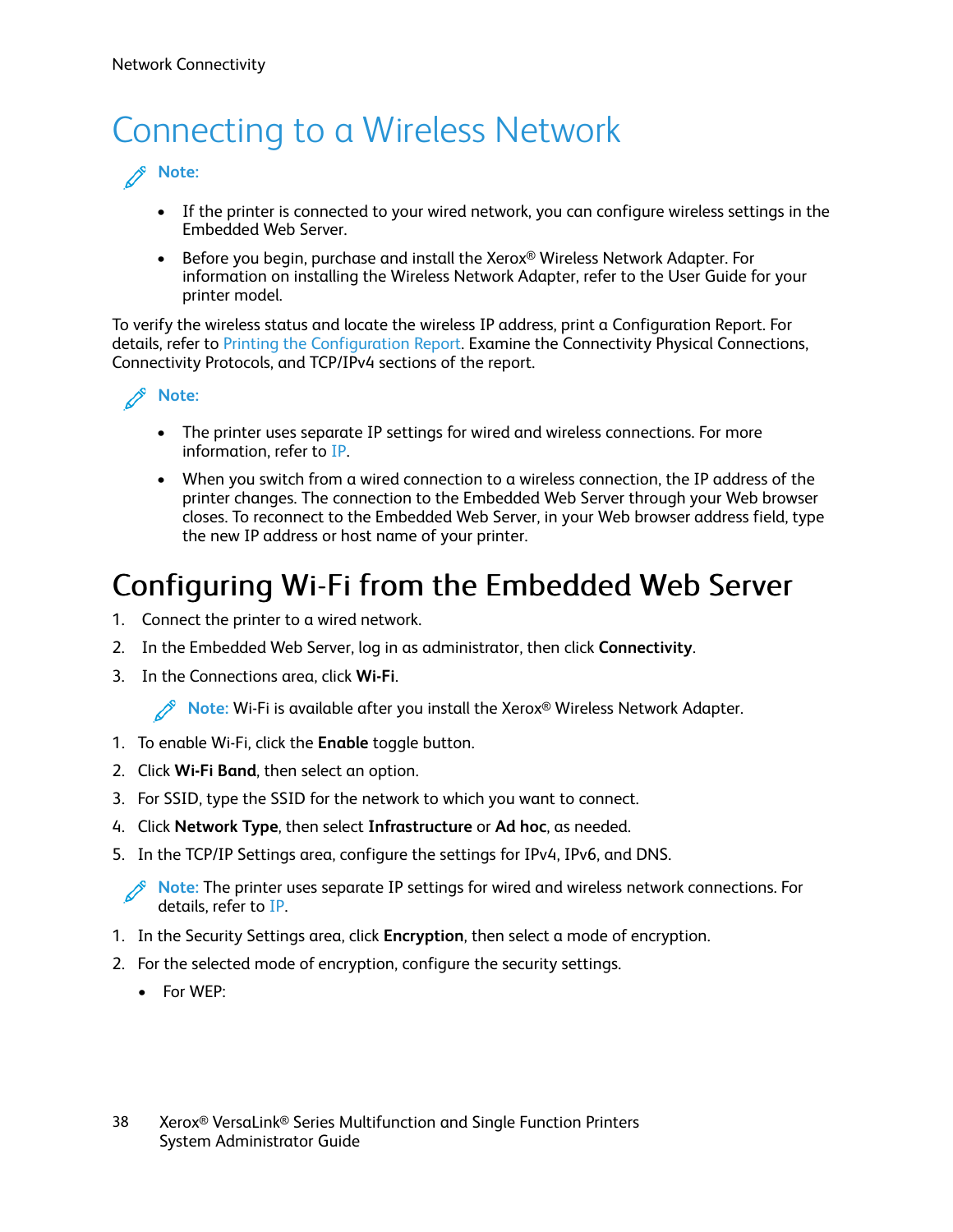- To activate a transmit key, click **Transmit Key**.
- For each Transmit Key that you select, type values into the corresponding fields.
- For both WPA2 Personal and Mixed Mode Personal, type the network passcode in the Passcode field and the Retype Passcode field.
- For both WPA2 Enterprise and Mixed Mode Enterprise:
	- Click **Authentication Method**, then select the authentication method for your wireless network.
	- For Root Certificate, upload a Root Certificate.
	- Type values for EAP Identity, Login Name, and Password.
		- **Note:** For EAP\_TLS Network implementation, the Device Default Certificate cannot be used as a Client Certificate. Generate a Client Certificate, then install the certificate on the printer.
- 3. Click **OK**.
- 4. For the new settings to take effect, restart the printer.
- 5. Disconnect the printer from the wired network.

### Connecting to a Wi-Fi Network at the Control Panel

To connect to a Wi-Fi network at the control panel:

- 1. At the printer control panel, press the **Home** button.
- 2. Log in as administrator. For details, refer to [Accessing](#page-19-0) the Control Panel as a System [Administrator](#page-19-0).
- 3. Touch **Device > Connectivity > Wi-Fi**.
- 4. To enable the Wi-Fi connection feature, touch the enable toggle button.
- 5. To connect automatically to an existing Wi-Fi network:
	- a. In the list of available Wi-Fi networks, touch the required network.
		- **Note:** If the required Wi-Fi network is not listed, or if the required network uses WPS, configure the connection manually.
	- b. If needed, to log in to the network, type the password.
	- c. To select a Wi-Fi frequency band, touch **Wi-Fi Band**, then select an option.

**Note:** The Wi-Fi frequency band is set to AUTO by default.

- d. Touch **OK**.
- 6. To connect manually to a Wi-Fi network:
	- a. Touch **Manual Setup**.
	- b. In the first field, type a name for the Wi-Fi network, then touch **Enter**.
	- c. Touch **Network Type**, then select an option.
	- d. Touch **Security**, then select an option.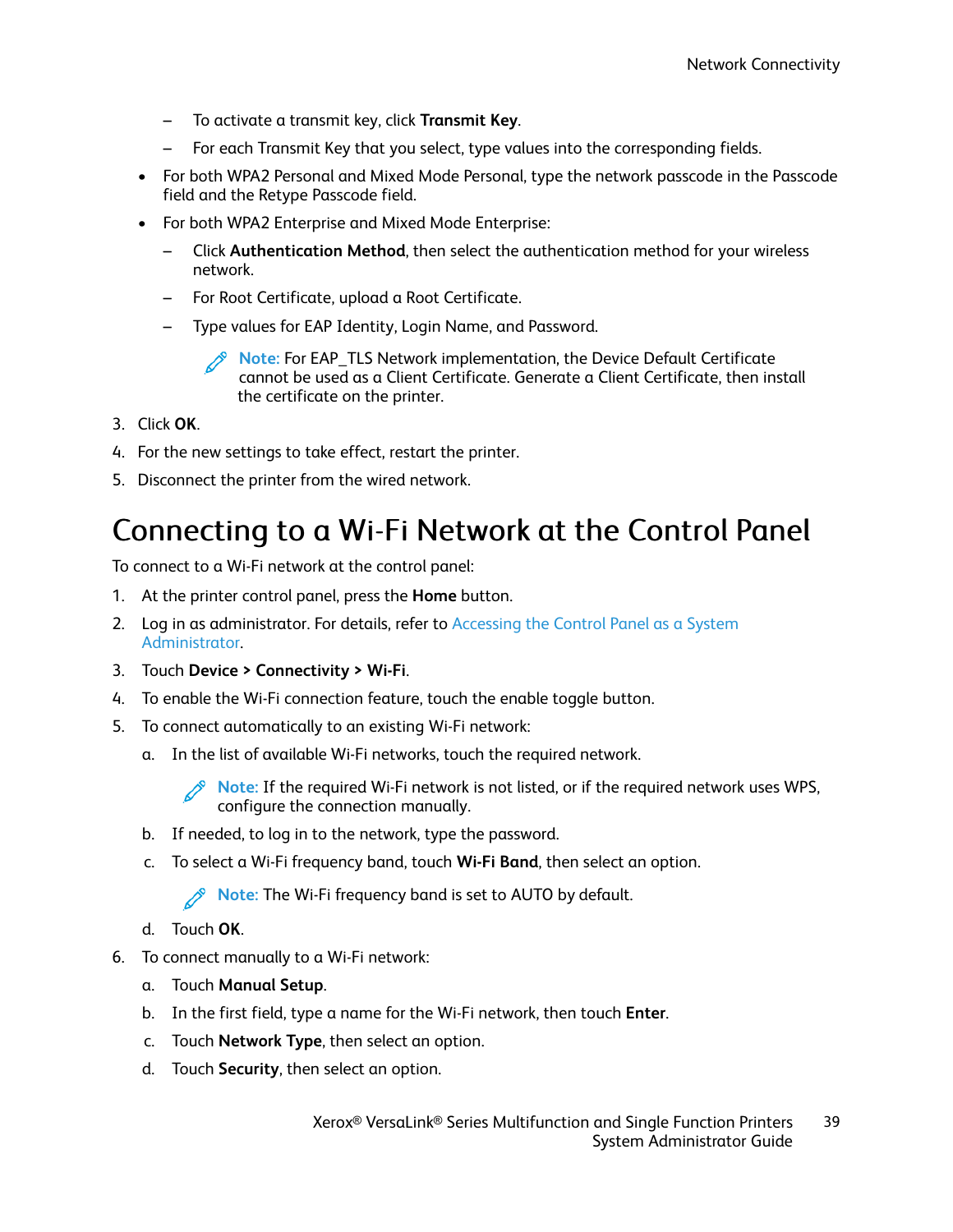e. Touch **Wi-Fi Protected Setup (WPS)**, then select an option.

**Note:** For a WPS setup with a Push Button Connection (PBC), select **PBC**.

f. Touch **OK**.

### Configuring the Primary Network at the Control Panel

You can set the primary network connection type at the device control panel.

**Note:**

- A Primary Network setup is required only if the optional Wi-Fi network connection kit is installed and enabled.
- By default, without a Wi-Fi network connection, the primary network is set to Ethernet. When the kit is installed and enabled, the device acquires two network connections. One network connection is primary, and the other network connection is secondary.
- The following features are available only over the primary network connection:
	- IPsec
	- SMTP
	- SNTP
	- WSD scan
	- Scan to SFTP, Scan to SMB, Scan to Email
	- LDAP
	- UPnP discovery
	- ThinPrint
	- EIP Web Service
- If you remove the Wi-Fi network connection module, the primary network connection is set to Ethernet.

To configure the Primary Network at the control panel:

- 1. At the printer control panel, press the **Home** button.
- 2. Log in as administrator.
- 3. Touch **Device > Connectivity > Primary Network**.
- 4. Select the appropriate network connection type for the device.
- 5. To apply the changes and restart the device, at the prompt, touch **Restart Now**.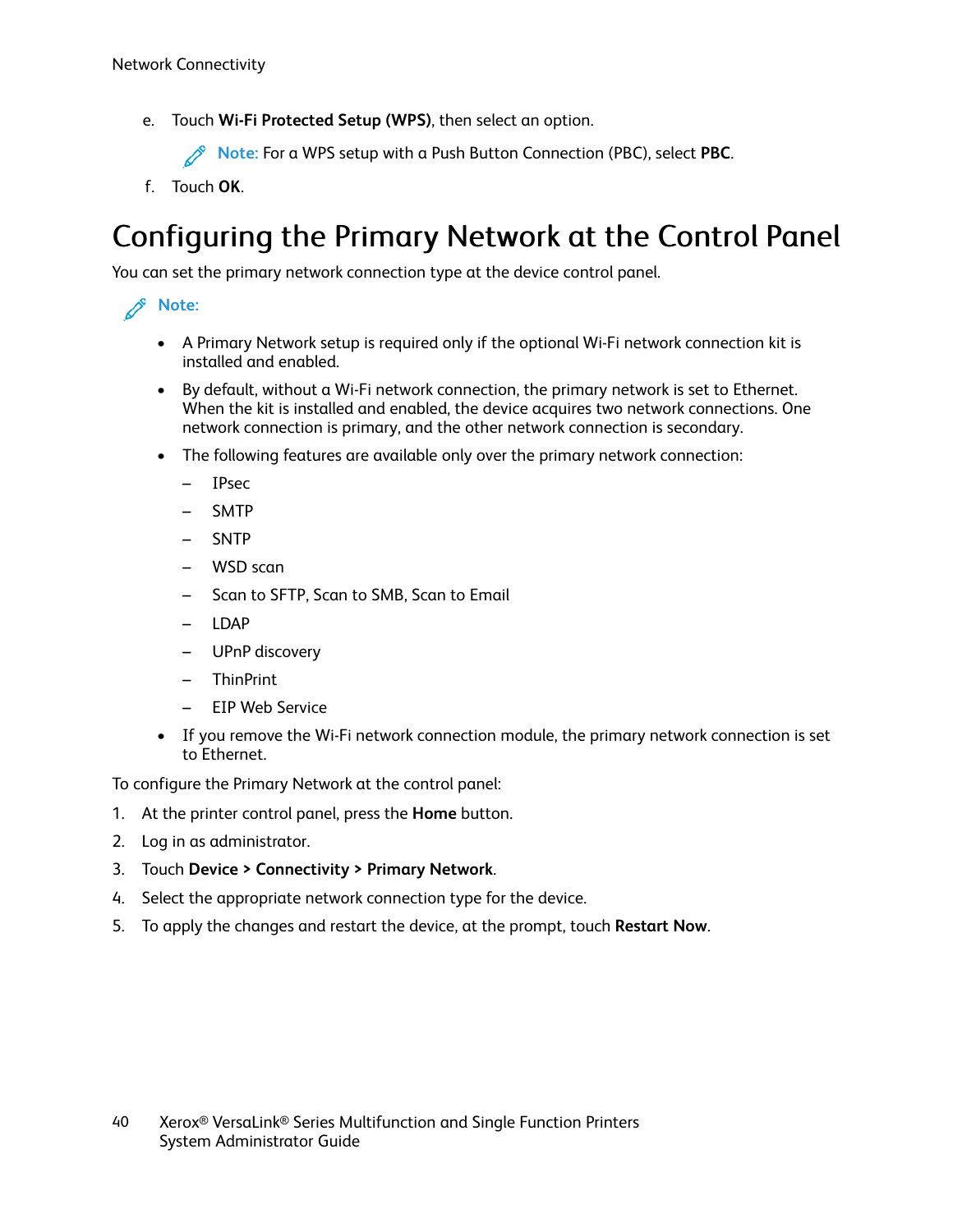### Configuring the Primary Network From the Embedded Web Server

You can set the primary network connection type in the Embedded Web Server.



- A Primary Network setup in the Embedded Web Server is possible only if the optional Wi-Fi connection kit is installed and enabled.
- By default, without a Wi-Fi connection, the primary network is set to Ethernet. When the kit is installed and enabled, the device acquires two network connections. One network connection is primary, and the other network connection is secondary.
- The following features are available only over the primary network connection:
	- IPsec
	- SMTP
	- SNTP
	- WSD scan
	- Scan to SFTP, Scan to SMB, Scan to Email
	- LDAP
	- UPnP discovery
	- ThinPrint
	- EIP Web Service
- If you remove the Wi-Fi connection module, the primary network connection is set to Ethernet.
- 1. In the Embedded Web Server, log in as a system administrator, then click **Connectivity**.
- 2. In the Connections area, click **Ethernet**.
- 3. In the Common area, click **Edit**.
- 4. Click **Primary Network**, then select the appropriate network connection type for the device.
- 5. Click **OK**.
- 6. To activate your changes, at the prompt, click **Restart Now**.

#### Configuring Wi-Fi Using a Direct Connection to the Printer

To configure the settings for a wireless network, connect your computer directly to the printer using an Ethernet cable, rather than through a wired network connection.

- 1. Ensure that the printer is not connected to a wired Ethernet network.
- 2. Restart the printer.
- 3. Generate a [Configuration](#page-17-0) Report. For details, refer to Printing the Configuration Report. Note the self-assigned IP address of the printer in the 169.254.x.x range.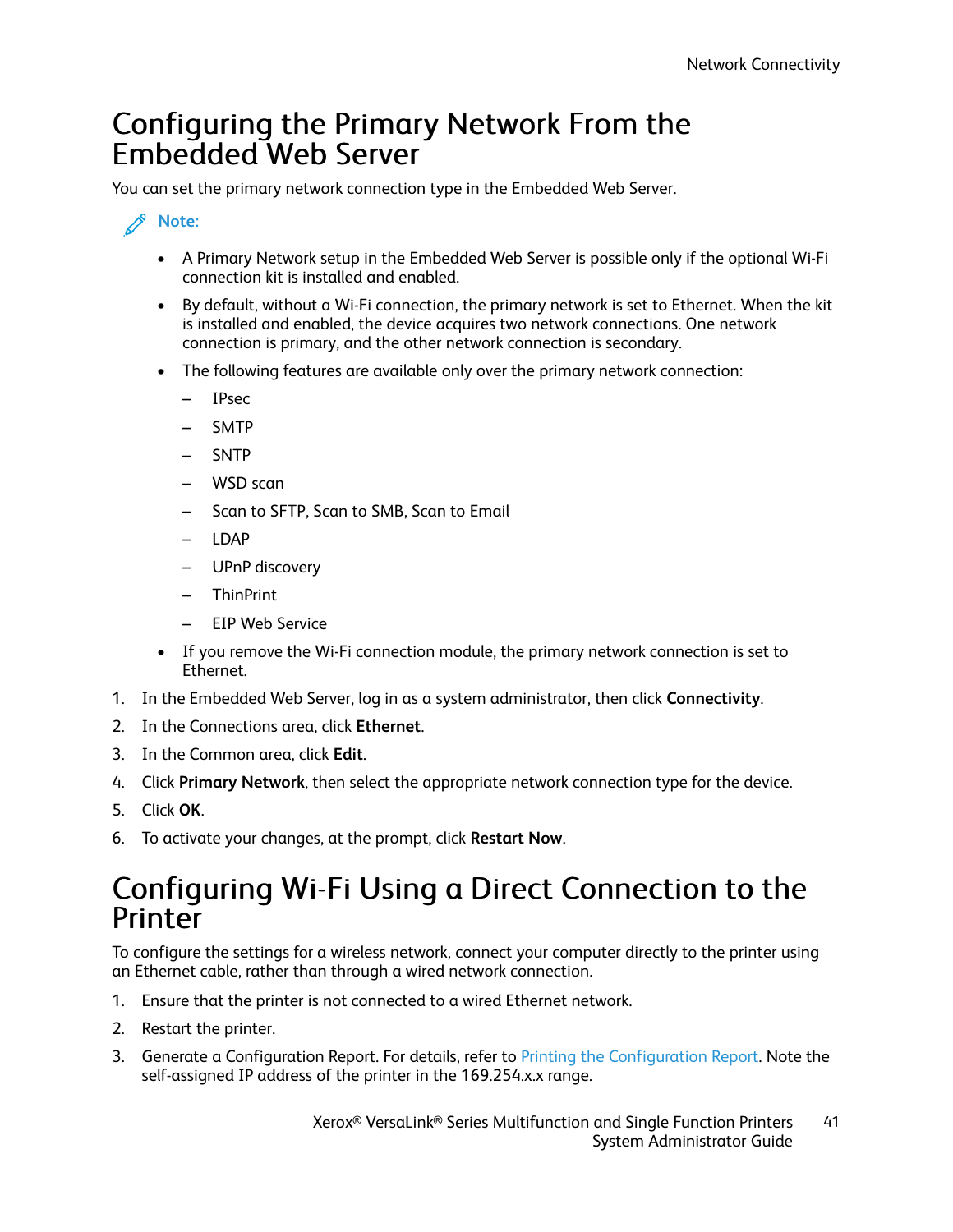4. Use an Ethernet cable and connect a computer directly to the printer.

**Note:**

- Ensure that wireless connectivity is disabled on your computer.
- Depending on your computer hardware, use a crossover cable or adapter.
- 5. Verify the IP address of the computer. Ensure that the computer obtains a private IP address, in the 169.254.x.x range, and is therefore on the same subnet as the printer.
- 6. On the computer, access the Embedded Web Server. Log in as administrator, then configure the wireless settings. For details, refer to [Connecting](#page-37-0) to a Wireless Network.
- 7. For the new settings to take effect, restart the printer.
- 8. Disconnect the Ethernet cable between the printer and the computer.

### Disabling Wireless Networking

#### Disabling Wireless Networking from the Control Panel

You can disable the wireless network from the printer control panel.

**Note:** Wireless networking is available only on printers with the optional Wireless Network Adapter installed.

To disable wireless networking from the Control Panel:

- 1. At the printer control panel, press the **Home** button.
- 2. Log in as administrator. For details, refer to [Accessing](#page-19-0) the Control Panel as a System [Administrator](#page-19-0).
- 3. To open the Wi-Fi menu, touch **Device > Connectivity > Wi-Fi**.
- 4. To toggle Wi-Fi from On to Off, touch the **Wi-Fi** toggle button.
- 5. Touch **OK**.
- 6. Press the **Home** button.
- 7. For the setting to take effect, at the prompt, touch **Restart Now**.

#### Disabling Wireless Networking From the Embedded Web Server

**Note:** Wireless networking is available only on printers with the optional Wireless Network Adapter installed.

- 1. In the Embedded Web Server, log in as administrator, then click **Connectivity**.
- 2. In the Connections area, click **Wi-Fi**.
- 3. Click the **Enable** toggle button.
- 4. Click **OK**.
- 5. To activate your changes, at the prompt, click **Restart Now**.
- 42 Xerox® VersaLink® Series Multifunction and Single Function Printers System Administrator Guide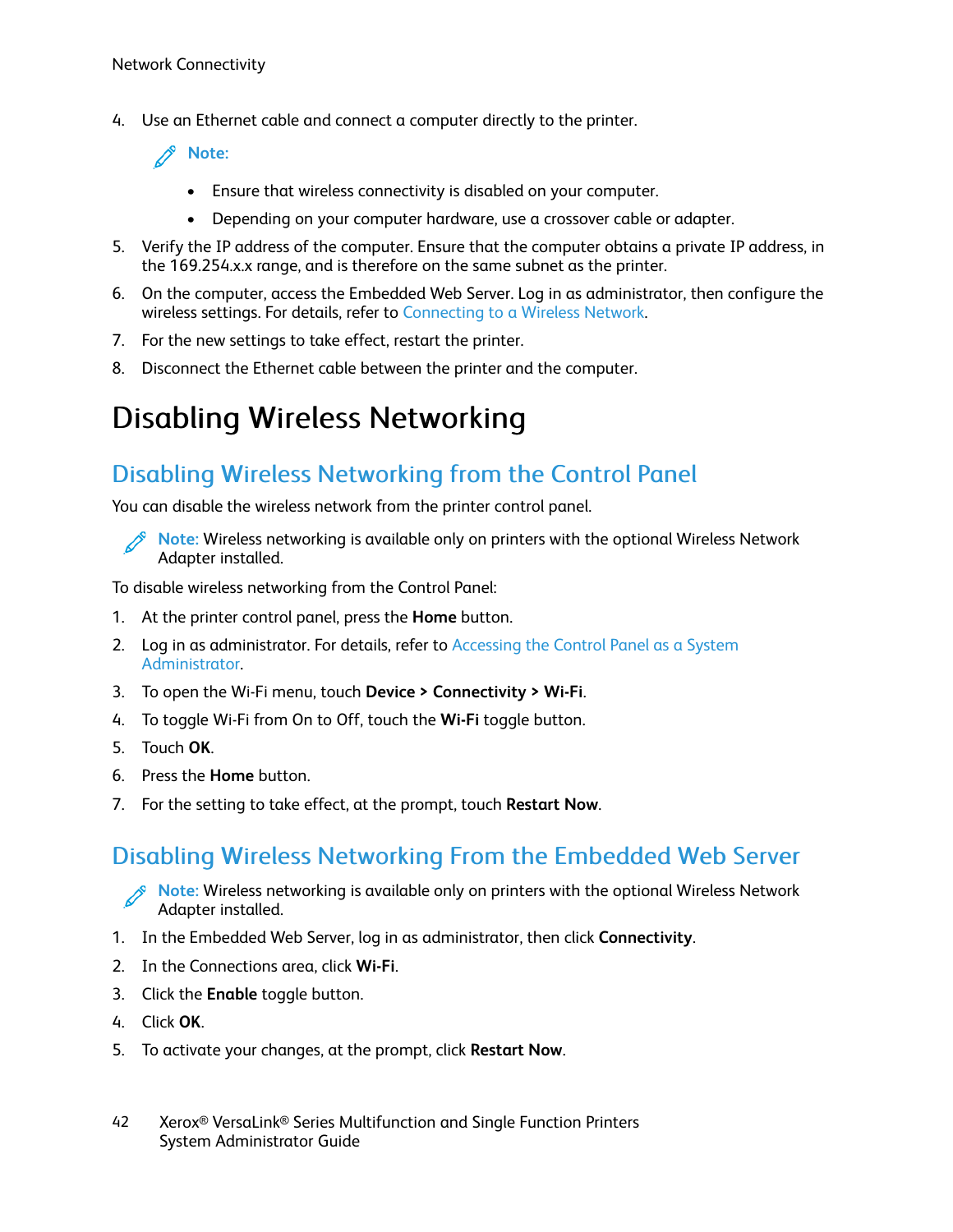# <span id="page-42-0"></span>Wi-Fi Direct

A Wi-Fi Direct network connection enables devices to connect with each other without requiring a wireless access point. You can connect to your printer from a Wi-Fi mobile device such as a tablet, computer, or smart phone.

A Wi-Fi Direct connection does not require manual configuration.



- Wireless networking is available only on printers that have the optional Wireless Network Adapter installed.
- The Wi-Fi Direct connection is disabled by default.

To configure Wi-Fi Direct from the Embedded Web Server:

- 1. In the Embedded Web Server, log in as administrator, then click **Connectivity**.
- 2. For Connections, click **Wi-Fi Direct**.
- 3. To enable Wi-Fi Direct, click the **Enable** toggle button.
- 4. Click **Group Role**, then select an option from the menu.
	- To set the printer to configure the Group Role automatically:
		- Select **Auto**.
		- For Device Name, type a name for the printer.
	- To set the printer as Group Owner for a Wi-Fi Direct group, similar to a wireless access point:
		- Select **Group Owner**.
		- In the Group Owner area, type the information for SSID and Passcode.
- 5. For DHCP Server:
	- Type the IP Address and Subnet Mask.
	- For IP Address Lease Time, type the number of minutes.
- 6. Click **OK**.
- To configure Wi-Fi Direct at the control panel:
- 1. At the printer control panel, press the **Home** button.
- 2. Log in as administrator.
- 3. Touch **Device > Connectivity > Wi-Fi Direct**.
- 4. For Wi-Fi Direct, touch the enable toggle button.
- 5. Touch **Setup**.
- 6. Touch **Group Role**, then select an option.
- 7. If needed, touch **SSID Suffix**, then type a suffix.
- 8. If you selected Group Owner as the Group Role, in the Passcode field, enter an eight-character passcode.
- 9. Touch **OK**.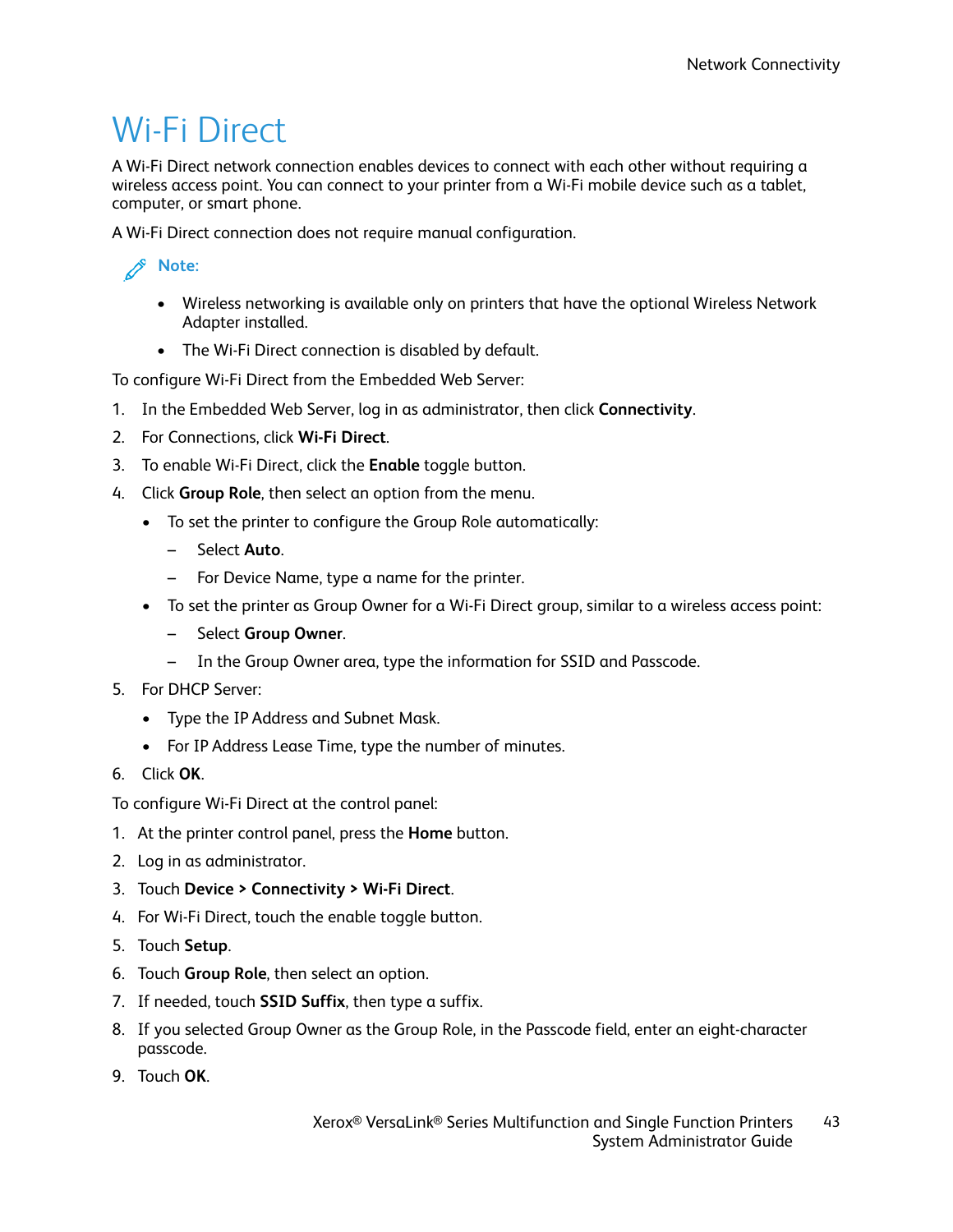Note: For the new settings to take effect, restart your printer.

44 Xerox® VersaLink® Series Multifunction and Single Function Printers System Administrator Guide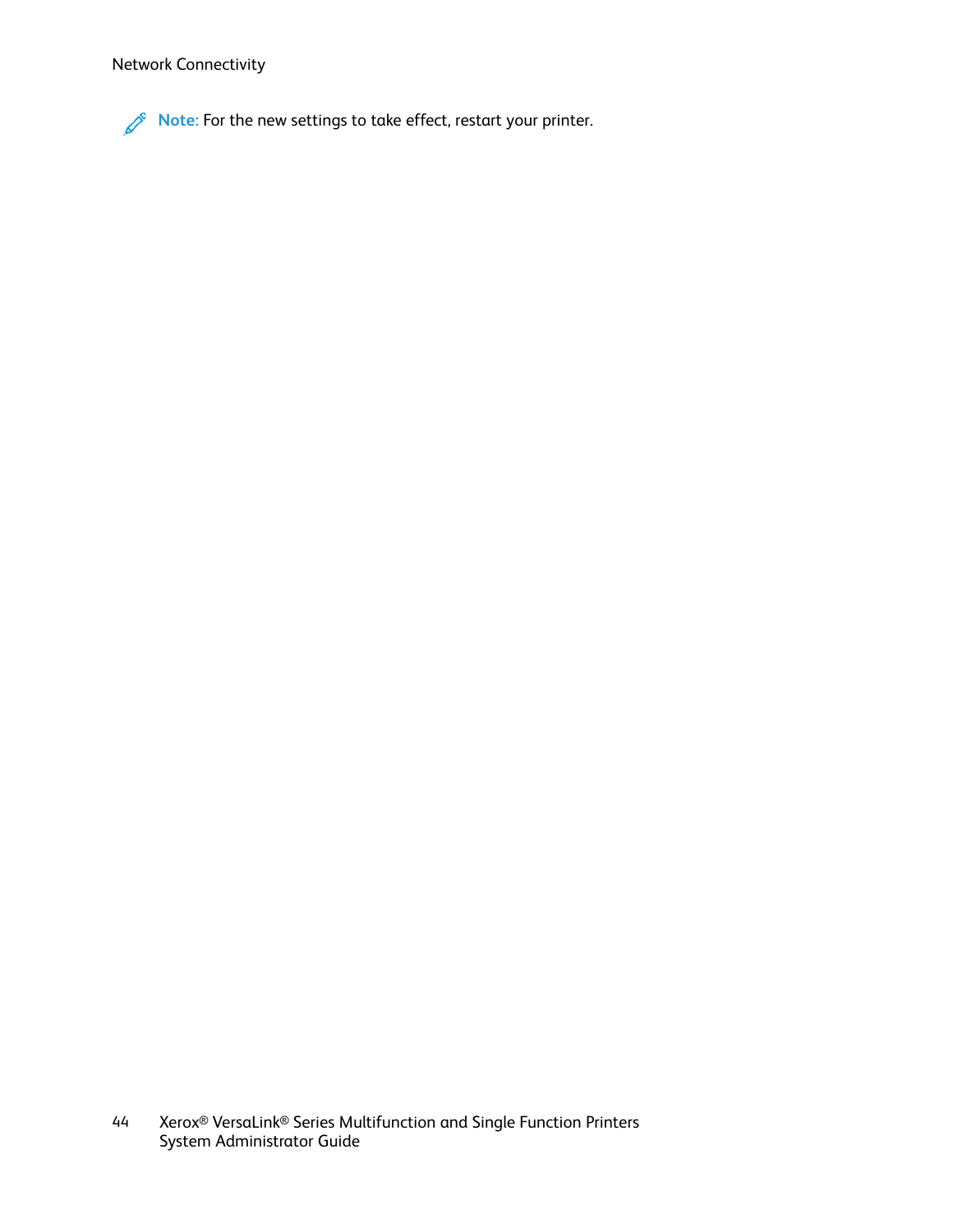# <span id="page-44-0"></span>USB

The printer provides multiple USB ports. The exact number varies, depending on the printer model. All models have the following two USB ports:

- One host port on the front of the printer
- One target port on the back of the printer

In the Embedded Web Server, the USB configuration window provides two toggle buttons for enabling USB:

- **Enable**: This toggle button enables and disables all the USB ports at the same time.
- **USB Port**: This toggle button enables and disables only the target port on the back of the printer.

To configure USB:

- 1. In the Embedded Web Server, log in as administrator, then click **Connectivity**.
- 2. In the Connections area, click **USB**.
- 3. Enable a port.
	- To enable USB communication on all USB ports, click the **Enable** toggle button.
	- To enable the target USB port on the back of the printer, click the **USB Port** toggle button.

**Note:** To use the target USB port on the back of the printer, click both the Enable toggle button and the **USB Port** toggle button.

- 1. To enable Printer Job Language, click the **PJL** toggle button.
- 2. Click **Print Mode**, then select a mode.
- 3. For Auto Job Timeout, type the amount of time in seconds that the printer waits inactive before canceling the print job.
- 4. Click **Adobe Communication Protocol**, then select a protocol.
- 5. To enable PostScript® Wait Timeout (RAW Mode), click the toggle button.
- 6. Click **OK**.

**Note:** For the new settings to take effect, restart your printer.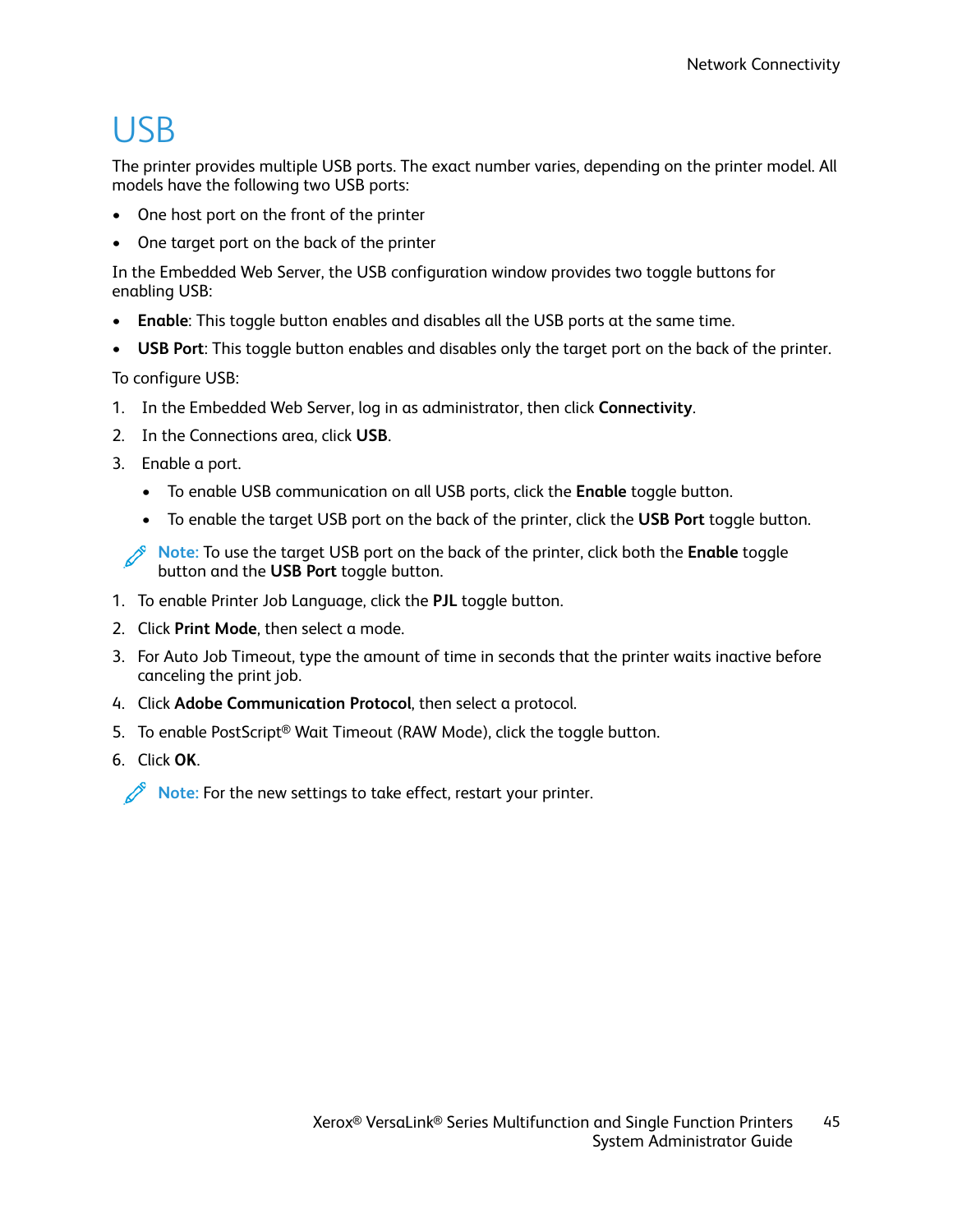# <span id="page-45-0"></span>NFC

Near field communication (NFC) is a technology that enables devices to communicate when they are within 10 centimeters of each other.

You can use NFC to obtain the network interface to establish a TCP/IP connection between your device and the printer.



- Currently, Xerox® VersaLink® printers only support NFC with Android-based devices.
- To print wirelessly after you enable NFC, install the Xerox Print Services plug-in on your Android device. The plug-in is available from the Google Play store.
- For NFC to function properly, first enable NFC, then enable Plug-in Features.

To enable NFC:

- 1. In the Embedded Web Server, log in as a system administrator, then click **Connectivity**.
- 2. In the Connections area, click **NFC**.
- 3. To enable NFC, enable the toggle button.
- 4. Click **OK**.

To configure the device to use plug-ins:

- 1. Click **System > Plug-in Settings**.
- 2. For Plug-in Feature, enable the toggle button.
- 3. Click **Close**.
	- Note: For the new settings to take effect, restart your printer.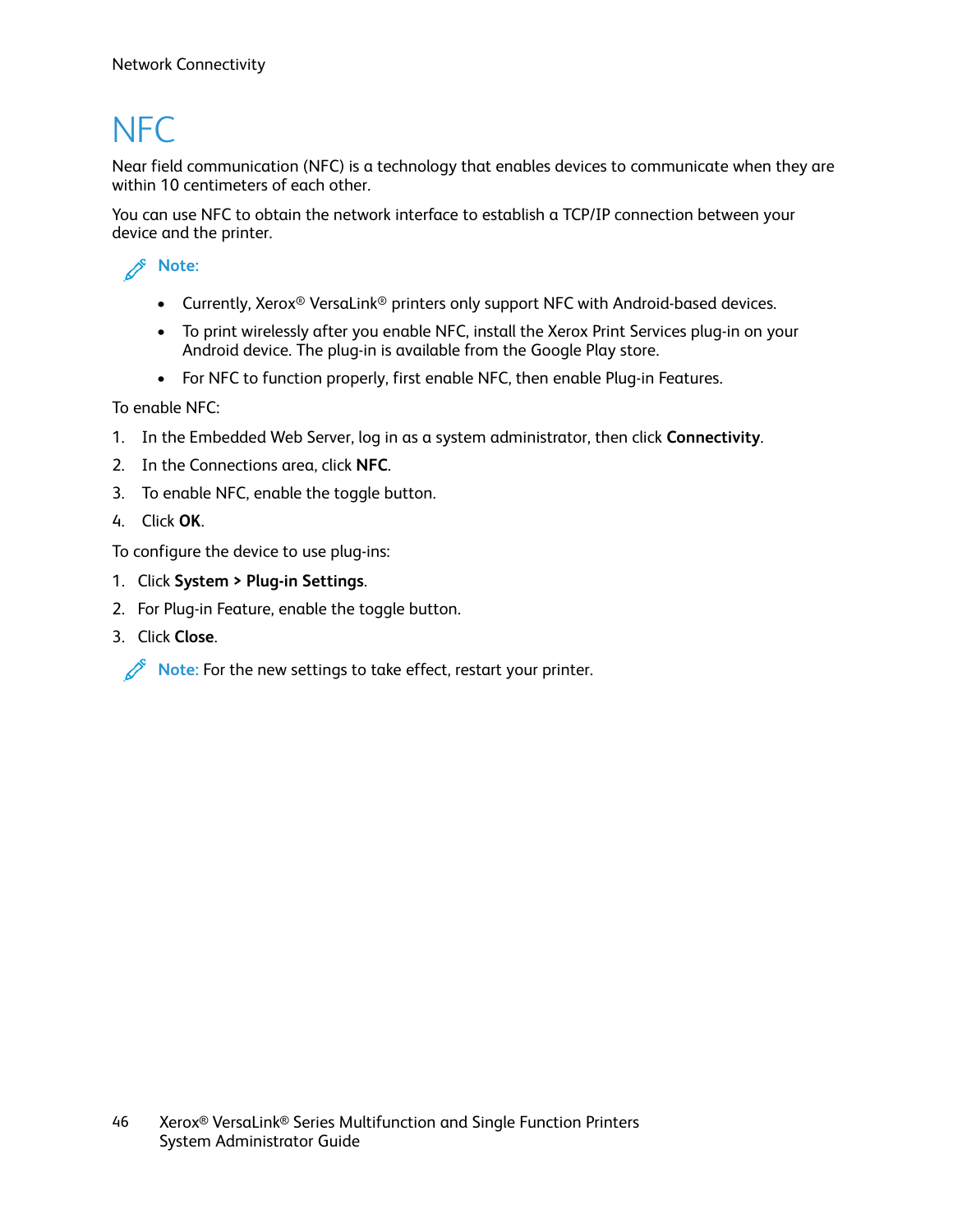# <span id="page-46-0"></span>AirPrint

AirPrint is a software feature that allows you to print from wired or wireless Apple iOS-based mobile devices and Mac OS-based devices without the need to install a print driver. AirPrint-enabled printers allow you to print or fax directly from a Mac, an iPhone, iPad, or iPod touch.



- AirPrint and all of required protocols are enabled by default.
- Not all iOS applications support printing using AirPrint.
- Wireless devices must join the same wireless network as the printer. A system administrator can connect the printer by its wired network interface.
- The device that submits the AirPrint job must be on the same subnet as the printer. To allow devices to print from different subnets, configure your network to pass multicast DNS traffic across subnets.
- AirPrint-enabled printers work with all models of iPad, iPhone (3GS or later), and iPod touch (3rd generation or later), running the latest version of iOS.
- The Mac OS device must be Mac OS 10.7 or later.

## Enabling AirPrint

- 1. In the Embedded Web Server, log in as administrator, then click **Connectivity**.
- 2. In the Mobile Printing area, click **AirPrint**.
- 3. To enable AirPrint, for Enable, click the toggle button.
- 4. To enable access to the USB port, for USB Connection, click the toggle button.
- 5. In the Bonjour area:
	- For Printer Name, type the name of the printer as you want it to appear on the LAN, Wi-Fi, and Wi-Fi Direct networks.
	- For Location, type the physical location of the printer.
	- For Latitude and Longitude, type the geographical coordinates of the printer.
- 6. Click **OK**.

### Configuring AirPrint for IPP Authentication

- 1. In the Embedded Web Server, log in as administrator, then click **Connectivity**.
- 2. In the Mobile Printing area, click **AirPrint**.
- 3. Ensure that the Enable toggle button is selected.
- 4. In the IPP Authentication area:
	- To enable Basic Authentication, click the toggle button.
	- For User Name, Password, and Retype Password, type the login credentials for the printer.
- 5. Click **OK**.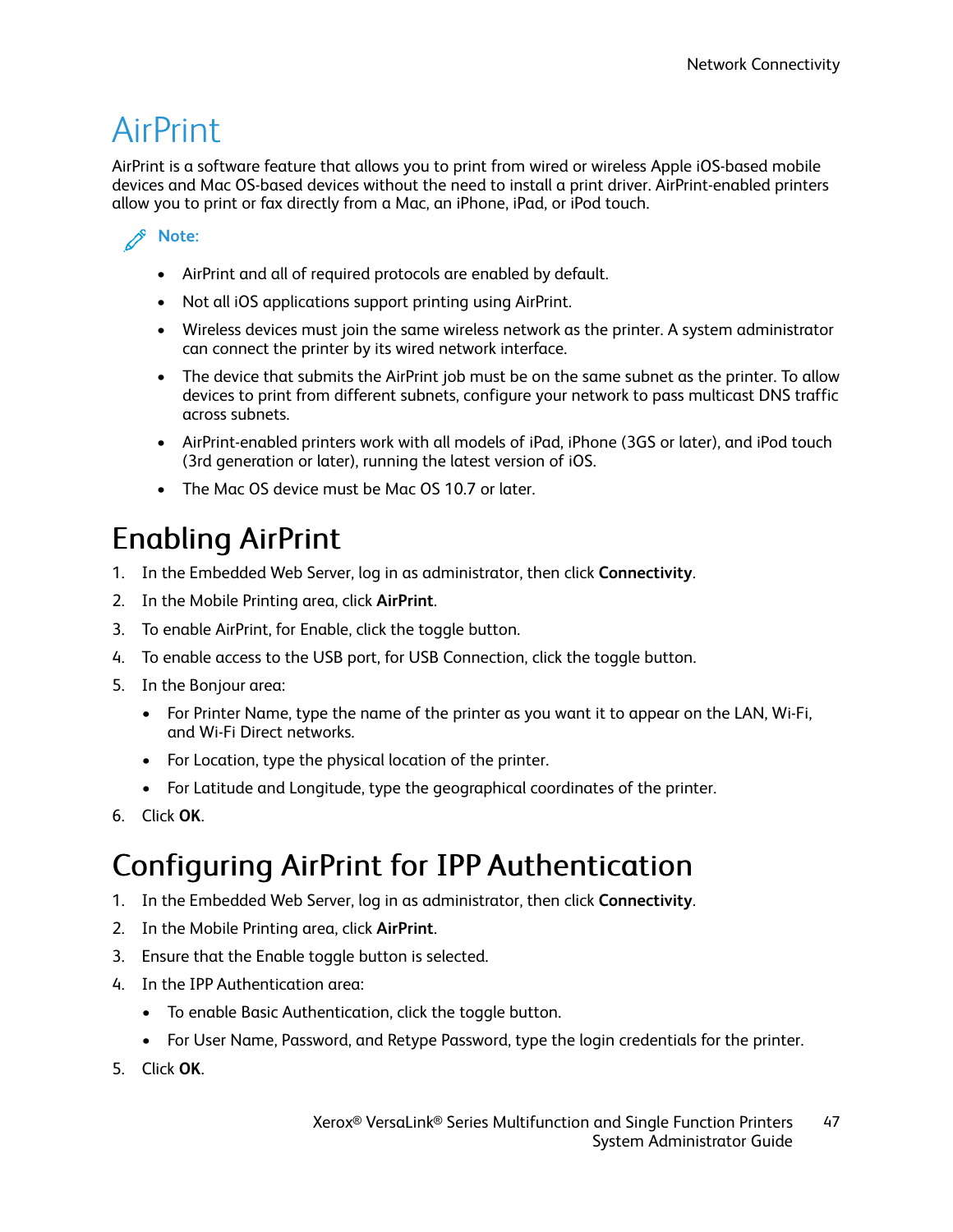### Managing Security Certificates in AirPrint

- 1. In the Embedded Web Server, log in as administrator, then click **Connectivity**.
- 2. In the Mobile Printing area, click **AirPrint**. Ensure that the Enable toggle button is selected.
- 3. For Security Certificates area, click **Edit**.
- 4. Click **Device Certificates**, then select a category of certificates.
- 5. Select one or more certificates to import, then click **Import**. The Import Certificate window appears.
	- a. Click **Select**, then navigate to the certificate that you want to import. Click **Open**.
	- b. For Password and Retype Password, type the password for the new certificate.
	- c. Click **Import**.
	- d. In the lower part of the Security Certificates window, click to select a certificate from the list. If you want to select all the certificates in the list, click **Select/Clear All**.
	- e. Click **Close**.
	- f. Click **OK**.

### Checking for Device Software Updates in AirPrint

- 1. In the Embedded Web Server, log in as administrator, then click **Connectivity**.
- 2. For Mobile Printing, click **AirPrint**.
- 3. To enable AirPrint, for Enable, click the toggle button.
- 4. For Software Update, click **Edit and Check Now**.

**Note:** The Edit and Check Now button takes you to the Software Update feature in the Embedded Web Server. For details, refer to [Updating](#page-195-0) the Printer Software.

### Checking Printer Supplies in AirPrint

- 1. In the Embedded Web Server, log in as administrator, then click **Connectivity**.
- 2. In the Mobile Printing area, click **AirPrint**.
- 3. To enable AirPrint, for Enable, click the toggle button.
- 4. In the Supplies area, click **Check Status**.



**Note:** The Check Status button takes you to the Supplies page in the Embedded Web Server. For details, refer to [Configuring](#page-181-0) Low Supply Warning

**Note:** The Import function is accessible only if HTTPS SSL is enabled. For details, refer to [HTTP.](#page-52-0)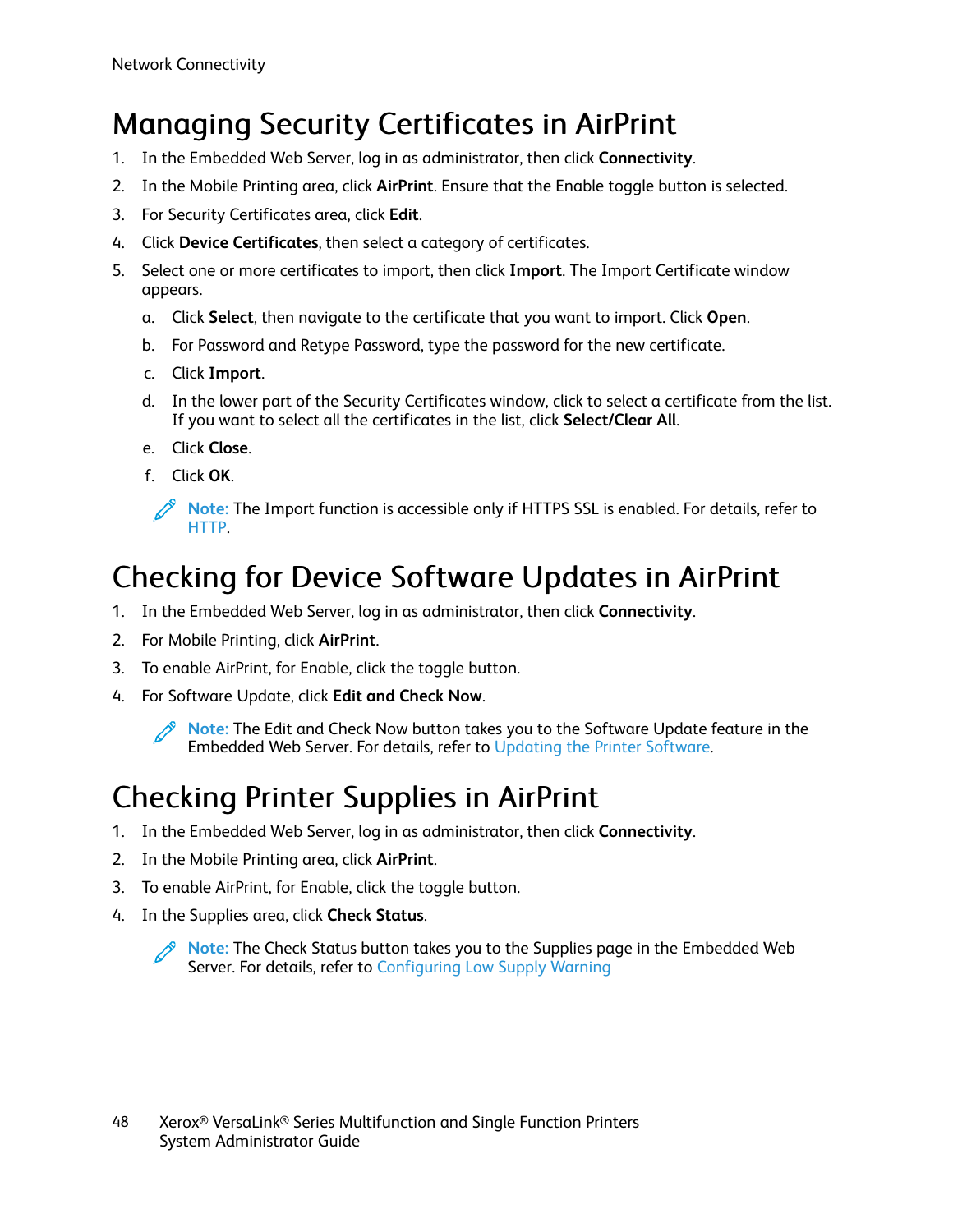# <span id="page-48-0"></span>Mopria

Mopria<sup>™</sup> is a software feature that enables users to print from mobile devices without requiring a print driver. You can use Mopria™ to print from your mobile device to Mopria™-enabled printers.

**Note:** To enable printing, install the Mopria™ app or plug-in available from the appropriate app store.

To configure Mopria™:

- 1. In the Embedded Web Server, log in as administrator, then click **Connectivity**.
- 2. In the Mobile Printing area, click **Mopria™**.
- 3. Click **On** or **Off**, as needed.
- 4. Click **OK**.

**Note:** Mopria™ cannot be disabled when both the IPP port and Bonjour ports are enabled.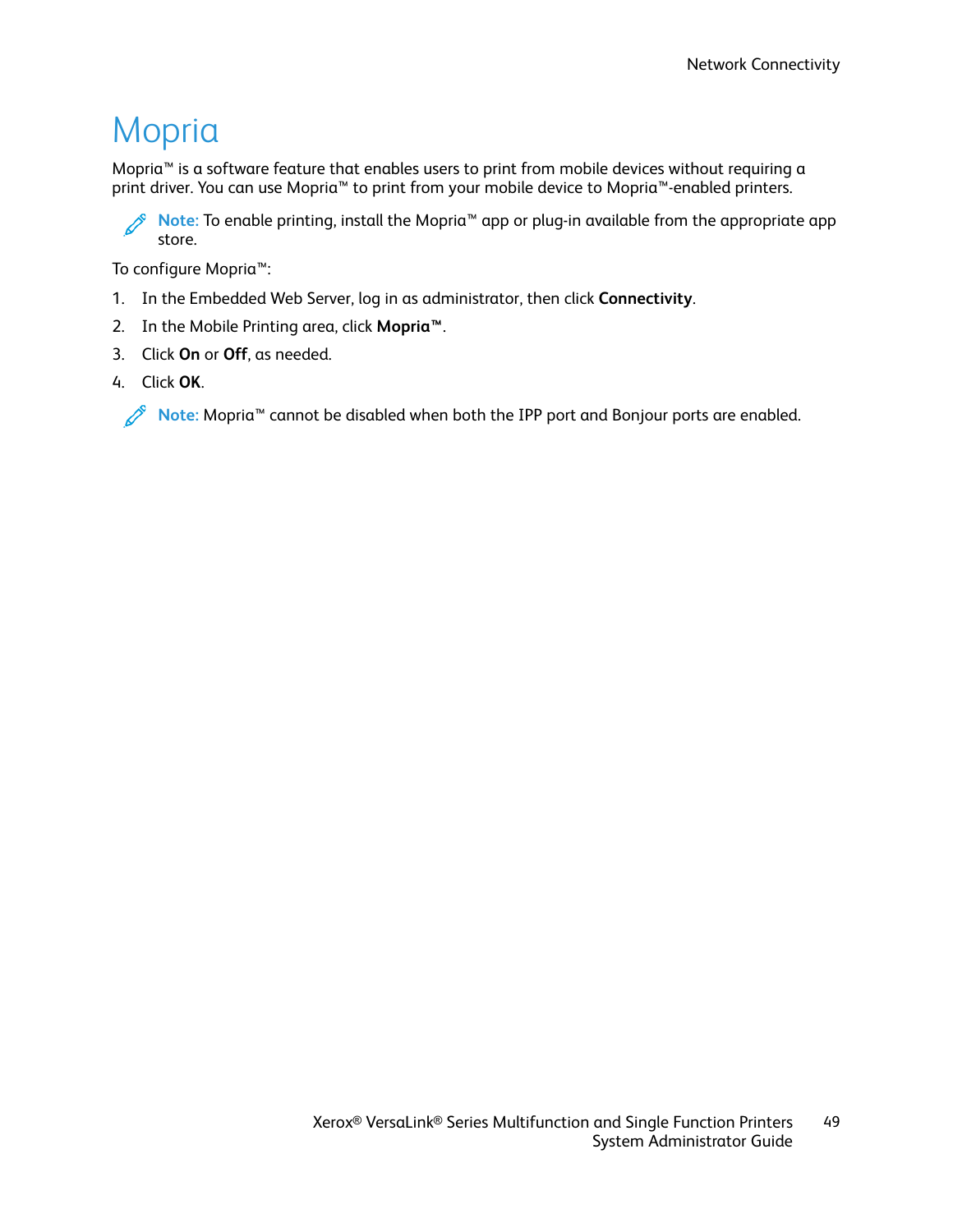# <span id="page-49-0"></span>Multicast DNS (Bonjour)

When you enable Multicast DNS (Bonjour) on the printer, the printer responds to mDNS calls. Any computer that runs the Apple Macintosh OS Bonjour technology can discover the printer on a network if on the same subnet.

To configure mDNS (Bonjour):

- 1. In the Embedded Web Server, log in as administrator, then click **Connectivity**.
- 2. In the Protocols area, click **Bonjour**.
- 3. To enable Bonjour, for Port, click the toggle button.
- 4. For LAN, Wi-Fi, and Wi-Fi Direct, configure the fields that are appropriate to your installation.
- 5. In the LAN area, for Wide-Area Bonjour, click the toggle button to enable.
- 6. For all the types of networks:
	- To specify a host server for the printer, for Host Name, type the name of the host server.
	- For Printer Name, type a name for the printer up to 63 characters long. If you leave the field blank, then multicast DNS determines the name.
- 7. Click **OK**.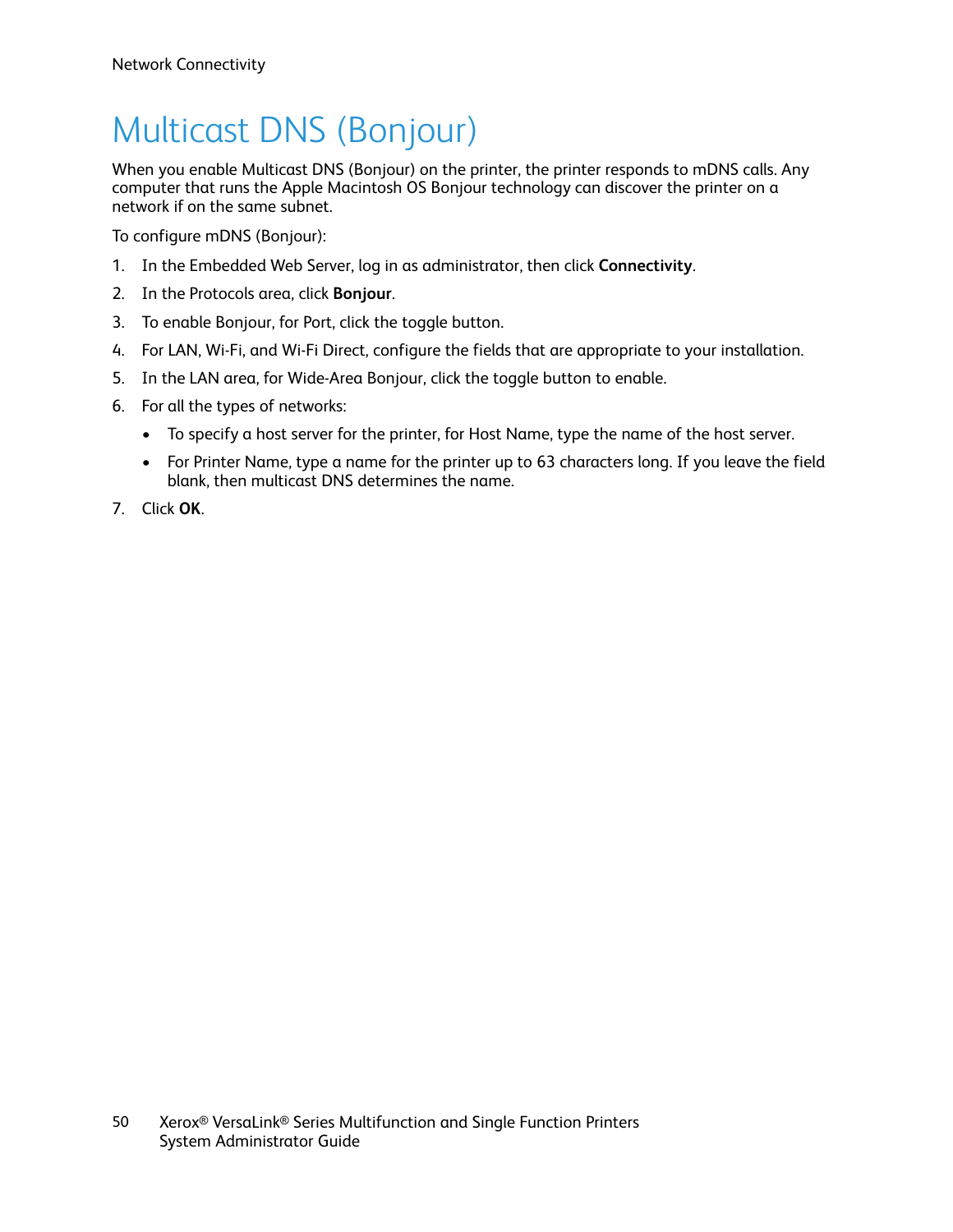# <span id="page-50-0"></span>FTP

File Transport Protocol (FTP) is a standard network protocol used to pass and manipulate files over a TCP/IP network. Several services running on your printer, including Network Scanning, Saved Jobs Backup, and Software upgrade can use FTP as a filing service.

To configure FTP settings:

- 1. In the Embedded Web Server, log in as administrator, then click **Connectivity**.
- 2. In the Protocols area, click **FTP**.
- 3. To enable FTP, for FTP Client Port, enable the toggle button.
- 4. To select a transfer mode, click **Transfer Mode**, then select an option.
	- **Passive Mode**: This option transfers data over a random port specified by the FTP server from a connection made from the printer.
	- **Active Mode**: This option transfers data over a fixed, known port from a connection made from the server.
- 5. Click **OK**.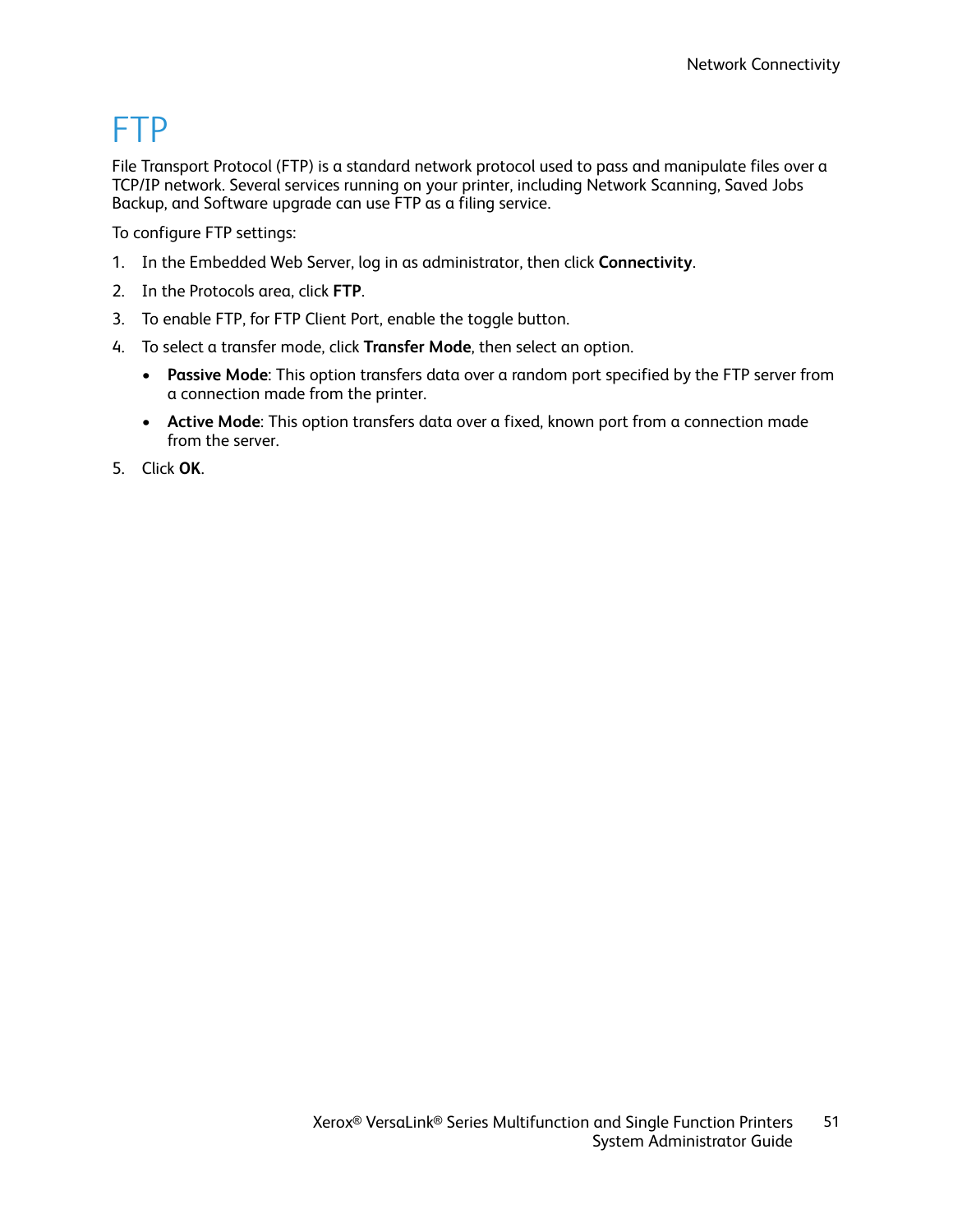# <span id="page-51-0"></span>SFTP

Secure File Transport Protocol (SFTP) is a standard network protocol used to pass and manipulate files over a TCP/IP network. SFTP works with Secure Socket Shell (SSH) to ensure that data is encrypted and transferred securely.

To configure SFTP settings:

- 1. In the Embedded Web Server, log in as administrator, then click **Connectivity**.
- 2. In the Protocols area, click **SFTP**.
- 3. To enable or disable SFTP, click the **SFTP Client Port** toggle button.
- 4. Click **OK**.

52 Xerox® VersaLink® Series Multifunction and Single Function Printers System Administrator Guide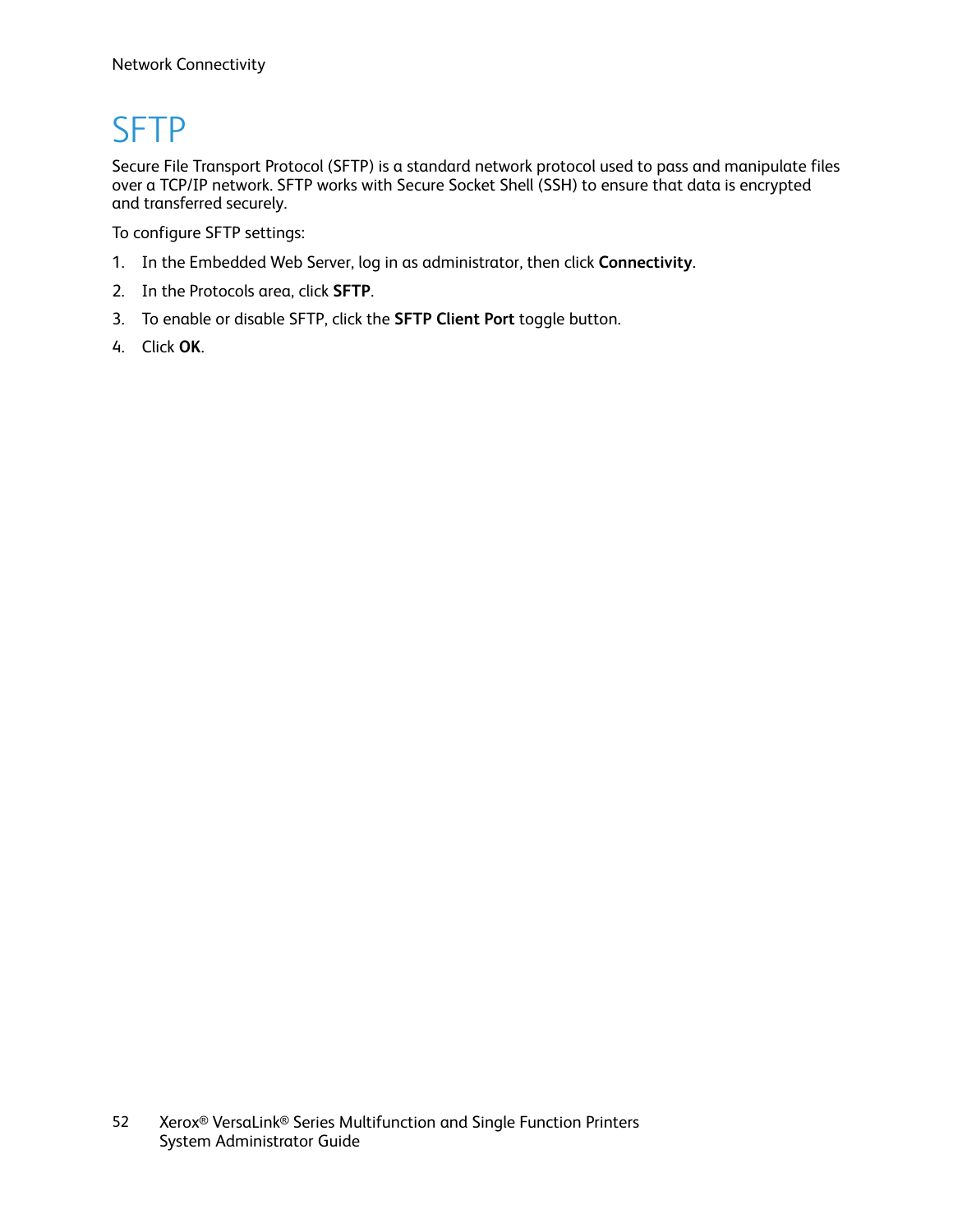# <span id="page-52-0"></span>**HTTP**

Hypertext Transfer Protocol (HTTP) is a request-response standard protocol between clients and servers. Clients that make HTTP requests are called User Agents (UAs). Servers that respond to these requests for resources, such as HTML pages, are called Origin Servers. There can be any number of intermediaries, such as tunnels, proxies, or gateways between User Agents and Origin Servers.

**Note:** For more information about SSL/TLS settings, refer to [Managing](#page-107-0) Settings for SSL/TLS.

### Configuring HTTP Settings in the Embedded Web Server

- 1. In the Embedded Web Server, log in as administrator, then click **Connectivity**.
- 2. In the Protocols area, click **HTTP**.
- 3. To change the HTTP port number, for Port Number, type a value in the field. The default is 80.
- 4. To enable HTTPS (SSL) communication, for Enable HTTPS, select the toggle button.

**Note:** Some features require HTTPS. When HTTPS is disabled, the features that require HTTPS do not appear.

- 5. To change the HTTPS port number, for HTTPS Port Number, type a value in the field. The default is 443.
- 6. For Maximum Connections, type a value in the field. The range is 1–8 connections.
- 7. For Connection Timeout, type a value in the field. The range is 1–255 seconds.
- 8. For Device Certificate, click **Device Certificate**, then select a value.
- 9. To enable CSRF Protection, select the toggle button.
- 10. To enable a proxy server, for Proxy Server, select the toggle button.

If you enabled a proxy server, in the Proxy Server area, click **Setup**, then select an option:

- To have the printer locate the proxy server using WAPD, select **Automatic**.
- To use the configured default proxy settings script, select **Configuration Script**, then type the URL for the script.
- To enter an IP address for the proxy server, select **Manual**, then configure the following settings:
	- For Type, select the address type.
	- For IP Address and Port, type the IP address and port number.
	- To specify a password, for Password Required, select the toggle button.
	- If you enabled a password, type the login information into the Login Name, Password, and Retype Password fields.
	- To specify IP addresses that do not go to the proxy server, for Exception List, type the IP address or range of addresses.

11. Click **OK**.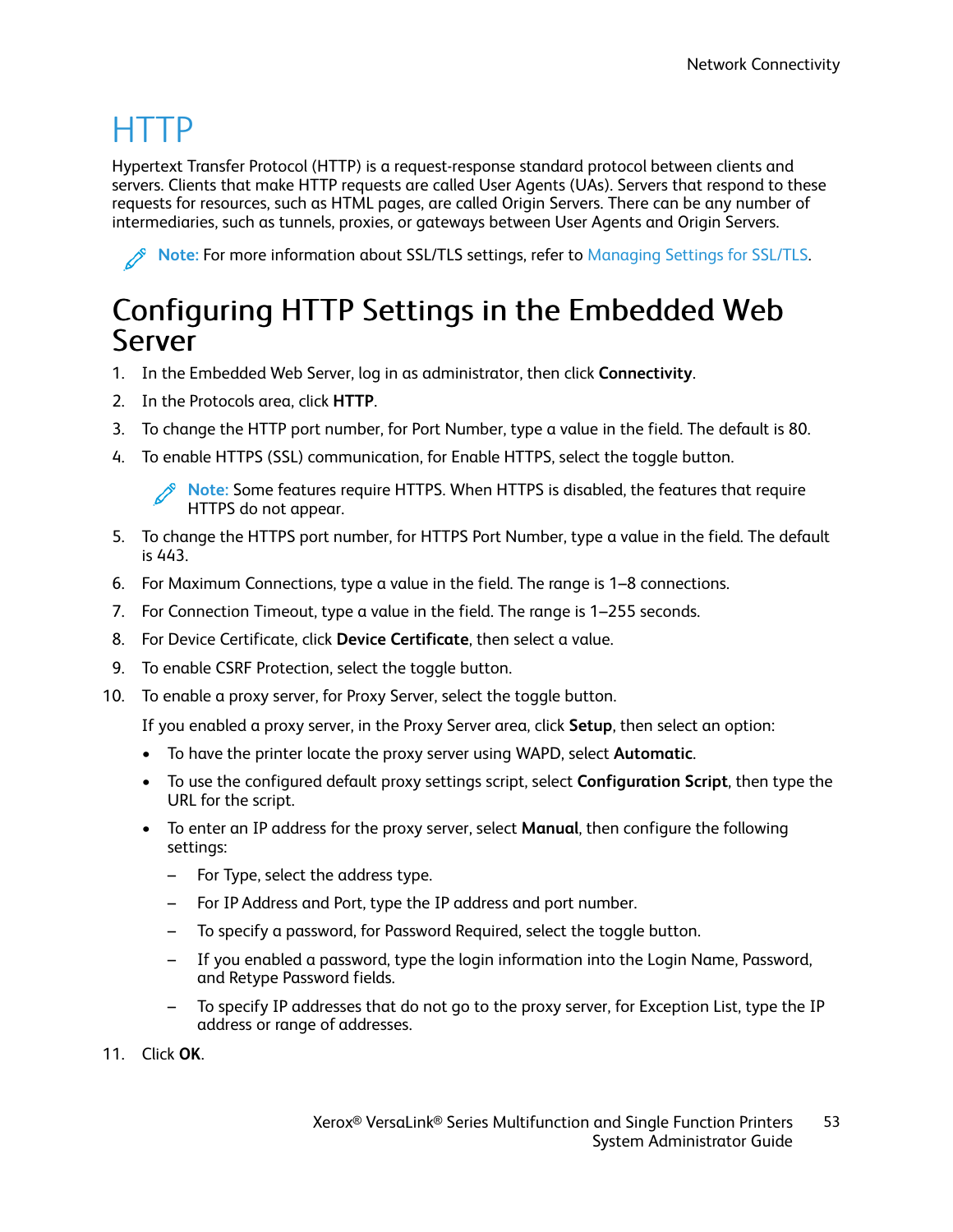### Wi-Fi Direct

A Wi-Fi Direct network connection enables devices to connect with each other without requiring a wireless access point. You can connect to your printer from a Wi-Fi mobile device such as a tablet, computer, or smart phone.

A Wi-Fi Direct connection does not require manual configuration.



- Wireless networking is available only on printers that have the optional Wireless Network Adapter installed.
- The Wi-Fi Direct connection is disabled by default.

To configure Wi-Fi Direct from the Embedded Web Server:

- 1. In the Embedded Web Server, log in as administrator, then click **Connectivity**.
- 2. For Connections, click **Wi-Fi Direct**.
- 3. To enable Wi-Fi Direct, click the **Enable** toggle button.
- 4. Click **Group Role**, then select an option from the menu.
	- To set the printer to configure the Group Role automatically:
		- Select **Auto**.
		- For Device Name, type a name for the printer.
	- To set the printer as Group Owner for a Wi-Fi Direct group, similar to a wireless access point:
		- Select **Group Owner**.
		- In the Group Owner area, type the information for SSID and Passcode.
- 5. For DHCP Server:
	- Type the IP Address and Subnet Mask.
	- For IP Address Lease Time, type the number of minutes.
- 6. Click **OK**.
- To configure Wi-Fi Direct at the control panel:
- 1. At the printer control panel, press the **Home** button.
- 2. Log in as administrator.
- 3. Touch **Device > Connectivity > Wi-Fi Direct**.
- 4. For Wi-Fi Direct, touch the enable toggle button.
- 5. Touch **Setup**.
- 6. Touch **Group Role**, then select an option.
- 7. If needed, touch **SSID Suffix**, then type a suffix.
- 8. If you selected Group Owner as the Group Role, in the Passcode field, enter an eight-character passcode.
- 9. Touch **OK**.
- 54 Xerox® VersaLink® Series Multifunction and Single Function Printers System Administrator Guide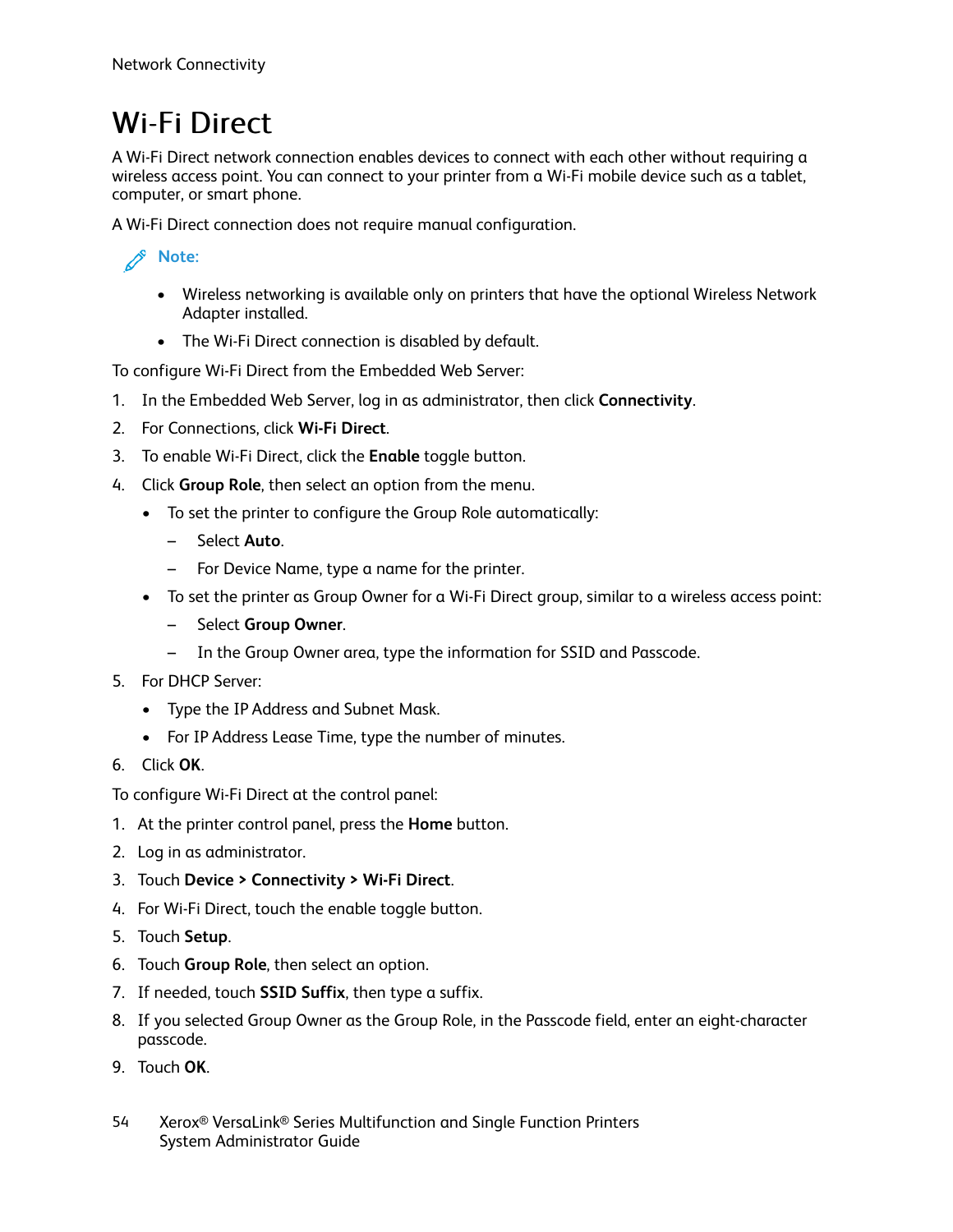**Note:** For the new settings to take effect, restart your printer.

### Enabling HTTPS at the Control Panel

- 1. At the printer control panel, log in as administrator, then press the **Home** button.
- 2. Touch **Device > Connectivity**.
- 3. Touch **HTTPS**.
- 4. Touch **Enabled**.

**Note:** When Secure HTTP is enabled, all pages in the Embedded Web Server contain **https://** in the URL for the webpage.

### Enabling HTTPS Using the Embedded Web Server

- 1. At your computer, open a Web browser. In the address field, type the IP address of the printer, then press **Enter** or **Return**.
- 2. In the Embedded Web Server, log in as a system administrator. For details, refer to [Accessing](#page-19-1) the Embedded Web Server as a System [Administrator](#page-19-1).
- 3. Click **Connectivity > HTTP**.
- 4. To enable HTTPS, click the **HTTPS (SSL)** toggle button.

**Note:** A check mark on the toggle button indicates that the setting is enabled.

- 5. Click **OK**.
- 6. To activate your changes, at the prompt, click **Restart Now**.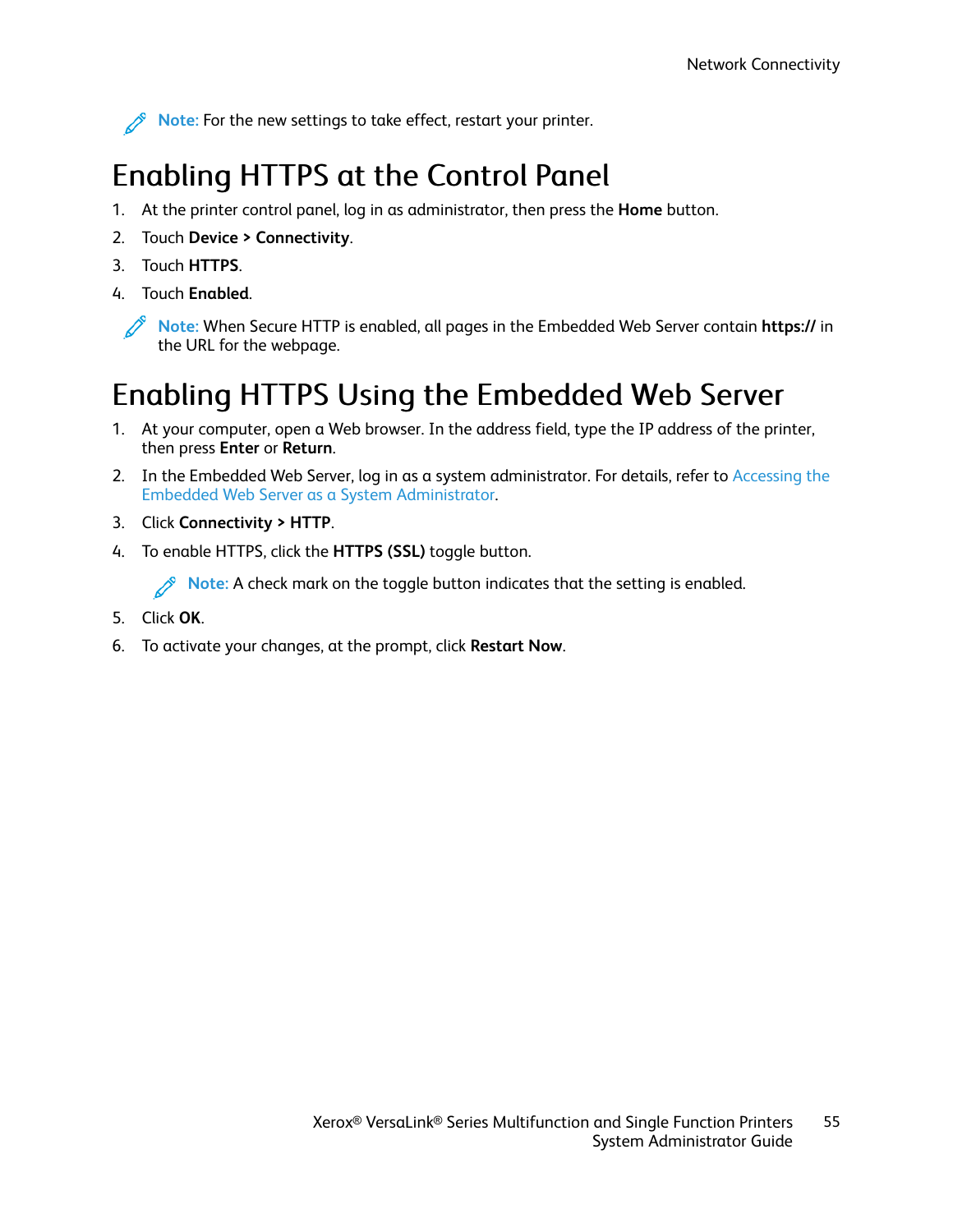# <span id="page-55-0"></span>IP

Internet Protocol (IP) is a protocol within the Internet Protocol Suite that manages the transmission of messages from computer to computer.

### Configuring IP Settings at the Control Panel

#### Assigning the IP Address Manually

You can use the printer control panel to assign a static IP address to your printer. After you assign an IP address, you can change it in the Embedded Web Server.

To assign a static IP address to the printer, ensure that you have the following information:

- An IP address that is configured properly for your network
- The Network Mask address
- The default router or gateway address

If your printer is on a network managed by a network administrator, contact your network administrator to obtain the network information.

For a home network using routers or other devices to connect the printer to the network, refer to the device instructions on assigning network addresses. The router or device documentation can give you a range of acceptable address numbers you can use. It is important that the addresses are similar, but not the same as, the IP addresses used by other printers and computers on the network. Only the last digit of the IP address must be different. For example, your printer can have the IPv4 address 192.168.1.2 while your computer has the IP address 192.168.1.3. Another device can have the IP address 192.168.1.4.

The router can assign the static IP address of the printer to another computer that obtains its IP address dynamically. To avoid having the IP address reassigned, provide the printer an address at the higher end of the range allowed by the device. For example, if your computer has the IP address 192.168.1.2, and your device allows IP addresses to 192.168.1.255, select an address between 192.168.1.200 and 192.168.1.254. If your computer has an IP address of 192.168.1.100 or higher, select an address between 192.168.1.2 and 192.168.1.50.



- When you set a static IP address, Xerox recommends that you set a DHCP reservation at the same time. For details, refer to your router documentation.
- In IPv6 network configurations, the IPv6 address is assigned automatically.

#### Configuring the Network Address Manually at the Control Panel

- 1. At the printer control panel, log in as administrator, then press the **Home** button.
- 2. Touch **Device > Connectivity > Ethernet > IPv4**.
- 3. For Enable IPv4, select the toggle button.
- 4. Touch **Mode**, then touch **Static**.
- 56 Xerox® VersaLink® Series Multifunction and Single Function Printers System Administrator Guide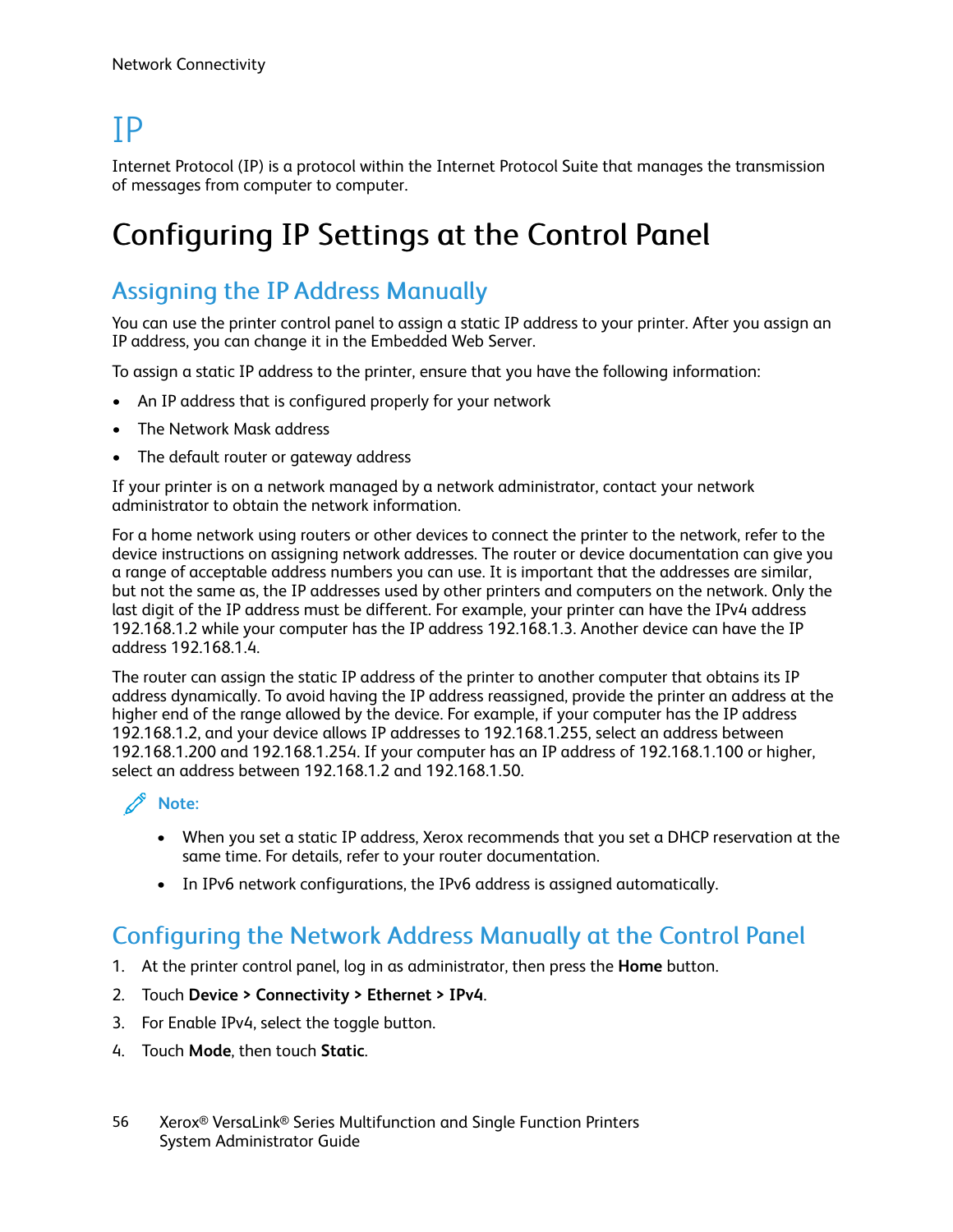5. When prompted with an acknowledgement message about the printer restarting, touch **Continue**.

**Note:** The printer restarts later in the procedure.

- 6. One at a time, touch the fields for IPv4 Address, IP Gateway Address, and Network Mask Address, then type the IP addresses into the fields. After each address, touch **Enter**.
- 7. Touch **Restart**.

The printer restarts.

### Configuring IP Settings in the Embedded Web Server

If your printer has a valid network address, you can configure TCP/IP settings in the Embedded Web Server. For details, refer to [Assigning](#page-33-0) a Network Address.

#### Selecting Between IPv4 and IPv6 Protocols

You can configure the printer to communicate with networks that use IPv4, IPv6, or both.

- 1. In the Embedded Web Server, log in as administrator, then click **Connectivity**.
- 2. In the Connections area, click **Ethernet**.
- 3. In the Common area, click **Edit**.
- 4. For Host Name, type the name to appear for the printer.
- 5. Click **IP Mode**, then select an option.

**Note:** The Dual Stack setting allows the router to assign IPv4 and IPv6 IP addresses, as needed.

- 1. When in Dual Stack mode, you can give priority to the IPv6 address for resources. For IPv6 Priority over IPv4 at Domain Name Resolution, enable the toggle button.
- 2. Click **OK**.

#### Configuring IPv4 Settings

- 1. In the Embedded Web Server, log in as administrator, then click **Connectivity**.
- 2. In the Connections area, click **Ethernet**.
- 3. In the IPv4 area, click **Edit**.
- 4. For Mode, select an option:
	- **DHCP with Auto IP**: This option allows the printer to assign an IP address when a DHCP server is not on the network or is not responding. The printer sends a request for an IP address to a DHCP server. If the printer does not receive a response, then the printer automatically assigns an IP address.
	- **Static**: This option disables dynamic addressing and allows you to type a static IP address. Type an IP Address, Subnet Mask, and Gateway Address.
	- **BOOTP**: This option permits the printer to obtain an IP address from a BOOTP server that is not configured to accept DHCP requests.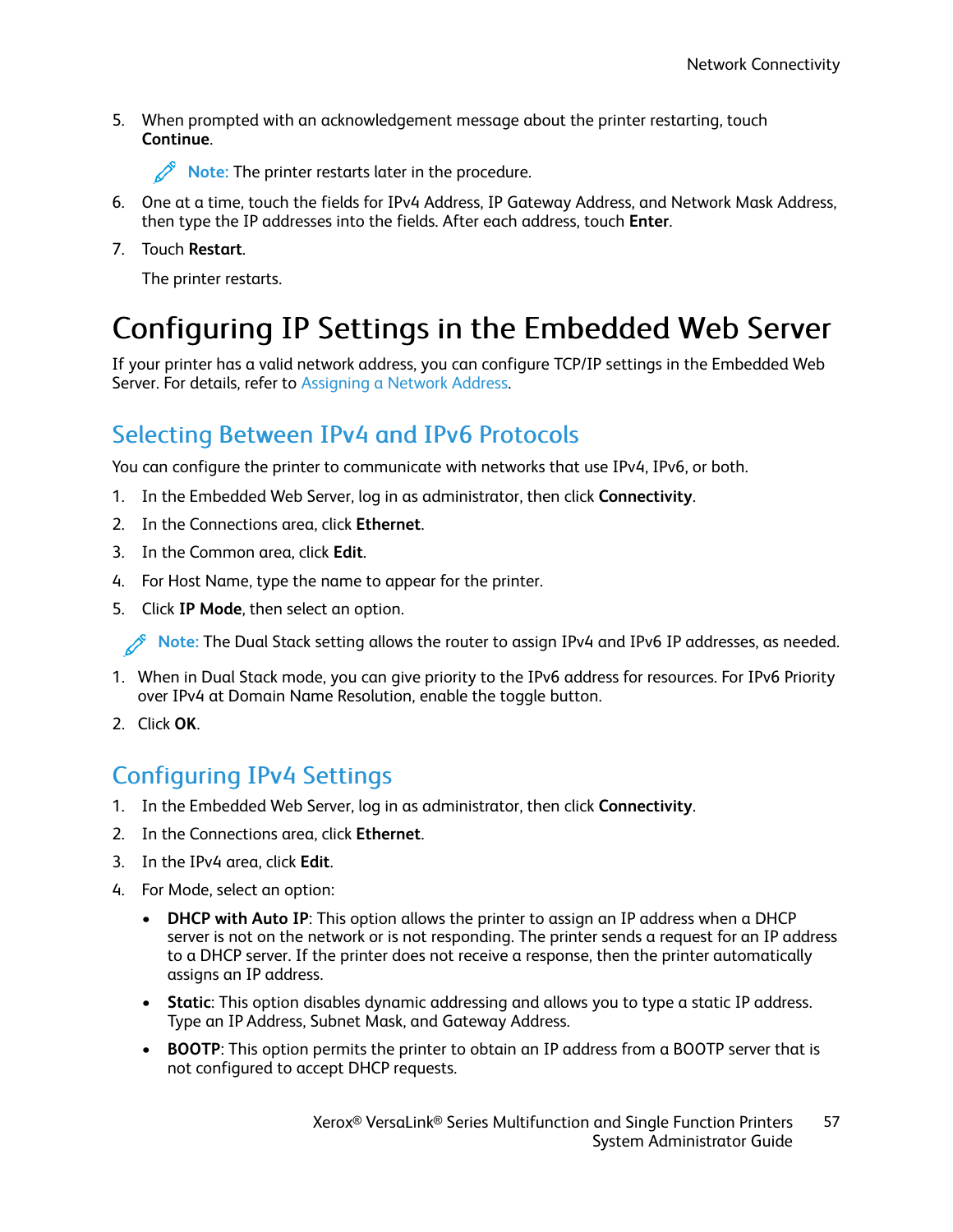- **DHCP**: This option permits the printer to obtain an IP address from a DHCP server or from a BOOTP server that is configured to accept DHCP requests. The printer requests that the server register the IP address and hostname of the printer with the DNS server.
- 5. To release the DCHP address when the printer is powered off, for Release current IP when the Device is powered off, select the toggle button.
- 6. Click **OK**.

**Note:**

- For the new settings to take effect, restart the printer.
- Changing the IP address disconnects the Embedded Web Server.
- To reconnect to the Embedded Web Server, in the address field of the Web browser, type the new IP address of the printer.

#### Configuring IPv6 Settings

IPv6 hosts can configure themselves automatically when connected to a routed IPv6 network using the Internet Control Message Protocol Version 6 (ICMPv6). ICMPv6 performs error reporting for IP along with other diagnostic functions. When first connected to a network, a host sends a link-local multicast router solicitation request for configuration parameters. If suitably configured, routers respond to this request with a router advertisement packet containing network-layer configuration parameters.

- 1. In the Embedded Web Server, log in as administrator, then click **Connectivity**.
- 2. In the Connections area, click **Ethernet**.
- 3. In the IPv6 area, click **Edit**.
- 4. To select how DHCP operates for IPv6, click **Purpose**, then select an option.
- 5. If you have enabled Manual Address, type values for Manual Address and Gateway Address.
- 6. Click **OK**.

**Note:** For the new settings to take effect, restart the printer. Changing the IP address disconnects the Embedded Web Server.

7. To reconnect to the Embedded Web Server, in the address field of the Web browser, type the new IP address of the printer.

#### Configuring DNS Settings

Domain Name System (DNS) is a system that maps host names to IP addresses.

- 1. In the Embedded Web Server, log in as administrator, then click **Connectivity**.
- 2. In the Connections area, click **Ethernet**.
- 3. In the DNS area, click **Edit**.
- 4. For Domain Name, type a unique name for your printer. If the host name registers to the DNS server successfully, the host name appears as a Verified Host Name. The default host name is XRXxxx, where xxx is the MAC address of the printer.
- 58 Xerox® VersaLink® Series Multifunction and Single Function Printers System Administrator Guide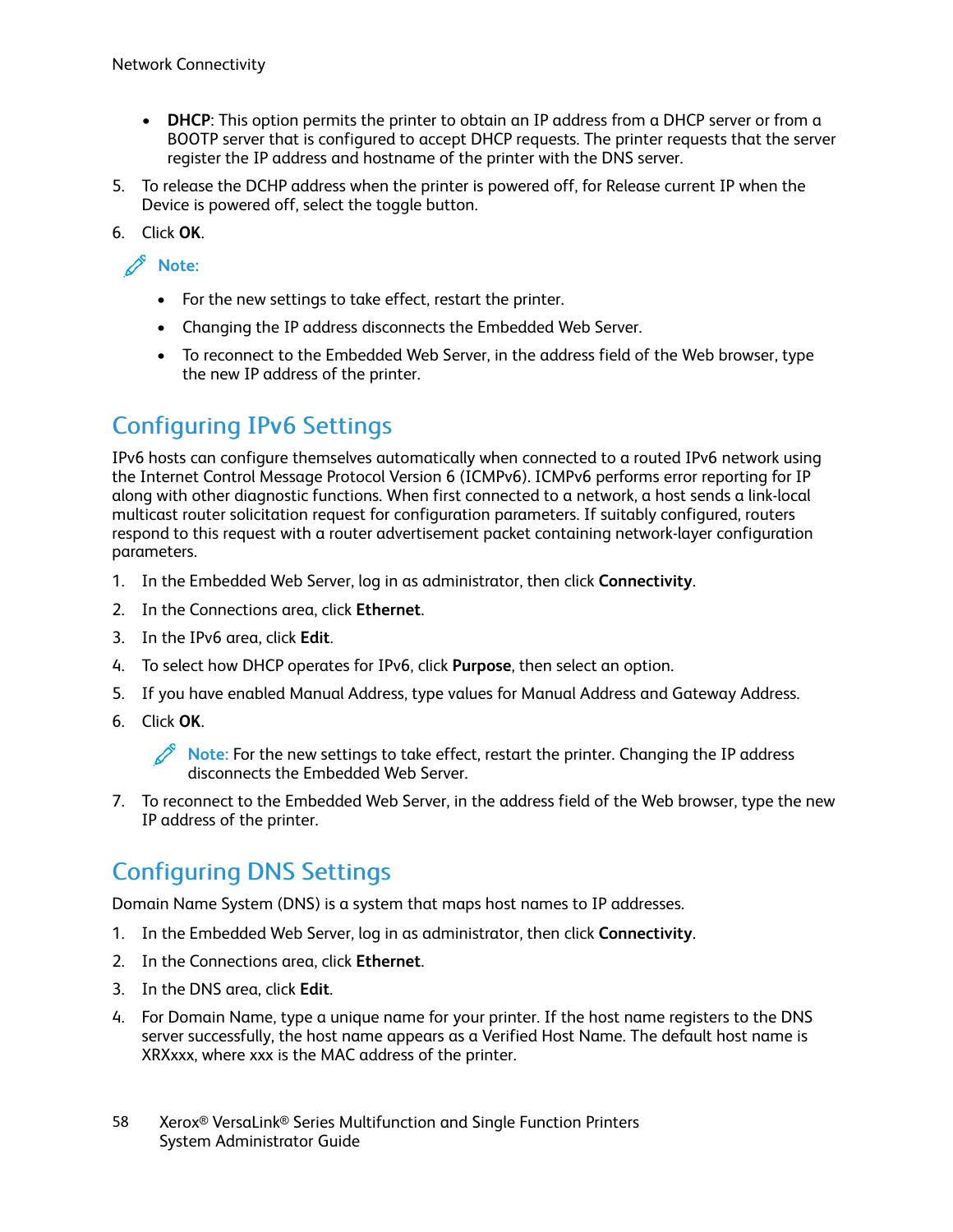**Note:** If no host name appears on the network, the host name did not register to the DNS server successfully. Configure your DHCP server to perform updates on behalf of the DHCP clients.

- 1. For Connection Timeout, type the amount of time to wait before the connection times out.
- 2. For IPv4 DNS Servers, to let DHCP assign address, for Use DHCP to Assign Address, enable the toggle button. If you do not use DHCP, enter the following information:
	- For Primary Server, type the IP address for the primary DNS server.
	- For Alternate Server 1, type the IP address for the first alternate DNS server.
	- For Alternate Server 2, type the IP address for the second alternate DNS server.
- 3. For IPv4 DNS Servers, to let DHCP assign the address, for Use DHCPv6-lite to Assign Address, enable the toggle button. If you do not use DHCP, enter the following information:
	- For Primary Server, type the IP address for the primary DNS server.
	- For Alternate Server 1, type the IP address for the first alternate DNS server.
	- For Alternate Server 2, type the IP address for the second alternate DNS server.
- 4. For DNS Search Domains, select **Generate Search Domain List Automatically**. Alternatively, you can define up to three DNS Search domains.
	- For Primary Domain, type the IP address for the primary DNS server.
	- For Alternate Domain 1, type the IP address for the first alternate DNS server.
	- For Alternate Domain 2, type the IP address for the second alternate DNS server.
- 5. Click **OK**.

#### Configuring DNS Settings

Domain Name System (DNS) is a system that maps host names to IP addresses.

- 1. In the Embedded Web Server, log in as administrator, then click **Connectivity**.
- 2. In the Connections area, click **Ethernet**.
- 3. In the DNS area, click **Edit**.
- 4. For Domain Name, type a unique name for your printer. If the host name registers to the DNS server successfully, the host name appears as a Verified Host Name. The default host name is XRXxxx, where xxx is the MAC address of the printer.

**Note:** If no host name appears on the network, the host name did not register to the DNS server successfully. Configure your DHCP server to perform updates on behalf of the DHCP clients.

- 1. For Connection Timeout, type the amount of time to wait before the connection times out.
- 2. For IPv4 DNS Servers, to have DHCP assign address, for Use DHCP to Assign Address, enable the toggle button. If you do not use DHCP, enter the following information:
	- For Primary Server, type the IP address for the primary DNS server.
	- For Alternate Server 1, type the IP address for the first alternate DNS server.
	- For Alternate Server 2, type the IP address for the second alternate DNS server.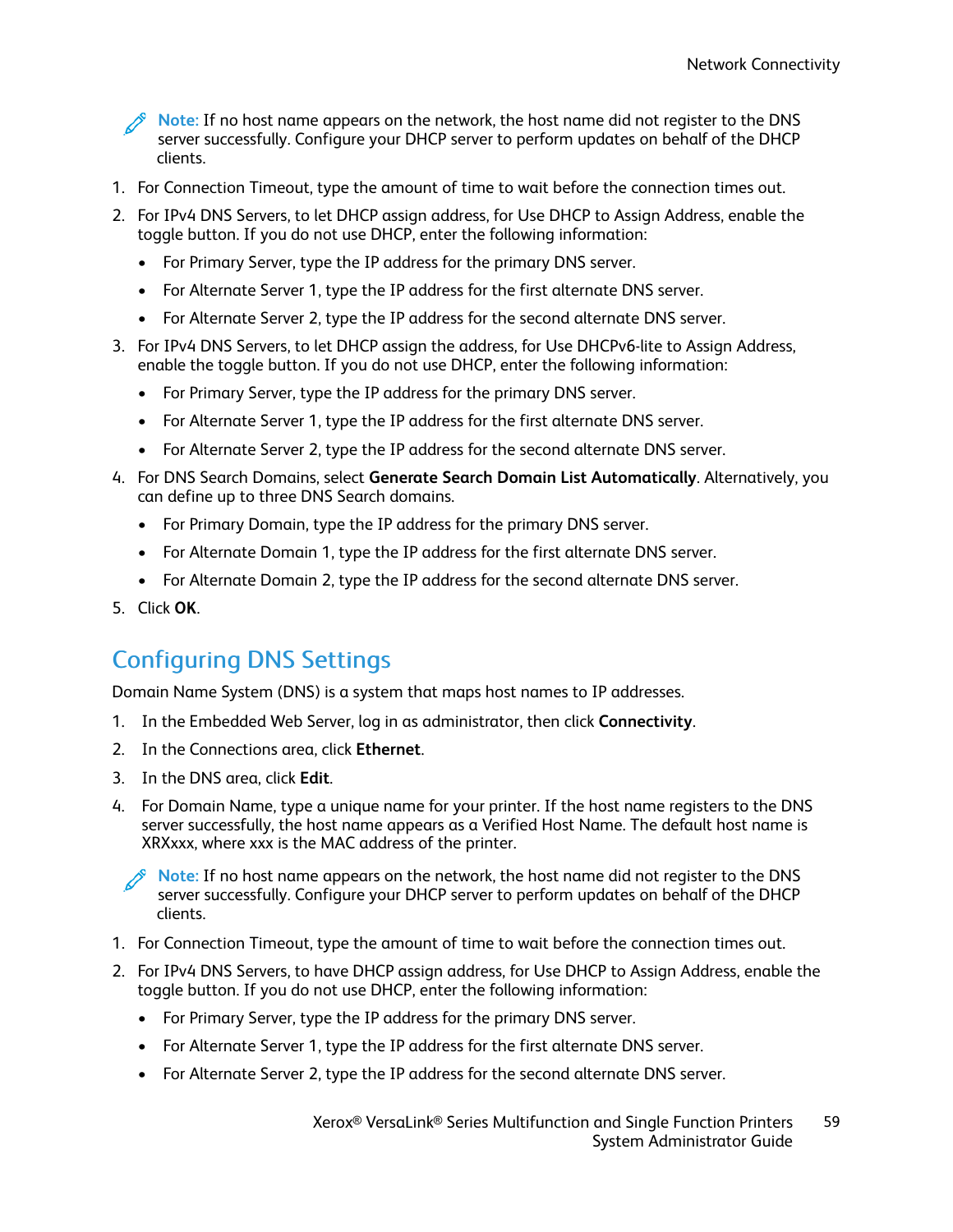- 3. For IPv6 DNS Servers, to have DHCP assign the address, for Use DHCPv6-lite to Assign Address, enable the toggle button. If you do not use DHCP, enter the following information:
	- For Primary Server, type the IP address for the primary DNS server.
	- For Alternate Server 1, type the IP address for the first alternate DNS server.
	- For Alternate Server 2, type the IP address for the second alternate DNS server.
- 4. For DNS Search Domains, select **Generate Search Domain List Automatically**. Alternatively, you can define up to three DNS Search domains.
	- For Primary Domain, type the IP address for the primary DNS server.
	- For Alternate Domain 1, type the IP address for the first alternate DNS server.
	- For Alternate Domain 2, type the IP address for the second alternate DNS server.
- 5. Click **OK**.

#### Configuring 802.1X Settings

- 1. In the Embedded Web Server, log in as administrator, then click **Connectivity**.
- 2. In the Connections area, click **Ethernet**.
- 3. In the 802.1X area, click **Setup**.
- 4. For Enable 802.1X, click the toggle button.
- 5. Click **Authentication Method**, then select an option.
- 6. For Certificate Verification, click the toggle button.
- 7. For the login credentials, type values for User Name (Device Name), Password, and Retype Password.
- 8. Click **OK**.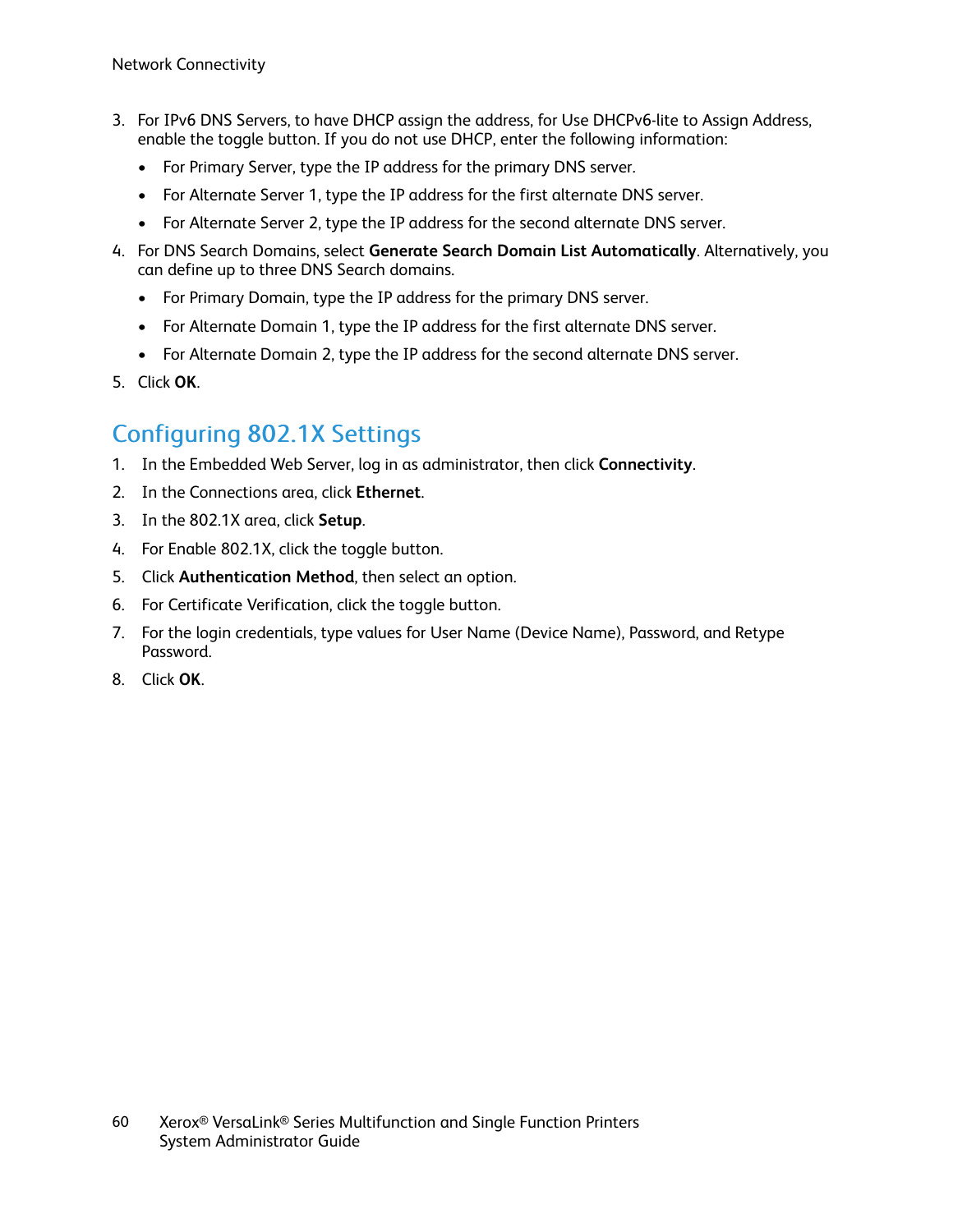# <span id="page-60-0"></span>IPP

Internet Printing Protocol (IPP) is a standard network protocol that allows you to print and manage jobs remotely. When IPP is configured, IPP authentication allows users to authenticate their identities using IPP through HTTP authentication methods. An IPP client can pass user credentials to the printer to use for authentication.

To configure IPP:

- 1. In the Embedded Web Server, log in as administrator, then click **Connectivity**.
- 2. For Protocols, click **IPP**.
- 3. For Port, enable the toggle button.
- 4. For PJL, enable the toggle button.
- 5. For print mode, click **Print Mode**, then select an option. The default value is Auto.
- 6. For Alternate Port (IPP), enable the toggle button.
- 7. If you enabled Alternate Port (IPP), for Alternate Port Number (IPP), type a port number in the field, or use the default port number of 80.
- 8. For Alternate Port (IPPS), enable the toggle button.
- 9. If you enabled Alternate Port (IPPS), for Alternate Port Number (IPPS), type a port number in the field, or use the default port number of 443.
- 10. For TBCP Filter, enable the toggle button.
- 11. For Password Required, enable the toggle button.
- 12. For Connection Timeout, enable the toggle button.
- 13. If you enabled Connection Timeout, for Timeout, type the number of seconds in the field.
- 14. Click **OK**.

Note: For the new settings to take effect, restart your printer.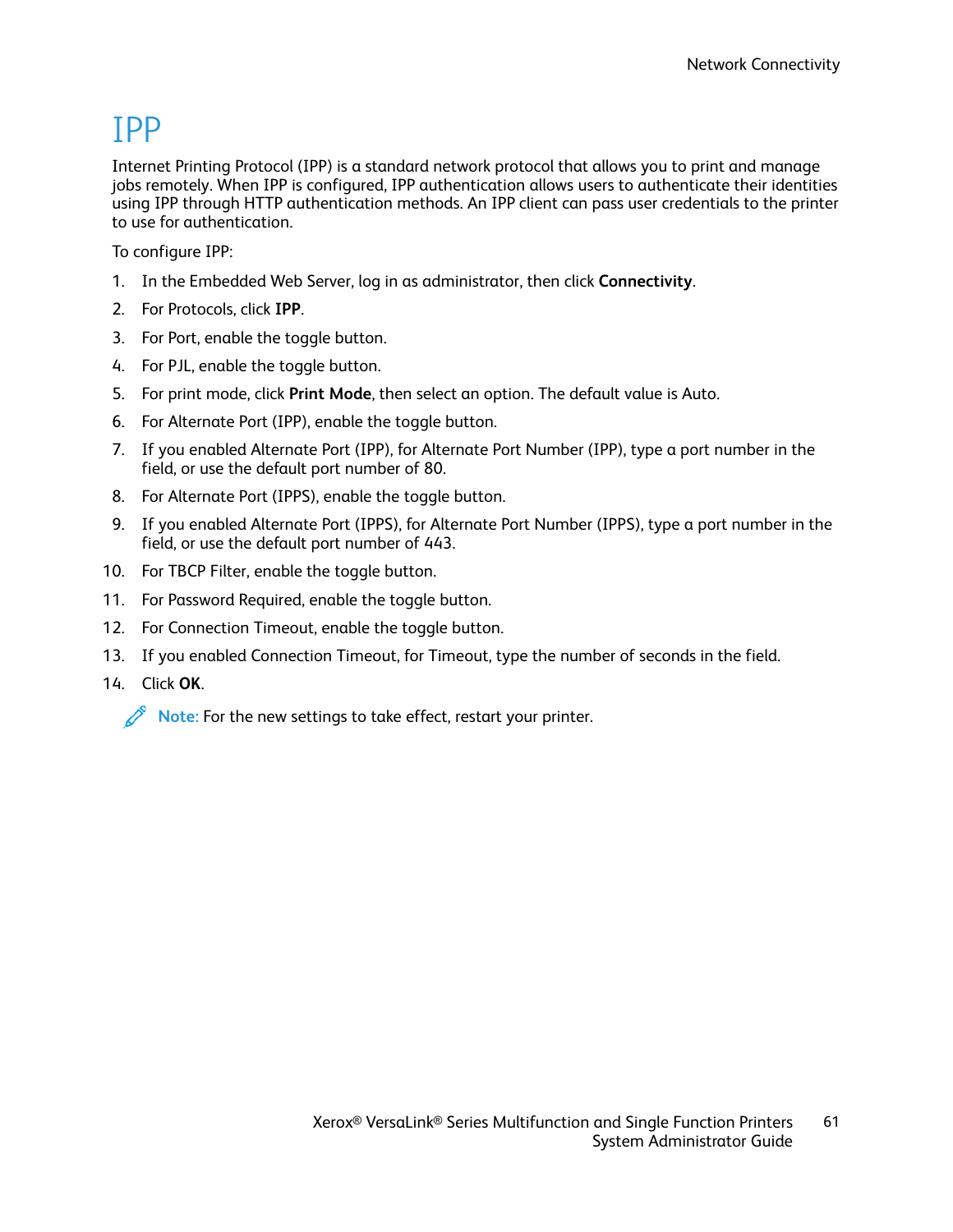# <span id="page-61-0"></span>LDAP

Lightweight Directory Access Protocol (LDAP) is a protocol used to process queries and updates to an LDAP information directory, on an external server. LDAP can also be used for network authentication and authorization. LDAP directories are optimized heavily for read performance. Use this page to define how the printer retrieves user information from an LDAP directory.

### <span id="page-61-2"></span>Adding LDAP Server Information

The LDAP Server page displays the current LDAP servers configured for your printer. You can configure a maximum of nine LDAP servers for your printer.

#### Configuring LDAP Server Basic Information

- 1. In the Embedded Web Server, log in as administrator, then click **Connectivity**.
- 2. In the Protocols area, click **LDAP**.
- 3. Click **LDAP Servers/Directory Services**.
- 4. In the Server Information area:
	- For IP Address/Host Name: Port, type an IP address or host name for the LDAP server and, if needed, a port number.
	- For Backup IP Address/Host Name : Port, type an IP address or host name for the backup LDAP server and, if needed, a port number.
	- Click **LDAP Server**, then select a server type.

For more settings, continue with Configuring LDAP Server Additional [Information.](#page-61-1)

#### <span id="page-61-1"></span>Configuring LDAP Server Additional Information

- 1. In the Embedded Web Server, log in as administrator, then click **Connectivity**.
- 2. In the Protocols area, click **LDAP**.
- 3. Click **LDAP Servers/Directory Services**.

In the Advanced Settings area:

4. For Search Directory Root, in Base DN format, type the root path of the search directory.

**Note:** For details on Base DN, refer to the *RFC 2849 - LDAP Data Interchange Format Technical Specification* on the Internet Engineering Task Force website.

- 5. To specify the login credentials to access the LDAP directory, click **Login Credentials for Database Search**, then select an option.
	- **Logged-in User**: This option instructs the printer to log in to the LDAP server with the credentials of the user that is logged in to the device.
	- **Predefined**: This option instructs the printer to use specific credentials when the printer accesses the LDAP server. If you select Predefined, for Login Name and Password, type the credentials.
- 6. For Login, Password, and Retype Password, type the login credentials for the LDAP server.
- 62 Xerox® VersaLink® Series Multifunction and Single Function Printers System Administrator Guide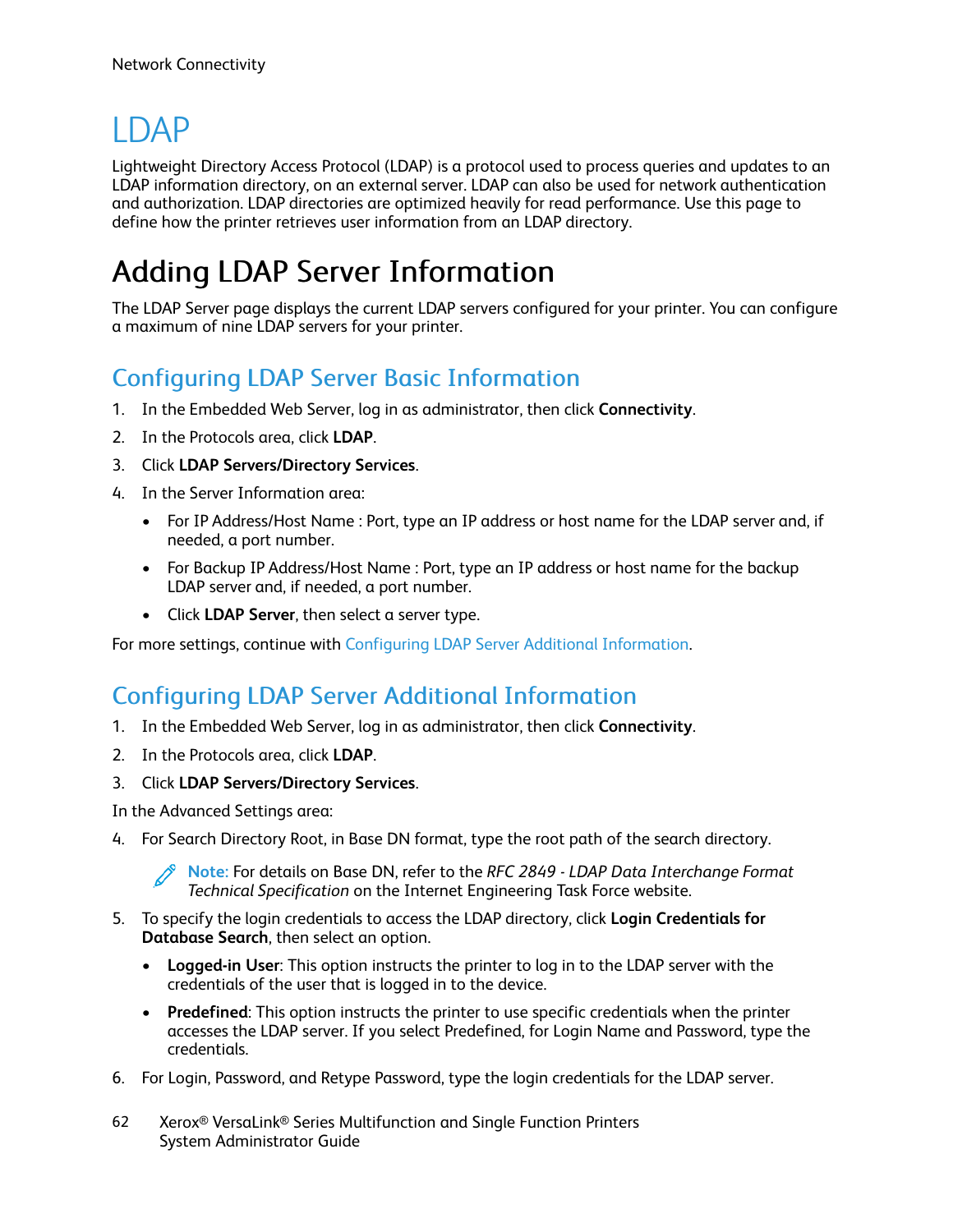- 7. For Maximum Number of Search Results, type a number. The default is 50.
- 8. To define a timeout, click **Search Timeout**, then select an option:
	- **Use LDAP Server Timeout**: This option uses the current settings for the LDAP server.
	- **Specify Timeout**: This option sets a specific duration before the LDAP search times out.

**Note:** If you experience trouble retrieving results from your LDAP server, use the Specify Timeout option.

- 9. If you selected Specify Timeout, for Timeout, type the number of seconds that the printer waits before it stops the LDAP search.
- 10. To include more LDAP servers in your searches, for LDAP Referrals, select the toggle button.
- 11. If you enabled LDAP Referrals, for Maximum Number of LDAP Referral Hops, type the maximum number of hops.
- 12. Click **OK**.

### Confirming LDAP User Mappings

LDAP servers display various results, depending on how they implement mappings. You can map LDAP fields to fields on your printer, and edit current map settings for fine-tuned server search results.

- 1. In the Embedded Web Server, log in as administrator, then click **Connectivity**.
- 2. In the Protocols area, click **LDAP**.
- 3. Click **LDAP User Mappings**.
- 4. In the Search area, for User Name, type a user name, then click **Search**.
- 5. For Search Conditions, click the menu for each field, then remap the field as needed. The schema on the LDAP server defines the headings.
- 6. Click **OK**.

**Note:** If the user mapping is incorrect, an LDAP search in the Embedded Web Server can work properly, but authentication at the printer still fails.

### Configuring LDAP Authentication

- 1. In the Embedded Web Server, log in as administrator, then click **Connectivity**.
- 2. In the Protocols area, click **LDAP**.
- 3. Click **LDAP Authentication**.
- 4. Click **Authentication Method**, then select an option.
- 5. To specify a user name as a search parameter, for Common Name, type the user name for the authorized user.
- 6. To specify a login name as a search parameter, for Login User Name, type the login name for the authorized user.
- 7. To add a text string to a user name, for Use Added Text String, click the toggle button.
- 8. If you enabled Use Added Text String, for Added Text String, type the text string to add for authentication.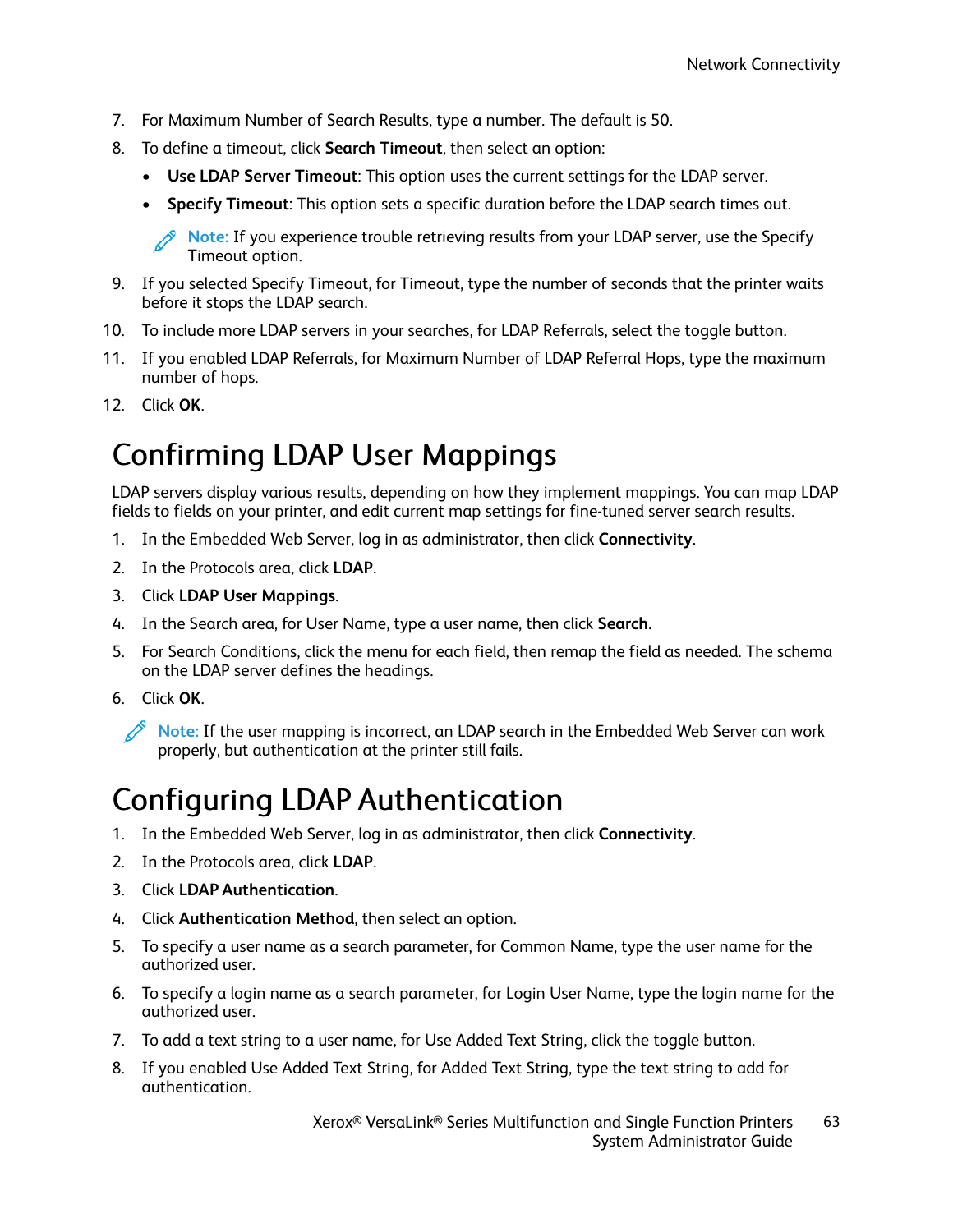#### 9. Click **OK**.

Type the LDAP search string or filter where LDAP represents the string provided for the query. The filter defines a series of conditions that the LDAP search must fulfill to return the desired information. For example, to ensure that only a person is returned rather than equipment or conference rooms, type (objectClass=user) (sAMAccountName=LDAP.

### LDAP Custom Filters

You can edit custom filters so that text strings typed at the control panel are changed to match the format that the LDAP server requires.

There are three types of filters that you can customize:

- **User ID Query Filter**: This option allows you to customize the standard filter that the printer uses when searching for the name of the logged-in user. For example, when remote authorization is configured, and a user logs in at the control panel, the printer searches the authorization server using this filter. The standard filter looks in the field mapped as the Login Name field. If you are using an ADS LDAP server, this field is typically sAMAccountName. If you want a search for a specific person to return an exact match, do not use wildcard characters.
- **Email Address Book Filter**: This option allows you to customize the standard filter when a user performs a search in the Network Address Book.
- **Fax Address Book Filter**: This option allows you to customize the standard filter when a user performs a search in the Fax Address Book.

#### Configuring LDAP Custom Filters

- 1. In the Embedded Web Server, log in as administrator, then click **Connectivity**.
- 2. In the Protocols area, click **LDAP**.
- 3. Click **Custom Filters**.
- 4. For User ID Query Filter, type the LDAP search string or filter where LDAP represents the string provided for the query. The filter defines a series of conditions that the LDAP search must fulfill to return the needed information. For example, to ensure that only a user name is returned, rather than equipment names or conference room names, type (objectClass=user) (sAMAccountName=LDAP).
- 5. To add a custom filter for email address returns, for Email Address Book Filter, click the toggle button.
- 6. Type the LDAP search string or filter as needed, where LDAP represents the string provided for the query. The filter defines a series of conditions that the LDAP search must fulfill to return the needed information. For example, to find users only, type  $(ObjectClass=Person)$  &  $(cn=$ LDAP\*).
- 7. To add a custom filter for fax address returns, for Fax Address Book Filter, click the toggle button.
- 8. Type the LDAP search string or filter as needed, where LDAP represents the string provided for the query. The filter defines a series of conditions that the LDAP search must fulfill to return the needed information. For example, to find users only, type (ObjectClass=Person)  $\&$  (cn= LDAP\*).
- 9. Click **OK**.
- 64 Xerox® VersaLink® Series Multifunction and Single Function Printers System Administrator Guide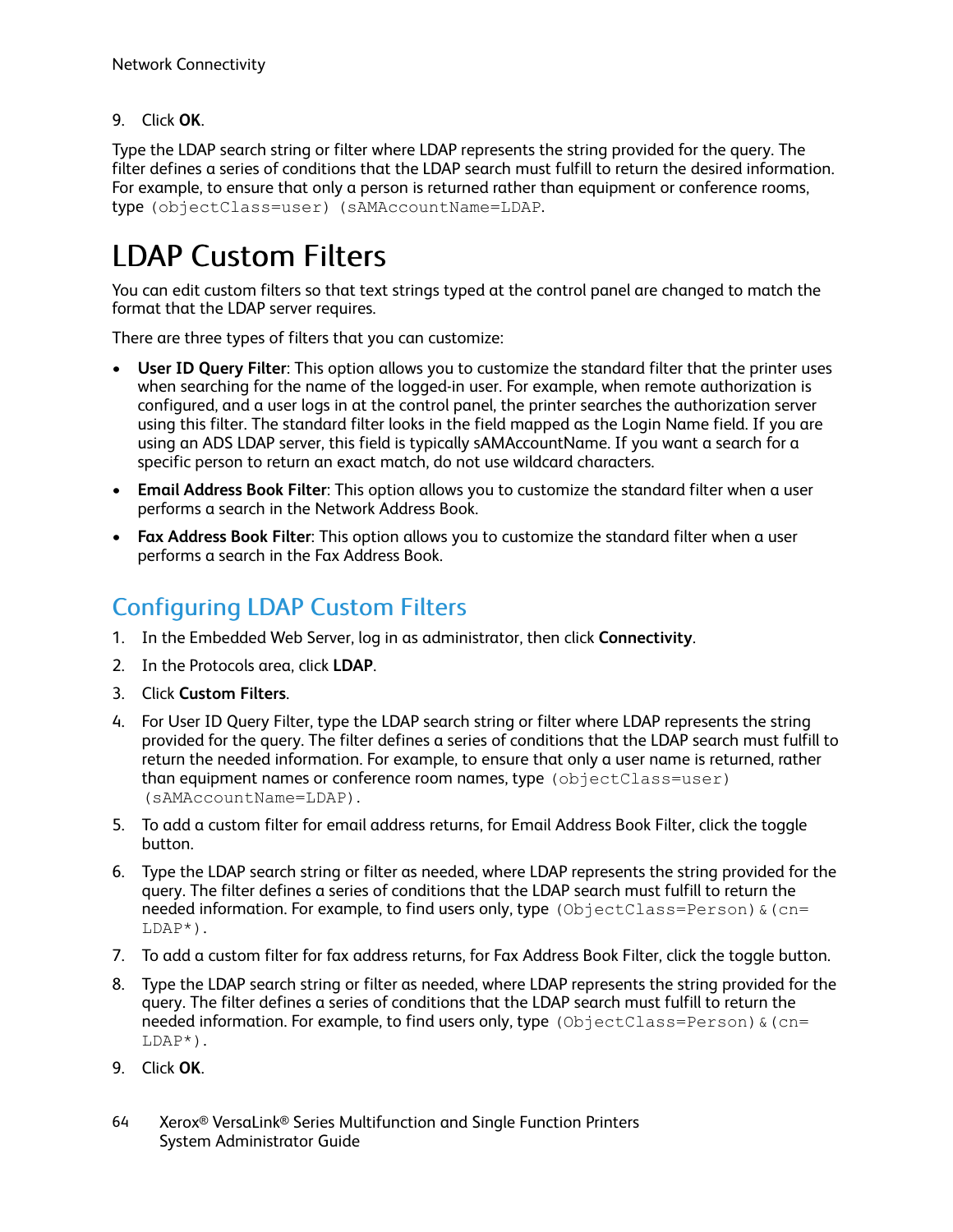### Configuring LDAP to Access Address Book Information

You can configure the printer to allow the logged-in user to access address book information that is stored on an LDAP server. The logged-in user can access address book contact information based on the permissions set for the user on the LDAP server.

- 1. In the Embedded Web Server, log in as administrator.
- 2. Check the date and time on the printer. For details, refer to [Setting](#page-25-0) the Date and Time.

**Note:** Ensure that the date and time on the printer is within 5 minutes of the date and time on the authenticating server. Xerox recommends that you assign the printer to the same time server that the LDAP server uses. For configuration details, refer to [SNTP.](#page-74-0)

- 3. Configure LDAP. To configure the LDAP Server, click **Connectivity > LDAP > LDAP Servers/ Directory Services**. For details, refer to Adding LDAP Server [Information.](#page-61-2)
- 4. Configure authentication to use the Network login method for LDAP or Kerberos, depending on your server. For details, refer to Setting the [Network](#page-82-0) Login Method.

**Note:** If you do not know your server type, contact your network administrator.

5. Set Guest Access to **No Access**. This setting requires that all users log in to access printer functions. For details, refer to [Editing](#page-93-0) Guest Access.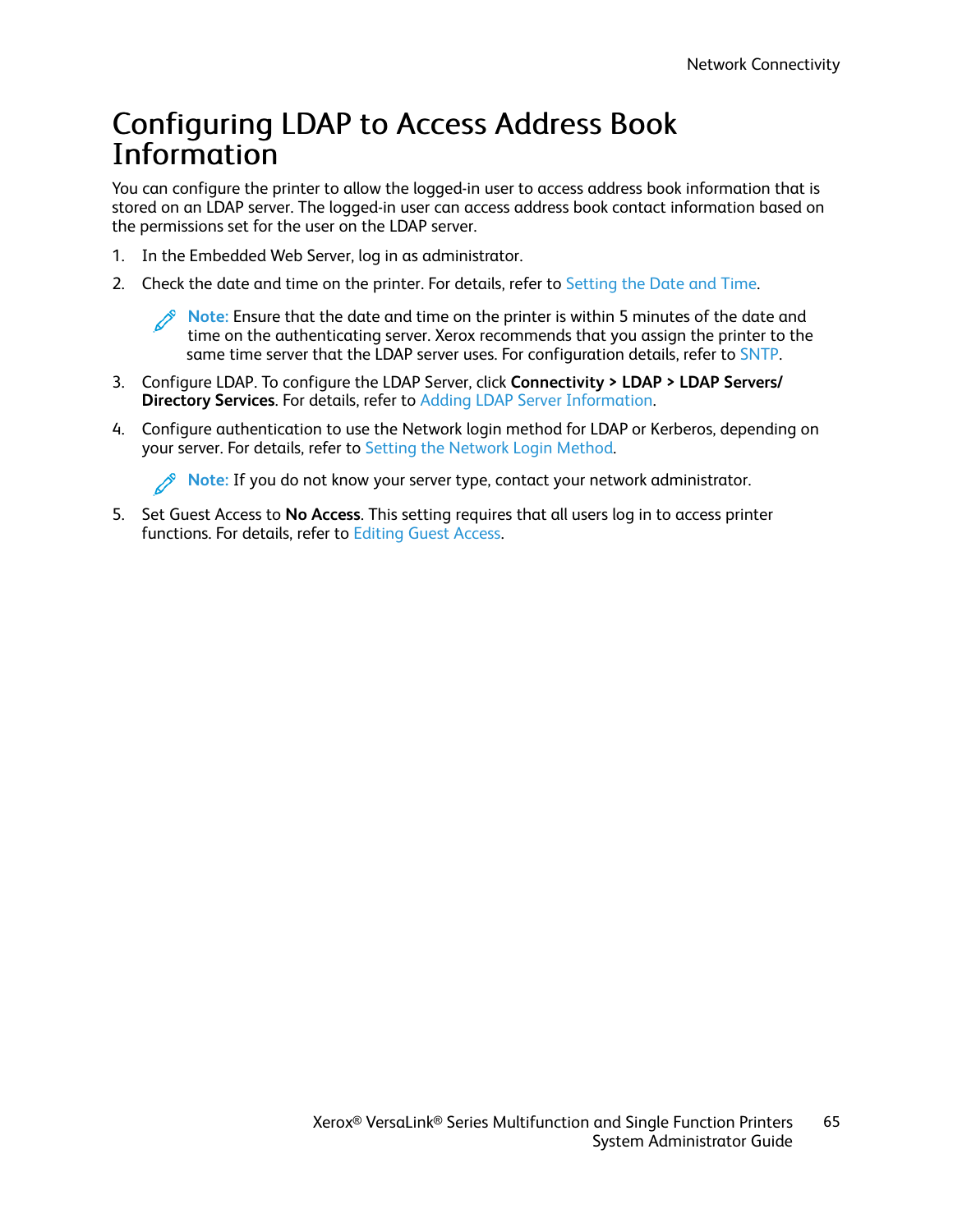# <span id="page-65-0"></span>LPD

The Line Printer Daemon (LPD) protocol provides printer spooling and network print server functionality for UNIX-based systems, such as HP-UX, Linux, and Macintosh®. Windows®uses LPD for LPR print protocol.

- 1. In the Embedded Web Server, log in as administrator, then click **Connectivity**.
- 2. In the Protocols area, click **LPD**.
- 3. For Port, enable the toggle button.
- 4. For Port Number, type a value.
- 5. For PJL, enable the toggle button.
- 6. Click Print Mode, then select an option.
- 7. For TBCP Filter, enable the toggle button.
- 8. For Timeout, type the number of seconds that the printer waits when a job is interrupted and data stops arriving.
- 9. For Maximum Number of Sessions, type the maximum number of simultaneous jobs that the printer can accept.
- 10. Click **Parameter Text String Encoding**, then select an option.
- 11. To use TCP-MSS, enable the toggle button, then for IPv4 Subnet 1, IPv4 Subnet 2, and IPv4 Subnet 3, type the IP addresses and port numbers.
- 12. Click **OK**.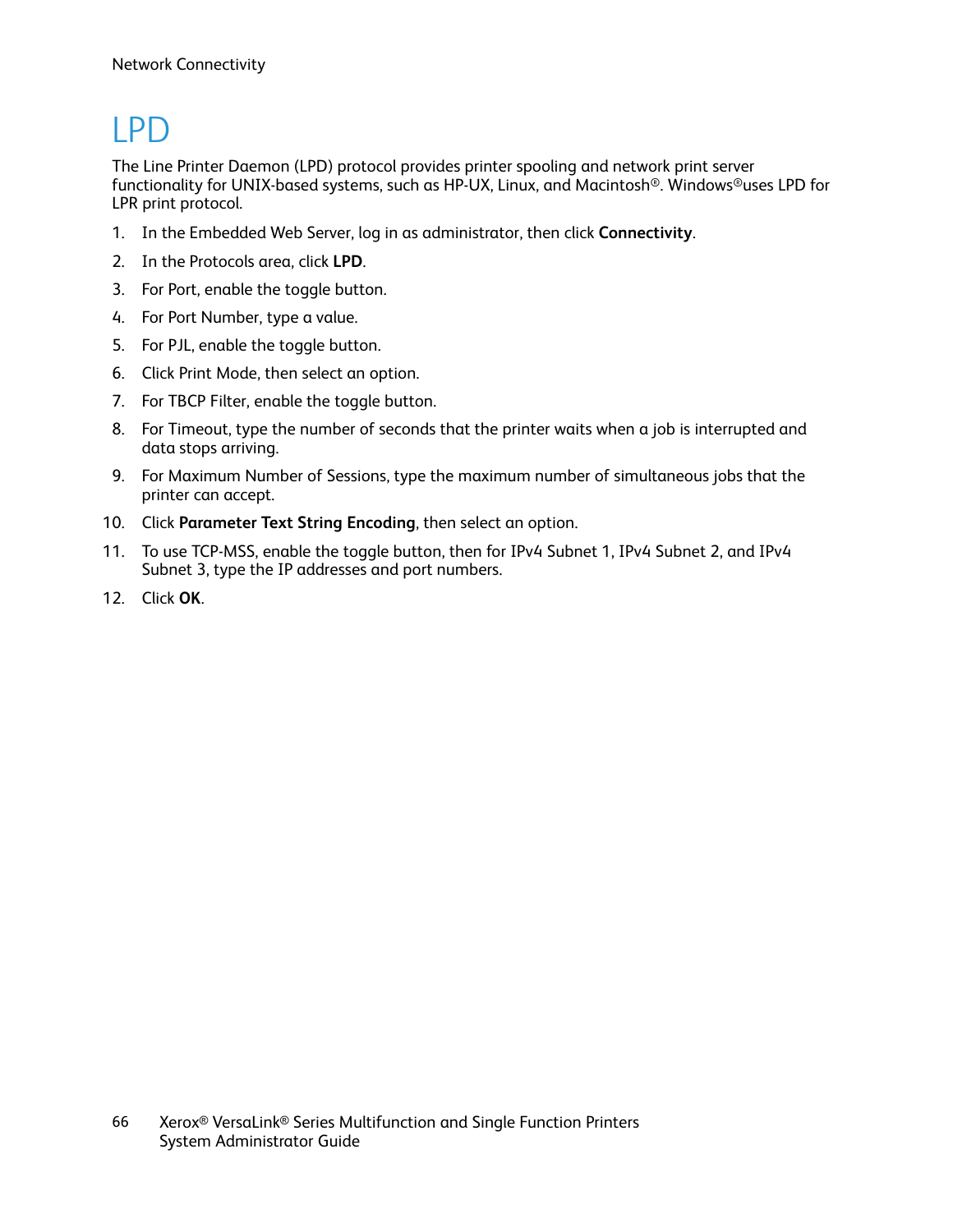# <span id="page-66-0"></span>Raw TCP/IP Printing

Raw TCP/IP is used to open a TCP socket-level connection over Port 9100, and stream a print-ready file to the printer input buffer. It then closes the connection either after sensing an End Of Job character in the PDL or after expiration of a preset timeout value. Port 9100 does not require an LPR request from the computer or the use of an LPD running on the printer. Raw TCP/IP printing is selected in Windows as the Standard TCP/IP port.



**Note:** Enable TCP/IP before enabling Raw TCP/IP printing.

### Configuring Raw TCP/IP Settings

- 1. In the Embedded Web Server, log in as administrator, then click **Connectivity**.
- 2. In the Protocols area, click **Port 9100**.
- 3. For Port, enable toggle button.
- 4. For Port Number, ensure that the Port is set to 9100.
- 5. For PJL, enable the toggle button.
- 6. Click **Print Mode**, then select an option.
- 7. For Timeout, type the number of seconds.
- 8. For TBCP Filter, enable the toggle button.
- 9. To use TCP-MSS, enable the toggle button, then for IPv4 Subnet 1, IPv4 Subnet 2, and IPv4 Subnet 3, type the IP addresses and ports.
- 10. Click **OK**.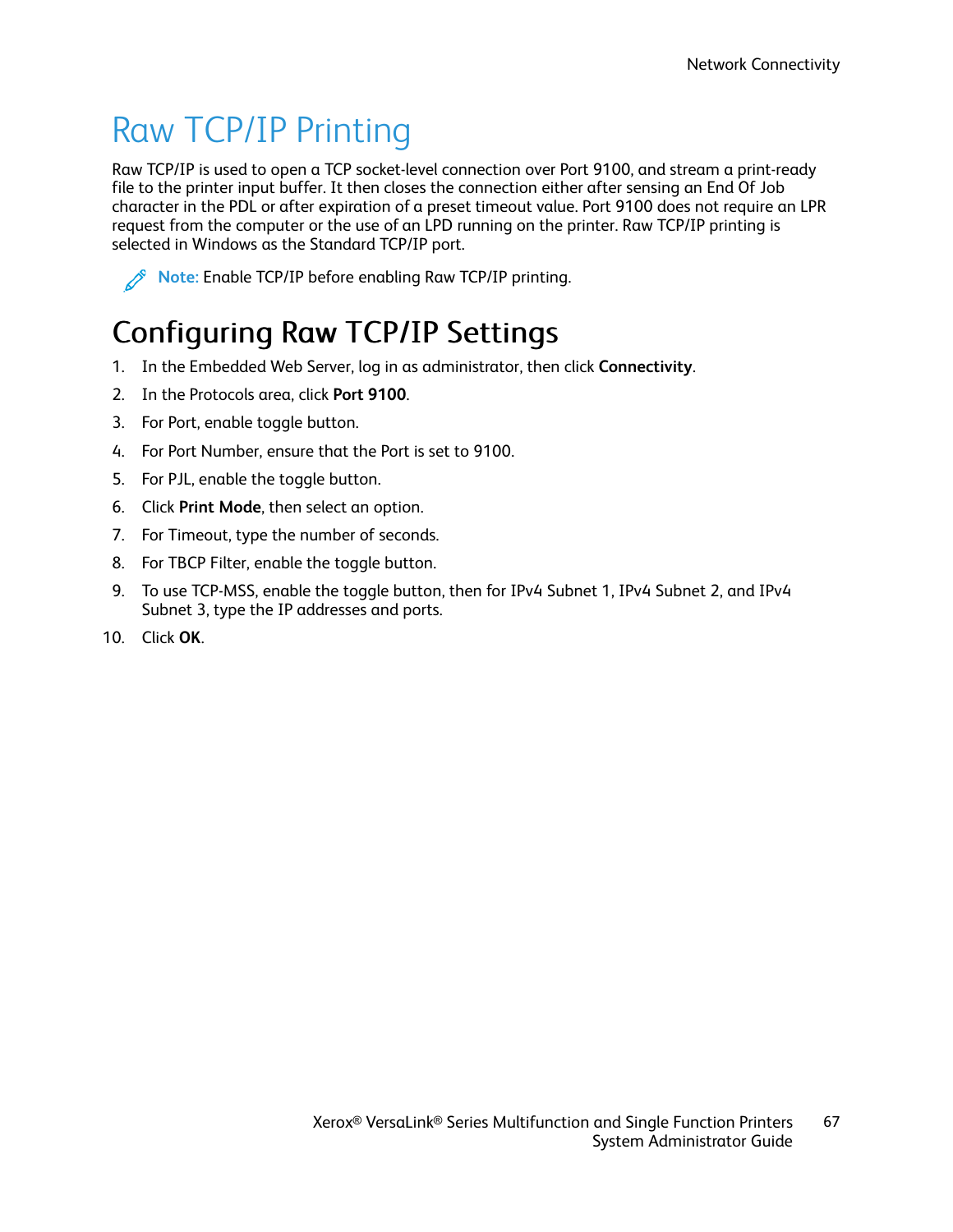# <span id="page-67-0"></span>S/MIME

Secure/Multipurpose Internet Mail Extensions (S/MIME) is a standard for public key encryption and signing of MIME data.

To configure S/MIME:

- 1. In the Embedded Web Server, log in as administrator, then click **Connectivity > S/MIME**.
- 2. For Enable, click the toggle button.
- 3. In the S/MIME Setting area:
	- Click **Message Digest Algorithm**, then select an option.
	- Click **Message Encryption Algorithm**, then select an option.
- 4. In the Email area, to hide recipient addresses, for **Send to Each Address but Hide Recipients Addresses**, click the enable toggle button.
- 5. Click **OK**.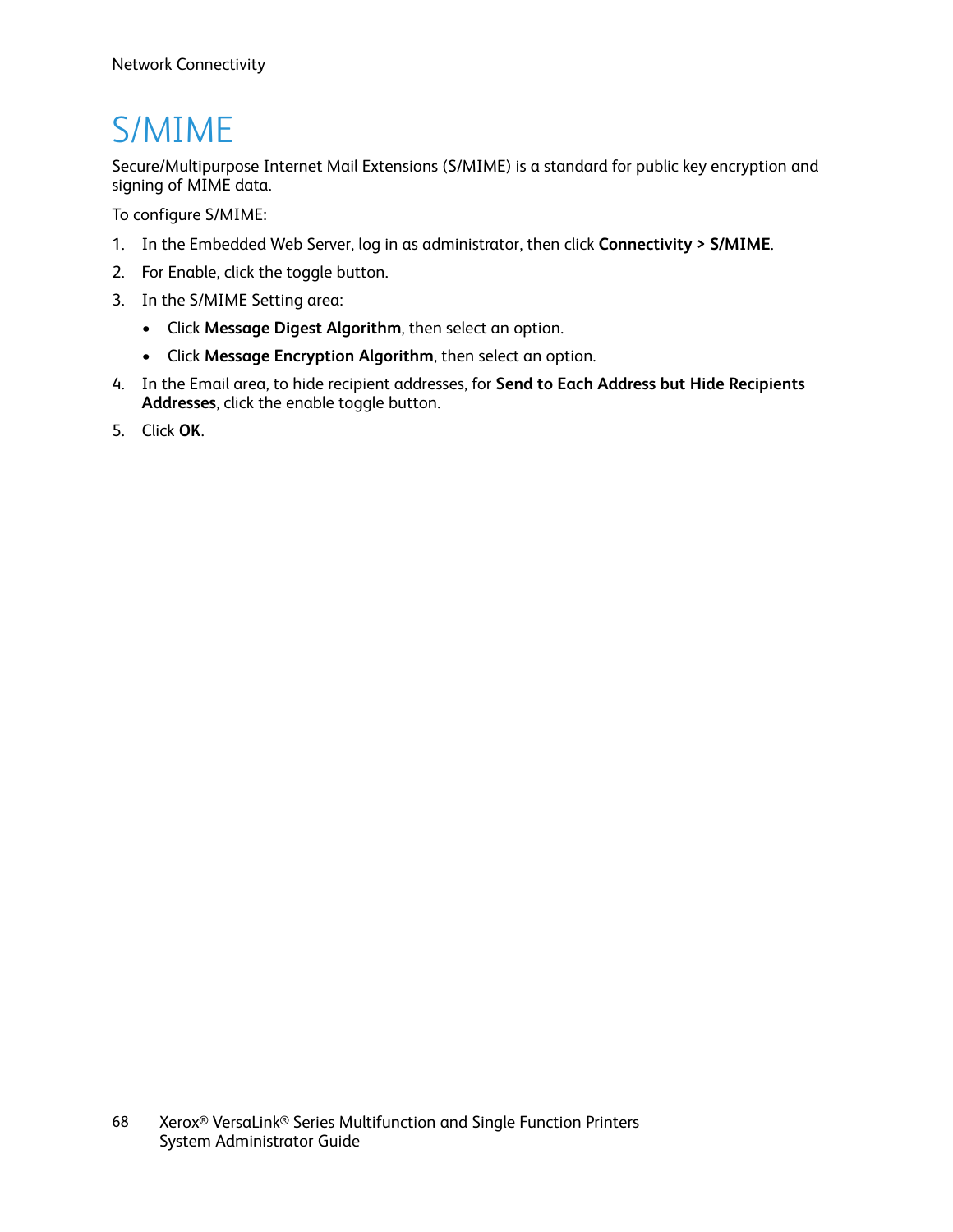# <span id="page-68-0"></span>SMTP

Simple Mail Transfer Protocol (SMTP) is an Internet standard used to transmit email across IP networks. Your printer uses SMTP to transmit scanned images, Internet fax jobs, and alerts through email.

To configure SMTP Server settings:

- 1. In the Embedded Web Server, log in as administrator, then click **Connectivity**.
- 2. In the Protocols area, click **SMTP**.
- 3. For Email Submission, click the toggle button.
- 4. To have the printer send email alerts, for Email Notification, click the toggle button.
- 5. For Device Email, type the email address assigned to the printer.
- 6. In the SMTP Server area:
	- Click **Server Address**.
	- Enter the name of the SMTP server in one of the following ways:
		- In the Server Address field, type the name of the SMTP server.
		- To search for the server, click **Select Server from List**, click **Search**, select an SMTP server, then click **OK**.
	- For Outgoing SMTP Port Number, type the port number of the server that sends email. The default port number is 25.
- 7. In the Connection Security area, select a security protocol. If no protocol is used by your SMTP server, select **Off**.

**Note:**

- If you do not know the encryption method that your server supports, select **STARTTLS (If available)**. If you select STARTTLS (If available), the printer attempts to use STARTTLS. If your server does not support STARTTLS, SMTP communication is not encrypted.
- If your email server requires encryption but does not offer a STARTTLS command to the printer, the email process fails.
- 1. In the Outgoing SMTP Authentication area:
	- To enable SMTP authentication, click **SMTP Authentication**, then from the menu, select **SMTP AUTH**.
	- If you enabled SMTP authentication, then for SMTP AUTH User Name, SMTP AUTH Password, and Retype Password, type the login credentials.
	- If you enabled SMTP authentication, click **Validation Type**, then select an option.
		- **On Device**: The printer uses the values for SMTP AUTH User Name and SMTP AUTH Password to submit to the SMTP server.
		- **On Network**: The printer uses the network login credentials for the user to send an email to the SMTP server.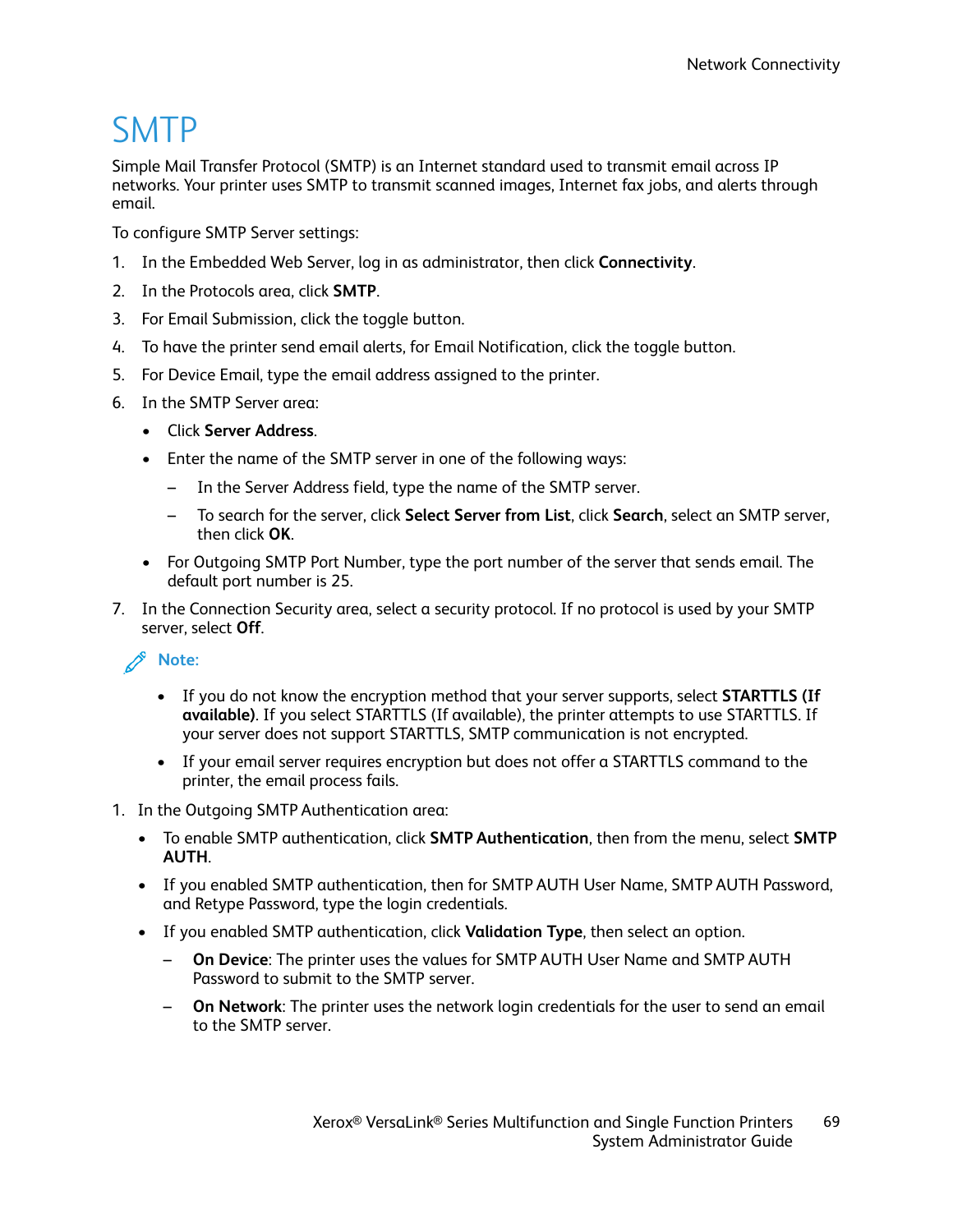- If you selected On Network, click **If Unsuccessful**, then select an option.
	- **Cancel Sending**: This option cancels the email submission.
	- **Retry on Device**: This option makes a second attempt to send the email using the On Device authentication.
- 2. Click **OK**.

70 Xerox® VersaLink® Series Multifunction and Single Function Printers System Administrator Guide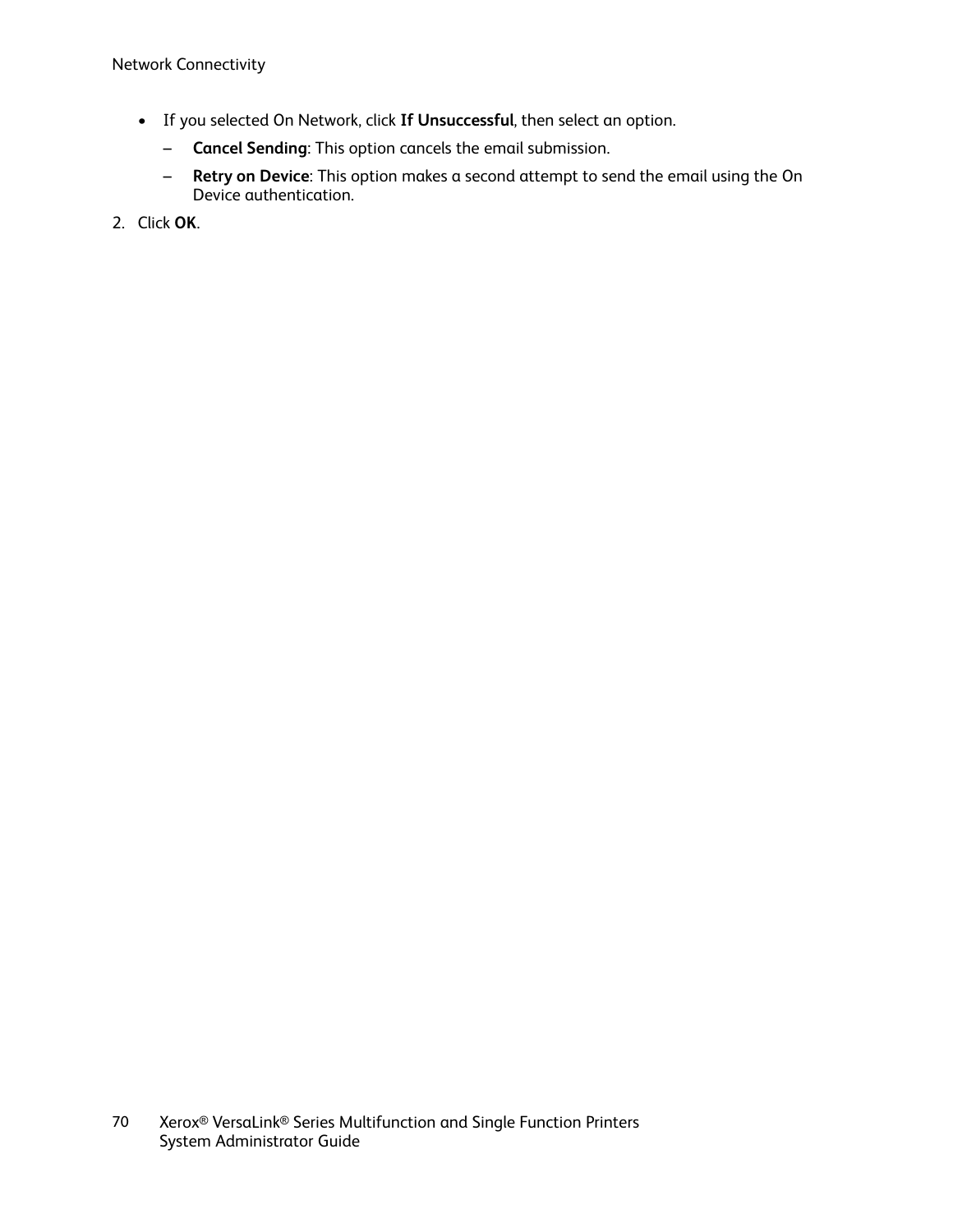# <span id="page-70-0"></span>SMB

Server Message Block (SMB) is a client server, request-response protocol that provides shared access to files, printers, ports, and miscellaneous communications between nodes on a network.

**Note:** For details on how to set up scanning to a shared folder, refer to [Scanning](#page-137-0) Setup **[Overview](#page-137-0)** 

To configure SMB:

- 1. In the Embedded Web Server, log in as administrator, then click **Connectivity**.
- 2. In the Protocols area, click **SMB**.
- 3. For Port, enable the toggle button.
- 4. If needed, for WINS Server Address Acquisition by DHCP, enable the toggle button.
- 5. If you did not enable WINS Server Address Acquisition by DHCP:
	- For Primary WINS Server Address, type the IP address for your primary WINS server.
	- For Secondary WINS Server Address, type the IP address for your secondary WINS server.

**Note:** If DHCP is configured, WINS IP addresses are overridden.

6. Click **OK**.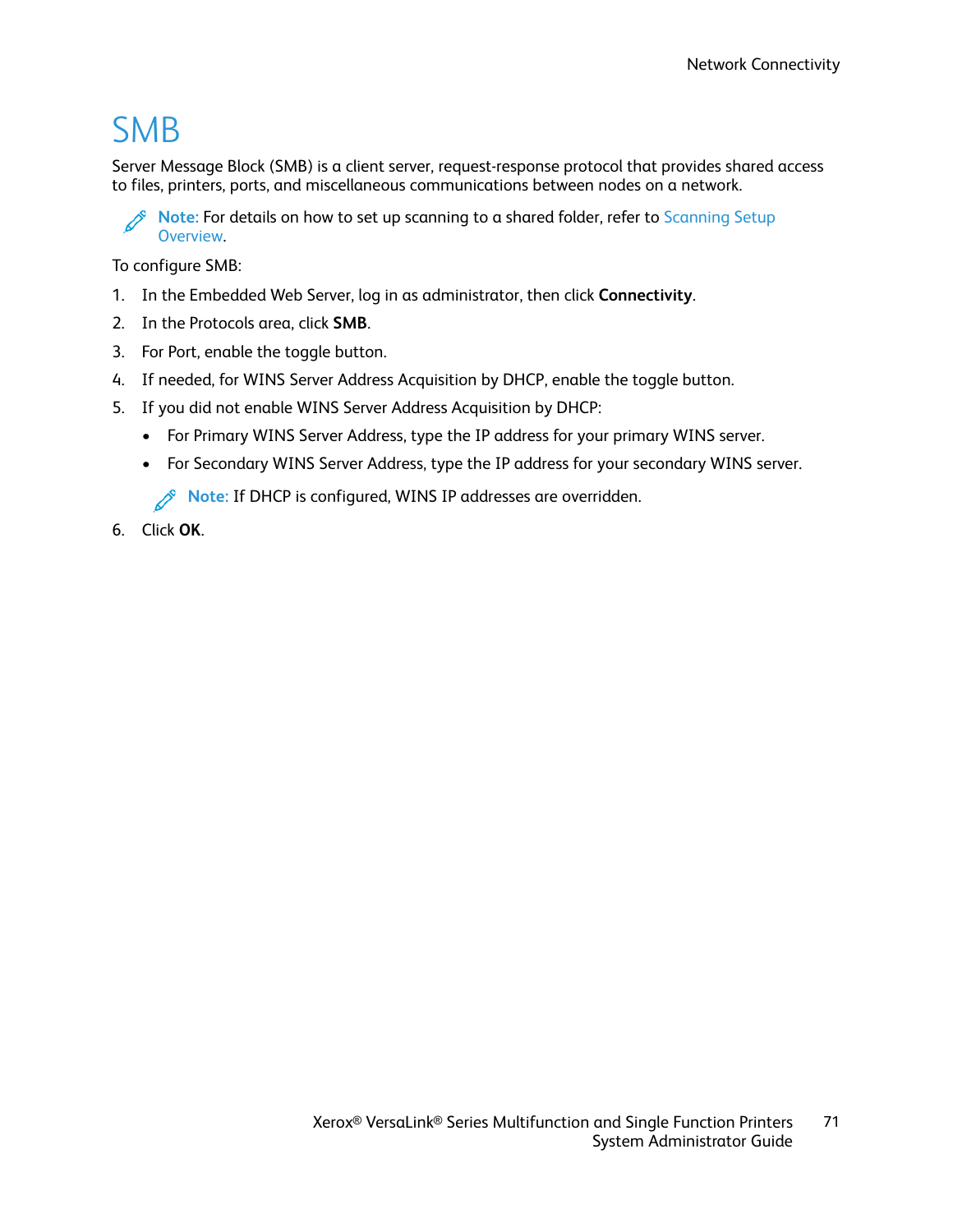# <span id="page-71-0"></span>**SNMP**

Simple Network Management Protocol (SNMP) is a set of network protocols designed to allow you to manage and monitor devices on your network.

You can use the SNMP configuration pages in the Embedded Web Server to:

- Enable or disable Authentication Failure Generic Traps.
- Enable SNMPv3 to create an encrypted channel for secure printer management.
- Assign privacy, authentication protocols, and keys to Administrative and key user accounts.
- Assign read and write access to User accounts.
- Limit SNMP access to the printer using hosts.

# Configuring SNMPv1/v2c

SNMP version 1 (SNMPv1) is the initial implementation of the SNMP protocol. SNMPv1 operates over protocols such as User Datagram Protocol (UDP), IP, and Novell Internet Packet Exchange (IPX).

SNMPv2c includes improvements in performance, confidentiality, and manager-to-manager communications over SNMPv1, however it uses the simple-community based security scheme of SNMPv1.

SNMPv1/v2c uses the following community names:

- **Community Name Read Only**: The Community Name Read Only returns the password for the SNMP GET requests to the printer. Applications that obtain information from the printer using SNMP, such as the Embedded Web Server, use this password. The default value is **public**.
- **Community Name Read/Write**: The Community Name Read/Write returns the password for the SNMP SET requests to the printer. Applications that set information on the printer using SNMP use this password. The default value is **private**.
- **Default TRAP Community Name**: The Default TRAP Community Name specifies the default community name for all traps that the printer generates. Individual Trap Community Names that are specified for each trap destination address can override the community name. Ensure that you make each Trap Community Name unique. The default value is **SNMP\_trap**.

**Note:** Changes made to the community names for this printer require corresponding changes to GET or SET community name applications using SNMP.

To configure SNMPv1/v2c:

- 1. In the Embedded Web Server, log in as administrator, then click **Connectivity**.
- 2. In the Protocols area, click **SNMP**.
- 3. For Port, click the toggle button.
- 4. For Send Authentication Error Traps, click the toggle button.
- 5. Click **SNMPv1/v2**.
- 6. If needed, for Community Name Read Only, type an SNMP GET name.
- 7. If needed, for Community Name Read/Write, type an SNMP SET name.
- 8. If needed, for Default Trap Community Name, type an SNMP trap name.
- 72 Xerox® VersaLink® Series Multifunction and Single Function Printers System Administrator Guide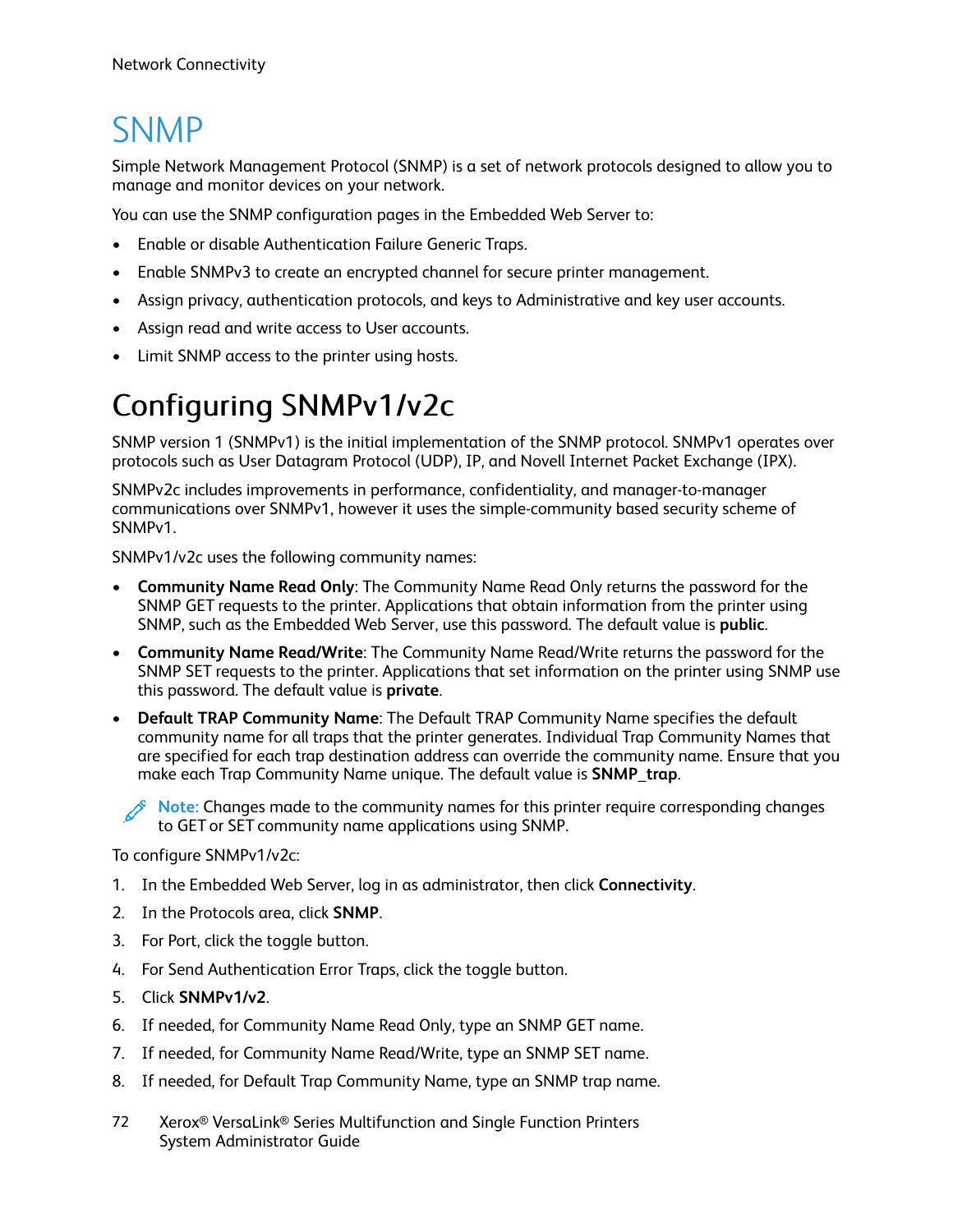- 9. In the System Administrator Login ID area, type the login ID for the administrator.
- 10. You can set Trap Destinations for LAN1 and Wi-Fi. For Trap Destination:
	- Click an available field.
	- Select the address type. Options include IPv4, IPv6, or Host Name.
	- For IP Address/Host Name and Port, type the IP address or the network host name for the Trap Destination, then type the port number.
	- For Trap Community Name, type a name.
	- For Traps to Be Received, select the traps that the SNMP manager receives. For each item, enable the toggle button.
	- Click **OK**.
- 11. Click **OK**.

### Configuring SNMPv3

SNMPv3 is the current standard version of SNMP defined by the Internet Engineering Task Force (IETF). SNMPv3 provides three important security features:

- Message integrity to ensure that tampering with a packet does not occur during transit
- Authentication to verify that the message is from a valid source
- Encryption of packets to prevent unauthorized access

#### **Note:**

- Ensure that [HTTP](#page-52-0)S SSL communication is enabled. For details, refer to HTTP.
- To use SNMPv3 in FIPS Mode, enable FIPS 140-2. For details, refer to FIPS [140-2.](#page-106-0)

#### Editing SNMPv3 Properties



- To change the settings for SNMPv3, first enable HTTPS (SSL) communication. For details, refer to [Configuring](#page-54-0) HTTP Settings in the Embedded Web Server.
- To use SNMPv3 in FIPS mode, first enable FIPS [140-2](#page-106-0). For details, refer to FIPS 140-2.
- 1. In the Embedded Web Server, log in as administrator, then click **Connectivity**.
- 2. In the Protocols area, click **SNMP**.
- 3. For Port, select the toggle button.
- 4. Click **SNMPv3**.
- 5. For Enable (Read), select the toggle button.
- 6. To enable write access, for Write, select the toggle button.
- 7. To enable the system administrator account, for System Administrator Account, select the toggle button.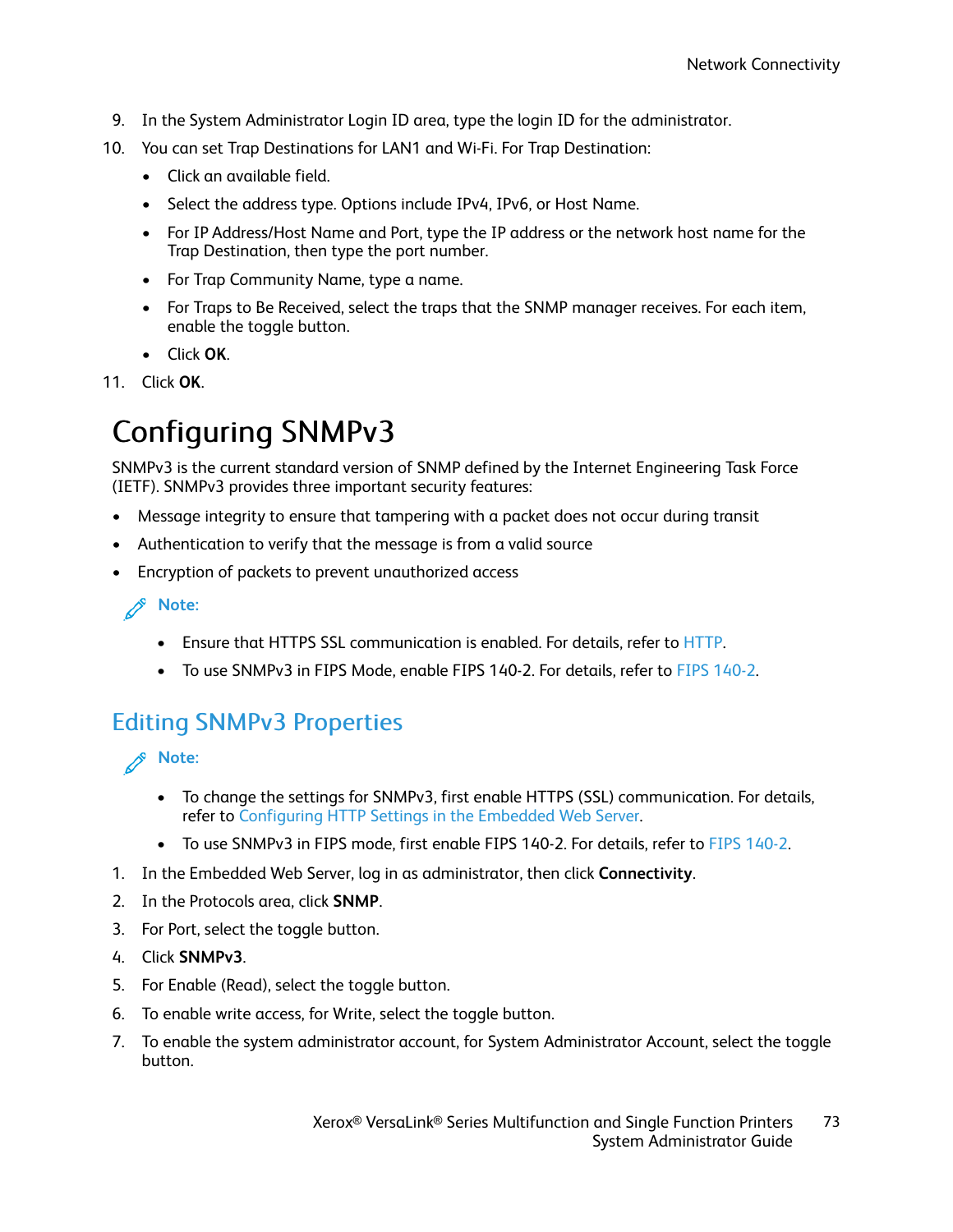- **Note:** When using SNMPv3 in FIPS mode, Message Digest Algorithm is set to SHA-1 and Message Encryption Algorithm is set to AES-128 automatically. To change these options, first disable FIPS mode. For details, refer to FIPS [140-2.](#page-106-0)
- a. For Message Digest Algorithm, select **MD5** or **SHA-1**.
- b. Type the authentication password, then retype the password.
- c. For Message Encryption Algorithm, select **DES** or **AES-128**.
- d. Type the encryption password, then retype the password.
- 8. To enable the print drivers account, for Print Drivers Account, select the toggle button.
	- **Note:** When using SNMPv3 in FIPS mode, the Message Digest Algorithm and Message Encryption Algorithm options are set automatically. To change these options, first disable FIPS mode. For details, refer to FIPS [140-2.](#page-106-0)
- 9. To configure trap destinations, click any available trap destination field, then configure as needed.
	- For Type, click **IPv4**, **IPv6**, or **Host Name**.
	- For IP Address: Port or Host Name: Port, type the IP address or host name.
	- Click **User Name**, then select an option.
	- For Traps to Be Received, to enable specific traps, for each trap, select the toggle button.
	- Click **OK**.
- 10. Click **OK**.

74 Xerox® VersaLink® Series Multifunction and Single Function Printers System Administrator Guide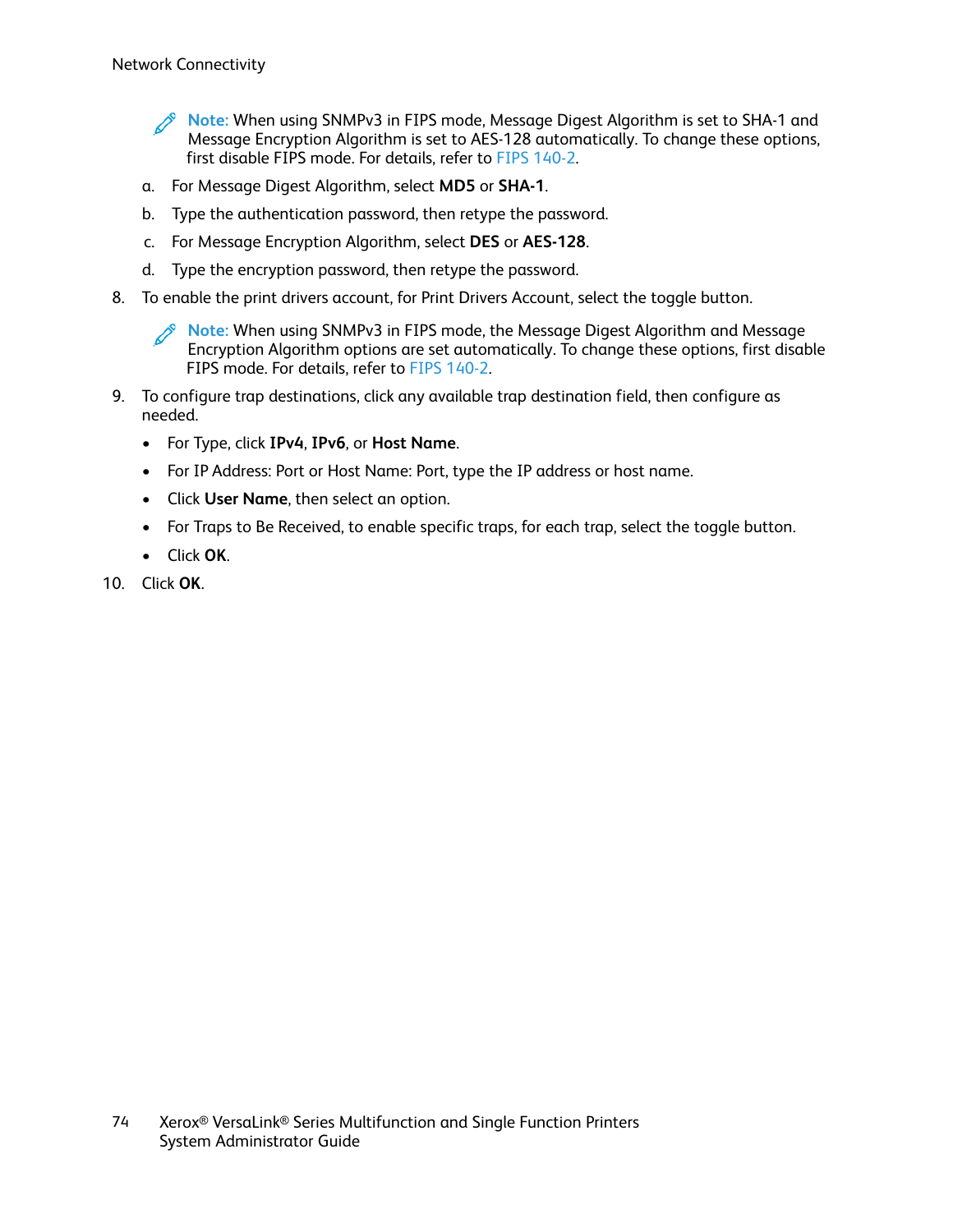# **SNTP**

Simple Network Time Protocol (SNTP) synchronizes the internal clocks of computers over a network connection.

To configure SNTP:

- 1. In the Embedded Web Server, log in as administrator, then click **Connectivity**.
- 2. In the Protocols area, click **SNTP**.
- 3. For Time Server Synchronization, click the toggle button to enable.
- 4. Click **OK**.
- 5. For Time Server Address, type the IP address or host name for the time server.
- 6. For Time Synchronization Interval, type the synchronization interval in hours.
- 7. Click **OK**.

Note: For the new settings to take effect, restart your printer.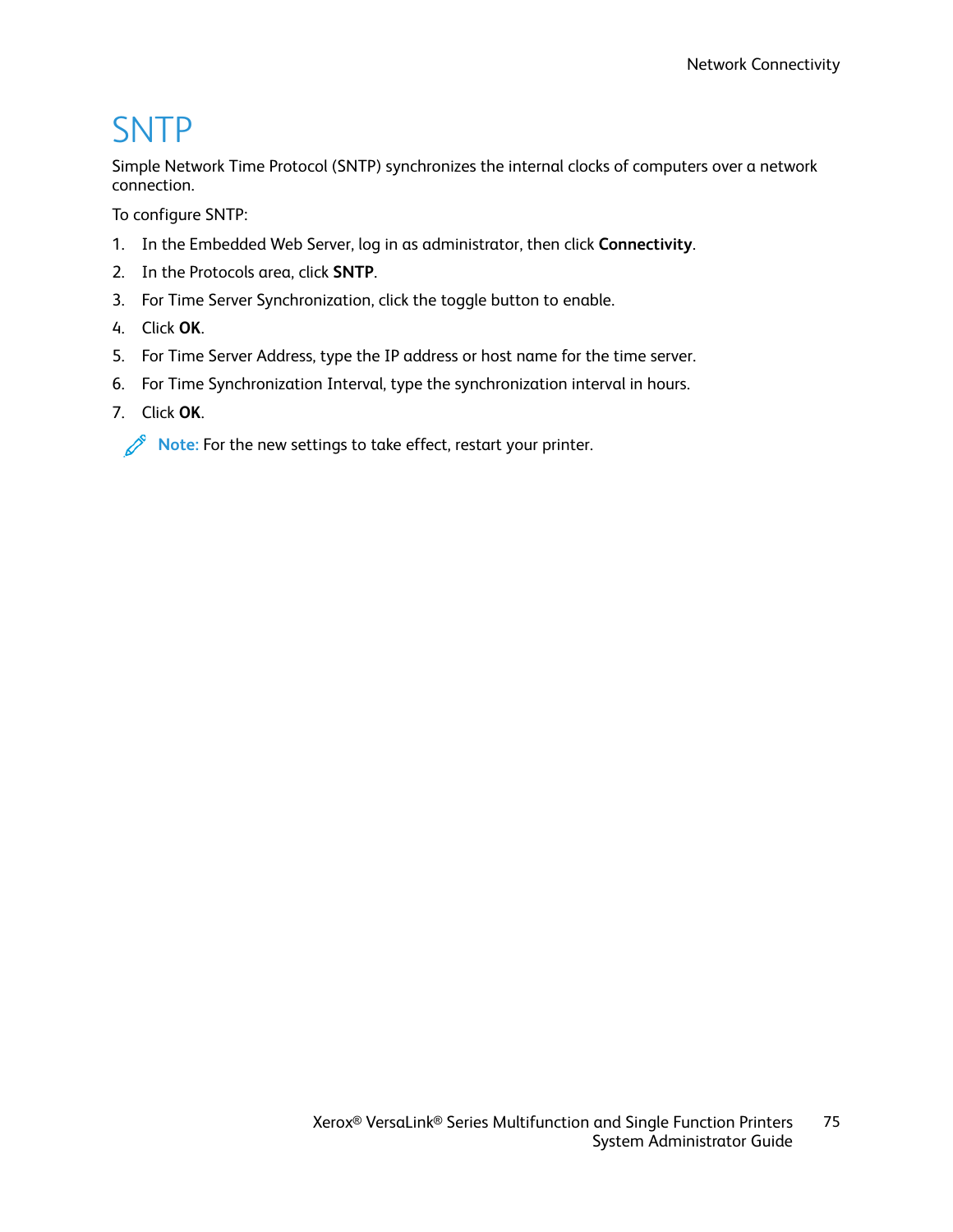# SOAP

SOAP is an open-standard, platform-independent, XML-based messaging protocol that allows computers and networks using different operating systems to exchange information.

To enable SOAP:

- 1. In the Embedded Web Server, log in as administrator, then click **Connectivity > SOAP**.
- 2. For Port, click the enable toggle button.
- 3. Click **OK**.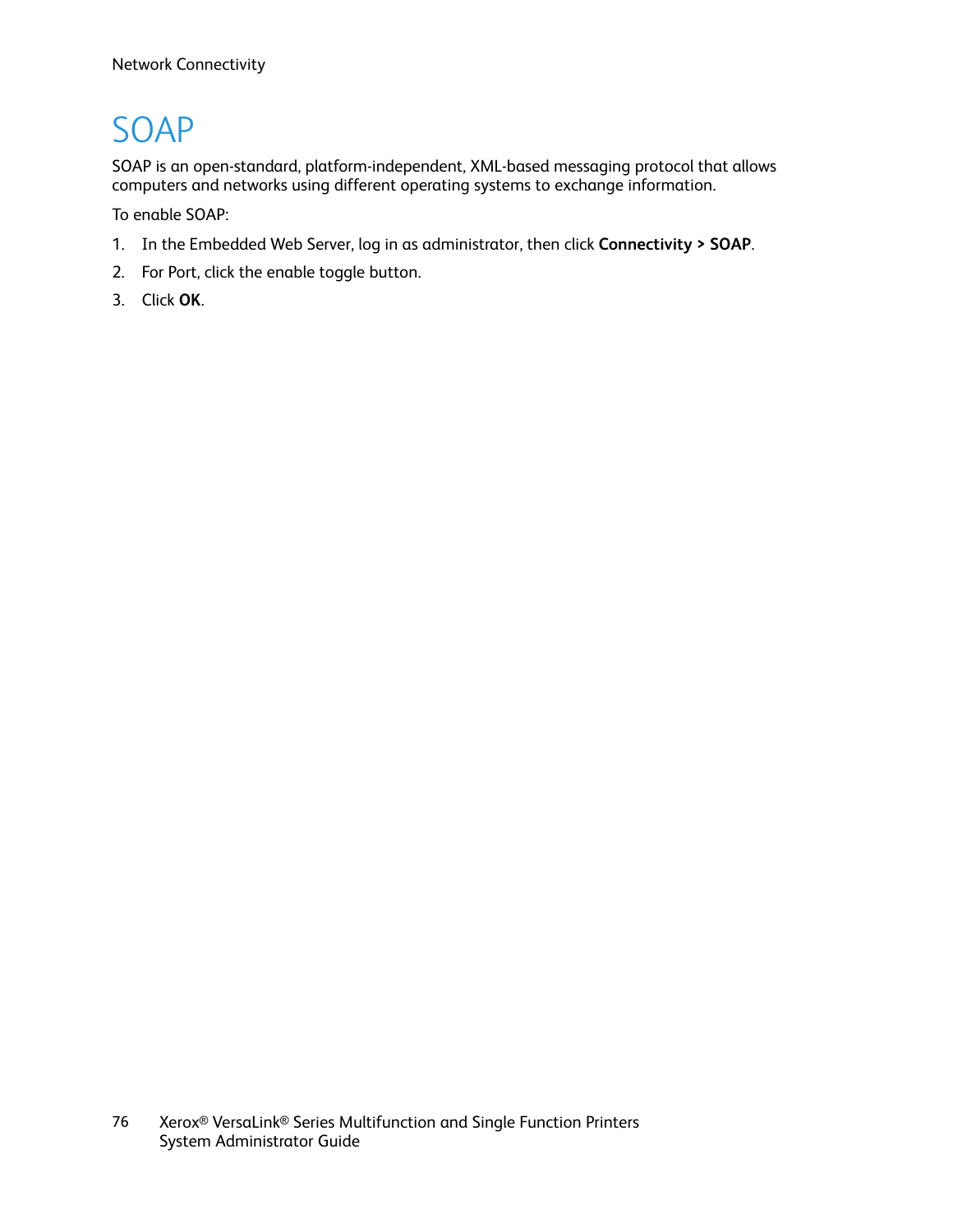# WSD

Web Services for Devices (WSD) is technology from Microsoft that provides a standard method for discovering and using network connected devices. It is supported in Windows Vista, Windows Server 2008, and newer operating systems. WSD is one of several supported communication protocols.



**Note:** To use WSD Scan services, ensure that your computer is set up to receive scans using WSD Scan services.

# Enabling WSD

- 1. In the Embedded Web Server, log in as administrator, then click **Connectivity**.
- 2. In the Protocols area, click **WSD (Web Services on Devices)**.
- 3. To enable WSD for scanning services, for WSD Scan, enable the toggle button.
- 4. To enable WSD for printing services, for WSD Print, enable the toggle button.
- 5. For Port Number, type a port number or TCP/IP socket number.
- 6. For PJL, enable the toggle button.
- 7. Click **Print Mode**, then select an option.
- 8. Click **TBCP Filter**, then select **Enabled** or **Disabled**.
- 9. For Data Reception Timeout, type the amount of time to wait before the data receiving connection times out. The default is 30 seconds.
- 10. For Notification Delivery Timeout, type the amount of time to wait before the delivery notification connection times out. The default is 8 seconds.
- 11. For Maximum IP Packet TTL, type a value for the maximum number of hops.
- 12. To load balance the number of subscribers, for Maximum Number of Subscribers, type a number. The default is 50.
- 13. Click **OK**.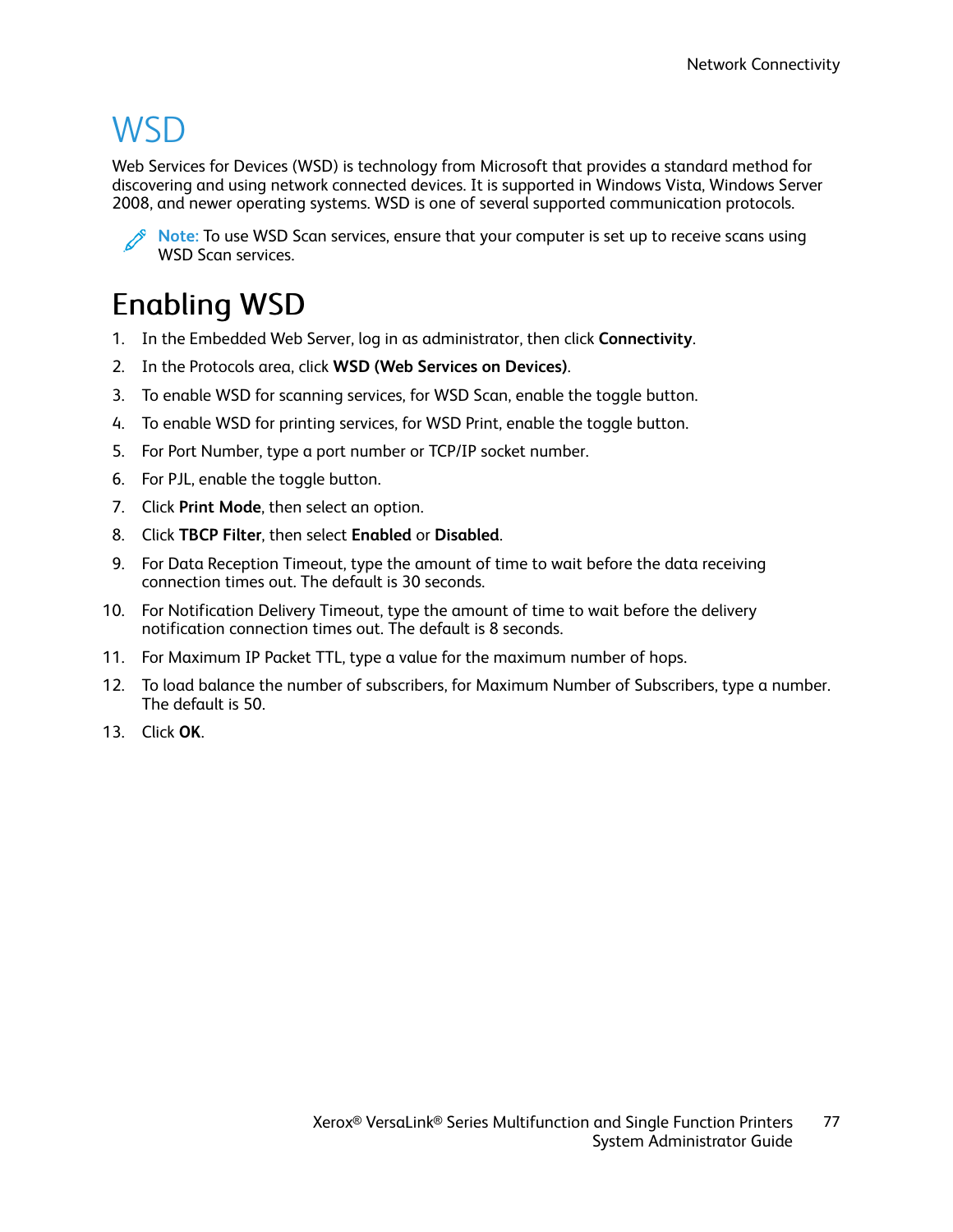Network [Connectivity](#page-36-0)

78 Xerox® VersaLink® Series Multifunction and Single Function Printers System Administrator Guide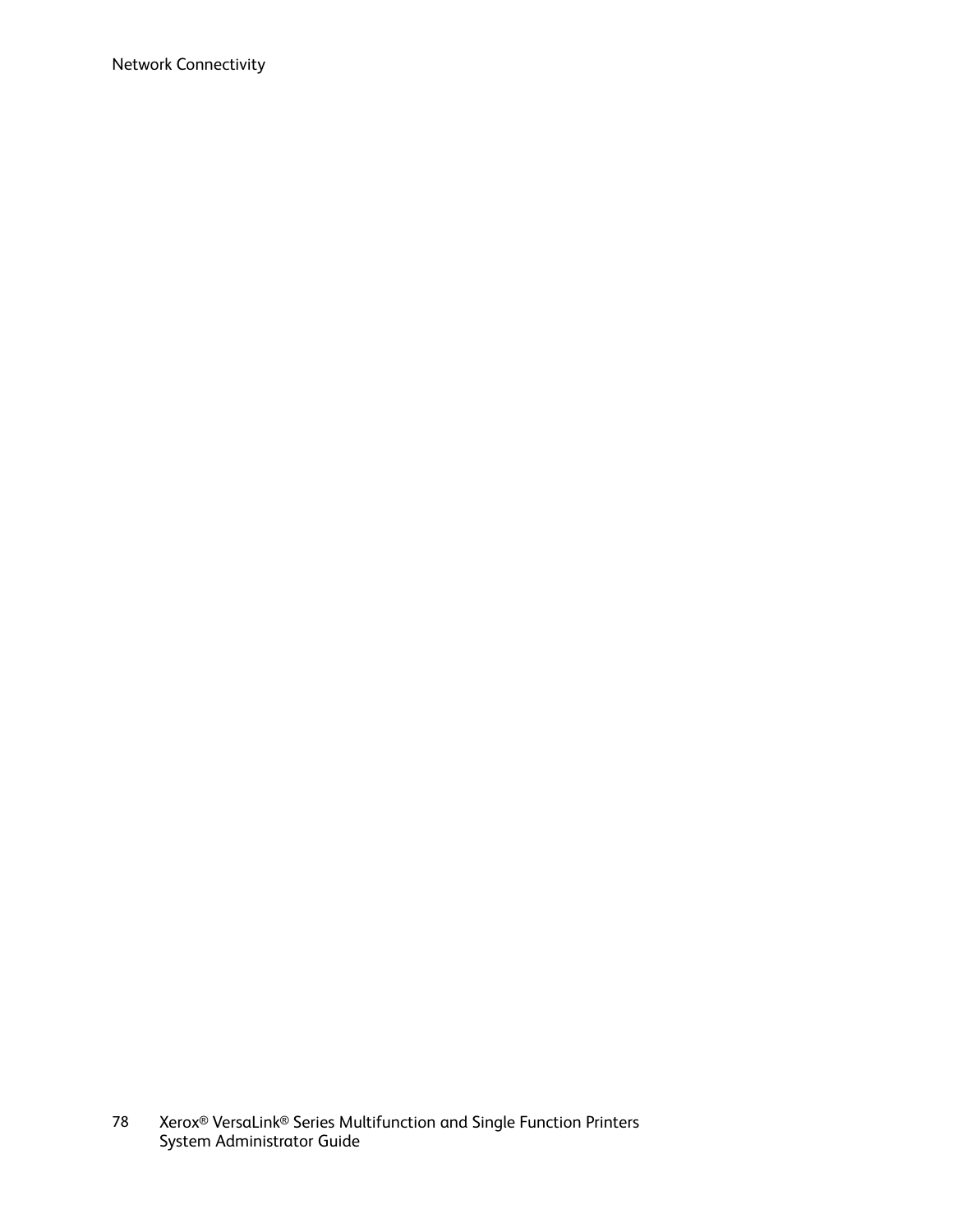# $\angle$

# <span id="page-78-0"></span>Security

This chapter contains:

| $\bullet$   |  |
|-------------|--|
| $\bullet$ . |  |
|             |  |
| $\bullet$   |  |
| $\bullet$   |  |
| $\bullet$ . |  |
| $\bullet$   |  |
|             |  |
|             |  |
| $\bullet$   |  |
| $\bullet$   |  |
|             |  |

#### For reference:

#### [www.xerox.com/security](https://www.xerox.com/security)

Certain printer models are certified at high-level Common Criteria Certification (CCC) standards. For more information, refer to Common Criteria [Certification](https://security.business.xerox.com/en-us/documents/common-criteria/) Reports (xerox.com).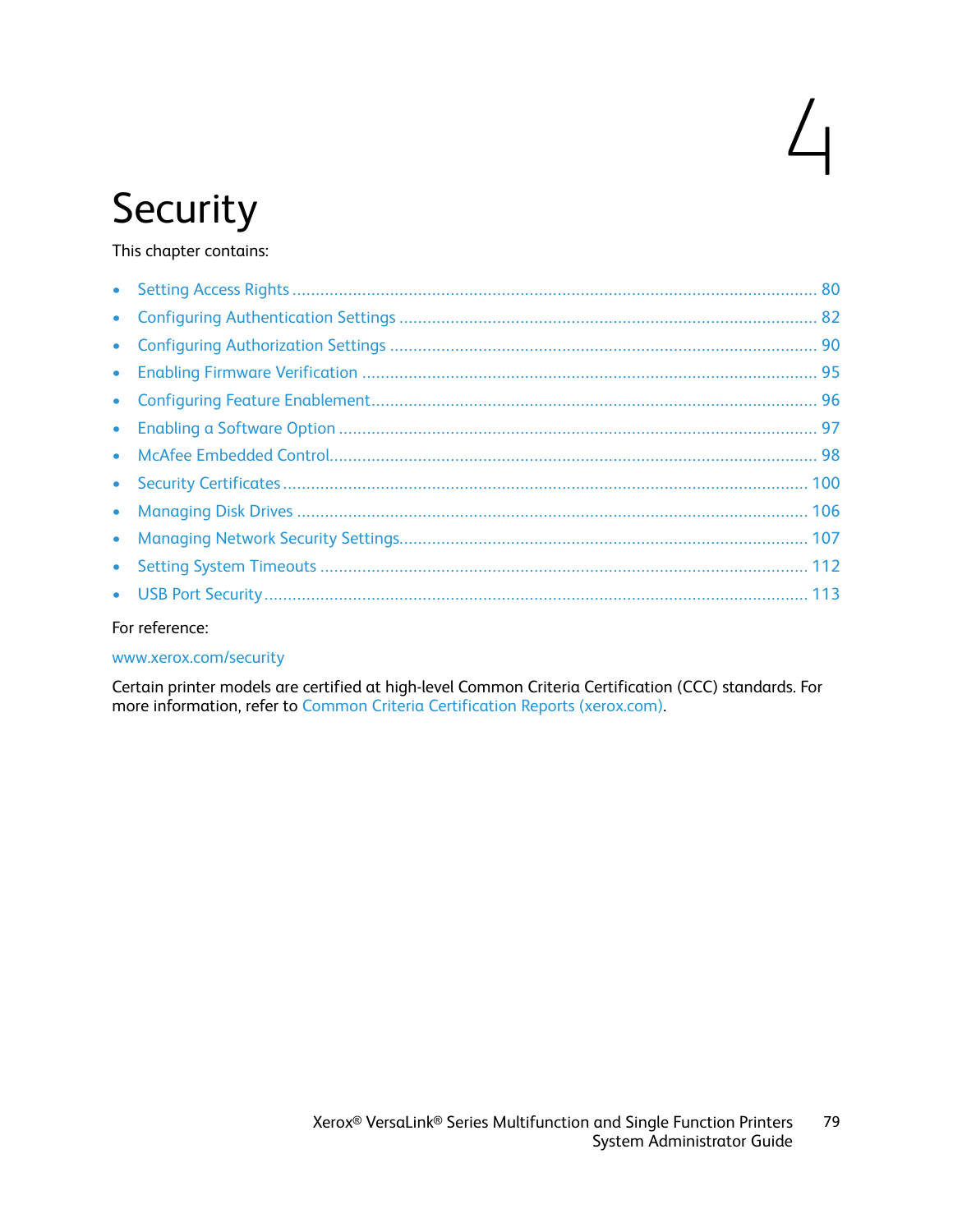# <span id="page-79-0"></span>Setting Access Rights

### Authentication

Authentication is the process of confirming your identity. When the system administrator enables authentication, the printer compares the information that you provide to another source of information, such as an LDAP directory. The information can be a user name and password, or the information stored on a magnetic, proximity, or smart card. If the information is valid, you are considered an authenticated user. Personalization allows the printer to retrieve user information to customize features.

### Authorization

Authorization is the function of specifying the features that users are allowed to access, and the process of approving or disapproving access. You can configure the printer to allow users to access the printer, but restrict access to certain features, tools, and apps. For example, you can allow users to access copying but restrict access to scanning. You can also control access to features at specific times of the day. For example, you can restrict a group of users from printing during peak business hours.

There are two types of authorization:

- **Local Authorization** verifies user information on the printer to approve access.
- **Network Authorization** verifies user information stored externally in a network database, such as an LDAP directory, to approve access.

#### Personalization

Personalization is the process of customizing services for a specific user. The printer searches an LDAP directory for the home directory and email address of a user when using Scan to Home, or Email Scanning features.

#### Configuring Permissions for Personal Favorites

1. In the Embedded Web Server, log in as administrator, then click **Permissions > Roles > Device User Roles**.

**Note:** Before you can edit or create a Device User Role, the printer requires that you change the administrator password from its default value. If you have already changed the administrator password, you do not need to change it again. For details, refer to [Changing](#page-20-0) the System [Administrator](#page-20-0) Password.

- 2. For the user role for which you want to configure permissions, click **Edit**.
- 3. For Control Panel Permissions, select **Custom Permissions**.
- 4. Click **Setup**.

The Custom Permissions Setup page opens.

- 5. Click **Address Book**.
- 6. For Access Address Book, select **Allow**.
- 80 Xerox<sup>®</sup> VersaLink<sup>®</sup> Series Multifunction and Single Function Printers System Administrator Guide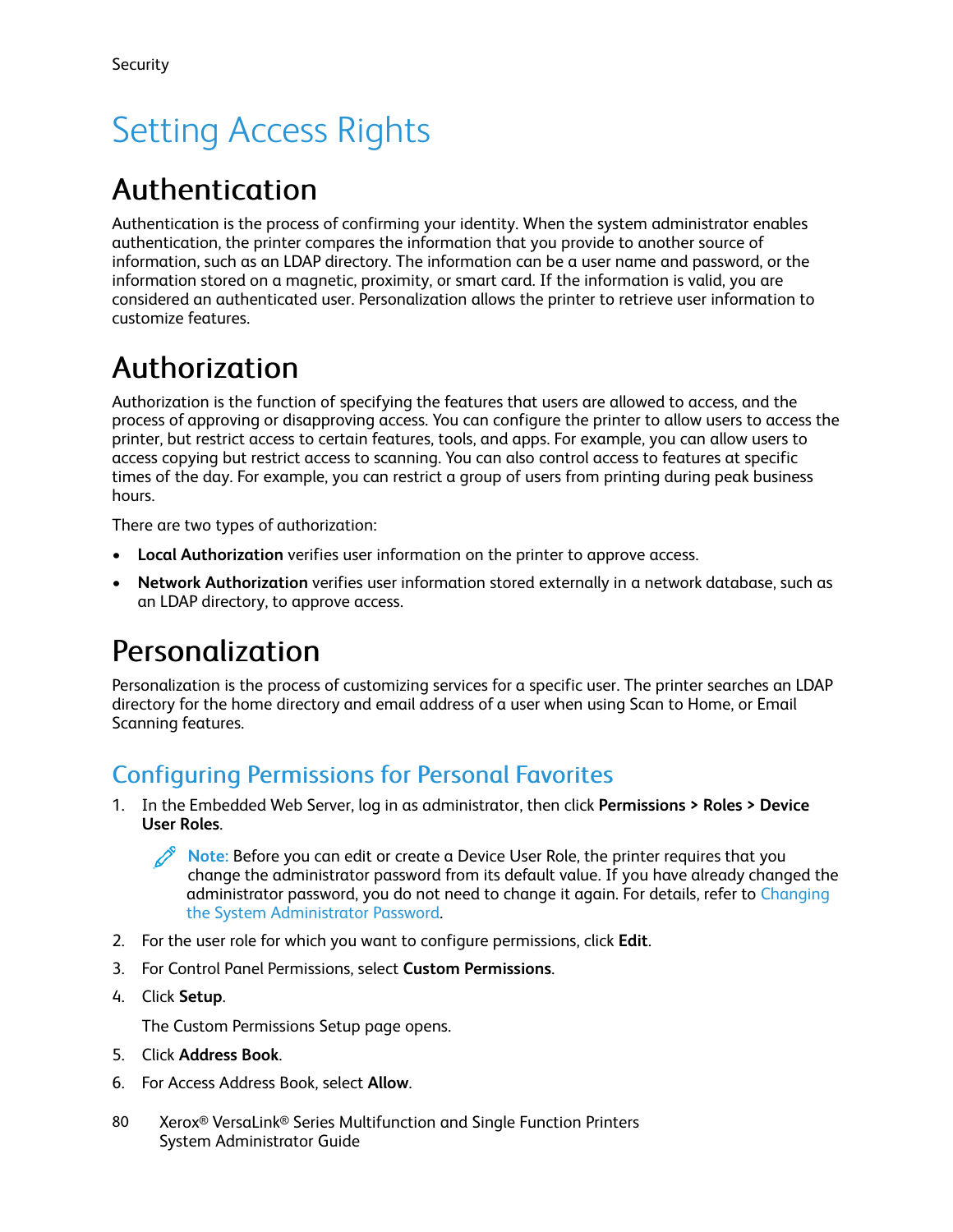- 7. Click **OK**.
- 8. On the Custom Permissions Setup page, click **Personalization**.
- 9. For Customize Features Within Apps, click **Allow**.
- 10. Click **OK**.
- 11. Click **Close**.
- 12. Click **OK**.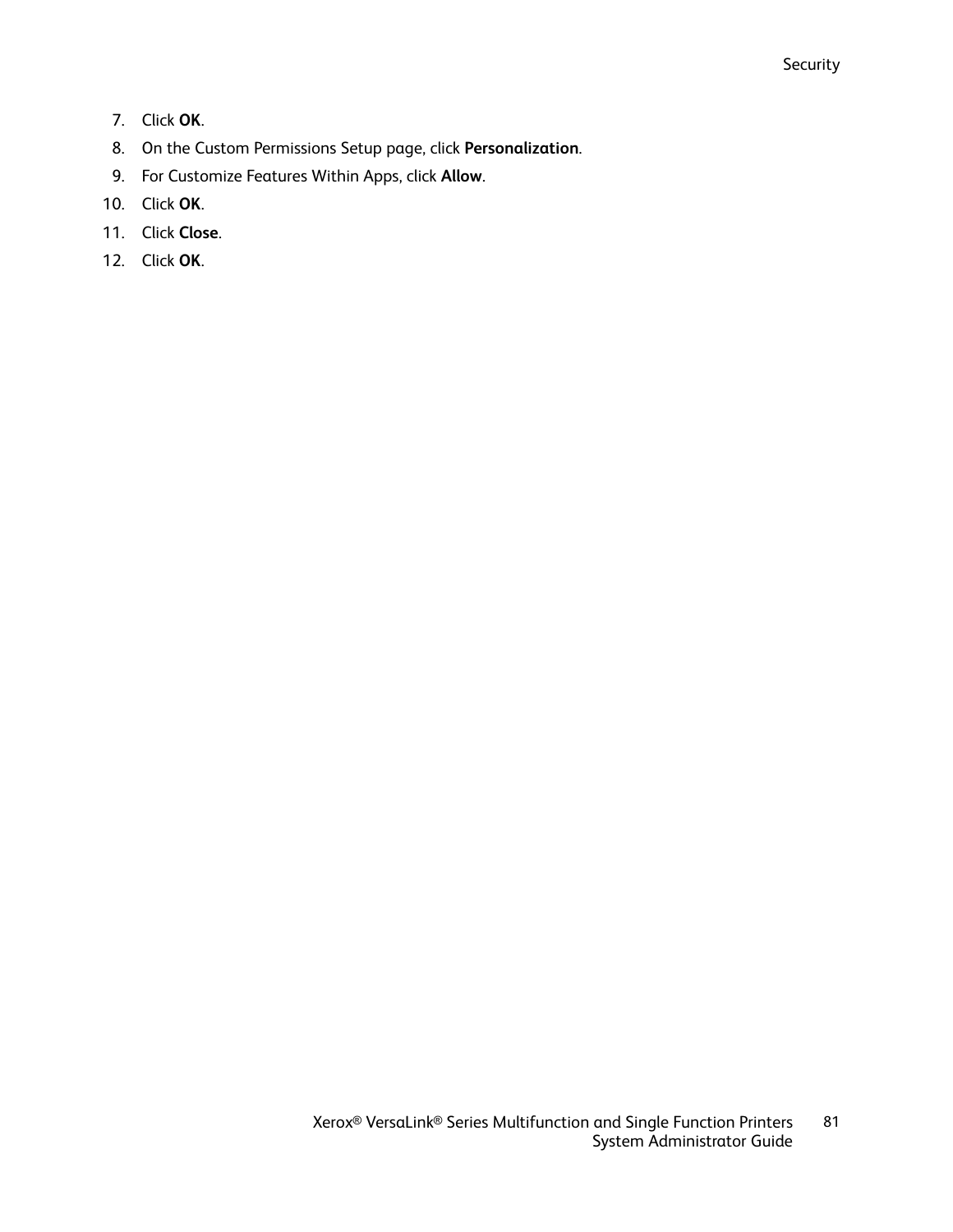# <span id="page-81-0"></span>Configuring Authentication Settings

#### Setting the Login Method

Login methods provide different levels of authentication and allow different ways to access the printer. You can choose from the following login methods:

- **Simple**: For the Simple level, users type their user name or select it from a list at the control panel or in the Embedded Web Server. The printer uses no other levels of authentication. If you do not need secure access to the printer, use this method.
- **Local**: For the Local level, to prove their identity, users type their user name and password at the control panel or in the Embedded Web Server. The printer compares the user credentials to the information the user database stored in the printer. If you have a limited number of users, or do not have access to an authentication server, use this authentication method.
- **Network**: For the Network level, to prove their identity, users type their user name and password at the control panel or in the Embedded Web Server. The printer compares the user credentials to the information stored on an authentication server.

**Note:** The printer can use one of the following authentication server types: Kerberos (Windows ADS), SMB (Windows ADS), or LDAP.

- **Convenience**: For the Convenience level, users swipe a pre-programmed identification card at the control panel. To use this method, purchase and install a USB card reader and use an authentication server that supports the Xerox ®Convenience Authentication API.
- **Smart Card**: For the Smart Card level, users insert a pre-programmed identification card in a card reader at the control panel. Users also type their user name and password. To use this method, purchase and install a Smart Card reader system.

**Note:** When you open the Login Method page, the page indicates the current login method by a check mark and an Edit button. Any unselected methods display a Select button. To edit the current method, click **Edit**. To select a different method, click **Select**.

#### Setting the Simple Login Method

- 1. In the Embedded Web Server, log in as administrator, then click **Permissions > Login/Logout Settings**.
- 2. For Simple, click **Select**.
- 3. Select the method for users to identify themselves.
- 4. Click **OK**.
- 5. If a confirmation message appears that prompts you to restart the printer, click **Change**.

#### Setting the Local Login Method

- 1. In the Embedded Web Server, log in as administrator, then click **Permissions > Login/Logout Settings**.
- 2. For Local, click **Select**.
- 3. Select the method for users to identify themselves.
- 82 Xerox<sup>®</sup> VersaLink<sup>®</sup> Series Multifunction and Single Function Printers System Administrator Guide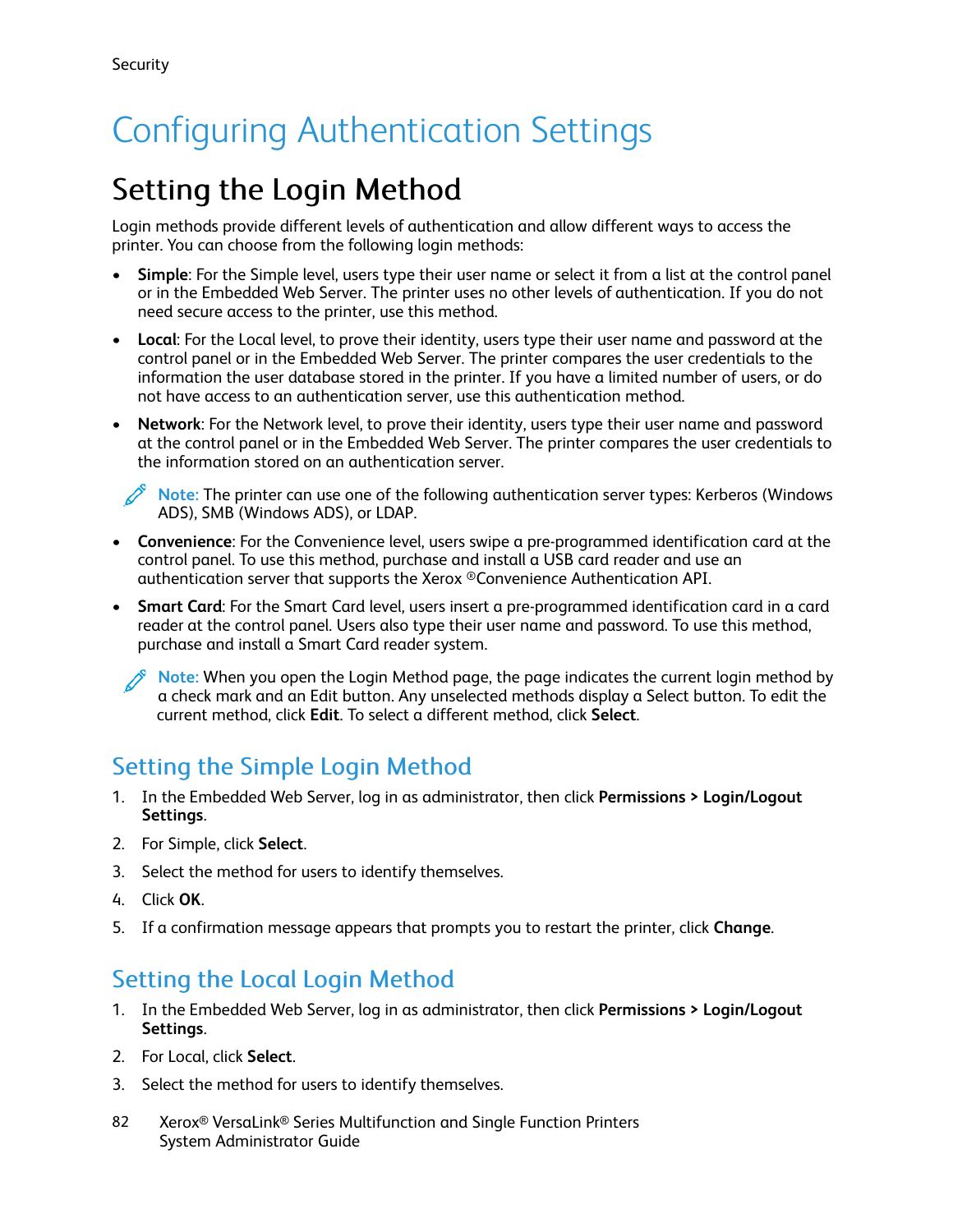- 4. Click **OK**.
- 5. If a confirmation message appears that prompts you to restart the printer, click **Change**.

#### **User Database**

The user database stores user credential information. The printer uses this information for local authentication and authorization, and for Xerox ® Standard Accounting. When you configure local authentication, the printer checks the credentials that a user provides against the information in the user database. When you configure local authorization, the printer checks the user database to determine which features the user is allowed to access.

**Note:** User names and passwords stored in the user database are not transmitted over the network.

#### **Adding User Information to the User Database**

To add user information to the user database, refer to [Creating](#page-173-0) a User Account and [Editing](#page-174-0) the Account Settings for [Individual](#page-174-0) Users.

#### Setting the Network Login Method

- 1. In the Embedded Web Server, log in as administrator, then click **Permissions > Login/Logout Settings**.
- 2. For Network, click **Select**.
- 3. Select an authentication protocol, then click **Next**.
- 4. Configure the authentication protocol, then click **Done**.
	- For details on configuring the Kerberos (Windows ADS) protocol, refer to [Configuring](#page-82-0) [Authentication](#page-82-0) settings for Kerberos.
	- For details on configuring the SMB (Windows ADS) protocol, refer to [Configuring](#page-82-1) [Authentication](#page-82-1) settings for SMB.
	- For details on configuring the LDAP protocol, refer to Configuring [Authentication](#page-83-0) settings for [LDAP.](#page-83-0)
- 5. If a confirmation message appears that prompts you to restart the printer, click **Change**.

#### <span id="page-82-0"></span>**Configuring Authentication Server Settings for Kerberos**

- 1. On the Network Login window, select **Kerberos (Windows ADS)**, then click **Next**.
- 2. In the Default Server area, for Realm, type the domain or realm for your authentication server.
- 3. In the Default Server area, for Server Address, type the IP address and port number for your authentication server.
- 4. For each alternate server, as needed, type the domain or realm and the server address.
- 5. To remove an alternate server from the list, click the **Trash** icon.
- 6. When you have entered information for all servers, click **Done**.

#### <span id="page-82-1"></span>**Configuring Authentication Server Settings for SMB**

1. On the Network Login window, select **SMB (Windows ADS)**, then click **Next**.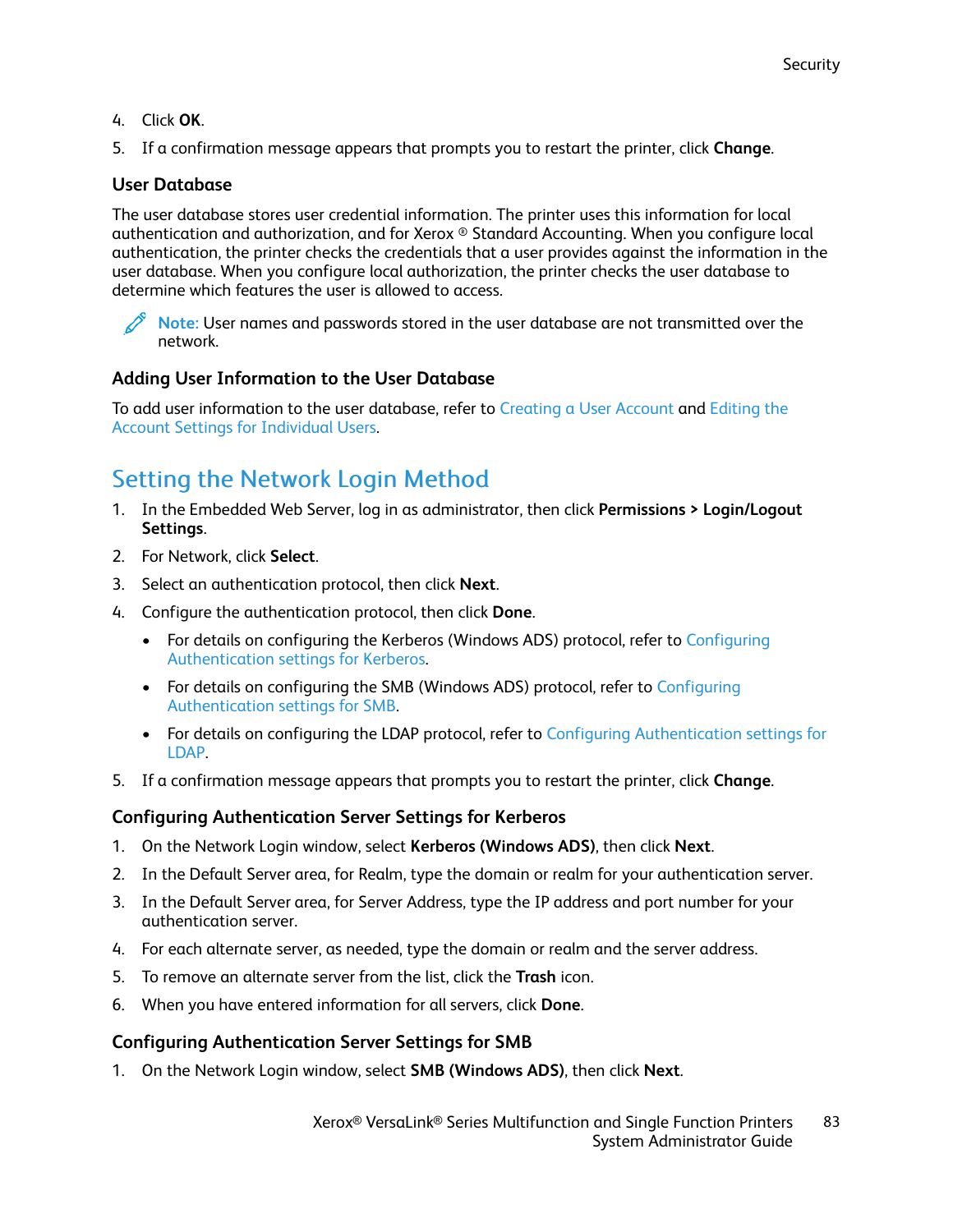- 2. In the Default Server area, for Domain, type the domain for your authentication server.
- 3. In the Default Server area, for Server Address, type the IP address for your authentication server.
- 4. For each alternate server, as needed, type the domain and server address.
- 5. To remove an alternate server from the list, click the **Trash** icon.
- 6. When you have entered information for all servers, click **Done**.

#### <span id="page-83-0"></span>**Configuring Authentication Server Settings for LDAP**

The printer uses the primary LDAP server for authentication, authorization, and personalization. The primary LDAP server is the server that appears at the top of the LDAP server list on the LDAP Server page in the Embedded Web Server. If you already have configured LDAP server settings, the printer uses this server automatically when you select LDAP as the network authentication or authorization method. The printer only uses alternate LDAP servers for authorization and personalization when primary LDAP server communication fails.

For details on configuring the authentication servers settings for LDAP, refer to [Adding](#page-61-0) LDAP Server [Information.](#page-61-0)

#### Setting the Convenience Login Method

For Convenience Authentication, the card uses either a magnetic strip or an RFID. A convenience authentication card is different from a Smart Card, which uses an embedded chip. Smart Card use typically requires login and password credentials.

To set the Convenience login method:

- 1. In the Embedded Web Server, log in as administrator, then click **Permissions > Login/Logout Settings**.
- 2. For Convenience, click **Select**.

**Note:** The Convenience login method requires that HTTP SSL-TLS is set to On. For details, refer to [Configuring](#page-52-0) HTTP Settings in the Embedded Web Server.

- 3. In the Server area, type the IP address and path for the server.
- 4. To allow users to log in without a card, in the Alternate Login area, select **Yes**.
- 5. In the Accounting Codes area, select a source for the accounting code.

**Note:** The Accounting Codes area appears only if you have enabled Accounting.

- 6. To configure a local login method, in the Device Website Login Method area:
	- a. If Local is not currently selected, click **Select**.
	- b. When Local is selected, click **Edit**.
	- c. Select a method for users to identify themselves, then click **OK**.
- 7. If you are prompted to restart the printer, click **Restart Later**.
- 8. To configure a network login method, in the Device Website Login Method area:
	- a. If Network is not currently selected, for Network, click **Select**.
- 84 Xerox<sup>®</sup> VersaLink<sup>®</sup> Series Multifunction and Single Function Printers System Administrator Guide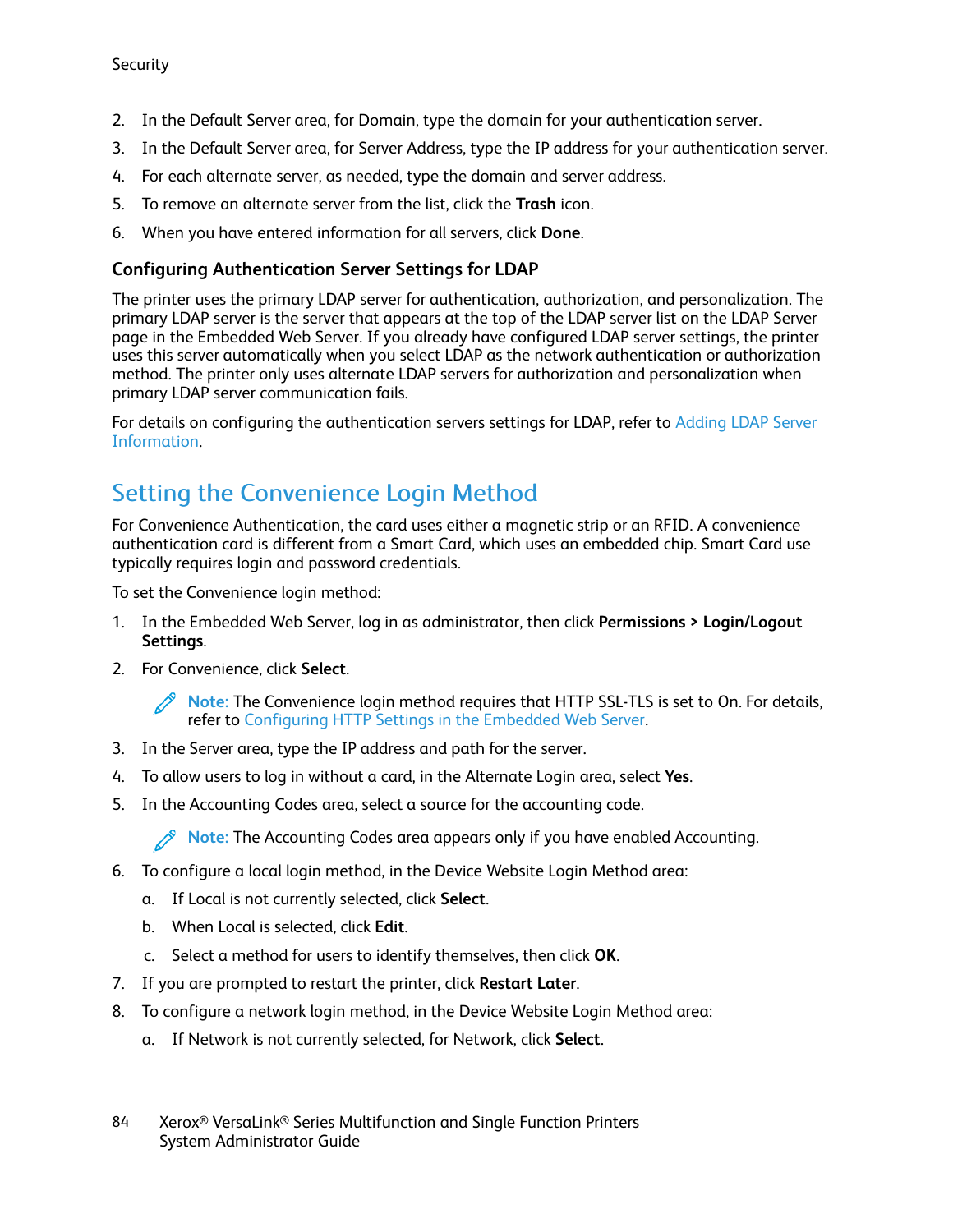- b. Select and configure an authentication protocol.
	- For details on configuring the Kerberos (Windows ADS) protocol, refer to [Configuring](#page-82-0) [Authentication](#page-82-0) settings for Kerberos.
	- For details on configuring the SMB (Windows ADS) protocol, refer to [Configuring](#page-82-1) [Authentication](#page-82-1) settings for SMB.
	- For details on configuring the LDAP protocol, refer to Configuring [Authentication](#page-83-0) settings for [LDAP](#page-83-0)

#### **Installing a USB Card Reader Plug-in**

The Convenience login method uses a USB card reader. To use the USB card reader, ensure that you install the cardreader\_sig.jar plug-in. To obtain the plug-in, follow these steps:

- 1. Open a Web browser and navigate to www.xerox.com/support.
- 2. In the search field, type the name of your printer model.
- 3. In the search results, click the printer name.
- 4. Click **Drivers & Downloads**.
- 5. In the Utilities & Applications area, click **USB Card Reader Plug-In**.
- 6. Follow the instructions to download the file **Cardreader\_plugin\_with\_signature.zip**.

The Cardreader\_plugin\_with\_signature.zip file contains the cardreader\_sig.jar file and instructions for how to install the plug-in. To install the cardreader\_sig.jar file, follow the instructions.

#### Setting the Smart Card Login Method

For Smart Card authentication, the card uses an embedded chip and typically requires login and password credentials. A Smart Card is different from a convenience authentication card, which uses a magnetic strip or RFID. Convenience authentication card use typically does not require a login.

**Note:** You cannot use Xerox® Standard Accounting with Smart Card authentication.

#### **Configuring Smart Card Server Authentication**

- 1. In the Embedded Web Server, click **Permissions > Login/Logout Settings**.
- 2. In the Login Method area, for Smart Card, click **Select**.

#### **Adding a Domain Controller**

- 1. To add a domain controller, in the Domain Controller area:
	- Click **Add** or the **Plus** icon (**+**).
	- For Type, select the desired protocol.
	- For Address or Host Name, type the IP address or host name for the domain controller.
	- For Domain, type the domain name for the domain controller.
	- Click **OK**.
- 2. To validate the certificate returned by the domain controller, in the Validate area, click the **Enable** toggle button.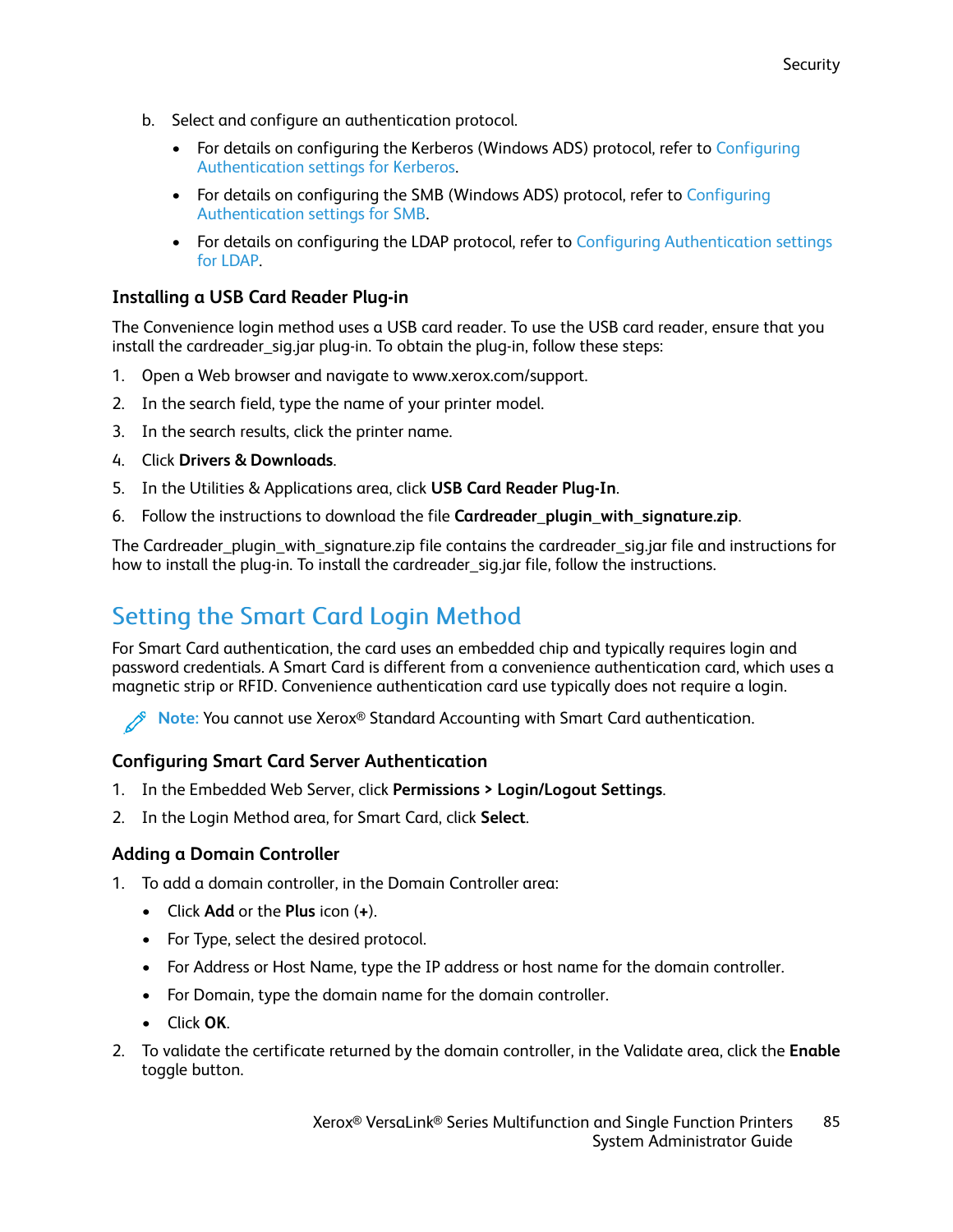#### **Setting a Timeout and Synchronizing with a Time Server**

- 1. To set a timeout for the Smart Card reader, in the Options area, locate Timeout.
- 2. For Timeout, type the number of seconds that the printer waits for a response from the domain controller.
- 3. To synchronize the Smart Card reader with a time server:
	- In the Options area, click **SNTP**.
	- For Time Server Synchronization, click the **Enable** toggle button.
	- For Time Server Address, type the IP address for the time server.
	- For Time Synchronization Interval, type the number of hours when the Smart Card reader synchronizes with the server.
	- Click **OK**.

#### **Configuring a Login Method**

- 1. To configure a local login method, in the Device Website Login Method area:
	- If Local is not currently selected, click **Select**.
	- When Local is selected, click **Edit**.
	- Select a method for users to identify themselves, then click **OK**.
- 2. If you are prompted to restart the printer, click **Restart Later**.
- 3. To configure a network login method, in the Device Website Login Method area:
	- If Network is not currently selected, for Network, click **Select**.
	- Select and configure an authentication protocol.
		- For details on configuring the Kerberos (Windows ADS) protocol, refer to [Configuring](#page-82-0) [Authentication](#page-82-0) settings for Kerberos.
		- For details on configuring the SMB (Windows ADS) protocol, refer to [Configuring](#page-82-1) [Authentication](#page-82-1) settings for SMB.
		- For details on configuring the LDAP protocol, refer to Configuring [Authentication](#page-83-0) settings for [LDAP](#page-83-0).

#### **Completing the Smart Card Configuration**

- 1. When finished, click **OK**.
- 2. If prompted to restart the printer, click **Restart Now**.

### Setting Parameters for Login, Logout, and Password

#### Setting Login Parameters

You can adjust the settings for user logins from the printer control panel, including:

- Login name case-sensitivity
- Number of failed login attempts that are allowed
- 86 Xerox<sup>®</sup> VersaLink<sup>®</sup> Series Multifunction and Single Function Printers System Administrator Guide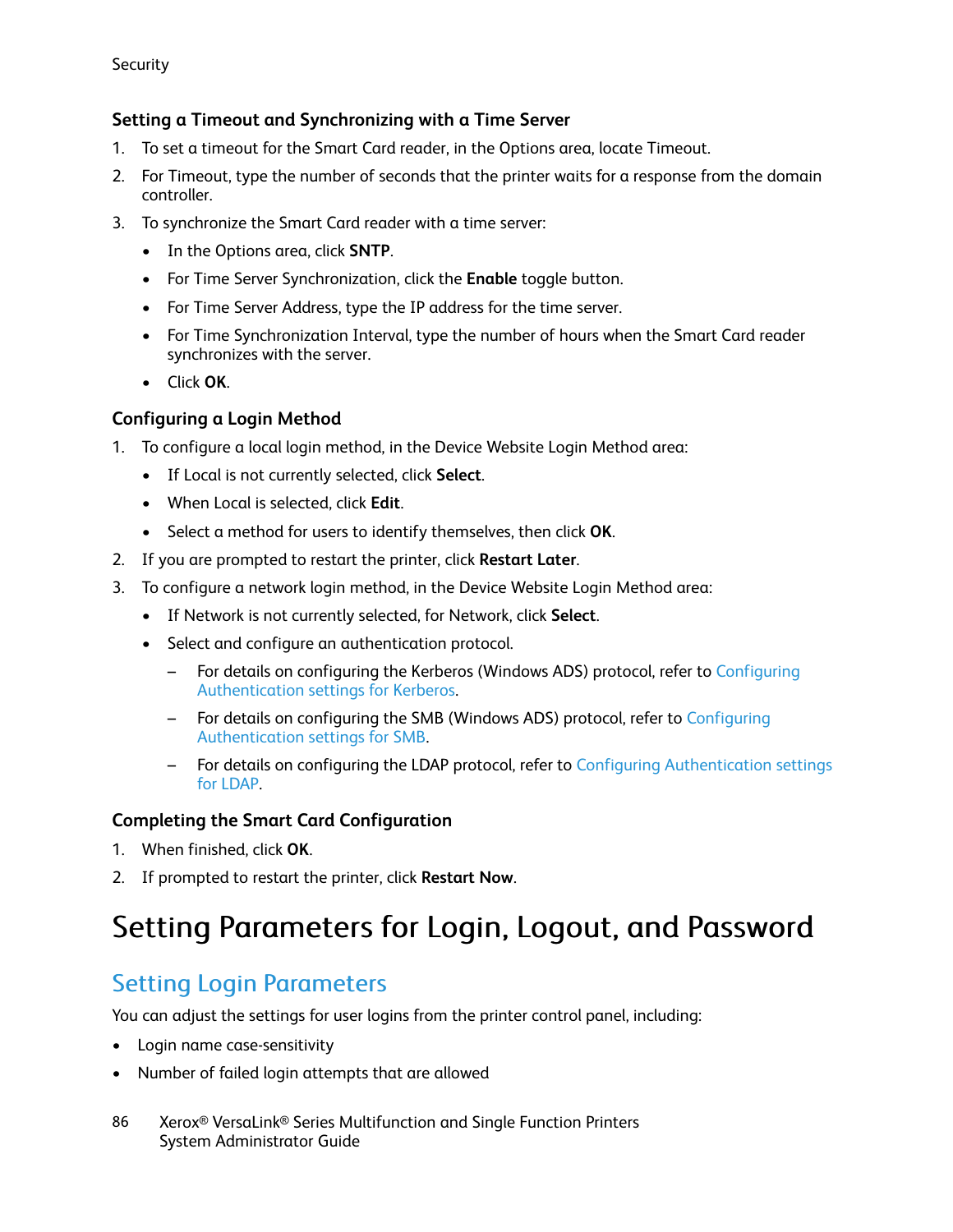• If the login name appears on the user interface

To select login parameters:

- 1. In the Embedded Web Server, log in as administrator, then click **Permissions > Login/Logout Settings**.
- 2. In the Advanced Settings area, click **Edit**.
- 3. To require a case-sensitive login name, in the Input Settings area, click **Case Sensitive User Name**, then select **Case Sensitive**.
- 4. To set a limit on the number of failed login attempts for users:
	- In the Authentication Settings area, click **Log Failed Login Attempts**.
	- To enable tracking of failed login attempts, for Log Failed Login Attempts, click the **Enable** toggle button.
	- If you enabled Log Failed Login Attempts, for Failed Login Attempt Limit, type a number.
	- Click **OK**.
- 5. To set a limit on the number of failed login attempts for system administrators:
	- In the Authentication Settings area, click **Limit Failed Login Attempts of System Administrators**.
	- To enable tracking of failed login attempts, for Limit Login Attempts of System Administrators, click the **Enable** toggle button.
	- If you enabled Limit Login Attempts of System Administrators, for Failed Login Attempt Limit, type a number.
	- Click **OK**.
- 6. To set the visibility of a user name when logging in, click **Display User Name**, then select an option.
- 7. Click **OK**.

#### Setting Logout Parameters

You can set the parameters for user account logouts on the printer. You can set an immediate log out, or you can set the printer to display a confirmation message before logging out users.

To select a logout parameter:

- 1. In the Embedded Web Server, log in as administrator, then click **Permissions > Login/Logout Settings**.
- 2. In the Logout Confirmation area, select an option.

#### Configuring Password Rules

- 1. In the Embedded Web Server, log in as administrator, then click **Permissions > Password Rules**.
- 2. For Minimum Length, type the minimum number of characters allowed for passwords to access the printer.
- 3. For Maximum Length, type the maximum number of characters allowed for passwords to access the printer.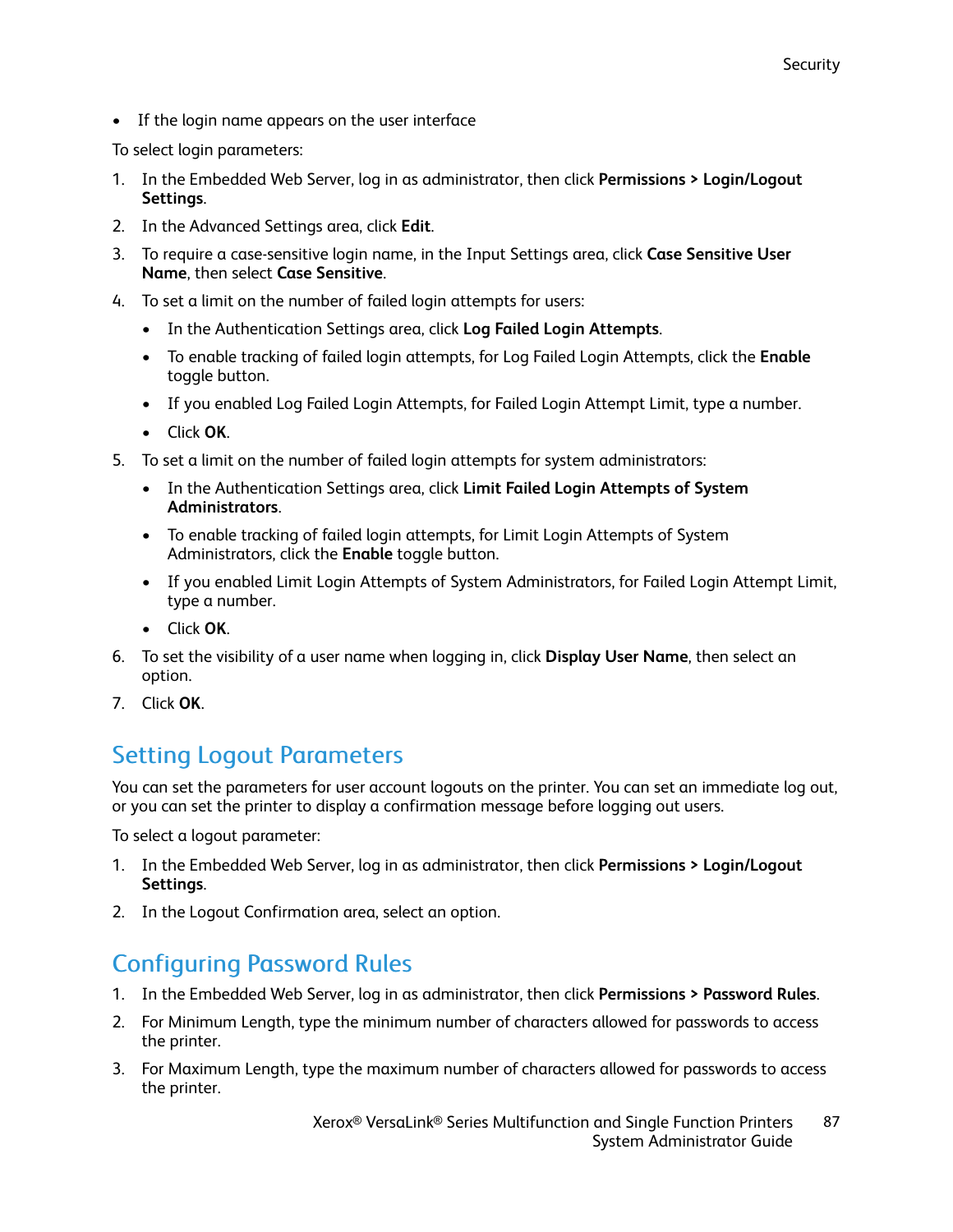- 4. To specify if a password can contain a user name, click **Password Contains User Name**, then select an option.
- 5. To specify if passwords require numbers or non-alphanumeric characters, click **Password Complexity**, then select an option.
- 6. Click **OK**.

#### Local Authentication Settings for NIST 800-171 Related Functions

To improve critical cybersecurity infrastructure for organizations, the National Institute of Standards and Technology (NIST) in the United States created the Cybersecurity Framework (CSF). The system administrator can change the NIST 800-171r2 compatible settings through the Embedded Web Server. The NIST 800-171r2 related functions include the following features:

- Prevent reuse of user ID
- Auto disablement of user ID
- Password complexity
- Reuse of password
- Temporary password
- User account lock-out

For more information, refer to the User Guide for your printer model.

To configure the local authentication settings, do the following:

- 1. In the Embedded Web Server, click **Permissions > Login/Logout Settings**.
- 2. Click **Authentication Settings**.

The Authentication Settings page appears.

- 3. Configure the settings for NIST functions from the following options, as needed:
	- **Use Same User ID**: To prevent the reuse of a previous user ID, select **Don't Allow**. For **Allow After**, you can specify the number of days after a user ID can be reused, from 1–999 days. The default setting for this feature is **Allow**.
	- **Suspend Inactive Accounts**: For the printer to disable the user accounts that have not logged in to the printer for a specified period, select **On**. For Period Until Account Suspension, you can specify the number of days from 1–999 days. The default setting for this feature is **Off**.
- 4. To save the settings, click **OK**.
- 5. For the new settings to take effect, at the prompt, click **Restart Now**.
- 6. Select **Permissions > Login/Logout Settings**, then click **Password Rules**.

The Passwords Rules page appears.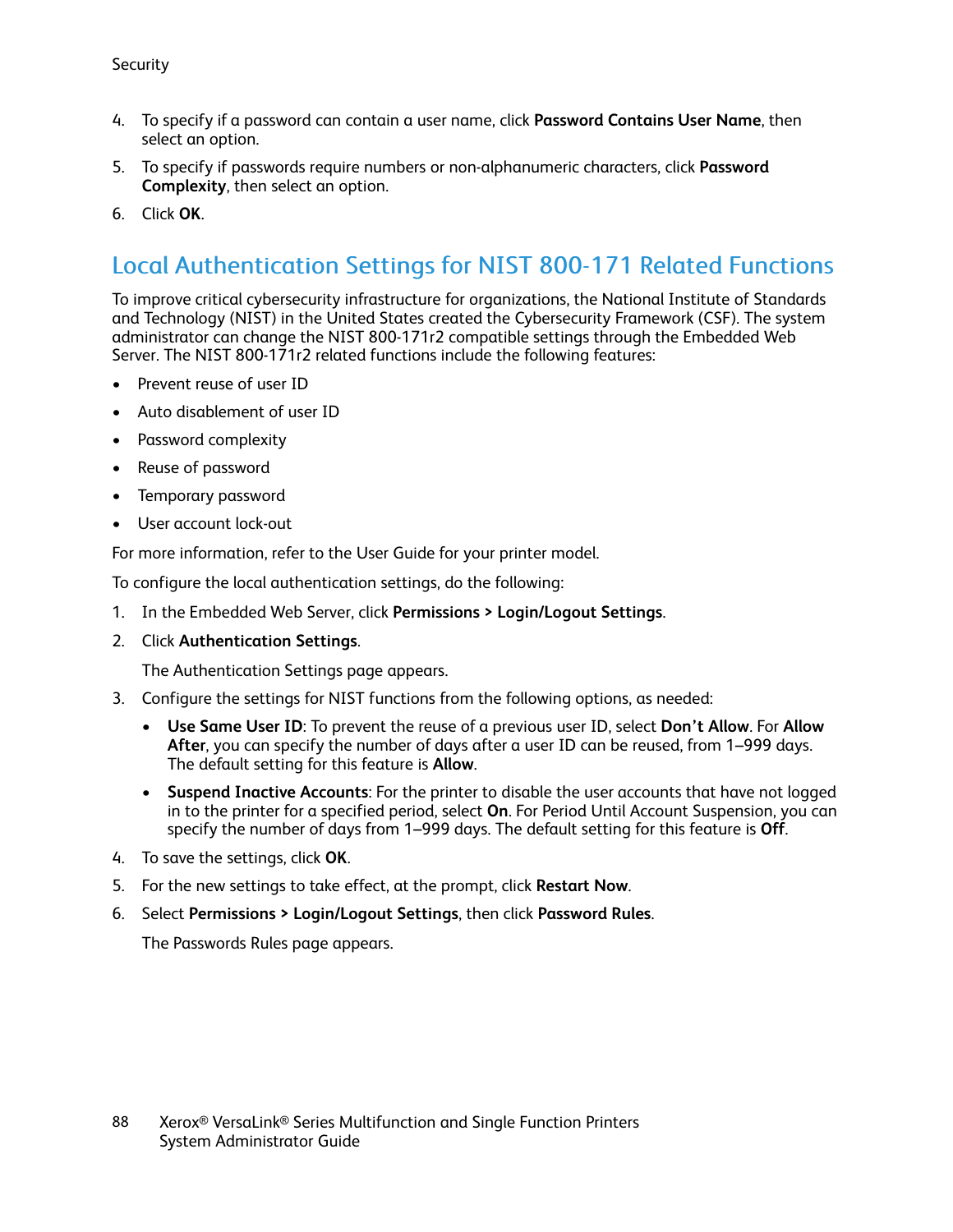- 7. From the Rules When Changing Passwords, configure the following settings for NIST functions as needed:
	- **Reuse Characters from Previous Passwords**: To restrict the printer from reusing characters from the previous password, select **Restrict**. For Minimum Number of Characters to Restrict, you can specify the minimum number of characters that can be reused, from 1–63. The default setting for this feature is **Don't Restrict**.
	- **Reuse Previous Password**: To prohibit the reuse of recent passwords, select **Don't Allow**. For Number of Previous Passwords that Cannot be Reused, you can specify the interval before a user can reuse a password, from 1–10. The default setting for this feature is **Allow**.
- 8. To save the settings, click **OK**.
- 9. For the new settings to take effect, at the prompt, click **Restart Now**.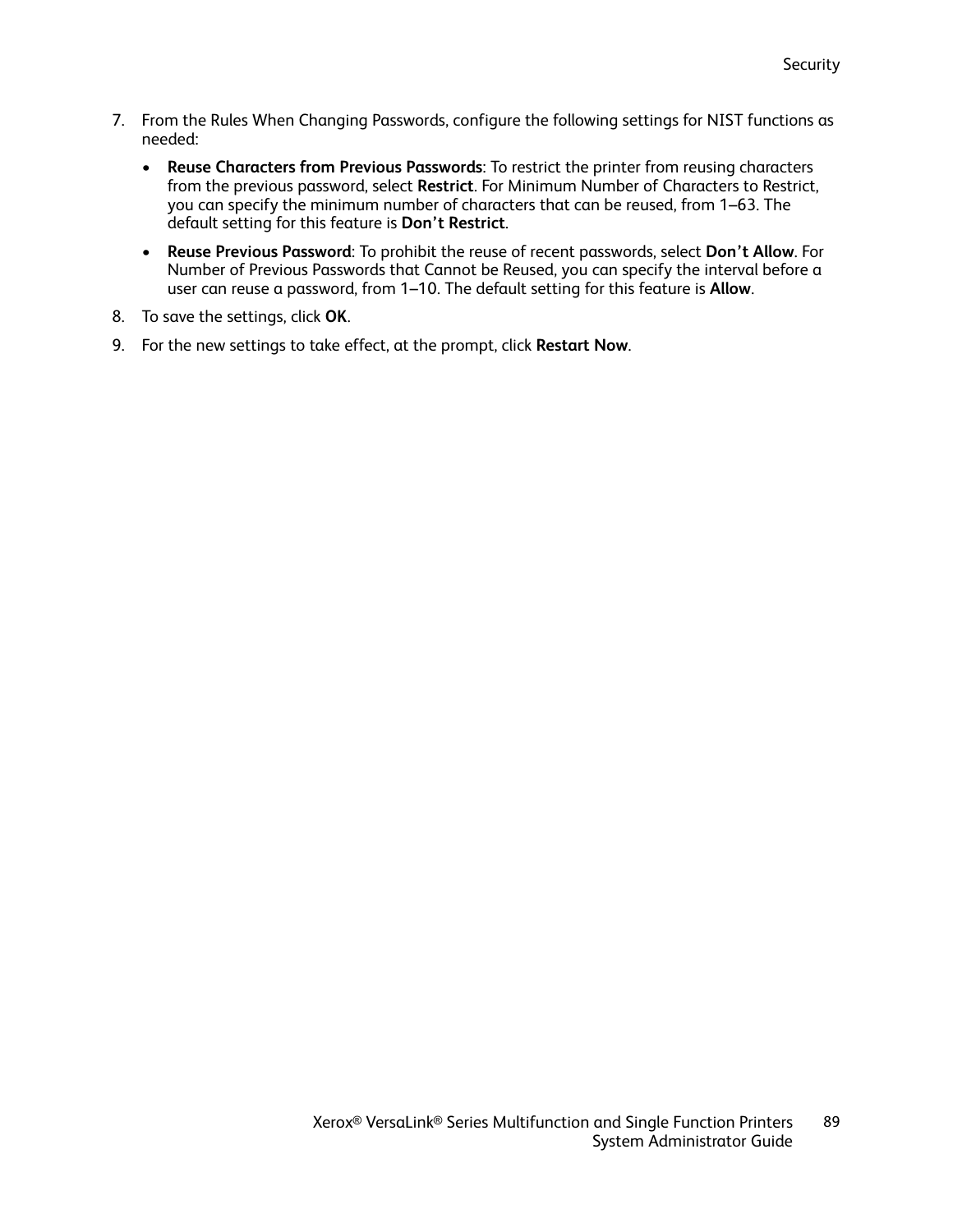# <span id="page-89-0"></span>Configuring Authorization Settings

#### Roles and Levels of Access

The printer recognizes two levels of access.

- **Guest Access**: This access level applies to anyone using the printer without authentication, such as in a login or authenticated network access.
- **User Accounts**: This access level applies to anyone who has a login account with the printer. The login account can be on the printer, or through a network server connected to the printer.

User Accounts are divided further into Roles. Roles assign privileges to perform tasks with the device. By default, the device defines two roles.

- Basic User: This role can be configured to have full privileges or a subset of privileges.
- System Administrator: This Role has full privileges.

You can edit the privileges assigned to the Basic User Role and create Roles with custom privileges.



**Note:** Users can belong to only one role.

The device provides two types of Roles.

- Device User Role: This role type defines the general functionality that is available to a user, such as copy, scan, and configuration functions.
- Printing User Role: This role type defines the printing functionality that is available to a user. You can specify times of day that printing is allowed, restrict color printing, or restrict which applications have access to the printer.

**Note:** More roles are available, depending on the printer settings for Authentication.

#### Adding a New Device User Role

- 1. In the Embedded Web Server, log in as administrator, then click **Permissions > Roles > Device User Roles**.
- 2. For Device User Roles, click the **Plus** icon (**+**).
- 3. To create a role, select **Add New Role**.
- 4. For Role Name, type a name for the new Role.
- 5. For What makes this role unique?, type a short description of the new Role.
- 6. In the Control Panel Permissions area, select the level of functionality that you want to assign to the Role.
- 7. If you clicked Custom Permissions:
	- Click **Setup**.
	- For each application that you want to edit, click the application, select the needed access, then click **OK**.
	- When finished, click **Close**.
- 90 Xerox<sup>®</sup> VersaLink<sup>®</sup> Series Multifunction and Single Function Printers System Administrator Guide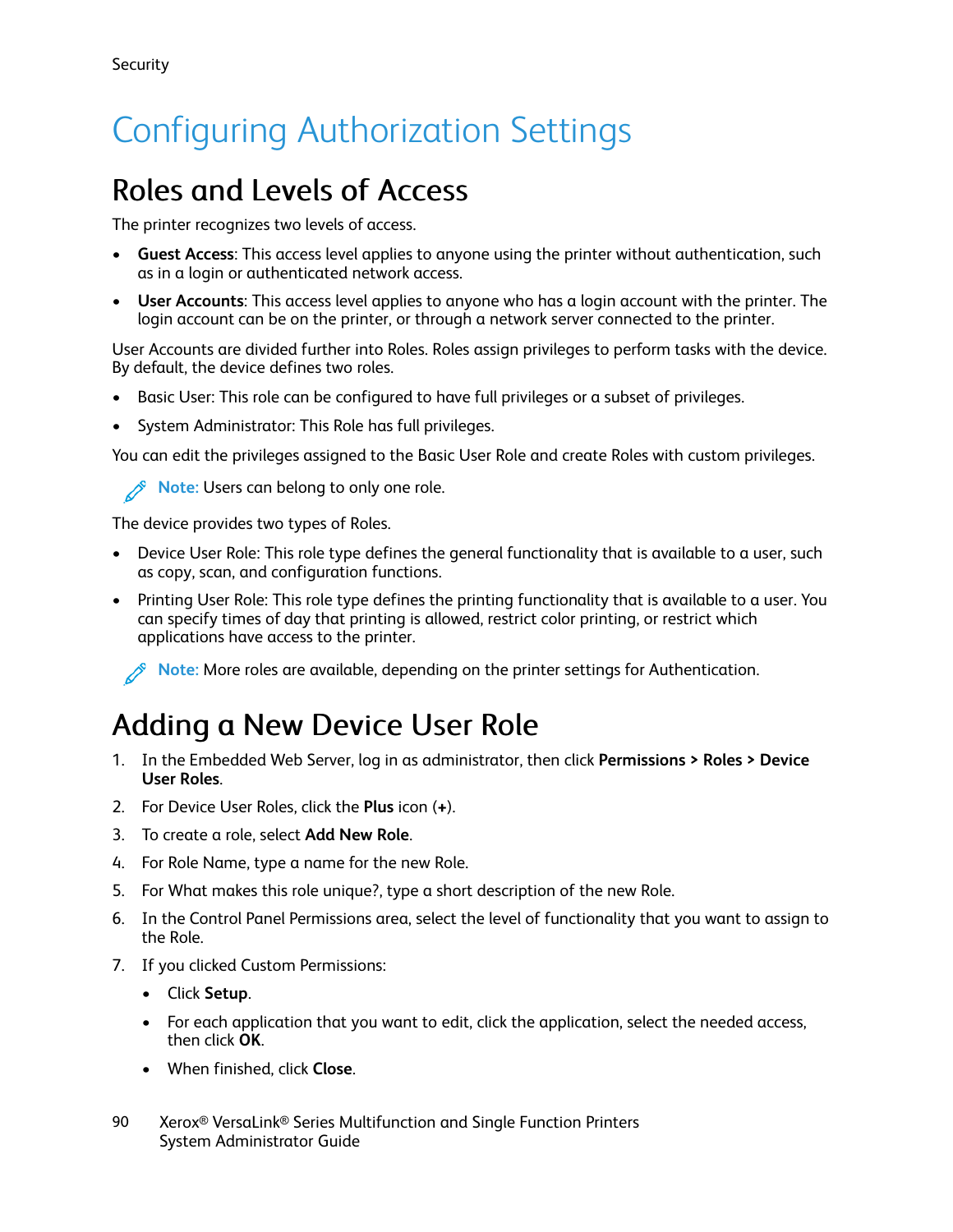- 8. In the Device Website Permissions area, select the level of functionality that you want to assign to the Role.
- 9. If you clicked Custom Permissions:
	- Click **Setup**.
	- For each function that you want to edit, click the function, select the needed access, then click **OK**.
	- When finished, click **Close**.
- 10. Click **OK**.

#### Creating a Custom Printing User Role

- 1. In the Embedded Web Server, log in as administrator, then click **Permissions > Roles > Printing User Roles**.
- 2. For Printing User Roles, click the **Plus** icon (**+**).
- 3. To create a role, select **Create New Role**.
- 4. For Role Name, type a name for the new Role.
- 5. For What makes this role unique?, type a short description of the new Role.
- 6. In the Printing Permissions area, select the level of functionality that you want to assign to the Role.
- 7. If you clicked Custom Permissions:
	- In the Print Time Permissions area, click **Setup**. Select the appropriate options, then click **OK**.
	- In the Allowed Job Types area, click the toggle buttons to disable any job types that you want to restrict.
	- In the 1-sided Output area, select an option.
	- In the Allowed Paper Trays area, to select an option, click the toggle button.
	- In the Application Permissions area, click **Setup**.
	- For each application that you want to edit, click the application, select the needed access, then click **OK**. When finished, click **Close**.
- 8. Click **OK**.

#### Copying an Existing Device User Role

- 1. In the Embedded Web Server, log in as administrator, then click **Permissions > Roles > Device User Roles**.
- 2. For Device User Roles, click the **Plus** icon (**+**).
- 3. Click **Add New Role from Existing**.
- 4. Click the menu, then select the role that you want to copy.
- 5. To add members to the role, click **Yes**.
- 6. Click **OK**.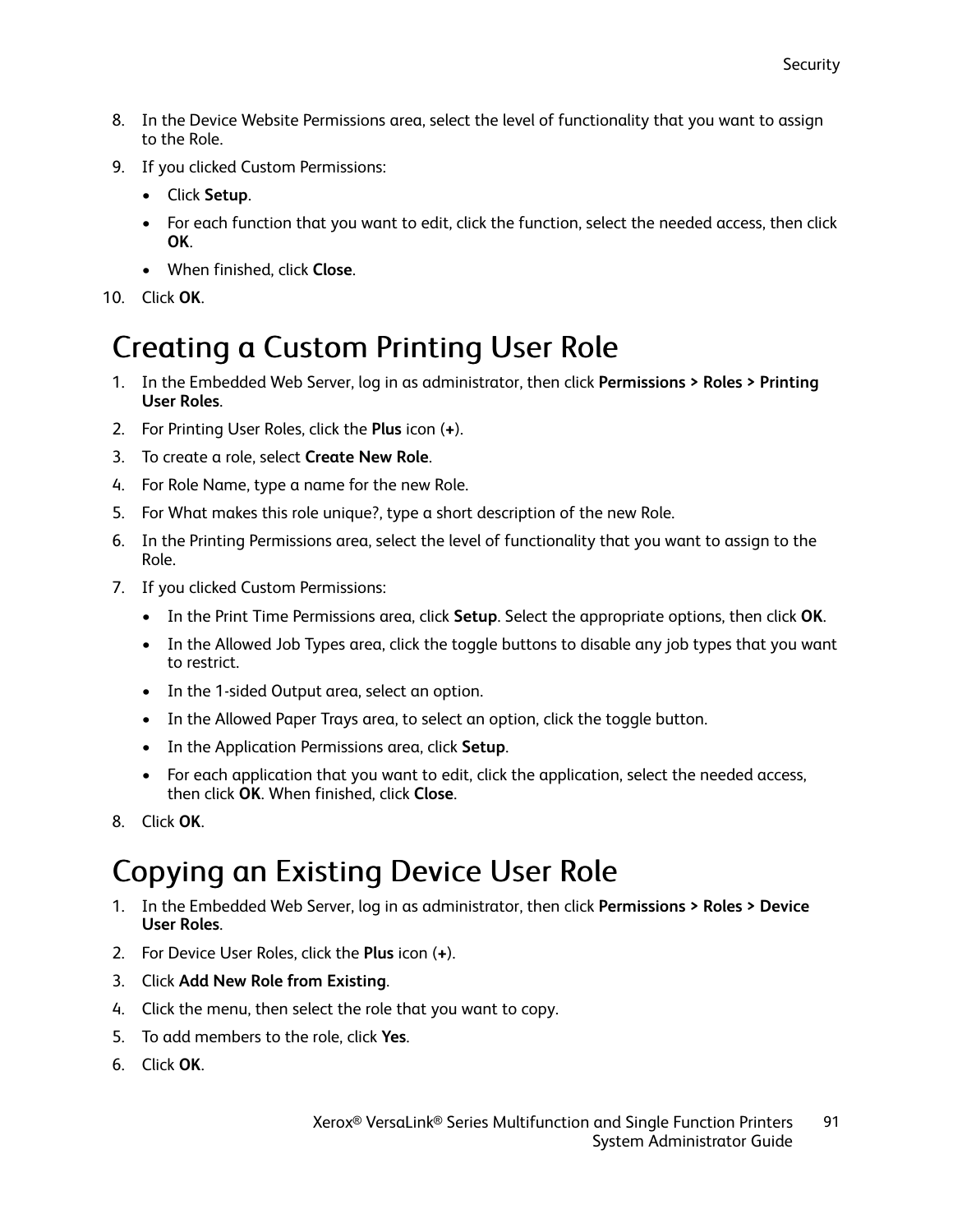- 7. If you clicked Yes to add members:
	- Select the members that you want to add.
	- Click **Done**.
- 8. For Role Name, type a name for the new Role.
- 9. For What makes this role unique?, type a short description of the new Role.
- 10. In the Control Panel Permissions area, select the level of functionality that you want to assign to the Role.
- 11. If you clicked Custom Permissions:
	- Click **Setup**.
	- For each application that you want to edit, click the application, select the needed access, then click **OK**.
	- When finished, click **Close**.
- 12. In the Device Website Permissions area, select the level of functionality that you want to assign to the Role.
- 13. If you clicked Custom Permissions:
	- Click **Setup**.
	- For each function that you want to edit, click the function, select the needed access, then click **OK**.
	- When finished, click **Close**.
- 14. Click **OK**.

#### Copying an Existing Printing User Role

- 1. In the Embedded Web Server, log in as administrator, then click **Permissions > Roles > Printing User Roles**.
- 2. For Printing User Roles, click the **Plus** icon (**+**).
- 3. Click **Add New Role from Existing**.
- 4. Click the menu, then select the role that you want to copy.
- 5. To add members to the role, click **Yes**.
- 6. If you clicked Yes to add members:
	- Select the members that you want to add.
	- Click **Done**.
- 7. For Role Name, type a name for the new Role.
- 8. For What makes this role unique?, type a short description of the new Role.
- 9. In the Printing Permissions area, select the level of functionality that you want to assign to the Role.
- 92 Xerox<sup>®</sup> VersaLink<sup>®</sup> Series Multifunction and Single Function Printers System Administrator Guide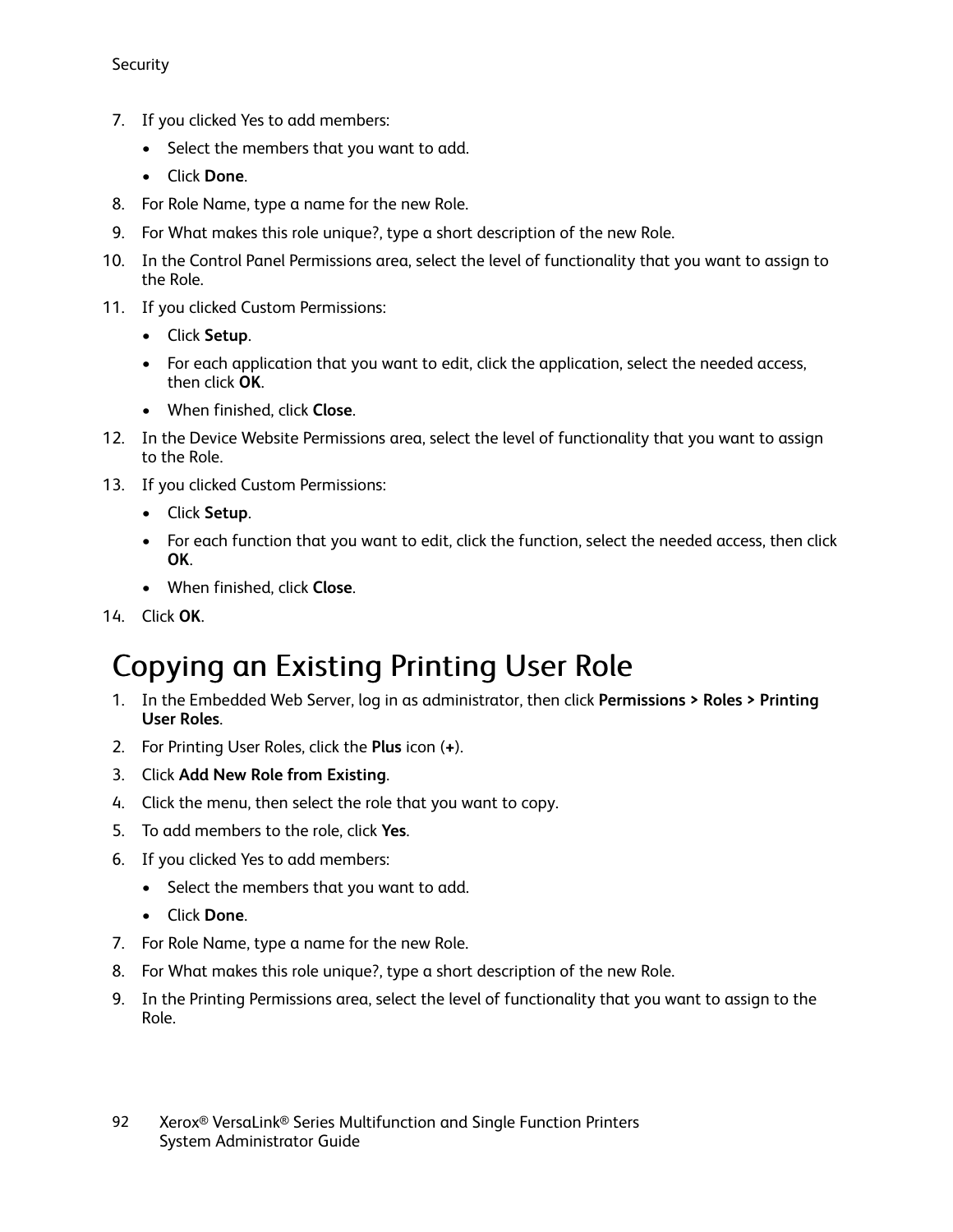- 10. If you clicked Custom Permissions:
	- In the Print Time Permissions area, click **Setup**. Select the appropriate options, then click **OK**.
	- In the Allowed Job Types area, click the toggle buttons to disable any job types that you want to restrict.
	- In the 1-sided Output area, select an option.
	- In the Allowed Paper Trays area, to select an option, click the toggle button.
	- In the Application Permissions area, click **Setup**.
	- For each application that you want to edit, click the application, select the needed access, then click **OK**. When finished, click **Close**.
- 11. Click **OK**.

### Editing a Device User Role

- 1. In the Embedded Web Server, log in as administrator, then click **Permissions > Roles > Device User Roles**.
- 2. For the Role that you want to edit, click **Edit**.
- 3. Edit the settings as needed, then click **OK**.

# Editing a Printing User Role

- 1. In the Embedded Web Server, log in as administrator, then click **Permissions > Roles > Printing User Roles**.
- 2. For the Role that you want to edit, click **Edit**.
- 3. Edit the settings as needed, then click **OK**.

### <span id="page-92-0"></span>Adding Members to a Role

- 1. In the Embedded Web Server, log in as administrator, then click **Permissions**.
- 2. In the User Accounts area, click the user to add to the Role.
- 3. To add the user to a Device User Role, in the Roles area, click **Device User Role**.
- 4. Select the Role where you want to add the user, then click **OK**.
- 5. To add the user to a Printing User Role, in the Roles area, click **Printing User Role**.
- 6. Select the Role where you want to add the user, then click **OK**.

### Removing Members from a Role

To remove a member from a Role, use the steps for adding a member to a Role, then move the user to a different role. For details, refer to Adding [Members](#page-92-0) to a Role.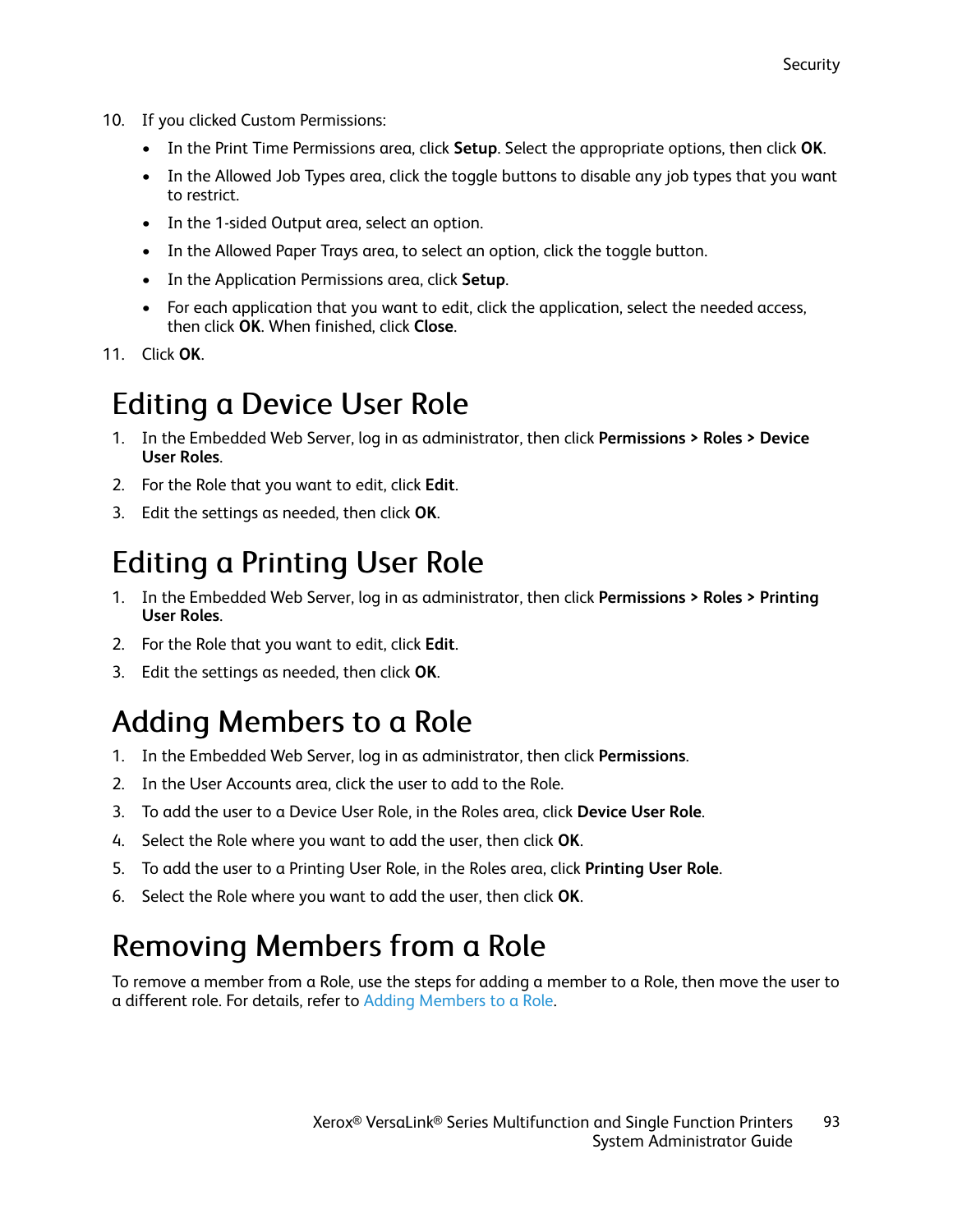#### Deleting a Device User Role

**Note:** You cannot delete the Basic User Role and System Administrator Role.

- 1. In the Embedded Web Server, log in as administrator, then click **Permissions > Roles > Device User Roles**.
- 2. For the Role that you want to delete, click **Edit**.
- 3. Click **Delete**.
- 4. At the confirmation prompt, click **Delete**.

### Deleting a Printing User Role

**Note:** You cannot delete the Basic Printing User Role.

- 1. In the Embedded Web Server, log in as administrator, then click **Permissions > Roles > Printing User Roles**.
- 2. For the Role that you want to delete, click **Edit**.
- 3. Click **Delete**.
- 4. At the confirmation prompt, click **Delete**.

#### Editing Guest Access

- 1. In the Embedded Web Server, log in as administrator, then click **Permissions > Roles**.
- 2. For Guest Access, click **Edit**.
- 3. To edit the Device User Role functions:
	- Click **Device User Role**
	- Configure the settings as needed, then click **OK**.
- 4. To edit the Printing User Role functions:
	- Click **Printing User Role**.
	- Configure the settings as needed, then click **OK**.

#### Configuring LDAP Permissions Groups

- 1. In the Embedded Web Server, log in as administrator, then click **Permissions > Roles > Setup LDAP Permissions Groups**.
- 2. Select **New LDAP Server**, then click **OK**.

For details on settings for LDAP, refer to Adding LDAP Server [Information.](#page-61-0)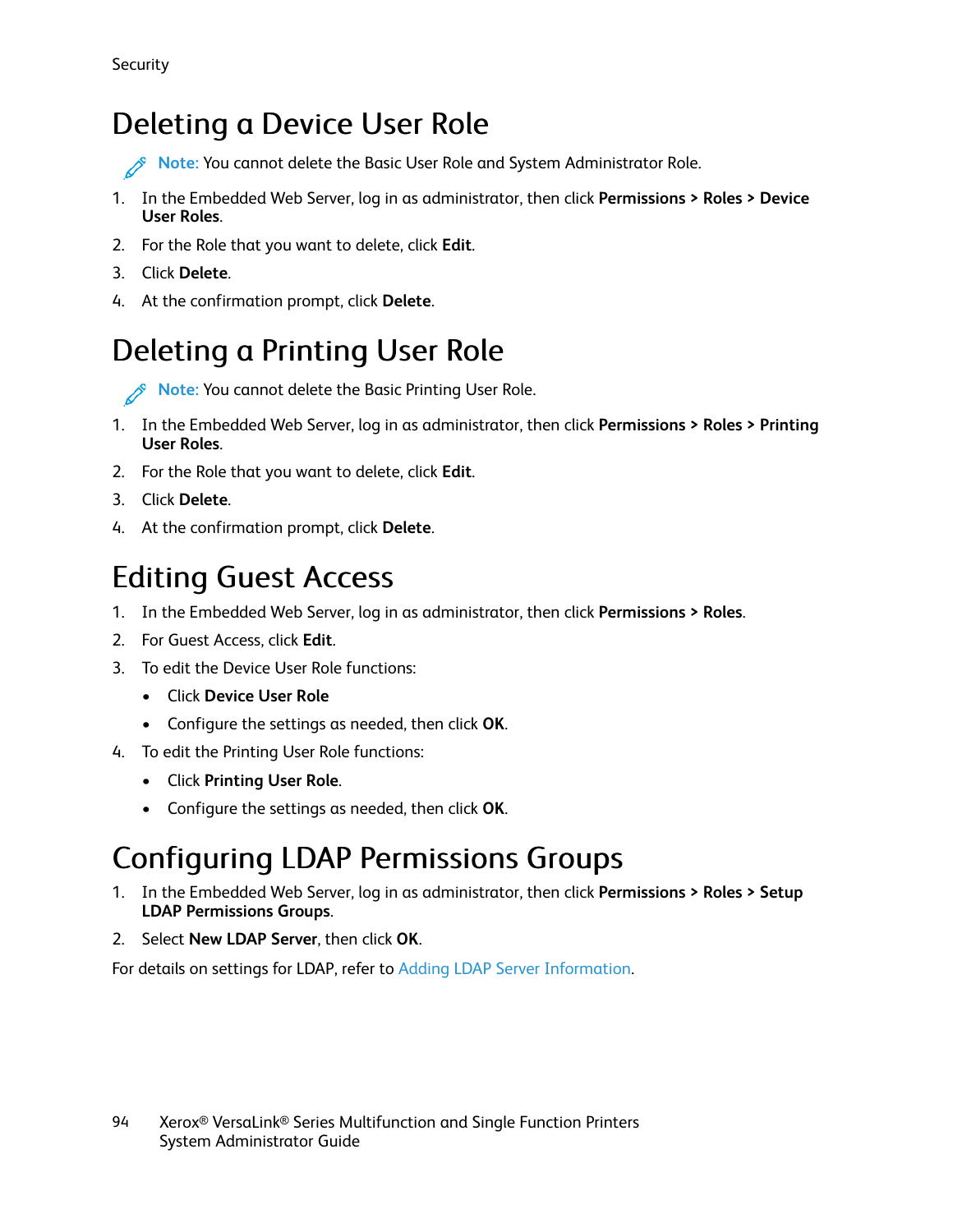# <span id="page-94-0"></span>Enabling Firmware Verification

Firmware verification ensures that the Xerox device firmware is certified for your printer.

To enable firmware verification:

- 1. In the Embedded Web Server, log in as administrator, then click **System > Security**.
- 2. In the Security area, click **Firmware Verification**.
- 3. Select **On**, then click **OK**.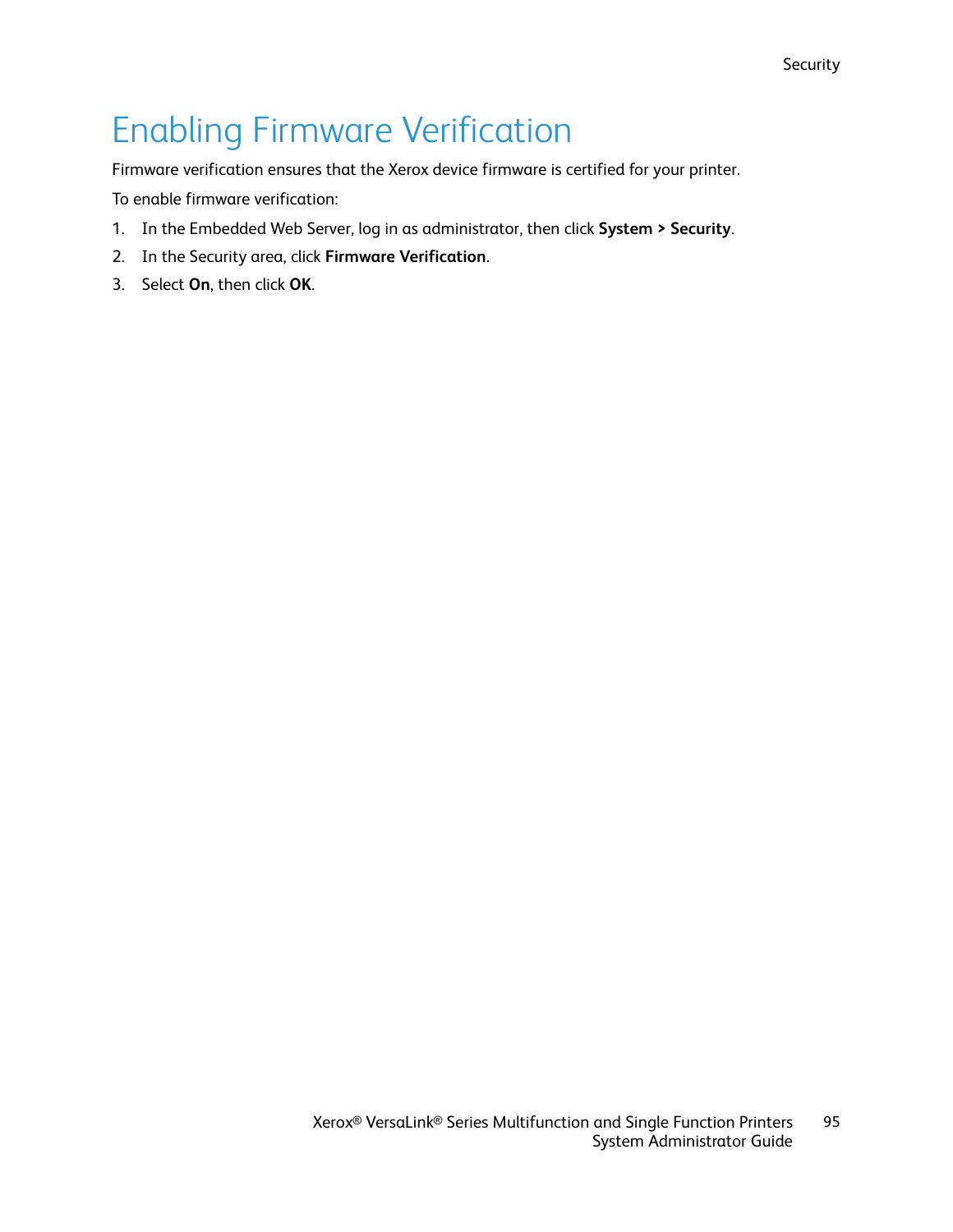# <span id="page-95-0"></span>Configuring Feature Enablement

You can use Feature Enablement to enable new features installed on your printer. To configure Feature Enablement:

- 1. In the Embedded Web Server, log in as administrator, then click **System > Security**.
- 2. In the Security area, click **Feature Enablement**.
- 3. For Unique Function Code, enter the function code.
- 4. Click **OK**.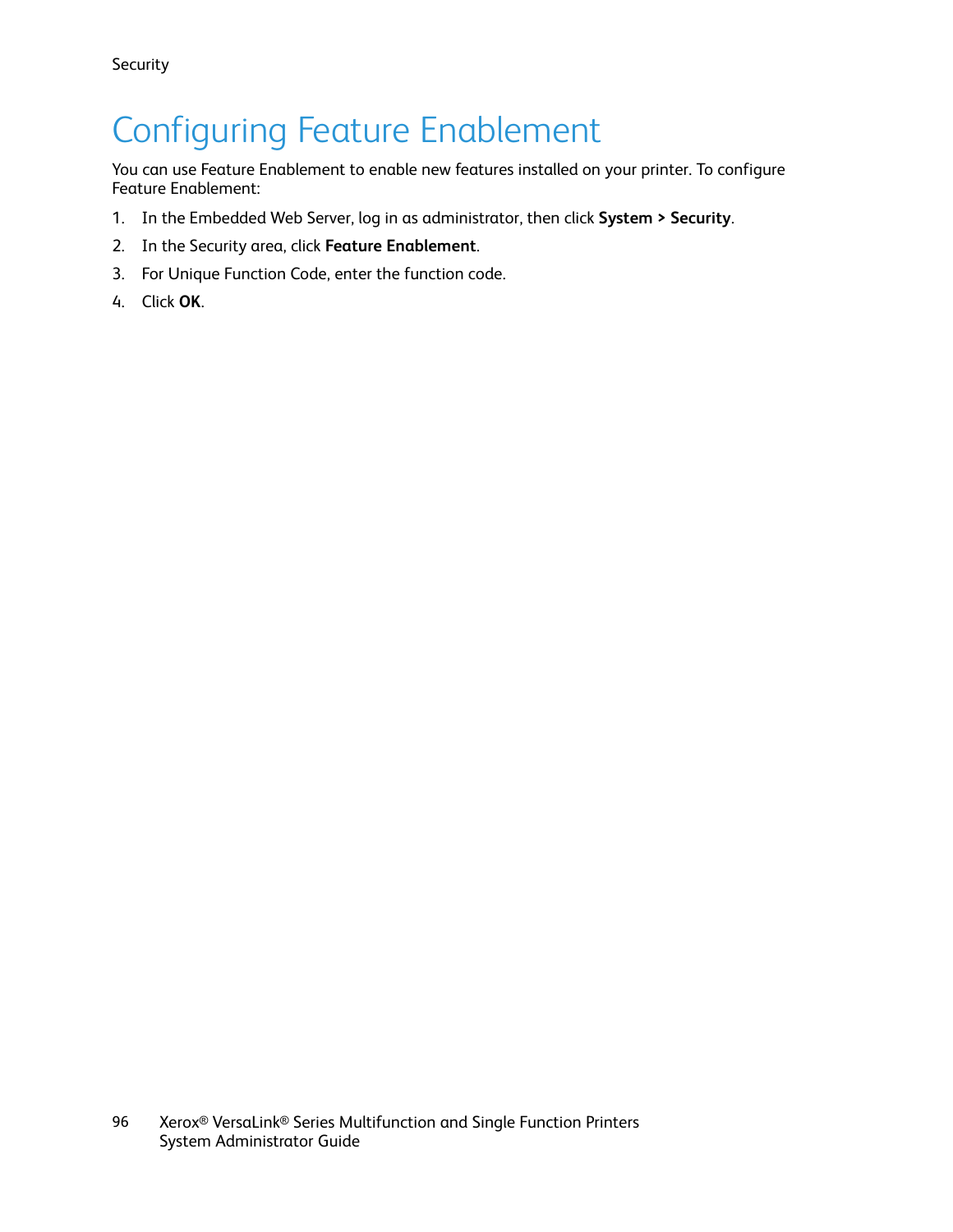# <span id="page-96-0"></span>Enabling a Software Option

You can use the Software Option feature to enable optional, purchased software features on your device.

To enable a Software Option:

1. In the Embedded Web Server, log in as administrator, then click **System > Security**.

**Note:** The Software Option feature is visible only when HTTPS is enabled. For details, refer to [Configuring](#page-52-0) HTTP Settings in the Embedded Web Server.

- 2. In the Security area, click **Software Option**.
- 3. For Software Option, type the authorization key that was provided with your purchased software kit.
- 4. Click **OK**.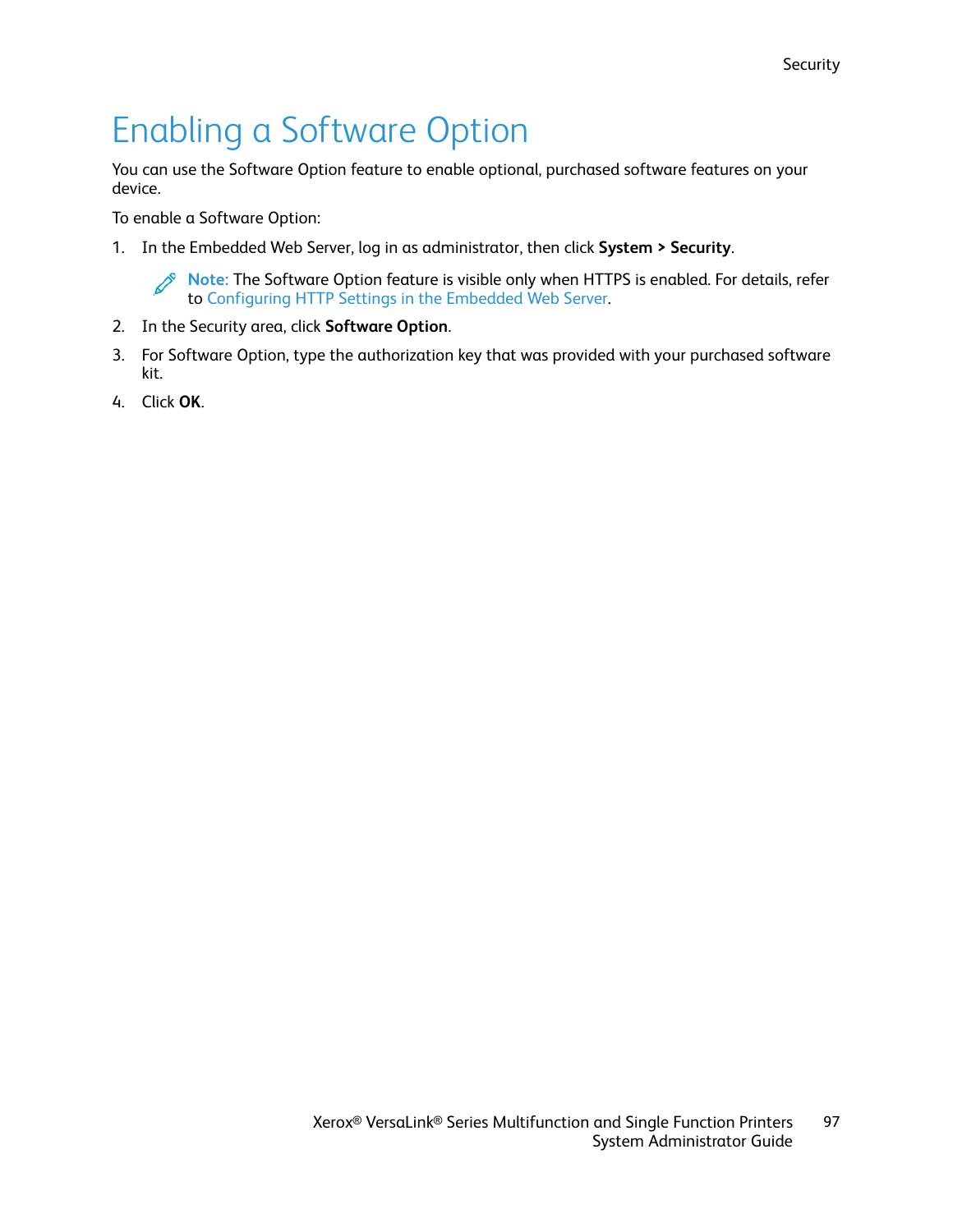# <span id="page-97-0"></span>McAfee Embedded Control

**Note:** The McAfee Embedded Control feature is available for the Xerox® VersaLink® B71XX and C71XX Multifunction Printer series.

McAfee Embedded Control consists of two security features:

- **Enhanced Security**: To maintain the integrity of the printer software, this feature monitors the system files and alerts you when an unauthorized change is made to a system file. Enhanced Security prevents general attacks, such as unauthorized read or write of protected files and directories. This feature prevents unauthorized files from being added to designated protected directories.
- **Integrity Control**: An optional software feature that combines enhanced security features with the ability to monitor and prevent unauthorized executable files from running. You can enable this feature according to the instructions provided in the kit.. For more information, contact your Xerox representative.

You can access the McAfee Embedded Control features in the Embedded Web Server from **System > Security > McAfee Embedded Control**.

You can configure the printer to send email alerts when a security event occurs. Email alerts can be sent to your registered email address. For more information, refer to Configuring Email [Notifications](#page-98-0).

For more information about McAfee Embedded Control, visit [www.mcafee.com.](https://www.mcafee.com/)

#### Setting the Security Level

McAfee Embedded Control has two security levels:

- Enhanced Security, which is enabled by default
- Integrity Control, which is an optional feature

To set the security level for McAfee Embedded Control in the Embedded Web Server, do the following:

- 1. In the Embedded Web Server, click **System > Security**.
- 2. Click **McAfee Embedded Control**.
- 3. To enable different McAfee Embedded Control features, click **Security Level**.
- 4. To set the security level, select **Enhanced Security** or **Integrity Control**.

**Note:** It is not possible to disable McAfee Embedded Control.

5. To save the security level configuration, click **OK**.

#### Alert Notifications and the Audit Log

To set up Warning Notifications, enable the Audit Log. For more information, refer to [Downloading](#page-110-0) a [Log](#page-110-0) File.

If the audit log is disabled, then warnings are not logged in the audit log.

98 Xerox<sup>®</sup> VersaLink<sup>®</sup> Series Multifunction and Single Function Printers System Administrator Guide

**Note:** When you change the security level setting, the printer restarts. The process takes several minutes.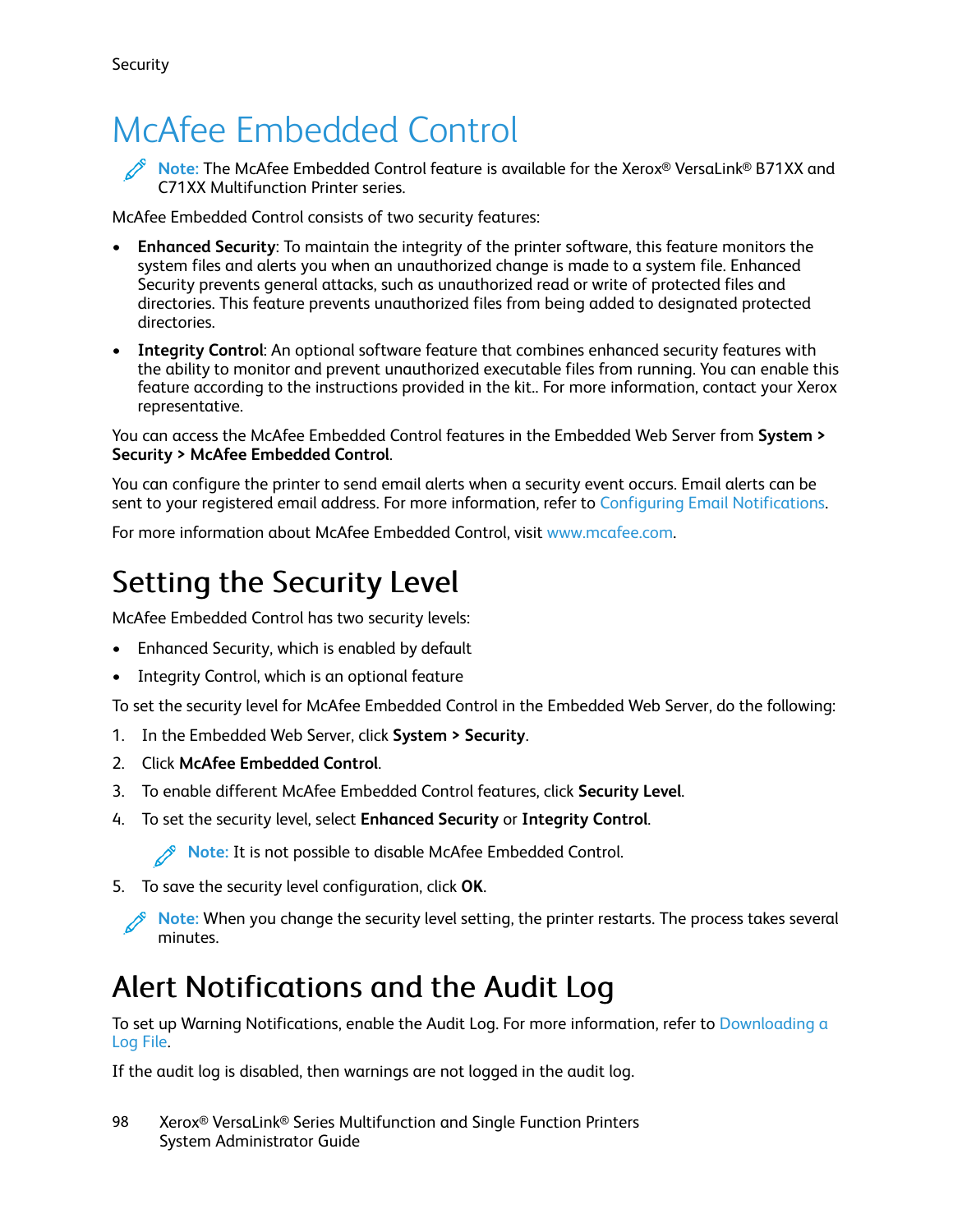**Note:** By default, the McAfee Embedded Control feature is enabled.

### <span id="page-98-0"></span>Configuring Email Notifications

You can configure the printer to send an alert to your registered email address to notify you when a security event occurs.

To configure email alerts, do the following:

- 1. In the Embedded Web Server, click **System > Security**.
- 2. Click **McAfee Embedded Control**.

The McAfee Embedded Control page opens.

- 3. To enable email alerts, click the toggle button for **Email Notifications**.
- 4. To configure the printer to send email alerts, in the Enter Email Address field, type one or more valid email addresses. You can register up to five email addresses.
- 5. To save the settings, click **OK**.
- 6. For the new settings to take effect, at the prompt, click **Restart Now**.

#### Sending a Test Notification

The McAfee feature provides security that allows the device to identify and prevent attempts to read, write, or execute files that are stored on the printer. Based on the device configuration, the test generates alerts that are saved in the audit log. If you have configured the feature with an email address, alerts can be sent to the email address. The system administrator can use the audit log to confirm that the feedback method is configured properly.

- 1. In the Embedded Web Server, click **System > Security**.
- 2. Click **McAfee Embedded Control**.

The McAfee Embedded Control page opens.

- 3. Ensure that the **Email Notifications** option is enabled and that you have configured the feature with an email address. To test your alert configuration by generating a test security event, click **Send Test Notification**.
- 4. At the prompt, click **Send**.
- 5. To save the settings, click **OK**.
- 6. For the new settings to take effect, at the prompt, click **Restart Now**.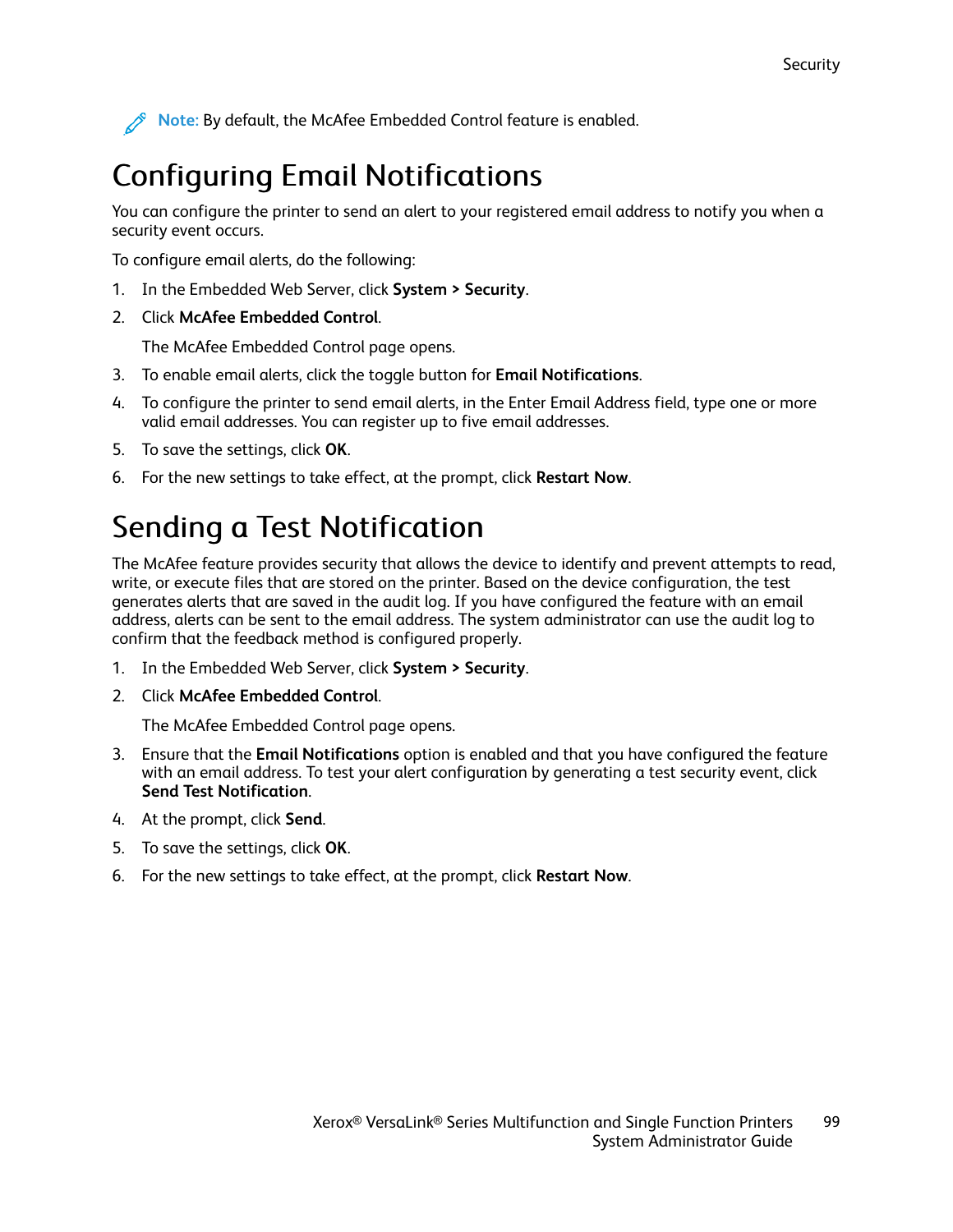# <span id="page-99-0"></span>Security Certificates

A digital certificate is a file that contains data used to verify the identity of the client or server in an encrypted network transaction. A certificate contains a public key used to create and verify digital signatures. To prove identity to another device, a device presents a certificate trusted by the other device. The device can present a certificate signed by a trusted third party and a digital signature proving that the device owns the certificate.

A digital certificate includes the following data:

- Information about the owner of the certificate
- The certificate serial number and expiration date
- The name and digital signature of the certificate authority (CA) that issued the certificate
- A public key
- A purpose defining how the certificate and public key can be used

There are four categories of certificates:

- A Device Certificate is a certificate for which the printer has a private key. The purpose specified in the certificate allows it to be used to prove the identity of the printer.
- A Trusted Root CA Certificate is a certificate with authority to sign other certificates. These certificates usually are self-signed certificates that come from another device or service that you want to trust.
- An Intermediate CA Certificate is a certificate that links a certificate to a Trusted Root CA Certificate in certain network environments.
- Other Certificates are certificates that are installed on the printer for solution-specific uses.

You can import Certificate Revocation Lists (CRL) directly into the printer. For details on how to use remote Certificate Revocation Lists automatically, refer to [Configuring](#page-104-0) Settings for Certificate [Revocation.](#page-104-0)

**Note:** When a ConnectKey® App includes a security certificate, the certificate installs onto the printer with the ConnectKey® App.

#### Certificates for the Embedded Web Server

Your device includes a self-signed HTTPS certificate. The device generates the certificate automatically during device installation. The certificate is used to encrypt communications between your computer and the Xerox device.

#### **Note:**

- The Embedded Web Server page for your Xerox device can display an error message that the security certificate is not trusted. This configuration does not lessen the security of the communications between your computer and the Xerox device.
- To eliminate the connection warning in your Web browser, you can replace the self-signed certificate with a signed certificate from a Certificate Authority. For information on obtaining a certificate from a Certificate Authority, contact your Internet Service Provider.

100 Xerox® VersaLink® Series Multifunction and Single Function Printers System Administrator Guide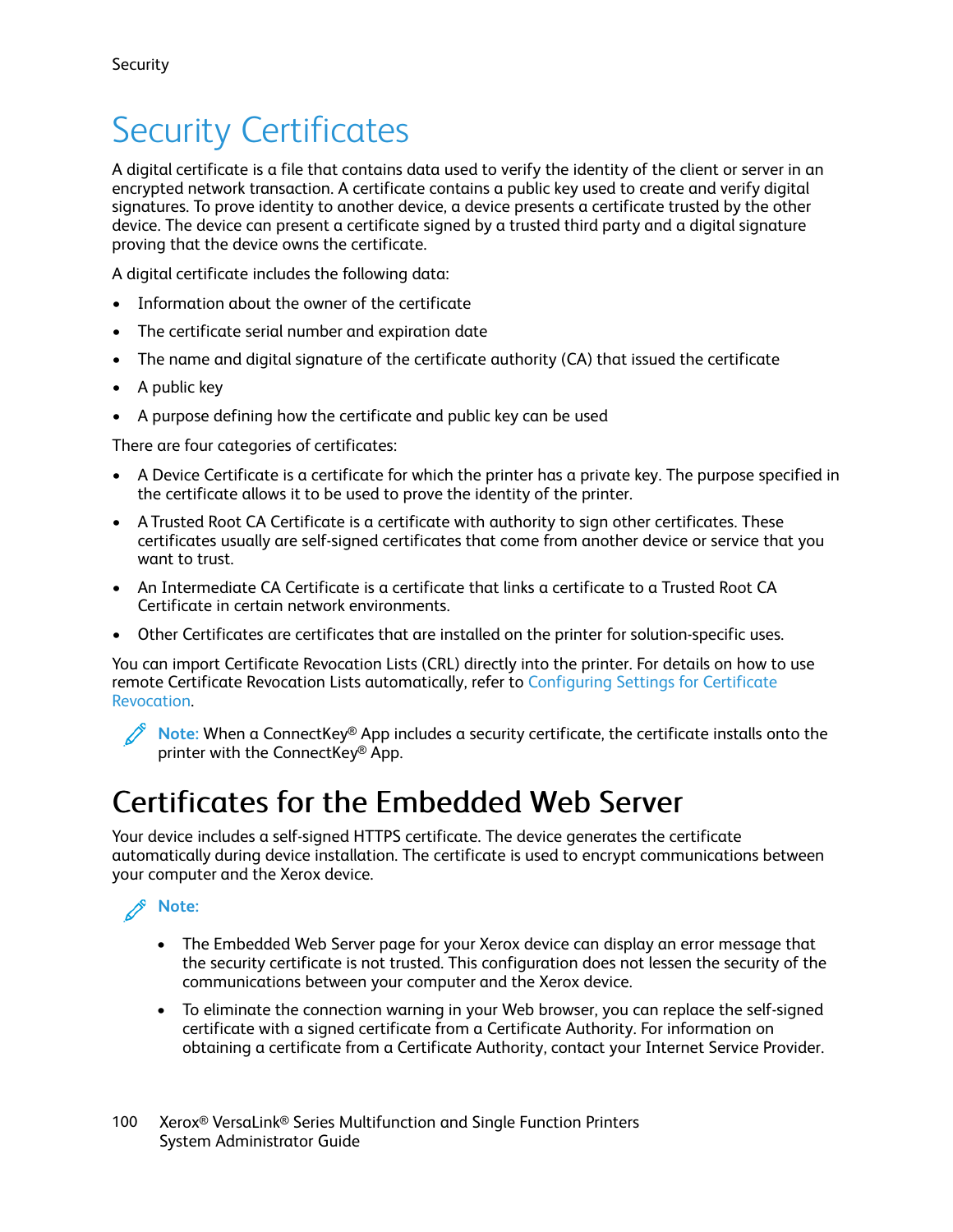#### Obtaining a Device Server Certificate from a Certificate Authority

- 1. In the Embedded Web Server, log in as administrator. For details, refer to [Accessing](#page-19-0) the Embedded Web Server as a System [Administrator](#page-19-0).
- 2. Click **System > Security**.
- 3. In the Certificates area, click **Security Certificates**.
- 4. Click **Create**, then select **Create Certificate Signing Request (CSR)**.
- 5. In each of the fields, enter values that are correct for your implementation.

**Note:** For information on the correct values for your implementation, refer to [https://tools.](https://tools.ietf.org/html/rfc2511) [ietf.org/html/rfc2511.](https://tools.ietf.org/html/rfc2511)

- 6. To save the details and generate the CSR file, click **Create**.
- 7. To download the CSR file, click **Download**. Save the downloaded file to a selected location.

**Note:** The CSR file is named default.pem.

8. To obtain the Device Server certificate file for your device, locate the file named default.pem, then exchange it with your Certificate Authority.

**Note:** For information on exchanging the CSR default.pem file for a Device Server certificate, contact your local Certificate Authority.

9. Save the certificate file in a local folder on your computer hard drive.

#### Installing and Selecting a Device Server Certificate Using the Embedded Web Server

Before installing a Device Server Certificate, ensure that the certificate is in the correct format. Supported certificate encodings and typical file extensions include:

- Distinguished Encoding Rules (DER): **.cer**, **.crt**, **.der**
- PKCS#7: **.p7b**

**Note:** For information on obtaining a Device Server Certificate in the correct format, contact your Certificate Authority.

To install and select a Device Server Certificate for a Xerox device using the Embedded Web Server:

- 1. In the Embedded Web Server, log in as administrator. For details, refer to [Accessing](#page-19-0) the Embedded Web Server as a System [Administrator](#page-19-0).
- 2. Click **System > Security**.
- 3. In the Certificates area, click **Security Certificates**.
- 4. Click **Import**.
- 5. In the Import Certificates window, click **Select**.
- 6. Navigate to the certificate file, select the file, then click **Open**.
- 7. Type the password for the certificate, then retype the password.
- 8. To install the certificate, click **Import**.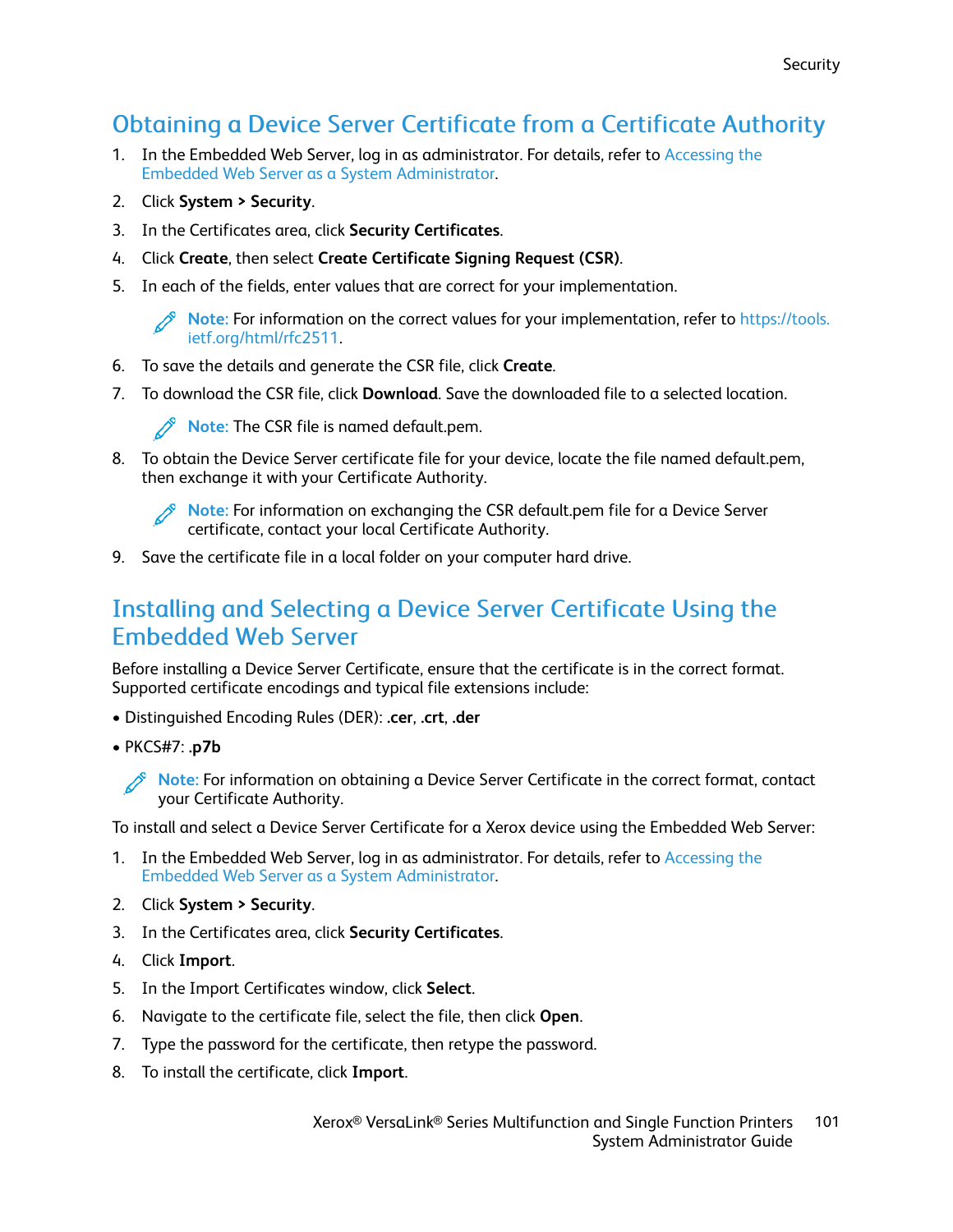- 9. To select the certificate as the Device Server Certificate for the Xerox device, in the Network Security area, click **SSL/TLS Settings > Device Certificate — Server**. Select the appropriate certificate.
- 10. To save the changes, click **OK**.

### Installing Certificates

To ensure that the printer can communicate with other devices over a secure trusted connection, both devices must have specific certificates installed.

For protocols such as HTTPS, the printer is the server, and must prove its identity to the client Web browser. For protocols such as 802.1X, the printer is the client, and must prove its identity to the authentication server, typically a RADIUS server.

For features that use these protocols, perform the following tasks:

• Install a device certificate on the printer.

**Note:** When the printer uses HTTPS, a Xerox® Device Certificate is created and installed on the printer automatically.

• Install a copy of the CA certificate that was used to sign the device certificate of the printer on the other device.

Protocols such as LDAP and IPsec require both devices to prove their identity to each other.

For features that use these protocols, perform the tasks listed under one of the following options:

To install certificates, option 1:

- Install a device certificate on the printer.
- Install a copy of the CA certificate that was used to sign the device certificate of the printer on the other device.
- Install a copy of the CA certificate that was used to sign the certificate of the other device on the printer.

To install certificates, option 2:

If the other device is using a self-signed certificate, install a copy of the trusted certificate of the other device on the printer.

#### Selecting a Certificate

- 1. In the Embedded Web Server, log in as administrator, then click **System > Security**.
- 2. In the Certificates area, click **Security Certificates**.
- 3. Click **Device Certificates**, then select a category of certificates.
- 4. In the lower part of the Security Certificates window, click to select a certificate from the list. If you want to select all the certificates in the list, click **Select/Clear All**.
- 5. Click **Close**.
- 102 Xerox® VersaLink® Series Multifunction and Single Function Printers System Administrator Guide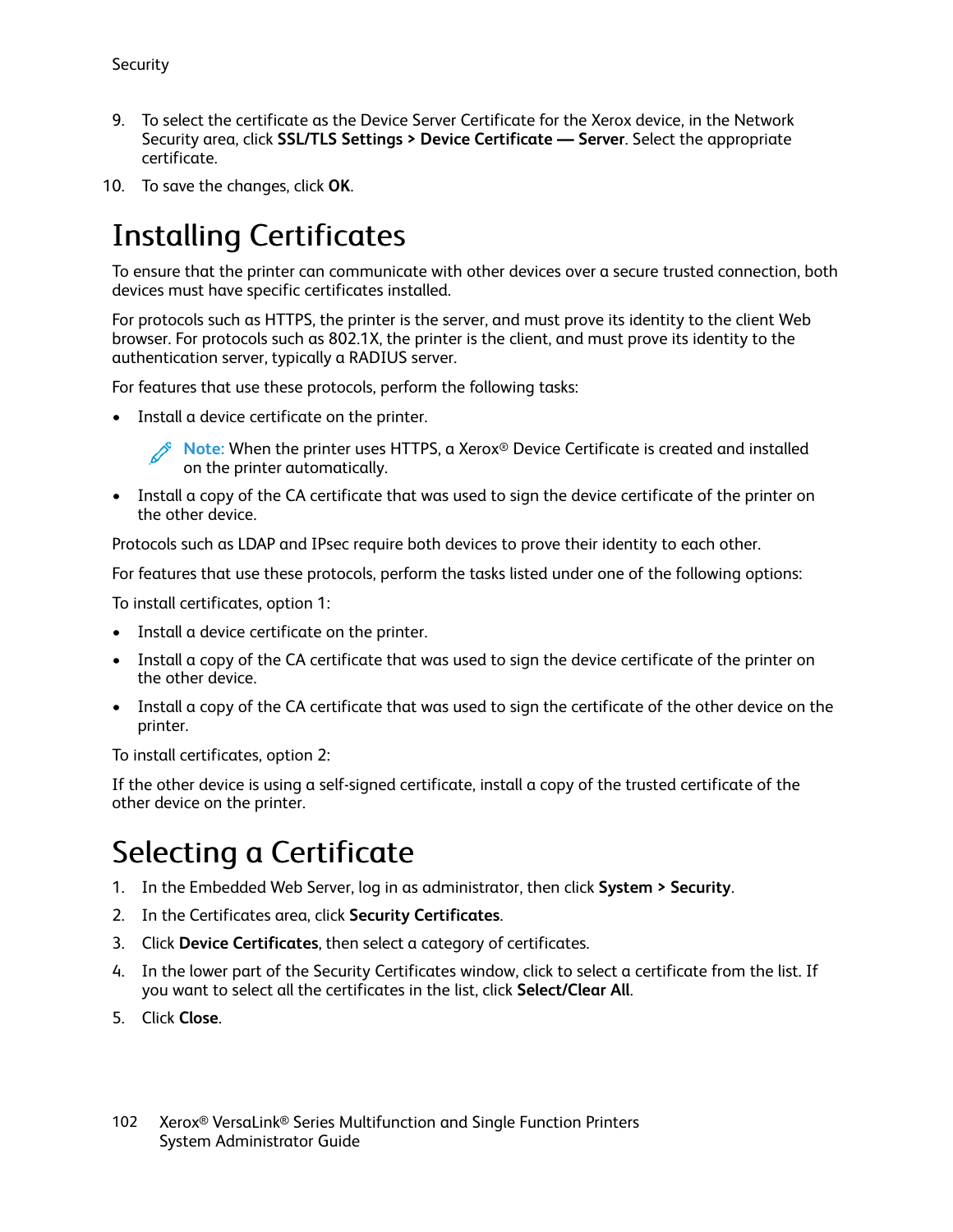### Importing a Certificate

You can install the certificates for the root certificate authority and any intermediate certificate authorities for your company. You can install the self-signed certificates from any other devices on your network.

Supported certificate encodings and typical file extensions include:

- Distinguished Encoding Rules (.cer, .crt, .der)
- Privacy Enhanced Mode/Base64 (.pem)
- PKCS#7 (.p7b)
- PKCS#12 (.pfx, .p12)

**Note:** The Import function is accessible only if [HTTP](#page-52-1)S SSL is enabled. For details, refer to HTTP.

To install a root certificate:

- 1. In the Embedded Web Server, click **Properties > Security**.
- 2. Click **Certificates**.
- 3. Click **Security Certificates**.
- 4. Click the **Root/Intermediate Trusted Certificates** tab.
- 5. Click **Install Certificate**.
- 6. Click **Browse** or **Choose File**, then navigate to a signed certificate file.
- 7. Click **Open** or **Choose**.
- 8. Click **Next**.
- 9. To help identify the certificate in the future, type a **Friendly Name**.
- 10. Click **Next**.

The digital certificate appears in the list of Installed certificates.

### Creating and Installing a Xerox Device Certificate

If you do not have a server functioning as a certificate authority, install a Xerox® Device Certificate on the printer. When you create a Xerox® Device Certificate, the printer generates a certificate, signs it, and creates a public key used in SSL encryption. After you install a Xerox® Device Certificate on the printer, install the Device Root Certificate Authority in any device that communicates with the printer. Examples of other devices include client Web browsers for HTTPS or a RADIUS authentication server for 802.1X.

When the Device Root Certificate Authority is installed:

- Users can access the printer using the Embedded Web Server
- Certificate warning messages do not appear

**Note:** Creating a Xerox® Device Certificate is less secure than creating a certificate signed by a trusted certificate authority.

1. In the Embedded Web Server, log in as administration, then click **System > Security**.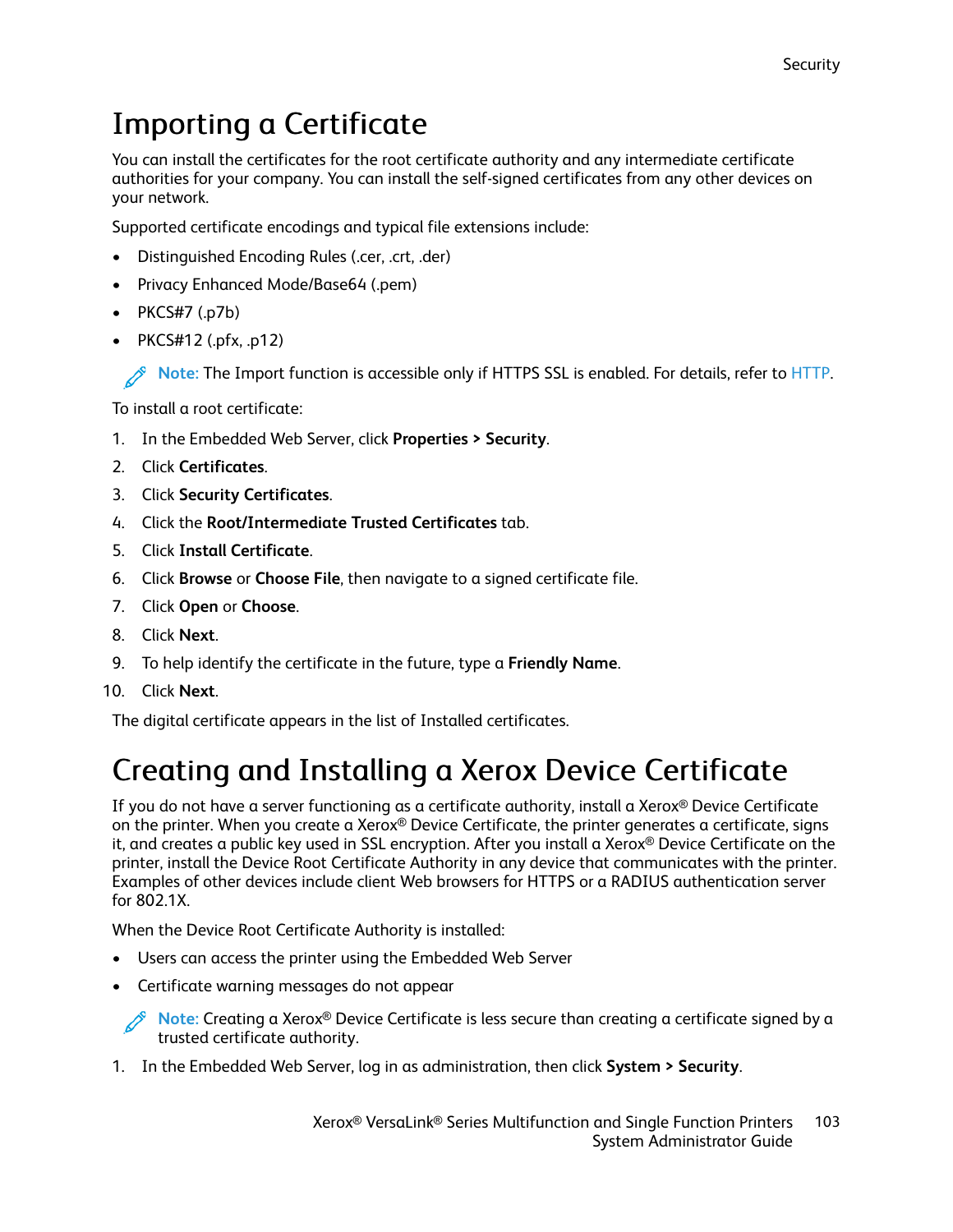#### **[Security](#page-78-0)**

- 2. In the Certificates area, click **Security Certificates**.
- 3. Click **Create**.
- 4. Click **Create Self-Signed Certificate**.
- 5. Click **Hash Algorithm**, then select an option.
- 6. Click **Public Key Length**, then select an option.
- 7. For Issuer, type the host name for the printer.
- 8. For Validity Period, type the number of days that the new certificate is valid.
- 9. Click **Close**.

### Creating a Certificate Signing Request

- 1. In the Embedded Web Server, log in as administrator, then click **System > Security**.
- 2. In the Certificates area, click **Security Certificates**.
- 3. Click **Create**.
- 4. Click **Create Certificate Signing Request (CSR)**.
- 5. Click **Hash Algorithm**, then select an option.
- 6. Click **Public Key Length**, then select an option.
- 7. For 2-Letter Country Code, type the 2-letter ISO code for the location of the organization.
- 8. For State/Province Name, type the full name, not the abbreviation, for the state or province.
- 9. For Locality Name, type the city or town.
- 10. For Organization Name, type the legal incorporated name of the company, including any suffixes such as Inc., Ltd., or Corp.
- 11. For Organizational Unit, type the department name within the company.
- 12. Click **Create**.
- 13. Click **Close**.

#### Deleting a Certificate

- 1. In the Embedded Web Server, log in as administrator, then click **System > Security**.
- 2. In the Certificates area, click **Security Certificates**.
- 3. In the lower part of the Security Certificates window, click to select a certificate from the list. If you want to select all certificates in the list, click **Select/Clear All**.
- 4. Click **Delete**.
- 5. Click **Close**.

### Enabling Automatic Self-Signed Certificates

When no Device Certificate is available, this feature creates a self-signed certificate, automatically.

- 1. In the Embedded Web Server, log in as administrator, then click **System > Security**.
- 104 Xerox® VersaLink® Series Multifunction and Single Function Printers System Administrator Guide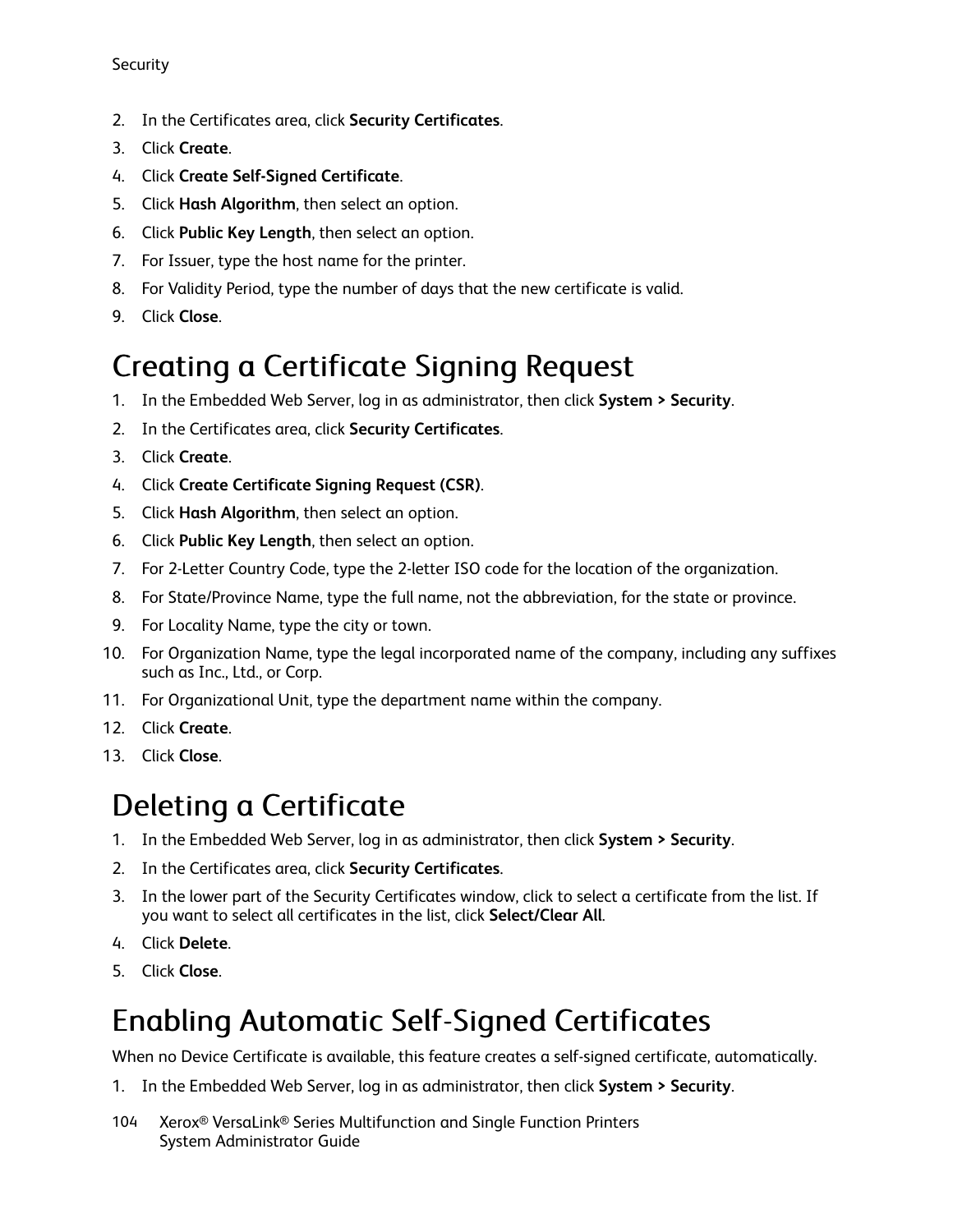- 2. In the Certificates area, click **Automatic Self-Signed Certificate Creation**.
- 3. Select **On**, then click **OK**.

#### Enabling Certificate Path Validation

- 1. In the Embedded Web Server, log in as administrator, then click **System > Security**.
- 2. In the Certificates area, click **Certificate Path Validation**.
- 3. Select **On**, then click **OK**.

### <span id="page-104-0"></span>Configuring Settings for Certificate Revocation

- 1. In the Embedded Web Server, log in as administrator, then click **System > Security**.
- 2. In the Certificates area, click **Certificate Revocation Settings**.
- 3. Click **Level of Certificate Verification**, then select an option.
- 4. Click **Certificate Revocation Check**, then select an option.
- 5. If using OCSP to obtain status of revocations:
	- To specify a URL for the query, click **Send Query to Responder With**, then select an option.
	- For Communication Timeout, type the number of seconds that the printer waits for a response to the query.
- 6. If using CRL to obtain status of revocations:
	- To enable automatic retrieval of CRL, for Auto Retrieval of CRL, click the **Enable** toggle button.
	- For Communication Timeout, type the number of seconds that the printer waits for a response to the query.
- 7. Click **OK**.

#### Configuring the Printer for Smart Cards

- 1. In the Embedded Web Server, log in as administrator, then click **System > Security**.
- 2. In the Certificates area, click **Smart Card**.
- 3. Select **On – PKI Only**, then click **OK**.
- 4. In the Certificates area, click **Smart Card Certificate Verification**.
- 5. Select **On**, then click **OK**.

For more information about configuring a Common Access Card system on your device, refer to the *Xerox*® *VersaLink*® *Common Access Card System Configuration Guide*. Go to [www.support.xerox.com](http://www.support.xerox.com), enter your printer name, then click **Documentation**. Select and download the documentation required.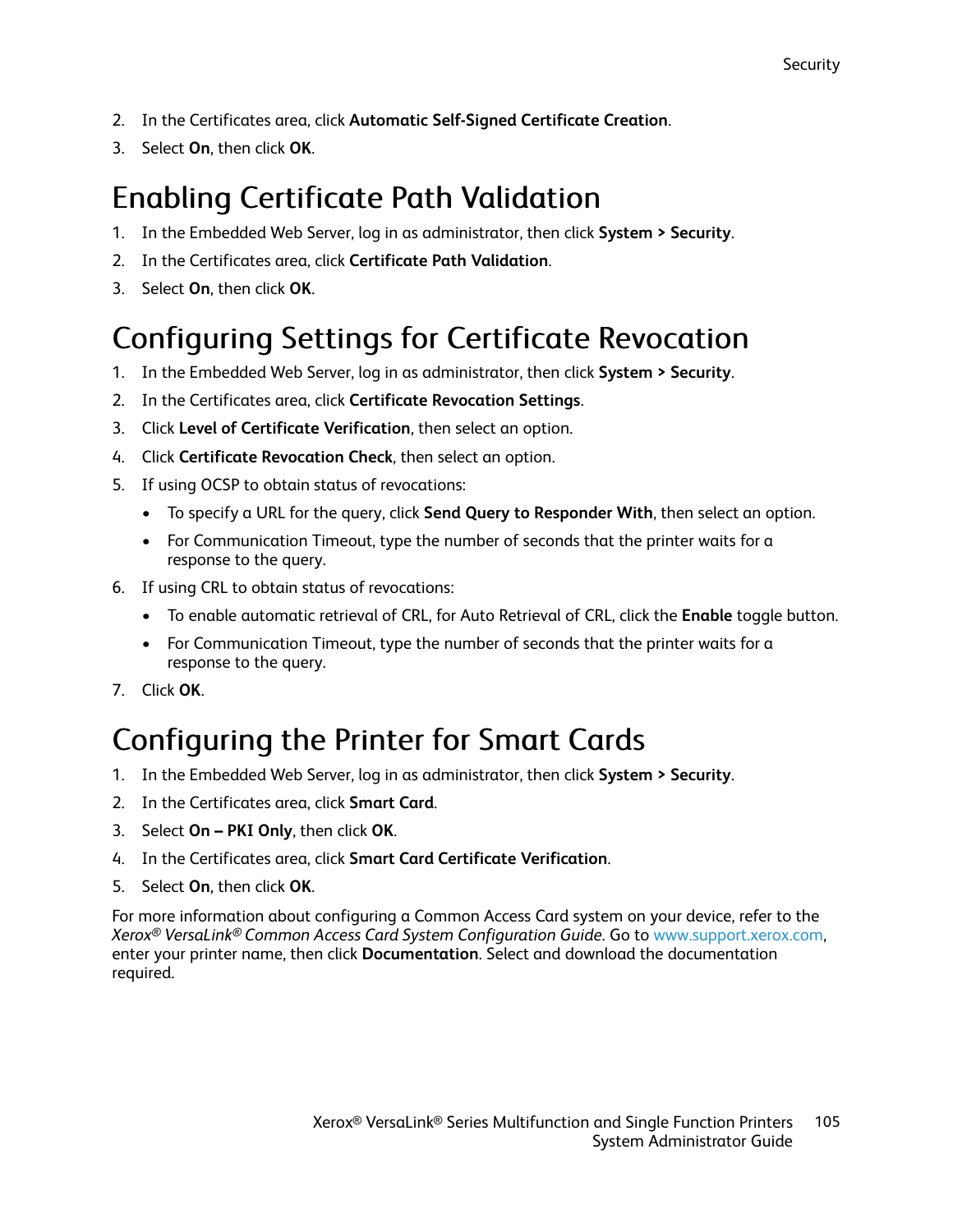# <span id="page-105-0"></span>Managing Disk Drives

## Managing Disk Overwrite

For printers that have a hard drive installed, Disk Overwrite removes all remnants of any print, copy, and fax jobs from the image disk. You can configure Disk Overwrite to occur after all print, copy, and fax jobs finish. You can schedule a Disk Overwrite to occur at a recurring time, or you can start a Disk Overwrite manually.

#### **Note:**

- The Disk Overwrite operation can take an hour or more to complete, depending on the size of the drive and the number of files.
- When the job starts, it cannot be canceled.
- The first time you that you run Disk Overwrite, the button is labeled Edit. After the first use, the button is labeled Edit and Overwrite Now.

#### To enable Disk Overwrite:

- 1. In the Embedded Web Server, click **System > Security**.
- 2. In the Disk Overwrite area, click **Edit and Overwrite Now**.
- 3. In the Common area, for Data Overwrite After Job Completion, click the **Enable** toggle button.
- 4. To select when a report prints, click **Print Report**, then select an option.
- 5. Click **OK**.

To schedule a Disk Overwrite:

- 1. In the Embedded Web Server, click **System > Security**.
- 2. In the Disk Overwrite area, click **Edit and Overwrite Now**.
- 3. For Schedule Overwrite, to enable the feature, click the **Enable** toggle button.
- 4. At the confirmation message, click **Enable**.
- 5. Configure the frequency, day, and time for the Disk Overwrite.
- 6. Click **OK**.

To start a Disk Overwrite manually:

- 1. In the Embedded Web Server, click **System > Security**.
- 2. In the Disk Overwrite area, click **Edit and Overwrite Now**.
- 3. In the Manual Overwrite area, click **Overwrite Now**.
- 4. At the confirmation message, click **Overwrite Now**.
- 5. Click **OK**.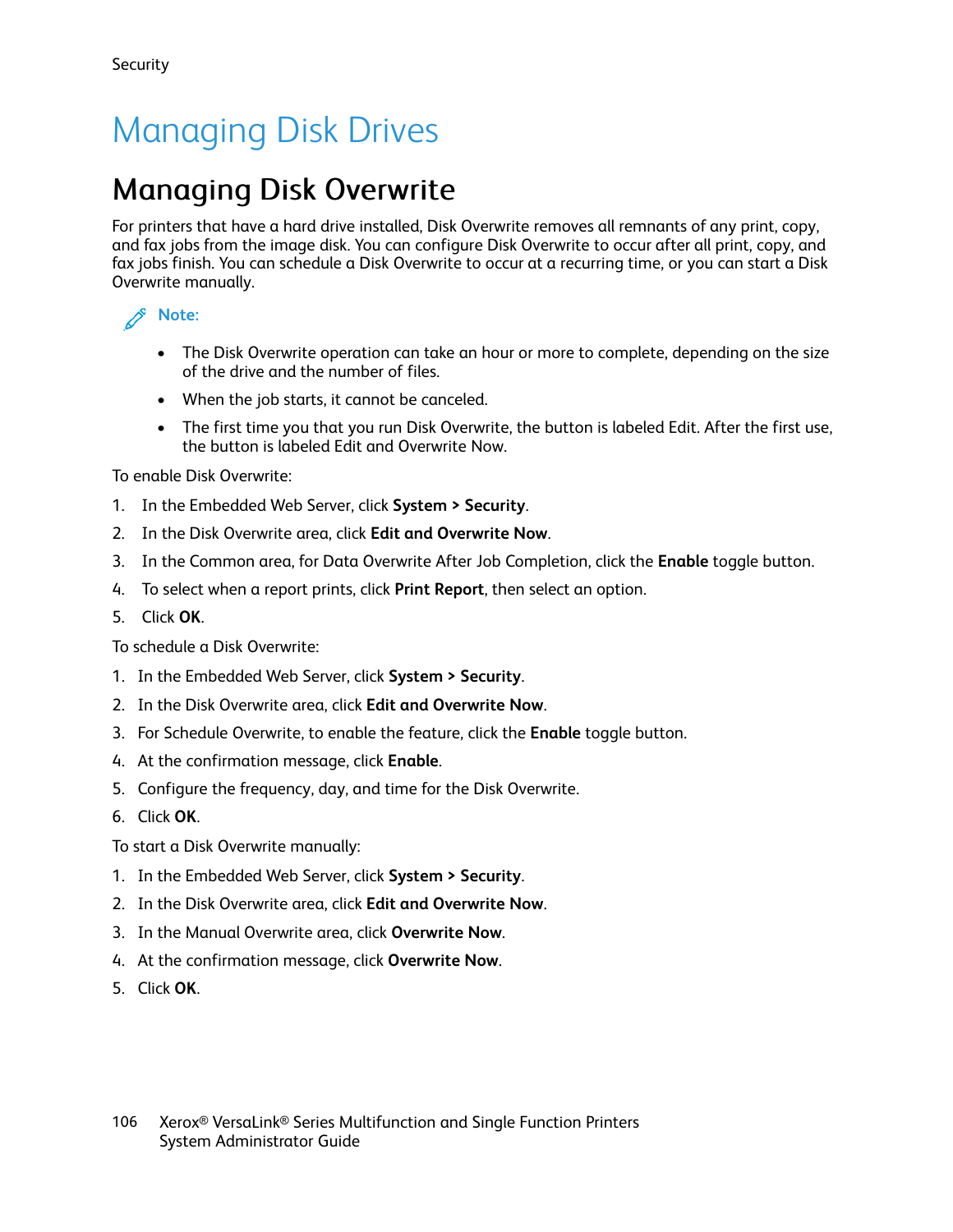# <span id="page-106-1"></span>Managing Network Security Settings

### <span id="page-106-0"></span>FIPS 140-2

FIPS 140-2 is a security standard for validating cryptographic solutions for hardware, software, and firmware solutions.

If FIPS 140-2 encryption is required, all computers, servers, browser software, security certificates, and applications must comply with the standard or operate in FIPS-compliant mode. Transmitted and stored data must be encrypted as specified in United States Federal Information Processing Standard (FIPS) 140-2 (Level 1). You can enable the printer to check that the current configuration ensures the specified encryption.

Enabling FIPS 140 mode can prevent the printer from communicating with network devices that communicate using protocols that do not use FIPS-compliant encryption algorithms. To allow non-FIPS compliant protocols or features when FIPS 140 mode is enabled, acknowledge the notification of non-compliance during the validation process.

To enable FIPS 140-2:

- 1. In the Embedded Web Server, log in as administrator, then click **System > Security**.
- 2. In the Network Security area, click **FIPS 140-2**.
- 3. Select **On**, then click **OK**.

#### 802.1X

802.1X is an Institute for Electrical and Electronics Engineers (IEEE) standard that defines a method for port-based network access control or authentication. In an 802.1X secured network, a central authority, typically a RADIUS server, authenticates the printer before it accesses the secure network.

To configure 802.1X:

- 1. In the Embedded Web Server, log in as administrator, then click **Connectivity**.
- 2. In the Connections area, click **Ethernet**.
- 3. In the 802.1X area, click **Setup**.
- 4. For Enable 802.1X, click the toggle button.
- 5. Click **Authentication Method**, then select an option.
- 6. For Certificate Verification, click the toggle button.
- 7. For the login credentials, type values for User Name (Device Name), Password, and Retype Password.
- 8. Click **OK**.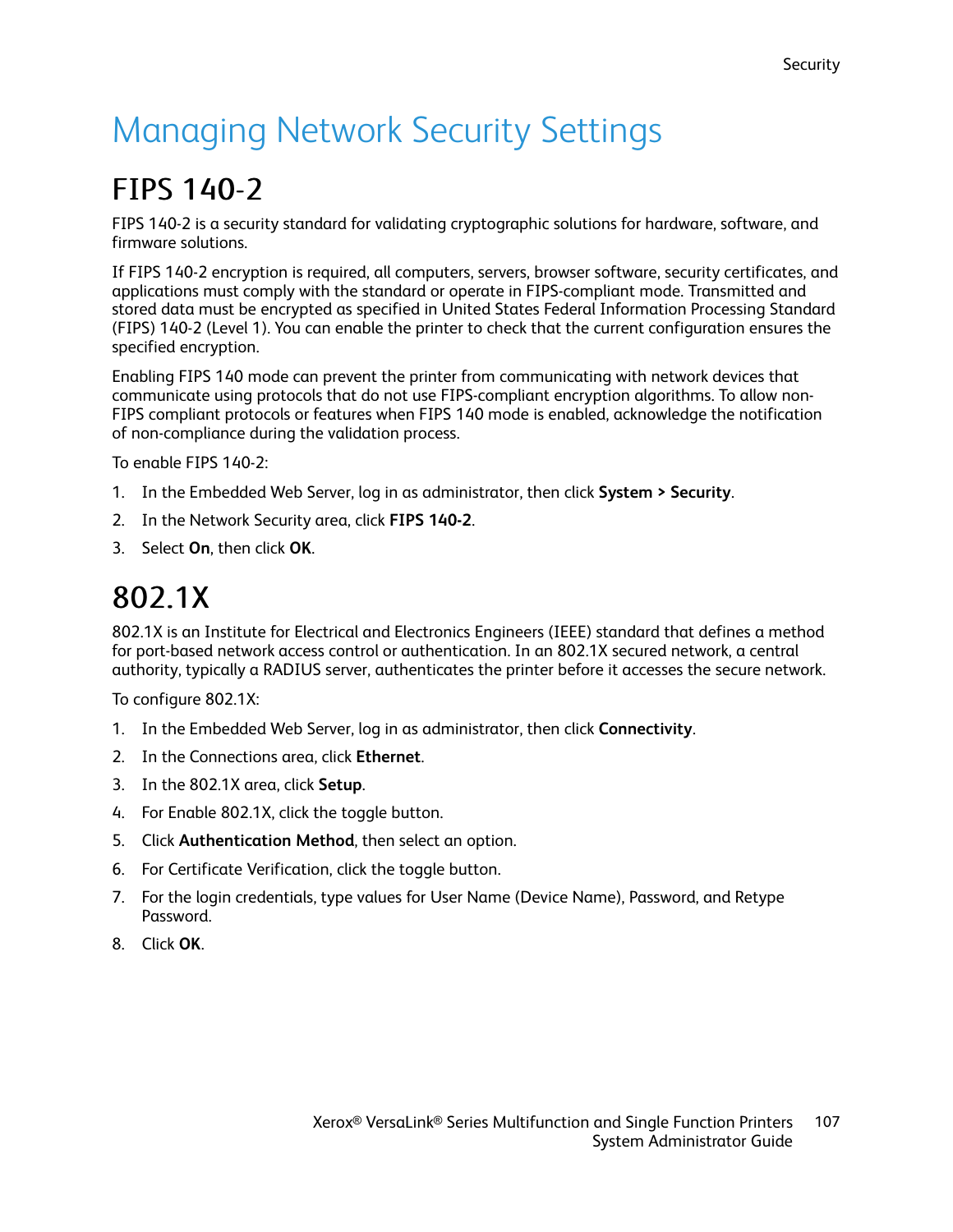### IPsec

Internet Protocol Security (IPsec) is a group of protocols used to secure Internet Protocol (IP) communications by authenticating and encrypting each IP data packet. It allows you to control IP communication by creating protocol groups, policies, and actions.

To configure IPsec:

- 1. In the Embedded Web Server, log in as administrator, then click **Connectivity > IPsec**.
- 2. To enable IPsec, click the **Enable** toggle button.
- 3. To select a method of authentication, click **IKE Authentication Method**, then select an option.
	- If you selected Digital Signature, click **Device Certificate**, then select an option.
	- If you selected Preshared Key, for Preshared Key and Retype Preshared Key, type the key.
- 4. For IKE SA Lifetime, type the number of minutes that the printer waits before it terminates the security association.

**Note:** The value for IKE SA Lifetime must be greater than or equal to the value for IPsec SA.

1. For IPsec SA Lifetime, type the number of seconds that the printer waits before terminating the security association.

**Note:** The value for IPsec SA must be less than or equal to the value for IKE SA Lifetime.

- 1. To select a Diffie-Hellman group, click **DH Group**, then select an option.
- 2. To enable Perfect Forward Secrecy, for PFS, click the enable toggle button.
- 3. To specify an IPv4 address for the IPsec endpoint, for Specify Destination IPv4 Address, type the IPv4 address.
- 4. To specify an IPv6 address for the IPsec endpoint, for Specify Destination IPv6 Address, type the IPv6 address.
- 5. To allow communication with devices that do not use IPsec, click **Communicate with Non-IPsec Devices**, then select **Enabled**.
- 6. Click **OK**.

### Managing Settings for SSL/TLS

#### Enabling HTTPS at the Control Panel

- 1. At the printer control panel, log in as administrator, then press the **Home** button.
- 2. Touch **Device > Connectivity**.
- 3. Touch **HTTPS**.
- 4. Touch **Enabled**.

**Note:** When Secure HTTP is enabled, all pages in the Embedded Web Server contain **https://** in the URL for the webpage.

108 Xerox® VersaLink® Series Multifunction and Single Function Printers System Administrator Guide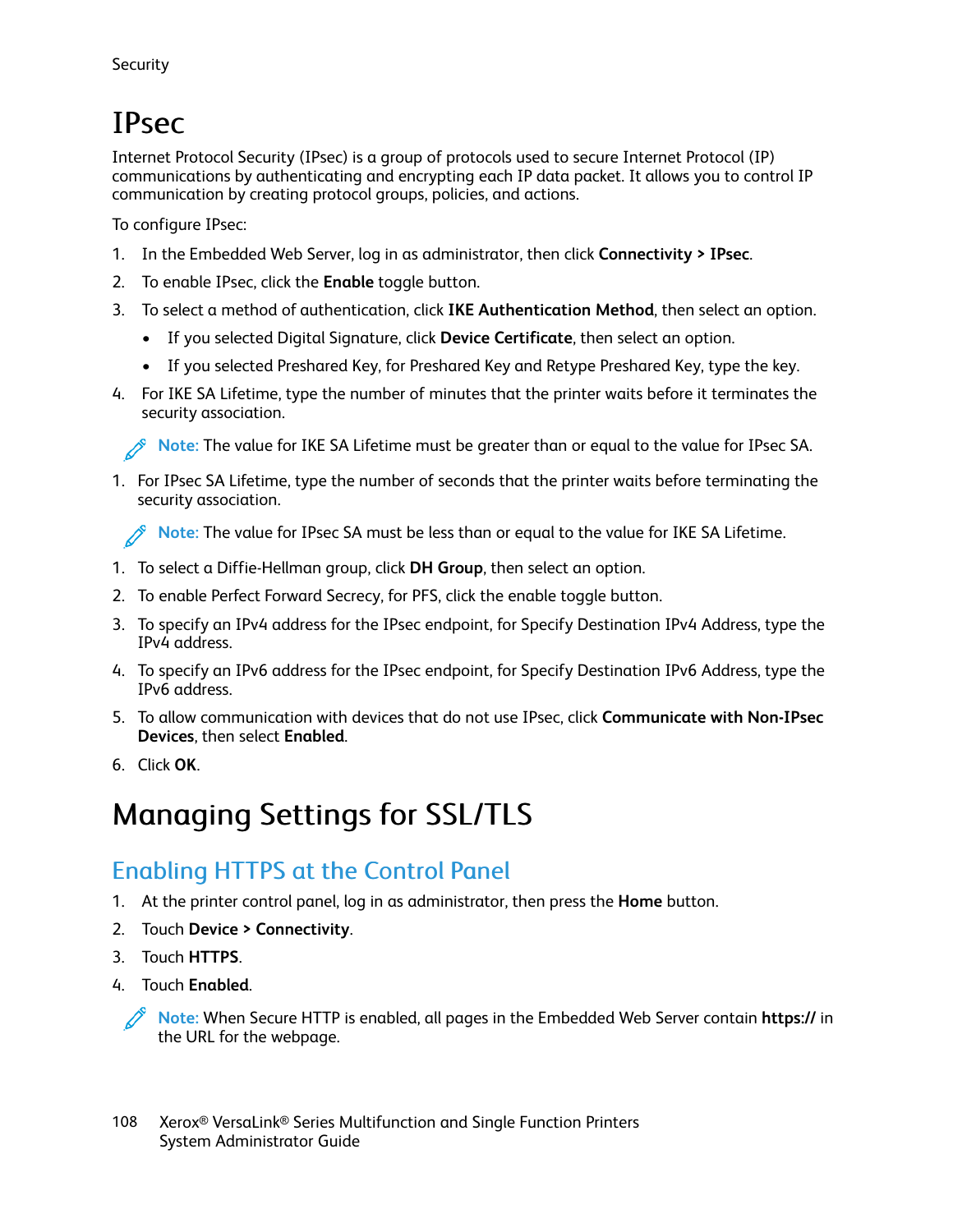#### Enabling HTTPS in the Embedded Web Server

- 1. In the Embedded Web Server, log in as administrator, then click **Connectivity > HTTP**.
- 2. To enable HTTPS, in the HTTPS (SSL) area, click the enable toggle button.
- 3. If needed, edit the settings for HTTPS Port Number, Maximum Connections, and Connection Timeout.
- 4. To change the device certificate, click **Device Certificate**, then select an option.
- 5. Click **OK**.

### Configuring Settings for SSL/TLS

After configuration, the latest version of software supports TLS 1.3. Changes to the TLS version require a device restart.

**Note:** The older TLS versions are available for interoperability with older products and environments, but are less secure. Xerox recommends that you choose the most secure option that is interoperable with your environment.

- 1. In the Embedded Web Server, log in as administrator, then click **System > Security**.
- 2. In the Network Security area, click **SSL/TLS Settings**.
- 3. Select at least one SSL/TLS protocol.
- 4. To specify a device certificate for the server, click **Device Certificate – Server**, then select a certificate.
- 5. To enable SSL/TLS communication with HTTP, for HTTP SSL/TLS Communication, click the **Enable** toggle button.
- 6. If needed, for HTTP SSL/TLS Port Number, type a port number.
- 7. To enable SSL/TLS communication with LDAP, for LDAP SSL/TLS Communication, click the **Enable** toggle button.
- 8. To enable SSL/TLS communication with SMTP, click **SMTP – SSL/TLS Communication**, then select an option.
- 9. To specify a device certificate for the client, click **Device Certificate – Client**, then select a certificate.
- 10. To verify certificates on a remote server, for Verify Remote Server Certificate, click the **Enable** toggle button.
- 11. Click **OK**.

## Managing Port Settings

- 1. In the Embedded Web Server, log in as administrator, then click **System > Security**.
- 2. In the Network Security area, click **Port Settings**.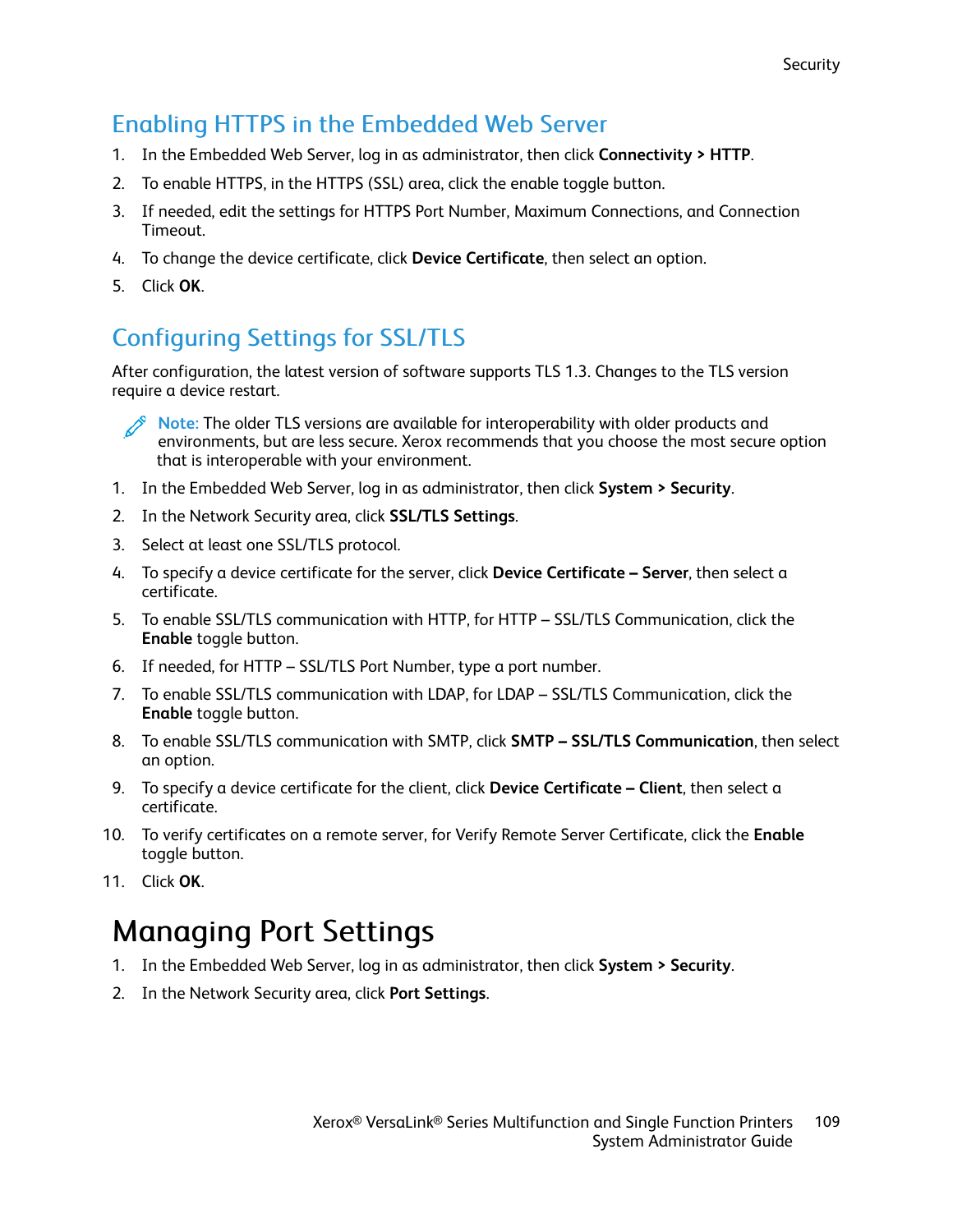#### **[Security](#page-78-0)**

- 3. To add port settings for a LAN, in the LAN area:
	- Click **Add**.
	- For Port Number, type the port number.
	- Click **Port Type**, then select an option.
	- Click **Protocol**, then select an option.
	- Click **OK**.
- 4. To add port settings for a Wi-Fi, in the Wi-Fi area:
	- Click **Add**.
	- For Port Number, type the port number.
	- Click **Port Type**, then select an option.
	- Click **Protocol**, then select an option.
	- Click **OK**.
- 5. Click **Close**.

## Configuring Filters for IP Addresses

- 1. In the Embedded Web Server, log in as administrator, then click **System > Security**.
- 2. In the Network Security area, click **IP Address Filtering**.
- 3. For IPv4 (LAN), IPv4 (Wi-Fi), IPv6 (LAN), IPv6 (Wi-Fi), to enable a protocol, click the toggle button.
- 4. To configure filtering for each protocol selected, for Allowed IP Address/Subnet Mask, click **Add**.
- 5. For Enter IP Address, type the IP address to filter.
- 6. For Enter IP Mask, type the number for the mask.
- 7. Click **OK**.
- 8. When finished, click **OK**.

## Configuring Filters for Domains

You can specify up to 50 domains to allow or block.

To configure domain filtering:

- 1. In the Embedded Web Server, log in as administrator, then click **System > Security**.
- 2. In the Network Security area, click **Domain Filtering**.
- 3. To allow specific domains, click **Allow Specific Domains**.
	- Enter up to 50 domains to allow.
	- To delete domains from the list, click the **Trash** icon.
- 4. To block specific domains, click **Block Specific Domains**.
	- Enter up to 50 domains to block.
	- To delete domains from the list, click the **Trash** icon.
- 110 Xerox<sup>®</sup> VersaLink<sup>®</sup> Series Multifunction and Single Function Printers System Administrator Guide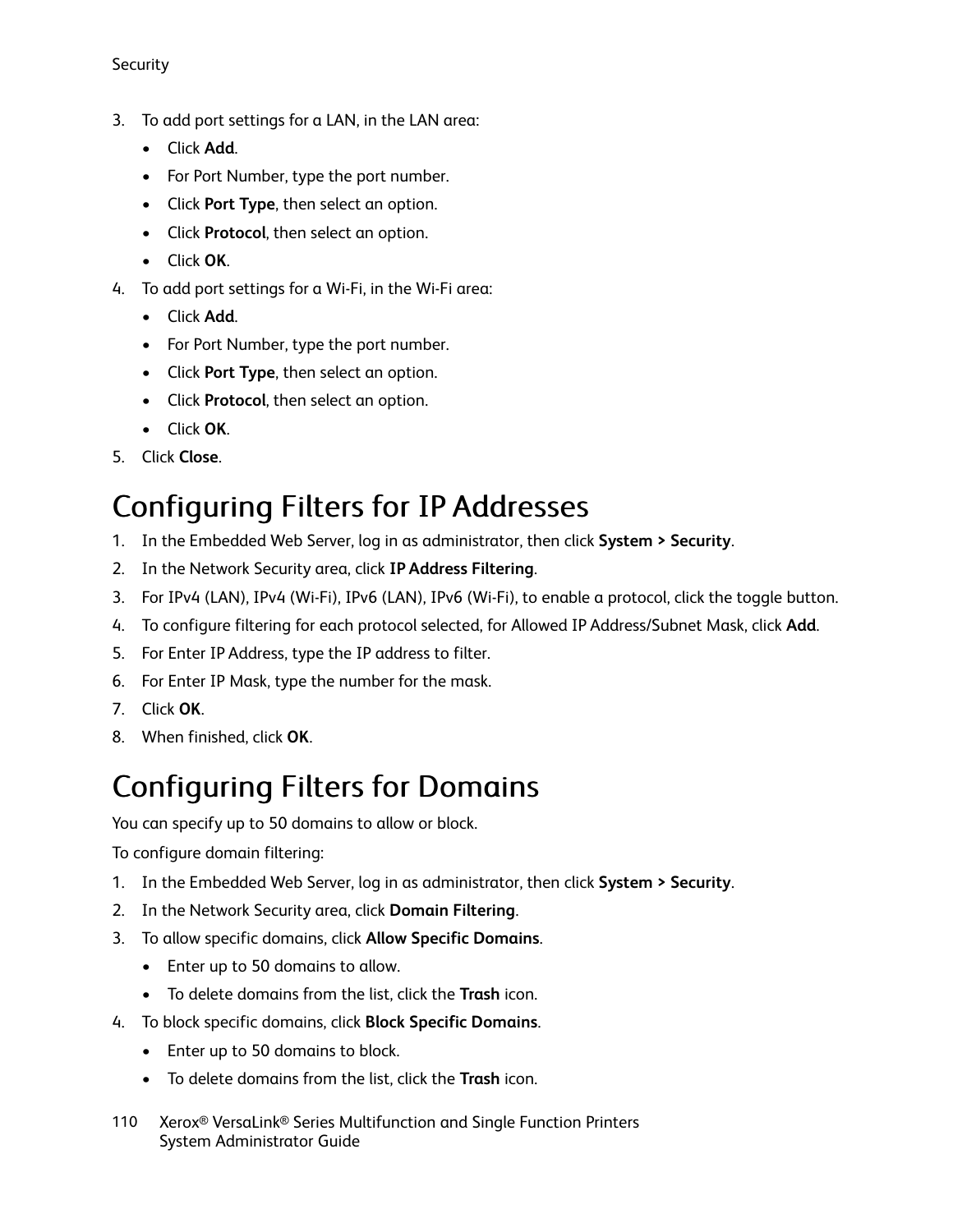- 5. To disable domain filtering, select **Off**.
- 6. When finished, click **OK**.

## Network Logs

Log files are text files of recent printer activity that are created and stored in the printer. Log files are used to monitor network activity or troubleshoot network problems. A Xerox customer support representative can interpret the encrypted format log files.

#### Downloading a Log File

- 1. In the Embedded Web Server, click **System > Logs**.
- 2. Click **Audit Log**.
	- Click the **Enable** toggle button.
	- In the Export Audit Log area, click **Export**. This action generates an audit log file and downloads it to your computer.
	- Click **OK**.
- 3. Click **Device Log**.
	- In the Download Device Log area, read the text, then click **Accept**. This action generates a device log file and downloads it to your computer.
	- When the Device Log window returns, click **OK**.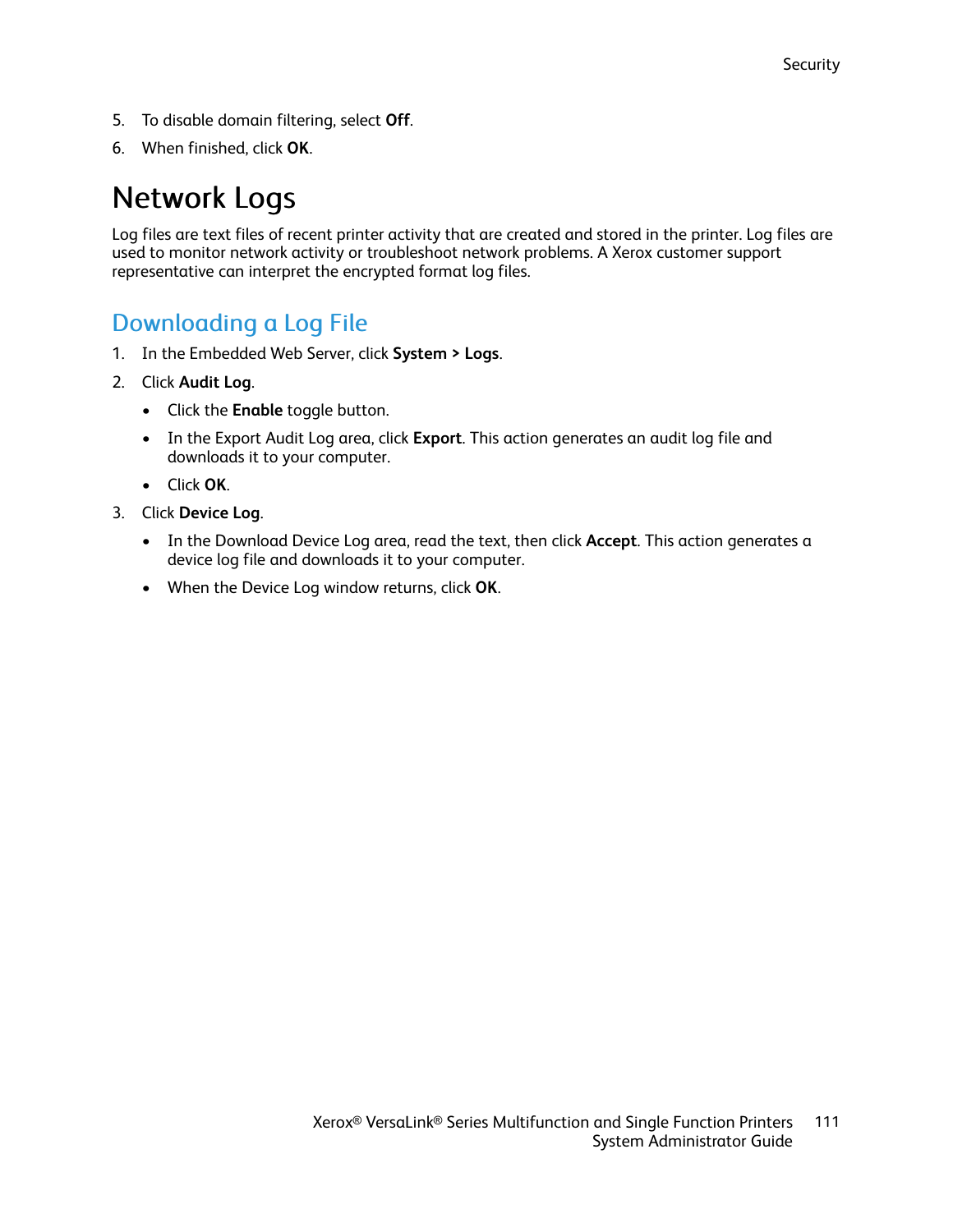# Setting System Timeouts

- 1. In the Embedded Web Server, log in as administrator, then click **System > Timeouts**.
- 2. In the Reset Device Control Panel area, for System Timeout, type the number of seconds that the printer remains idle before the control panel goes into Standby mode.
- 3. In the Reset Device Website area, for Device Website Timeout, type the number of minutes that the printer remains idle before the Embedded Web Server goes into Standby mode.
- 4. Click **OK**.

112 Xerox<sup>®</sup> VersaLink<sup>®</sup> Series Multifunction and Single Function Printers System Administrator Guide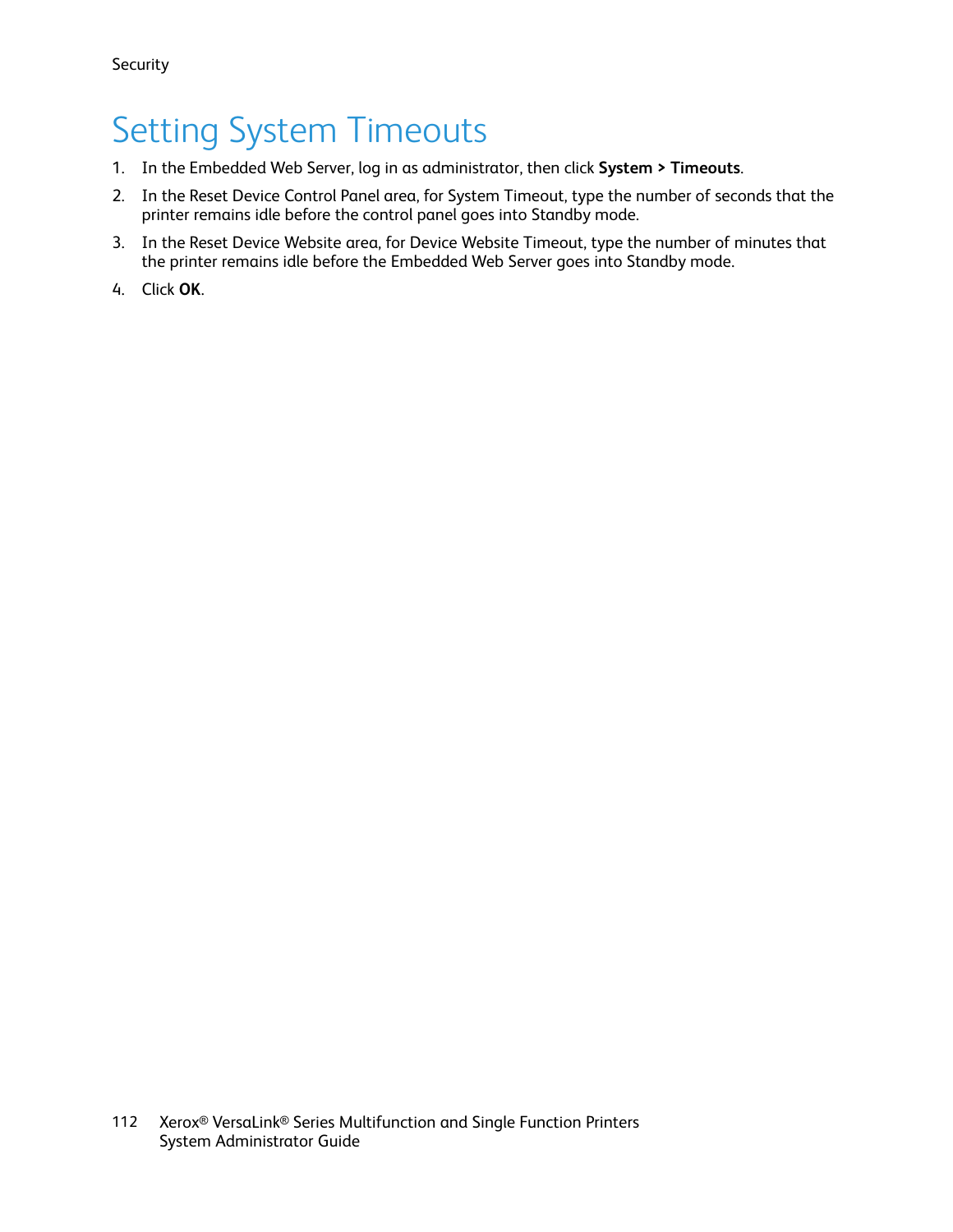# USB Port Security

You can prevent unauthorized access to the printer through USB ports by disabling the ports.

## Enabling or Disabling USB Ports

- 1. In the Embedded Web Server, log in as administrator, then click **Connectivity > USB**.
- 2. To enable or disable a USB port, for USB Port, click the toggle button.
- 3. Click **OK**.

**Note:** Disabling a USB port also disables a USB card reader connected to the port.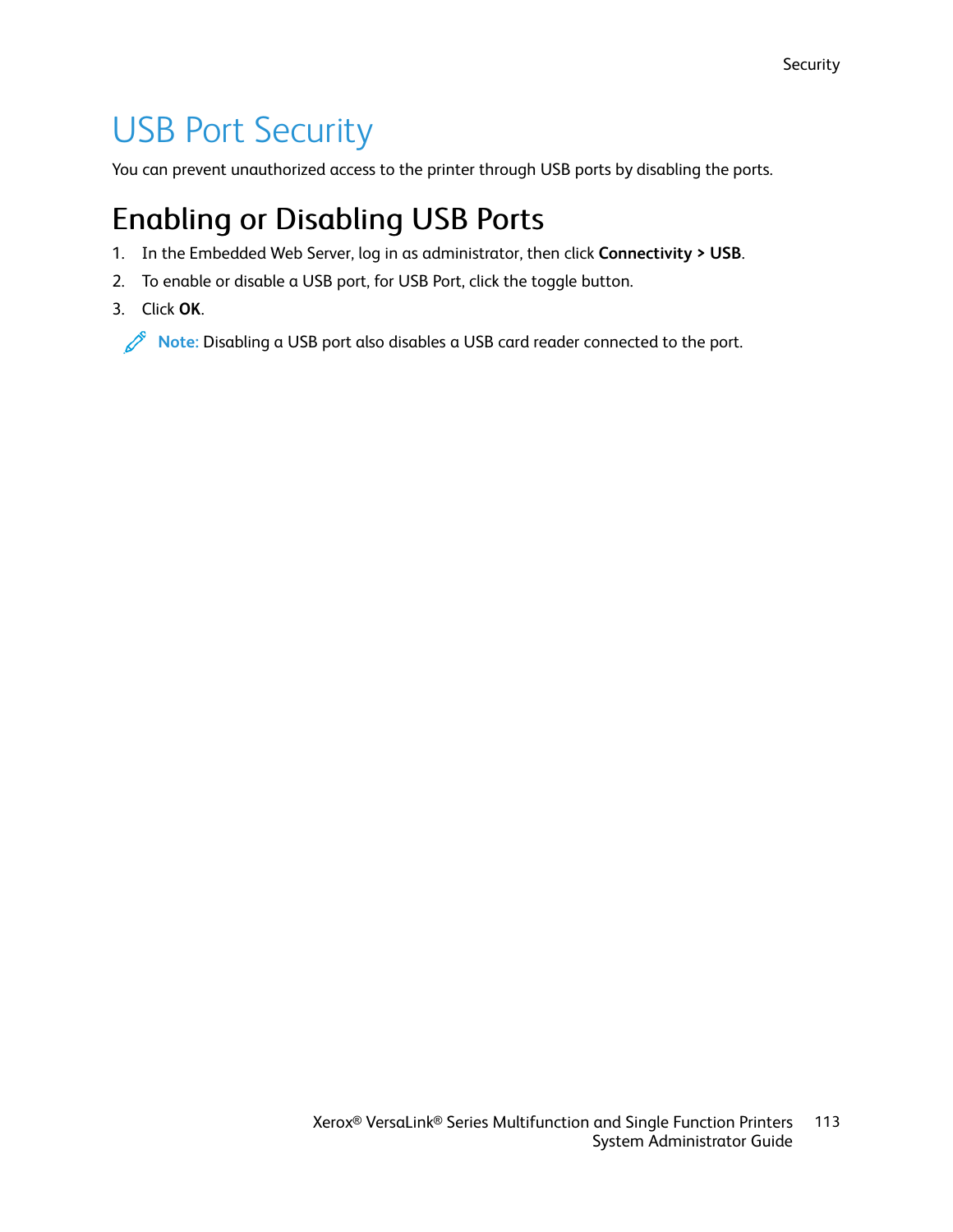[Security](#page-78-0)

114 Xerox® VersaLink® Series Multifunction and Single Function Printers System Administrator Guide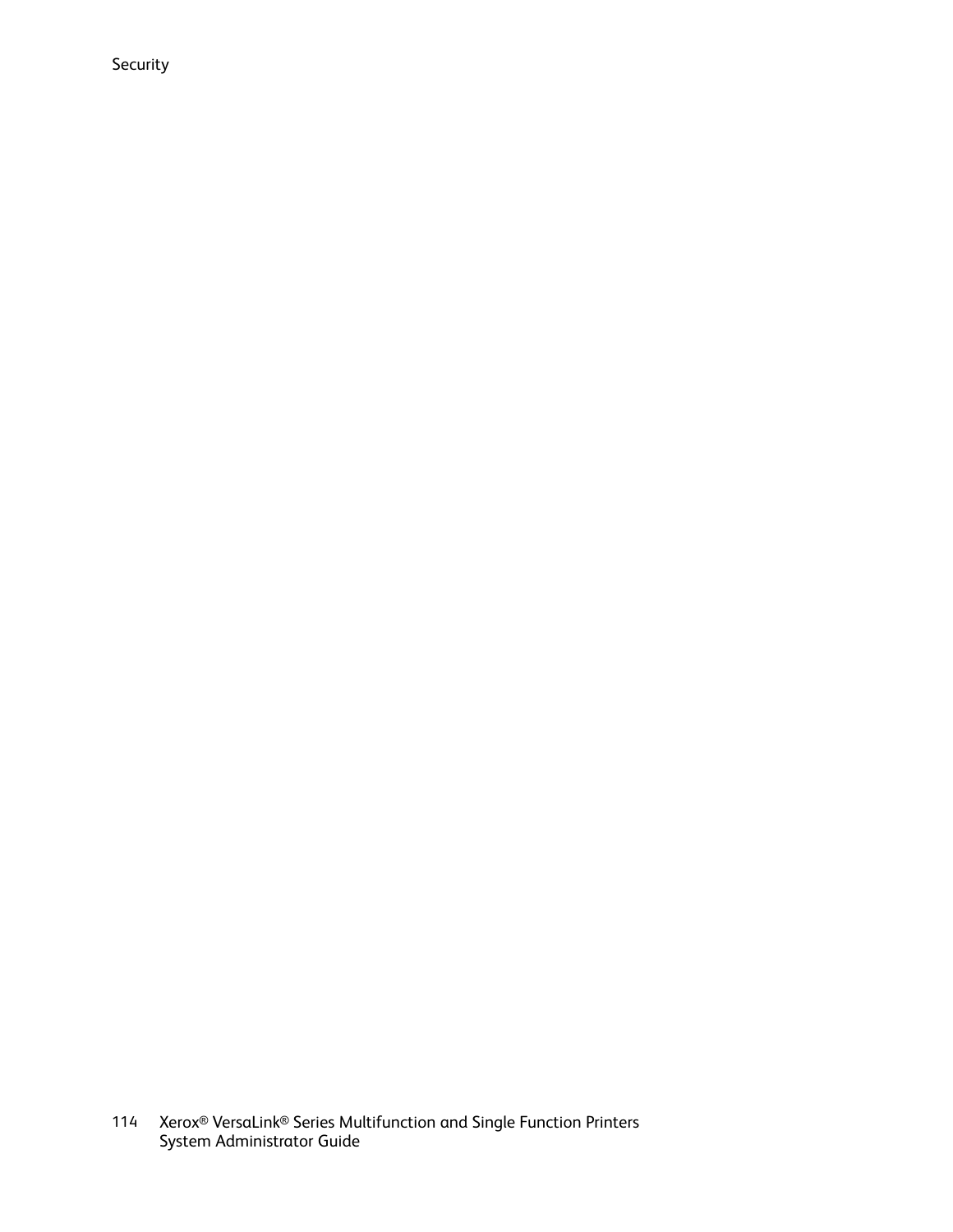# 5

# <span id="page-114-0"></span>Printing

#### This chapter contains: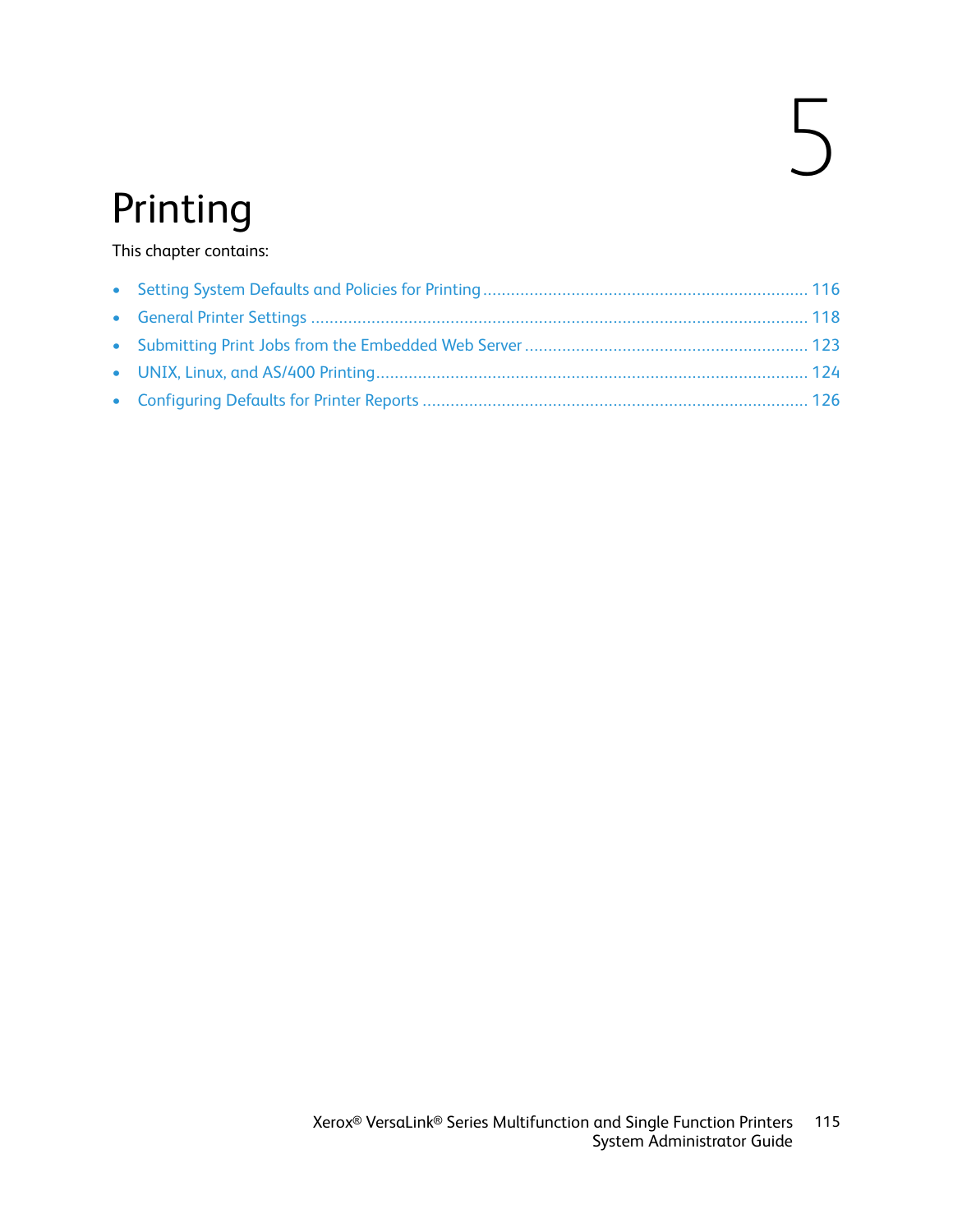# <span id="page-115-0"></span>Setting System Defaults and Policies for Printing

**Note:** This document describes a superset of all features available on the Xerox® VersaLink® Series platform of printers. Not all features described in this document are available on all printers.

## <span id="page-115-1"></span>Optimizing the First Page

If a printer is optimized for color, then receives a black-and-white print job, the printer switches to the black toner. In the same way, if a printer is optimized for black and white, then receives a color print job, the printer switches to color toners. Anytime a printer switches from its optimized setting, the printer requires extra time to print the first page.You can select which mode is optimized by default on your printer.

To set the default optimization:

- 1. In the Embedded Web Server, log in as administrator, then click **System > Defaults and Policies**.
- 2. In the Common area, click **First Page Printing Optimization**.
- 3. Select an option, then click **OK**.

## <span id="page-115-2"></span>Setting the Default Print Paper Size

The Default Print Paper Size setting specifies the paper size if any of the following circumstances occur:

- The print job specifies a paper tray that either does not exist or that has failed.
- The print job specifies a paper size that is unknown or that is not supported.
- The print job does not specify any paper size.

You can specify the default paper size for Letter or A4.

To configure the default paper size:

- 1. In the Embedded Web Server, log in as administrator, then click **System > Defaults and Policies**.
- 2. In the Common area, click **Default Print Paper Size**.
- 3. Select an option, then click **OK**.

## <span id="page-115-3"></span>Optimizing Color Printing

Color printers can use the color toner for black-and-white print jobs and color print jobs. You can optimize the printer for the most efficient use of toner supplies.

The Color Printing Optimization setting provides the following options.

- **Color**: This setting uses color toners for all jobs. If you print many jobs in black and white, this setting is less efficient for toner consumption.
- **Economy**: This setting switches between color and black and white for each page of a print job. This setting conserves the color toners.
- 116 Xerox® VersaLink® Series Multifunction and Single Function Printers System Administrator Guide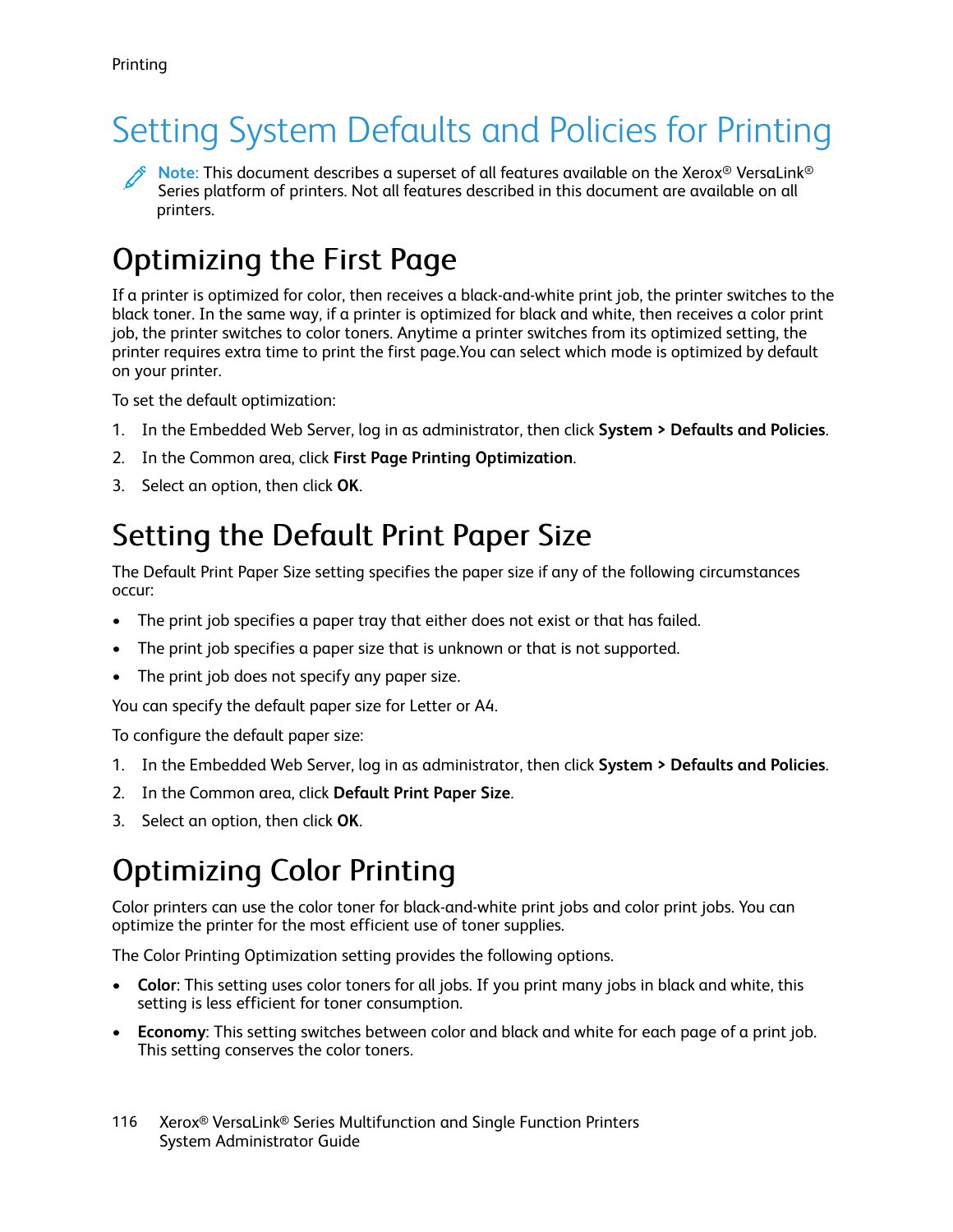• **Black & White**: This setting optimizes for black-and-white jobs. If all your print jobs are black and white, use this setting.

To optimize color printing:

- 1. In the Embedded Web Server, log in as administrator, then click **System > Defaults and Policies**.
- 2. In the Common area, click **Color Printing Optimization**.
- 3. Select an option, then click **OK**.

## <span id="page-116-0"></span>Configuring Color Adjustments Manually

The printer allows you to adjust the CMYK proportions manually in the output. For highlight, midtone, and shadow, you can increase or decrease each color by up to six increments.

To perform color adjustments:

- 1. In the Embedded Web Server, log in as administrator, then click **System > Defaults and Policies**.
- 2. In the Common area, click **Manual Color Adjustment**.
- 3. For Highlight, Midtone, and Shadow, adjust the colors as needed.
- 4. After you have set all the colors, click **OK**.

## Optimizing the Printing of Graphic Files

For some graphic files, such as .jpg, .png, and .tif, the printer directly interprets the files. For these file types, you can optimize the printer for either fine detail or for gradation of image shading. The Direct Printing Quality Optimization setting provides the following options.

- **Thin Lines**: This setting optimizes the fine details in the image file but makes the gradation of shading less smooth.
- **Image Shading**: This setting optimizes the gradation of shading in the image file but makes the fine lines less distinct.

To select an optimization for directly interpreted images:

- 1. In the Embedded Web Server, log in as administrator, then click **System > Defaults and Policies**.
- 2. In the Printer Settings area, click **Direct Printing Quality Optimization**.
- 3. Select an option, then click **OK**.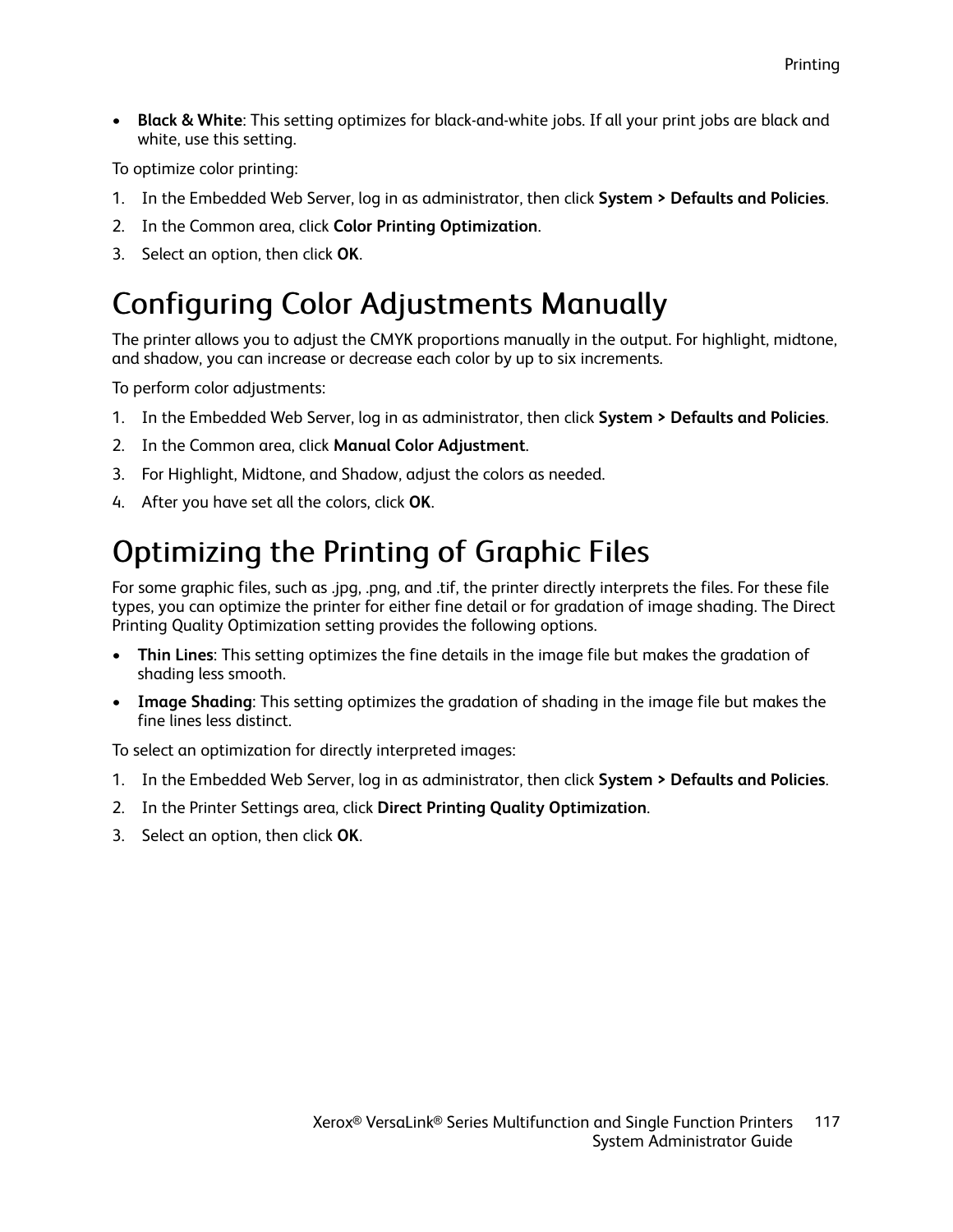## <span id="page-117-0"></span>General Printer Settings

## Changing the Tray Settings

The tray settings determine how the printer manages the paper trays.

- Tray Mode: This option determines if users are prompted to confirm or modify paper settings when they insert a paper tray into the printer. There are three modes: Fully Adjustable, Dedicated, and Bypass.
	- In Fully Adjustable mode, users can change the paper settings at the control panel each time they insert a paper tray into the printer, or insert paper into the Bypass Tray.
	- In Dedicated mode, only a system administrator can use the Embedded Web Server or control panel to change the settings for paper features. When a printer tray is set to Dedicated mode, users cannot change the tray settings.
	- In Bypass mode, the printer prompts users to confirm or modify paper settings when paper is loaded into the Bypass Tray. If the Bypass Tray contains paper, Bypass mode sets the Bypass Tray as the default tray for all print jobs without a specified tray.
- Auto Select: This option designates a tray as available for all jobs that use the type of paper in the tray, and for print jobs that do not specify a tray.
- Priority: This option sets a hierarchy for the paper trays. When more than one tray has Auto Select enabled and contains paper that matches the job, the printer uses the highest priority tray. When the Priority 1 tray is empty, the printer uses the Priority 2 tray, and so on, until all trays are empty or refilled.

To change the tray settings from the printer control panel:

- 1. At the printer control panel, log in as administrator, then press the **Home** button.
- 2. Touch **Device > Paper Trays**.
- 3. Select a tray.
- 4. To set the level of restriction on the paper tray, touch **Tray Mode** and select an option.
- 5. If you selected Dedicated for Tray Mode, configure the paper size, type, and color.
- 6. To allow the printer to select which paper tray to use, for Auto Select, enable the toggle button.
- 7. To select a priority level for this paper tray, for Priority, to increment priority, touch the **Plus** icon (**+**) or to decrement the priority, touch the **Minus** icon (**–**).
- 8. Touch **OK**.

To change the tray settings from the Embedded Web Server:

- 1. In the Embedded Web Server, log in as administrator, then click **Home**.
- 2. In the Trays area, click a tray icon.
- 3. To set the level of restriction on the paper tray, click **Tray Mode**, then select an option.
- 4. If you selected Dedicated for Tray Mode, configure the paper size, type, and color.
- 5. To allow the printer to select which paper tray to use, for Auto Select, click the Enable toggle button.
- 118 Xerox<sup>®</sup> VersaLink<sup>®</sup> Series Multifunction and Single Function Printers System Administrator Guide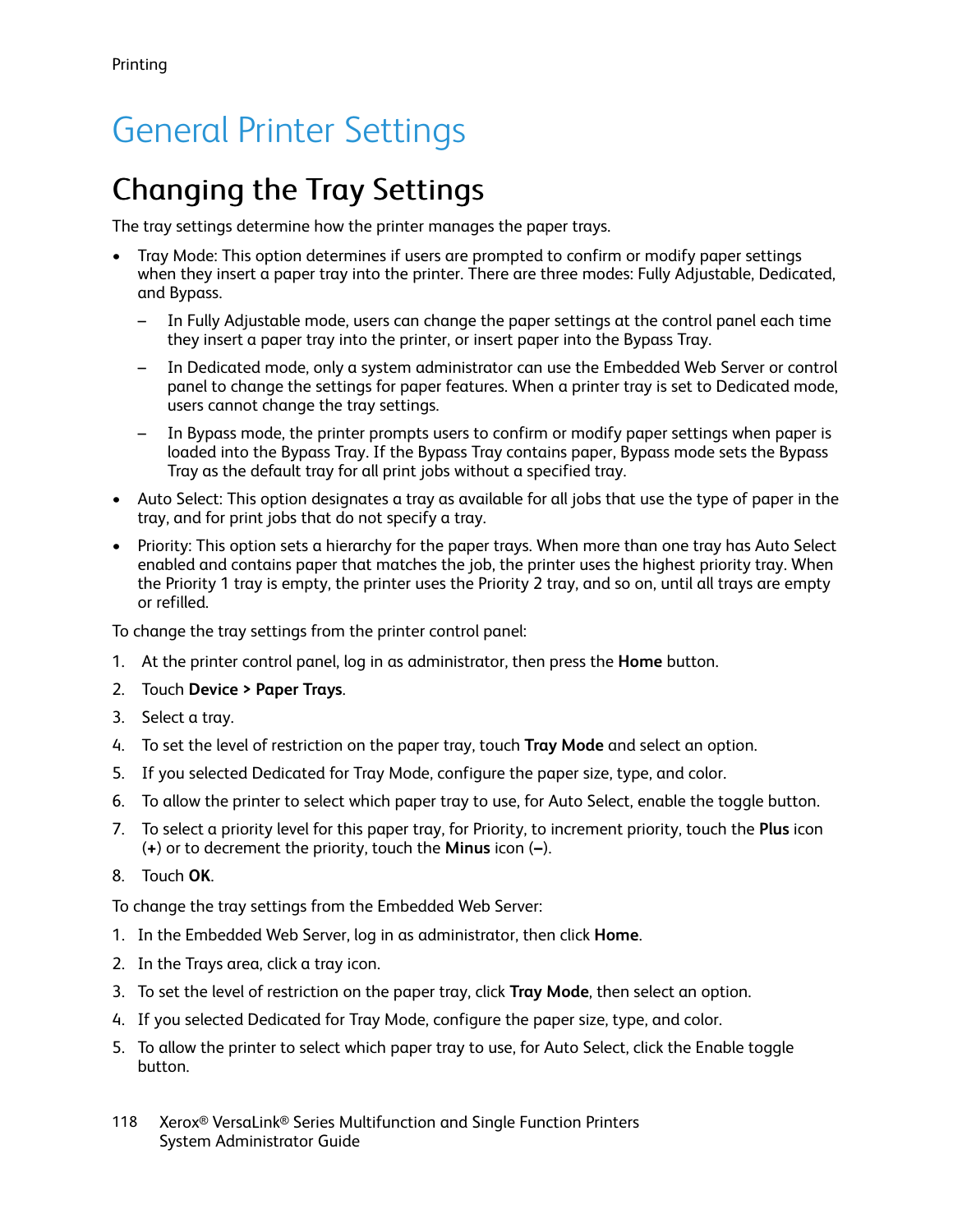- 6. To select a priority level for the paper tray, click **Priority**, then select an option.
- 7. Click **OK**.

## Configuring Policies for Print Jobs

The printer provides the following policies for print jobs:

- Print Around: This policy manages jobs that cannot start because the needed paper is not available. When Print Around is off, the printer blocks all print jobs until the resource is available. When Print Around is on, a print job is held for resources, and other jobs that do not need the same resource are allowed to print.
- Conceal Job Names: This policy allows you to block the names of jobs from appearing in job listings.
- Stored Print Jobs: This policy allows you to set a minimum length of for passcodes that are assigned to stored jobs, and to delete stored jobs after a specified period.

To configure general polices for print jobs:

- 1. In the Embedded Web Server, log in as the system administrator, then click **Jobs > Policies**.
- 2. In the Print Around area:
	- To enable Print Around, click the **Enable** toggle button.
	- To delete held jobs, select **Delete Held Jobs After**, then click **On**.
	- Specify the amount of time that the printer holds a job for attention before it deletes the job from the queue.
- 3. To show or hide job names, in the Conceal Job Names area, select an option.
- 4. In the Stored Print Job Settings area:
	- To set a minimum length for passcodes assigned to stored jobs, for Minimum Number of Passcode Digits, type a number.
	- To delete Secure, Personal, and Sample Set stored jobs after a specified period, click **Delete Stored Jobs After**, then select an option.
	- Configure the time period that the printer waits before it deletes the stored jobs.
- 5. Click **OK**.

### Enabling Print From USB

The Print From USB feature allows you to print a file that is stored on a USB flash drive from the USB port on the printer control panel.

**Note:** Before you begin, ensure that the USB port is enabled. For details, refer to [USB](#page-44-0).

To enable Print From USB:

- 1. In the Embedded Web Server, log in as administrator, then click **Apps > USB**.
- 2. Click the Print From toggle button.
- 3. To activate the changes, at the prompt, click **Restart Now**.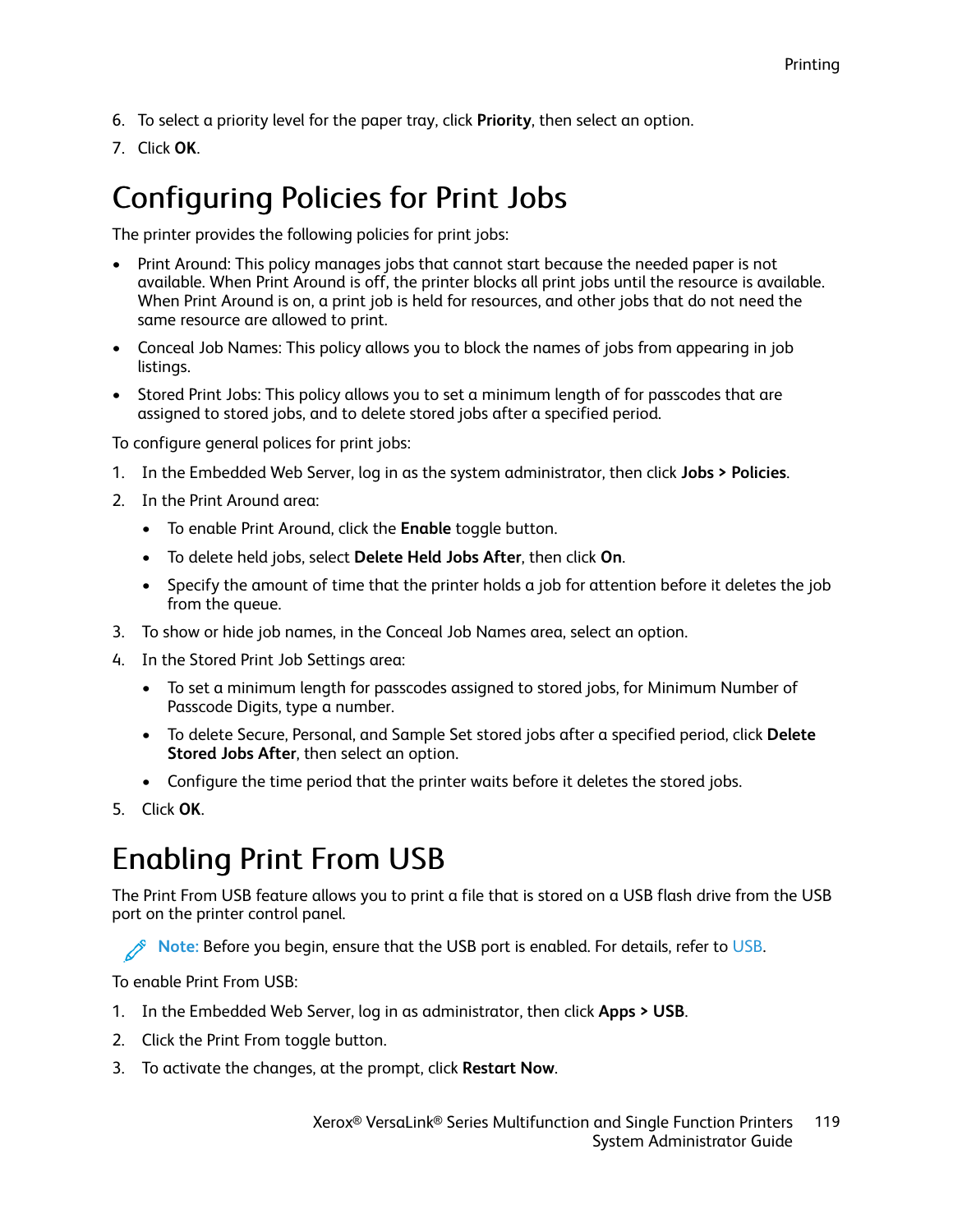## Setting Paper Size Preferences

- 1. In the Embedded Web Server, log in as administrator, then click **System > Measurements**.
- 2. Click **Units**, then select **Inches** or **Millimeters**.
- 3. Click **Paper Size Preference**, then select **Inch** or **Metric**.
- 4. Click **OK**.

## Enabling an Automatic Startup Page

By default, the printer prints a Startup page every time the printer is powered on or restarts. To change the setting:

- 1. In the Embedded Web Server, log in as administrator, then click **System > Defaults and Policies**.
- 2. In the Common area, click **Startup Page**.
- 3. Select an option, then click **OK**.
- 4. Click **Close**.

## Configuring Settings for Custom Paper

You can configure the printer for specific types of paper.

- Adjust Paper Type: This setting allows you to map the media type list with the IOT media type. For example, you can designate a different type of paper as Plain. This setting allows the printer to compensate for different weights and properties of the media.
- Custom Paper Names: This setting allows you to designate names to custom media types.

To map the media type list:

- 1. In the Embedded Web Server, log in as administrator, then click **System > Defaults and Policies**.
- 2. In the Paper Supply area, click **Adjust Paper Type**.
- 3. To change the paper designation, click a paper type, then select an option.
- 4. When finished, click **OK**.

To assign names to custom media:

- 1. In the Embedded Web Server, log in as administrator, then click **System > Defaults and Policies**.
- 2. In the Paper Supply area, click **Custom Paper Names**.
- 3. Type the names that you want to appear in the Adjust Paper Type window.
- 4. When finished, click **OK**.

## Configuring Settings for Memory and Print Job Types

1. In the Embedded Web Server, log in as administrator, then click **System > Defaults and Policies**.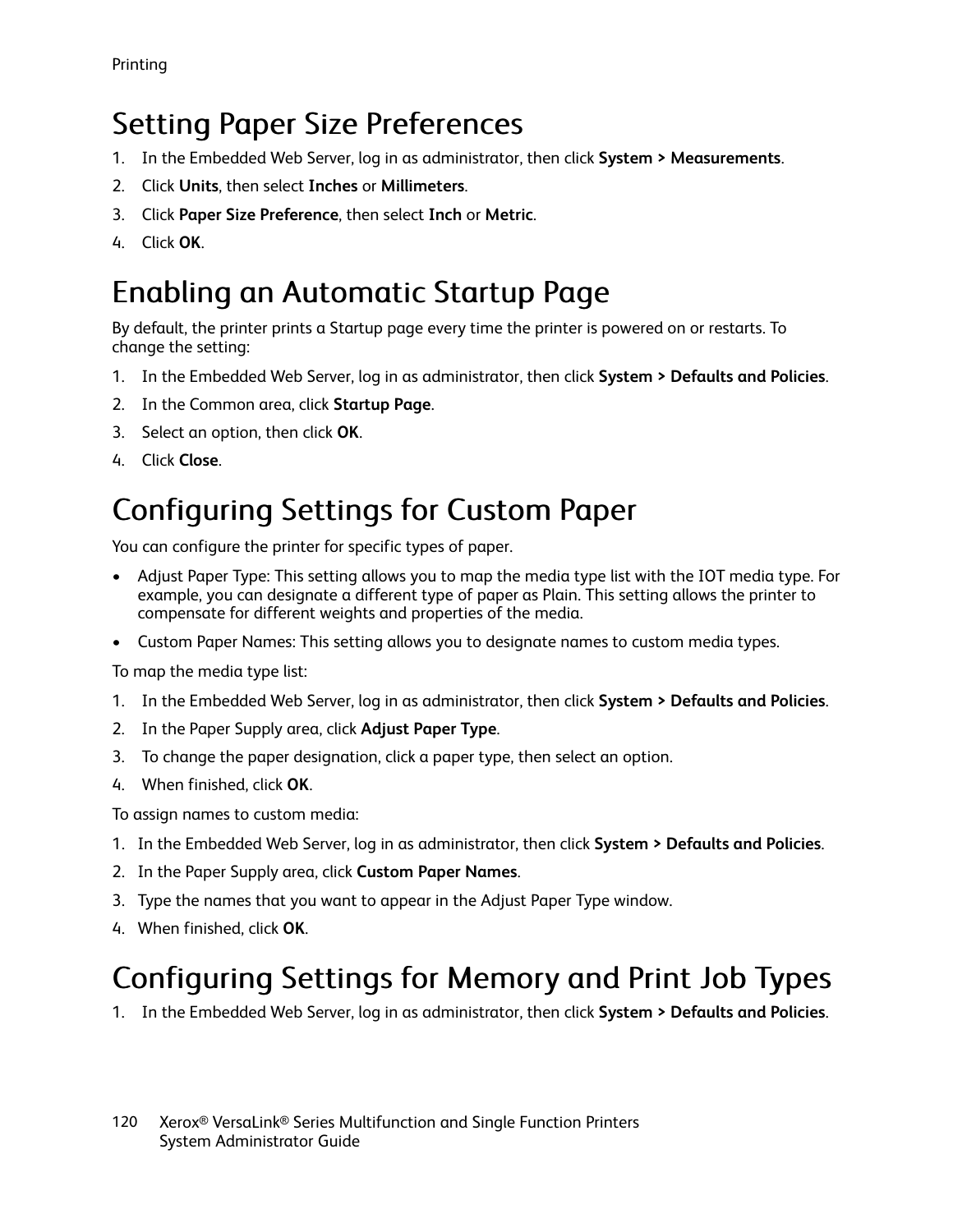- 2. If your printer has PostScript<sup>®</sup> enabled, to set the size for PostScript<sup>®</sup> memory, in the Printer Settings area:
	- Click **Memory Settings**.
	- Type a value for the memory size.
	- Click **OK**.
- 3. To limit the types of jobs to personal, secure, or saved, in the Printer Settings area:
	- Click **Allowed Print Job Types**.
	- Select an option, then click **OK**.

## Enabling the Policy for Paper Size Substitution

You can configure the printer to substitute paper sizes, or you can configure the printer to prompt users to load paper in the tray.

- 1. In the Embedded Web Server, log in as administrator, then click **System**.
- 2. Click **Defaults and Policies**.
- 3. In the Printer Settings area, click **Specified Paper is Unavailable**, then select an option.
- 4. Click **OK**.

## Configuring a Bypass Tray Confirmation

You can configure the printer to hold a job until the user confirms the paper size in the bypass tray. When this setting is on, and a user submits a job that uses the bypass tray, an indicator flashes on the control panel. At the control panel, the user confirms that the correct paper is loaded in the bypass tray to print the job.

To configure a bypass tray confirmation:

- 1. In the Embedded Web Server, log in as administrator, then click **System > Defaults and Policies**.
- 2. In the Printer Settings area, click **Bypass Tray Paper Type and Size Confirmation**.
- 3. Select **On**, then click **OK**.
- 4. Click **Close**.

## Specifying Behavior After an Error

- 1. In the Embedded Web Server, log in as administrator, then click **System**.
- 2. Click **Defaults and Policies**.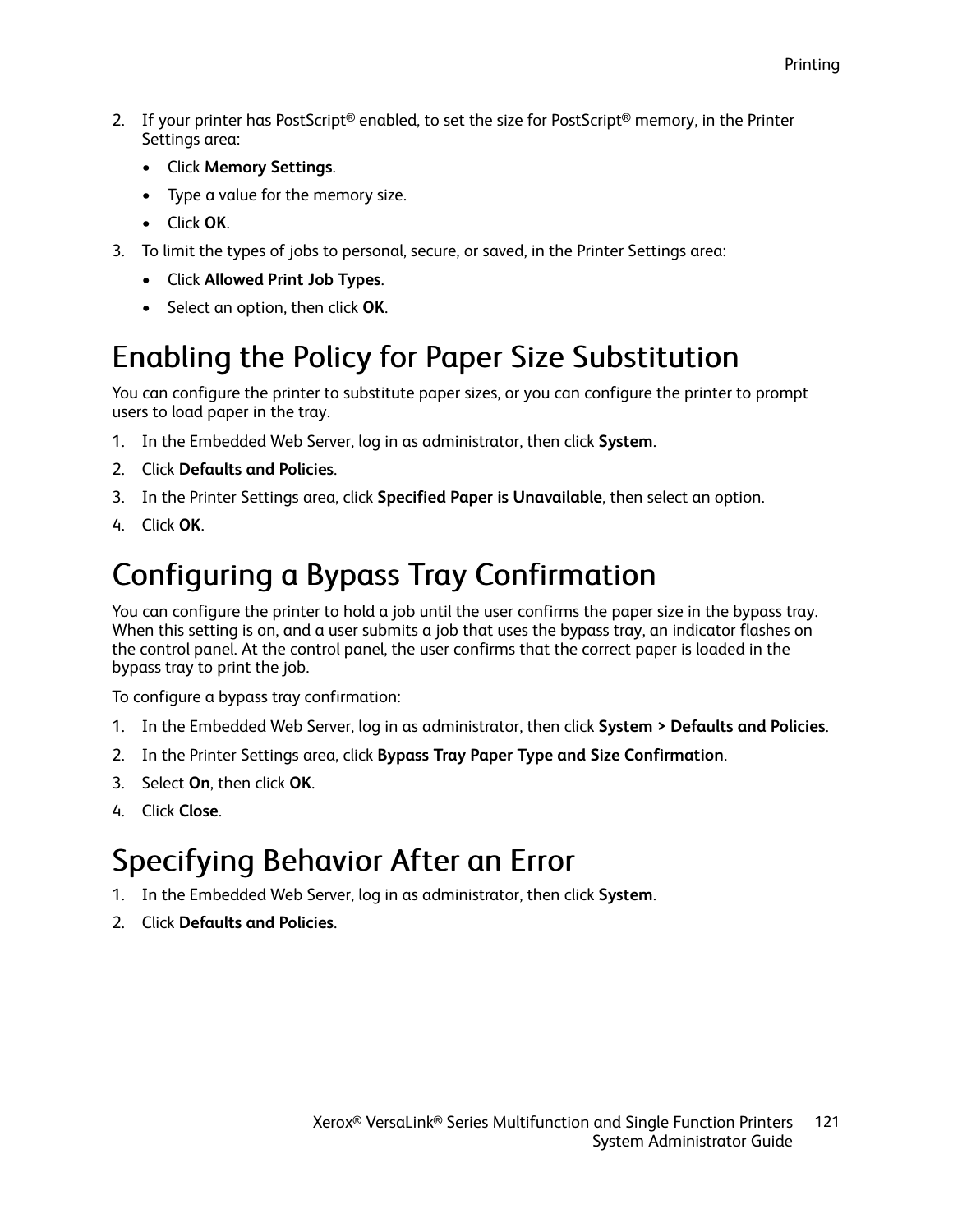- 3. In the Printer Settings area:
	- Click **Resume Print After Error** and select an option.
		- To restart printing automatically, select **Auto Resume**.
		- To restart manually, select **Manual Resume**.
	- Click **When Paper Jam Occurs**, then select an option.
		- To resume printing, select **Resume Print After Jam Clearance**.
		- To delete the print job, select **Cancel Printing**.
- 4. Click **Close**.

## Managing Banner Pages

You can configure the printer to print a banner page with each print job. The banner page contains information identifying the user and job name. You can set this option in the print driver and in the Embedded Web Server.

**Note:** Enable Banner page printing in the print driver and at the control panel or the Embedded Web Server, otherwise a banner page does not print.

To manage Banner pages:

- 1. In the Embedded Web Server, log in as administrator, then click **System**.
- 2. Click **Defaults & Policies**.
- 3. In the Printer Settings area, click **Print Banner Pages**.
- 4. Click **Printer Banner Pages**, then select an option.
- 5. If your printer is equipped with multiple paper trays, click **Paper Tray**, then select a tray to supply the banner pages.
- 6. To enable the print driver to override the setting for banner pages, for Allow Print Driver to Override, enable the toggle button.
- 7. To enable the printer to detect when the client provides a banner page, for Detect Client Banner Pages, enable the toggle button.
- 8. Click **OK**.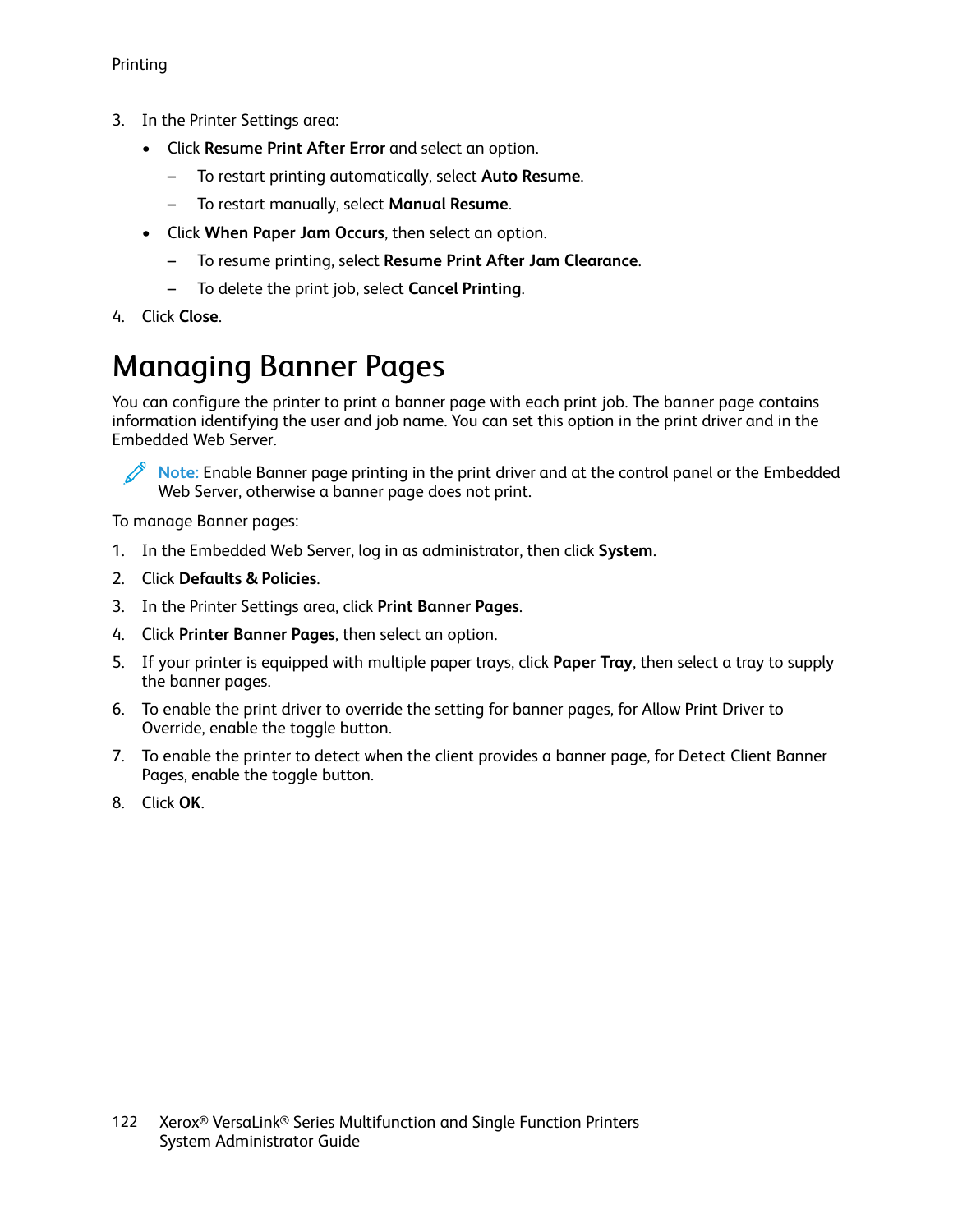## <span id="page-122-0"></span>Submitting Print Jobs from the Embedded Web Server

You can print .pdf, .ps, .pcl, .prn, .xps, .jpg, .tif, or .txt files from the Embedded Web Server.

- 1. In the Embedded Web Server, click **Home**.
- 2. In the Quick Links area, click **Submit File**. The Submit File dialog box appears.
- 3. To select a file from your computer hard drive, click **Select**.
- 4. Locate the file that you want to print, then click **Open**.
- 5. To submit the job to the printer queue, click **Submit**.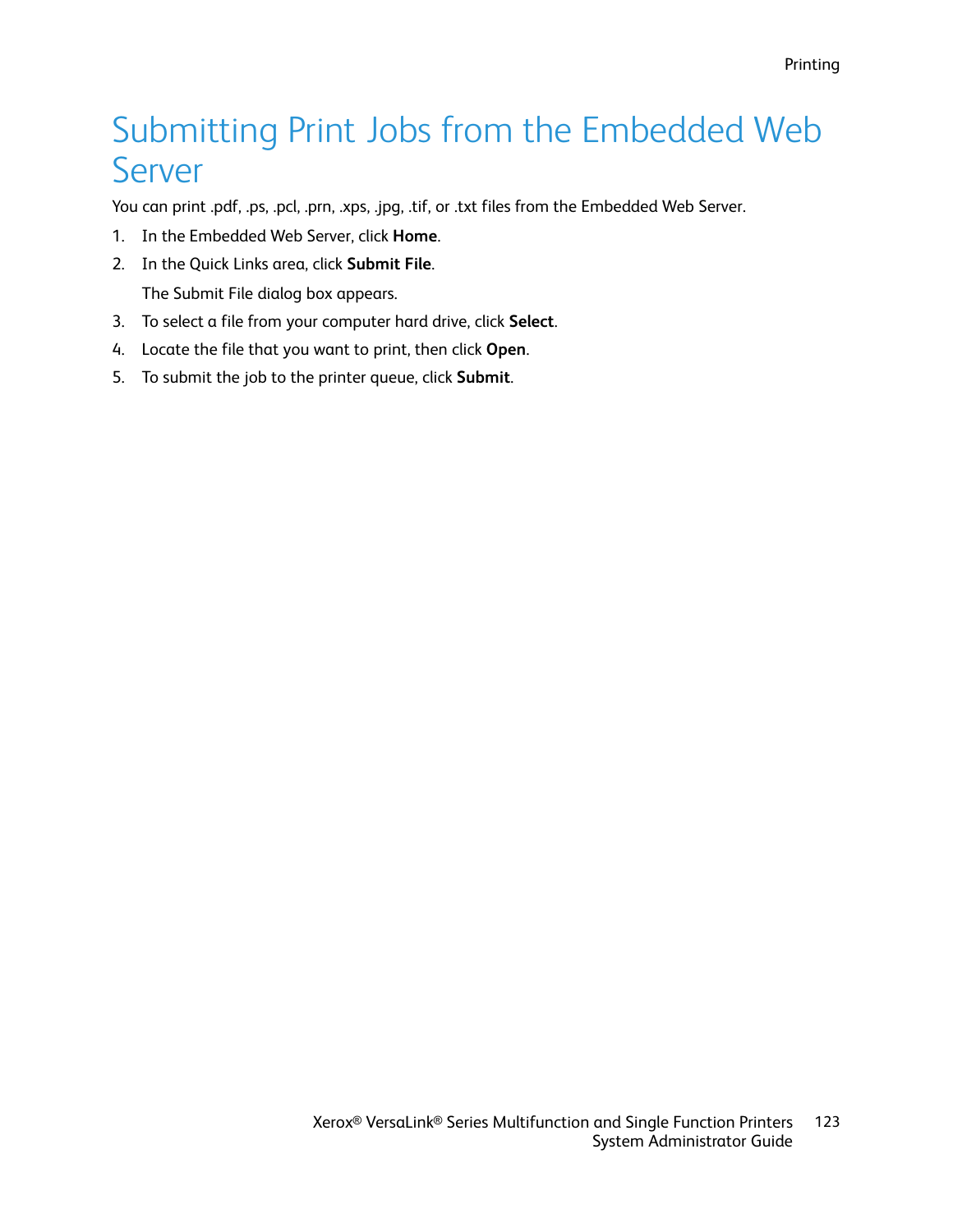# <span id="page-123-0"></span>UNIX, Linux, and AS/400 Printing

UNIX-based printing uses LPD/LPR port 515 or lp to port 9100 to provide printer spooling and network print server functionality. Xerox® printers can communicate using either protocol.

## Xerox® Printer Manager

Xerox® Printer Manager is an application that allows you to manage and print to multiple printers in UNIX and Linux environments.

Xerox® Printer Manager allows you to:

- Configure and check the status of network connected printers.
- Set up a printer on your network as well as monitor the operation of the printer once installed.
- Perform maintenance checks and view supplies status at any time.
- Provide a common look and feel across the many different suppliers of UNIX and Linux operating systems.

#### Installing Xerox® Printer Manager

#### Before you begin:

Ensure that you have root or superuser privileges to install Xerox® Printer Manager.

- 1. Download the appropriate package for your operating system. To locate drivers for your printer, go to [www.xerox.com/office/drivers](http://www.office.xerox.com/cgi-bin/printer.pl?APP=udpdfs&Page=color&PgName=driver&Language=English). The available files are:
	- Xeroxv5Pkg-AIXpowerpc-x.xx.xxx.xxx.rpm for the IBM PowerPC family.
	- Xeroxv5Pkg-HPUXia64-x.xx.xxx.xxxx.depot.gz to support HP Itanium workstations.
	- Xeroxv5Pkg-Linuxi686-x.xx.xxx.xxx.rpm to support RPM-based 32-bit Linux environments.
	- Xeroxv5Pkg-Linuxi686-x.xx.xxx.xxx.deb to support Debian-based 32-bit Linux environments.
	- Xeroxy5Pkg-Linuxx86 64-x.xx.xxx.xxx.rpm to support RPM-based 64-bit Linux environments.
	- Xeroxy5Pkg-Linuxx86 64-x.xx.xxx.xxxx.deb to support Debian-based 64-bit Linux environments.
	- Xeroxv5Pkg-SunOSi386-x.xx.xxx.xxx.pkg.gz for Sun Solaris x86 systems.
	- Xeroxv5Pkg-SunOSsparc-x.xx.xxx.xxxx.pkg.gz for Sun Solaris SPARC systems.
- 2. To install the custom driver, log in as root then type the following command:
	- AIX: rpm U Xeroxv5Pkg-AIXpowerpc-x.xx.xxx.xxx.rpm
	- HPUX: swinstall -s Xeroxv5Pkg-HPUXia64-x.xx.xxx.xxx.depot.gz \\*
	- Linux (RPM based): rpm -U Xeroxv5Pkg-Linuxi686-x.xx.xxx.xxxx.rpm
	- Linux (Debian based): dpkg -i Xeroxv5Pkg-Linuxi686-x.xx.xxx.xxxx.deb
	- Solaris (x86 based): pkgadd -d Xeroxv5Pkg-SunOSi386-x.xx.xxx.xxxx.pkg
	- Solaris (SPARC based): pkgadd -d Xeroxv5Pkg-SunOSsparc-x.xx.xxx.xxxx.pkg

The installation creates a Xerox directory in /opt/Xerox/prtsys.

124 Xerox® VersaLink® Series Multifunction and Single Function Printers System Administrator Guide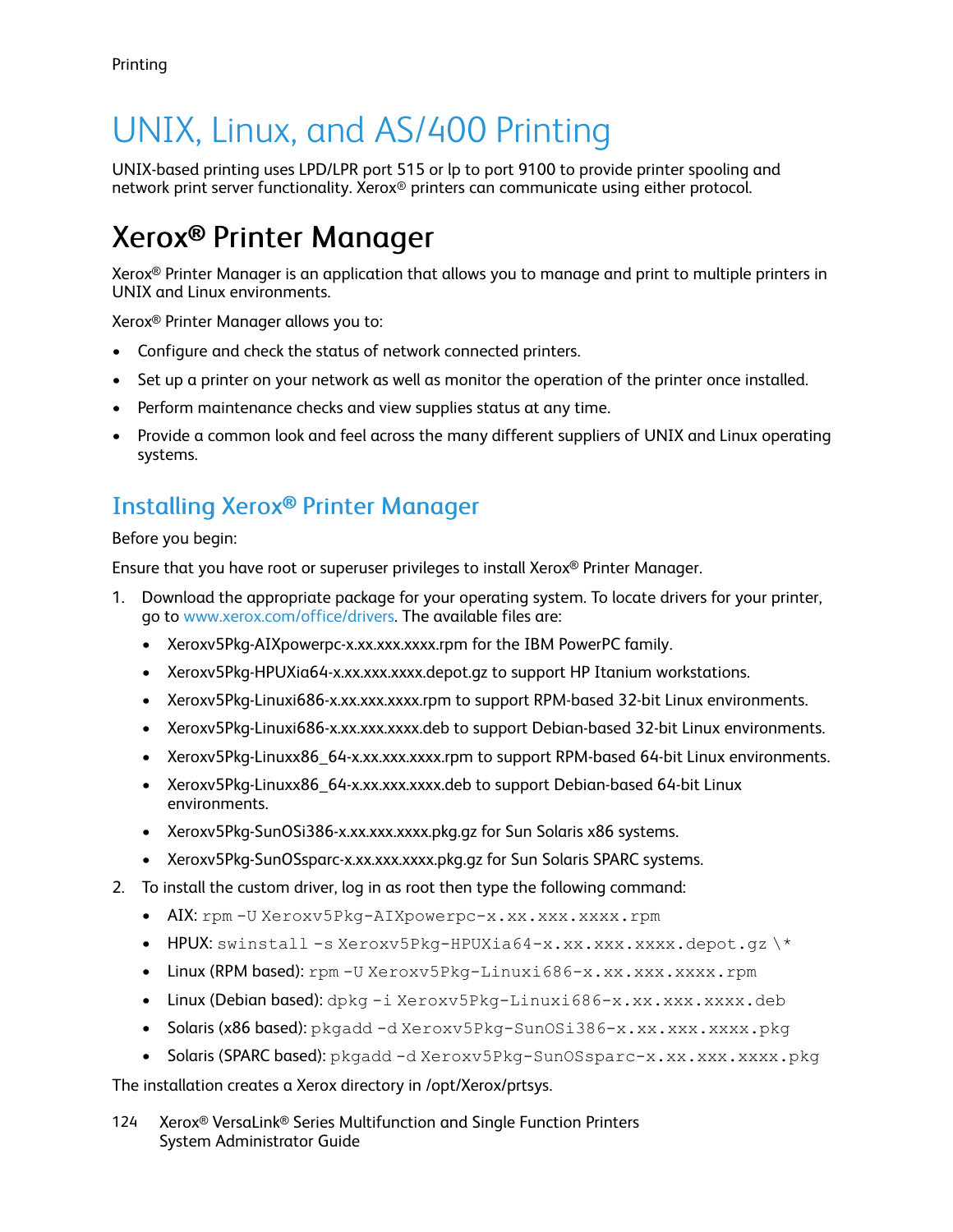#### Launching Xerox® Printer Manager

To launch Xerox® Printer Manager from a terminal window prompt as root, type  $x$ eroxprtmgr, then press **Enter** or **Return**.

## AS/400

Xerox provides Work Station Customization Object (WSCO) files to support AS/400 or Iseries, V5R2 or later systems. The WSCO file provides printer-specific PCL codes. The host print transform uses these codes to select the correct tray, 2-sided printing option, font size and type, and orientation. The XTOOLSxxxx library provides a source WSCO for each supported Xerox® printer. You only download and install the library once.

**Note:** The host print transform only works on AFPDS and SCS files. Convert IPDS formatted printer files to AFPDS files to use the WSCO for printing.

#### Installing the WSCO and Setting up Print Queues

For detailed instructions on installing the library and setting up print queues, refer to the installation instructions that are included with the library.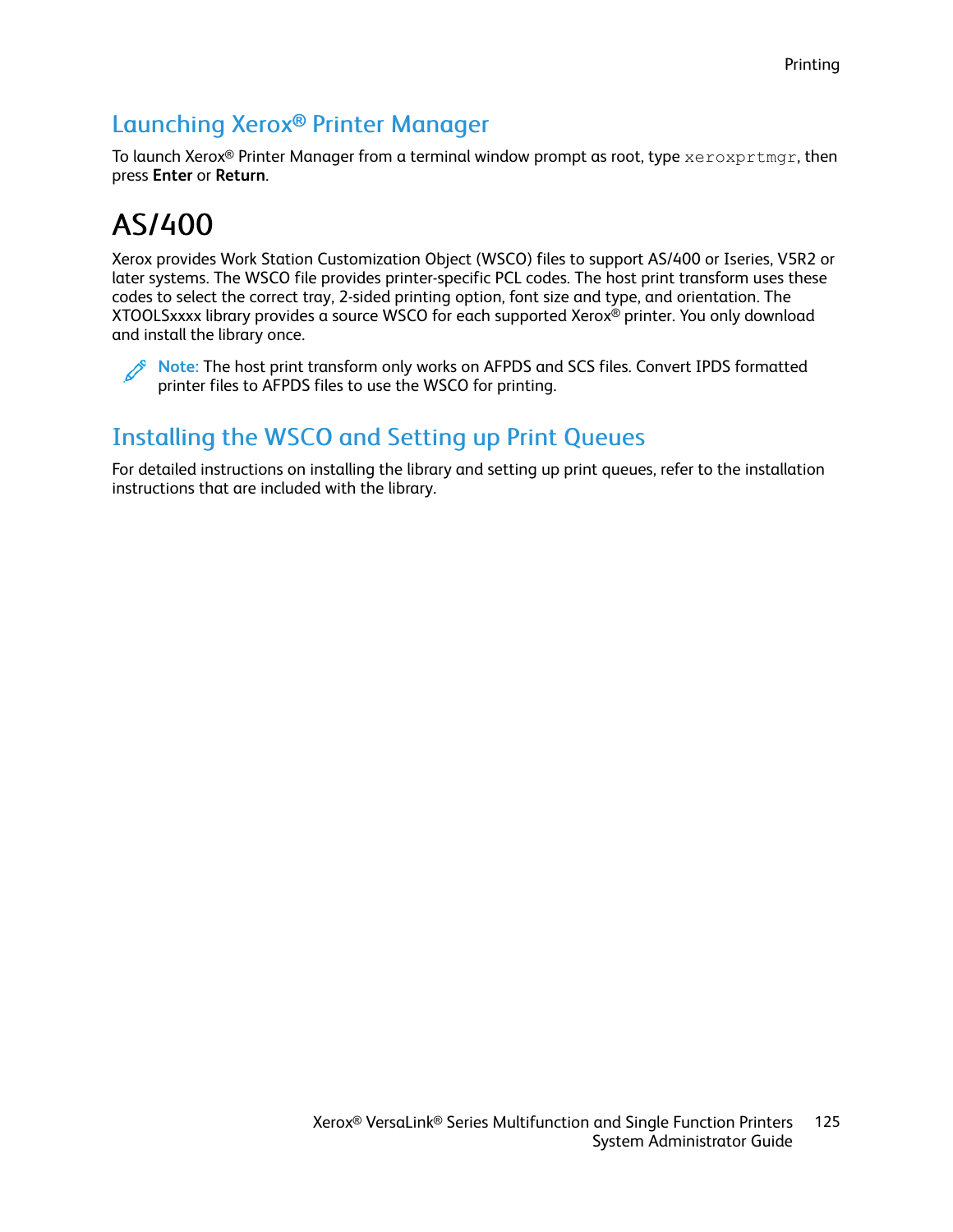# <span id="page-125-0"></span>Configuring Defaults for Printer Reports

- 1. In the Embedded Web Server, log in as administrator, then click **System > Defaults and Policies**.
- 2. In the Report Settings area:
	- To configure the printer to use a specific tray for report printing, click **Report Output Tray**. Select an option, then click **OK**.
	- To configure the printer to print a job deletion report when a job is deleted, click **Job Deletion Report**. Select **On**, then click **OK**.
- 3. Click **Close**.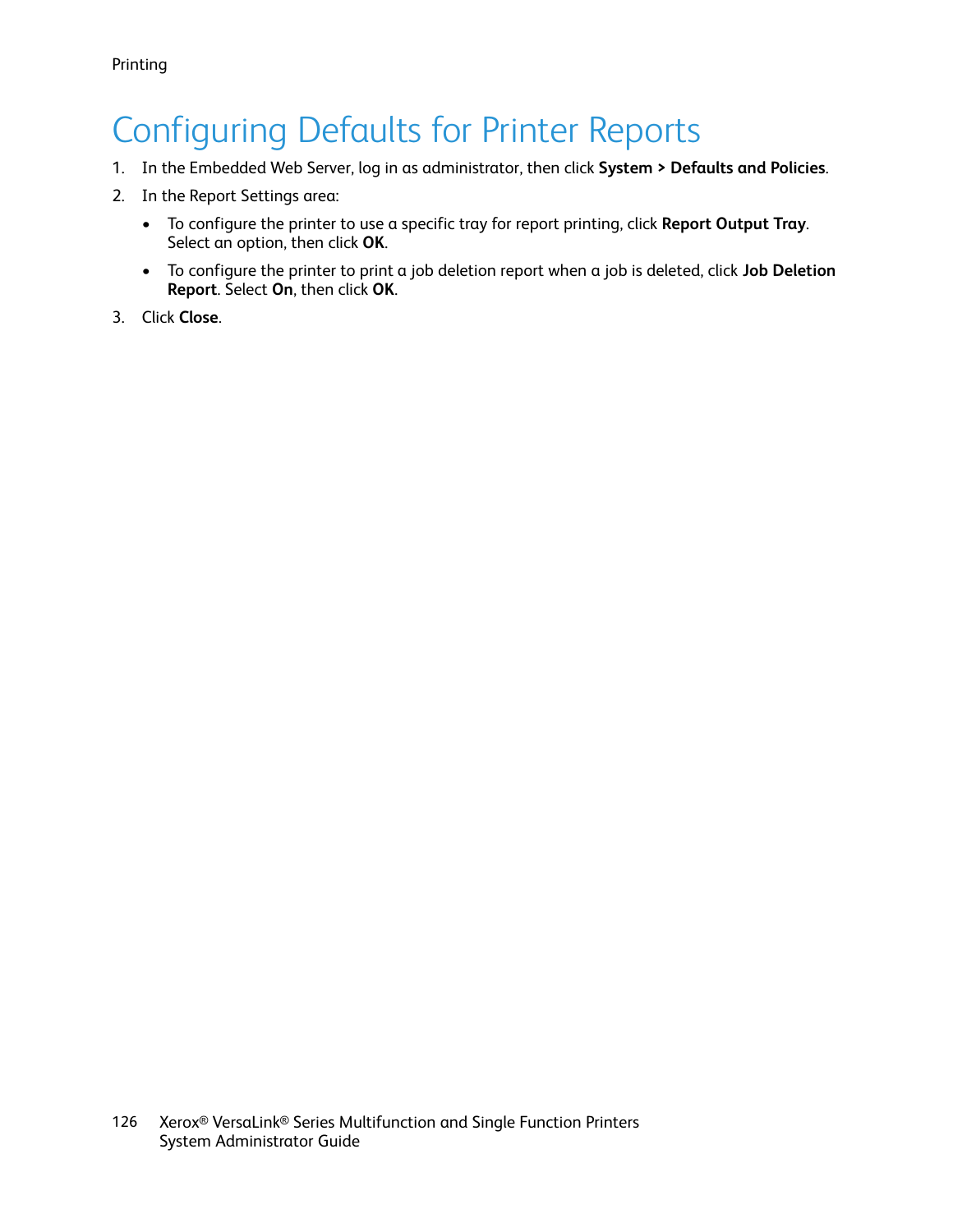# **6**

# <span id="page-126-0"></span>Copying

This chapter contains: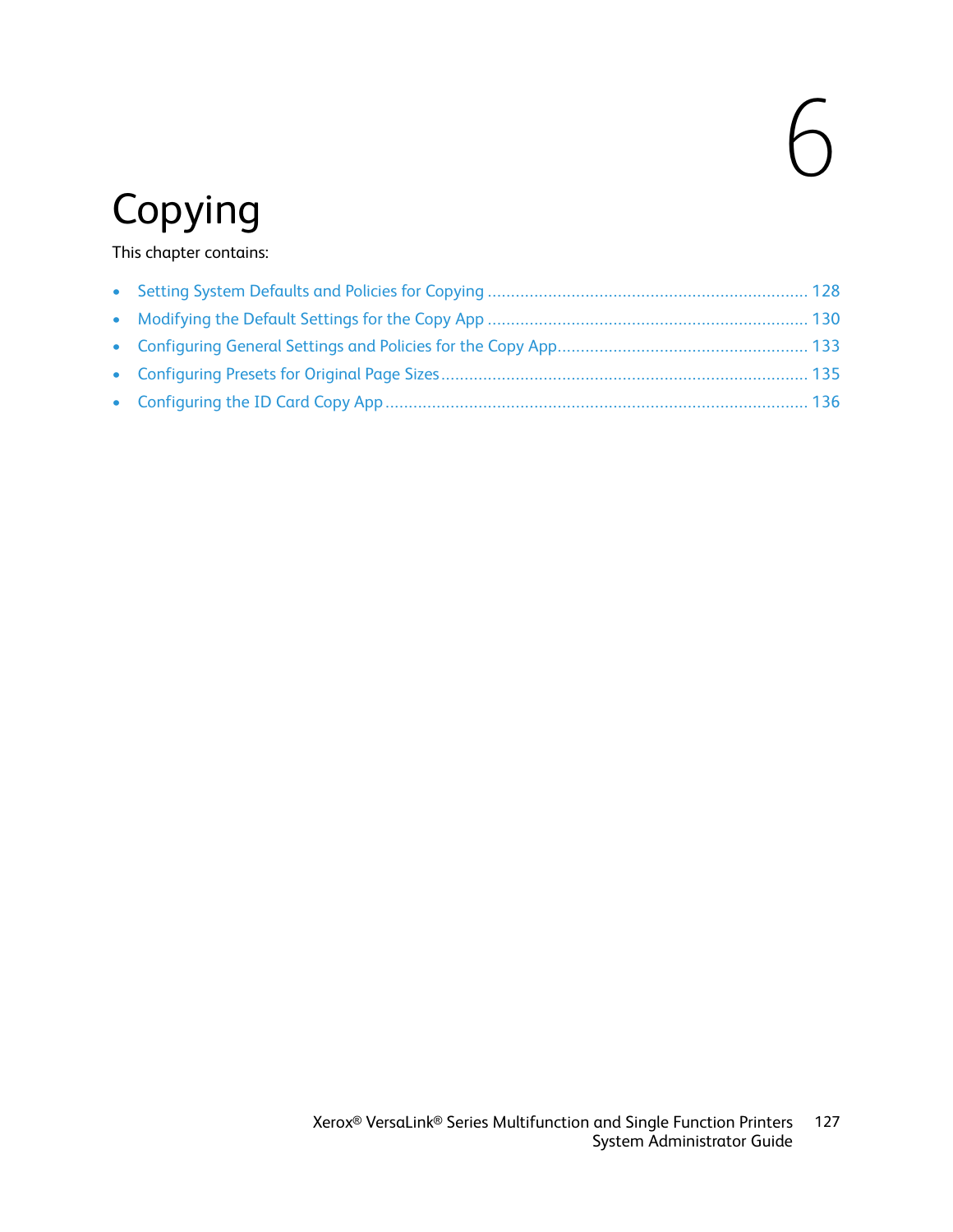# <span id="page-127-0"></span>Setting System Defaults and Policies for Copying

**Note:** This document describes a superset of all features available on the Xerox® VersaLink® Series platform of printers. Not all features described in this document are available on all printers.

- To select which mode your device is optimized for when it receives a color print job or black and white job, refer to [Optimizing](#page-115-1) the First Page.
- To configure how the device manages circumstances when there is a paper-size mismatch, refer to Setting the [Default](#page-115-2) Print Paper Size.
- To configure how the printer uses color toner for print jobs, refer to [Optimizing](#page-115-3) Color Printing.
- To adjust highlights, midtones, and shadows for your print jobs, refer to [Configuring](#page-116-0) Color [Adjustments](#page-116-0) Manually.

## <span id="page-127-1"></span>Configuring Auto Detection for Legal Size Originals

You can configure the printer to detect a Legal-size original document. You can select between two page lengths for Legal-size documents.

To configure automatic detection of Legal-size original documents:

- 1. In the Embedded Web Server, log in as administrator, then click **System > Defaults and Policies**.
- 2. In the Common area, click **Legal Original Size Auto Detection**.
- 3. To enable detection, click the **Enable** toggle button.
- 4. Click **Legal Original Size Option**, then select an option.
- 5. Click **OK**.

## <span id="page-127-2"></span>Confirming the Position of Document Guides

Document Guides Position Confirmation provides a confirmation message when you change the position of the paper guides to Letter width. If enabled, when you change the guides to Letter, then start a scan, copy, or fax job, a confirmation message appears on the printer control panel. When you change the paper-width guides to A4 or other settings, a confirmation message does not appear.

To enable the Document Guides Position Confirmation:

- 1. In the Embedded Web Server, log in as administrator, then click **System > Defaults and Policies**.
- 2. In the Common area, click **Document Guides Position Confirmation**.
- 3. Select **On**.
- 4. Click **OK**.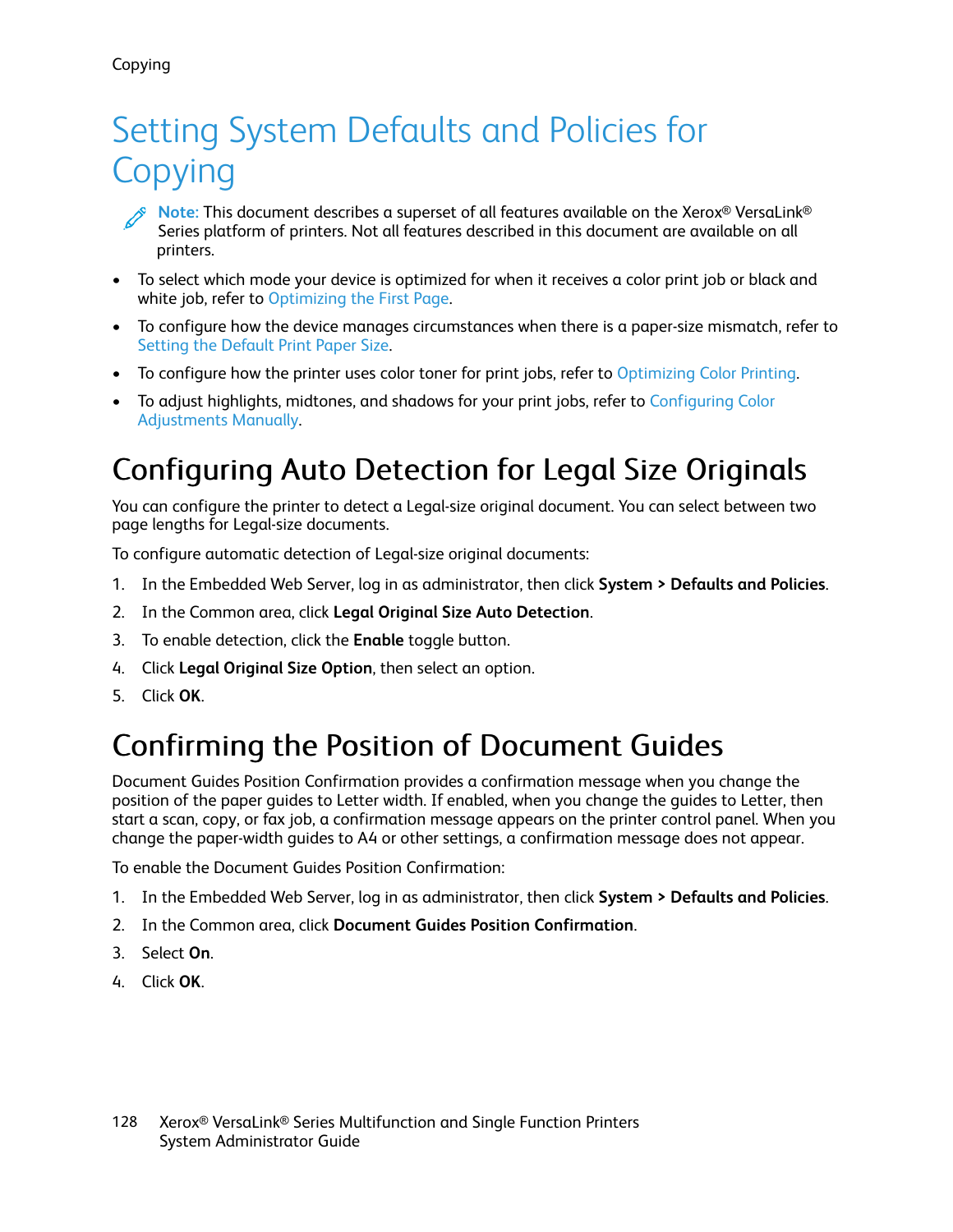## <span id="page-128-0"></span>Setting a Default Image Gradation Mode

The printer provides two methods of optimizing gradient shades in images. The Photo Image Pseudo Gradation Mode setting provides the following options.

- **Error Diffusion**: This option is a method of halftoning used to smooth the gradients in an image. Use this method for images that are printed.
- **Dither**: This option is a method of randomizing pixels to smooth the gradients in an image. Use this method for images that are displayed on a screen.

To select a method of optimizing gradients in images:

- 1. In the Embedded Web Server, log in as administrator, then click **System > Defaults and Policies**.
- 2. In the Common area, click **Photo Image Pseudo Gradation Mode**.
- 3. Click **All Except Copy Job**, then select an option.
- 4. Click **OK**.

## <span id="page-128-1"></span>Resolving the Original Size Detection Error

For Copy, Fax, and Scan functions, the Resolve Original Size Detection Error setting allows you to set the default size for an original document. This setting provides the following options.

- **Prompt to Enter Size**: This option displays a prompt at the printer control panel to enter the size of the original document for the current job.
- **Use Default Scan Size**: This option uses the default original document size for the current job.

**Note:** You specify the default original size in this same configuration window.

To configure a response to Resolve Original Size Detection Error:

- 1. In the Embedded Web Server, log in as administrator, then click **System > Defaults and Policies**.
- 2. In the Common area, click **Resolve Original Size Detection Error**.
- 3. Click **Copy**, **Fax**, or **Scan**, then select an option.
- 4. In the Default Scan Size area, select an option.
- 5. Click **OK**.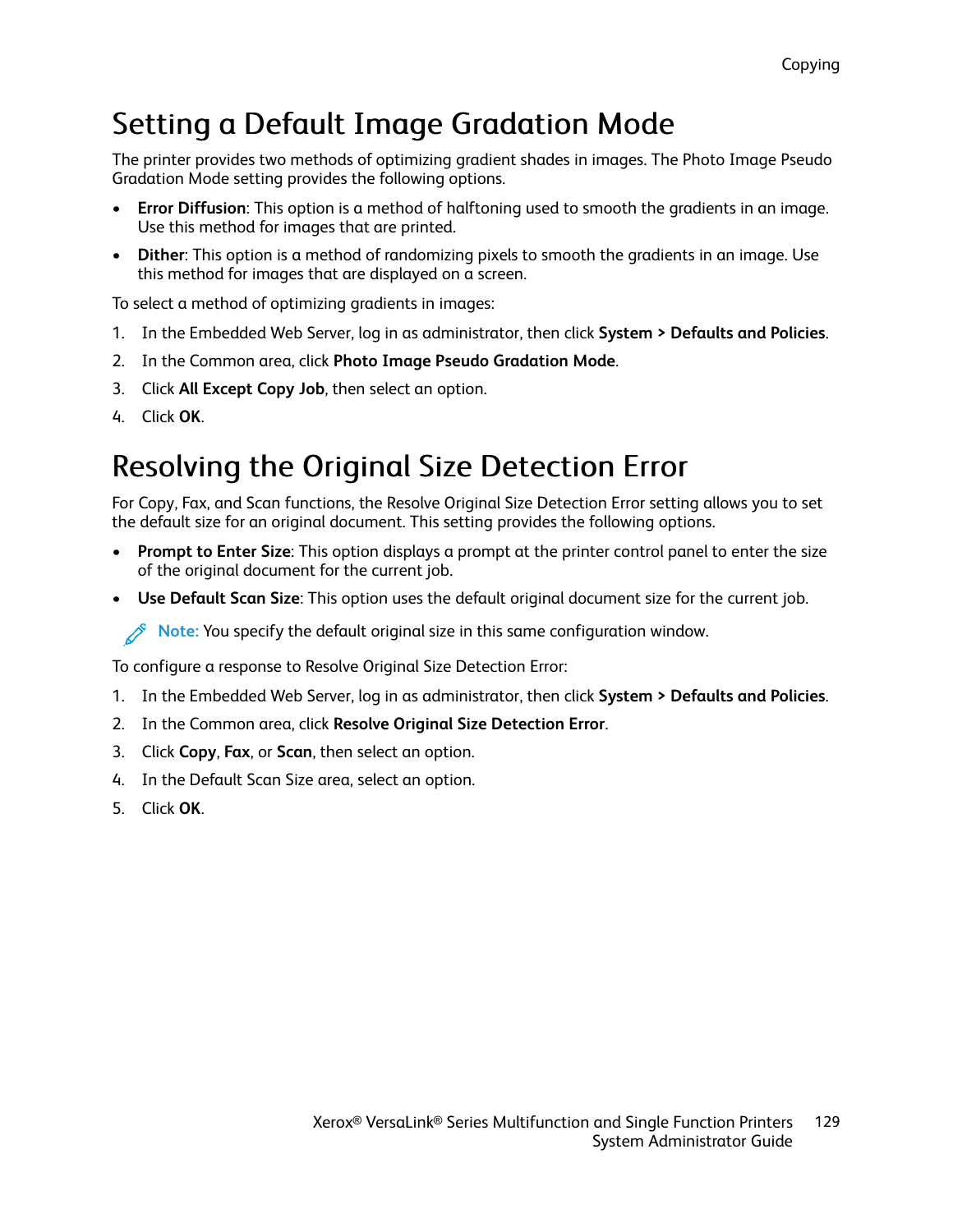# <span id="page-129-0"></span>Modifying the Default Settings for the Copy App

## Setting Defaults for Paper Management

- 1. In the Embedded Web Server, log in as administrator, then click **Apps > Copy**.
- 2. To change the default setting for size of original documents, in the Defaults area, click **Original Size**. Enter the new setting for default original size, then click **OK**.

**Note:** You can edit the sizes for the presets. For details, refer to [Configuring](#page-134-0) Presets for [Original](#page-134-0) Page Sizes.

- 3. To change the default orientation of portrait or landscape original documents, in the Defaults area, click **Original Orientation**. Select an option, then click **OK**.
- 4. For color devices, to change the default print color, in the Defaults area, click **Output Color**. Select an option, then click **OK**.
- 5. To change the default behavior for 2-sided copying, in the Defaults area, click **2-Sided Copying**. Select an option, then click **OK**.
- 6. To change the default paper tray, in the Defaults area, click **Paper Supply**. Select an option, then click **OK**.
- 7. To specify the printer output as collated or uncollated, in the Defaults area, click **Output**. Select an option, then click **OK**.
- 8. To print a sample of a copy job for inspection before beginning the job, in the Defaults area, click **Sample Copy**. Select **On**, then click **OK**.
- 9. To specify a paper tray for cover paper for a print job, in the Defaults area, click **Covers Tray**. Select an option, then click **OK**.

**Note:** The Covers Tray setting is only available on printers that have a hard drive installed.

10. To specify a paper tray for cover paper for booklets, in the Defaults area, click **Booklet Covers Tray**. Select an option, then click **OK**.

**Note:** The Booklet Covers Tray setting is available only on printers that have a hard drive installed.

## <span id="page-129-1"></span>Setting Defaults for Image Quality

- 1. In the Embedded Web Server, log in as administrator, then click **Apps > Copy**.
- 2. To change the default for basic image quality, in the Defaults area, click **Original Type**. Select an option, then click **OK**.

**Note:** The setting Original Type Presets provides more adjustments to the Original Type setting. For details, refer to Setting Polices for Image [Management](#page-132-1).

- 3. To change the default level to lighten or darken an image, in the Defaults area, click **Lighten/ Darken**. Select an option, then click **OK**.
- 130 Xerox® VersaLink® Series Multifunction and Single Function Printers System Administrator Guide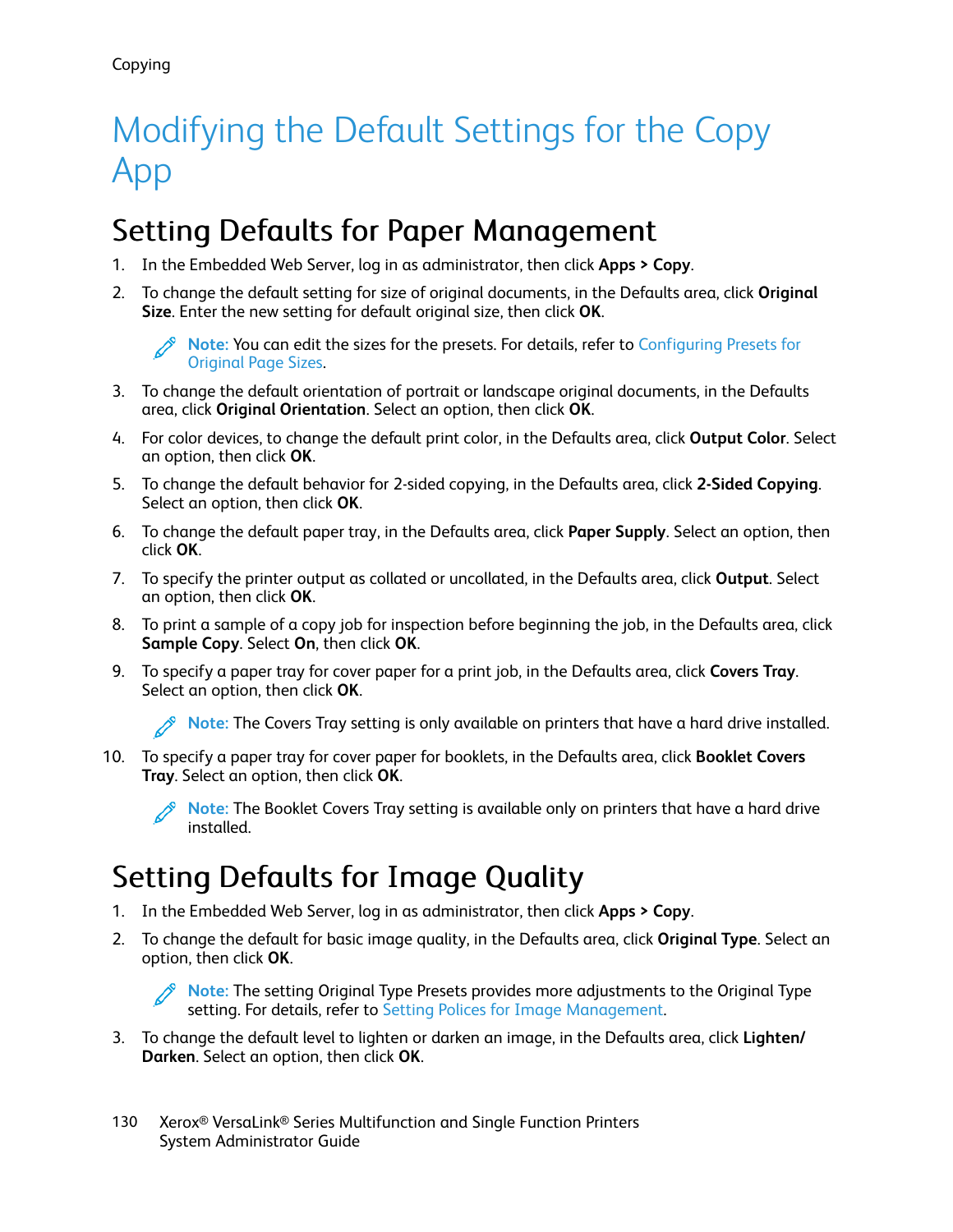- 4. To change the default level to sharpen or soften the contours of images, in the Defaults area, click **Sharpness**. Select an option, then click **OK**.
- 5. For color devices, to change the default level for vividness of color, in the Defaults area, click **Saturation**. Select an option, then click **OK**.
- 6. For color devices, to change the default settings for background suppression and contrast, in the Defaults area, click **Image Enhancement**. Select the needed options, then click **OK**.
- 7. For black and white devices, to change the default settings for background suppression, in the Defaults area, click **Background Suppression**. Select the needed options, then click **OK**.

**Note:** The Image Enhancement and Background Suppression settings only allow you to turn background suppression on or off. To specify the settings for background suppression, refer to Setting Polices for Image [Management.](#page-132-1)

8. For color devices, to change the default balance of CMYK colors individually, in the Defaults area, click **Color Balance**. Select the needed options, then click **OK**.

## Setting Defaults for Image Placement

- 1. In the Embedded Web Server, log in as administrator, then click **Apps > Copy**.
- 2. To set a default reduction or enlargement of images, in the Defaults area, click **Reduce/Enlarge**. Select an option, then click **OK**.
- 3. To set the margins around the page edges where printing is not allowed, in the Defaults area, click **Edge Erase**. Type values for the required margins, then click **OK**.
- 4. To set a margin on the binding edge of the page where printing is not allowed, in the Defaults area, click **Binding Edge Erase**. Type a value for the required margin, then click **OK**.
- 5. To specify multiple images to print per sheet by default, in the Defaults area, click **Page Layout**. Select an option, then click **OK**.
- 6. To specify that images appear in a certain place on a page, in the Defaults area, click **Image Shift**. Select an option, then click **OK**.

## Setting Defaults for Annotations

If your printer has a disk drive installed, the printer can insert annotations on the output pages. You can embed text, such as comments, date stamps, and watermarks. You can enable or disable annotations and specify the location on pages. The settings in General Settings and Policies provide more refined control on the placement of annotations.

- 1. In the Embedded Web Server, log in as administrator, then click **Apps > Copy**.
- 2. To specify the font size and color for annotations, in the Defaults area, click **Annotations – Format & Style**. Select the desired options, then click **OK**.
- 3. To insert a comment on the copy output, in the Defaults area, click **Annotations – Comment**. Configure the desired options, then click **OK**.
- 4. To insert page numbers on the copy output, in the Defaults area, click **Annotations – Page Numbers**. Configure the desired options, then click **OK**.
- 5. To insert a date stamp on the copy output, in the Defaults area, click **Annotations – Date Stamp**. Configure the desired options, then click **OK**.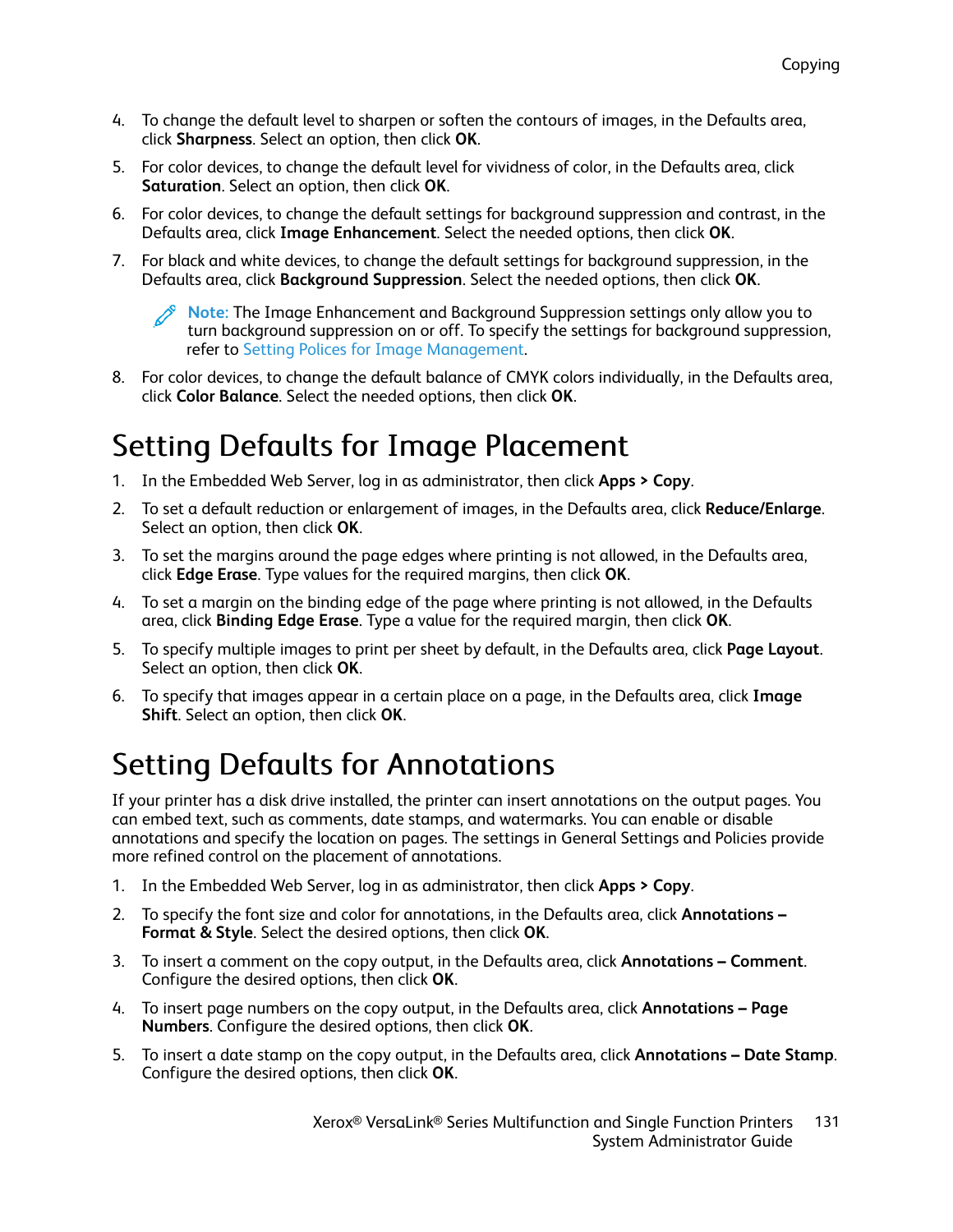#### [Copying](#page-126-0)

6. To insert a Bates stamp on the copy output, in the Defaults area, click **Bates Stamp**. Configure the desired options, then click **OK**.

132 Xerox<sup>®</sup> VersaLink<sup>®</sup> Series Multifunction and Single Function Printers System Administrator Guide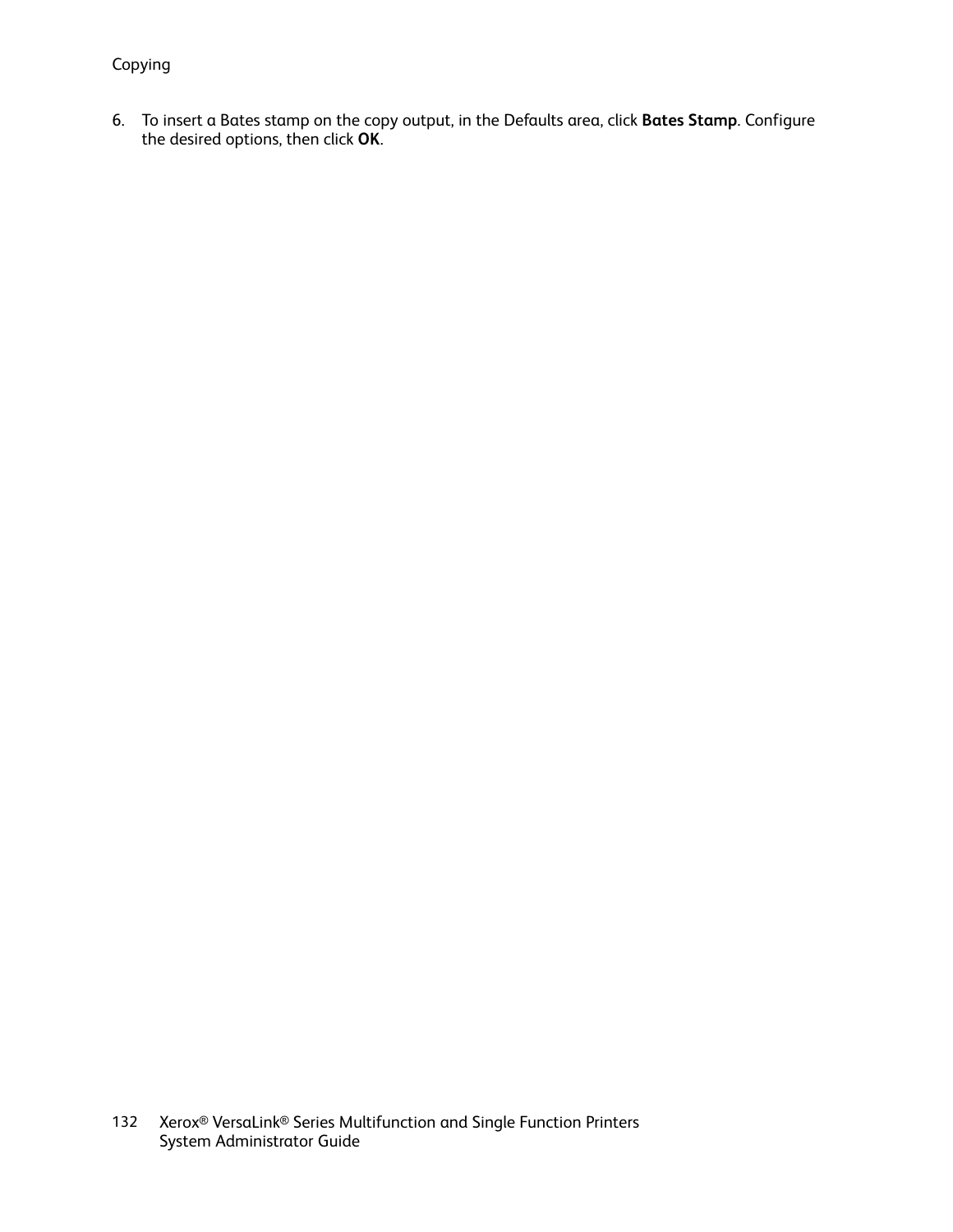# <span id="page-132-0"></span>Configuring General Settings and Policies for the Copy App

## Setting Policies for Paper Management

- 1. In the Embedded Web Server, log in as administrator, then click **Apps > Copy**.
- 2. To define the policy to use when a job overflows the memory in the printer, in the General Settings and Policies area, click **Memory Full Policy**. Select an option, then click **OK**.
- 3. To specify a default paper tray to use when the auto tray is not available, in the General Settings and Policies area, click **Default Tray When Auto Tray Select Unavailable**. Select an option, then click **OK**.
- 4. To specify the behavior to occur when original documents are of different sizes, in the General Settings and Policies area, click **Mixed Size Originals – 2nd Side Copy Options**. Select an option, then click **OK**.
- 5. To specify a maximum number of copies allowed, in the General Settings and Policies area, click **Maximum Copy Quantity**. Type a number for the maximum number of copies, then click **OK**.

## <span id="page-132-1"></span>Setting Policies for Image Management

- 1. In the Embedded Web Server, log in as administrator, then click **Apps > Copy**.
- 2. To make precise adjustments on the size of the image, in the General Settings and Policies area, click **Fine Scale Adjustment**. Type numbers for **Length** and **Width**, then click **OK**.
- 3. For color devices, to enhance the automatic detection of color in original documents, in the General Settings and Policies area, click **Auto Color Detect Threshold Value Adjustment**. Select an option, then click **OK**.
- 4. To select between higher speed and higher quality for photo images, in the General Settings and Policies area, click **Photo Image Processing**. Select an option, then click **OK**.
- 5. To adjust the details for background suppression, in the General Settings and Policies area, click **Background Suppression**. Select the desired options, then click **OK**.

**Note:** To turn background suppression on or off, use the Image Enhancement setting or the Background Suppression setting in the Defaults area. For details, refer to [Setting](#page-129-1) [Defaults](#page-129-1) for Image Quality.

6. To make fine adjustments in basic image quality, in the General Settings and Policies area, click **Original Type Presets**. Select the desired options, then click **OK**.



**Note:** The settings in Original Type Presets provide more adjustments to the Original Type setting in the Defaults area.

## Setting Policies for Annotations

If your printer has a disk drive installed, the printer can insert annotations on the output pages. You can embed text, such as comments, date stamps, and watermarks. You can enable or disable annotations and specify the location on pages. The settings in General Settings and Policies provide more refined control on the placement of annotations.

> Xerox® VersaLink® Series Multifunction and Single Function Printers System Administrator Guide 133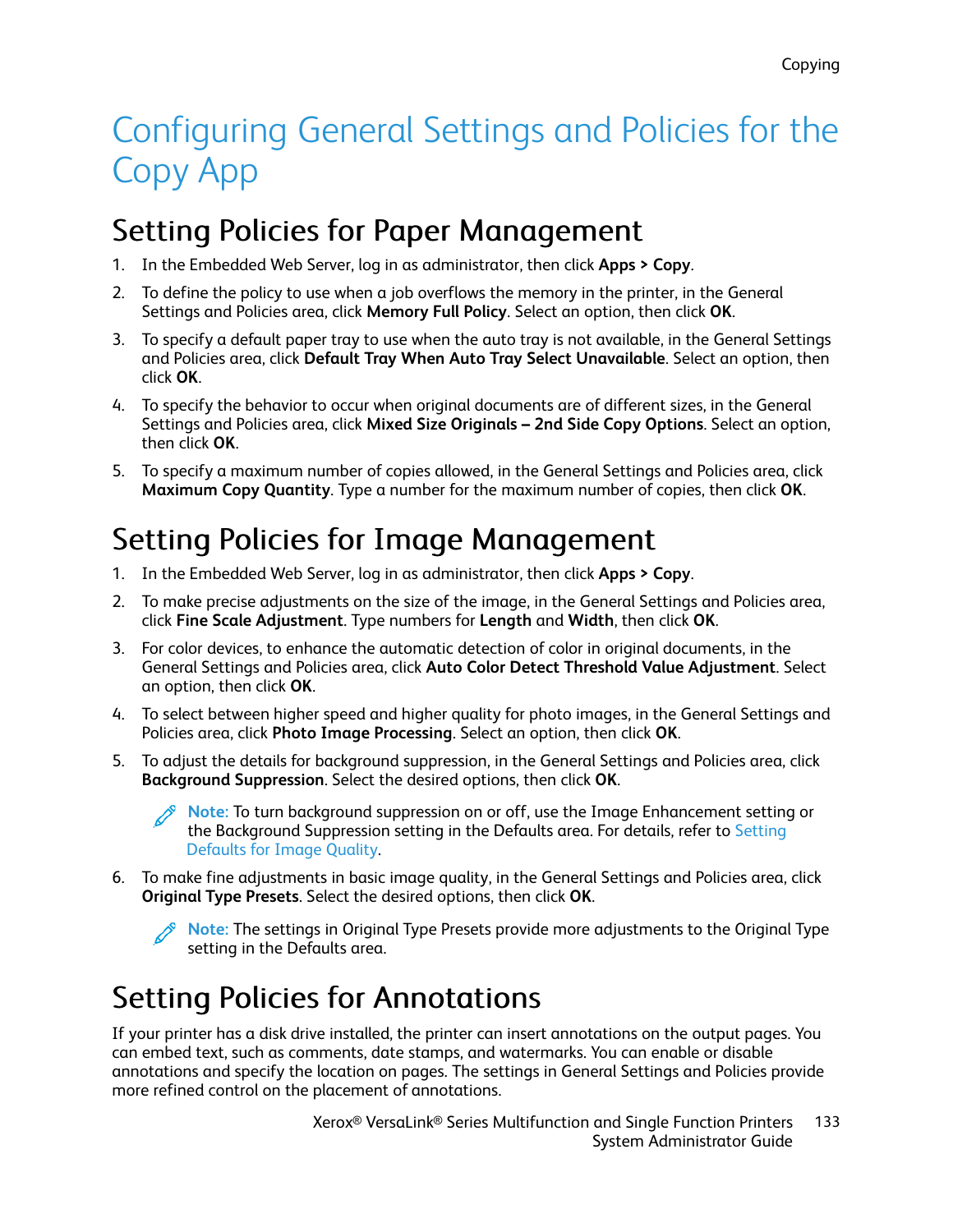- 1. In the Embedded Web Server, log in as administrator, then click **Apps > Copy**.
- 2. To allow editing and repositioning of comments on the output pages, in the General Settings and Policies area, click **Annotations – Comments**. Select the desired options, then click **OK**.
- 3. To fine-tune the position of page numbers on the output, in the General Settings and Policies area, click **Annotations – Page Numbers**. Select the desired options, then click **OK**.
- 4. To fine-tune the position of a date stamp on the output, in the General Settings and Policies area, click **Annotations – Date Stamp**. Select the desired options, then click **OK**.
- 5. To allow editing and repositioning of a Bates stamp on the output, in the General Settings and Policies area, click **Annotations – Bates Stamp**. Select the desired options, then click **OK**.

134 Xerox<sup>®</sup> VersaLink<sup>®</sup> Series Multifunction and Single Function Printers System Administrator Guide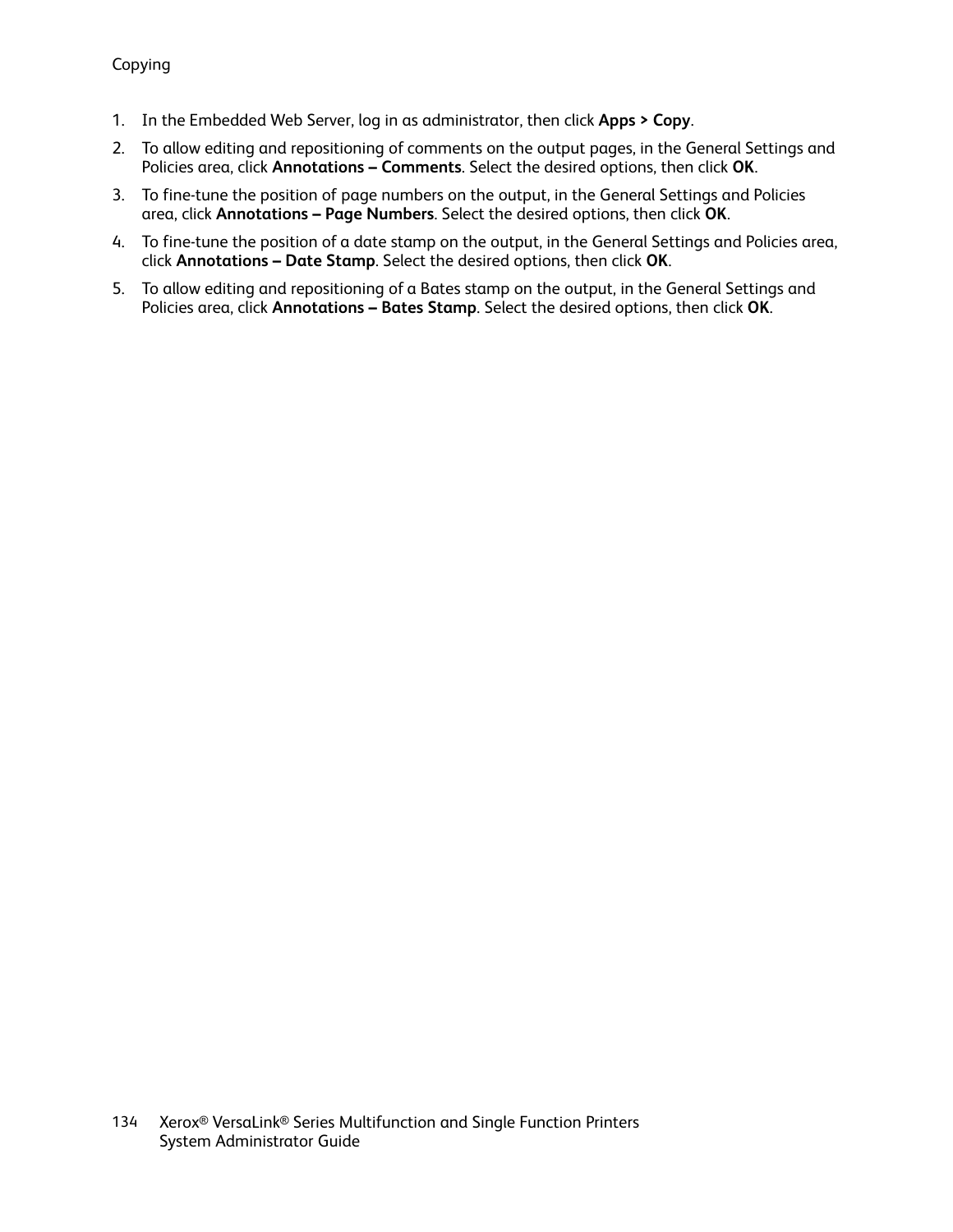# <span id="page-134-0"></span>Configuring Presets for Original Page Sizes

You can define up to 14 presets for the size of original pages.

To configure the preset sizes for original pages:

- 1. In the Embedded Web Server, log in as administrator, then click **Apps > Copy**.
- 2. In the Presets area, click a preset size.
- 3. Select a unit of measure.
- 4. Select a page dimension.
- 5. Click **OK**.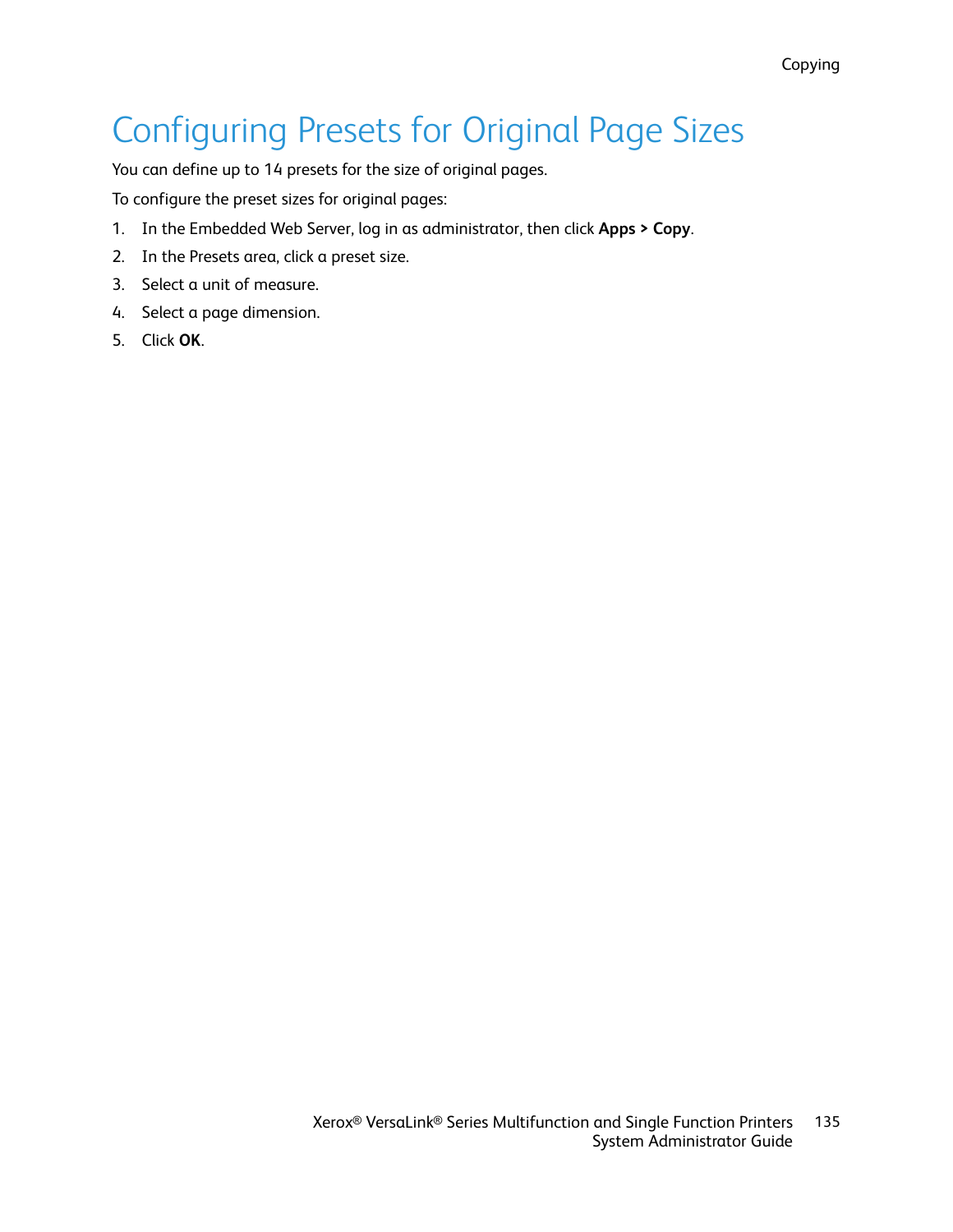# <span id="page-135-0"></span>Configuring the ID Card Copy App

To configure the ID Card Copy app:

- 1. In the Embedded Web Server, log in as administrator, then click **Apps**.
- 2. In the Installed Apps area, click **ID Card Copy**.
- 3. For Display on Device, click **Show**.
- 4. In the Defaults area, configure the settings as needed.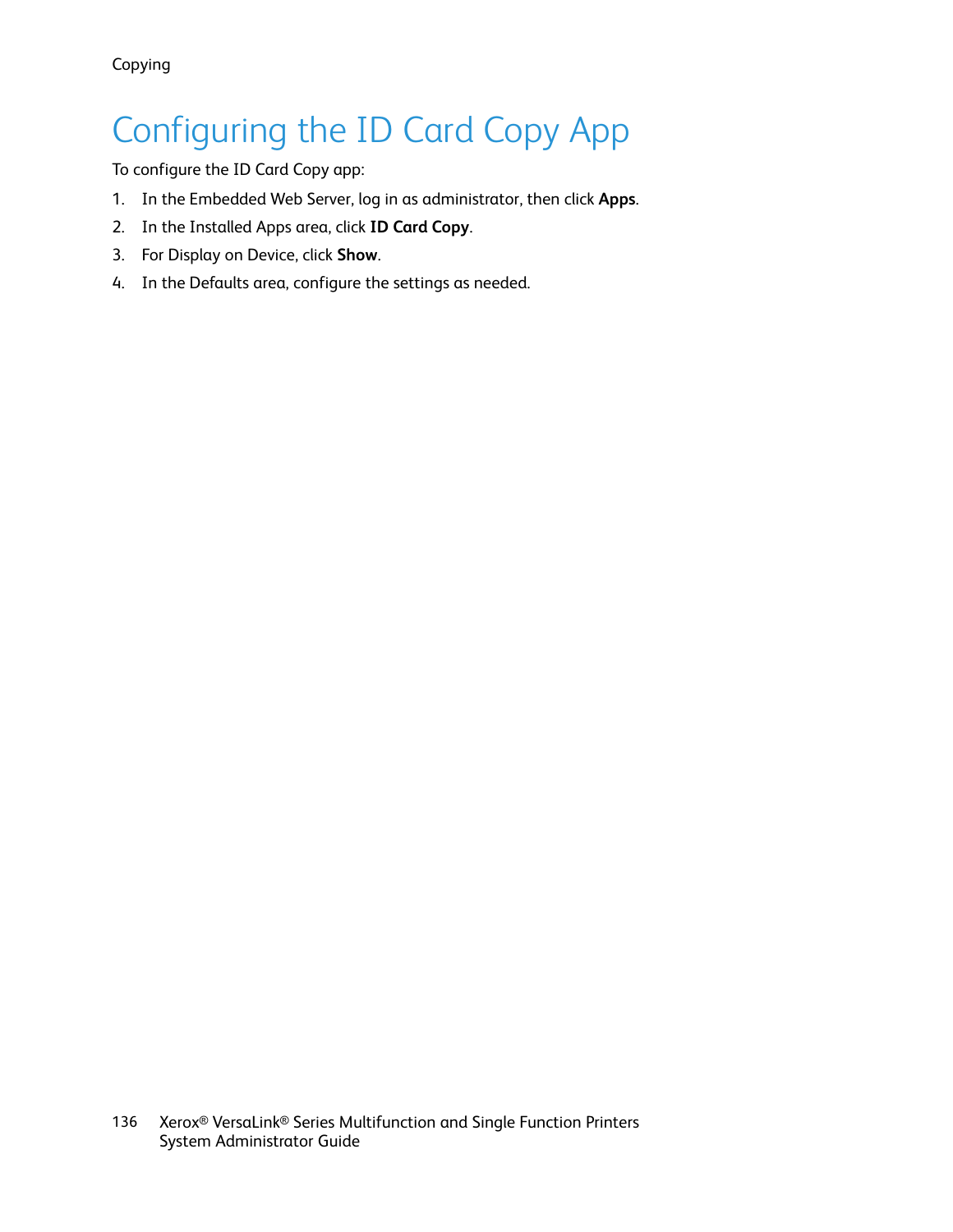# $\overline{\phantom{a}}$

# <span id="page-136-0"></span>Scanning

This chapter contains:

| $\bullet$   |                                                                               |  |
|-------------|-------------------------------------------------------------------------------|--|
| $\bullet$   |                                                                               |  |
| $\bullet$   |                                                                               |  |
|             |                                                                               |  |
|             |                                                                               |  |
| $\bullet$   |                                                                               |  |
| $\bullet$ . | Setting Up Scanning to an Email Address That Uses a Third-Party Provider  144 |  |
| $\bullet$   |                                                                               |  |
| $\bullet$   |                                                                               |  |
| $\bullet$   |                                                                               |  |
| $\bullet$   |                                                                               |  |
| $\bullet$   |                                                                               |  |
|             |                                                                               |  |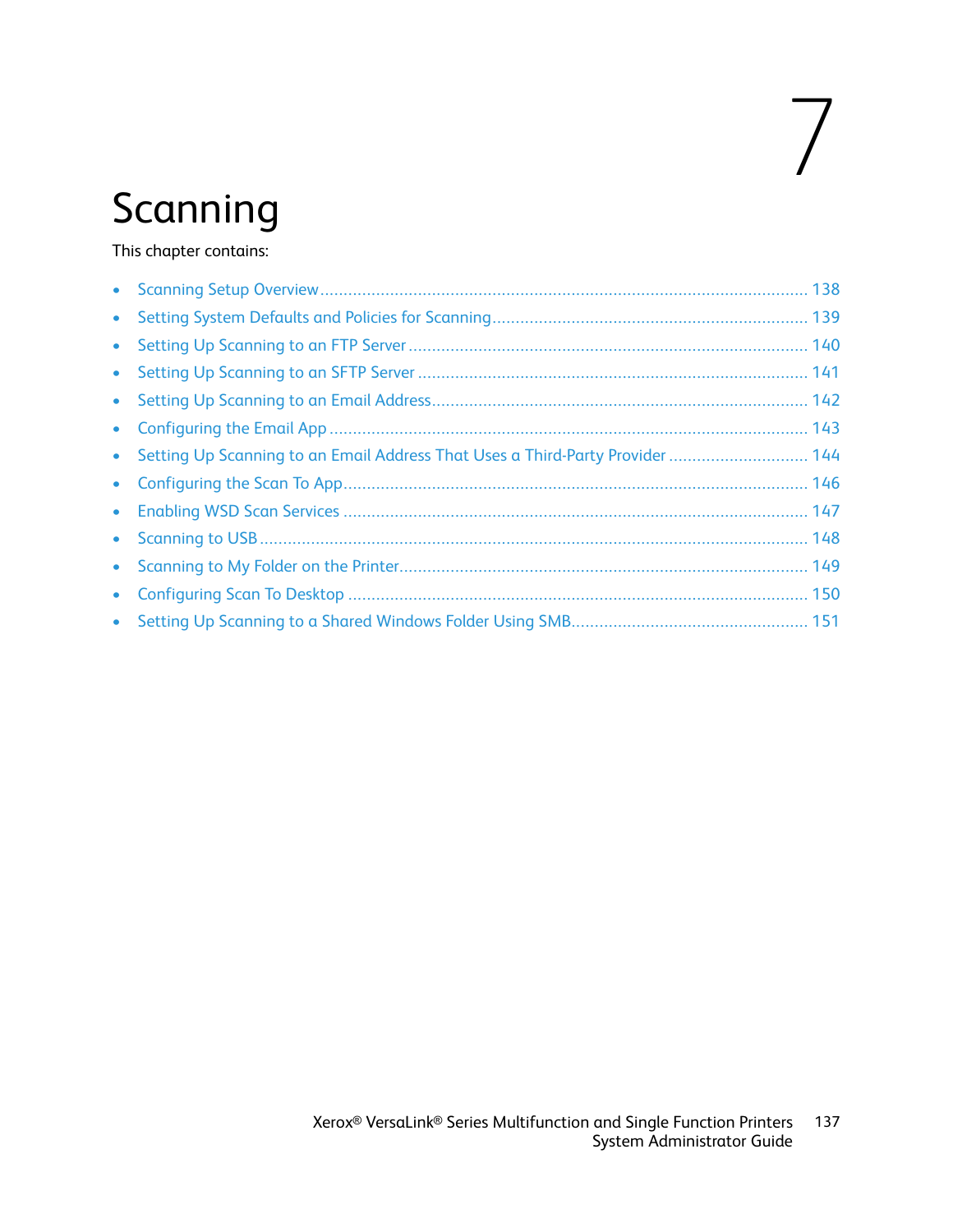# <span id="page-137-0"></span>Scanning Setup Overview

If the printer is connected to a network, the printer is enabled for scanning. Before you can scan, do the following:

- If you are scanning to a shared folder on your computer, share the folder, then set the correct permissions. In the Embedded Web Server, add a Network (SMB) destination to your Address Book entry.
- If you are scanning to an FTP server, in the Embedded Web Server, add the FTP server to your Address Book entry.
- If you are scanning to an SFTP server, in the Embedded Web Server, add the SFTP server to your Address Book entry.
- If you are scanning to an email address, in the Embedded Web Server, configure the email server.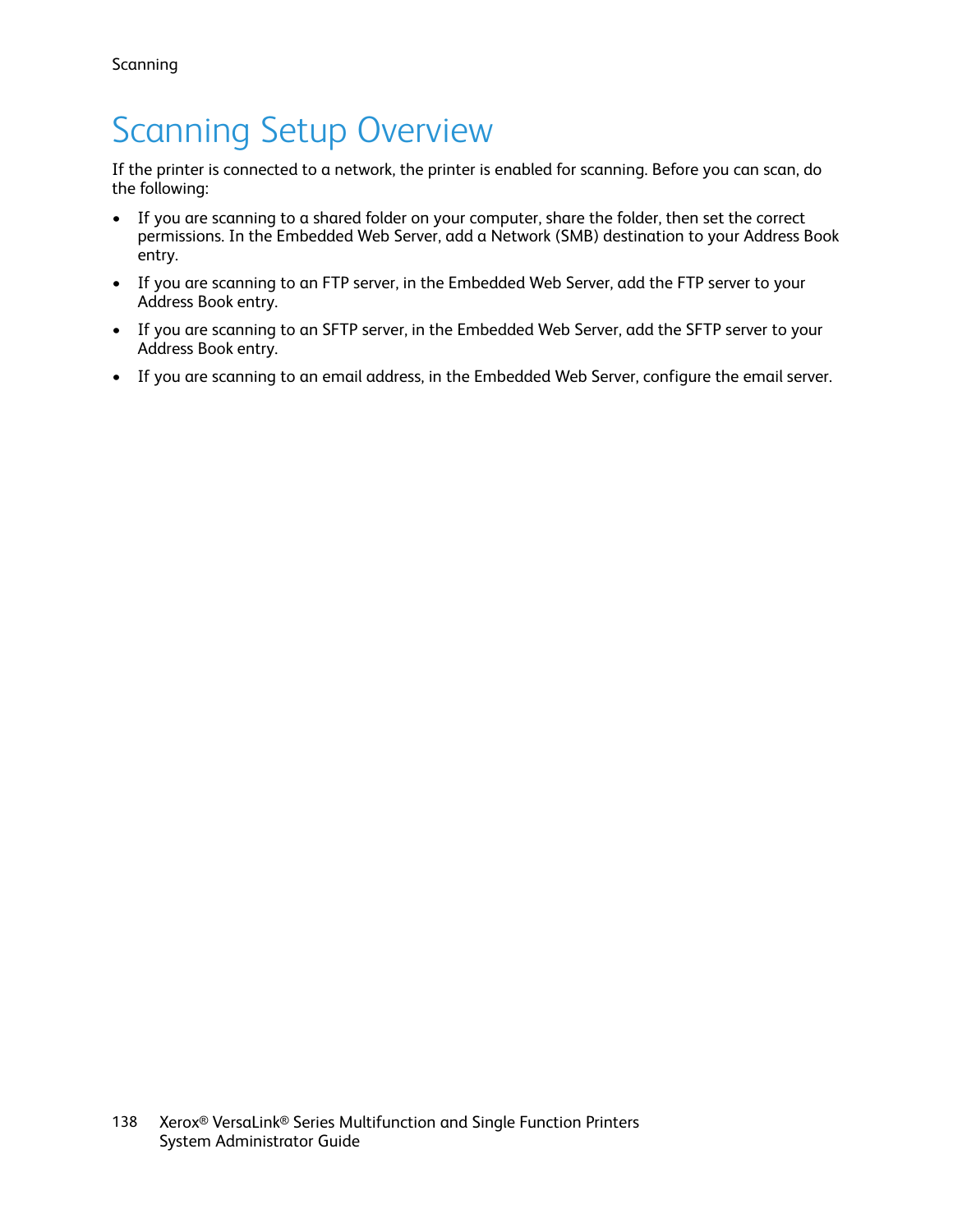## <span id="page-138-0"></span>Setting System Defaults and Policies for Scanning

**Note:** This document describes a superset of all features available on the Xerox® VersaLink® Series platform of printers. Not all features described in this document are available on all printers.

- To configure the printer to detect a Legal-size original document, then select options for paper lengths, refer to Configuring [Auto-Detection](#page-127-1) for Legal-Size Original Documents.
- To configure the device to display a confirmation message on the control panel when you change the paper guide width to Letter size, refer to [Confirming](#page-127-2) the Position of the Document Guides.
- To set the default mode for optimizing gradient shades in images, refer to Setting a [Default](#page-128-0) Image [Gradation](#page-128-0) Mode.
- To configure how the device resolves the original size of a document detected, refer to [Original-](#page-128-1)Size [Detection](#page-128-1) Error.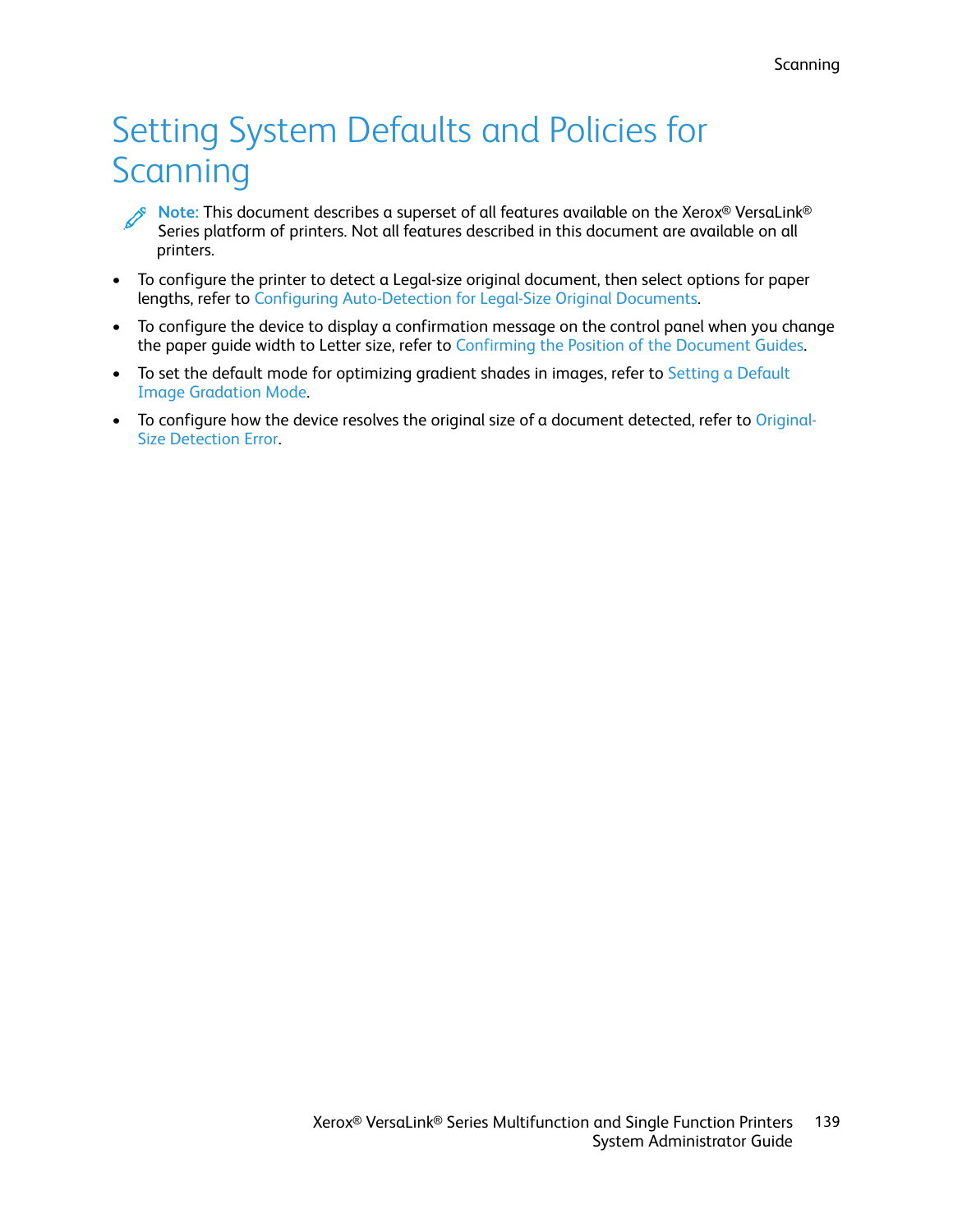# <span id="page-139-0"></span>Setting Up Scanning to an FTP Server

Before you set up scanning to an FTP Server, ensure that the server has the proper software installed and configured.

- 1. In the Embedded Web Server, log in as administrator, then click **Address Book**.
- 2. To associate the FTP server with a contact, click a contact name.
- 3. For FTP, click the **Plus** icon (**+**), then enter the following information:
	- **Nickname**: Enter the name that you want to appear in the Address Book.
	- **Type**: Select the network connection type.
	- **IP Address/Host Name: Port**: Enter the IP address or host name of your FTP server, then enter the default port number. In the next field, enter the default port number for FTP. Use the default port number 21, or select a number from the range provided.
	- **Document Path**: Enter the path of the folder on the FTP server. For example, to save the scanned files to a folder named colorscans inside the scans folder, type scans/ colorscans.
	- **Login Name**: Enter a user name corresponding to a user account on the FTP server.
	- **Password**: Enter the password corresponding to the user account on the FTP server.
	- **Retype Password**: Enter your login password again.

**Note:** After you complete the process, scanning to the FTP server is enabled.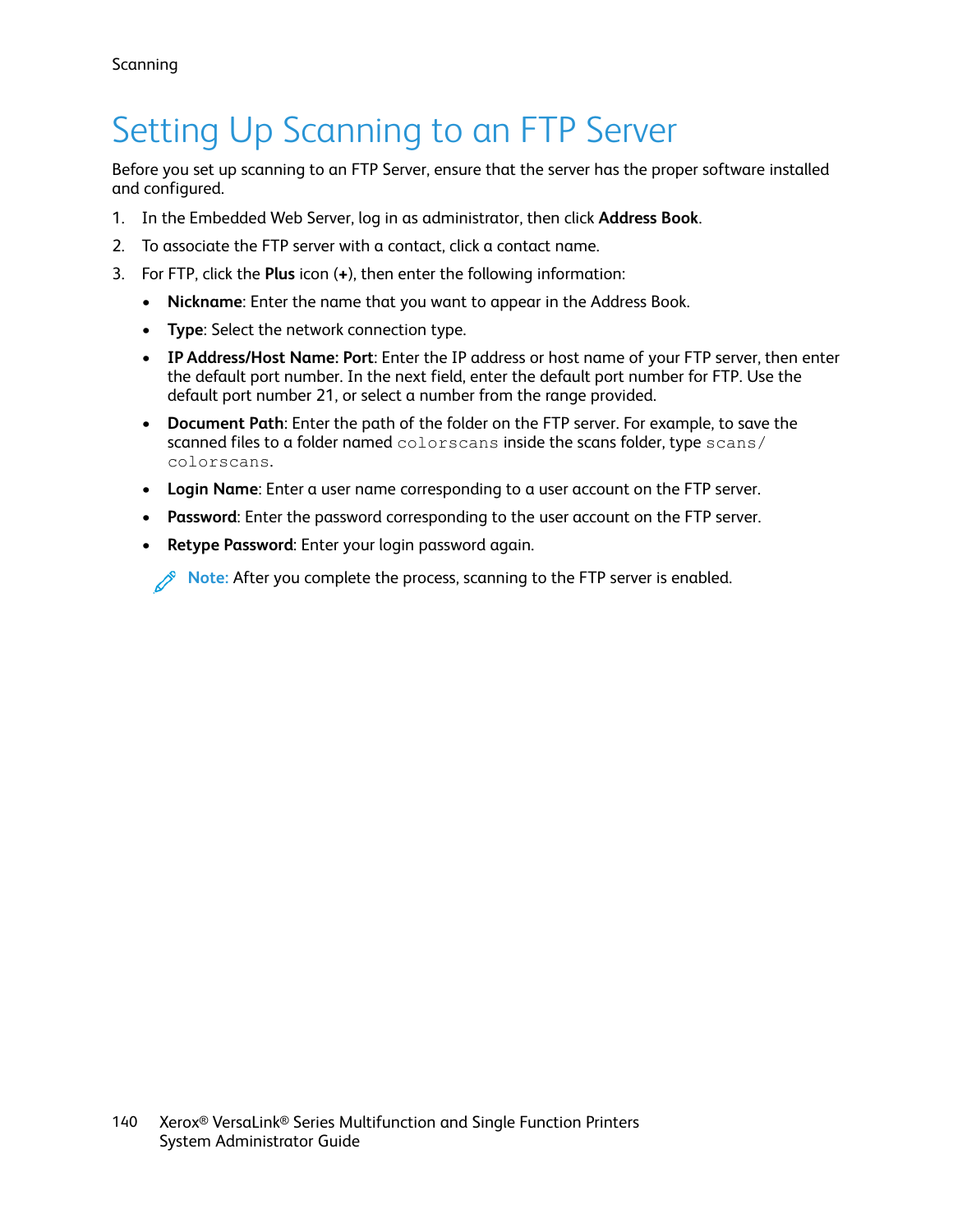# <span id="page-140-0"></span>Setting Up Scanning to an SFTP Server

Before you set up scanning to an SFTP Server, ensure that the server has the proper software installed and configured.

- 1. In the Embedded Web Server, log in as administrator. For details, refer to [Accessing](#page-19-0) the Embedded Web Server as a System [Administrator](#page-19-0).
- 2. Click **Address Book**.
- 3. To associate the SFTP server with a contact, click a contact name.
- 4. For SFTP, click the **Plus** icon (**+**), then enter the following information:
	- **Nickname**: Enter the name that you want to appear in the Address Book.
	- **Type**: Select the network connection type.
	- **IP Address/Host Name: Port**: Enter the IP address or host name of your SFTP server, then enter the default port number. In the next field, enter the default port number for SFTP. Use the default port number 22, or select a number from the range provided.
	- **Document Path**: Enter the path of the folder on the SFTP server. For example, to save the scanned files to a folder named colorscans inside the scans folder, type scans/ colorscans.
	- **Login Name**: Enter a user name corresponding to a user account on the SFTP server.
	- **Password**: Enter the password corresponding to the user account on the SFTP server.
	- **Retype Password**: Enter your login password again.

**Note:** After you complete the process, scanning to the SFTP server is enabled.

5. Click **OK**.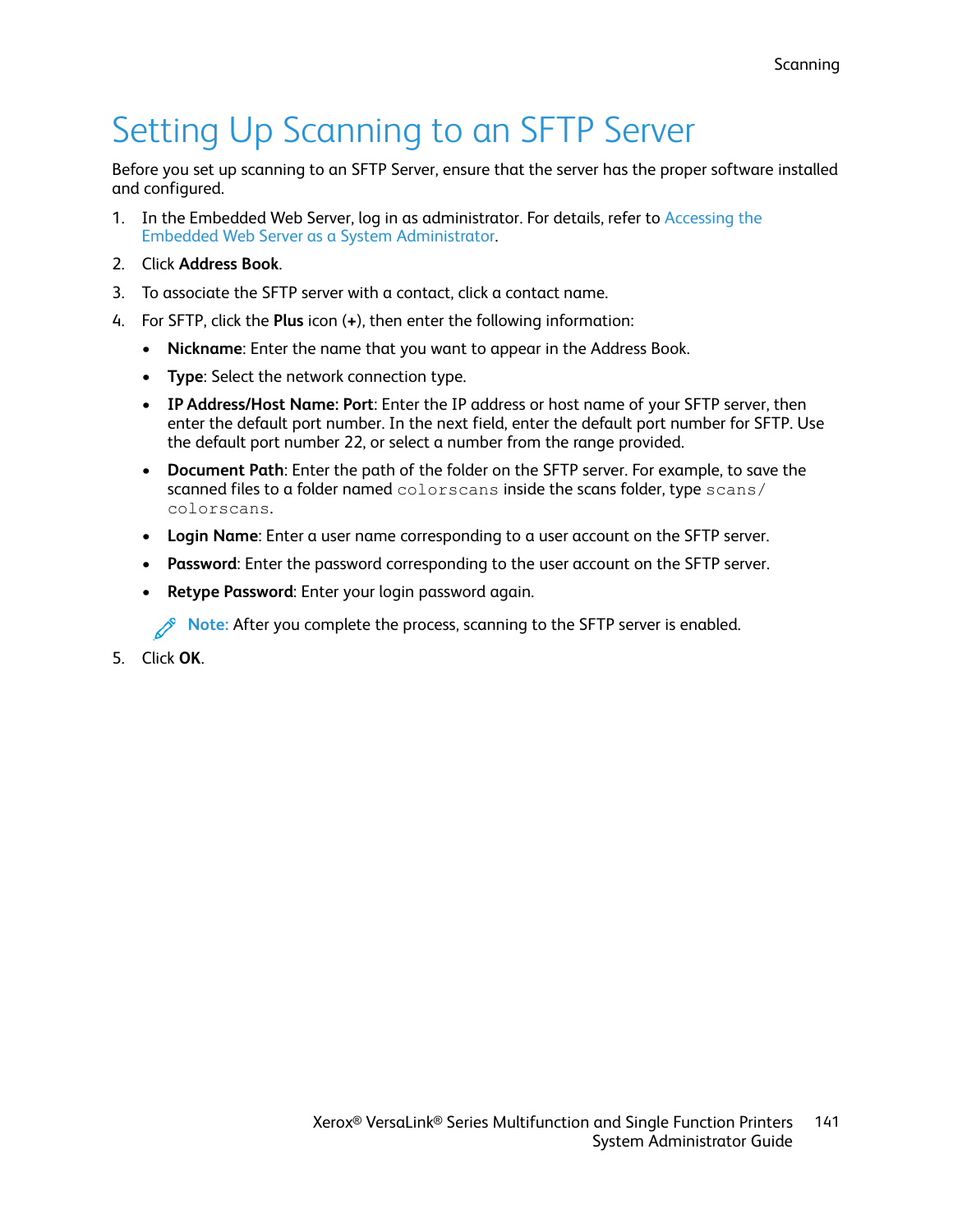# <span id="page-141-0"></span>Setting Up Scanning to an Email Address

Before you can scan to an email address, configure the printer to communicate with your SMTP email server.

To configure the SMTP server settings:

- 1. In the Embedded Web Server, log in as administrator, then click **Apps**.
- 2. In the Installed Apps area, click **Email**.
- 3. In the SMTP area, click **Setup**.
- 4. To enable Email Submission, enable the toggle button.
- 5. Enter or select the following information.
	- In the Device Email area, type an email address to appear in the From field of emails from the printer.
	- In the SMTP Server area, click **Server Address**, then type the IP address or DNS name of the SMTP server.

If you do not know the IP Address or DNS Name of the SMTP server, click **Select Server from List**.

**Note:** This feature requires that specific configurations are made to your network. For details, contact your network administrator.

• For Outgoing SMTP Port Number, type the default port number required for the SMTP server, or select a number from the range provided. Common default port numbers for SMTP include 25, 465, and 587.

**Note:** Ensure that the authentication type is compatible with your SMTP server.

6. Click **OK**.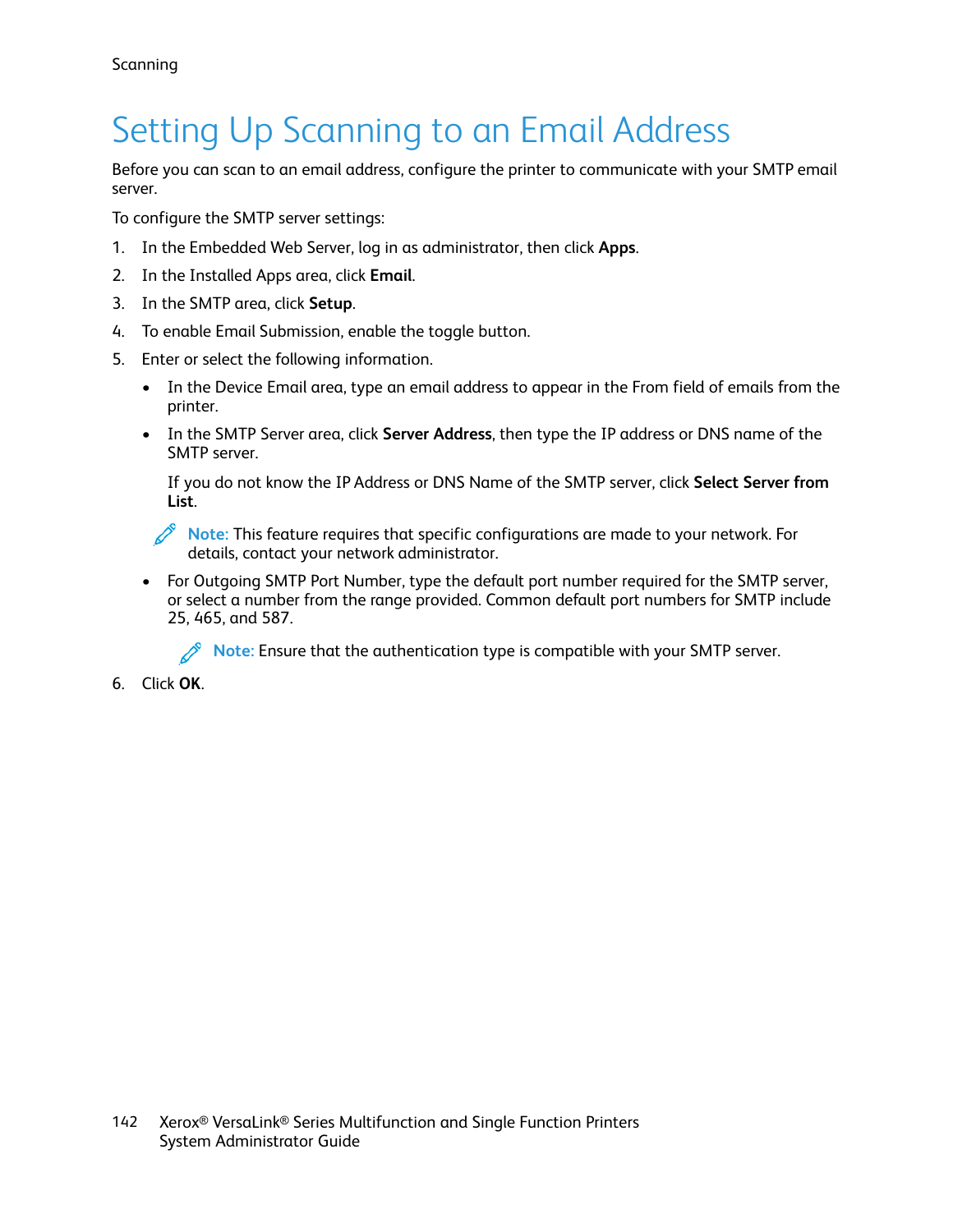## <span id="page-142-0"></span>Configuring the Email App

The Email App allows you to scan images and attach the images to emails.

To configure the Email App:

- 1. In the Embedded Web Server, log in as administrator. For details, refer to [Accessing](#page-19-0) the Embedded Web Server as a System [Administrator](#page-19-0).
- 2. Click **Apps**.
- 3. In the Installed Apps area, click **Email**.
- 4. For Display on Device, click **Show**.
- 5. Configure the settings for the following areas, as needed:
	- Defaults
	- General Settings and Policies
	- Scan To Apps General Settings
	- Presets

**Note:** To configure default settings within the Email App, use one of the following methods:

- At the printer, use the device control panel.
- From the Embedded Web Server home screen, in the Quick Links area, access the Remote Control Panel feature. For instructions on using the Remote Control Panel feature, see the User Guide for your printer model.
- 6. When finished, close the configuration window.

The configuration settings are saved automatically.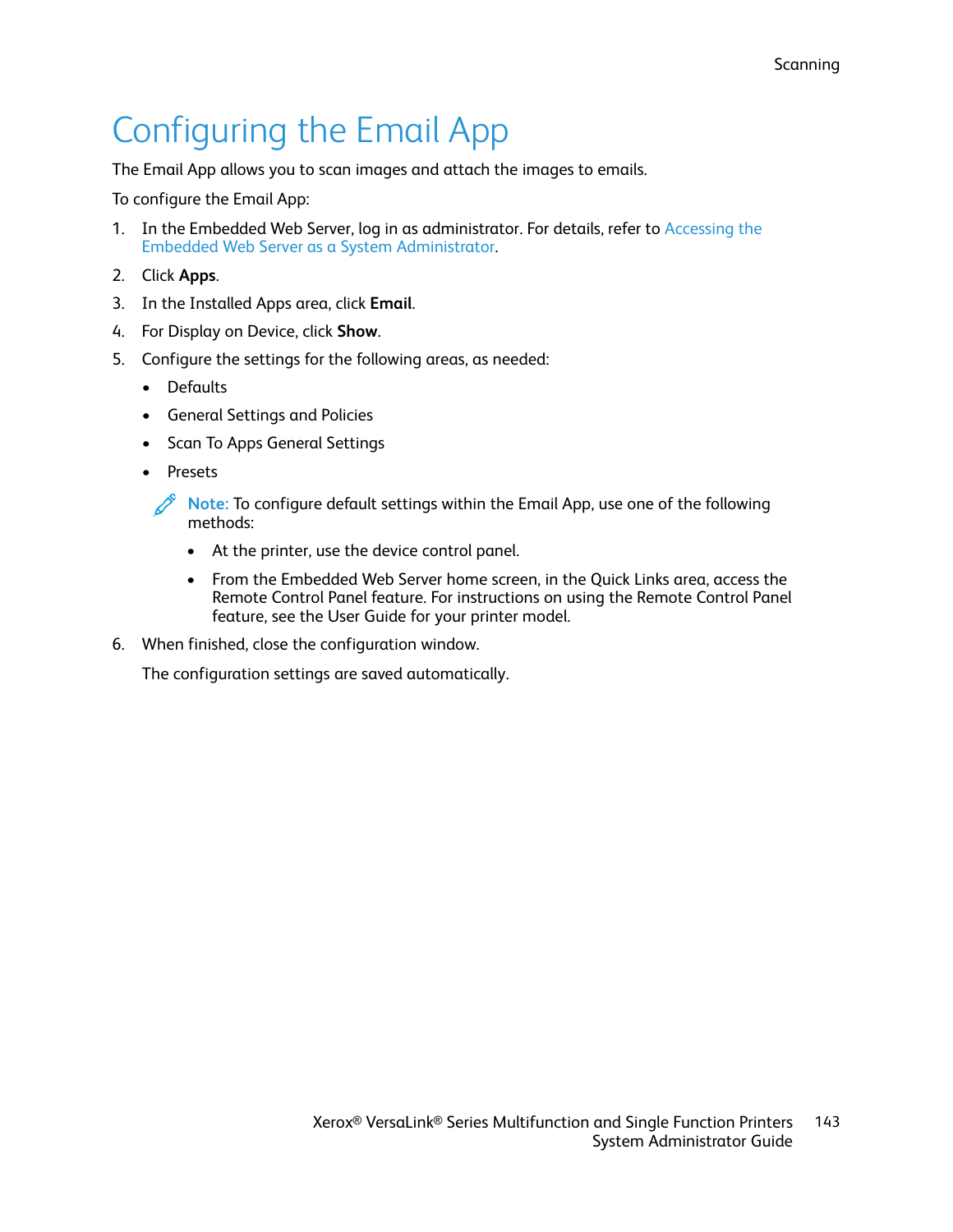## <span id="page-143-0"></span>Setting Up Scanning to an Email Address That Uses a Third-Party Provider

You can use the Email App to set up a scanning to a recipient that uses a third-party SMTP email service provider.

Before you begin:

- Configure the printer to communicate with your SMTP email server.
- Obtain the following:
	- An existing email account, either through a local server or other service provider.
	- Connection information for the email service provider.
	- The password for the email account.
	- Security information for the email service provider.
	- The IP address of the printer.

**Note:** To obtain the printer IP address, print a Configuration Report. For details, refer to Printing the [Configuration](#page-17-0) Report.

**Note:** Ensure that the primary network is configured for the network type for your device. For details, refer to [Configuring](#page-39-0) the Primary Network at the Control Panel.

To configure scanning to an email recipient that uses a third-party provider:

- 1. In the Embedded Web Server, log in as administrator. For details, refer to [Accessing](#page-19-0) the Embedded Web Server as a System [Administrator](#page-19-0).
- 2. Click **Connectivity > SMTP**.
- 3. Ensure that the Email Submission feature is set to enabled.
- 4. To enable or disable email alerts, click **Email Alerts**.

**Note:** By default, email alerts are enabled.

- 5. For Device Email, enter the email address assigned to the printer.
- 6. In the SMTP Server area, click **Server Address**, then do one of the following:
	- To enter a server address manually, in the Server Address field, type the name of the SMTP server, then click **OK**.
	- To search for an SMTP server, click **Select Server from** , then click **Search**. Select the required server, then click **OK**.

**Note:** To use the search feature, configure your DNS server with the proper mail exchange records.

7. In the Outgoing SMTP Port Number field, type the port number of the server that sends email.

**Note:** The default port number is 25.

- 8. In the Connection Security area, select the appropriate security protocol. If no security protocol is used, select **Off**.
- 144 Xerox® VersaLink® Series Multifunction and Single Function Printers System Administrator Guide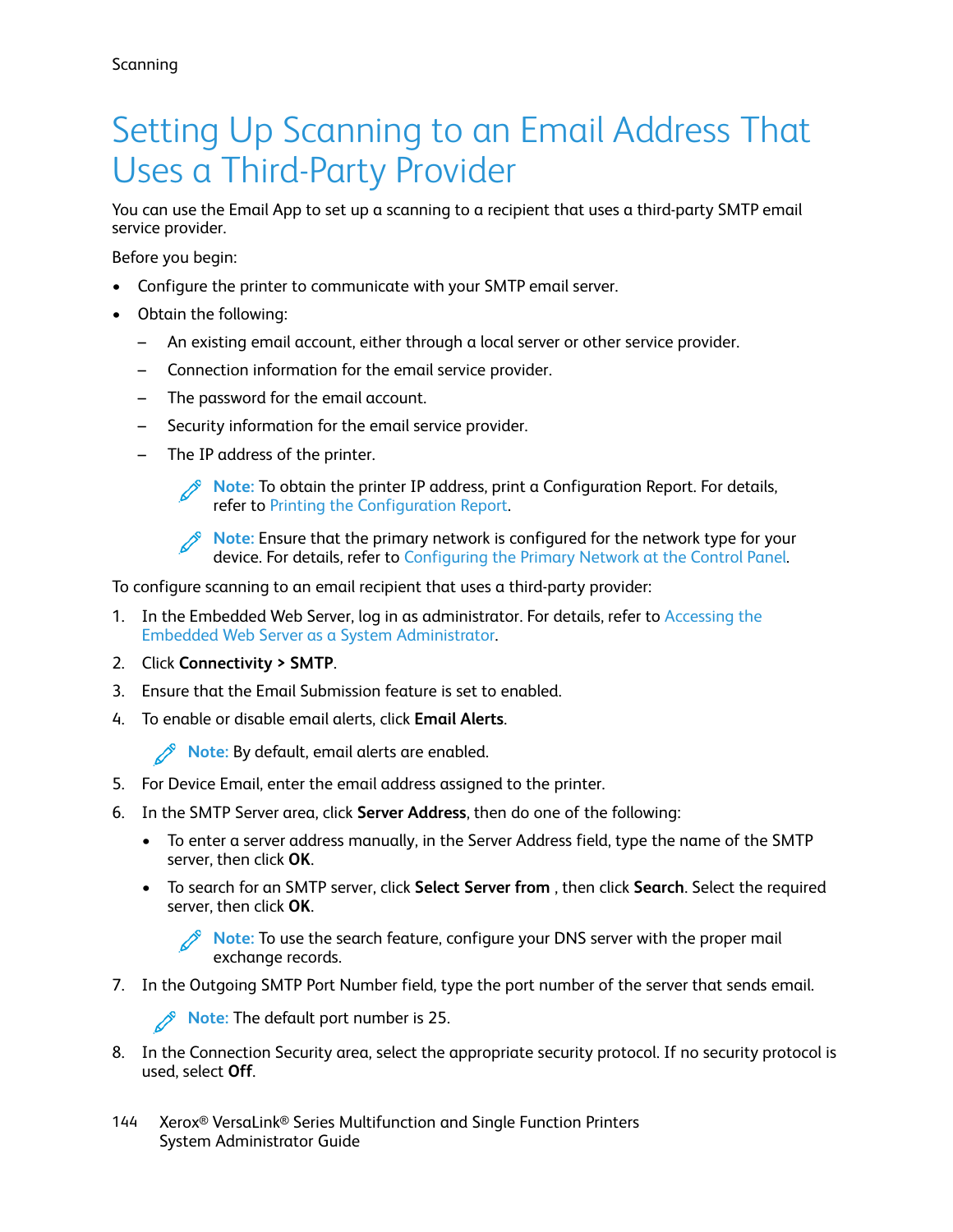$\mathscr{O}$ **Note:** If you do not know the security protocol supported by your server, select **STARTTLS (if available)**. This option prompts the device to attempt to use STARTTLS. If your server does not support STARTTLS, SMTP communication is not encrypted.

- 9. If your email server requires encryption but does not offer a STARTTLS command to the printer, perform the following steps:
	- a. In the Outgoing SMTP Authentication area, click **SMTP Authentication**, then select **SMTP AUTH**.
	- b. In the SMTP AUTH User Name field, enter the user name or email address for the server.
	- c. Type the password for the email address, then retype the password.
- 10. To save the settings, click **OK**.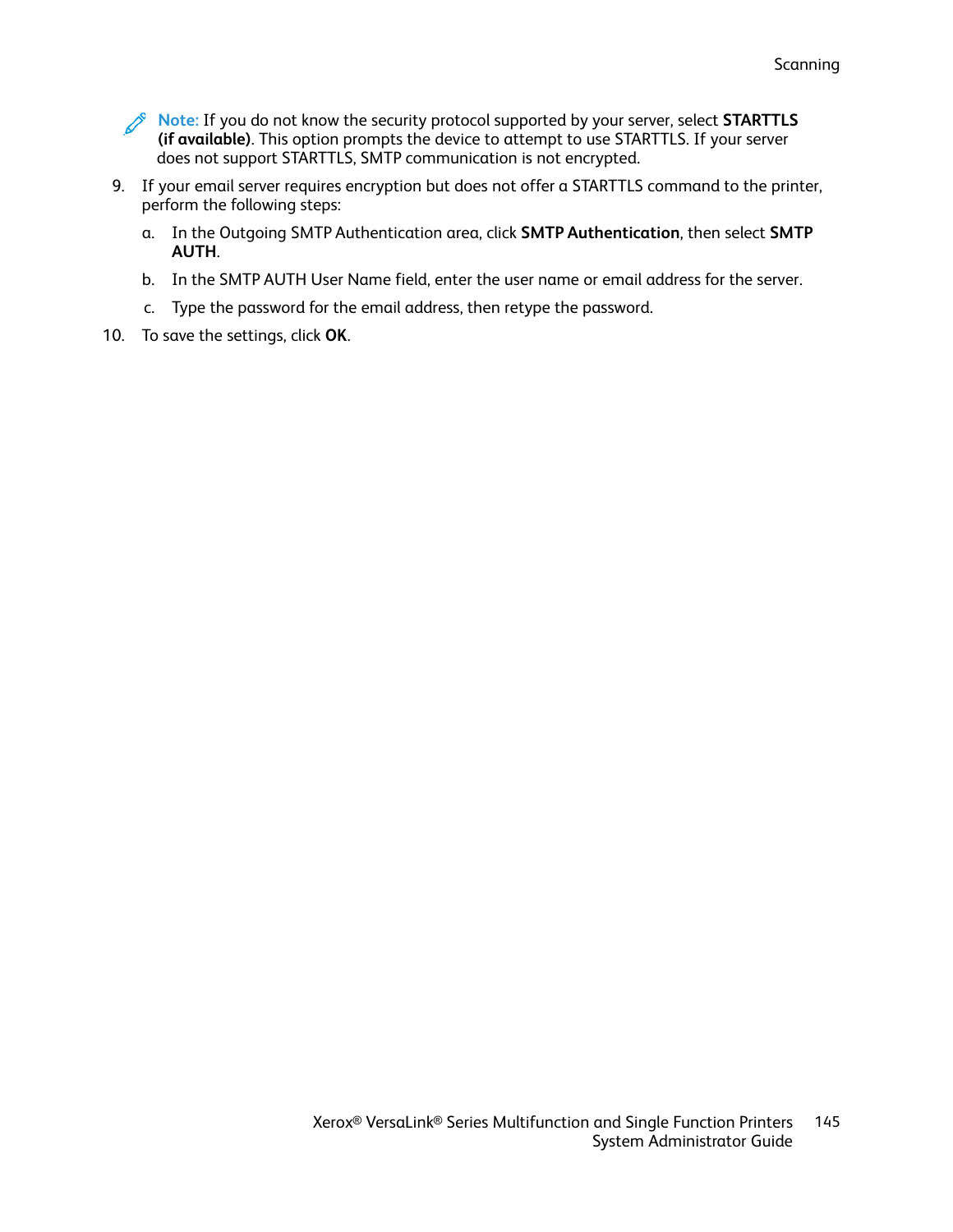# Configuring the Scan To App

The Scan To app allows you to associate scan destinations with address book contacts. To configure the Scan To app:

1. In the Embedded Web Server, log in as administrator, then click **Apps**.

- 2. In the Installed Apps area, click **Scan To**.
- 3. For Display on Device, click **Show**.
- 4. Configure the settings as needed for the following areas:
	- Defaults
	- General Settings and Policies
	- Scan To Apps General Settings
	- Presets
- 5. When finished, close the configuration window.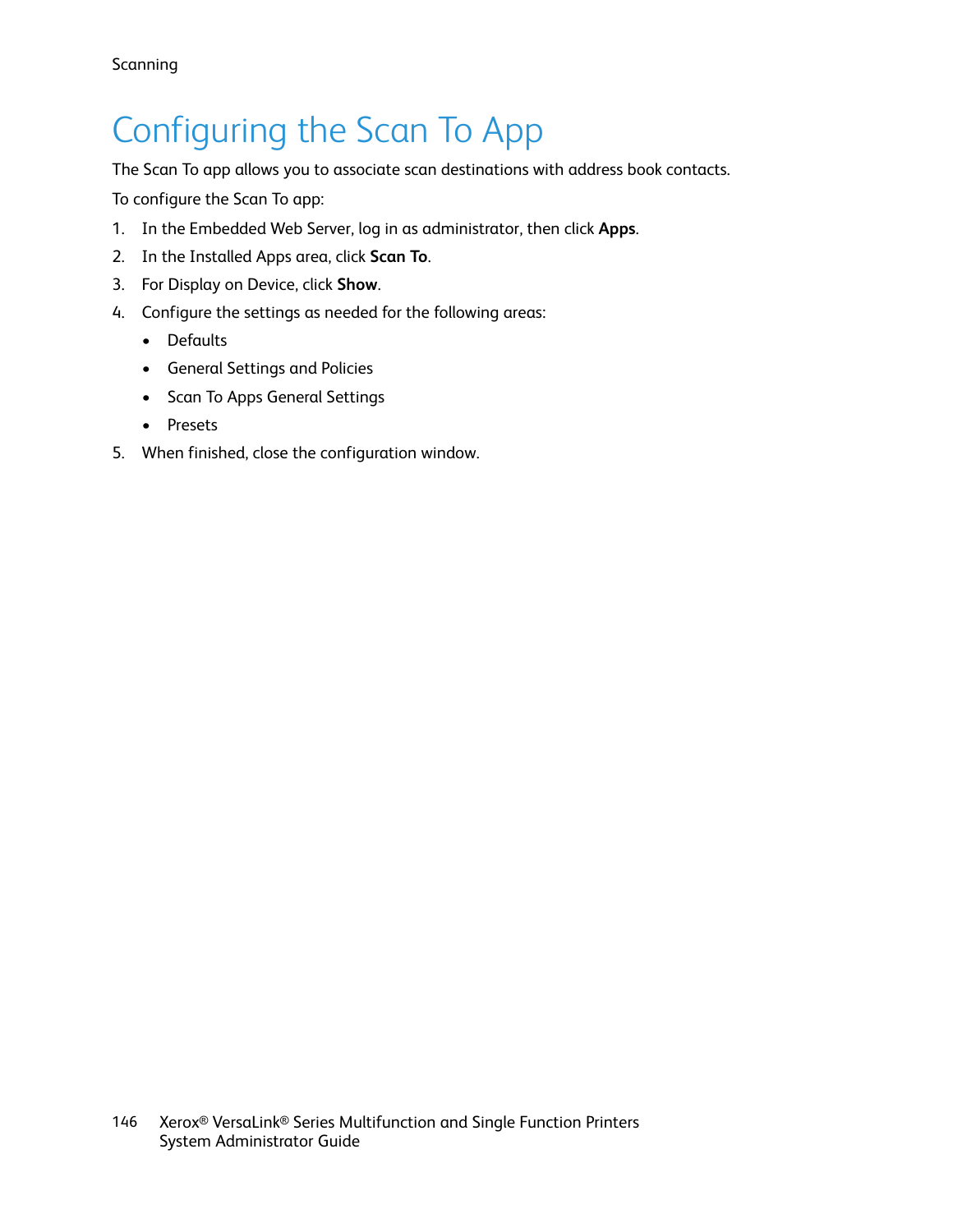# Enabling WSD Scan Services

Web Services for Devices (WSD) is technology from Microsoft that provides a standard method for discovering and using network connected devices. It is supported in Windows Vista, Windows Server 2008, and newer operating systems. WSD is one of several supported communication protocols.

**Note:** To use WSD Scan services, ensure that your computer is set up to receive scans using WSD Scan services.

To enable WSD scan services:

- 1. In the Embedded Web Server, log in as administrator, then click **Connectivity**.
- 2. In the Protocols area, click **WSD (Web Services on Devices)**.
- 3. To enable WSD scan services, click the **WSD Scan** toggle button.
- 4. Click **OK**.
- 5. At the prompt, click **Restart Now**.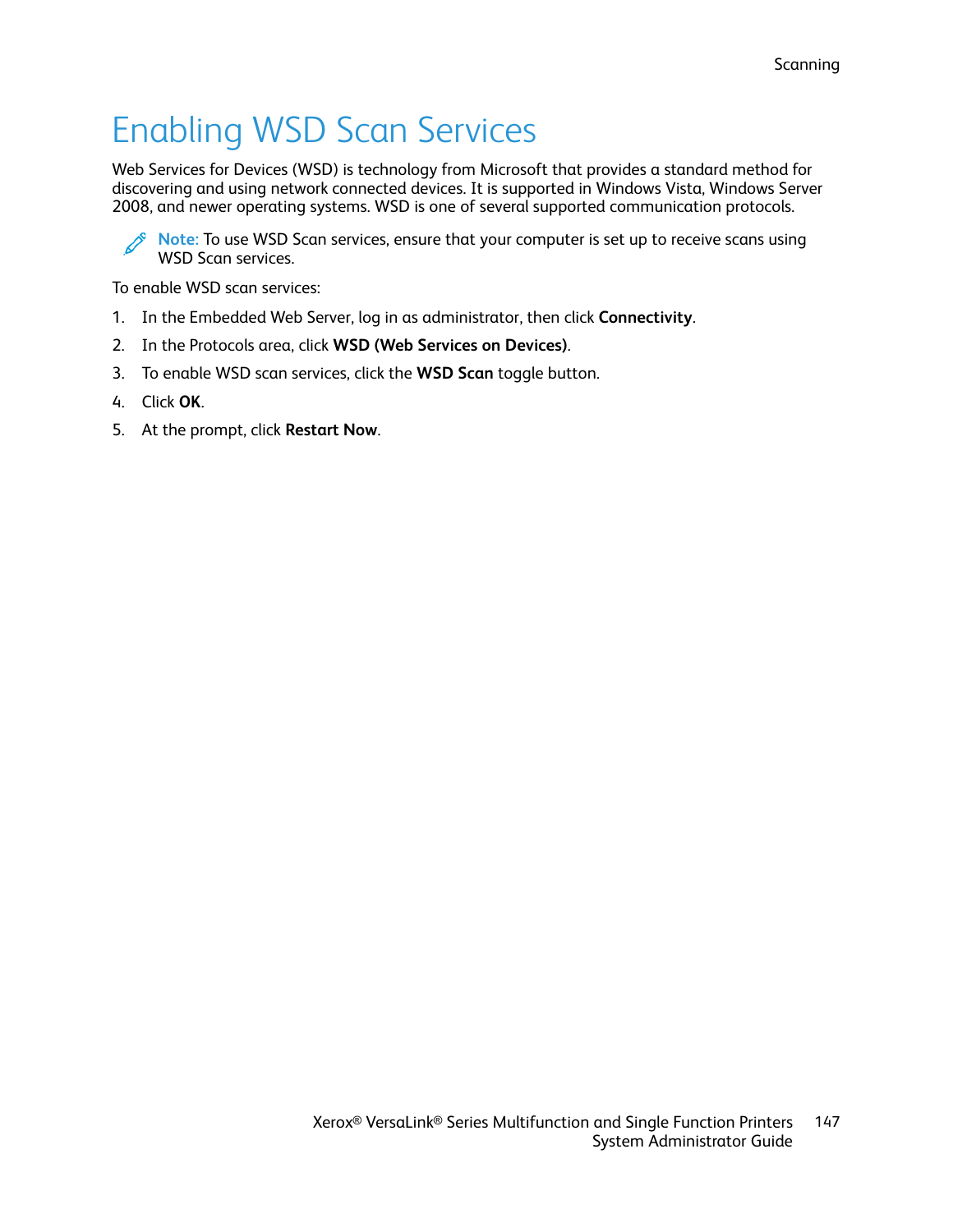# Scanning to USB

You can insert a USB Flash Drive into the printer, scan a document, and store the scanned file on the USB drive.

**Note:** The USB port does not support scanning directly to a PC.

Before you begin, enable USB ports. For details, refer to [USB](#page-44-0).

To enable scanning to USB:

- 1. In the Embedded Web Server, log in as administrator, then click **Apps**.
- 2. In the Installed Apps area, click **USB**.
- 3. For Display on Device, click **Show**.
- 4. To enable Scan To USB, enable the **Scan To** toggle button.
- 5. Configure the settings as needed for the following categories:
	- Defaults
	- General Settings and Policies
	- Scan To Apps General Settings
	- Presets
- 6. For the new settings to take effect, restart your printer.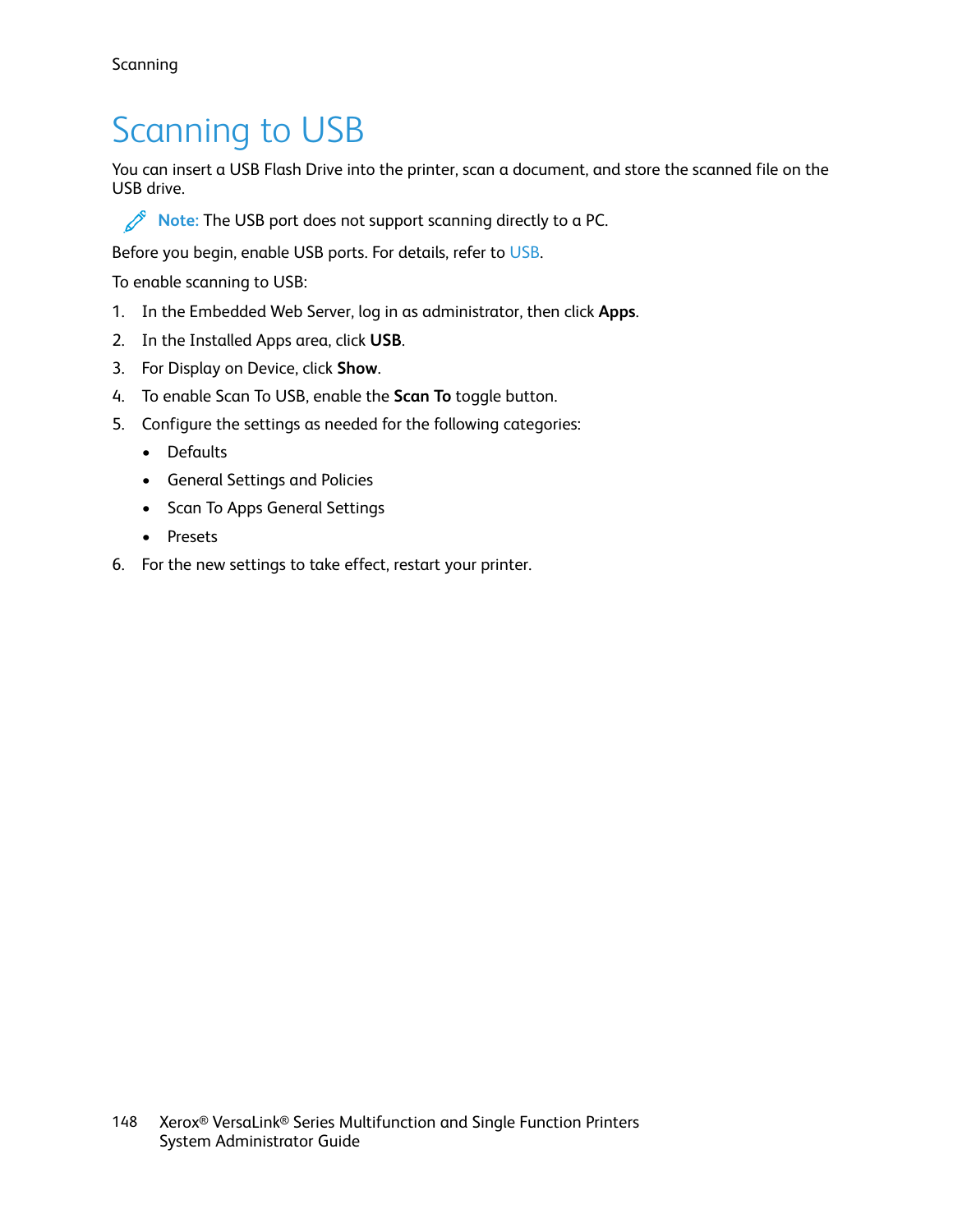# Scanning to My Folder on the Printer

You can use the My Folder feature to scan a job and store a print job in a folder on the printer. To access your folder, log in with your user credentials. If network authentication is enabled on the printer, log in with your network credentials as well.

For instructions on using this feature, see the User Guide for your printer model.

To use the My Folder app, ensure that LDAP is enabled and functioning properly. For details, refer to [LDAP](#page-61-0).

After you have set up LDAP, set the login method to one of the following options:

- Network
- **Convenience**
- Smart Card

For information on how to set the login method, refer to Setting the Login [Method.](#page-81-0)

To configure scanning to My Folder:

- 1. In the Embedded Web Server, log in as administrator, then click **Apps**.
- 2. Click **My Folder**.
- 3. For Display on Device, click **Show**.
- 4. To enable scanning to My Folder, enable the **My Folder** toggle button.
- 5. Configure the settings as needed for the following categories:
	- Login/Logout Settings
	- Defaults
	- General Settings and Policies
	- Scan To Apps General Settings
	- Presets
- 6. When you are finished, close the configuration window.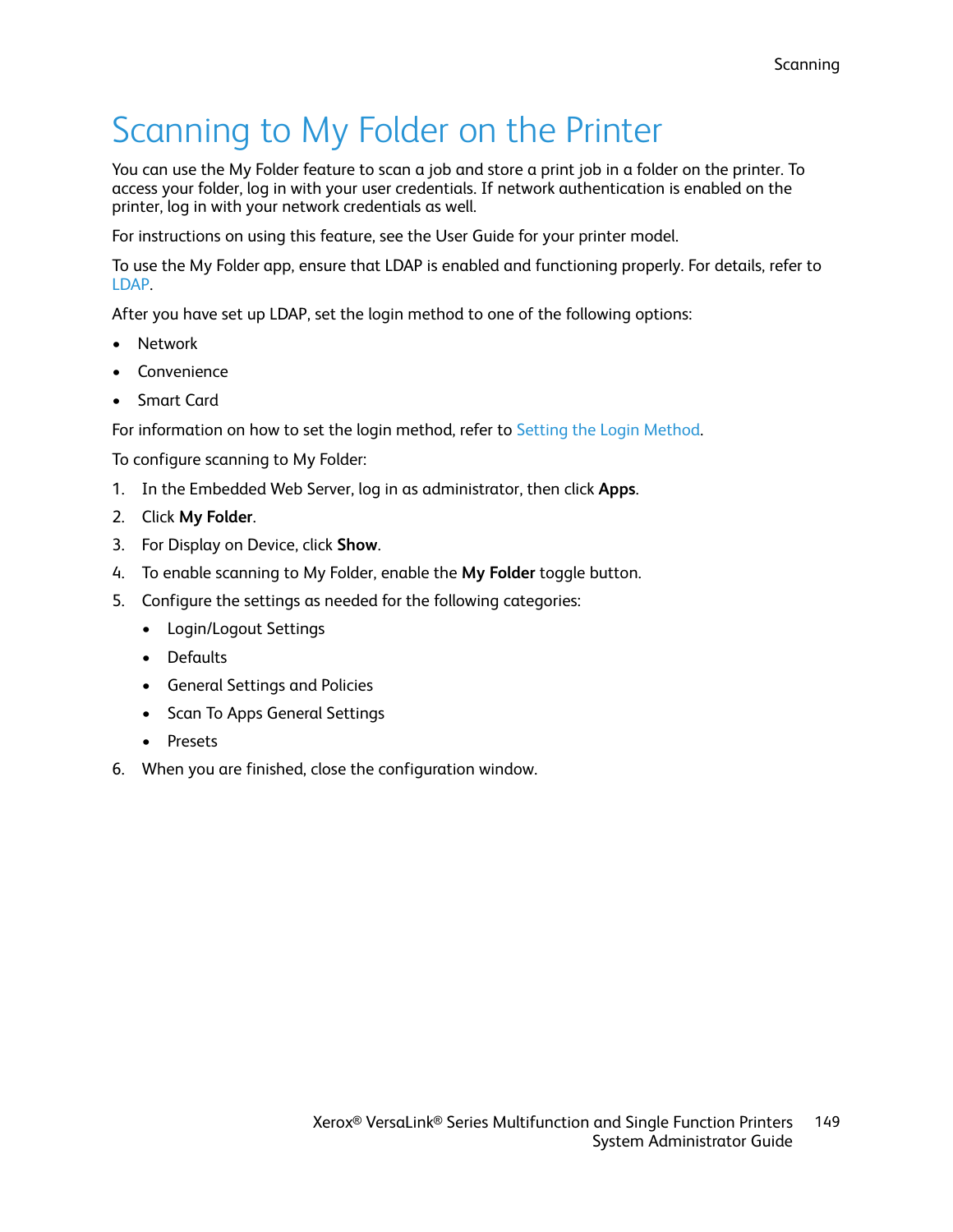# Configuring Scan To Desktop

The Scan To Desktop feature allows you to scan documents at the printer and send them to your computer. Scan to Desktop uses Web Services on Devices (WSD). WSD services include a group of Web services that allow devices to discover the printer and to print and transfer files remotely. Use WSD to access scanned images at your computer.

Before you configure Scan To Desktop, configure Web Services on Devices (WSD).

To enable Scan to Desktop:

- 1. In the Embedded Web Server, log in as administrator, then click **Apps**.
- 2. In the Installed Apps area, click **Scan to Desktop**.
- 3. For Display on Device, click **Show**.
- 4. For Web Services on Devices (WSD), click **Settings**.
- 5. To enable **WSD Scan**, click the toggle button.
- 6. Edit other default settings as needed.
- 7. Click **OK**.

**Note:** The PJL settings, Print Mode settings, and TBCP Filter settings only pertain to WSD Print. The remaining settings apply to both WSD Print and WSD Scan.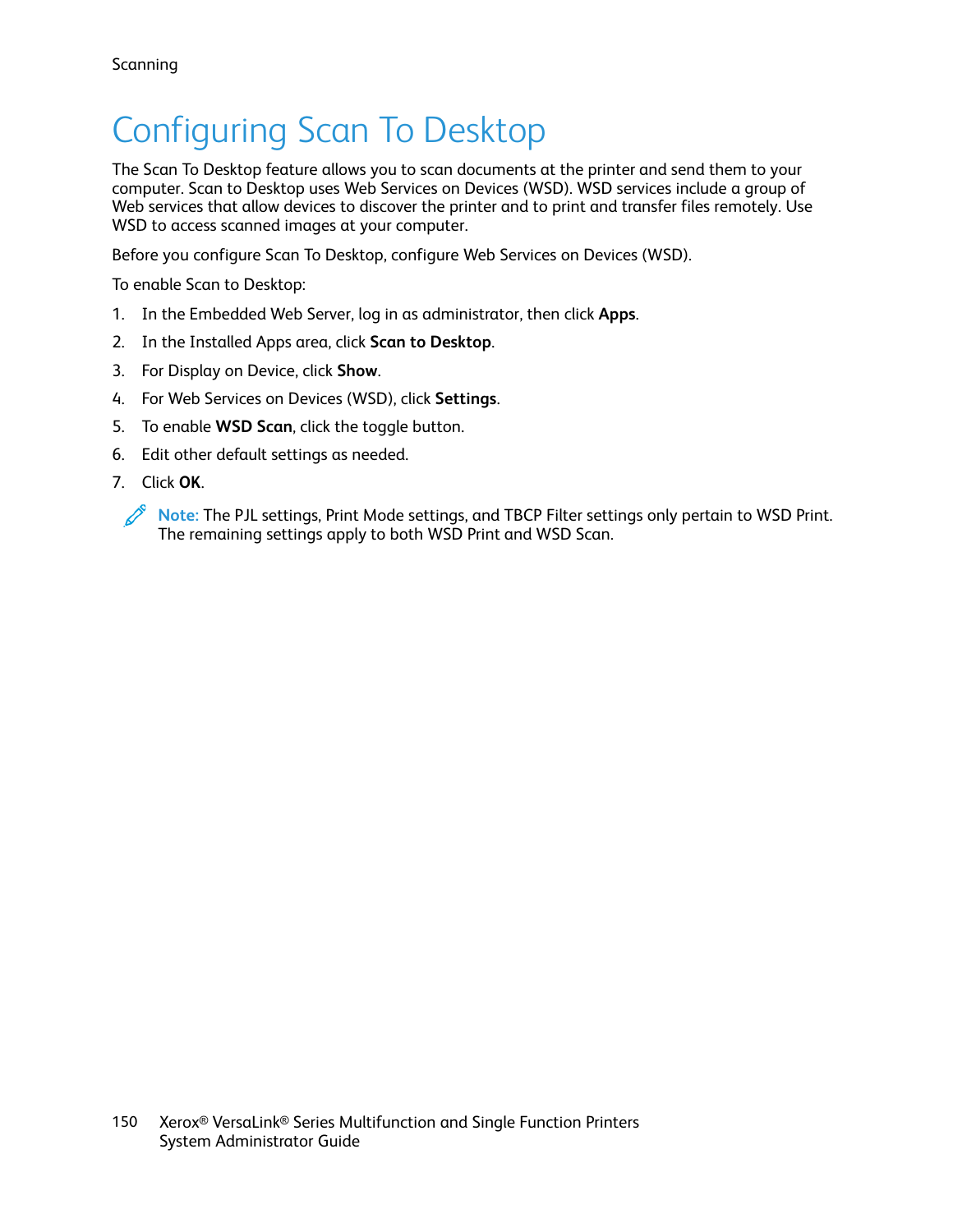# Setting Up Scanning to a Shared Windows Folder Using SMB

You can use the Scan To App to scan to a folder on your Windows PC using the Address Book.

Before you begin:

- From a configuration report, obtain the IP address of the printer. For details, refer to [Printing](#page-17-0) the [Configuration](#page-17-0) Report.
- Ensure that HTTPS is enabled. For details, refer to Enabling HTTPS Using the [Embedded](#page-54-0) Web [Server.](#page-54-0)
- Ensure that the primary network is configured for the network type for your device. For details, refer to [Configuring](#page-39-0) the Primary Network at the Control Panel.
- Locate and record the IP address and host name of your PC. For details, refer to [Obtaining](#page-151-0) the IP Address and Host Name of your Windows [Computer](#page-151-0).
- On your PC, disable the Sharing Wizard. For details, refer to [Disabling](#page-151-1) the Sharing Wizard on Your Windows [Computer.](#page-151-1)
- On your PC, set up a shared folder as a repository for your scanned images.

To configure scanning to a folder on your desktop using the Address Book:

- 1. In the Embedded Web Server, click **Address Book > Add Contact**.
- 2. Type the first name and last name of the new contact.
- 3. If necessary, type the company name of the new contact.
- 4. For Network (SMB), click the **Plus** icon (**+**), then enter the following information:
	- **Nickname**: Enter the name that you want to appear in the Address Book.
	- **Type**: Select the network connection type.

**Note:** It is recommended that you select Host Name as the connection type. If the IP address changes, a connection to the server is maintained typically through the host name.

- **IP Address/Host Name: Port**: Based on the network type selected, in the first field, enter the IP address or host name of your PC. In the second field, enter the default port number.
- 5. In the Share field, enter the name of the shared folder to use as the repository for your scanned images.
- 6. In the Login Name field, enter your PC user name.
- 7. In the Password field, type your PC password, then retype the password.

**Note:** The user name and password required in steps 6 and 7 are the same credentials that are used to log in to the PC where the designated shared folder resides.

- 8. To save the SMB information, click **OK**.
- 9. To add the contact to the Address Book and close the Add Contact window, click **OK**.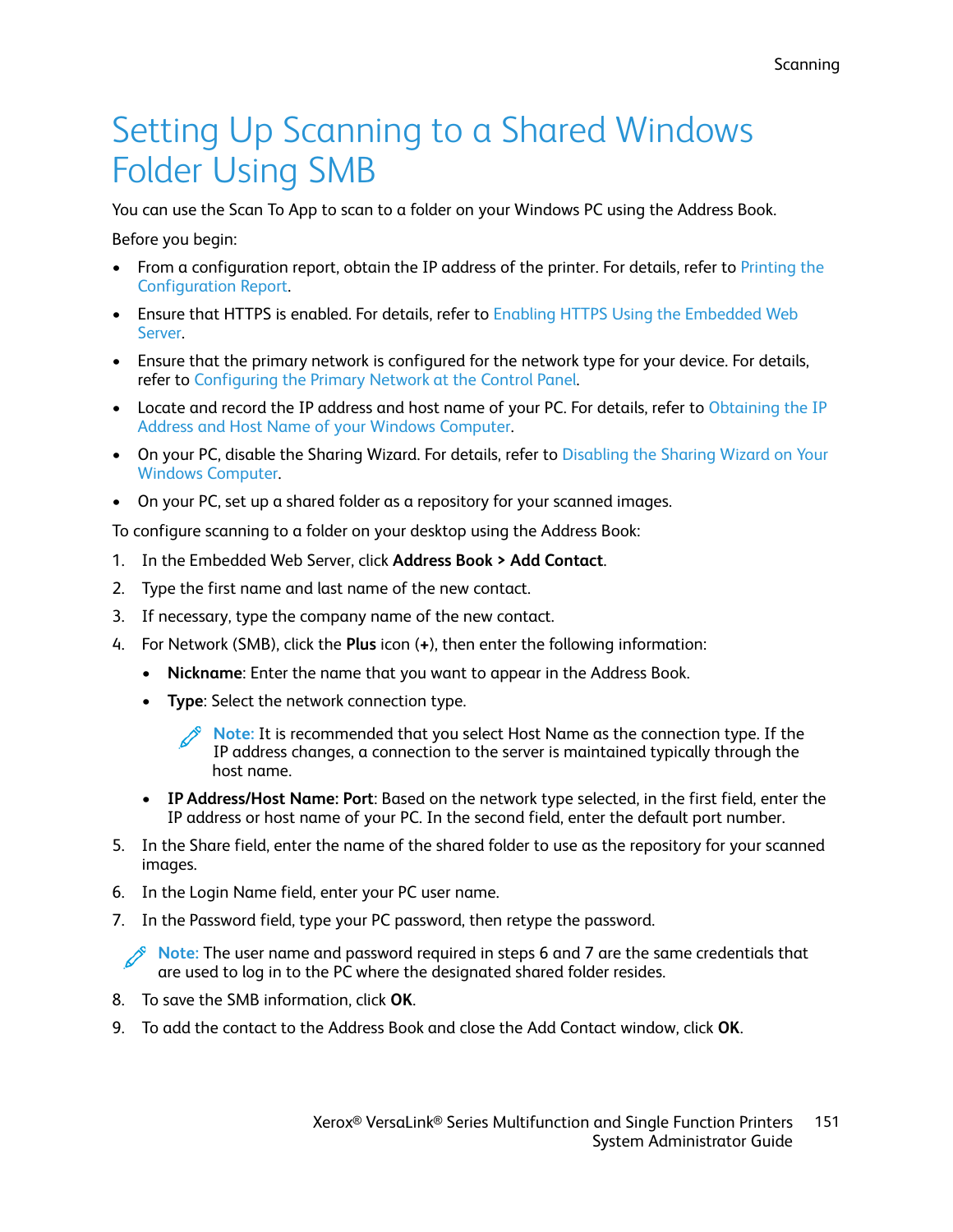## <span id="page-151-0"></span>Obtaining the IP Address and Host Name of your Windows Computer

- 1. At your computer, open a command prompt:
	- a. From the desktop, to open the Run dialog, on your keyboard, press and hold the Windows key, then press **R**.
	- b. In the text field, type cmd, then press **Enter** or **Return**.

The command prompt screen appears.

- 2. In the command prompt screen, type ipconfig, then press **Enter** or **Return**. Locate and record the IPv4 address of your Windows computer.
- 3. In the command prompt screen, type hostname, then press **Enter** or **Return**. Locate and record the host name of your Windows computer.

## <span id="page-151-1"></span>Disabling the Sharing Wizard on Your Windows Computer

- 1. At your computer, access the File Explorer Options screen:
	- a. From the desktop, to open the Run dialog, on your keyboard, press and hold the Windows key, then press **R**.
	- b. In the text field, type control folders, then press **Enter** or **Return**.

The File Explorer Options screen appears.

- 2. Click the **View** tab.
- 3. In the Advanced Settings area, clear the check box for **User Sharing Wizard (Recommended)**.
- 4. Click **Apply**, then click **OK**.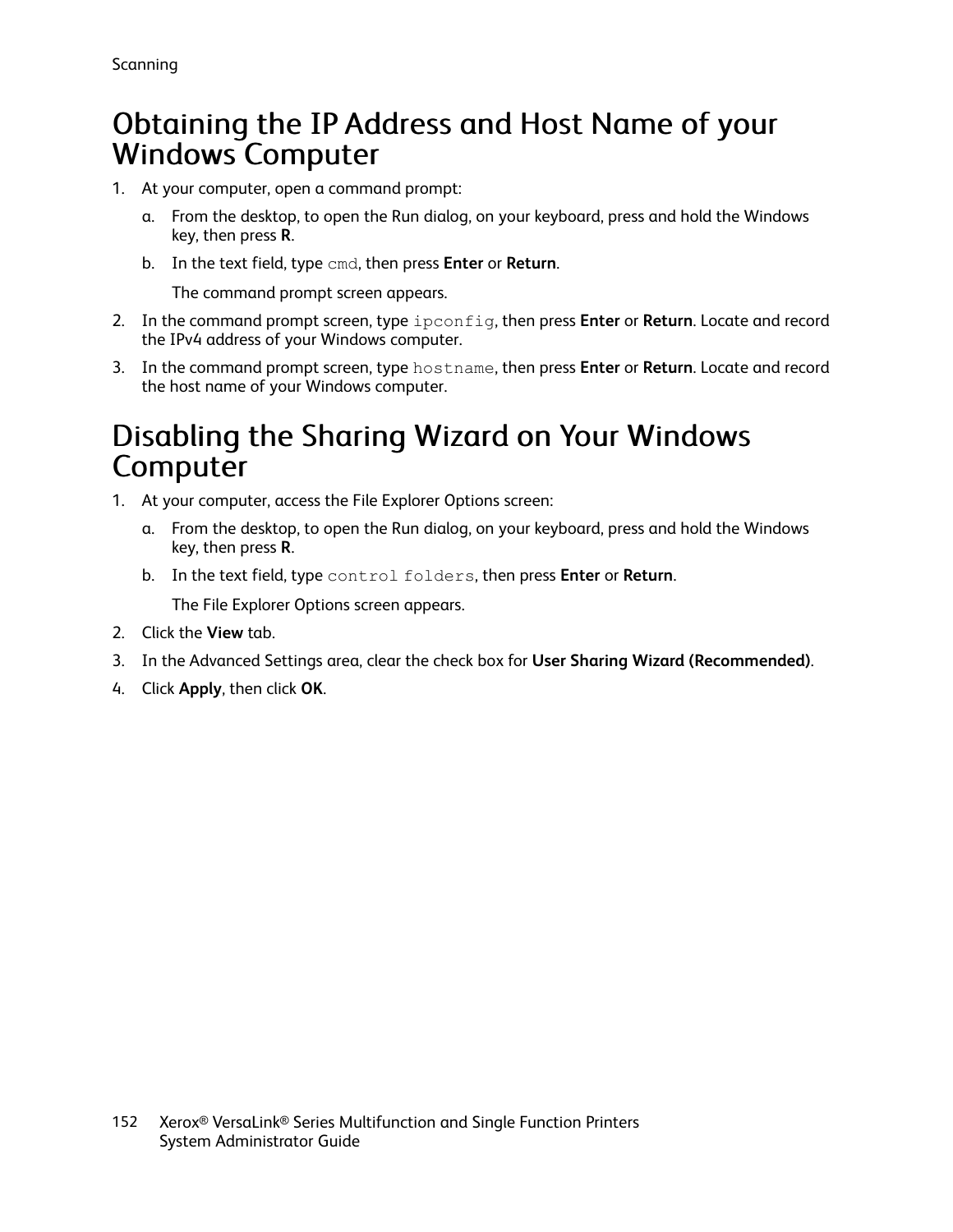# 8

# <span id="page-152-0"></span>Faxing

This chapter contains:

The Fax app scans a document then transmits it to a fax machine using a dedicated phone line. To use the Fax app, ensure that your printer has access to a functioning phone line with an assigned telephone number.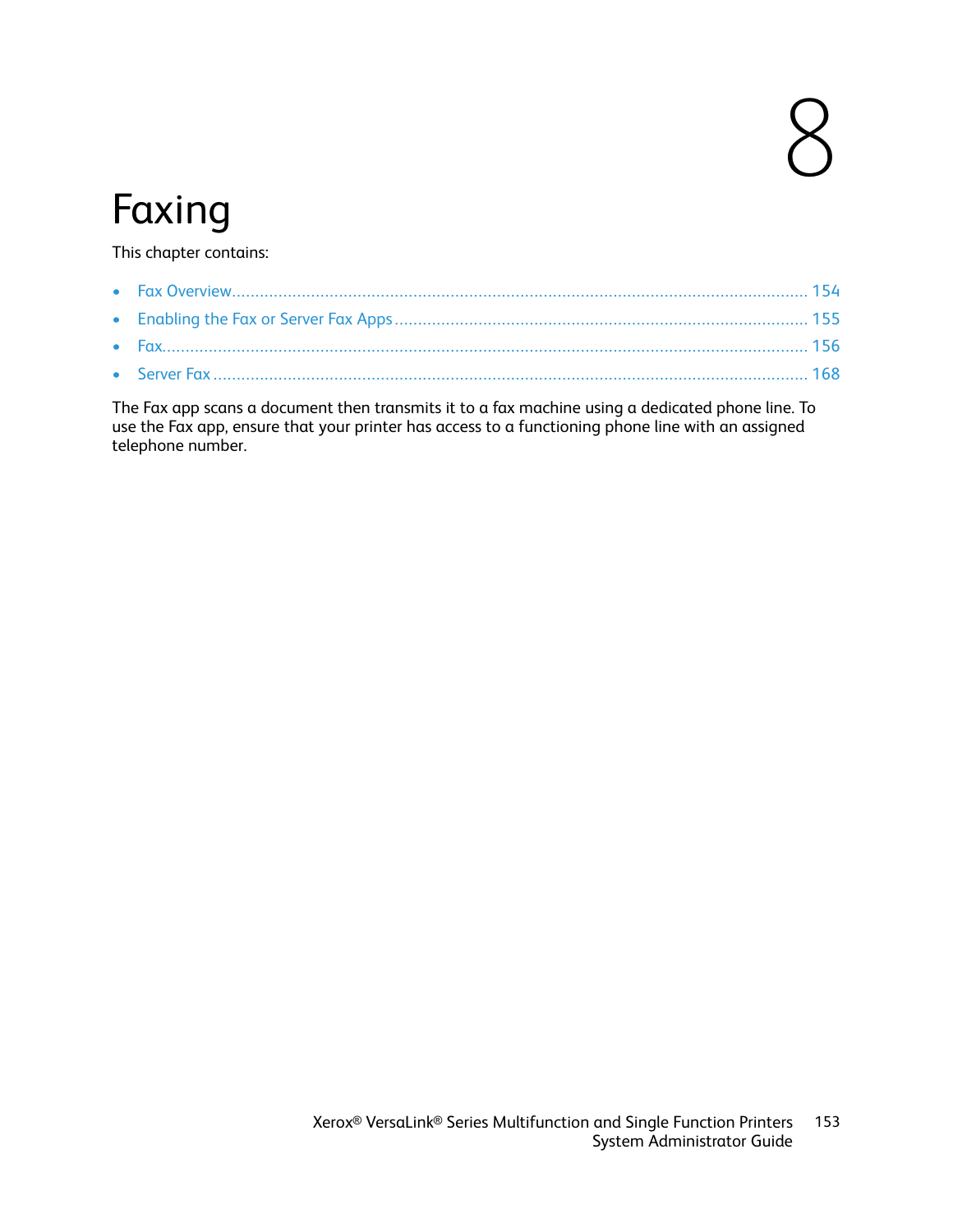# <span id="page-153-0"></span>Fax Overview

You can send a fax in one of three ways:

- **Fax**, or embedded fax, scans the document and sends it directly to a fax machine.
- **Server Fax** scans the document and sends it to a fax server, which transmits the document to a fax machine.
- **LAN Fax** sends the current print job as a fax. For details, refer to the print driver software.

**Note:** Not all options listed are supported on all printers. Some options apply only to a specific printer model, configuration, operating system, or print driver type.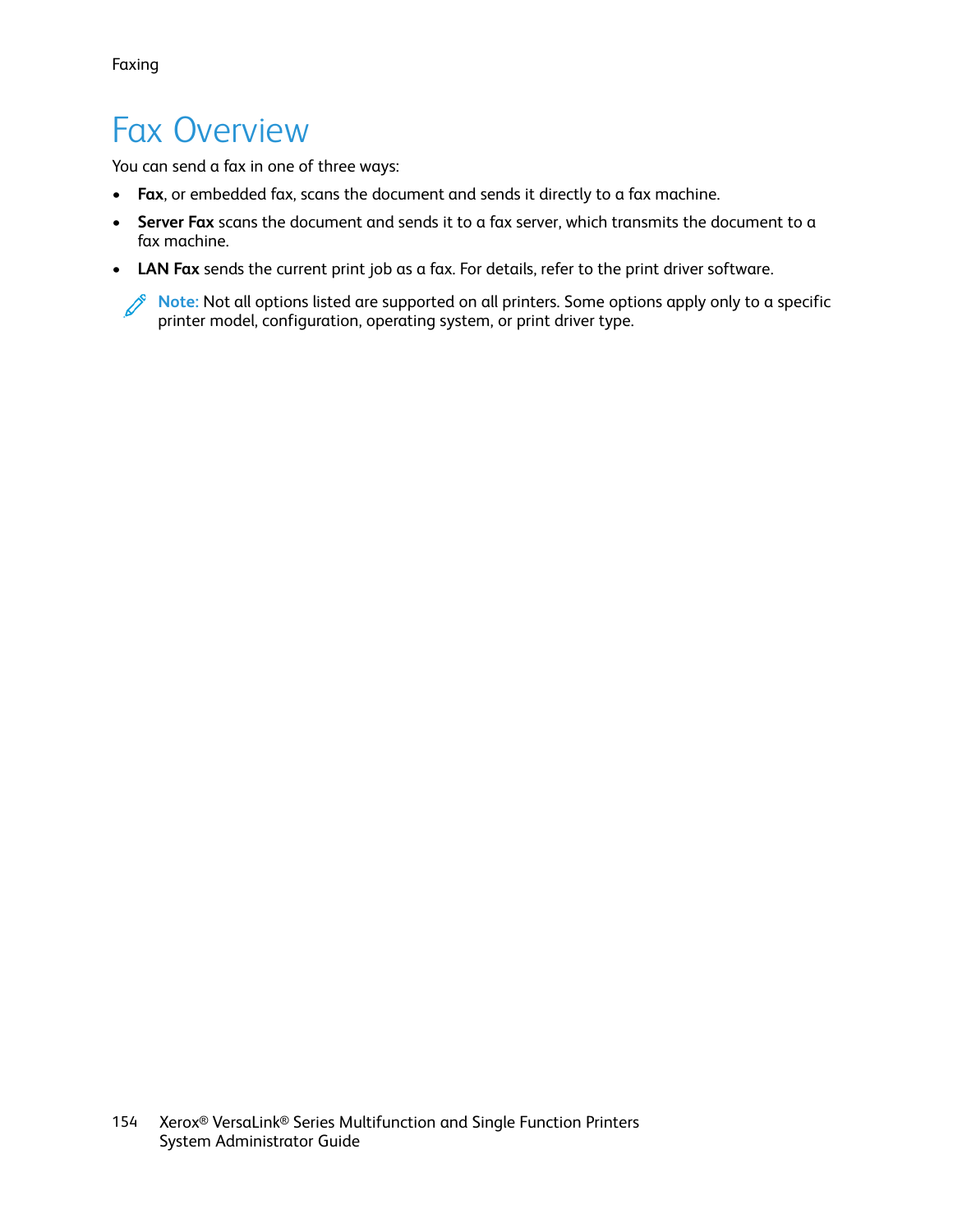# <span id="page-154-0"></span>Enabling the Fax or Server Fax Apps

Only one fax app at a time is active on the device: the Fax App or the Server Fax App. If fax hardware is installed on your device, to enable the Fax App or the Server Fax App, use the Fax Policies feature.

**Note:** The Server Fax App does not require fax hardware installed on the device.

To configure the fax apps and fax hardware:

- 1. In the Embedded Web Server, log in as administrator, then click **System**.
- 2. Click **Fax Policies**, then select an option:
	- To enable the Fax App, in the Fax App Enablement area, select **Fax** or **Fax / Fax Over IP App**.
	- To enable the Server Fax App, in the Fax App Enablement area, select **Server Fax App**.
	- If the Server Fax App is enabled, to disable the fax hardware, in the Fax Hardware Enablement area, select **Disable**.
- 3. Click **OK**.
- 4. If prompted to restart the printer, click **Restart Now**.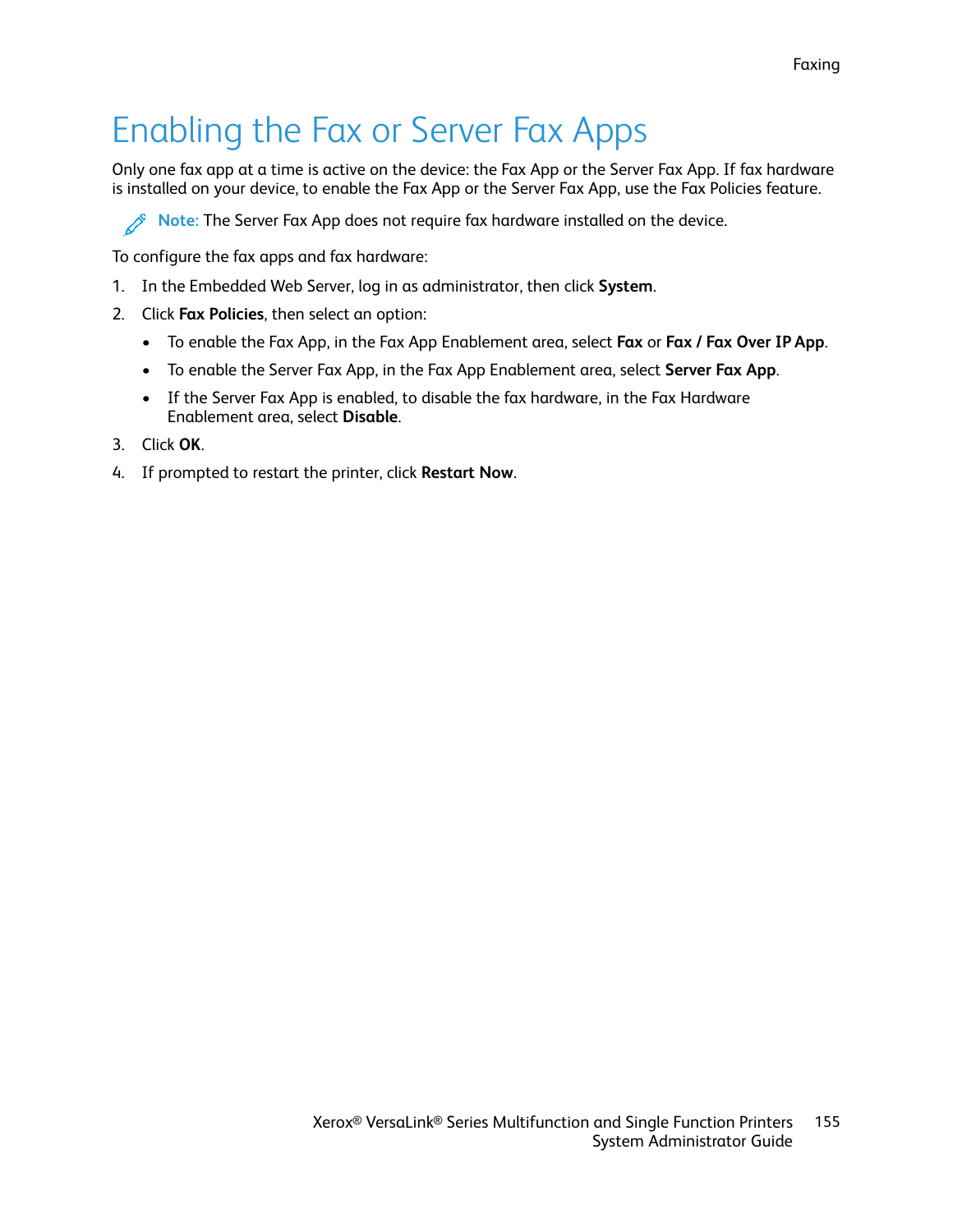# <span id="page-155-0"></span>Fax

When you send a fax from the printer control panel, the document is scanned and transmitted to a fax machine using a dedicated telephone line. To use the Embedded Fax feature, ensure that your printer has access to a functioning telephone line with a telephone number assigned to it.

**Note:** Not all options listed are supported on all printers. Some options apply only to a specific printer model, configuration, operating system, or print driver type.

## Setting System Defaults and Policies for Faxing

- **Note:** This document describes a superset of all features available on the Xerox® VersaLink® Series platform of printers. Not all features described in this document are available on all printers.
- To configure how the device manages circumstances when there is a paper-size mismatch, refer to Setting the [Default](#page-115-0) Print Paper Size.
- To configure the printer to detect a Legal-size original document, then select options for paper lengths, refer to Configuring [Auto-Detection](#page-127-0) for Legal-Size Original Documents.
- To configure the device to display a confirmation message on the control panel when you change the paper guide width to Letter size, refer to [Confirming](#page-127-1) the Position of the Document Guides.
- To set the default mode for optimizing gradient shades in images, refer to Setting a [Default](#page-128-0) Image [Gradation](#page-128-0) Mode.
- To configure how the device resolves the original size of a document detected, refer to [Original-](#page-128-1)Size [Detection](#page-128-1) Error.

## Modifying the Default Settings in the Fax App

#### Modifying the Default Fax Settings at the Control Panel

To modify the default Fax Settings at the control panel:

- 1. At the printer control panel, press the **Home** button.
- 2. Touch **Fax**.
- 3. Touch the options that you want to change.
- 4. Scroll to the bottom of the screen, then touch **Save**.
- 5. To save your changes as new defaults, touch **Save Defaults**.
- 6. Touch **Save**.

#### Modifying the Default Fax Settings in the Embedded Web Server

To modify the default Fax Settings in the Embedded Web Server:

- 1. In the Embedded Web Server, log in as administrator, then click **Apps > Fax**.
- 2. To enable a preview image to appear on the control panel, in the Defaults area, click **Preview**. Select **On**, then click **OK**.
- 156 Xerox® VersaLink® Series Multifunction and Single Function Printers System Administrator Guide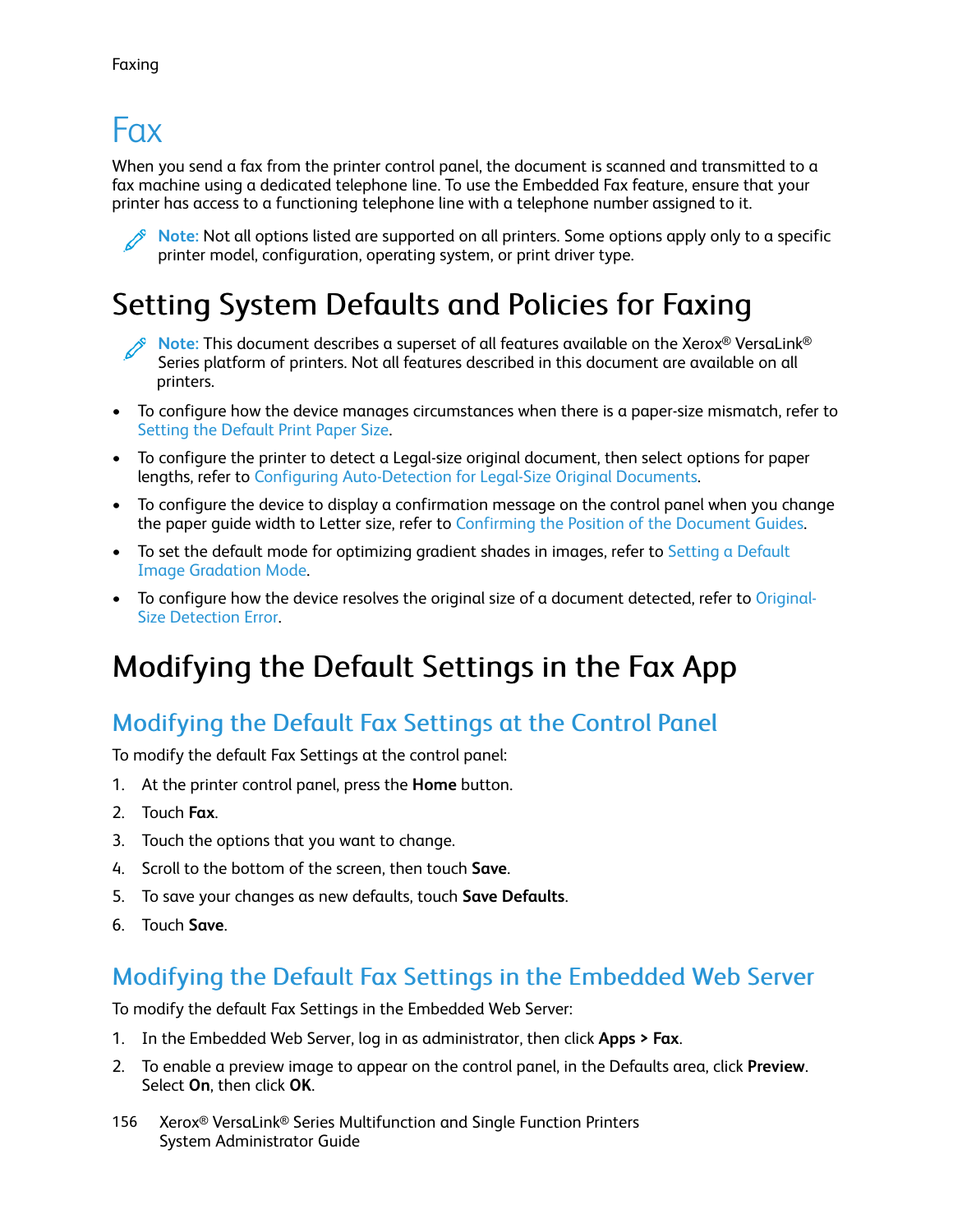- 3. To define quality adjustments to the scanned image:
	- To optimize the image quality, click **Original Type**. Select an option, then click **OK**.
	- To lighten or darken the image, click **Lighten/Darken**. Select a range, then click **OK**.
	- To adjust the contrast of the image, click **Sharpness**. Select a range, then click **OK**.
	- To adjust the resolution of the image, click **Resolution**. Select a level, then click **OK**.
- 4. To specify the default size of the original documents, click **Original Size**.
	- To set the printer to detect the size of the original document and automatically adjust the settings, click **Auto Detect**, then click **OK**.
	- To set the printer to use the default scan size, click **Use Default Size**, then click **OK**.
	- To set the printer to detect multiple original documents that are different sizes, click **Mixed Size Originals**, then click **OK**.
	- To specify a fixed image size, click **Presets**, select a size, then click **OK**.

**Note:**

- Not all options for Original Size appear on all printers.
- For details on setting the default scan size, refer to Resolving the Original Size [Detection](#page-128-1) [Error](#page-128-1).
- You can edit the sizes of the preset. For details, refer to [Configuring](#page-134-0) Presets for Original [Page](#page-134-0) Sizes.
- 5. To remove blank pages from the fax, click **Remove Blank Pages**. Select **On**, then click **OK**.
- 6. To change the default rate of data transmission, click **Starting Rate**. Select an option, then click **OK**.
- 7. To include the transmission header text with each fax, click **Transmission Header Text**. Select **On**, then click **OK**.

**Note:** The Force Addition of Header Text setting overrides the setting for Transmission Header Text. For more details about the Force Addition of Header setting, refer to [Configuring](#page-157-0) Settings for Fax Send in the Embedded Web Server.

## Creating Predefined Comments for a Fax Cover Sheet

The Fax app provides an optional cover sheet for faxes. You can populate a cover sheet with predefined comments. The Fax app supports up to 50 predefined comments.

To define the content of the predefined comments:

- 1. At the printer control panel, log in as administrator, then touch **Home**.
- 2. Touch **Device > Apps > Fax > Cover Sheet Comments**.
- 3. To select a comment, touch a numbered line.
- 4. Type the text for the comment, then touch **OK**.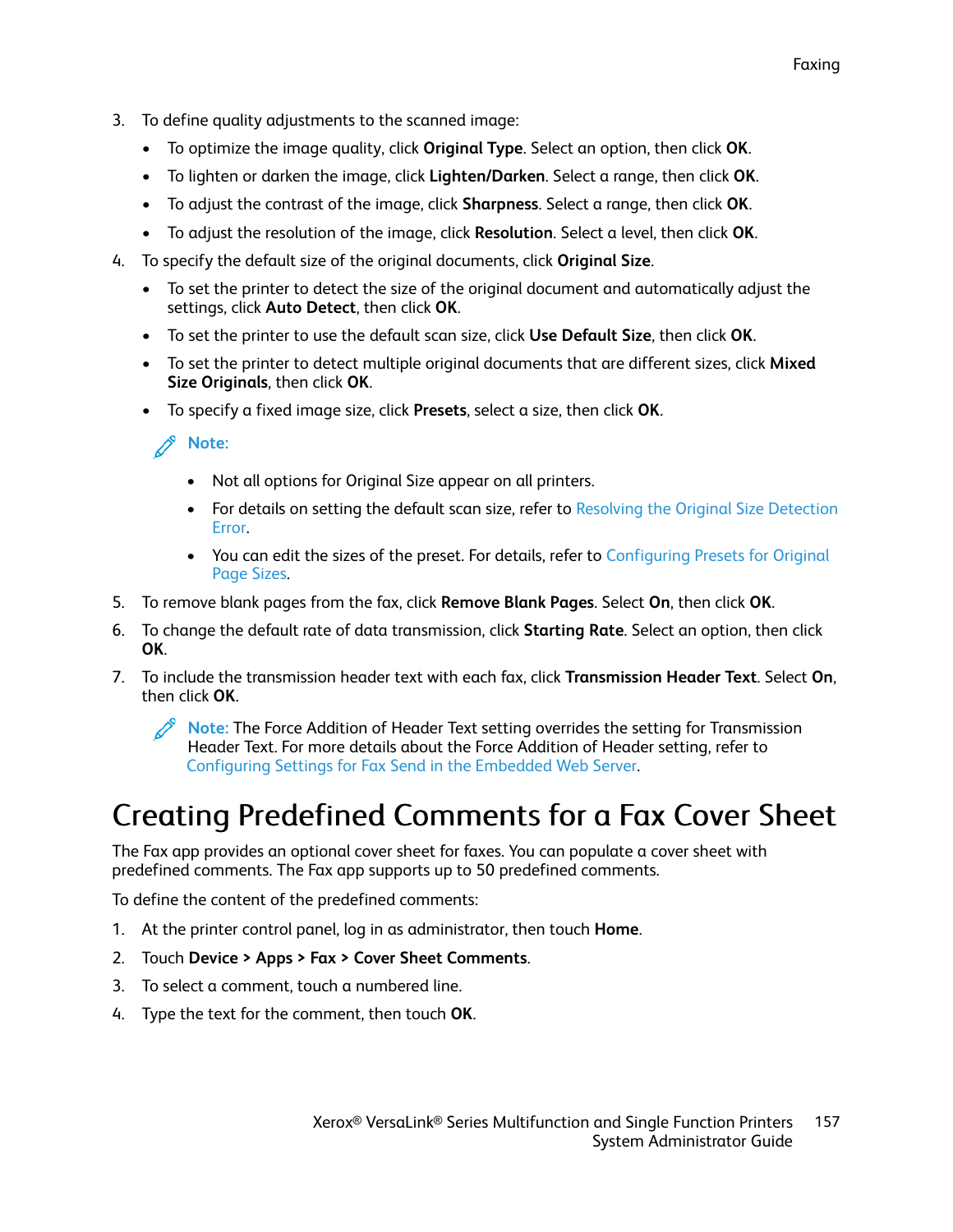# Configuring General Settings and Policies

#### Configuring the Fax Settings at the Control Panel

- 1. At the printer control panel, press the **Home** button.
- 2. Touch **Device > Apps > Fax**.
- 3. To configure Secure Receive:
	- Touch **Secure Fax Receive**.
	- To toggle Secure Fax Receive from Off to On, touch the **Secure Fax Receive** toggle button.
	- Enter a 4-digit passcode, then touch **OK**.
- 4. To set incoming call handling, select one of the following:
	- To set the printer to receive all incoming calls as faxes, touch **Receive Mode > Immediately Auto Answer Fax**, then touch **OK**.
	- To answer calls manually, touch **Receive Mode > Manually > Answer > Fax**, then touch **OK**.
- 5. To configure how faxes are forwarded:
	- Touch **Fax Forwarding > Fax Forwarding**.
	- Select **Receive Only**, **Send Only**, or **Send & Receive**.
	- Touch **Add Email**, then use the touch screen keypad to enter an email address, or select a contact from the **AddressBook**.
	- To add a subject line, touch **Subject**, enter your subject line text, then touch **OK**.
	- To add a filename for attachments, touch **Attachment**, then enter a file name.
- 6. To change the file format for attachments, touch the current format extension, then select a new format.

Note: The default file format is .pdf.

7. To save the settings, touch **OK**.

#### <span id="page-157-0"></span>Configuring Settings for Fax Send in the Embedded Web Server

- 1. In the Embedded Web Server, log in as administrator, then click **Apps > Fax**.
- 2. To display a list of recipients for confirmation on the control panel, in the General Settings and Policies area, click **Show Recipient Confirmation List at Send**. Select an option, then click **OK**.
- 3. To override any local settings and force the fax header text to appear on an outgoing fax, click **Force Addition of Header Text**. Select **On**, then click **OK**.

**Note:** The Force Addition of Header Text setting overrides the default setting Transmission Header Text.

- 1. To include the sender fax number on outgoing faxes, click **Notify of Sender Fax Number**. Select **On**, then click **OK**.
- 2. To send multiple faxes as a batch, click **Batch Send**. Select **On**, then click **OK**.
- 158 Xerox® VersaLink® Series Multifunction and Single Function Printers System Administrator Guide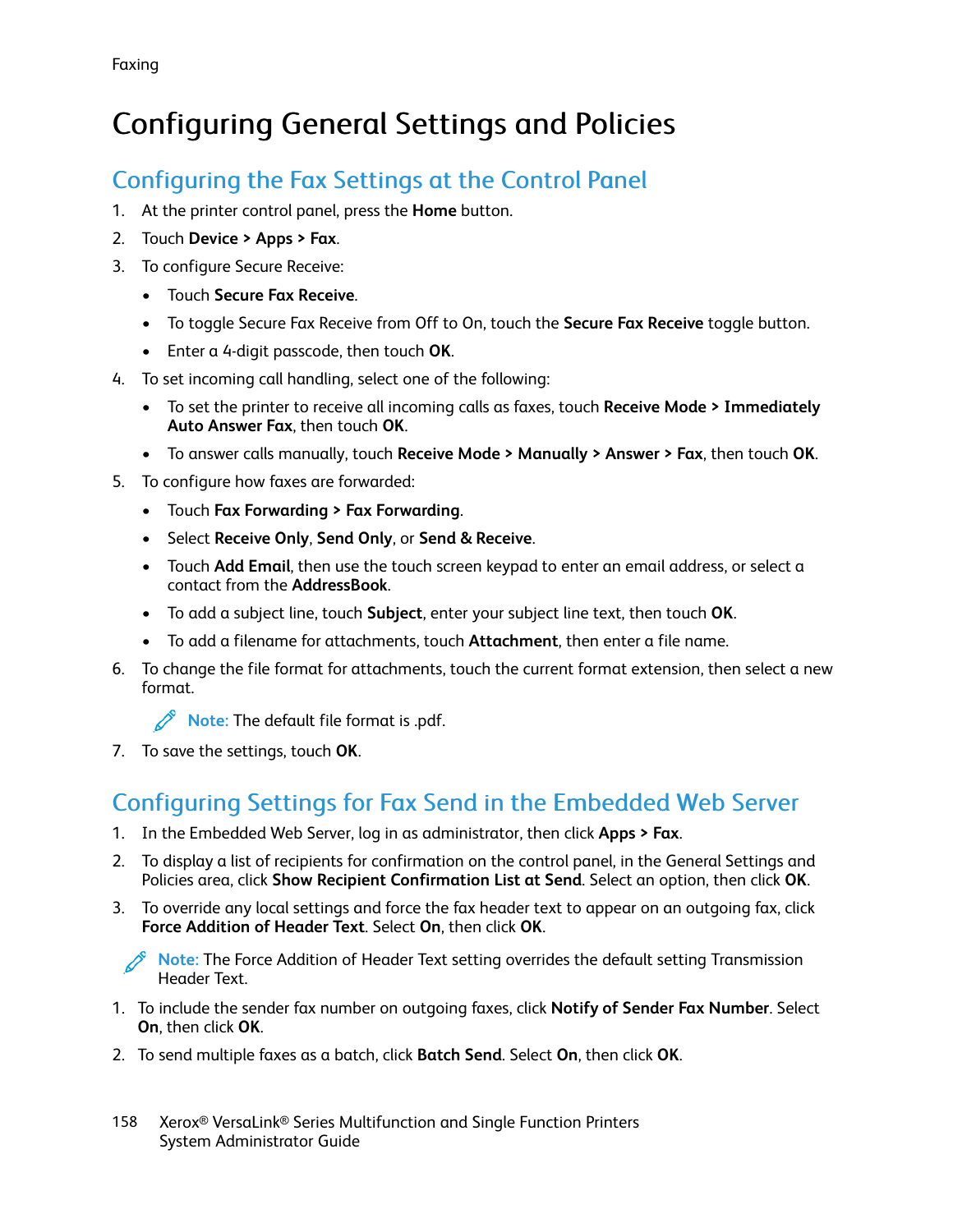#### Configuring Settings for Fax Receive in the Embedded Web Server

- 1. In the Embedded Web Server, log in as administrator, then click **Apps > Fax**.
- 2. To configure how the printer answers fax calls, in the General Settings and Policies area, click **Fax Receive Mode**.
- 3. Select an option.
	- To configure the printer to answer calls automatically, select **Auto Answer Fax**.
	- To configure the printer to wait for manual intervention, select **Manually Answer Fax**.
- 4. Click **OK**.
- 5. To filter incoming fax calls, click **Incoming Fax Filtering**.
	- To block incoming callers that are not listed in the fax address book, for Block Excluded Fax Numbers and Addresses, click the toggle button.
	- To block incoming callers that do not contain a phone number, for Block Unknown Connections, click the toggle button.
	- To create a list of blocked callers, in the Excluded Numbers and Addresses area, type the phone number to be blocked.
	- Click **OK**.
- 6. To enable secure fax, click **Secure Fax Receive**.
	- To enable, click the **Enable** toggle button.
	- For Passcode, type a passcode.
- 7. To view the header text in received faxes, click **Received Fax Header Text**. Select **On**, then click **OK**.

#### Configuring Settings for Fax Dialing in the Embedded Web Server

- 1. In the Embedded Web Server, log in as administrator, then click **Apps > Fax**.
- 2. To specify a prefix for an outgoing phone number, in the General Settings and Policies area, click **Prefix Dial Number**. Type the prefix number, then click **OK**.
- 3. If an outgoing phone connection does not connect, to define the behavior for redial attempts, click **Redial Settings**.
	- For Redial Attempts, type the maximum number of times to attempt a redial.
	- For Redial Interval, type the number of minutes between attempts.
	- Click **OK**.
- 4. For batch dialing with multiple faxes, to define the time interval between calls, click **Transmission Interval**. Type the number of seconds to wait between the end of one call and the beginning of the next call, then click **OK**.

#### Configuring Settings for Fax Paper Output in the Embedded Web Server

1. In the Embedded Web Server, log in as administrator, then click **Apps > Fax**.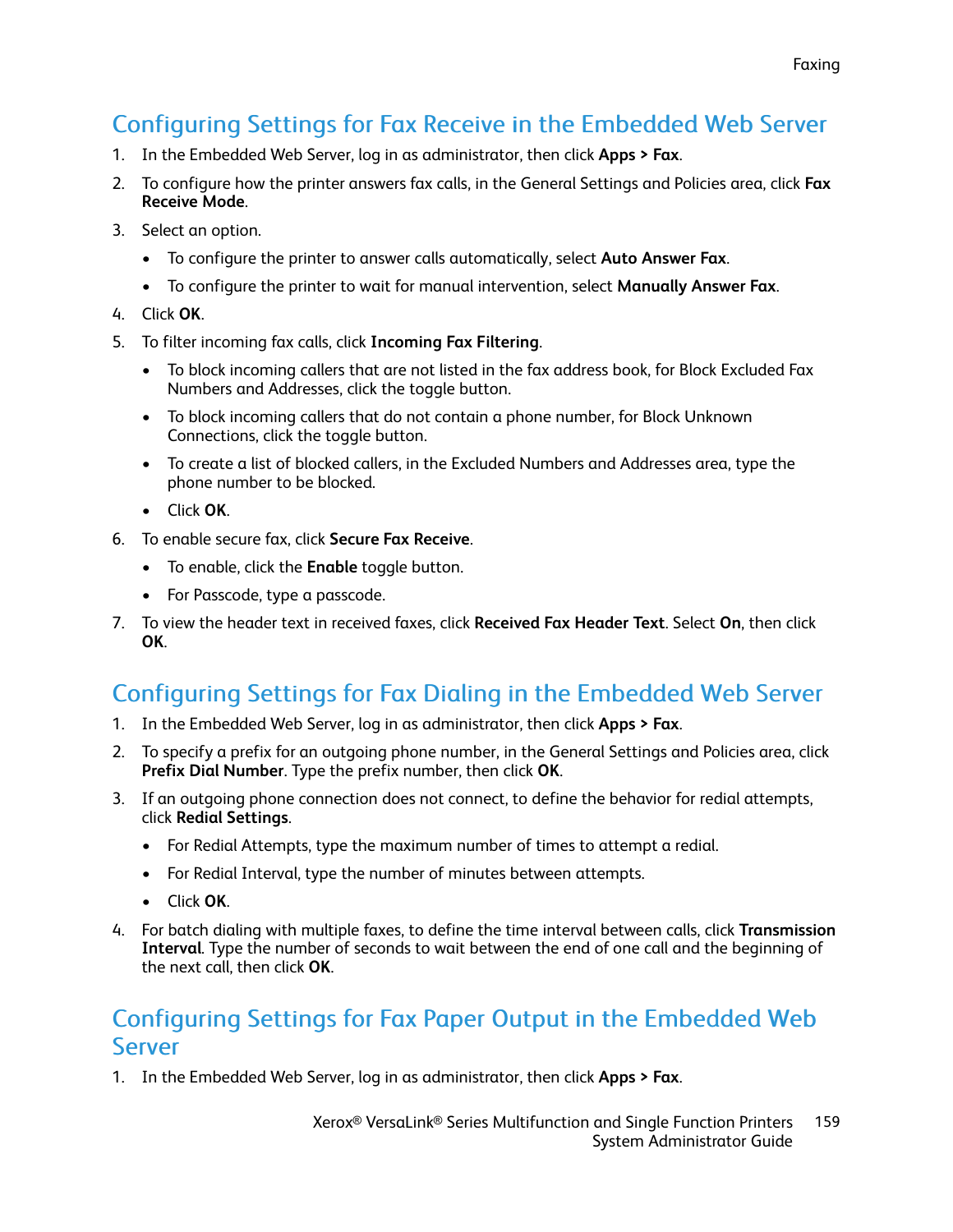- 2. For printers with multiple paper trays, to set rules for switching between trays, in the General Settings and Policies area, click **Auto Tray Switching**. Select an option, then click **OK**.
- 3. To set the printer to reduce oversized pages to fit on the paper in the printer, click **Auto Reduce on Receipt**. Select **On**, then click **OK**.
- 4. To specify which paper tray to use for faxes, click **Fax Receive Tray**. Select a tray, then click **OK**.
- 5. To configure the printer to print two fax pages per sheet, click **2 Pages per Sheet on Receipt**. Select **On**, then click **OK**.
- 6. To enable 2-Sided printing, click **2-Sided Printing**. Select **On**, then click **OK**.
- 7. To adjust the page border on received faxes, click **Page Border Size**. Type a value for the page border, then click **OK**. The Page Border Size option defines the threshold when the printer either decreases the image size of an incoming fax by the specified amount or it splits the image onto two pages. This capability is useful when an incoming fax has a larger page size than the paper in the tray.

**Note:** Before you configure the Page Border Size setting, ensure that the Auto Reduce on Receipt feature is enabled.

#### Configuring Settings for Fax Performance in the Embedded Web Server

- 1. In the Embedded Web Server, log in as administrator, then click **Apps > Fax**.
- 2. To enable error correction, in the General Settings and Policies area, click **Error Correction Mode (ECM)**. Click **Enabled**, then click **OK**.
- 3. To enable faster performance when available, click **Super G3**. Click **Enabled**, then click **OK**.
- 4. To configure how the fax app behaves if a job fills the available printer memory, click **Memory Full Policy**. Select an option, then click **OK**.
- 5. To specify the maximum number of stored pages, click **Maximum Number of Stored Pages**. Type a value, then click **OK**.

#### Enabling Use of a Native Fax App in the Embedded Web Server

Many computers have their own fax applications provided by the operating system. To enable the native fax application on your computer to function with the printer:

- 1. In the Embedded Web Server, log in as administrator, then click **Apps > Fax**.
- 2. In the General Settings and Policies area, click **Direct Fax**.
- 3. Click **Allow**, then click **OK**.

**Note:** Direct Fax is Fax over IP, directly from one IP to another IP. Direct Fax does not use SIP.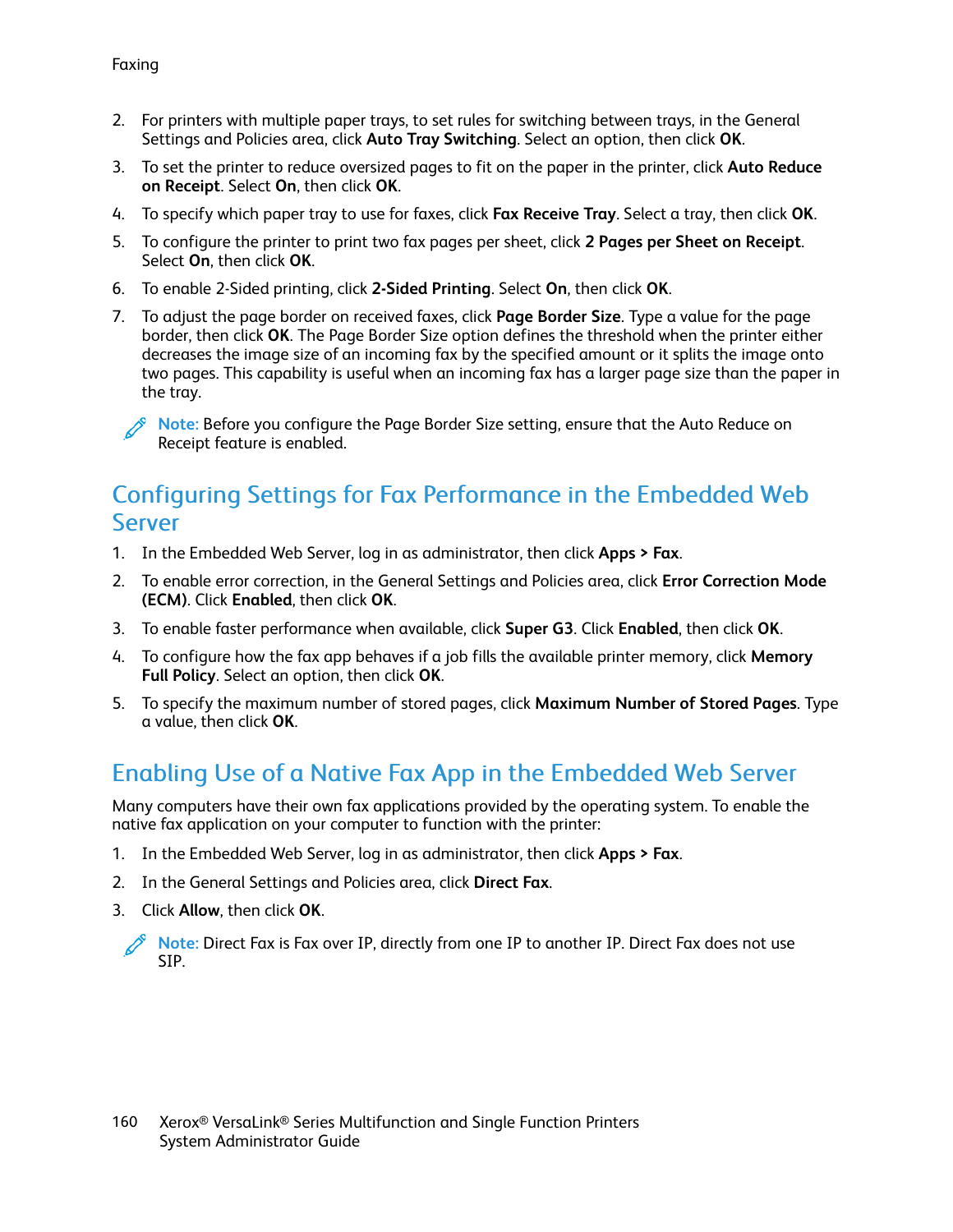#### Enabling the Remove Blank Pages Option

The printer control panel displays a list of Fax options. One of the Fax options is Remove Blank Pages. You can configure the control panel to show or hide the Remove Blank Pages option.

To allow the Remove Blank Pages option to appear on the control panel:

- 1. In the Embedded Web Server, log in as administrator, then click **Apps > Fax**.
- 2. In the General Settings and Policies area, click **Display Remove Blank Pages**.
- 3. Click **On**, then click **OK**.

# Configuring Fax Over IP

Some printer models allow for fax over IP (FoIP) using Session Initiation Protocol (SIP) and T.38. SIP is a communication protocol used for voice and video calls. T.38 is a recommendation from the International Telecommunication Union (ITU) for use of fax over IP networks.

#### Enabling SIP Settings

For printers equipped with fax over IP, to enable SIP:

- 1. In the Embedded Web Server, log in as administrator, then click **Apps > Fax**.
- 2. In the SIP Settings area, click **SIP**.
- 3. For Enable SIP Port, click the enable toggle button.
- 4. If needed, type a new port number.
- 5. For Device SIP Address, type the SIP address for the printer.
- 6. Click **SIP Transport Protocol**, then select an option.
- 7. To enable or disable the SIP server, click **SIP Server**, then select an option.
- 8. Click **OK**.

To register the VoIP gateways:

- 1. In the Embedded Web Server, log in as administrator, then click **Apps > Fax**.
- 2. In the SIP Settings area, click **SIP**.
- 3. Ensure that the Enable SIP Port toggle button is enabled.
- 4. In the VoIP Gateways area, click **Edit**.
- 5. Click the first available gateway.
- 6. For ID Number, type an ID number for the gateway.
- 7. For Address, type the IP address for the gateway.
- 8. Click **OK**.

9. If you use multiple VoIP gateways, for each gateway, repeat the steps to register the gateway.

- 10. When finished, click **Close**.
- 11. Click **OK**.

To configure domain filtering: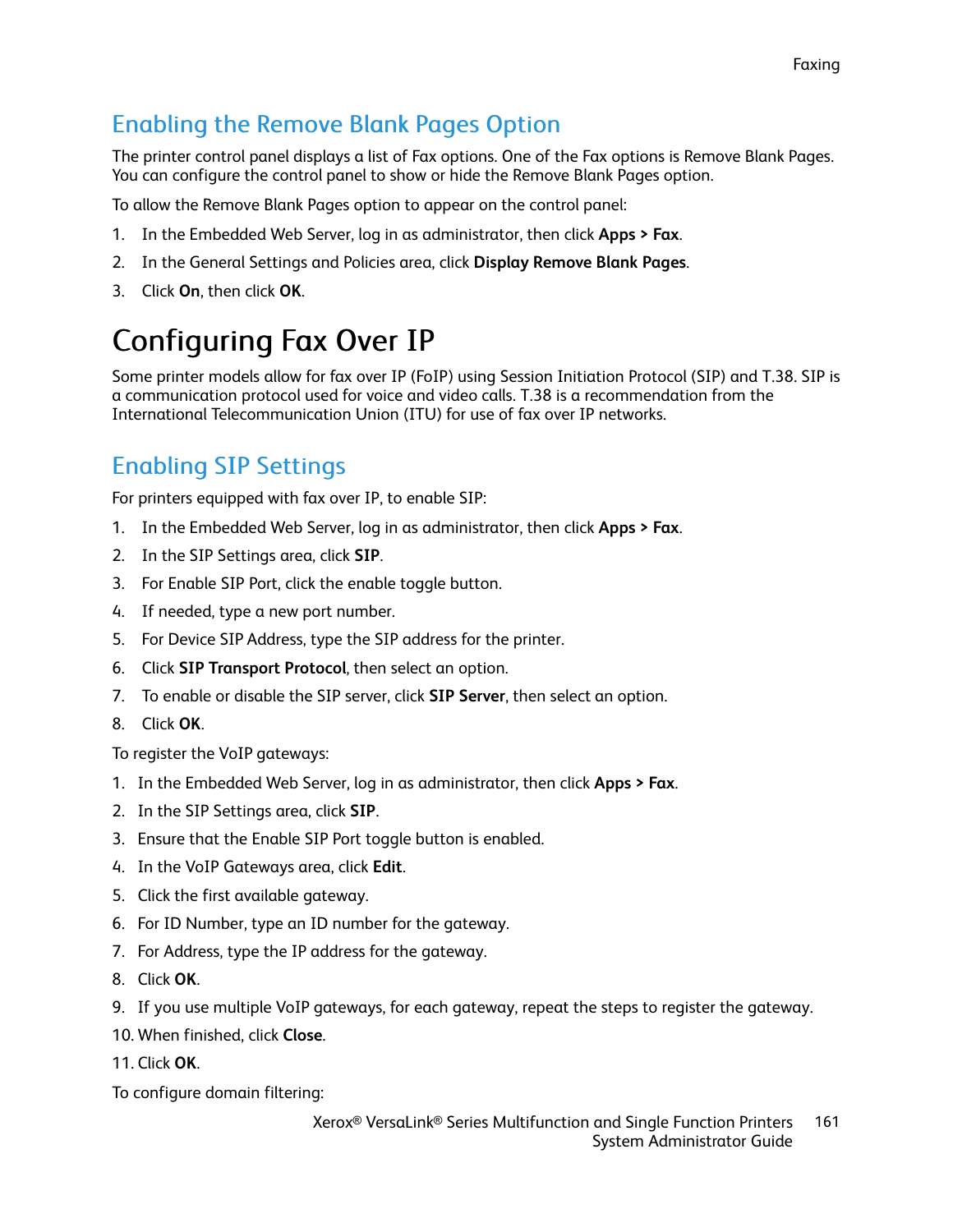#### [Faxing](#page-152-0)

- 1. In the Embedded Web Server, log in as administrator, then click **Apps > Fax**.
- 2. In the SIP Settings area, click **SIP**.
- 3. Ensure that the Enable SIP Port toggle button is enabled.
- 4. In the Domain Filtering area, click **Edit**.
- 5. To allow specific domains, click **Allow Specific Domains**.
	- Enter up to 50 domains to allow.
	- To delete domains from the list, click the **Trash** icon.
- 6. To block specific domains, click **Block Specific Domains**.
	- Enter up to 50 domains to block.
	- To delete domains from the list, click the **Trash** icon.
- 7. To disable domain filtering, select **Off**.
- 8. When finished, click **OK**.
	- **Note:** For domain filtering, you can either allow domains or block domains. The configuration window does not let you list both domains to allow and domains to block at the same time.
- 9. Ensure that all SIP settings are completed.

10. Click **OK**.

#### Configuring T.38 Settings

- 1. In the Embedded Web Server, log in as administrator, then click **Apps > Fax**.
- 2. In the SIP Settings area, click **T.38**.
- 3. Click **T.38 Transport Protocol**, then select an option.
- 4. If needed, for UDPTL Listening Port Number, type a new port number.
- 5. If needed, for TCP Listening Port Number, type a new port number.
- 6. If needed, for RTP Listening Port Number, type a new port number.
- 7. Click **OK**.

## Printing Fax Reports

#### Configuring Reports

The Embedded Web Server allows you to configure three types of reports:

- **Activity Report**: This report provides a summary of faxes sent and received. You can generate this report from the printer control panel. By default, this report prints automatically after 100 fax transmissions and receptions. You can also generate this report manually.
- **Confirmation Report**: This report acknowledges the transmission of a fax sent to a single recipient. The Fax app generates this report automatically.
- 162 Xerox® VersaLink® Series Multifunction and Single Function Printers System Administrator Guide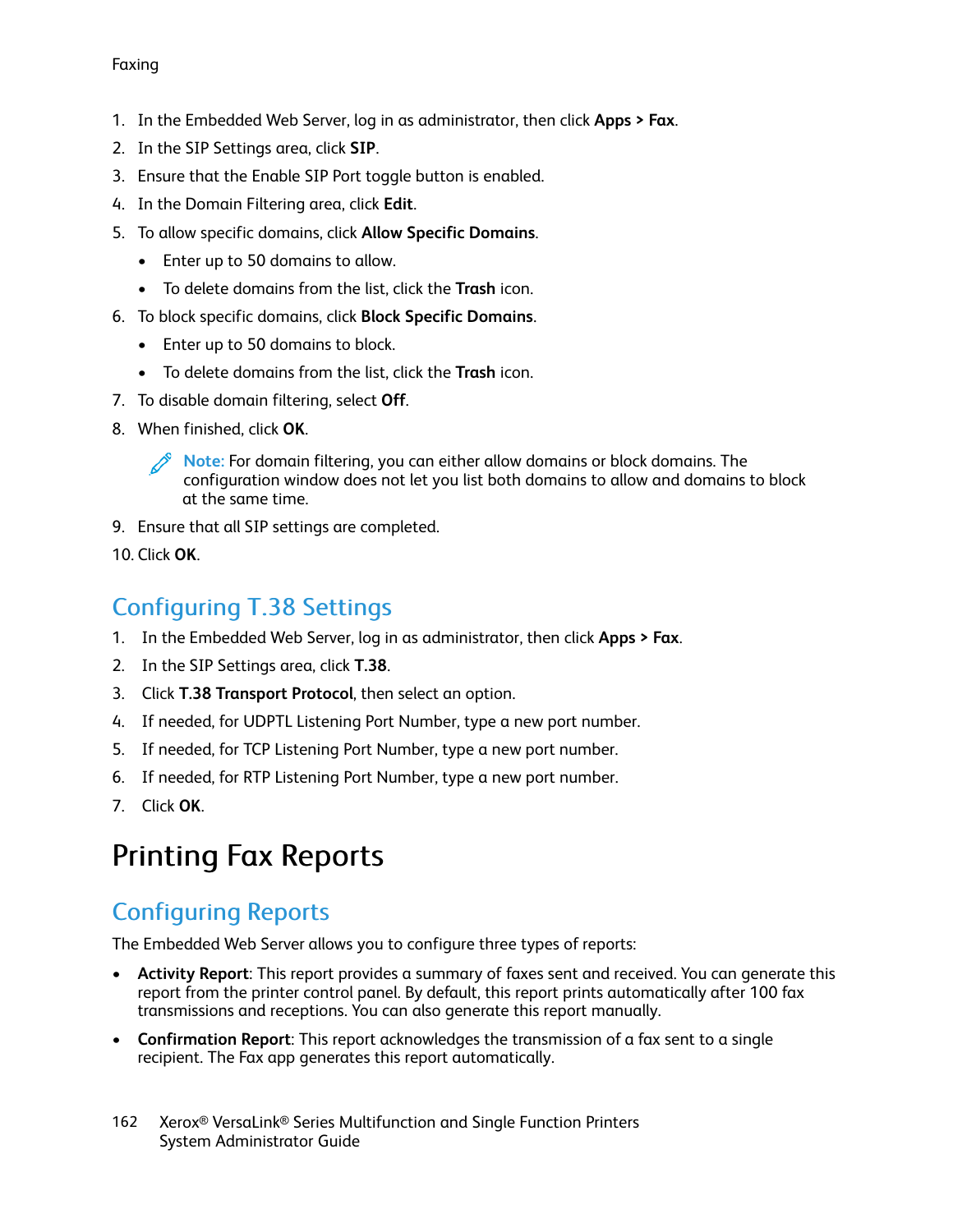• **Broadcast Report**: This report acknowledges the transmission of a fax sent to multiple recipients. The Fax app generates this report automatically.

To configure these reports:

- 1. In the Embedded Web Server, log in as administrator, then click **Apps > Fax**.
- 2. In the General Settings and Policies area, click **Activity Report**.
	- To enable activity reports, click **Print Activity Report**, then select **On**.
	- Configure the remaining settings as needed.
	- Click **OK**.
- 3. In the General Settings and Policies area, click **Confirmation Report**.
	- To enable confirmation reports, select the desired condition.
	- Click **OK**.
- 4. In the General Settings and Policies area, click **Broadcast Report**.
	- To enable confirmation reports, select the desired condition.
	- Click **OK**.

#### Printing a Fax Activity Report

- 1. At the printer control panel, press the **Home** button.
- 2. Touch **Device > Apps > Fax**.
- 3. Touch **Activity Report**.
- 4. To return to the Home screen, press the **Home** button.

## Configuring Presets for Original Page Sizes

You can define up to 14 presets for the size of original pages that appear on the control panel for users to select. To configure the preset sizes for original pages:

- 1. In the Embedded Web Server, log in as administrator, then click **Apps > Fax**.
- 2. In the Presets area, click a preset.
- 3. Select a unit of measure.
- 4. Select a page dimension.
- 5. Click **OK**.

## Editing the Address Book

#### Adding or Editing Fax Contacts in the Address Book in the Embedded Web Server

To add contacts: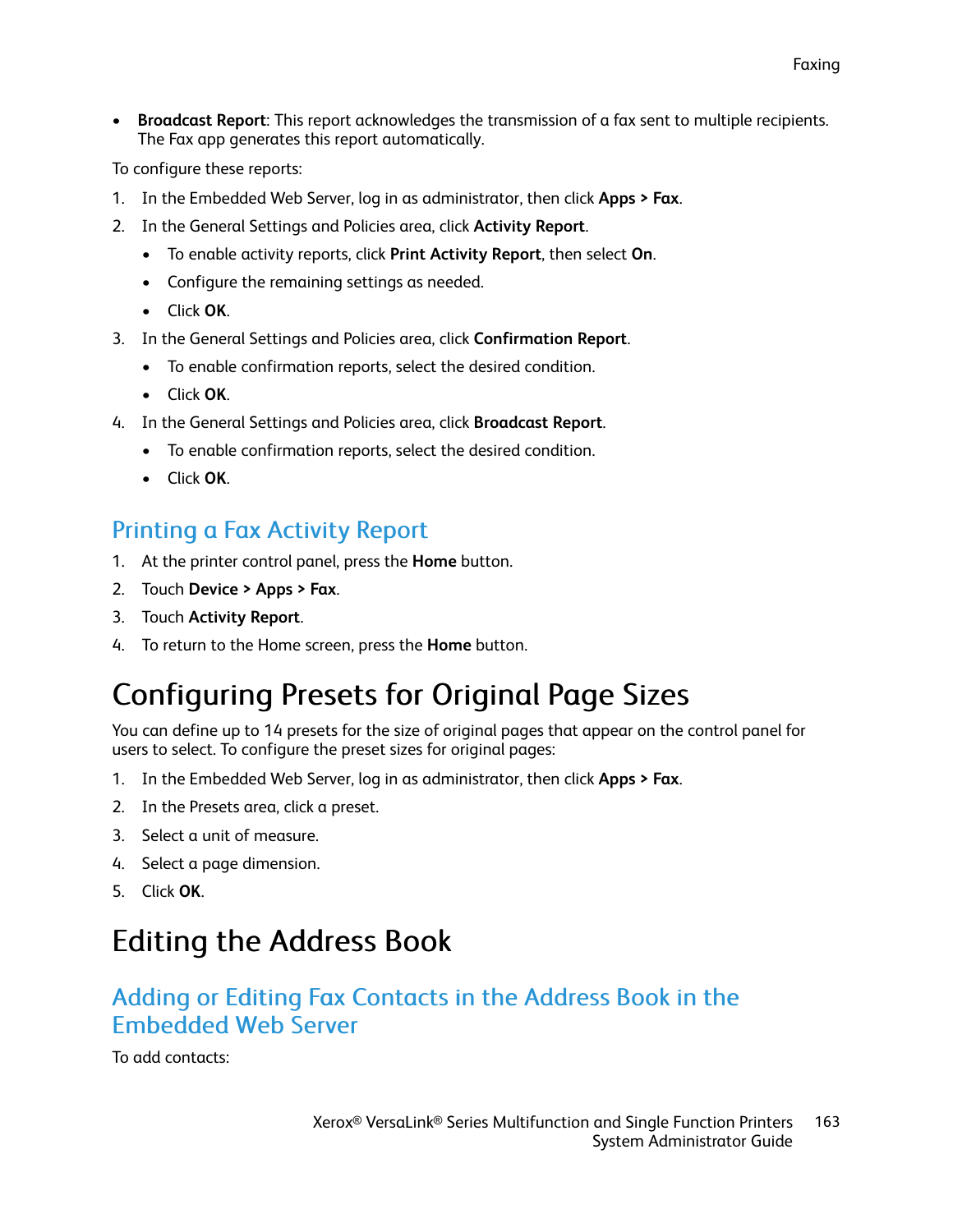#### [Faxing](#page-152-0)

- 1. At your computer, open a Web browser. In the address field, type the IP address of the printer, then press **Enter** or **Return**.
- 2. In the Embedded Web Server, click **Address Book**.
- 3. Click **Add Contact**.
- 4. To enter a name, click the **First Name**, **Last Name**, or **Company** field, then enter the details.
- 5. To add an email address, in the Email field, enter an email address.
- 6. To add a fax number, for Fax, click the **Plus** icon (**+**), then enter a number.
- 7. To save the contact, click **OK**.

To edit contacts:

- 1. At your computer, open a Web browser. In the address field, type the IP address of the printer, then press **Enter** or **Return**.
- 2. In the Embedded Web Server, click **Address Book**.
- 3. From the Address Book, select a contact.
- 4. To edit contact information, perform the following steps.
	- Click the contact name or contact information, then edit as needed.
	- To clear contact information, for the specific contact information, click the **Trash** icon.
	- To save the changes, click **OK**.
- 5. To remove the selected contact from the Address Book, click **Delete**. At the prompt, click **Delete**.

### Adding or Editing Groups in the Address Book at the Control Panel

To add groups:

- 1. At the printer control panel, press the **Home** button, then touch **Address Book**.
- 2. Touch the **Plus** icon (**+**), then select **Add Group**.
- 3. Select the group type, enter a name for the group, then touch **Enter**.
- 4. To add group members, touch **Add Member**.
- 5. To add a contact name, from the Favorites or Contacts menu, select a contact.
- 6. To add more group members, touch **Add Member**, then select a contact.
- 7. To save the group, touch **OK**.
- 8. To return to the Home screen, press the **Home** button.

#### To edit groups:

- 1. At the printer control panel, press the **Home** button.
- 2. Touch **Address Book**.
- 3. From the address book, select a group, then touch **Edit**.
- 4. To add group members, touch **Add Member**.
- 5. To add a contact, from the Favorites or Contacts menu, select a contact.
- 6. To add more group members, touch **Add Member** and select a contact.
- 164 Xerox® VersaLink® Series Multifunction and Single Function Printers System Administrator Guide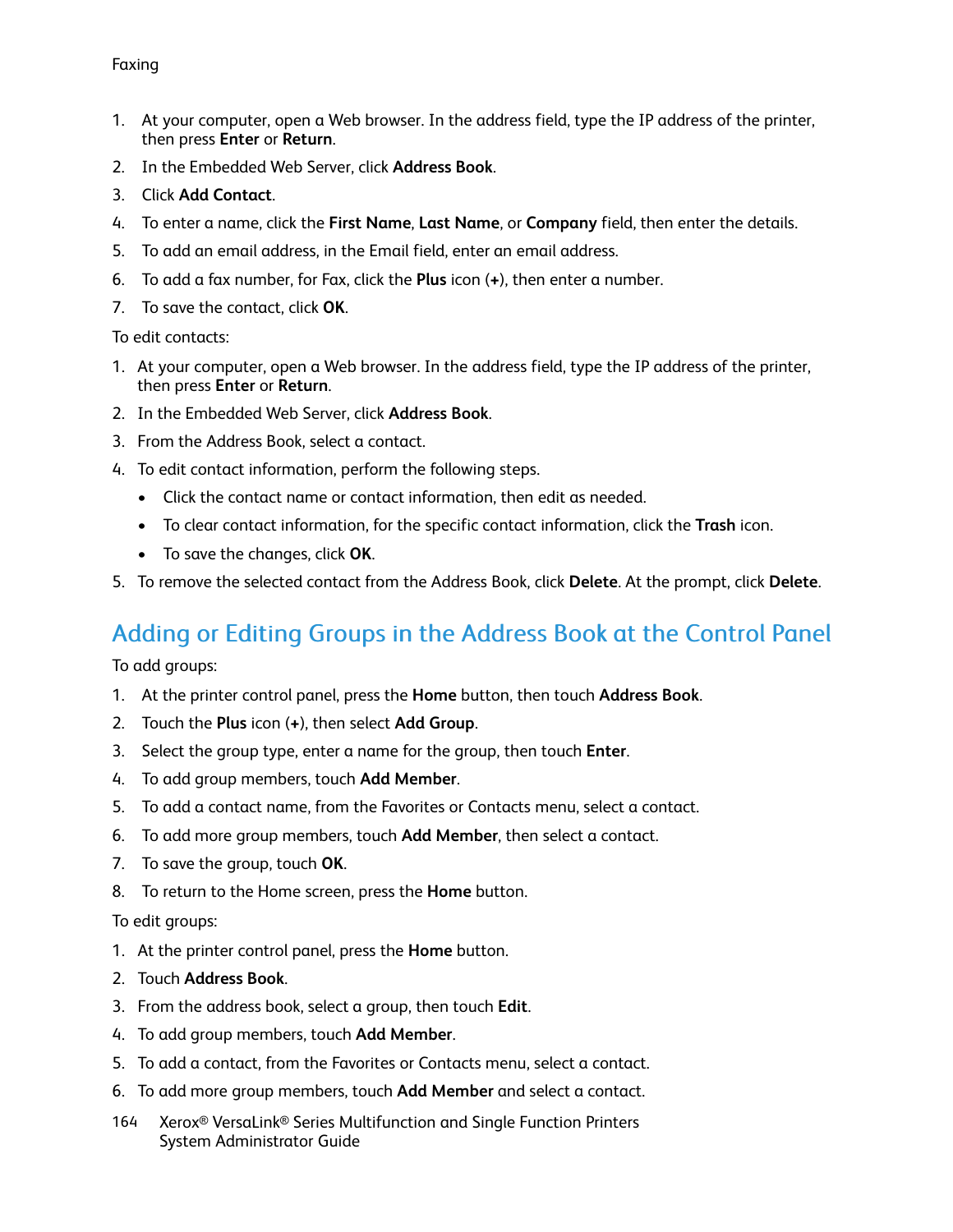- 7. To remove group members, for each contact, touch the **Trash** icon. At the prompt, touch **Delete**.
- 8. To save the changes, touch **OK**.
- 9. To return to the Home screen, press the **Home** button.

#### Adding or Editing Groups in the Address Book in the Embedded Web Server

To add groups:

- 1. At your computer, open a Web browser. In the address field, type the IP address of the printer, then press **Enter** or **Return**.
- 2. In the Embedded Web Server, click **Address Book**.
- 3. Click **Add Group**.
- 4. For **Enter Group Name**, enter a name for the group.
- 5. From the menu, select the group type.
- 6. To add group members, for Members, click the **Plus** icon (**+**).
- 7. To add contacts to the group, in the Add Members window, for each contact, select the check box. When you are finished, click **OK**.
- 8. To save the group, click **OK**.

To edit groups:

- 1. At your computer, open a Web browser. In the address field, type the IP address of the printer, then press **Enter** or **Return**.
- 2. In the Embedded Web Server, click **Address Book**.
- 3. Within the address book, select a group.
- 4. To add group members:
	- For Members, click the **Plus** icon (**+**).
	- In the Add Members window, click the check box for each desired member.
	- To save the changes, click **OK**.
- 5. To remove group members:
	- For the desired member, click the **Trash** icon.
	- At the prompt, click **Delete**.
	- Repeat the previous two steps for each member.
	- To save the changes, click **OK**.
- 6. To remove the selected group from the Address Book, click **Delete**. At the prompt, click **Delete**.

#### Managing Favorites

To manage Favorites at the Control Panel:

1. At the printer control panel, press the **Home** button, then touch **Address Book**.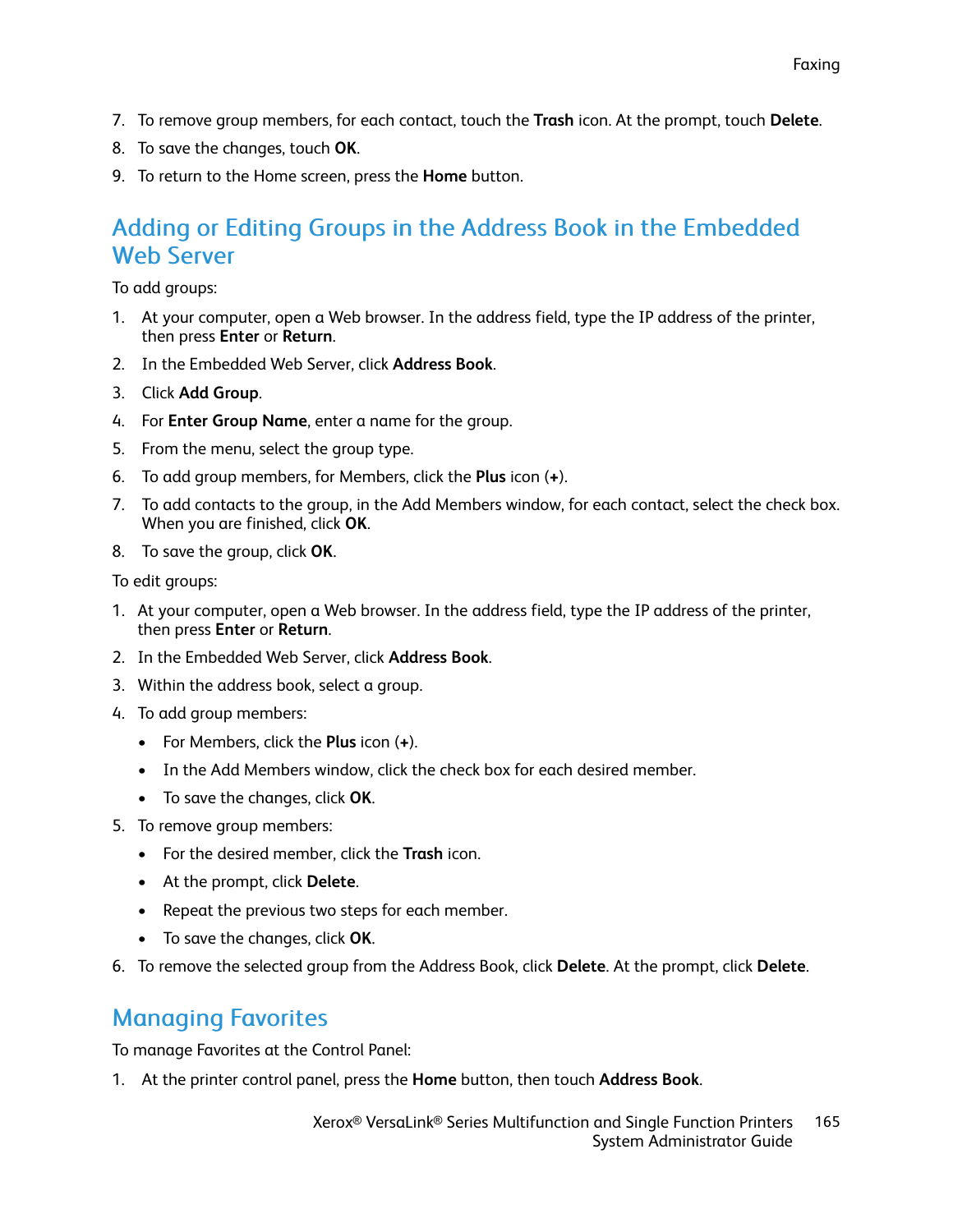#### [Faxing](#page-152-0)

- 2. Select a contact, then touch **Edit**.
- 3. To make the contact a Global Favorite, for the contact name, touch the **Star** icon.
- 4. To mark a contact as a Favorite for email, fax, or a scan-to destination:
	- For each desired feature, touch the **Star** icon.
	- To save changes, touch **OK**.
- 5. To clear a contact marked as a Favorite:
	- To remove the contact as a Global Favorite, for the contact name, touch the **Star** icon.
	- To remove the contact from the Favorite list for a selected feature, for the selected feature, touch the **Star** icon.
	- To save changes, touch **OK**.
- 6. To return to the Home screen, press the **Home** button.

To manage Favorites in the Embedded Web Server:

- 1. In the Embedded Web Server, click **Address Book**.
- 2. Select a contact.
- 3. To make the contact a Global Favorite, click the Global Favorite **Star** icon.
- 4. To mark a contact as a Favorite for email, fax, or a scan-to destination, for each feature, click the **Star** icon.
- 5. To remove a contact marked as a Favorite, for Global Favorite or the selected feature, touch the **Star** icon. The contact is removed from the Global Favorite list, or the Favorite list for the selected feature.
- 6. To save changes, click **OK**.

## Configuring Basic Fax Line Settings

Note: To set the fax country value, use the printer control panel.

To configure Fax Line Settings at the Control Panel:

- 1. At the printer control panel, press the **Home** button.
- 2. Touch **Device > Apps > Fax**.
- 3. Touch **Fax Line**.
- 4. Touch **Fax Number**, enter the fax line number, then touch **OK**.
- 5. Touch **Country**, then select your country from the list.
- 6. To select a dialing type for outgoing faxes, touch **Dialing Mode**, then select an option.
	- **Tone**: This option sets tone dialing as the dialing method.
	- **Pulse 10 pps**: This option sets 10 pulse-per-second dialing pulses as the dialing method.
	- **Pulse 20 pps**: This option sets 20 pulse-per-second dialing pulses as the dialing method.
- 7. Touch **Line Type**, then select **PSTN** or **PBX**.
- 8. Touch **Fax Name**, enter a name, such as your company name, then touch **OK**.
- 166 Xerox® VersaLink® Series Multifunction and Single Function Printers System Administrator Guide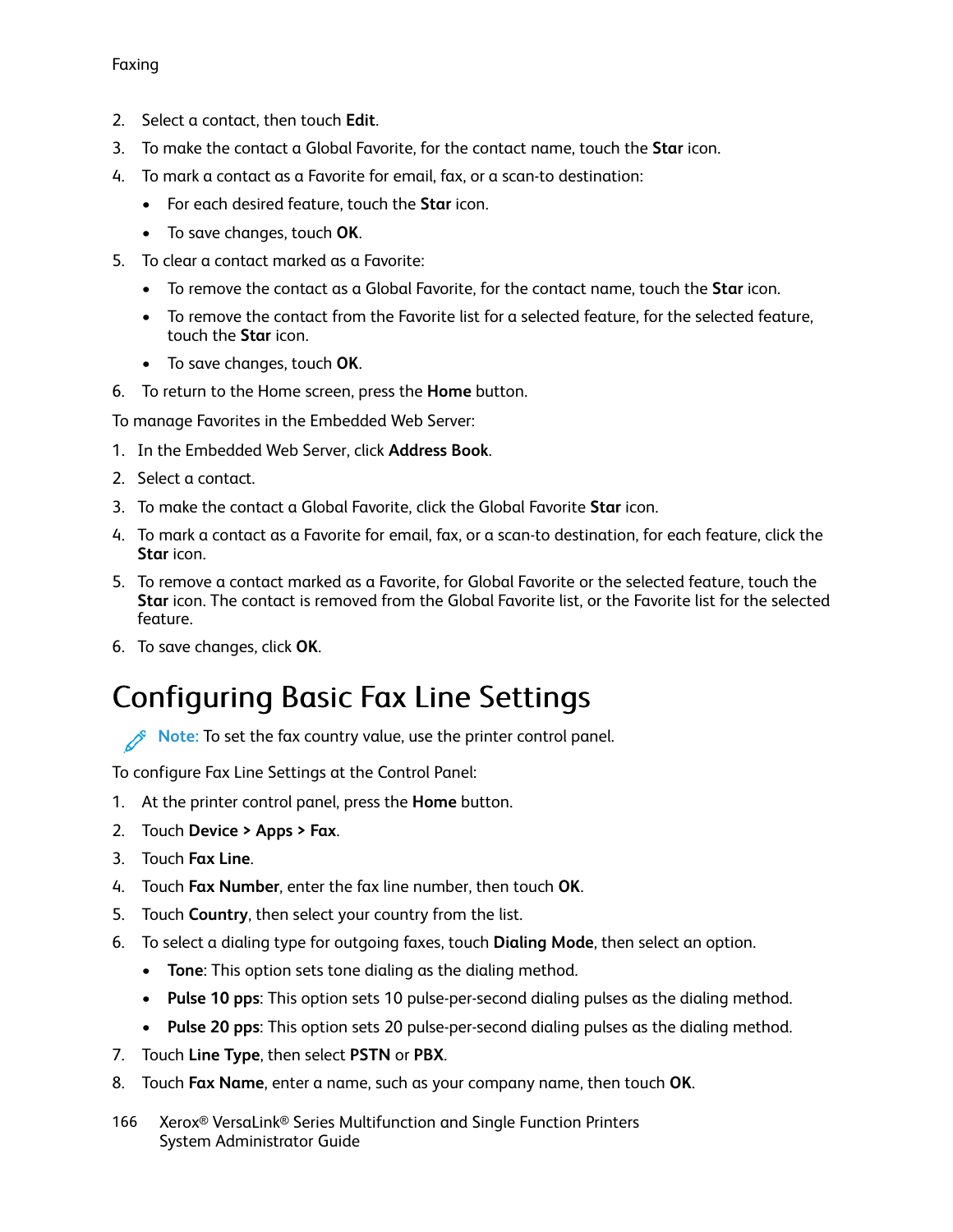#### [Faxing](#page-152-0)

- 9. To save the setting, touch **OK**.
- 10. To return to the Home screen, press the **Home** button.

To configure Fax Settings in the Embedded Web Server:

- 1. In the Embedded Web Server, log in as administrator, then click **Apps > Fax**.
- 2. To configure the basic fax line settings, in the Fax Line area, click **Edit**.
	- For Fax Number, type the fax phone number.
	- To select a dialing type for outgoing faxes, click **Dialing Mode**, then select an option.
		- **Tone**: This option sets tone dialing as the dialing method.
		- **Pulse 10 pps**: This option sets 10 pulse-per-second dialing pulses as the dialing method.
		- **Pulse 20 pps**: This option sets 20 pulse-per-second dialing pulses as the dialing method.
	- Click **Line Type**, then select **PSTN** or **PBX**.
	- Click **Fax Name**, then type a name for the printer fax.
- 3. Click **OK**.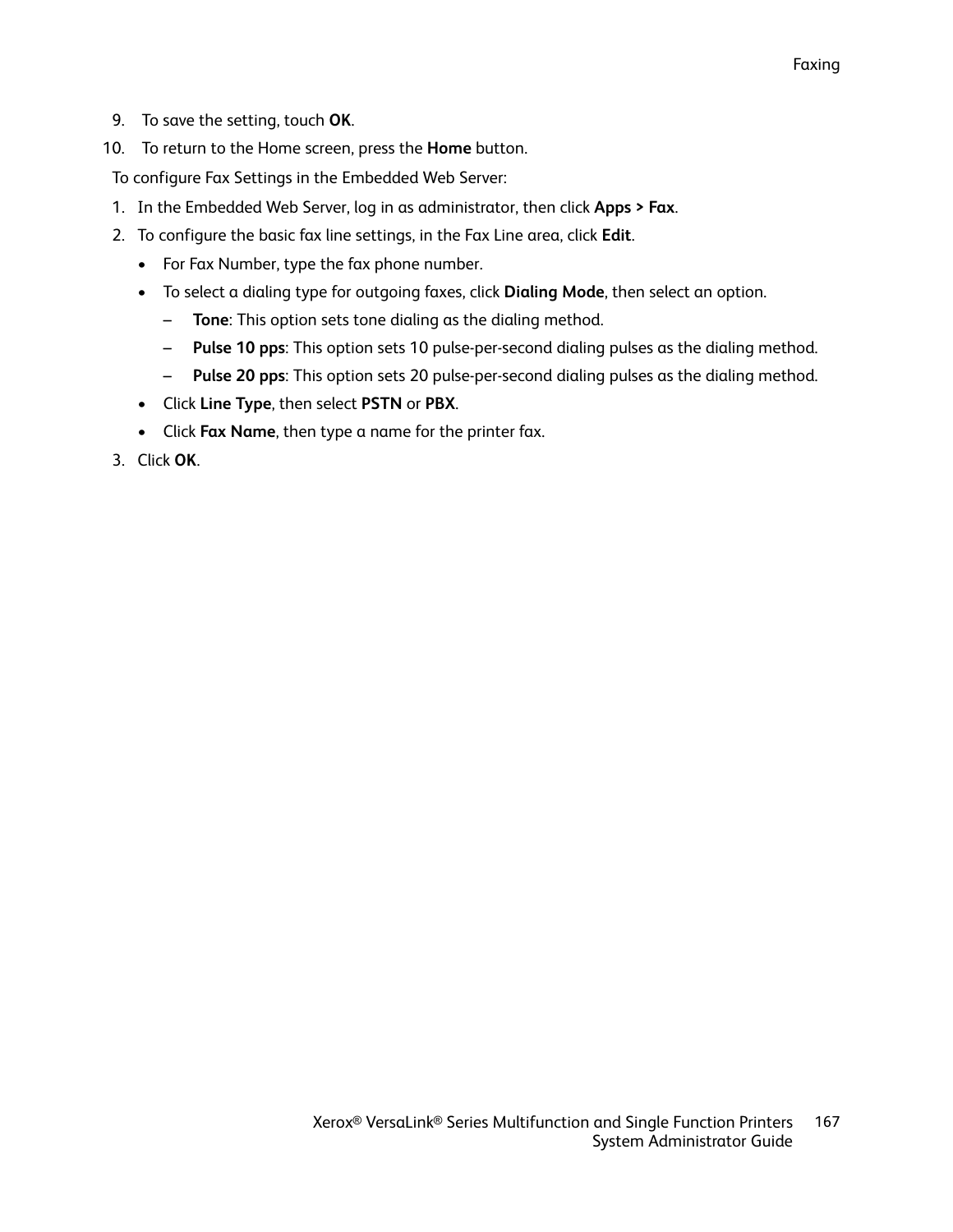# <span id="page-167-0"></span>Server Fax

Server fax allows you to send a fax over a network to a fax server. The fax server sends the fax to a fax machine over a phone line.

Before you can send a server fax, configure a fax filing repository or filing location. The fax server retrieves the documents from the filing location, then transmits the files over the telephone network. You can print a confirmation report.

## Configuring a Server Fax Filing Repository

Before you can send a server fax, configure fax repository settings. When configured, the printer transfers faxed images to the repository. The fax server sends the fax to the destination over a phone line.

You can set up a repository that uses one of the following protocols:

- FTP
- SFTP
- SMB
- SMTP

# Configuring a Fax Repository Using FTP or SFTP

Before you begin:

- Ensure that FTP or SFTP services are running on the server or computer where images faxed by the printer are stored. Note the IP address or host name.
- Create a user account and password for the printer. When you use the server fax feature, the printer logs in using the account, transfers the file to the server or computer, then logs out. Note the user account and password.
- In the FTP or SFTP root directly, create a directory to use as a fax repository. Note the directory path.

To configure a fax repository using FTP or SFTP:

- 1. In the Embedded Web Server, log in as administrator, then click **Apps**.
- 2. In the Installed Apps area, click **Server Fax**.
- 3. For Display on Device, click **Show**.
- 4. For Server and Protocol, click **Edit**. From the list, select **FTP** or **SFTP**.
- 5. To enable FTP or SFTP, for **Client Port**, click the toggle button.
- 6. To select a transfer mode for FTP, click **Transfer Mode**, then select an option.
	- **Passive Mode**: This option transfers data over a random port specified by the FTP server from a connection made from the printer.
	- **Active Mode**: This option transfers data over a fixed, known port from a connection made from the server.
- 7. Click **OK**.
- 168 Xerox® VersaLink® Series Multifunction and Single Function Printers System Administrator Guide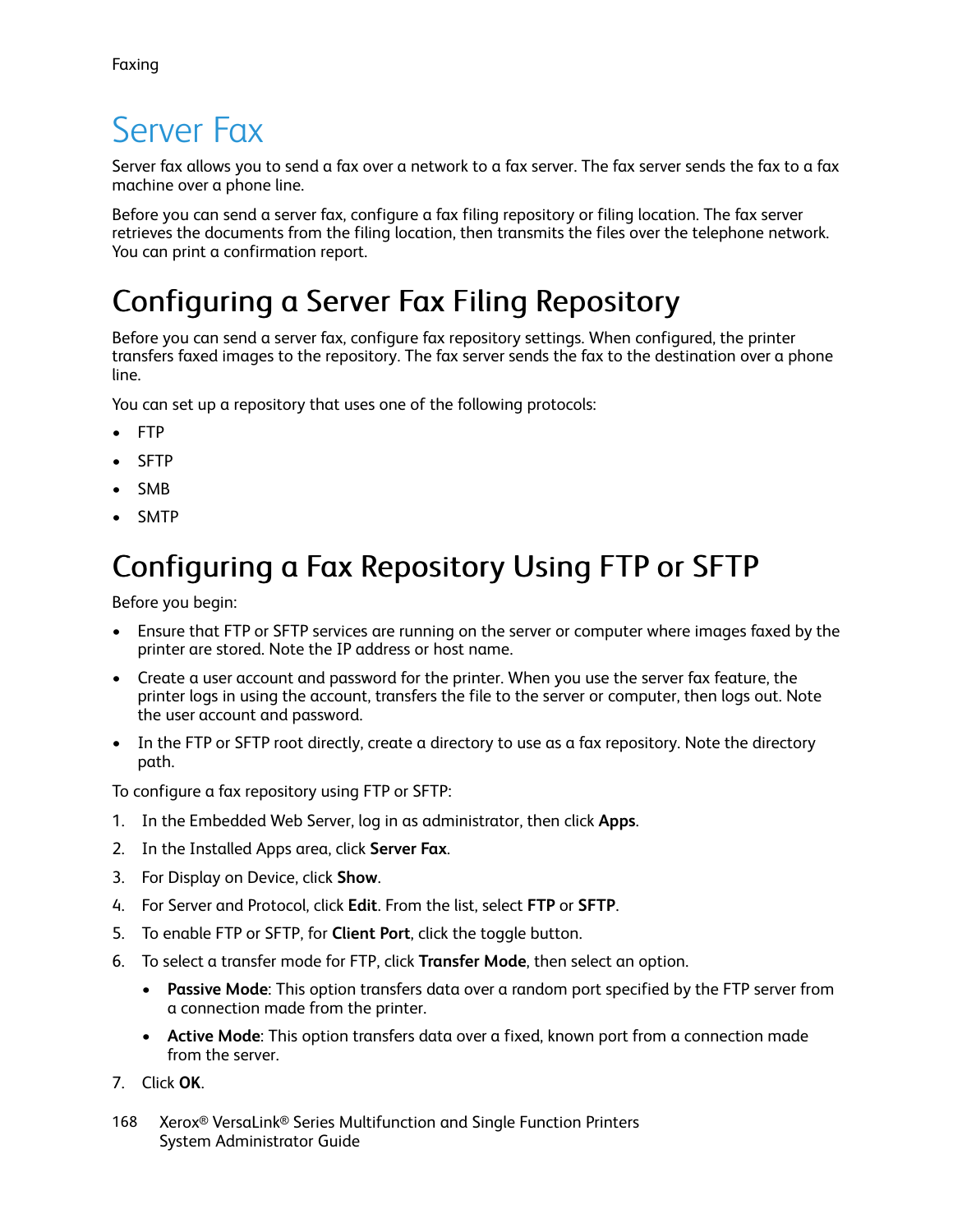- 8. To configure the FTP or SFTP Fax Server settings, click **Setup**, then enter the following information:
	- **IP Address: Port**: Enter the IP address of your fax server, then enter the port number.
	- **Document Path**: Enter the directory path of the folder, beginning at the root of FTP or SFTP services. For example, //directoryname/foldername.
	- **Login Name**: Enter a user name corresponding to a user account login name on the server.
	- **Password**: Enter the password corresponding to a user account password on the server.
	- **Retype Password**: Enter the login password again.
- 9. Click **OK**.

# Configuring a Fax Repository Using SMB

Before you begin:

- Create a shared folder for a fax repository. Note the share name of the folder and the computer name or server name.
- Create a user account and password for the printer with full access rights to the fax repository. Note the user account and password.

To configure a fax repository using SMB:

- 1. In the Embedded Web Server, log in as administrator, then click **Apps**.
- 2. In the Installed Apps area, click **Server Fax**.
- 3. For Display on Device, click **Show**.
- 4. For Server and Protocol, click **Edit**. From the list, select **SMB**.
- 5. To enable SMB, for **Port**, click the toggle button.
- 6. If needed, for **WINS Server Address Acquisition by DHCP**, click the toggle button.
- 7. If you did not enable WINS Server Address Acquisition by DHCP:
	- For Primary WINS Server Address, type the IP address for your primary WINS server.
	- For Secondary WINS Server Address, type the IP address for your secondary WINS server.

 $\mathscr{O}$ **Note:** If DHCP is configured, WINS IP addresses are overridden.

- 8. Click **OK**.
- 9. To configure the SMB Fax Server settings, click **Setup**, then enter the following information:
	- **IP Address: Port**: Enter the IP address of your fax server, then enter the port number.
	- **Share**: Enter the share name.
	- **Document Path**: Enter the directory path of the folder, starting at the root of the shared folder. For example, if you have a folder named serverfax in the shared folder, type \serverfax.
	- **Login Name**: Enter a user name corresponding to a user account login name on the server.
	- **Password**: Enter the password corresponding to the user account password on the server.
	- **Retype Password**: Enter the login password again.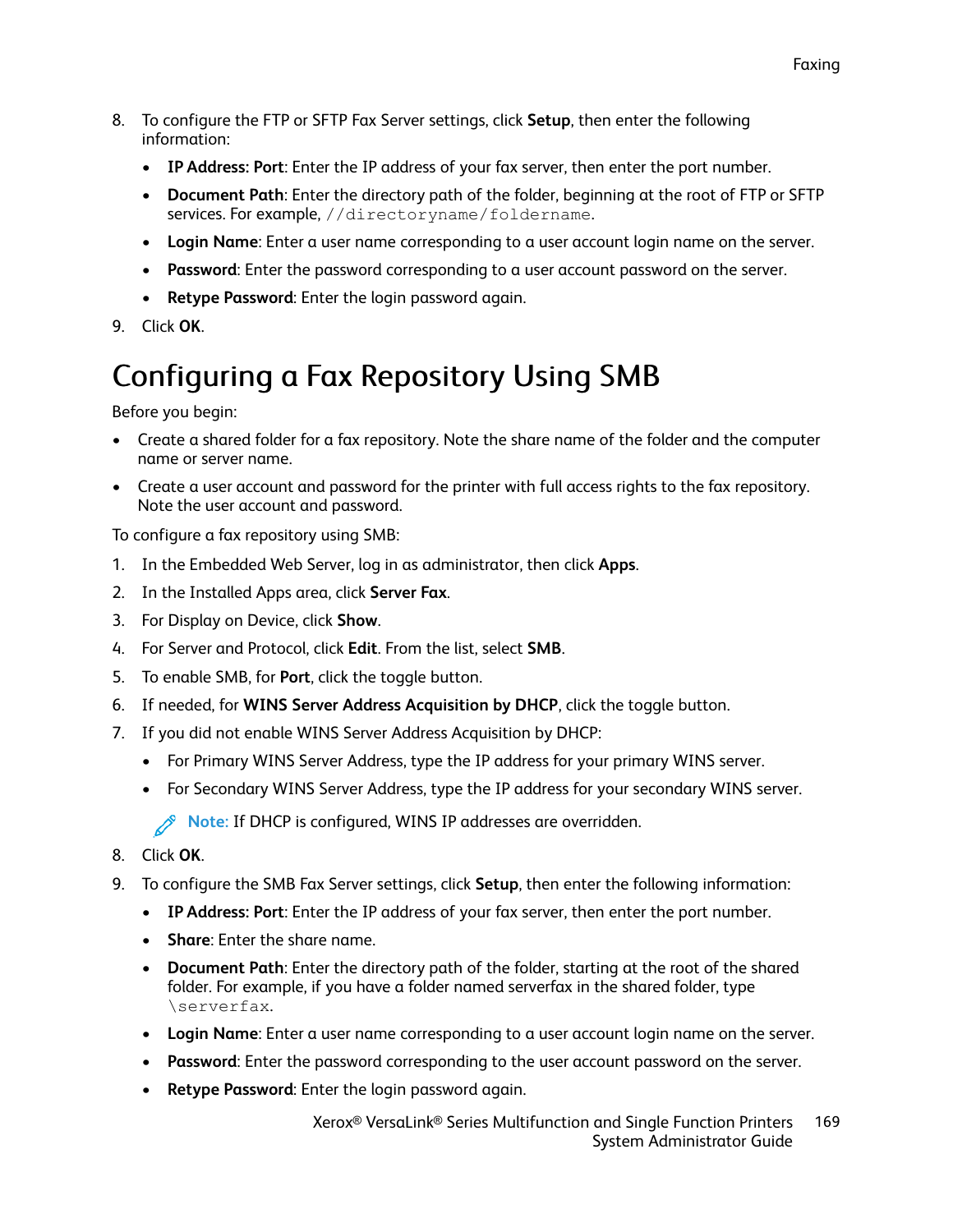[Faxing](#page-152-0)

#### 10. Click **OK**.

# Configuring a Fax Repository Using SMTP

- 1. In the Embedded Web Server, log in as administrator, then click **Apps**.
- 2. In the Installed Apps area, click **Server Fax**.
- 3. For Display on Device, click **Show**.
- 4. For Server and Protocol, click **Edit**. From the list, select **SMTP**.
- 5. To enable the printer to submit emails, for **Email Submission**, click the toggle button.
- 6. To enable the printer to send email alerts, for **Email Notification**, click the toggle button.
- 7. For Device Email, type the email address assigned to the printer.
- 8. In the SMTP Server area:
	- a. Click **Server Address**.
	- b. Enter the name of the SMTP server in one of the following ways:
		- In the Server Address field, type the name of the SMTP server.
		- To search for the server, click **Select Server from List**, click **Search**, select an SMTP server, then click **OK**.
	- c. For Outgoing SMTP Port Number, type the port number of the server that sends email. The default port number is 25.
- 9. In the Connection Security area, select a security protocol. If no protocol is used by your SMTP server, select **Off**.

**Note:**

- If you do not know the encryption method that your server supports, select **STARTTLS (If available)**. If you select STARTTLS (If available), the printer attempts to use STARTTLS. If your server does not support STARTTLS, SMTP communication is not encrypted.
- If your email server requires encryption but does not offer a STARTTLS command to the printer, the email process fails.
- 10. In the Outgoing SMTP Authentication area:
	- a. To enable SMTP authentication, click **SMTP Authentication**. From the menu, select **SMTP AUTH**.
	- b. Type the login credentials for SMTP AUTH User Name, SMTP AUTH Password, and Retype Password.
	- c. Click **Login Credentials For Email Submission**, then select an option.
		- **Predefined**: To submit to the SMTP server, the printer uses the values for SMTP AUTH User Name and SMTP AUTH Password.
		- **Logged-In User**: To send an email to the SMTP server, the printer uses the network login credentials.
- 170 Xerox<sup>®</sup> VersaLink<sup>®</sup> Series Multifunction and Single Function Printers System Administrator Guide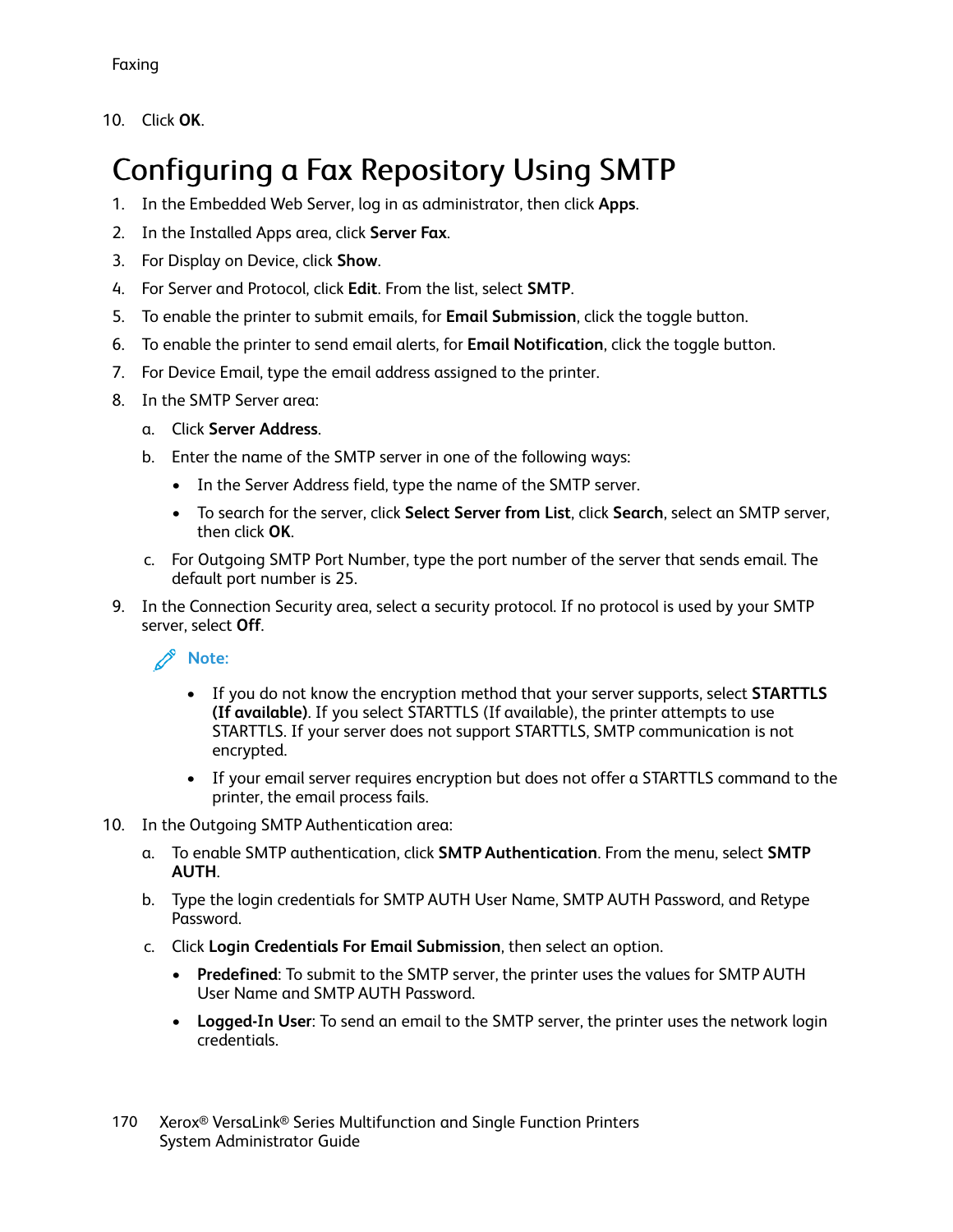- If you selected Logged-In User, click **When Authentication Fails**, then select an option.
	- **Cancel Sending**: This option cancels the email submission.
	- **Authenticate with Predefined Credentials**: This option makes a second attempt to send the email using the predefined authentication credentials.
- 11. Click **OK**.
- 12. To configure the SMTP Fax Server settings, click **Setup**.
- 13. In the Domain Name field, enter the domain name of your SMTP fax server.
- 14. For identification purposes, to prepend the word Fax to the email address, click **Email Address Format**, then select **Prepend "Fax="**.
- 15. Click **OK**.
- 16. If prompted to restart the printer, click **Restart Now**.

## Configuring Server Fax Defaults and Settings

A Server Fax allows you to send a fax over a network to a fax server. The fax server sends the fax to a fax machine over a phone line.

To configure the Server Fax App general settings and default settings:

- 1. In the Embedded Web Server, log in as administrator, then click **Apps**.
- 2. In the Installed Apps area, click **Server Fax**.
- 3. For Display on Device, click **Show**.
- 4. Configure the settings as needed for the following areas:
	- Defaults
	- General Settings and Policies
	- Scan To Apps General Settings
	- Presets
- 5. When you are finished, close the configuration window.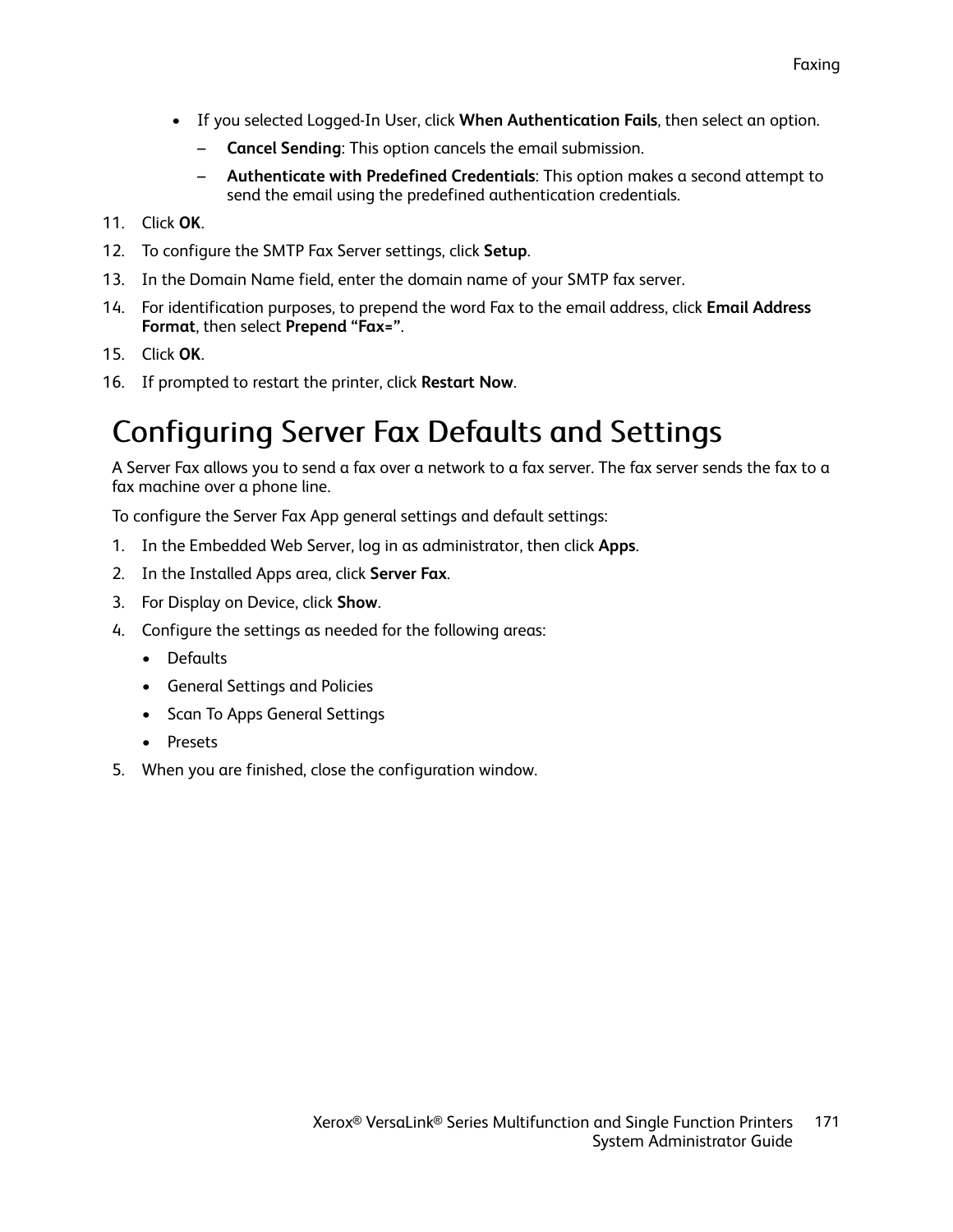[Faxing](#page-152-0)

172 Xerox® VersaLink® Series Multifunction and Single Function Printers System Administrator Guide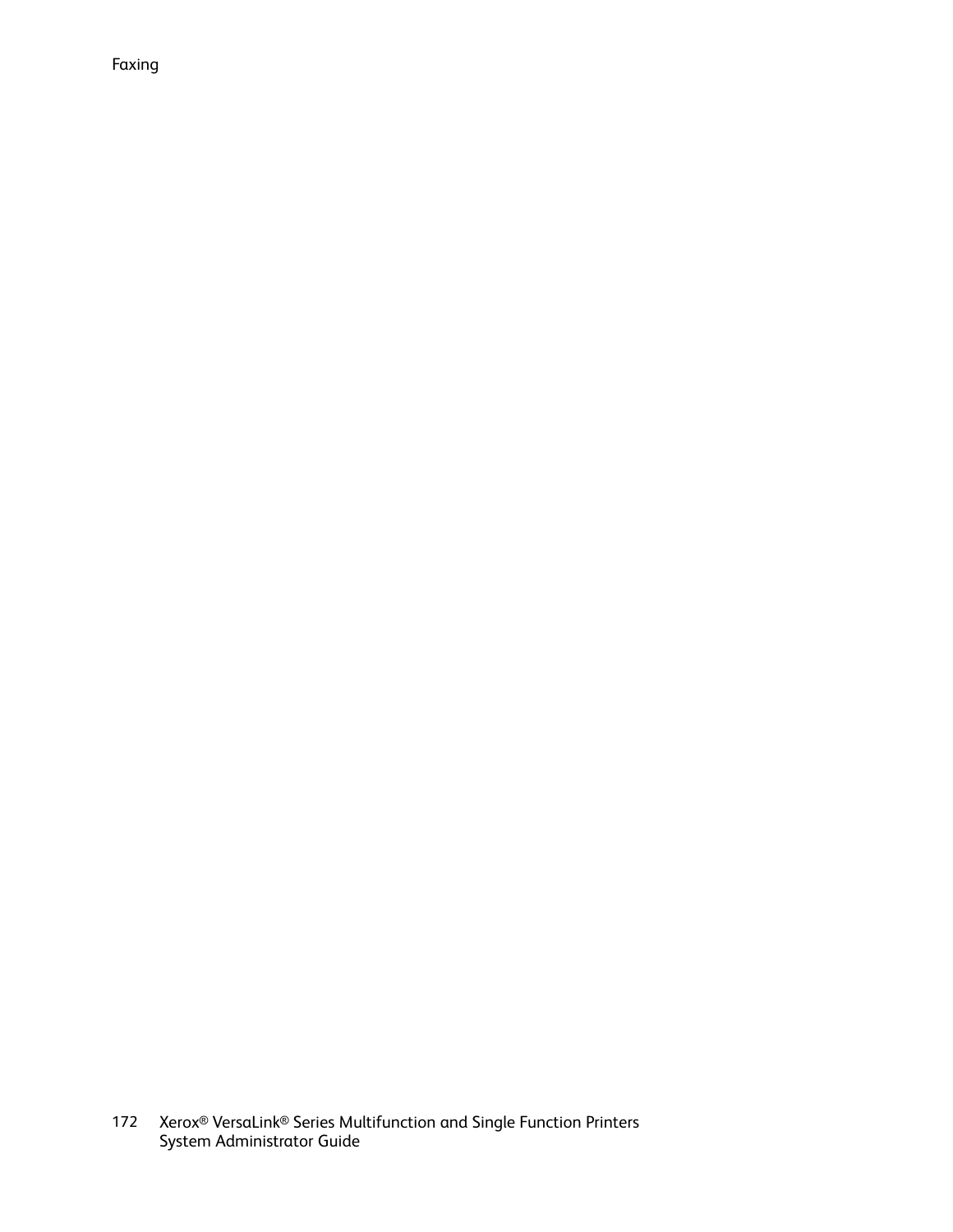# 9

# <span id="page-172-0"></span>Accounting

This chapter contains: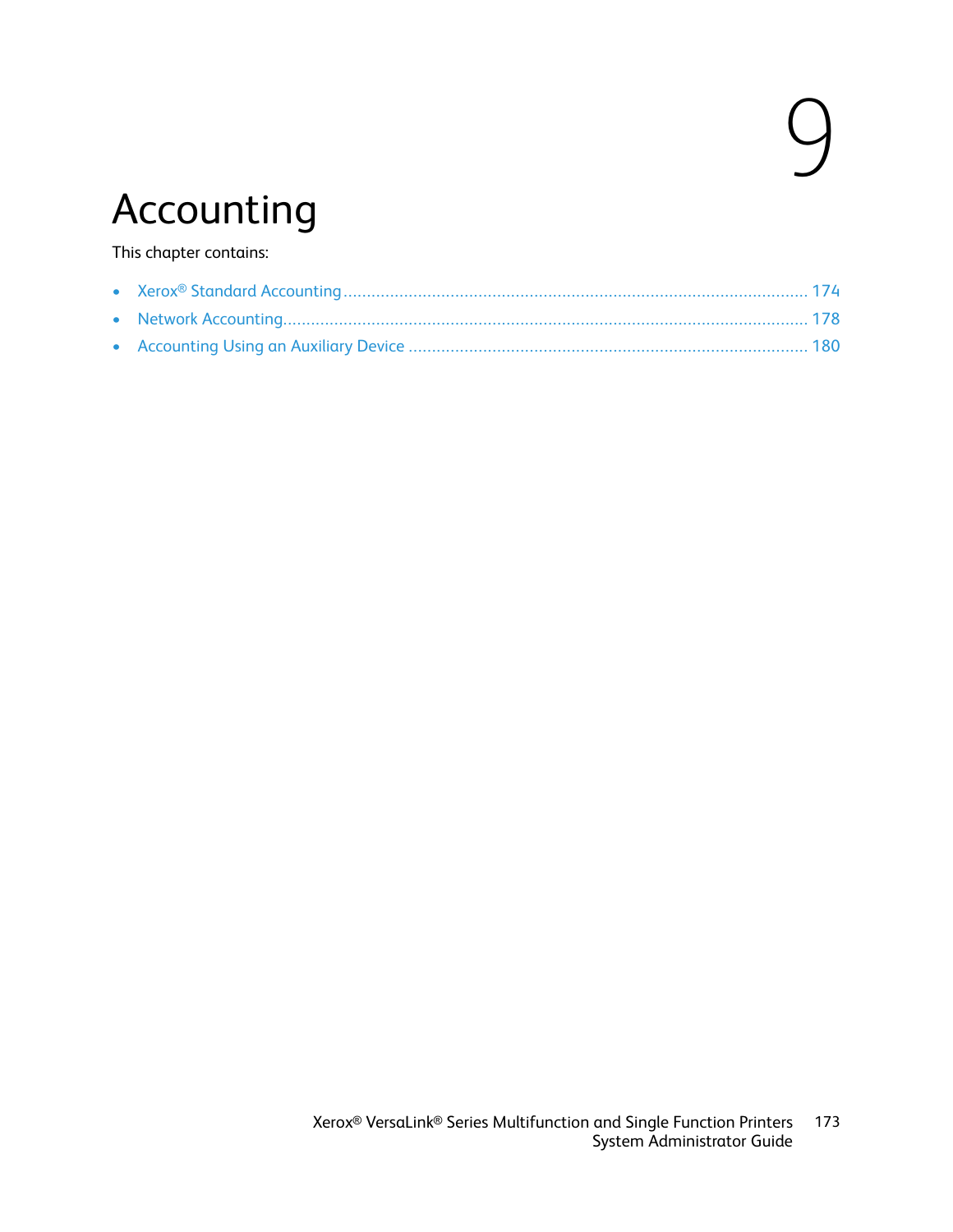# <span id="page-173-0"></span>Xerox® Standard Accounting

Xerox® Standard Accounting tracks the numbers of copy, print, scan, and fax jobs for each user. You can set limits to restrict the total number of jobs by type that a user can produce. You can generate reports listing usage data for individual users and groups.

When Xerox<sup>®</sup> Standard Accounting is enabled, users must log in to the printer before they can access services. Before they can print documents from their computer to the printer, they must provide their account details in the print driver.

#### **Note:**

- If the login method is set to Smart Card, you cannot enable Xerox<sup>®</sup> Standard Accounting.
- If Xerox<sup>®</sup> Standard Accounting is enabled, you cannot enable other accounting modes.
- Install device drivers, then enable accounting in those drivers for all user computers.

You can create a maximum of:

- 9999 unique Xerox® Standard Accounting user IDs with HDD installed, or 1000 user IDs with SDCard/eMMC installed
- 500 General Accounts

All user IDs must be assigned to one or more general accounts. Xerox® Standard Accounting settings and account data are stored in the printer. Xerox recommends that you use the Cloning feature to back up settings. If Xerox® Standard Accounting settings are lost or deleted, you can restore them using the cloning backup file. For details, refer to [Cloning.](#page-189-0)

# Enabling Xerox Standard Accounting

1. In the Embedded Web Server, log in as administrator, then click **Permissions > Accounting Method**.

**Note:** If you previously set up an accounting method, click **Permissions > Accounting > Accounting Method**.

- 2. In the Accounting Method area, for Xerox® Standard Accounting, click **Select**.
- 3. In the What to Track window, select a tracking option.
	- **Track All:** This option records all scan, copy, and print activity.
	- **Only Track Color Copies and Prints:** This option records the number of color copies or prints only.
	- **Custom Tracking:** This option allows you to customize the functions to record. Select **Setup** and choose the functions to track, then click **OK.**
- 4. To block login information from displaying on the screen, for Mask Input, click **Enable.** Click **OK.**
- 5. When prompted to restart the printer, click **Change**.
- 6. After the printer restarts, log in as an administrator.

## Creating a User Account

- 1. In the Embedded Web Server, log in as administrator, then click **Permissions**.
- 174 Xerox® VersaLink® Series Multifunction and Single Function Printers System Administrator Guide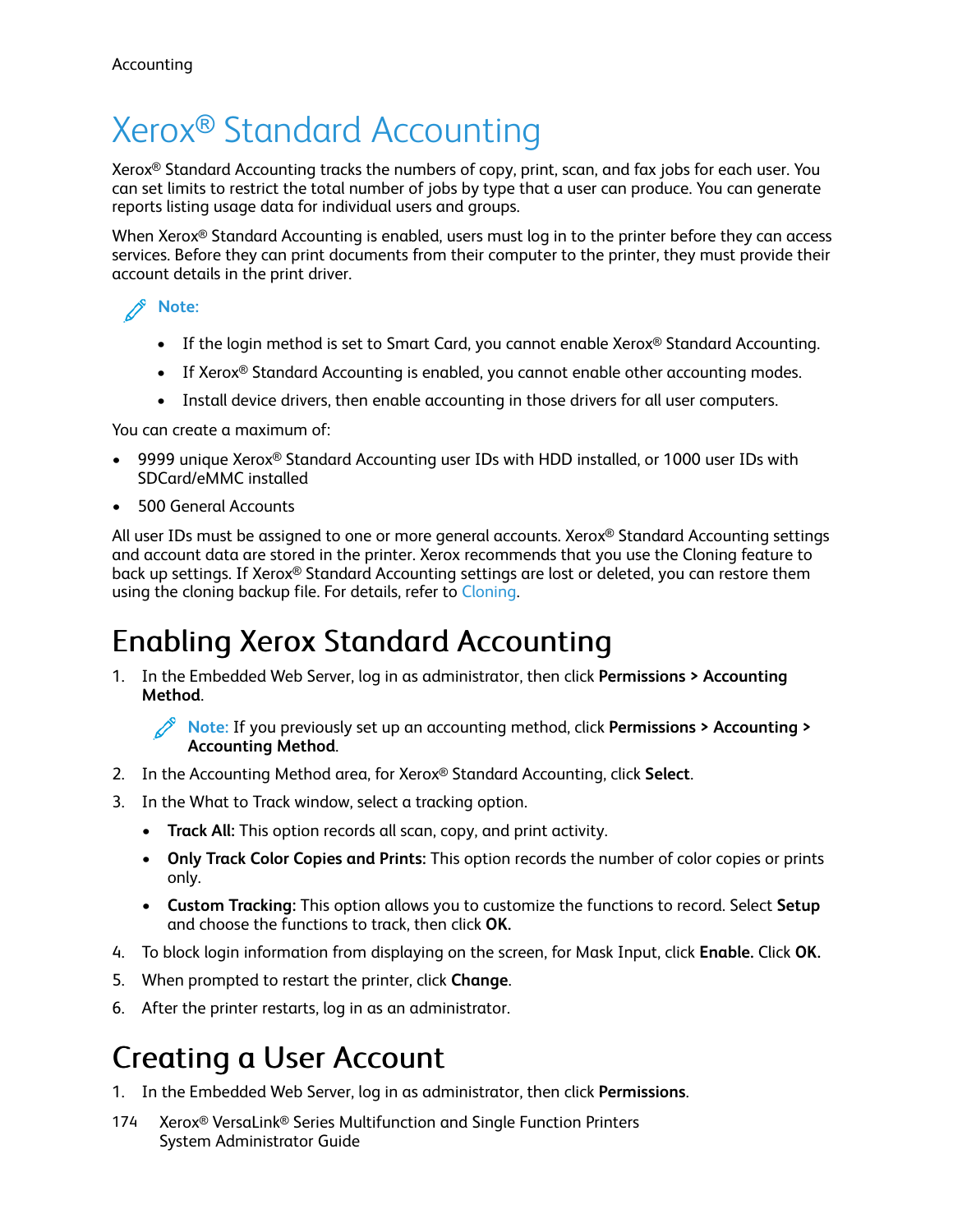- 2. For User Accounts, click **Add**.
- 3. For User Name, type the user name.
- 4. If the Login/Logout setting is configured to require user passwords, type the password for the user account, then retype the password.
- 5. Click **Add**.

# Editing the Account Settings for Individual Users

You can configure the following parameters for an individual user:

- Set the type of user for the device. You can select a basic user or an administrator.
- Set the type of user for printing. You can select a basic user or a custom role.
- Reset any personal changes to the home screen on the printer control panel.
- Link the printer to a PC user name to receive status messages.
- Set and reset limits on jobs sent to the printer.
- Designate a From email address for the Scan to Email app.

To edit the account settings for a user:

- 1. In the Embedded Web Server, log in as administrator, then click **Permissions**.
- 2. In the User Accounts area, click a user name.
- 3. In the Roles area:
	- To select between a basic user and an administrator, click **Device User Role**, select an option, then click **OK**.
	- To select the role for printing, click **Printing User Role**, select an option, then click **OK**.
- 4. To reset any personal changes to the home screen on the printer control panel, in the Personalizations area:
	- a. Click **Reset**.
	- b. When prompted to confirm, click **Reset**.
- 5. To link the user account to a personal computer for status messages, in the PC User Names area:
	- a. Click **Link Account**.
	- b. For PC User Name, type the user name to identify the computer for the user, then click **OK**.
- 6. To set limits on the printer functions for the user, in the Accounting area:
	- a. Click **Edit**.
	- b. For each area, type the limits that you want to enforce. The maximum allowable value is 16,000,000.
	- To reset all the limits to their original values, for Limits, click **Reset All**.
	- To reset to zero the number of units used for an individual category, click the circular arrow icon.
- 7. When finished, click **OK**.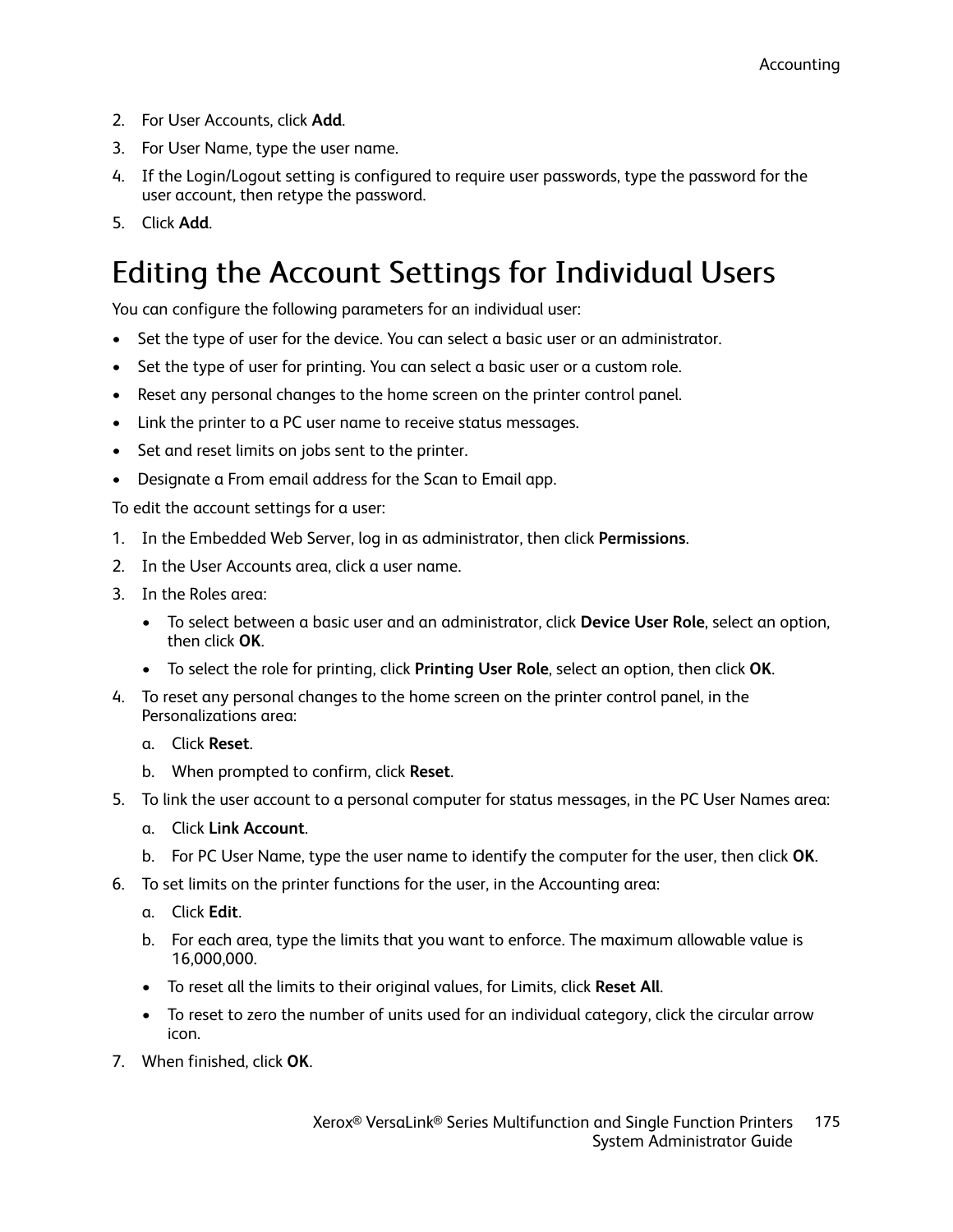- 8. To designate an email address for the From line in the Scan to Email app, in the Email "From" Address area:
	- a. Click **Edit**.
	- b. In the Email Address field, type an email address, then click **OK**.

## Changing a User Password

- 1. In the Embedded Web Server, log in as administrator, then click **Permissions**.
- 2. Click the user name that you want to change.
- 3. Click **Change Password**, then type in the new password.
- 4. Retype the new password.
- 5. Click **OK**.

## Deleting an Account

- 1. In the Embedded Web Server, log in as administrator, then click **Permissions**.
- 2. Click the user name that you want to delete.
- 3. Click **Delete User**.
- 4. At the confirmation prompt, click **Delete**.

### Generating and Downloading a Xerox Standard Accounting Report

The usage report lists the number of impressions recorded for each user and each account. You can download a usage report as a .csv file.

- 1. In the Embedded Web Server, log in as administrator, then click **Permissions > Accounting > Accounting Methods**.
- 2. Click **Report**.
- 3. On the Download Report window, to include user names select the checkbox.
- 4. Click **Download**.

The document is saved automatically as a .csv file in the default download location on your computer hard drive.

5. Click **Cancel**.

## Resetting Usage Limits

When users reach their maximum usage limit, they cannot use that feature until the administrator resets their limit. You can use the Reset option to reset all the usage data to zero.

- 1. In the Embedded Web Server, log in as administrator, then click **Permissions > Accounting > Accounting Methods**.
- 2. Click **Reset**.
- 176 Xerox<sup>®</sup> VersaLink<sup>®</sup> Series Multifunction and Single Function Printers System Administrator Guide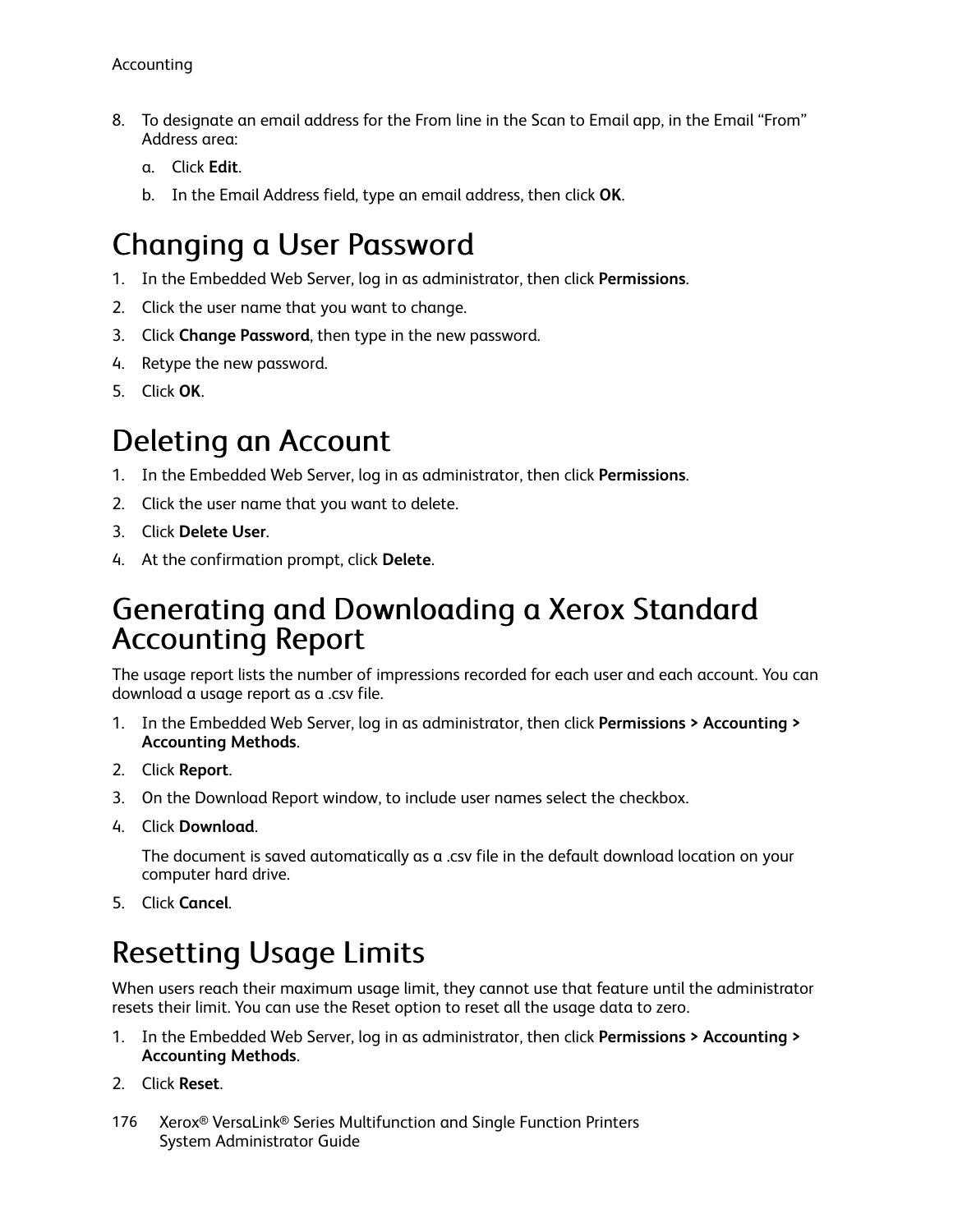3. To reset all usage data to zero, click **Reset Usage Data**. To confirm, click **Reset**.

## Creating a General Account

General accounts define functions for groups of users. You can set limits on printer usage for an entire group. When a user belongs to a group, printer supplies usage is credited toward the group limits, not to the limits set for the individual user.

To create a general account:

- 1. In the Embedded Web Server, log in as administrator, then click **Permissions > Accounting > General Accounts**.
- 2. In the General Accounts area, click the **Plus** icon (**+**).
- 3. For Name, type a name for the group.
- 4. For ID, type another string to identify the group.

**Note:** After you create the general account, you can edit the Name string, but not the ID string. To change the ID string, delete the General Account, then recreate it.

5. Click **Add**.

To add or remove a user in a general account:

- 1. In the Embedded Web Server, log in as administrator, then click **Permissions**.
- 2. In the User Accounts area, click a user name.
- 3. In the Accounting area, click **Edit**.
- 4. In the General Accounts area, click the Enable toggle button to select or clear a general account.
- 5. Click **OK**.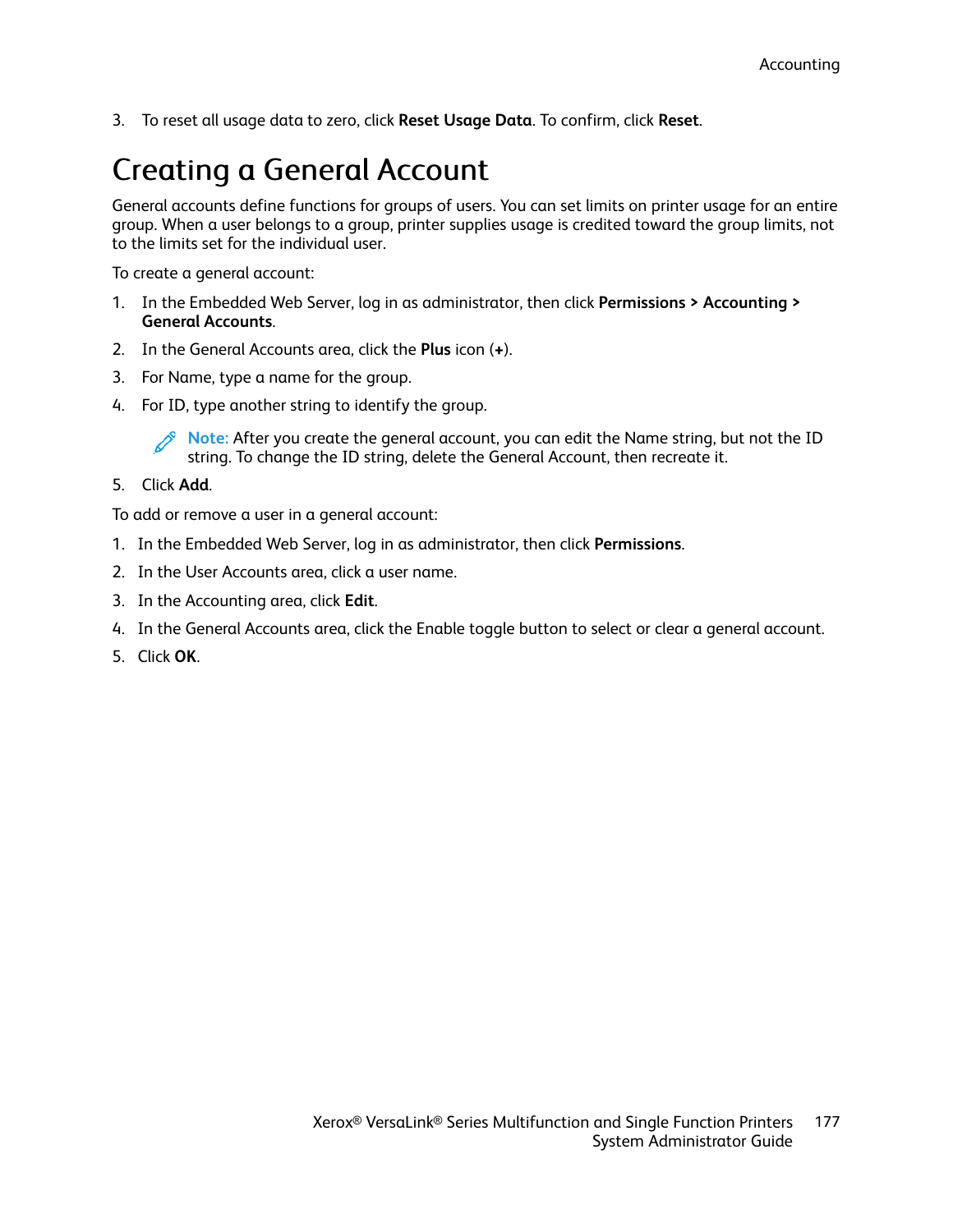# <span id="page-177-0"></span>Network Accounting

To enable accounting through a network server:

1. In the Embedded Web Server, log in as administrator, then click **Permissions > Accounting Method**.

**Note:** If you previously set up an accounting method, click **Permissions > Accounting > Accounting Method**.

2. In the Accounting Method area, for Network, click **Select**.

To specify a network server to monitor the accounting:

- 1. In the Limits area, click **Setup**.
- 2. In the Limits Server area:
	- For Server URL, type a URL for the network server that manages accounting.
	- For Timeout, type the number of seconds that the printer waits idle before it disconnects from the server.
- 3. In the What to Limit area:
	- To select functions to monitor, click the **Enable** toggle buttons.
	- If you selected Prints as a function to monitor, in the Job Limit Communication Error Handling section, select an action to perform in response to an error.
- 4. Click **OK**.

You can configure aspects of the login screen on the control panel. To configure this information:

- 1. In the Tracking Information area, click **Edit**.
- 2. To display information for a user, in the User ID area:
	- For Default Label, type the label that appears above the login field on the control panel.
	- For Default Value, type the default login string that appears in the login field on the control panel.
	- To require users to log in to the printer to retrieve usage information, for Ask Users, click the **Enable** toggle button.
	- To prevent login information from appearing on the control panel, for Mask Input, click the **Enable** toggle button.
- 3. To display information for a General Account, in the Account ID area:
	- For Default Label, type the label that appears above the login field on the control panel.
	- For Default Value, type the default login string that appears in the login field on the control panel.
	- To require users to log in to the printer to retrieve usage information, for Ask Users, click the **Enable** toggle button.
	- To prevent login information from appearing on the control panel, for Mask Input, click the **Enable** toggle button.
- 178 Xerox<sup>®</sup> VersaLink<sup>®</sup> Series Multifunction and Single Function Printers System Administrator Guide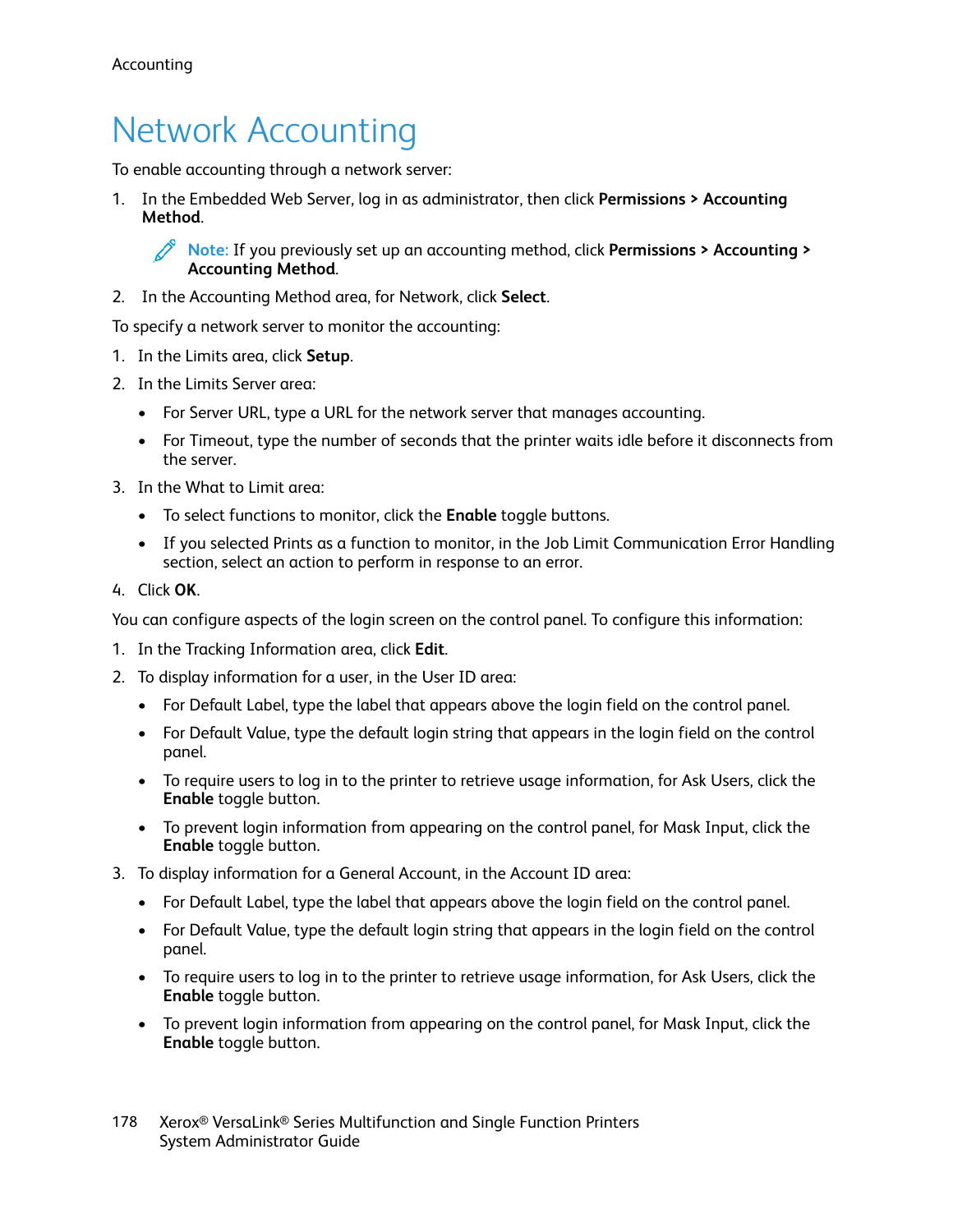- 4. In the When to Prompt area, click each type of service, then select an option.
- 5. Click **OK**.

To require a login to retrieve accounting information:

- 1. In the Information Verification area, for **Enable**, click the toggle button.
- 2. Click **Verify All Jobs Including Network Print and Direct Fax Jobs**, then select an option.
- 3. If you select On with Exceptions, click **Exceptions**.
- 4. For Exceptions, select the required exceptions, then click **OK**.
- 5. Click **OK**.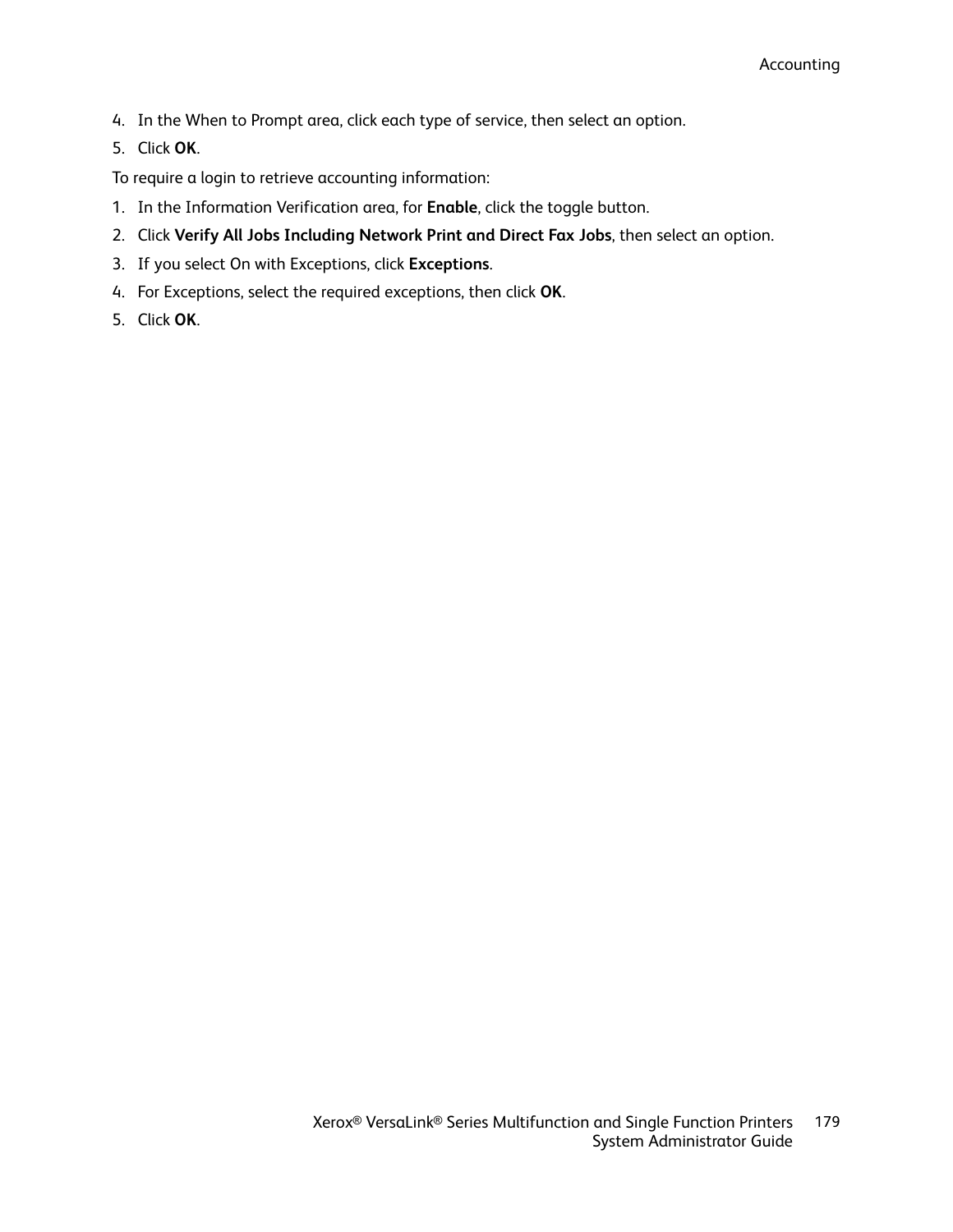# <span id="page-179-0"></span>Accounting Using an Auxiliary Device

**Note:** If the login method is set to Simple or Local, you cannot configure the printer to perform accounting functions with an auxiliary device.

To set up accounting with an auxiliary device:

1. In the Embedded Web Server, log in as administrator, then click **Permissions > Accounting Method**.

 $\mathscr{O}$ **Note:** If you previously set up an accounting method, click **Permissions > Accounting > Accounting Method**.

- 2. In the Accounting Method area, for Auxiliary Device, click **Select**.
- 3. In the Device Type area, select a device to use for payment.
- 4. In the What To Track area, click the toggle buttons to select the activities to track.
- 5. In the Options area:
	- To configure the screen that is visible when users log in, click **Blocking Screens**. Configure as needed, then click **OK**.
	- To establish a time limit when the printer remains idle, for Time Out, click the **Enable** toggle button.
	- If you enabled a timeout, type the number of seconds that the printer waits for user activity before it goes into standby mode.
- 6. Click **OK**.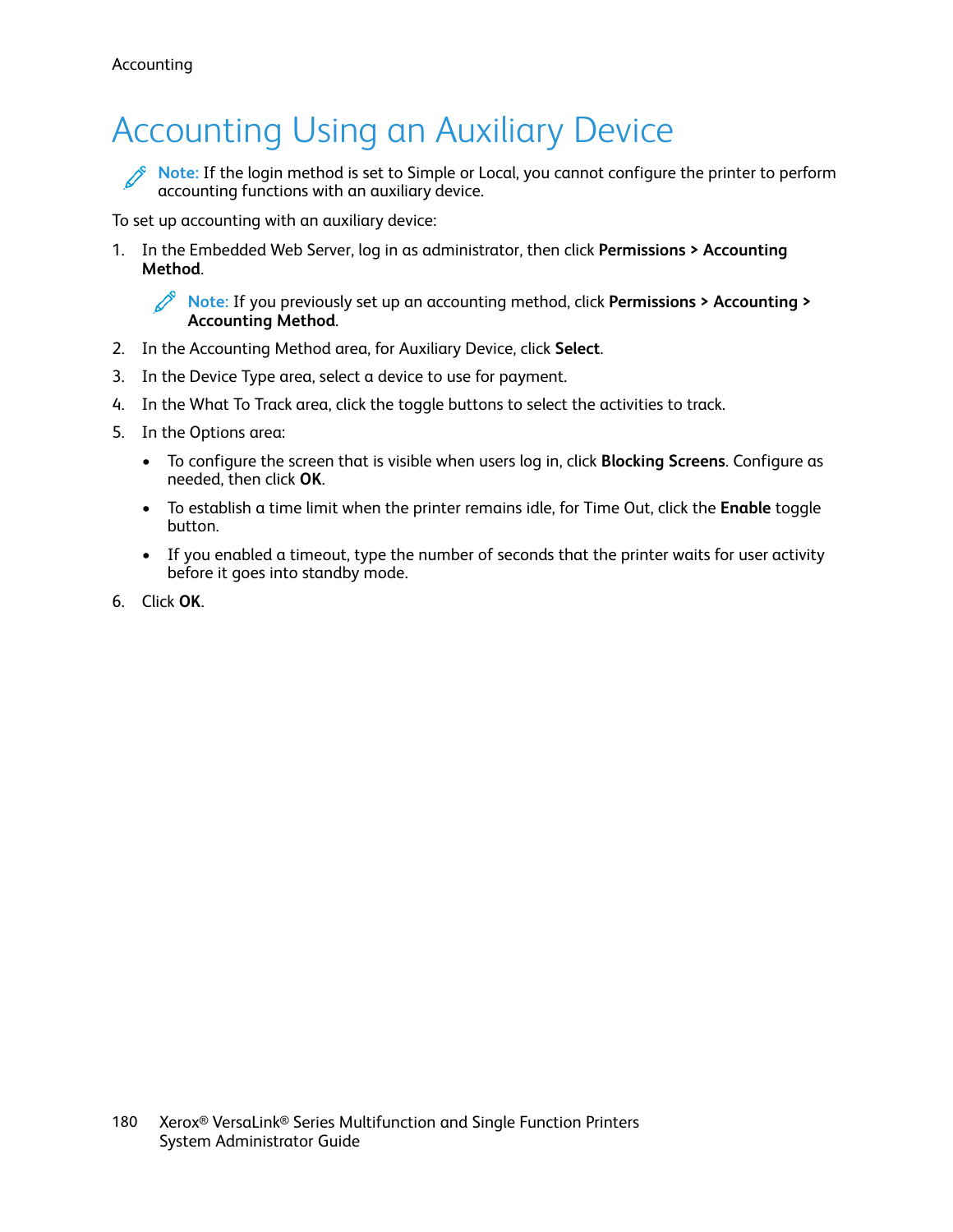# 10

# <span id="page-180-0"></span>**Administrator Tools**

This chapter contains:

| $\bullet$ |  |
|-----------|--|
| $\bullet$ |  |
| $\bullet$ |  |
| $\bullet$ |  |
| $\bullet$ |  |
| $\bullet$ |  |
| $\bullet$ |  |
| $\bullet$ |  |
| $\bullet$ |  |
| $\bullet$ |  |
| $\bullet$ |  |
| $\bullet$ |  |
|           |  |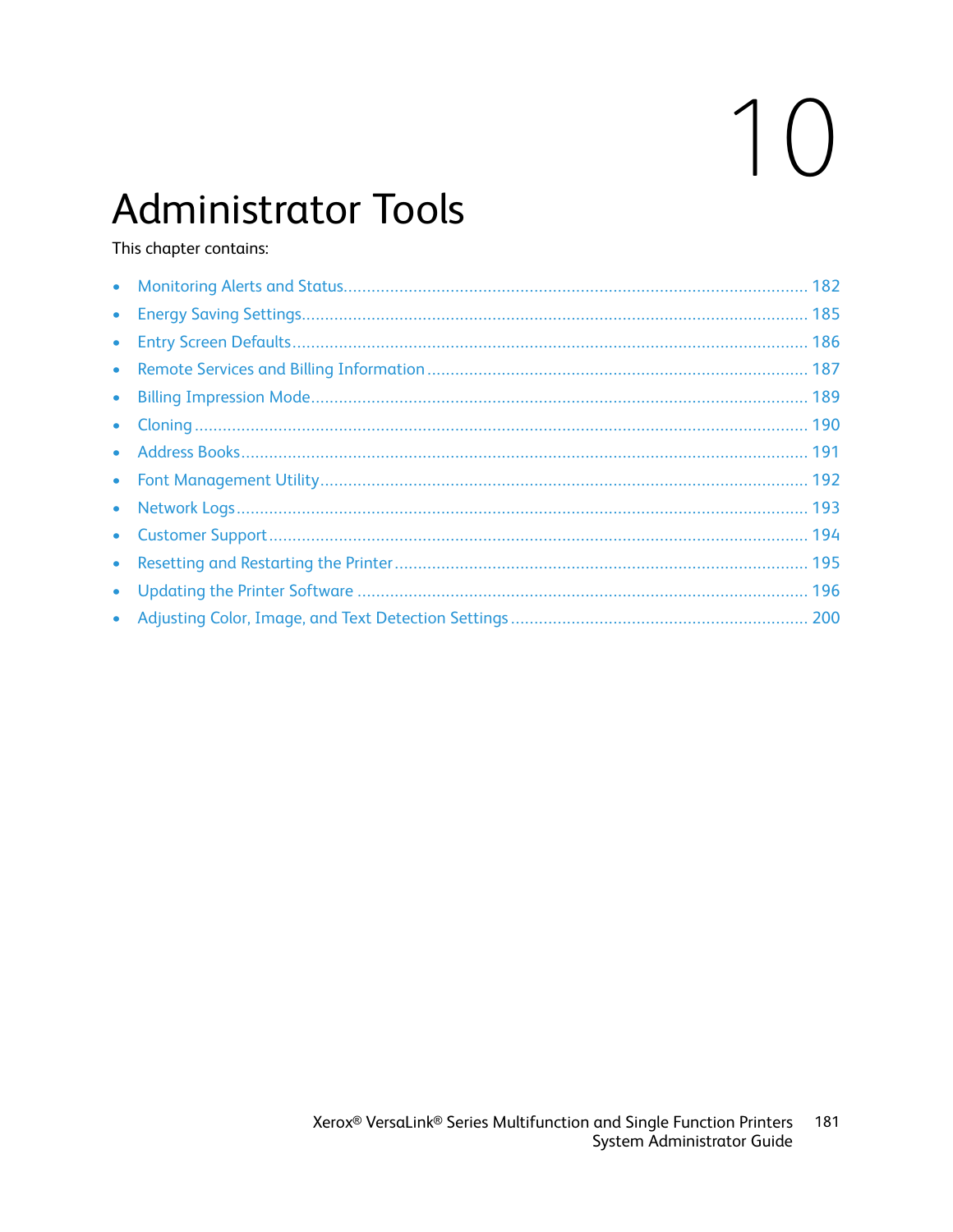# <span id="page-181-0"></span>Monitoring Alerts and Status

The Home page displays printer information including printer name, location, and a list of any current notifications. You can view alert information, such as the status code and description of the issue.

To view alerts:

- 1. In the Embedded Web Server, click **Home**.
- 2. View the Notifications.

## Alert Notification

There are several ways to set the printer to send out notifications when alerts occur. Possible alert types include low supply status, paper supply status, and paper jams.

#### Email Alerts

You can define an address to receive email notifications when selected status alerts occur on the printer.

- 1. In the Embedded Web Server, log in as administrator, then click **Home**.
- 2. For Notifications, click **Settings**.
- 3. In the Email Notifications area, select the printer status events that trigger email notifications.
- 4. For Who should be notified, type an email address for the recipient of the alerts.

**Note:** You can enter up to five email addresses for recipients.

5. Click **OK**.

#### Configuring Low Supply Warning

You can set the printer to send an email alert when supplies reach a low level.

- 1. In the Embedded Web Server, log in as administrator, then click **Home**.
- 2. For Supplies, click **Details**.
	- To reorder supplies, in the Reorder Information area, click the link to open a webpage.
	- To change the link for ordering supplies, click **Edit**. Enter a new URL, then click **OK**.
- 3. To view the status of the supplies in your printer, in the Supplies area, click any of the supplies listed. When finished, click **Close**.
- 4. In the Options area, click **Alerts Setup**:
	- Ensure that the **Enable Alerts** toggle button is enabled.
	- To select the alerts that you want to receive, in the Enable Alerts area, click the toggle buttons.
	- Click **Toner Level**, then select the level when you want to receive an alert.
	- Click **OK**.
- 182 Xerox<sup>®</sup> VersaLink<sup>®</sup> Series Multifunction and Single Function Printers System Administrator Guide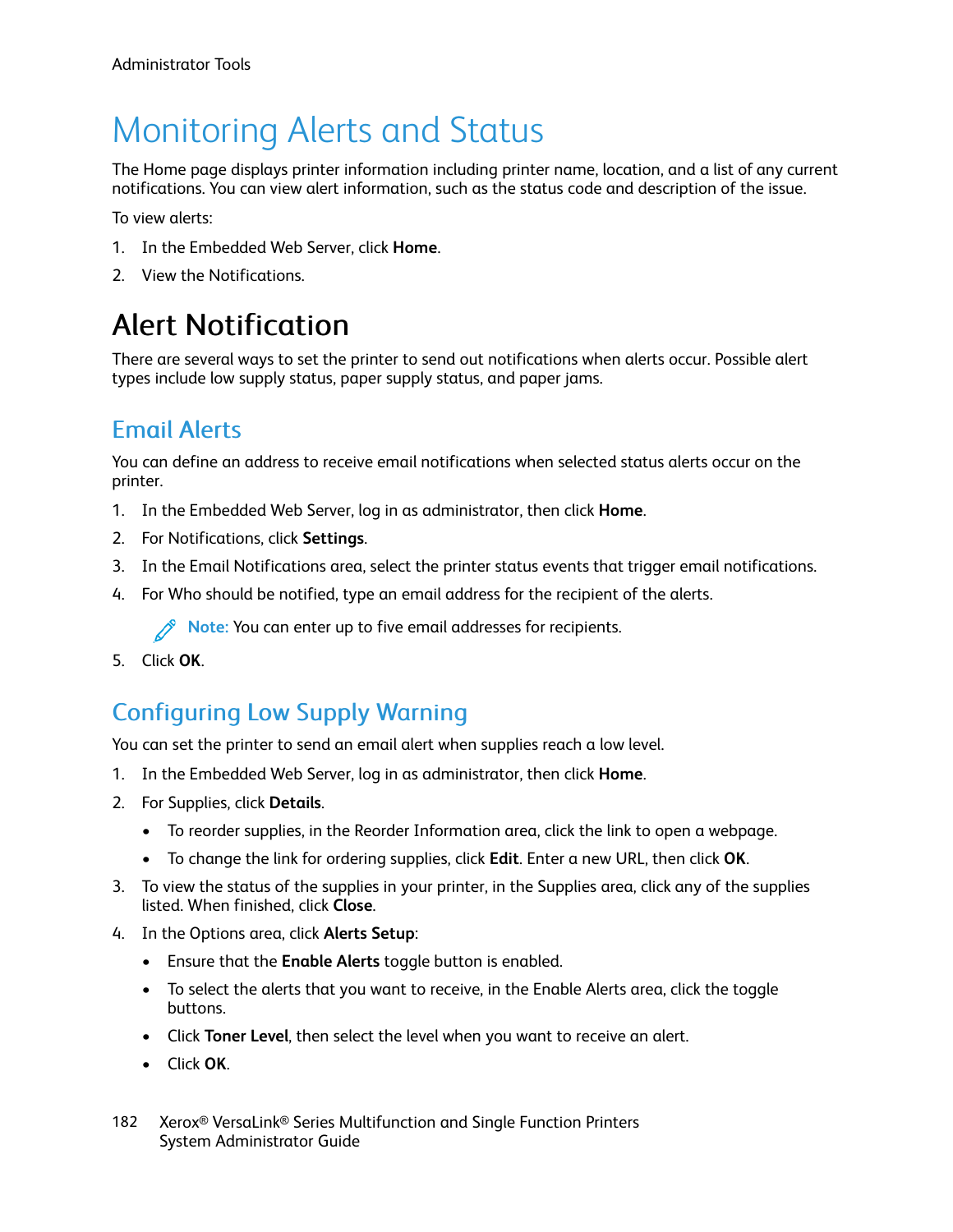- 5. In the Options area, click **Email Alerts**.
	- In the **Email Alerts** area, type an email address to receive alerts.
	- To specify another person to receive alerts, type another address in the second field.

**Note:** You can enter up to five email addresses for recipients.

- 6. In the Toner Alerts and Other Supply Alerts areas, to select the events for notification, click the toggle buttons.
- 7. In the Other Supply Alerts area, to select the events for notification, click the toggle buttons.
- 8. Click **OK**.

#### Software Upgrade Notification

You can define an address to receive email notifications when a software update is available for the printer.

- 1. In the Embedded Web Server, log in as administrator, then click **System**.
- 2. Click **Software Update**.
- 3. In the Email Notifications area, click **Setup**.
- 4. Type up to three email addresses to receive email notification for software updates.
- 5. Click **OK**.

#### Configuring Remote Services Notification

You can set the printer to send an email alert when a Remote Services upload has occurred.

- 1. In the Embedded Web Server, log in as administrator, then click **System**.
- 2. Click **Remote Services Upload**.
- 3. Click **Settings**.
- 4. In the Email Notifications area, select the events for notification.
- 5. For Whom to notify?, type up to five email addresses to receive alerts.
- 6. To test the communication, click **Test Connection**.
- 7. Click **OK**.

## Fault History

Use Fault History to view the log of recent printing faults. Faults are recorded in the log whenever the printer fails to print a job due to an error like a paper jam. The fault list appears with a code that identifies the type of fault and the date and time the fault occurred.

#### Viewing Fault History

- 1. In the Embedded Web Server, log in as administrator, then click **Home**.
- 2. For Notifications, click **Settings**.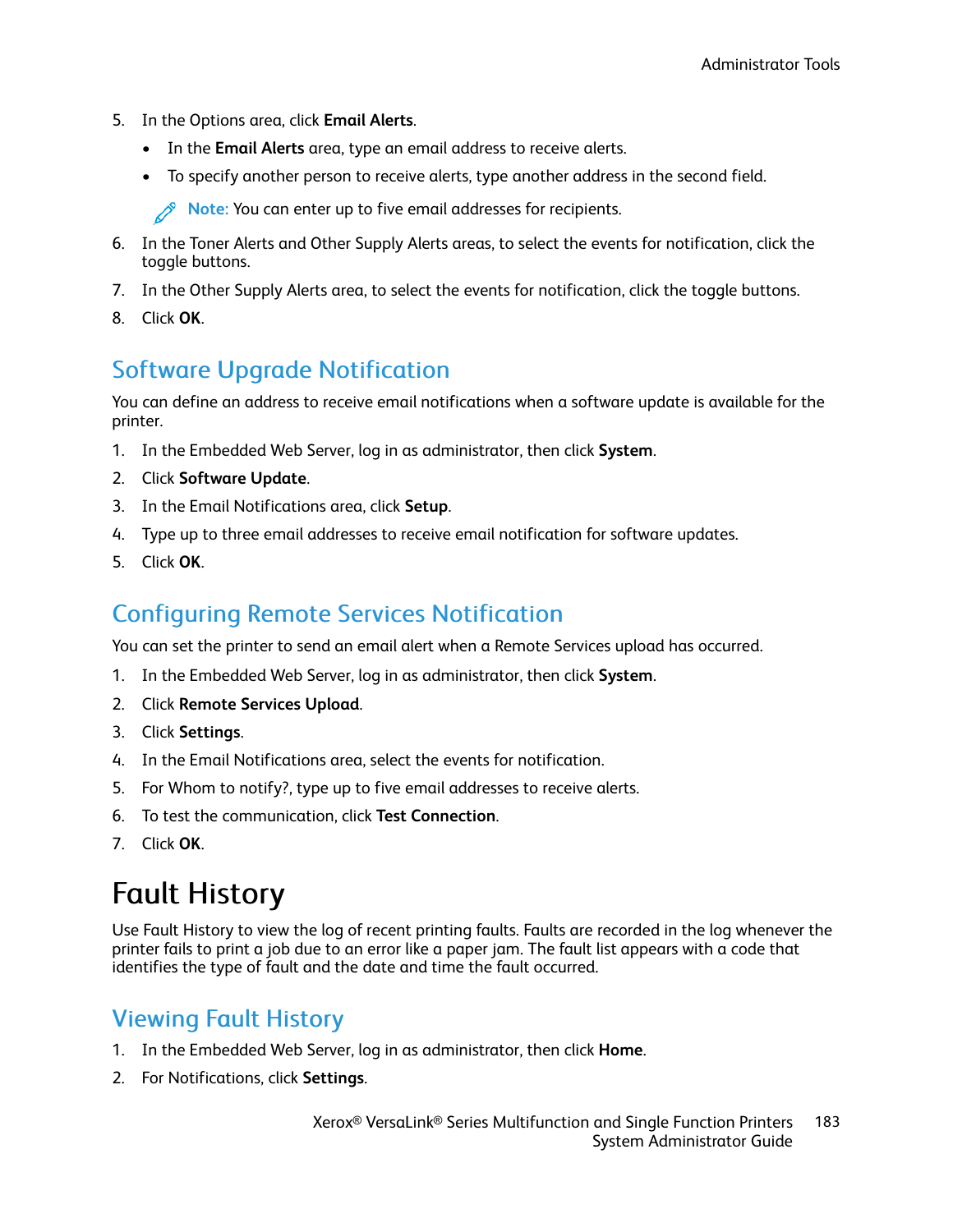[Administrator](#page-180-0) Tools

- 3. To view a list of recent printer errors, click **Fault History**.
- 4. Click **Close**.

184 Xerox® VersaLink® Series Multifunction and Single Function Printers System Administrator Guide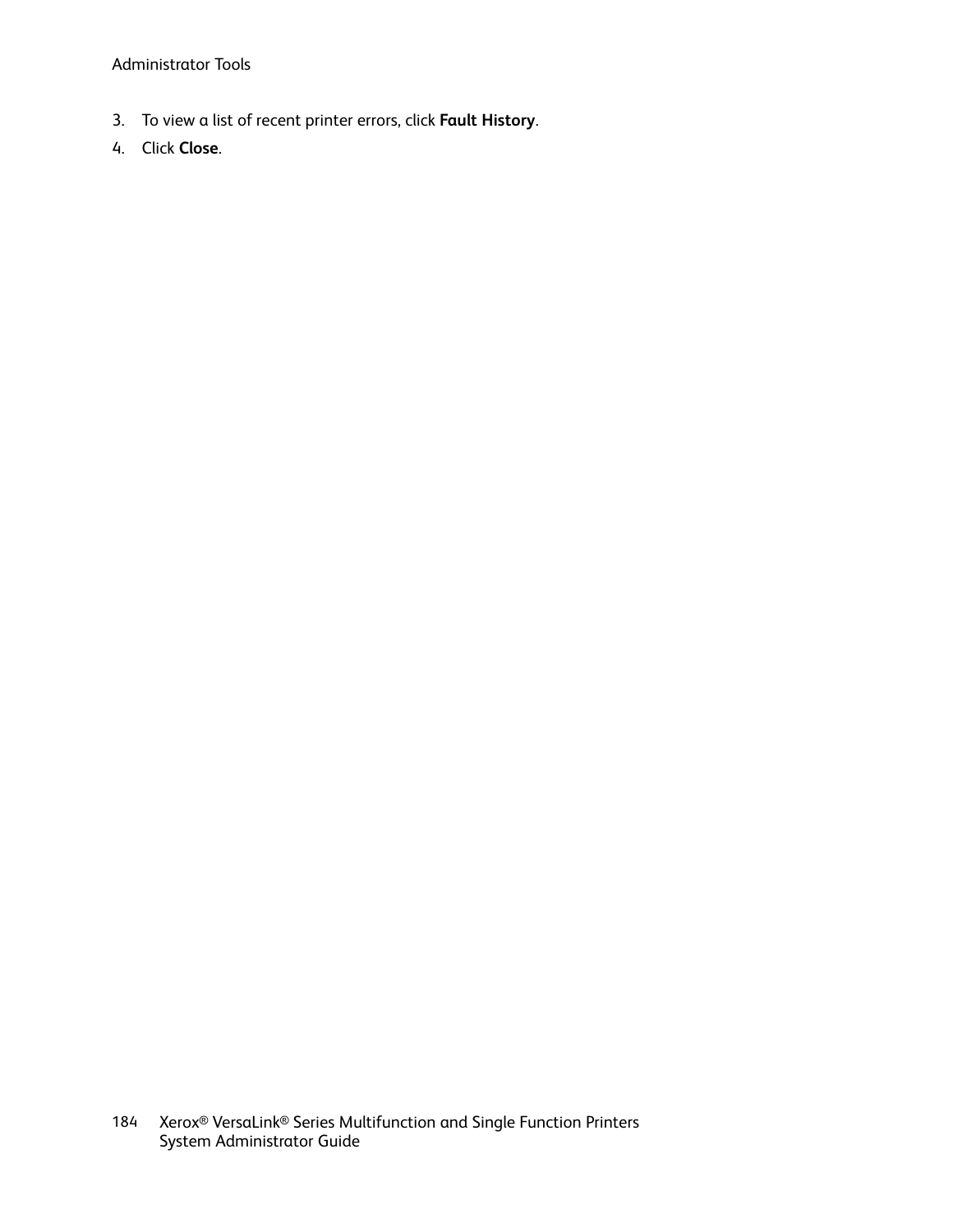# <span id="page-184-0"></span>Energy Saving Settings

#### Configuring Power Saver Using the Embedded Web Server

You can set the time the printer spends idle in ready mode before it automatically transitions to a lower power level.

To configure Power Saver Timeouts:

- 1. In the Embedded Web Server, click **System**.
- 2. Click **Power Saver**.
- 3. To set the delay before the printer enters Low-Power mode, for **Low Power Timeout**, enter the number of minutes.
- 4. To set the delay before the printer enters Sleep mode, for **Sleep Timeout**, enter the number of minutes.

Note: Set the timeouts so that the sum of both is within 60 minutes.

- 5. Click **Auto Power Off**, then select an option.
- 6. Click **OK**.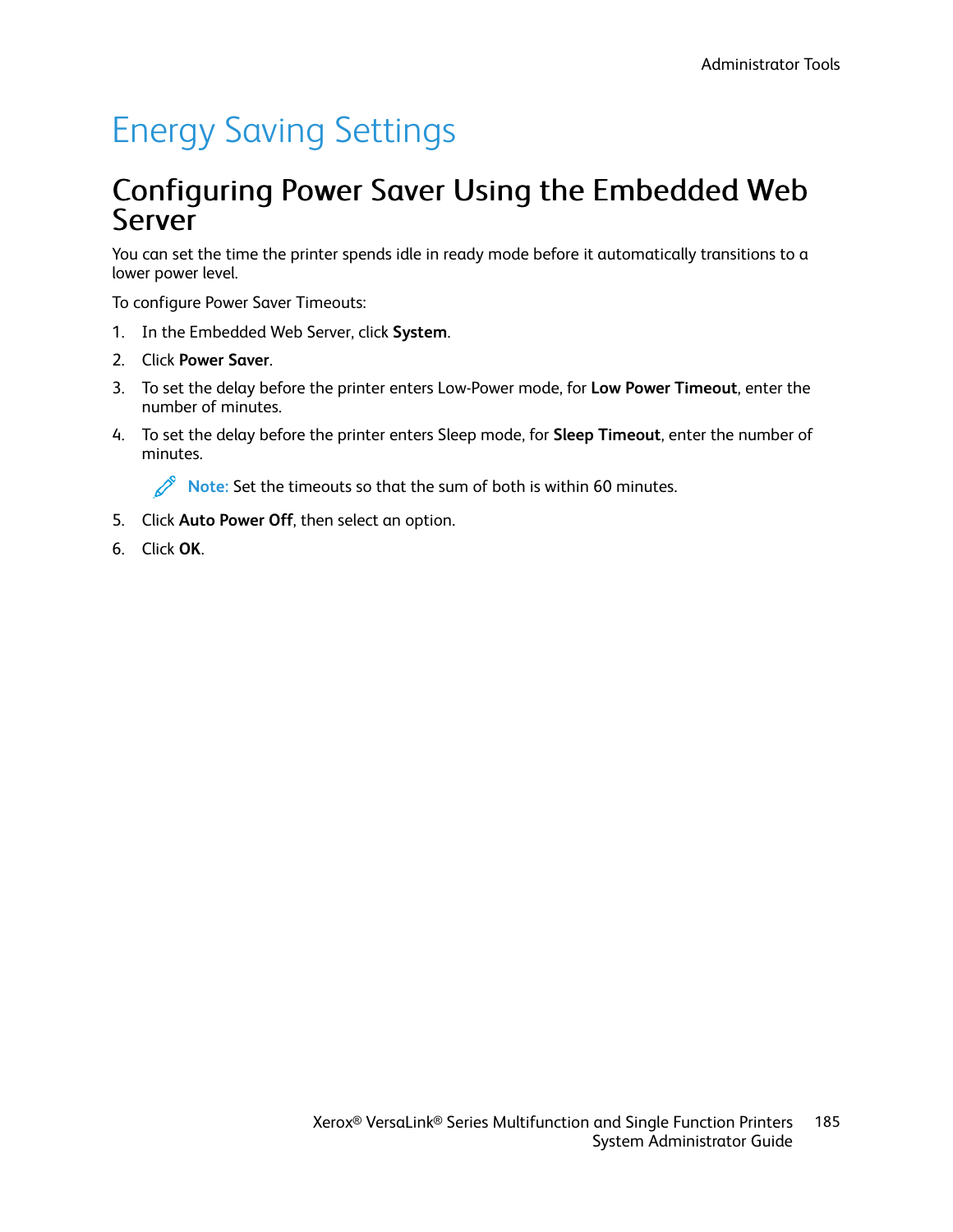# <span id="page-185-0"></span>Entry Screen Defaults

Use this page to set the default screen that appears on the control panel touch screen when users first access the control panel.

- 1. In the Embedded Web Server, click **Apps > Preferences**.
- 2. In the Walkup Screen area, click the menu, then select the default screen that you want to appear when users first access the control panel.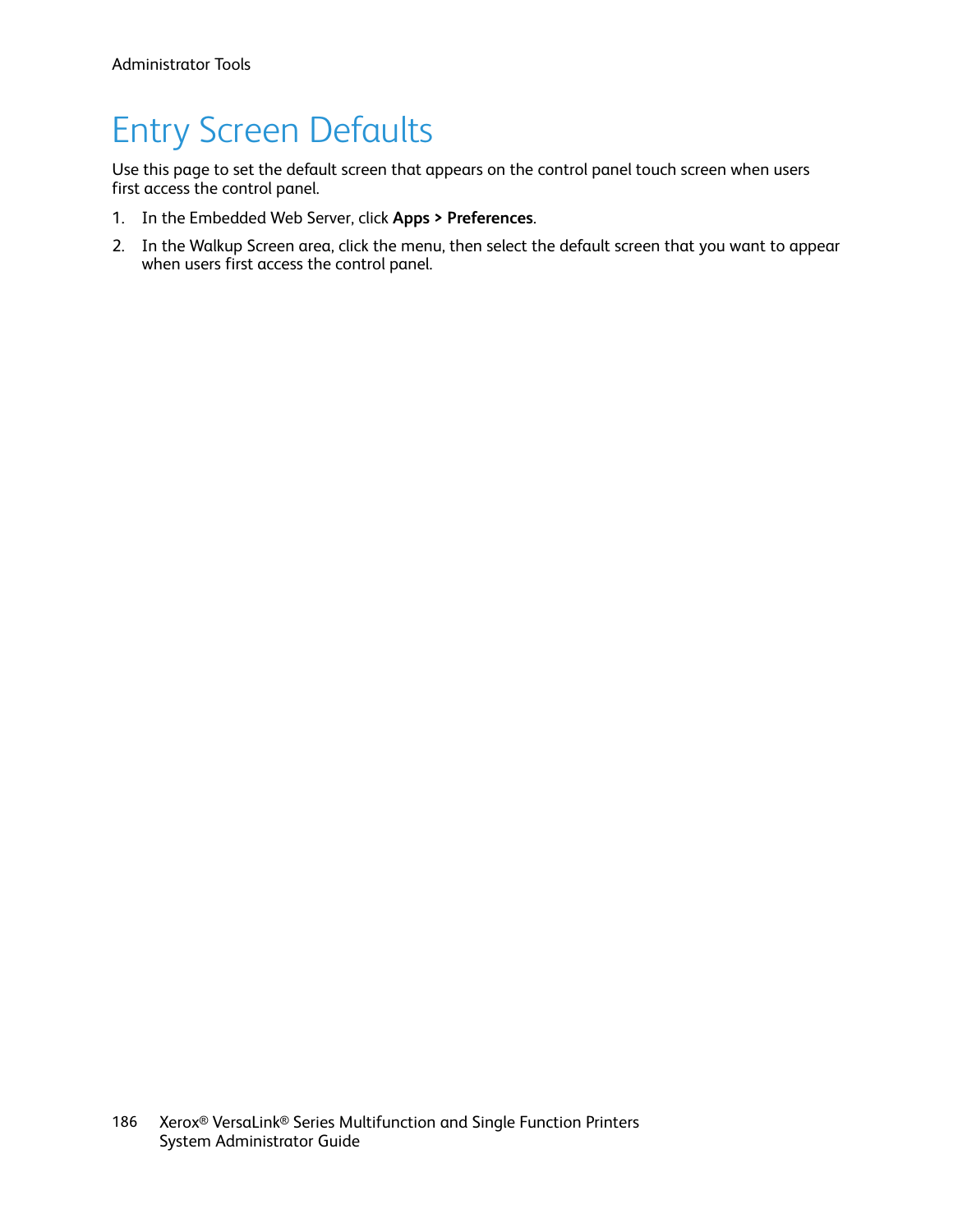# <span id="page-186-0"></span>Remote Services and Billing Information

#### Remote Services

Remote Services is a suite of features that simplify printer ownership and administration. It provides free services to enable administration of metered billing and supplies replenishment plans for printers on a network.

To enable Remote Services:

- 1. In the Embedded Web Server, log in as administrator, then click **System.**
- 2. Click **Remote Services Upload**.
- 3. To enable Remote Services Upload, click **Enable**.
- 4. To send billing and supplies information from the printer, click **Upload Now**.
- 5. To allow the printer to request data from Xerox, click **Download Data**.
- 6. Click **Settings**.
- 7. To synchronize the printer with the Xerox ® Remote Services datacenter, in the Schedule Upload area, type the time of day to upload the billing and supplies information. Use 24-hour format.
- 8. To configure email notifications for remote services, in the Email Notifications area:
	- Select the events when you want to receive notification.
	- Type up to five email addresses to receive the notifications.
- 9. Click **OK**.

To disable Remote Services:

- 1. In the Embedded Web Server, click **System**.
- 2. Click **Remote Services Upload**.
- 3. In the Remote Services Upload area, click **Disable**.
- 4. For Who is disabling?, select the desired option.
- 5. For Why are you disabling Remote Services Upload?, type the reason.
- 6. Click **Disable**.

### View Usage and Billing Information

#### Usage Counters

The Usage Counters page displays the total number of pages printed or generated by the printer. You can see usage amounts for impressions made, sheets, images used, and images printed, copied, and faxed.

- 1. In the Embedded Web Server, click **Home**.
- 2. For Billing/Usage, click **Details**.
- 3. Click **Usage Counters**.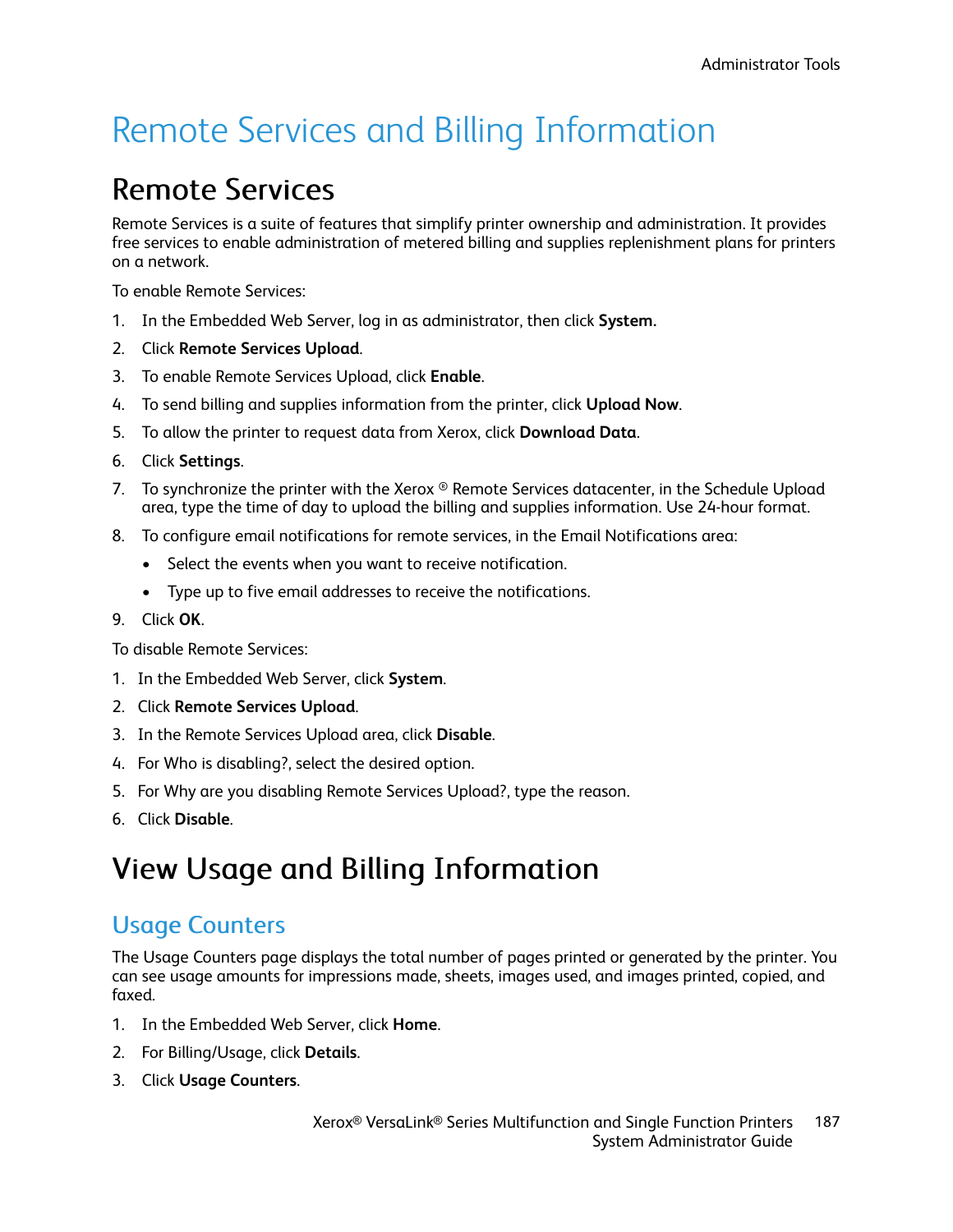4. When finished viewing the information, click **Close**.

#### Billing Information

The Billing/Usage page displays current readings for printer counters that are used for billing. You can view the number of impressions made in color or black and white, and the total number of impressions. The impression counts shown are used for billing.

**Note:** Not all options listed are supported on all printers. Some options apply only to a specific printer model, configuration, operating system, or print driver type.

- 1. In the Embedded Web Server, click **Home**.
- 2. For Billing/Usage, click **Details**.
- 3. Click **Billing Meters**.
- 4. When finished viewing the information, click **Close**.

#### Printing the Billing Summary Report

To print the Billing Summary Report:

- 1. At the printer control panel, press the **Home** button.
- 2. Touch **Device > About > Information Pages**.
- 3. Touch **Billing Summary Report**.

The Billing Summary Report prints.

4. To return to the Home screen, press the **Home** button.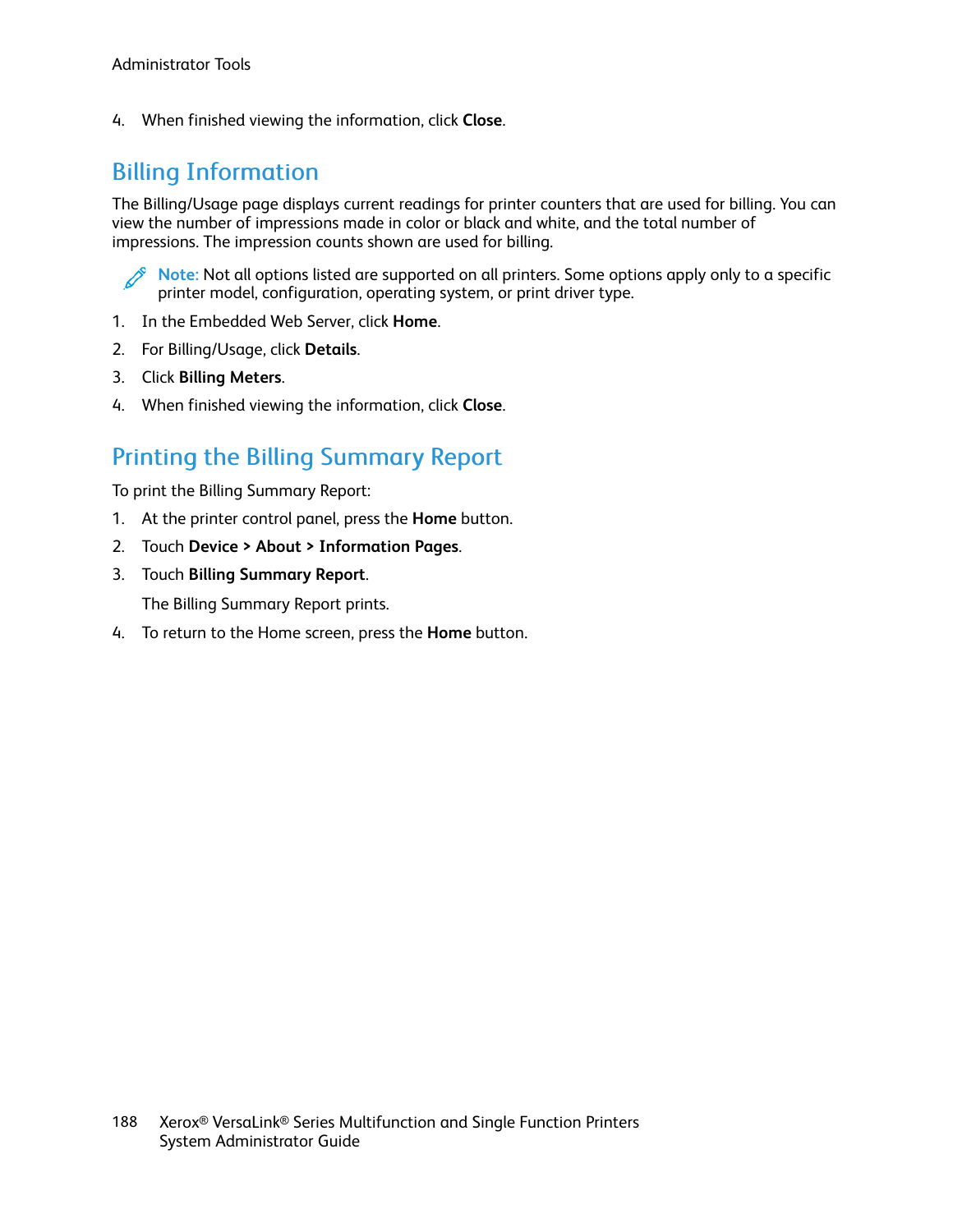# <span id="page-188-0"></span>Billing Impression Mode

The Billing Impression Mode defines how the printer tracks impressions made on large-size paper, such as A3 or tabloid size paper.

There are two modes:

- A3 Impressions counts all impressions equally.
- A4 Impressions counts large impressions as their A4 equivalent.

A Xerox representative sets the Billing Impression Mode for your printer.

To change the Billing Impression Mode:

- 1. In the Embedded Web Server, click **Home**.
- 2. For Billing/Usage, click **Details**.
- 3. Click **Impression Mode**.

**Note:** A personal identification number (PIN) is required to change the billing impression  $\mathscr{O}$ mode. To obtain a PIN, contact your Xerox representative and provide the sequence and serial number information that appears on the Impression Mode page.

- 4. For PIN, type the number that you obtained from your Xerox representative.
- 5. Click **Apply**.
- 6. Click **Close**.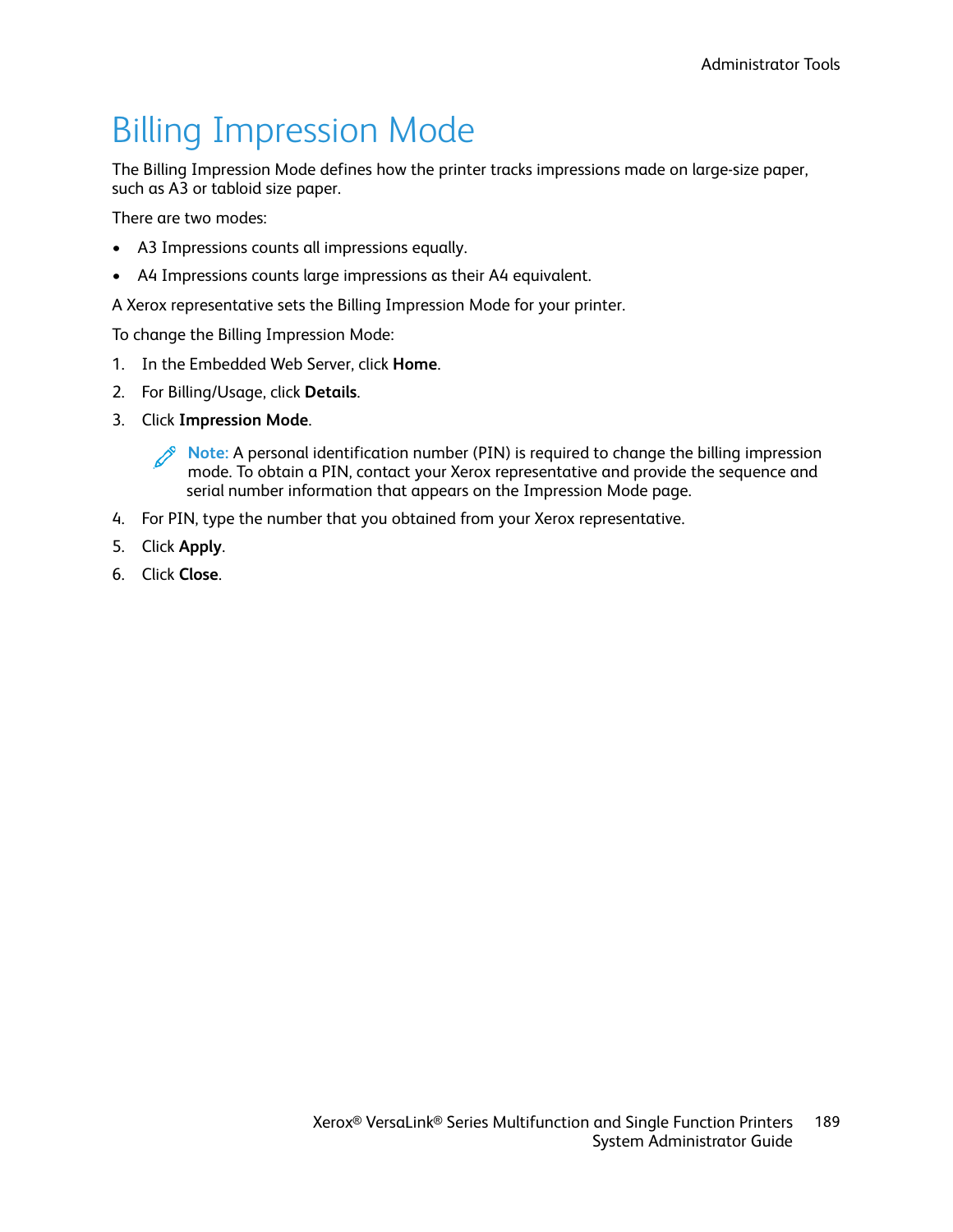# <span id="page-189-0"></span>**Cloning**

Cloning allows you to save your current printer configuration and app settings to a file to use as a backup and restore file for your printer. You can also use a clone file to copy your printer settings to other printers.

**Note:** Disable FIPS 140-2 mode before you install a clone file. For details, refer to FIPS [140-2.](#page-106-0)

To determine the software version:

- 1. In the Embedded Web Server, click **System**.
- 2. Click **Software Update**.
- 3. In the Software Update area, view the Current Version.

### Creating a Clone File

- 1. In the Embedded Web Server, click **Home**.
- 2. In the Quick Links area, click **Cloning**.
- 3. Click **Create**.
- 4. In the Create Clone File area, select the apps and features that you want to include in the clone file.

 $\mathscr{O}$ **Note:** To include Personal Favorites in the exported clone file, include Address Book, Authentication, Authorization, Accounting, and Personalization among the selected features.

- 5. Click **Create**.
- 6. Save the downloaded file to a selected location.
- 7. Click **Close**.

### Installing a Clone File

- 1. In the Embedded Web Server, click **Home**.
- 2. In the Quick Links area, click **Cloning**.
- 3. Click **Install**.
- 4. Click **Select**.
- 5. Navigate to the location of the clone file, select it, then click **Open**.
- 6. Click **Install**.
- 7. Click **OK**.

### Xerox® Device Manager Cloning Feature

These printers support the Xerox® Device Manager cloning feature. The cloning feature allows delivery of a clone file to the device with credentials for authentication. For more information on how to use the cloning feature, refer to *Xerox*® *Device Manager* documentation.

190 Xerox® VersaLink® Series Multifunction and Single Function Printers System Administrator Guide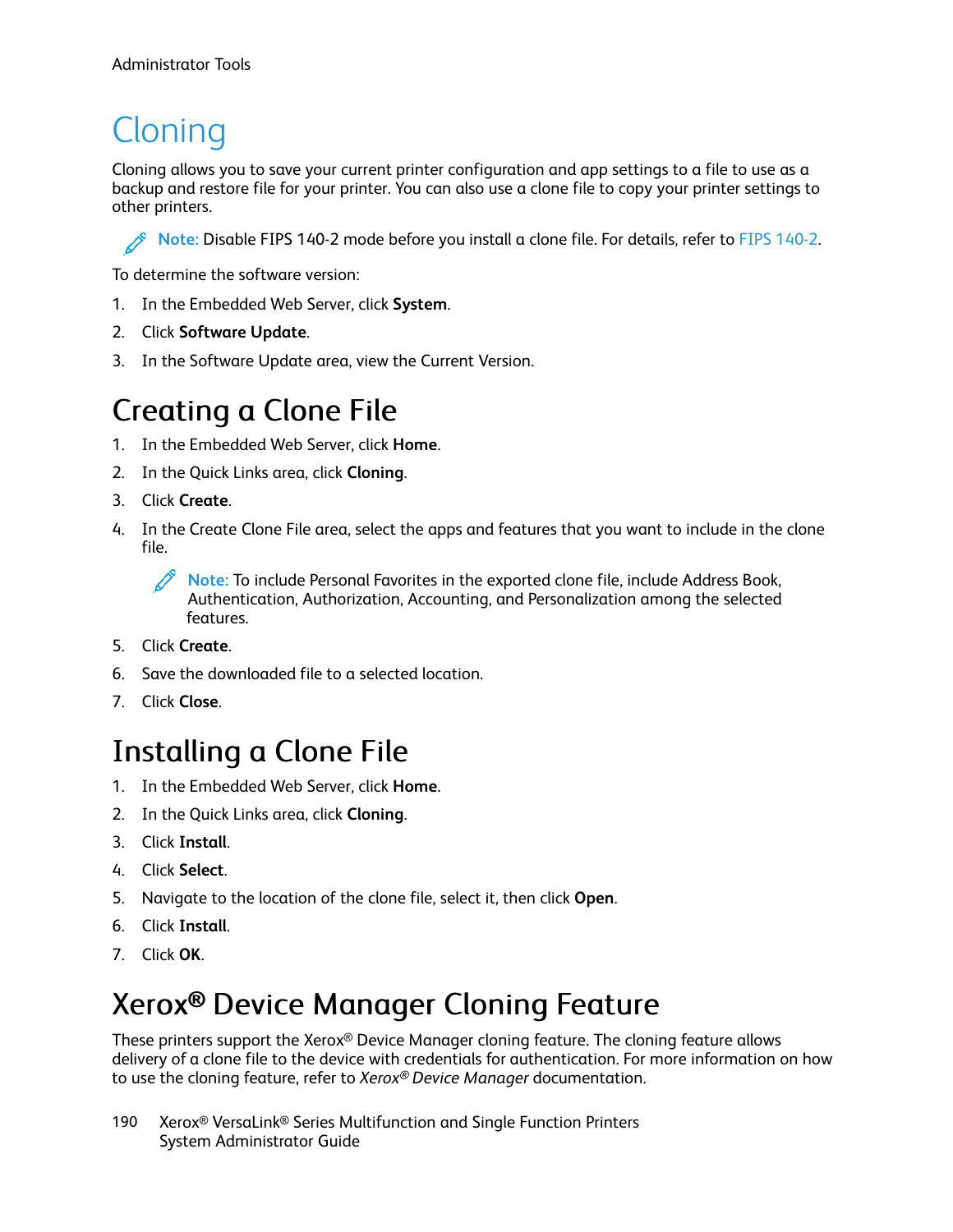# <span id="page-190-0"></span>Address Books

An address book is a list of individual contacts, each associated with an email address, fax number, or scan destination. You can configure the printer to use a Network Address Book or the Device Address Book for email or Internet fax.For email, you can configure the printer to use a Network Address Book or the Device Address Book. The Network Address Book looks up addresses from an LDAP directory. If you do not have an LDAP server, you can use the Device Address Book. If you configure both address books, users are presented with a choice to use either address book at the control panel.

## <span id="page-190-1"></span>Device Address Book

The Device Address Book is an address book that is stored on the device locally. You can configure the printer to use the Device Address Book instead of a Network Address Book. You can add contacts manually, import directly from emails that are sent to or from the device, or import them from a .csv file.

#### Configuring Security Settings for the Device Address Book

You can allow users to edit the Device Address Book, or restrict editing to system administrators only.

- 1. In the Embedded Web Server, log in as administrator, then click **Permissions**.
- 2. Click **Roles > Device User Roles**.
- 3. In the Device User Roles area, for Basic User, click **Edit**.
- 4. In the Control Panel Permissions area:
	- Select **Custom Permissions**, then click **Setup**.
	- Click **Address Book**.
	- Select the permissions that you want to grant for the control panel, then click **OK**.
	- Click **Close**.
- 5. In the Device Website Permissions area:
	- Select **Custom Permissions**, then click **Setup**.
	- Click **Address Book**.
	- Select the permissions that you want to grant for the printer website, then click **OK**.
	- Click **Close**.
- 6. Click **OK**.

#### Network Address Book

The Network Address Book looks up addresses from an LDAP directory. If you do not have an LDAP server, you can use the Device Address Book. For information, refer to Device [Address](#page-190-1) Book.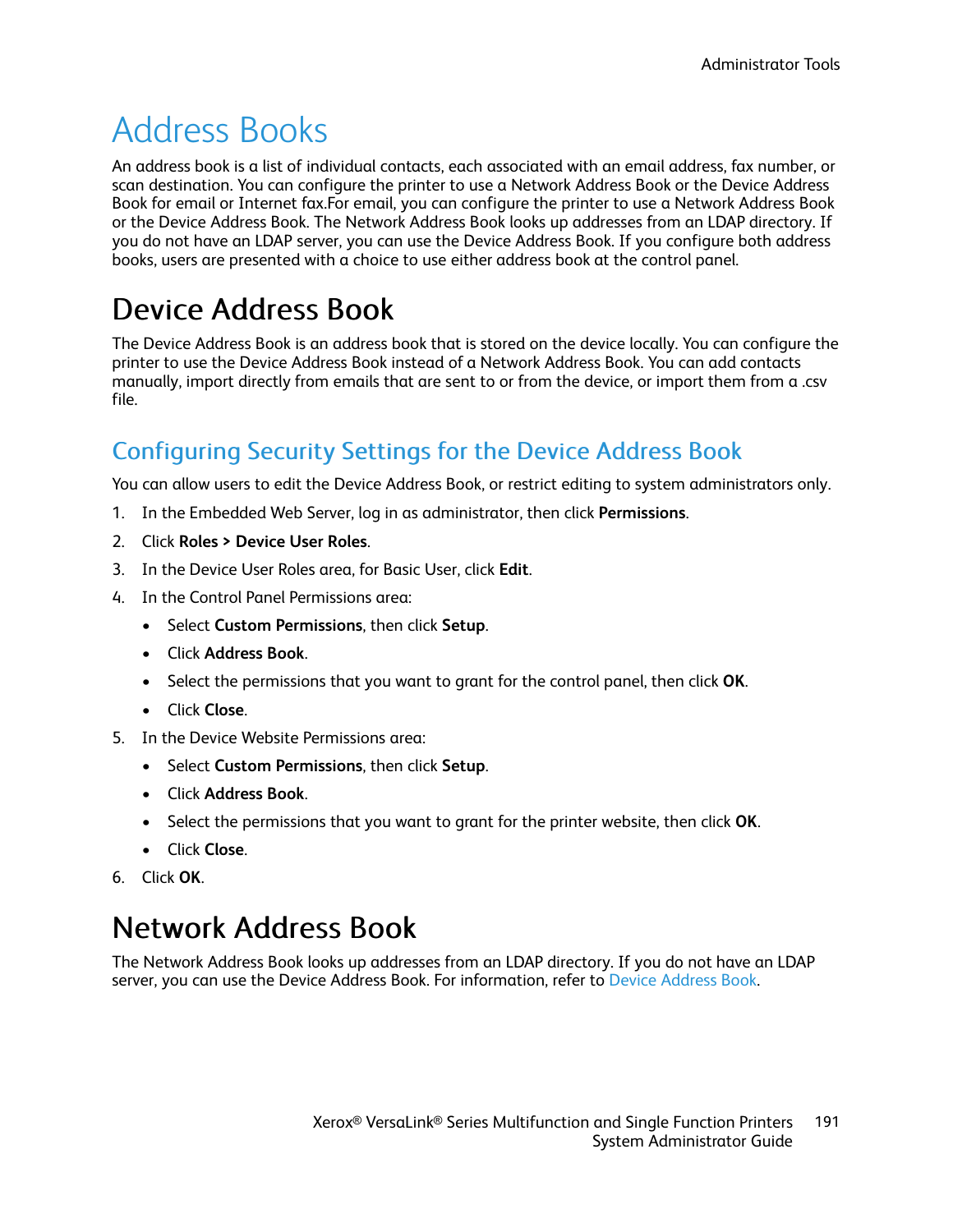# <span id="page-191-0"></span>Font Management Utility

The Xerox® Font Management Utility is software that allows you to manage fonts for one or more printers on your network. You can use the font management utility to download your companybranded fonts or Unicode fonts to support multiple languages on your printer. You can add, delete, or export fonts. You can select the printers that you want to appear in the utility printer list.



- Not all options listed are supported on all printers. Some options apply only to a specific printer model, configuration, operating system, or print driver type.
- You can load PCL soft fonts without a hard drive. PCL soft fonts remain in the printer memory until you restart the printer.
- You can load PostScript fonts only if your printer has a hard drive.

To download the Xerox® Font Management Utility:

- 1. Open a Web browser and go to [www.xerox.com/support.](http://www.office.xerox.com/cgi-bin/printer.pl?APP=udpdfs&Page=Color&PgName=Tech&Language=English)
- 2. For Search by Product, type the product name, then click **Drivers & Downloads**.
- 3. In the Utilities & Applications area, click **Font Management Utility**.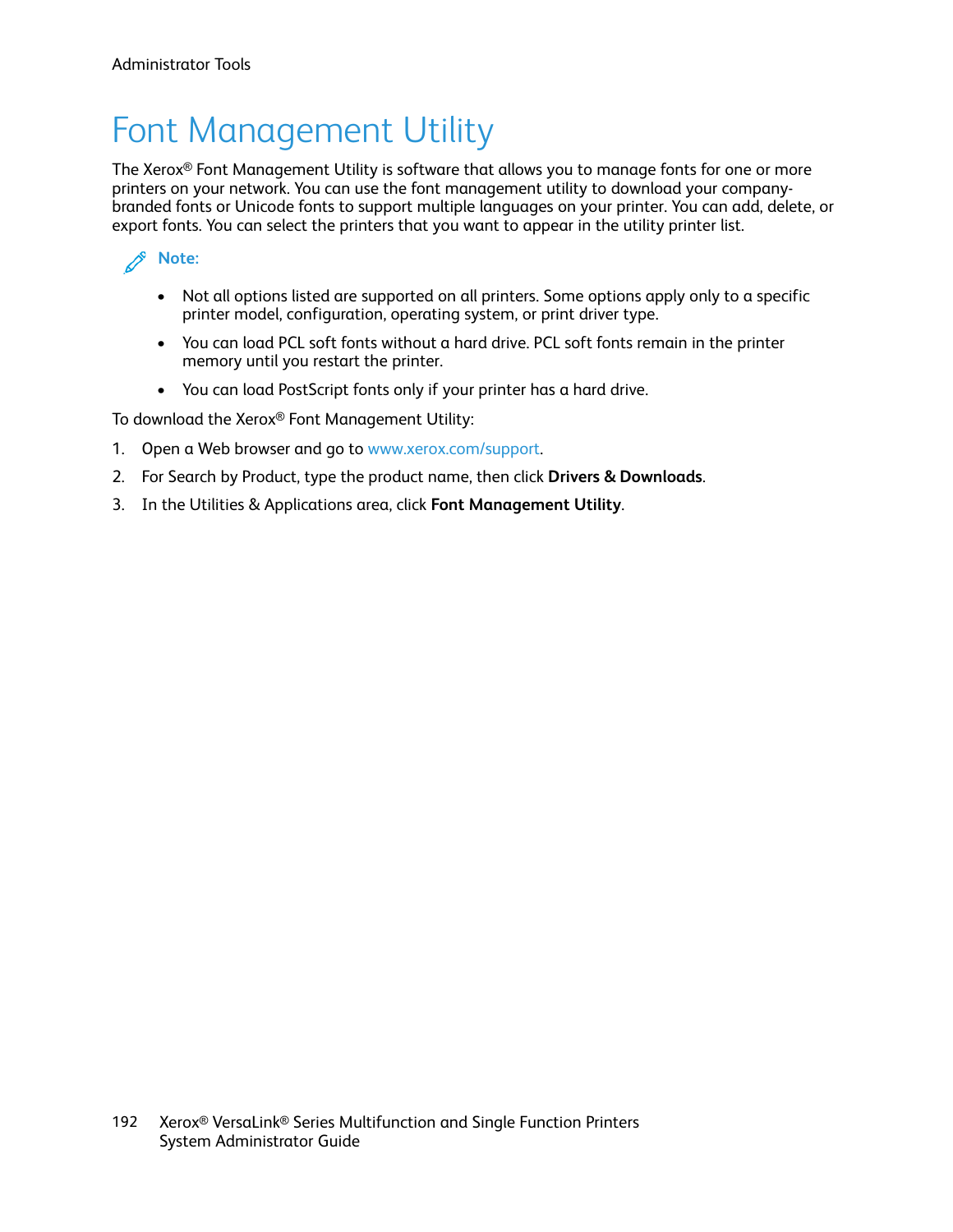## <span id="page-192-0"></span>Network Logs

Log files are text files of recent printer activity that are created and stored in the printer. Log files are used to monitor network activity or troubleshoot network problems. A Xerox customer support representative can interpret the encrypted format log files.

## Downloading a Log File

- 1. In the Embedded Web Server, click **System > Logs**.
- 2. Click **Audit Log**.
	- Click the **Enable** toggle button.
	- In the Export Audit Log area, click **Export**. This action generates an audit log file and downloads it to your computer.
	- Click **OK**.
- 3. Click **Device Log**.
	- In the Download Device Log area, read the text, then click **Accept**. This action generates a device log file and downloads it to your computer.
	- When the Device Log window returns, click **OK**.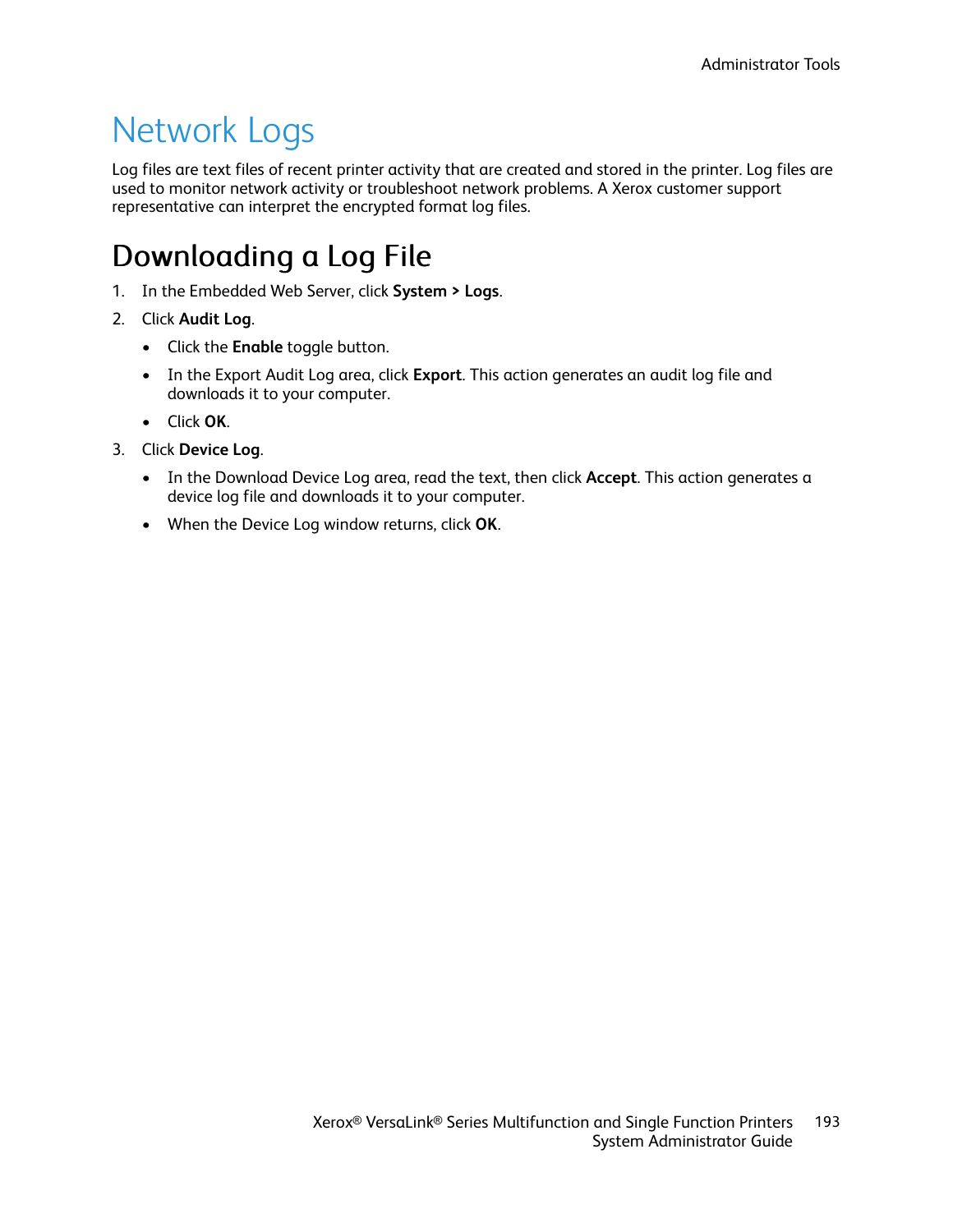## <span id="page-193-0"></span>Customer Support

The support page in the Embedded Web Server displays contact information for customer service.

To add your own custom information:

- 1. In the Embedded Web Server, click **Home**.
- 2. In the Quick Links area, click **Support**.
- 3. In the Support Information area, for Customer Support, click **Edit**.
- 4. Update the fields with your information, then click **OK**.

## Xerox Online Support

**Note:** If your network uses a proxy server, configure the Proxy Server settings of the printer to ensure that the printer can connect to the Internet.

To enable Xerox Online Support:

- 1. In the Embedded Web Server, click **Home**.
- 2. In the Quick Links area, click **Support**.
- 3. In the Options area, click **Online Support**.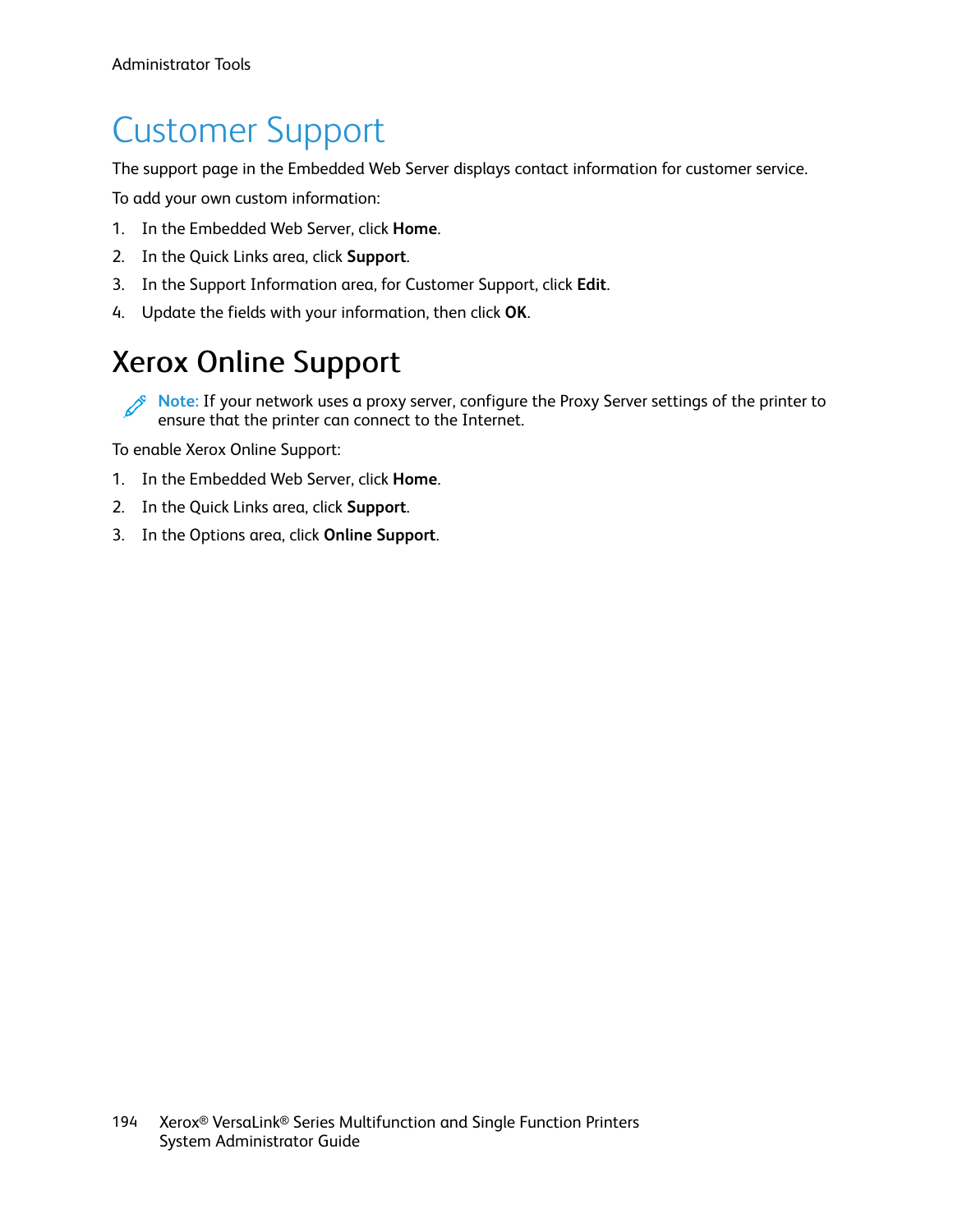# <span id="page-194-0"></span>Resetting and Restarting the Printer

### Restarting the Printer at the Control Panel

- 1. Ensure that the printer is in the ready state.
- 2. Press and release the Power button.
- 3. Touch **Restart**.
- 4. On the confirmation screen, touch **Restart**.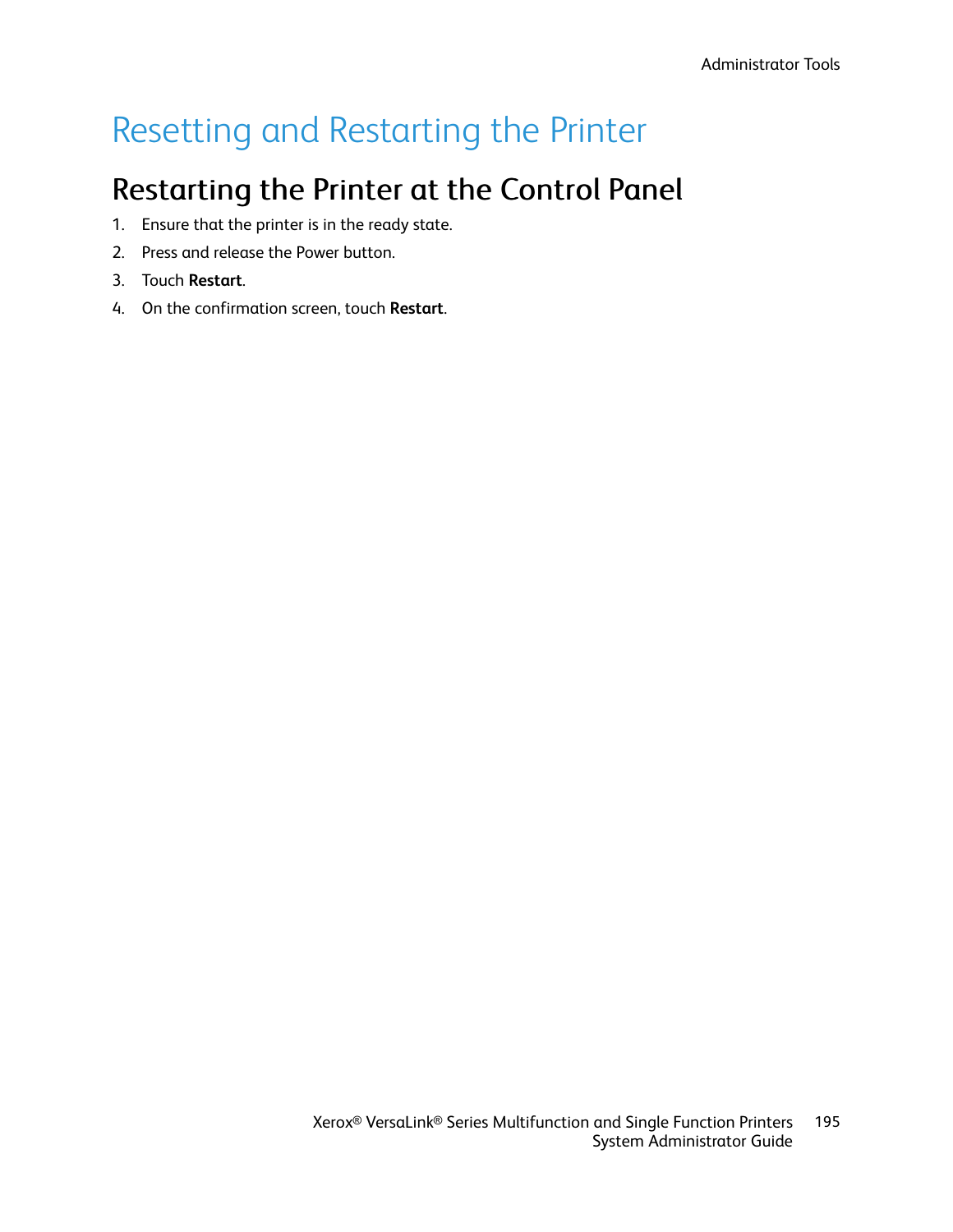# <span id="page-195-0"></span>Updating the Printer Software

**Note:**

- Software installation begins several minutes after you submit the software to the printer.
- When installation begins, the Embedded Web Server is disabled.
- You can monitor the installation progress from the printer control panel.
- When the installation completes, the printer restarts and prints a Software Upgrade Report.

## Checking the Software Version

**Caution:** The latest versions of firmware are encrypted and they are not compatible with the earlier versions of firmware. For more information, refer to [www.support.xerox.com](http://www.support.xerox.com). Enter your printer name, then verify the compatible firmware version.

You can update your printer when Xerox releases a new version of printer software or firmware. Before you download and install new software, determine the current software version installed on your printer.

To determine the firmware version from the Embedded Web Server:

- 1. In the Embedded Web Server, click **System**.
- 2. Click **Software Update**.
- 3. In the Software Update area, view the current version.

To determine the firmware version at the printer control panel:

- 1. At the printer control panel, press the **Home** button.
- 2. Touch **Device > Software Update**.
- 3. For Current Version, view the version number.

## Enabling Upgrades

- 1. In the Embedded Web Server, click **System.**
- 2. Click **Software Update**.
- 3. In the Software Update area, click **Enable**.

#### Installing and Configuring Software Updates Using the Embedded Web Server

You can use the Embedded Web Server to check for software updates manually, or configure the device to check for updates automatically. You can set the frequency of the checks and configure email address notifications.

- 1. In the Embedded Web Server, log in as administrator, then click **System**.
- 2. Click **Software Update**.
- 196 Xerox® VersaLink® Series Multifunction and Single Function Printers System Administrator Guide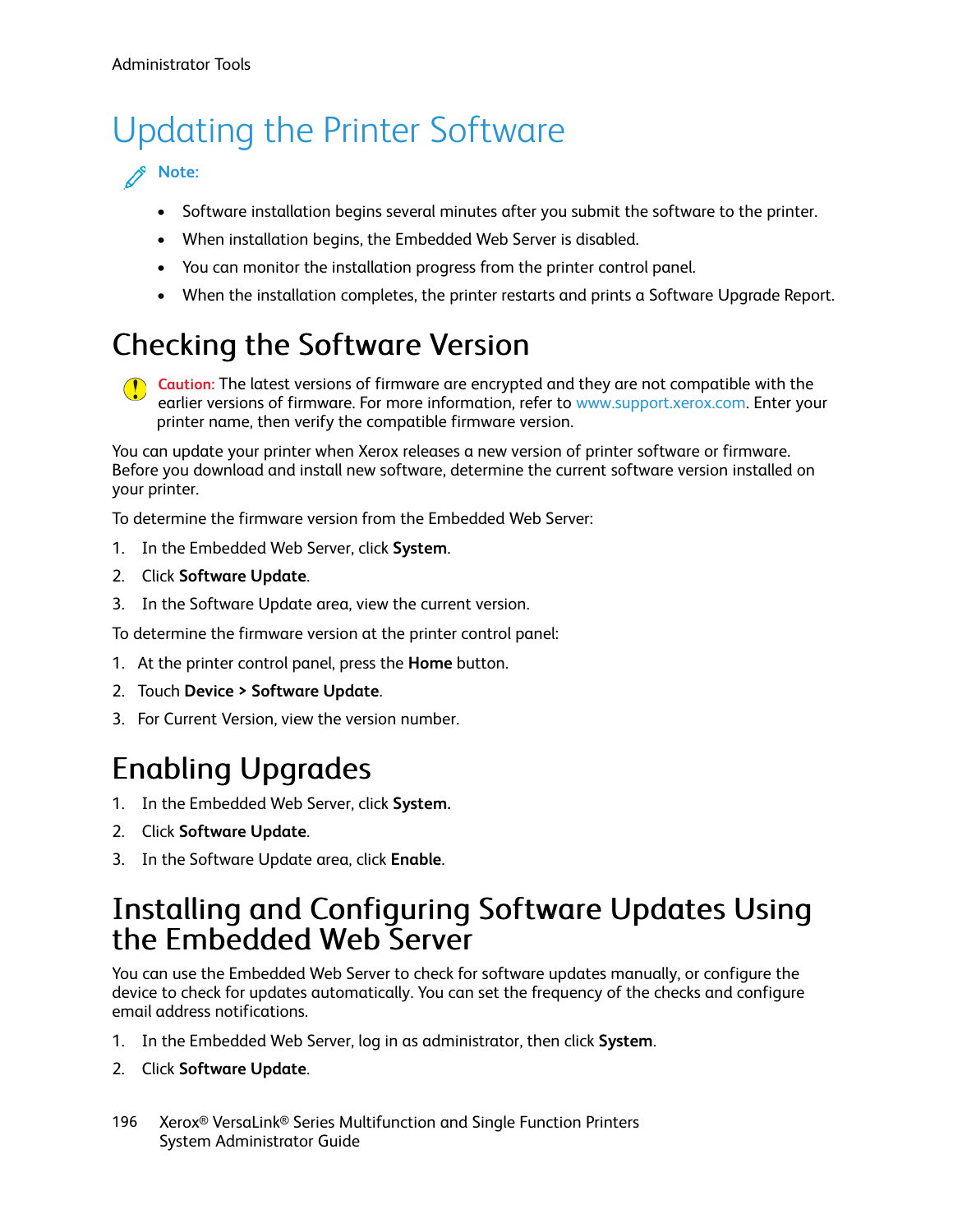- 3. In the Software Update area, to enable software updates, click **Enable**.
- 4. In the Software Update area, click **Check Now**.
	- If there are no updates, click **Close**.
	- If there are updates available, click **Install Software**.
- 5. In the Check Automatically area, for When should the Device check for updates?, click the menu, then select an option.
- 6. In the Email Notifications area, for Whom to notify if an update is available?, click **Setup**, then enter an email address. Click **OK**.

**Note:** You can enter up to three email recipients.

7. In the Update with File Specified area, to install software now, select a file location, then click **Install Now**.

#### Installing and Configuring Software Updates from the Control Panel

You can use the printer control panel to check for software updates manually, or configure the device to check for updates automatically. You can set the frequency of the checks. If a software update is available, a notification appears on the control panel.

- 1. At the printer control panel, press the **Home** button.
- 2. Log in as administrator.
- 3. Touch **Device > Software Update**.
- 4. To configure the device to check for software updates automatically, touch **Check Automatically**, then select an option.

When a software update is detected, a notification appears on the device. The notification includes an option to install the software update.

- 5. To check for software updates now, touch **Check Now**.
	- If no updates are available, touch **Close**.
	- If updates are available, touch the software that you want to install, then touch **Install Now**.

#### Installing Software after a Software Update Notification

When the device is set up to check for software updates automatically, if an update is found, a notification message appears. The software update can be installed from the notification screen.

To install the software after a Software Update Notification:

- 1. At the printer control panel, press the **Home** button.
- 2. Log in as administrator.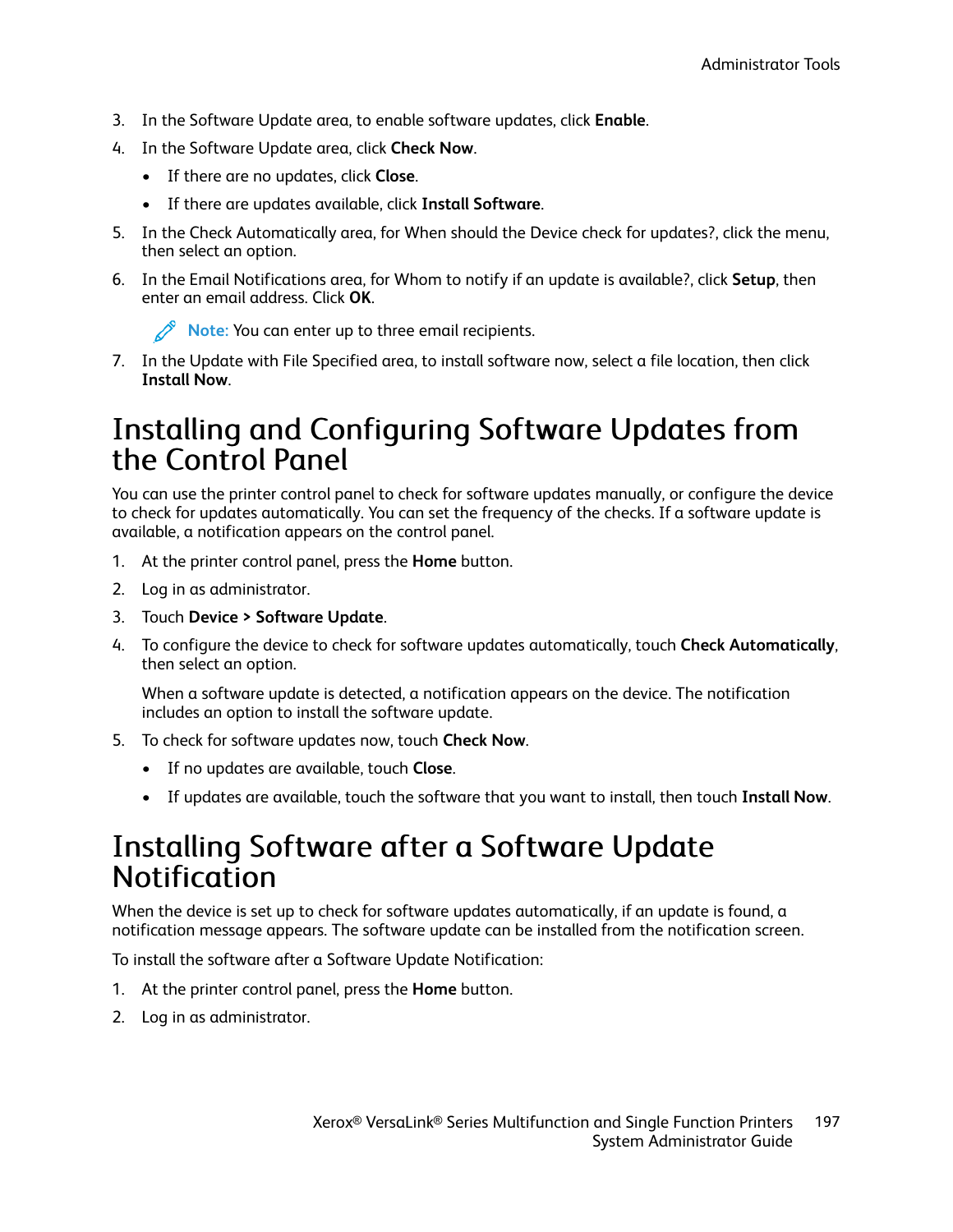- 3. Touch the **Software Update Available** notification banner, then do one of the following:
	- If the Install Now option is displayed:
		- 1. Touch **Install Now**.
		- 2. To confirm the installation, touch **Continue**.
		- 3. To agree to the software license agreement, touch **Agree**.
	- If only the Clear Notification option is displayed:
		- 1. Touch **Clear Notification**.
		- 2. Touch **Device > Software Update**.
		- 3. Touch **Update Now**.
		- 4. Touch **Install Now**.
		- 5. To confirm the installation, touch **Continue**.
		- 6. To agree to the software license agreement, touch **Agree**.
- 4. The installation begins, and a status percentage appears.

Do not power off the device. When the installation is complete, the device restarts, and a confirmation report prints.

## Installing Software Manually

This method explains the steps for installing software that you have downloaded from the Xerox website.

1. At the device control panel, print the Configuration Report.

**Note:** For details on how to print the Configuration Report, refer to [Printing](#page-17-0) the [Configuration](#page-17-0) Report at the Control Panel.

- 2. At your computer, download the software to install.
	- a. Open a Web browser, then in the address field, type **www.xerox.com/support**.
	- b. In the search field, type the model name of the printer, then click **Drivers & Downloads**.
	- c. Click the software that you want to install, then follow the instructions to download the software to your computer.
- 3. To access the Embedded Web Server for the printer, open a Web browser, then type the IP address for your device.
- 4. Log in as administrator, then click **System > Software Update**.
- 5. In the Update with File Specified area, click **Select**.
- 6. Navigate to the location where you downloaded the file, then select the file.
- 7. Click **Install Now**.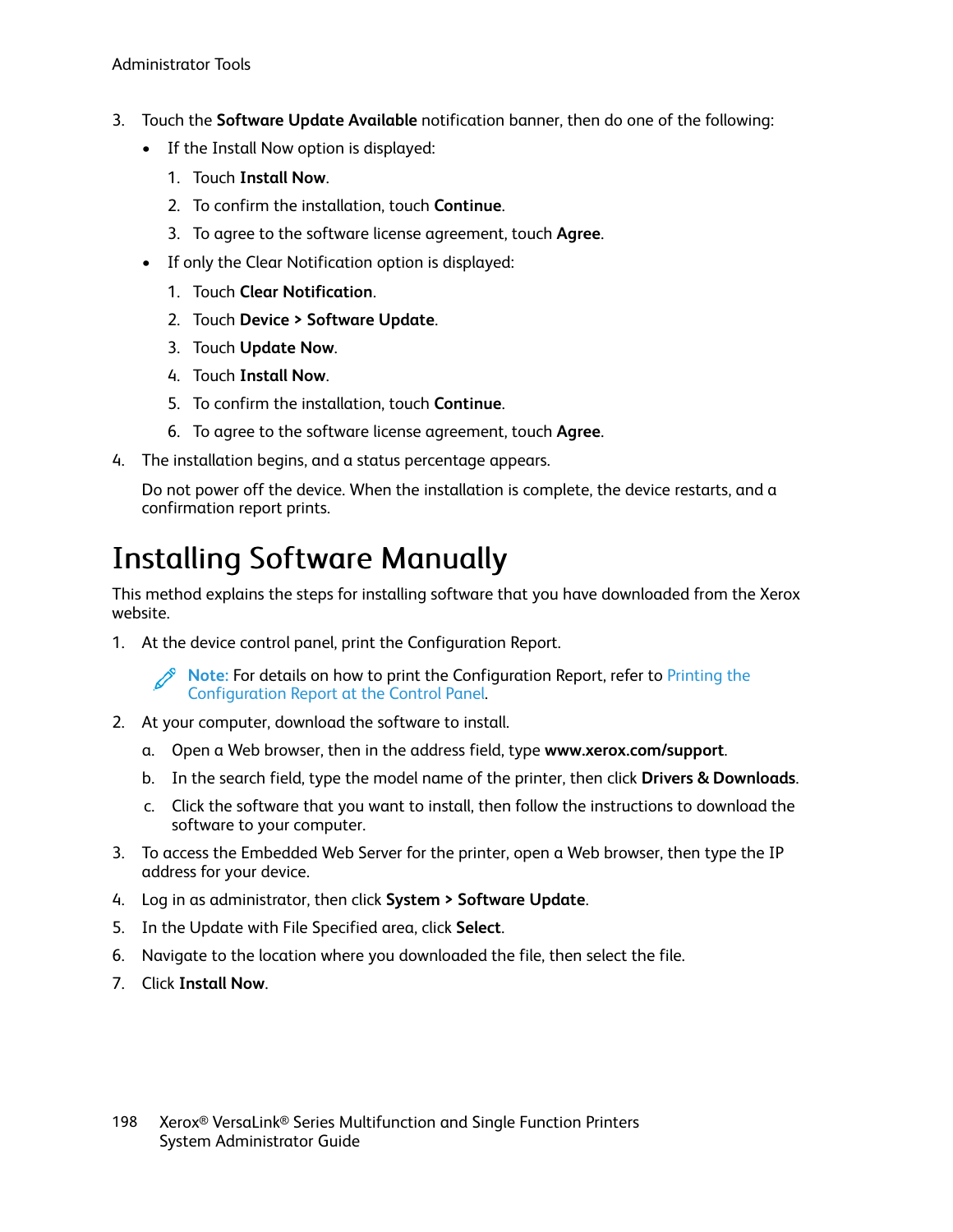#### Resetting the Printer Settings

- **Caution:** When you reset the printer to factory defaults, this erases all settings and returns the printer to the original factory state. All jobs, presets, apps, and device settings are reset. When the reset completes, the printer restarts, then the Install Wizard starts to guide you through the setup process.
- 1. At the printer control panel, log in as administrator, then press the **Home** button.
- 2. Touch **Device > Resets**.
- 3. To reset the settings for 802.1X and IPsec, touch **Reset 802.1X and IPsec**.
- 4. At the confirmation message, touch **Reset**.
- 5. To delete all the downloaded fonts, forms, and macros from the printer memory storage, touch **Reset Fonts, Forms, and Macros**.
- 6. At the confirmation message, touch **Reset**.
- 7. To reset the printer to factory defaults, touch **Reset to Factory Defaults**.
- 8. At the confirmation message, touch **Reset**.

## Restarting the Printer at the Control Panel

Using the Software Resets feature to restart the printer is faster and wastes fewer consumables than powering the printer on and off. Restarting the printer can take up to five minutes during which time the Embedded Web Server is not available.

- 1. Ensure that the printer is in the ready state.
- 2. Press and release the Power button.
- 3. Touch **Restart**.
- 4. On the confirmation screen, touch **Restart**.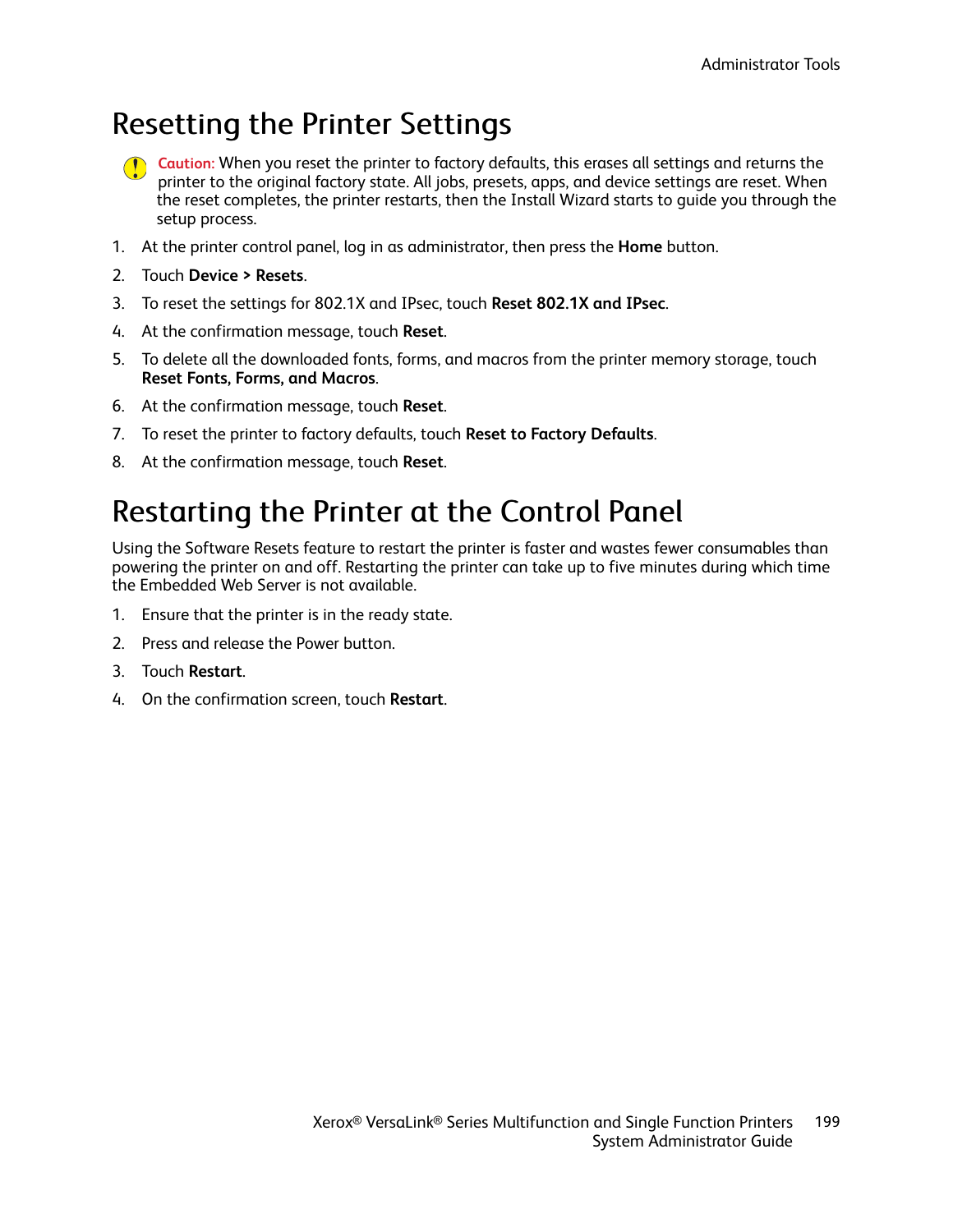# <span id="page-199-0"></span>Adjusting Color, Image, and Text Detection **Settings**

#### Configuring the Color Calibration at the Control Panel

Use Color Calibration to adjust colors that appear incorrect, or for composite grays that look neutral.

To perform a Color Calibration:

- 1. At the printer control panel, log in as administrator.
- 2. Press the **Home** button.
- 3. Touch **Device > Support > Color Calibration**.
- 4. To select a screen to use for your calibration, touch **Screen Type**, then select an option.
	- To optimize color tones for copy jobs, touch **Copy Job**.
	- To optimize color tones for Standard print-quality print jobs, touch **Print Job 1**.
	- To optimize color tones for Enhanced print-quality print jobs, touch **Print Job 2**.
- 5. To select a target job type for your calibration, touch **Target**, then select the type of output that you want calibrated.
	- To optimize color for copy jobs, print jobs, or both, select the appropriate option.
	- To reset the printer to factory defaults, touch **None**.
- 6. To select the source paper tray, touch **Paper Supply**, then touch the desired tray.
- 7. To begin the color calibration, touch **Start**. Follow the onscreen instructions.
- 8. When finished, touch **Close**.
- 9. To exit the menu, touch the Back arrow.
- 10. To return to the Home screen, press the **Home** button.

#### Performing an Automatic Color Registration at the Control Panel

Color registration ensures that all the color sources align correctly on the page.

A color registration adjustment occurs every time a new toner cartridge is installed. You can run this adjustment at other times as needed.

To perform a color registration adjustment automatically:

- 1. At the printer control panel, press the **Home** button.
- 2. Touch **Device > Support > Color Registration - Automatic**.
- 3. Touch **Start**.
- 4. At the prompt for successful completion, touch **Close**.
- 200 Xerox® VersaLink® Series Multifunction and Single Function Printers System Administrator Guide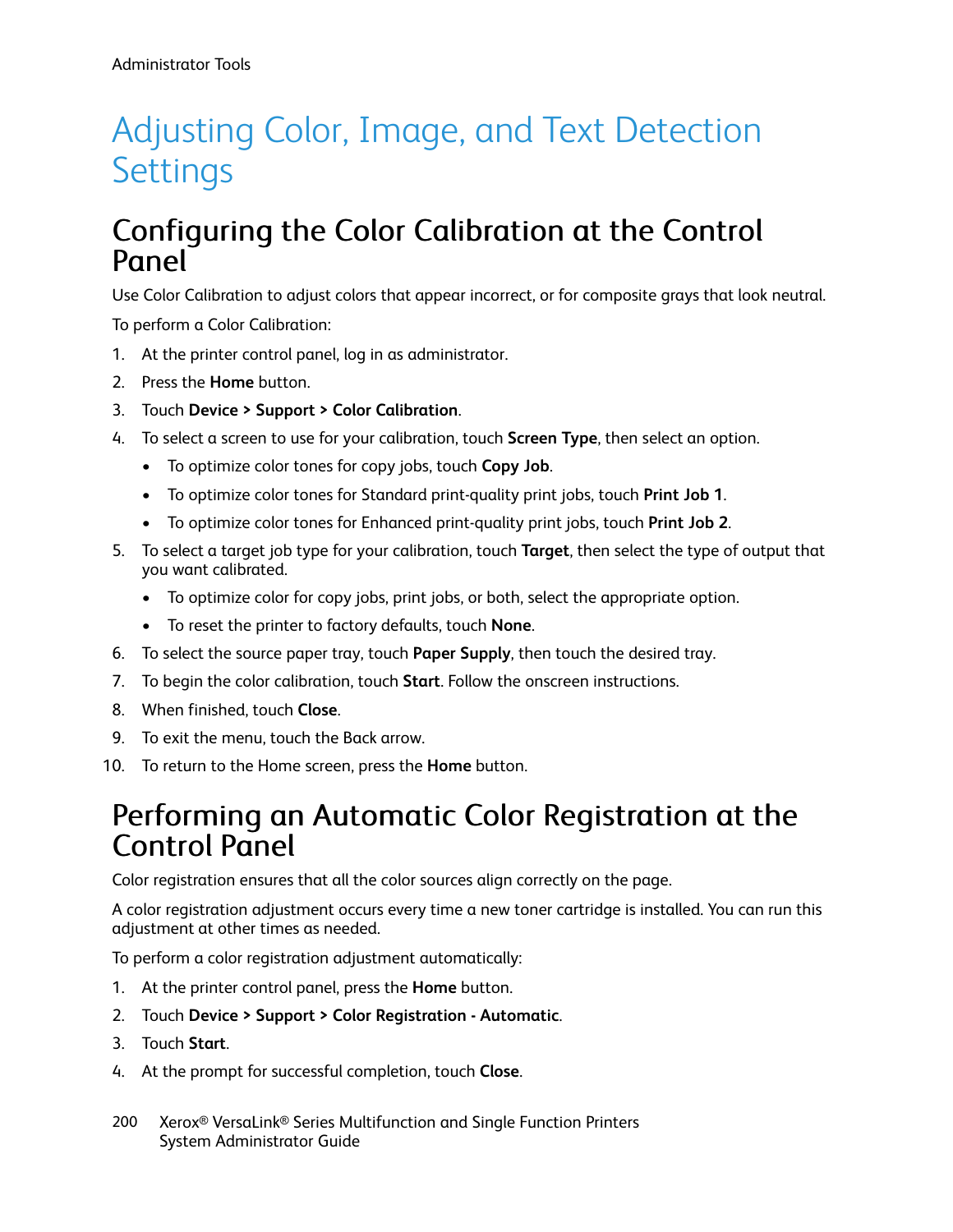- 5. To exit the menu, touch **X**.
- 6. To return to the Home screen, press the **Home** button.

To perform a manual color registration adjustment:

- 1. At the printer control panel, press the **Home** button.
- 2. Touch **Device > Support > Color Registration - Manual**.
- 3. To print a sample page, touch **Print Sample**. Examine the sample page.
- 4. Enter any adjustments into the control panel, then touch **Adjust**.

Print another sample page to verify the adjustments.

- 1. Make additional adjustments until the pages print as needed.
- 2. To exit the menu, touch **X**.
- 3. To return to the Home screen, press the **Home** button.

#### Configuring the Scan Color Consistency at the Control Panel

Use the Scan Color Consistency procedure to adjust scanned colors that appear incorrect, or for composite grays that look neutral. This procedure prints a Calibration Chart that you load into the automatic document feeder. The printer scans that page and uses the scanned values to complete the adjustments.

To perform the Scan Color Consistency procedure:

- 1. At the printer control panel, press the **Home** button.
- 2. Touch **Device > Support > Scan Color Consistency**.
- 3. To select the desired procedure, touch **Calibration Type**, then select a procedure.
	- To perform the Scan Color Consistency procedure, touch **Print Calibration Chart**. Follow the onscreen instructions.
	- To restore the color scan settings to the previous settings, touch **Restore Previous Settings**. Follow the onscreen instructions.
	- To reset the color scan settings to factory-default values, touch **Reset to Factory Defaults**. Follow the onscreen instructions.
- 4. When finished, touch **Close**.
- 5. To exit the menu, touch the Back arrow.
- 6. When finished, to return to the Home screen, press the **Home** button.

## Configuring the Image Position at the Control Panel

You can use Adjust Paper Registration to adjust the placement of the printed image on the page. The adjustment allows you to place the top, bottom, left, and right margins exactly where you want. You can specify the image position on both the front and back sides of the paper, for each installed paper tray.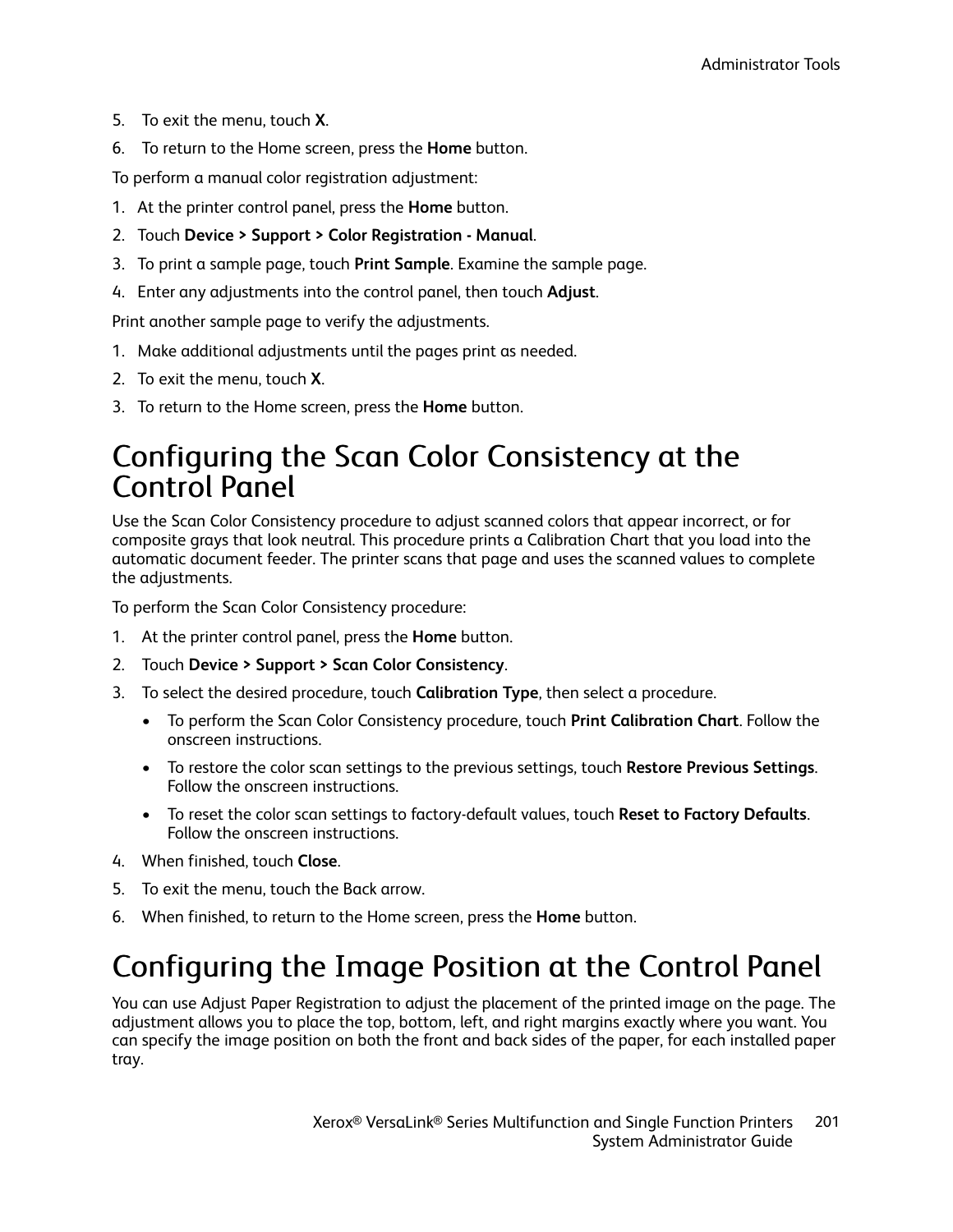#### Verifying the Image Position

- 1. At the printer control panel, press the **Home** button.
- 2. Log in as administrator.
- 3. Touch **Device > Support > Image Position**.
- 4. Select the source paper tray for the registration print.
	- Touch **Paper Supply**.
	- Touch the desired tray.
- 5. If your printer has automatic 2-Sided printing, select the sides that you want to optimize.
	- To select a sample registration page for adjusting Side 1, touch **Adjusted Side**, then touch **Side 1**.
	- To select a sample registration page for adjusting both sides, touch **Adjusted Side**, then touch **Side 2**.
- 6. Specify the consecutive number of sample pages to print.
	- Touch **Print Settings**.
	- To increase or decrease the number of sample pages, for Quantity, touch the **Plus** icon (**+**) or the **Minus** icon (**-**), then touch **OK**.
- 7. To print the sample pages, touch **Print Sample**.
- 8. When printing is completed, touch **Close**.
- 9. On the sample pages, for Side 1, use a ruler to measure the distance of the printed image from the top, bottom, left, and right edges.

**Note:** For identification, a single dot is printed on Side 1, and two dots are printed on Side 2.



- 10. For Side 2, measure the distance of the printed image from the top, bottom, left, and right edges.
- 11. If the image is centered, no adjustment is required. If not centered, adjust the paper registration. For details, refer to Performing an Image Position [Adjustment](#page-201-0).

#### <span id="page-201-0"></span>Performing an Image Position Adjustment

- 1. At the printer control panel, press the **Home** button.
- 2. Log in as administrator.
- 202 Xerox® VersaLink® Series Multifunction and Single Function Printers System Administrator Guide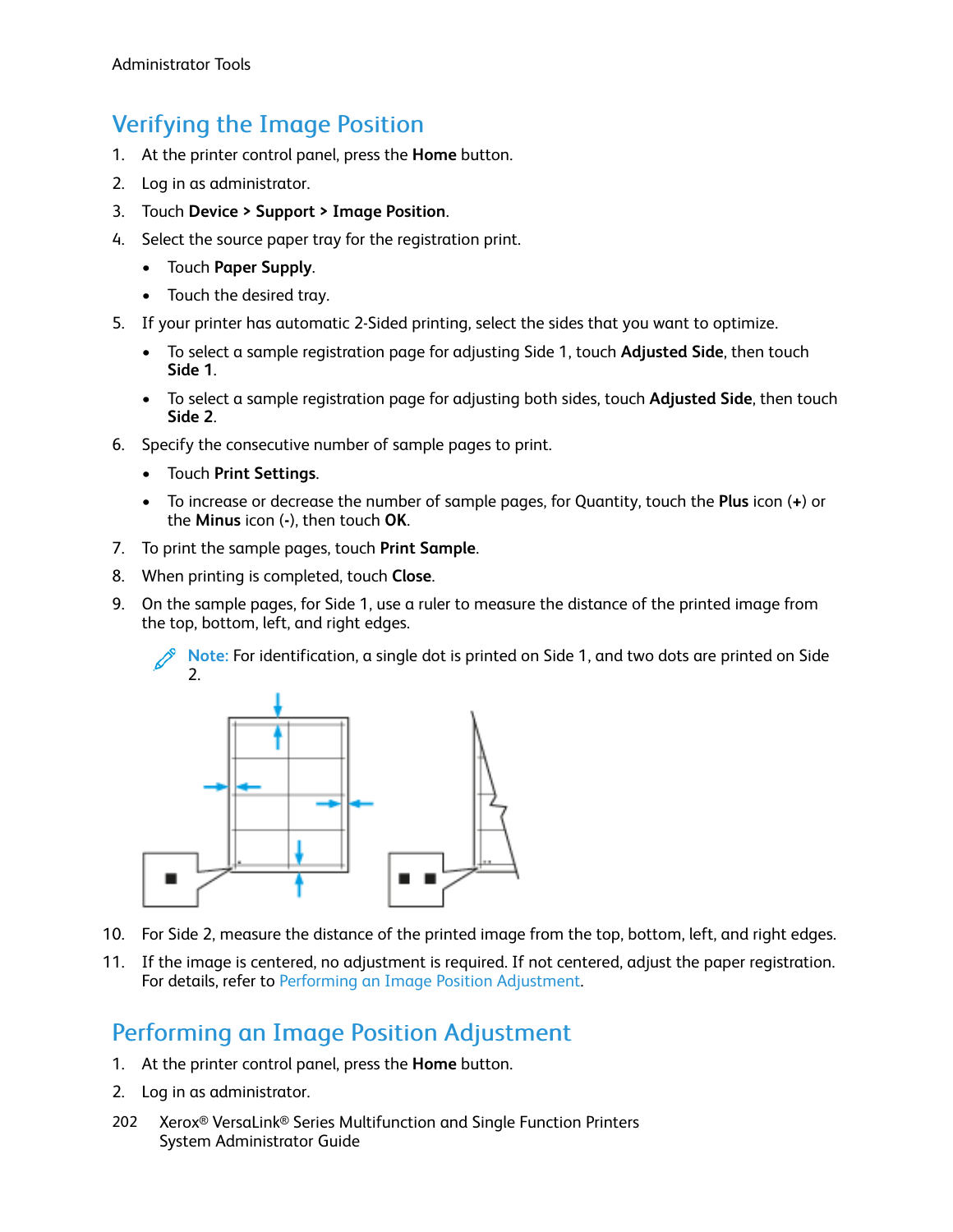- 3. Touch **Device > Support > Image Position**.
- 4. To adjust registration, select the source paper tray.
	- a. Touch **Paper Supply**.
	- b. Touch the required tray.
- 5. Using the chart printed in Verifying Paper Registration, select the side for registration.
	- For adjusting Side 1, touch **Adjusted Side**, then touch **Side 1**.
	- For adjusting Side 2, touch **Adjusted Side**, then touch **Side 2**.
- 6. To adjust the registration, touch **Lead/Side Registration**.
	- To adjust the side-to-side registration, for **Side Registration**, touch the **Plus** icon (**+**) or the **Minus** icon (**–**).
	- To adjust the top-to-bottom registration, for **Lead Registration**, touch the **Plus** icon (**+**) or the **Minus** icon (**–**).

For reference, position the chart so that Side-1 or Side-2 dots are at the bottom of the page.

- For Lead Registration, a positive value shifts the image down the page.
- For Side Registration, a positive value shifts the image to the left.



- 7. To save your settings, touch **OK**.
- 8. As needed, repeat steps 4 through 6 to enter more values.
- 9. Print another sample page, then repeat the process until you complete the registration corrections.
- 10. To return to the Home screen, press the **Home** button.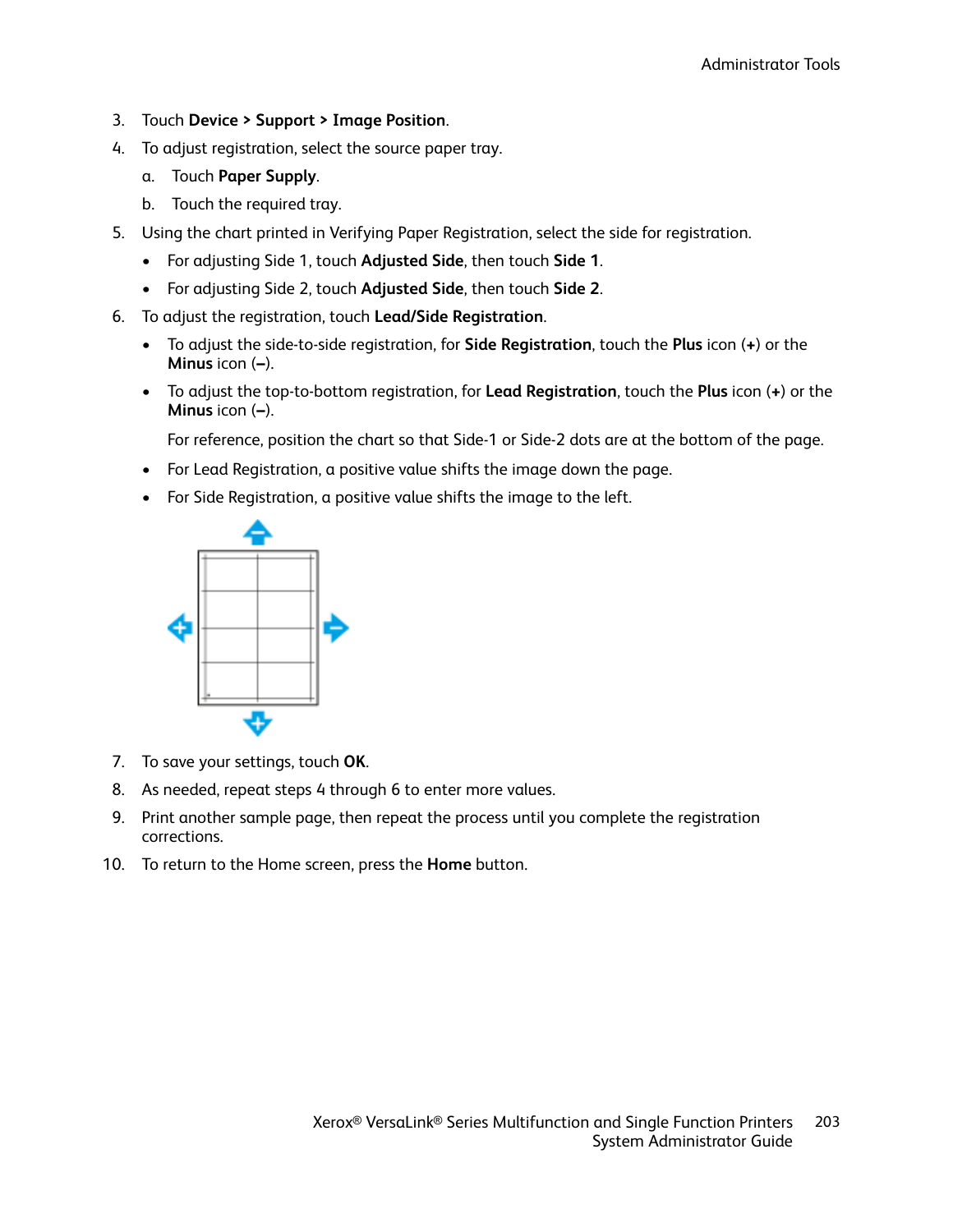[Administrator](#page-180-0) Tools

204 Xerox® VersaLink® Series Multifunction and Single Function Printers System Administrator Guide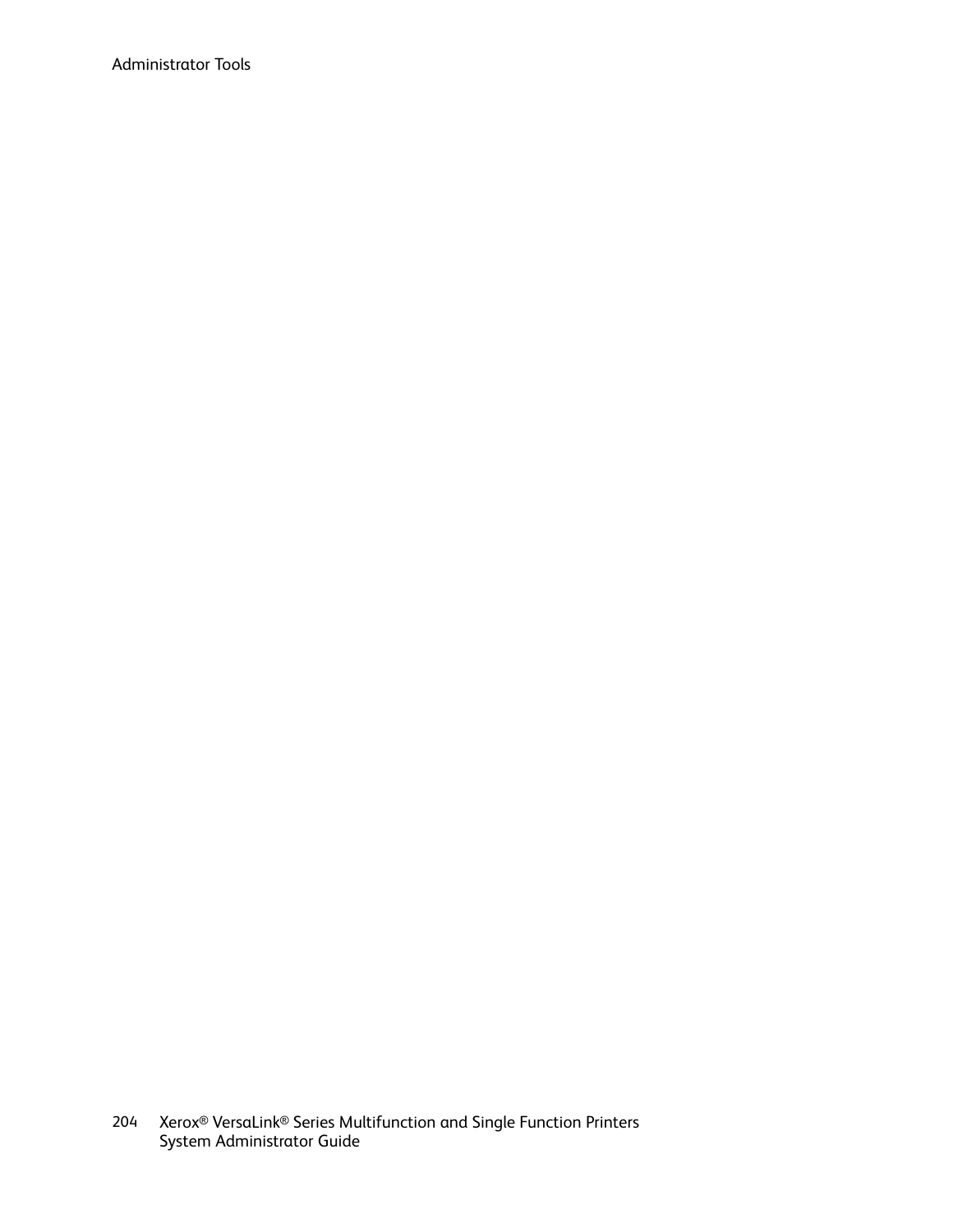# 11

# <span id="page-204-0"></span>Customization and Expansion

This chapter contains: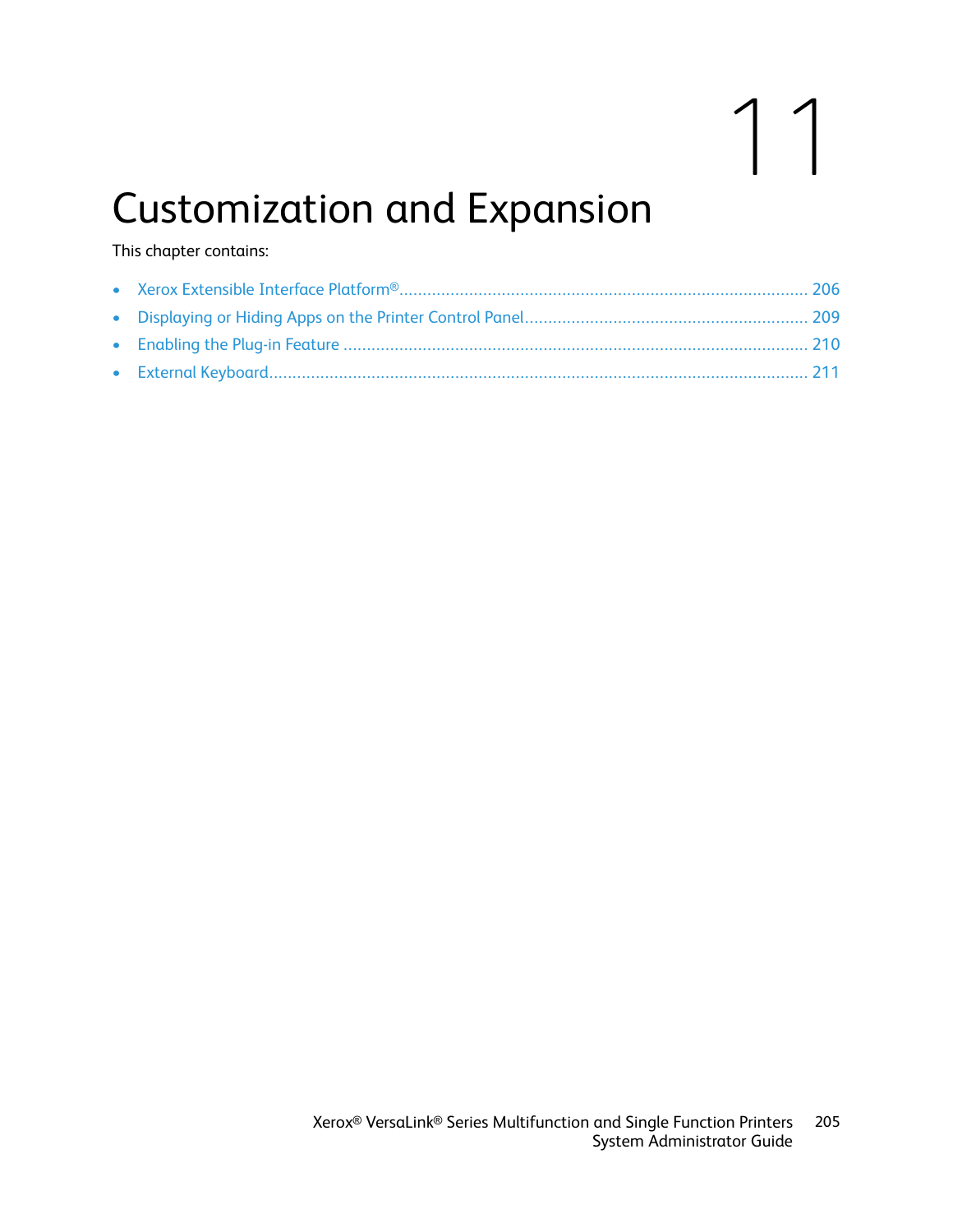## <span id="page-205-0"></span>Xerox Extensible Interface Platform®

The Xerox Extensible Interface Platform® allows independent software vendors and partners to develop personalized and customized document management solutions. These solutions can be integrated and accessed directly from the printer control panel. These solutions can leverage existing printer infrastructure and databases. Examples of applications include ScanFlow Store, Scan to PC Desktop, Equitrac Office, and others. For more information on Xerox Extensible Interface Platform® applications for your printer, contact your Xerox representative or refer to [www.office.xerox.com/eip/](http://www.office.xerox.com/eip/enus.html) [enus.html](http://www.office.xerox.com/eip/enus.html) on the Xerox website.

#### **Note:**

- The printer contains a third-party font package, Liberation fonts. For details and license, refer to <https://fedorahosted.org/liberation-fonts/>. These fonts are licensed under GNU General Public License. This font is used only with the Xerox Extensible Interface Platform® Second-Generation browser. For details, contact your Xerox representative.
- When a ConnectKey App includes a security certificate, the certificate installs onto the printer with the ConnectKey App. You can manage security certificates in the Embedded Web Server. For details, refer to Selecting a [Certificate.](#page-101-0)

## Configuring Extensible Services

- 1. In the Embedded Web Server, log in as administrator.
- 2. Click **Apps**.
- 3. Click **EIP Settings**.
- 4. Ensure that the EIP Browser toggle button is selected.
- 5. To enable installation of ConnectKey Apps on the printer, for Allow ConnectKey App Install, select the toggle button.
- 6. To enable installation of unencrypted ConnectKey Apps on the printer, for Allow Unencrypted ConnectKey App Install, select the toggle button.
- 7. To enable verification of server certificates, for Verify Server Certificates, select the toggle button.
- 8. To set the soft keypad policy, for Soft Keypad Policy, select an option.
	- To show the soft keypad within ConnectKey Apps, select **Show based on individual App setting**.
	- To hide the soft keypad within all ConnectKey Apps, select **Hide within all Apps**.
- 9. If your Xerox EIP application requires a user password, to enable export of passwords, for Export Password to EIP Apps, select the toggle button.
- 10. To enable your Xerox EIP application to start using remote scanning, for Start Job Using Remote Program, select the toggle button.
- 11. To enable EIP Web Services, click **EIP Web Services**. For the services needed, select the toggle buttons, then click **OK**.

## Configuring Proxy Settings

- 1. In the Embedded Web Server, log in as administrator, then click **Apps**.
- 206 Xerox® VersaLink® Series Multifunction and Single Function Printers System Administrator Guide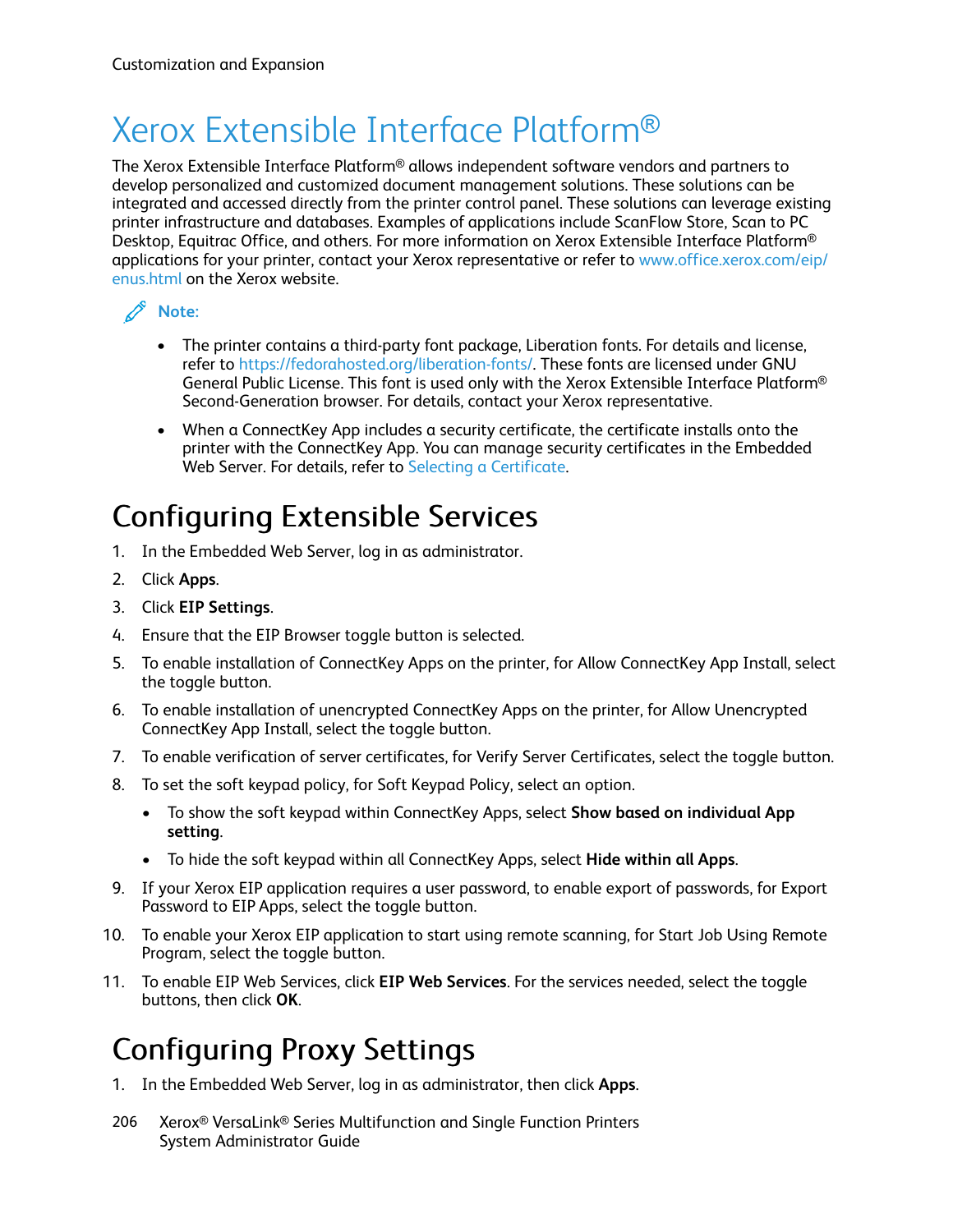- 2. Click **EIP Settings.**
- 3. To enable a proxy server, in the Extensible Interface Platform area, click the **Use Device Proxy Server** toggle button.
- 4. Click the **Proxy Server** link.
- 5. To enable a proxy server, click the **Proxy Server** toggle button.
- 6. If your printer has both Wi-Fi and Ethernet enabled, in the Proxy Server area, click **Proxy Setup**, then select an option.
	- To configure a single proxy server for both Wi-Fi and Ethernet, click **Common Proxy**.
	- To configure separate proxy servers for Wi-Fi and Ethernet, click **Different Proxies**.

**Note:** If your printer does not have both Wi-Fi and Ethernet enabled, the Proxy Setup setting does not appear.

- 7. Click **Setup**, then select the method for configuring the proxy server.
	- To use automatic settings for the proxy server, click **Automatic**.
	- To use a configured default proxy settings script, click **Configuration Script**, then type the URL to acquire the script.
	- To enter settings manually, click **Manual Address**, then enter the configuration details for the proxy server.
- 8. If needed, in the HTTP window, edit other configuration settings.
- 9. Click **OK**.

### Setting Up a File Repository

A template contains scan settings and at least one destination for the scanned image files. You can associate a scan template with your service or use the default template.

To configure File Repositories:

- 1. In the Embedded Web Server, log in as administrator, then click **Apps**.
- 2. Click **EIP Settings**.
- 3. In the Scan Template Settings area, click **File Repositories**.
- 4. In the File Repository area, click an item in the list.

If there are no repositories in the list:

- 1. Click the **Plus** icon (**+**), then select a protocol.
- 2. Enter the configuration information.
- 3. Click **OK**.

### Configuring Template Pool Repository Settings

If you use a scanning management application, such as SMARTsend or ScanFlowStore, provide information about the server that hosts the templates on this page.

1. In the Embedded Web Server, click **Apps**.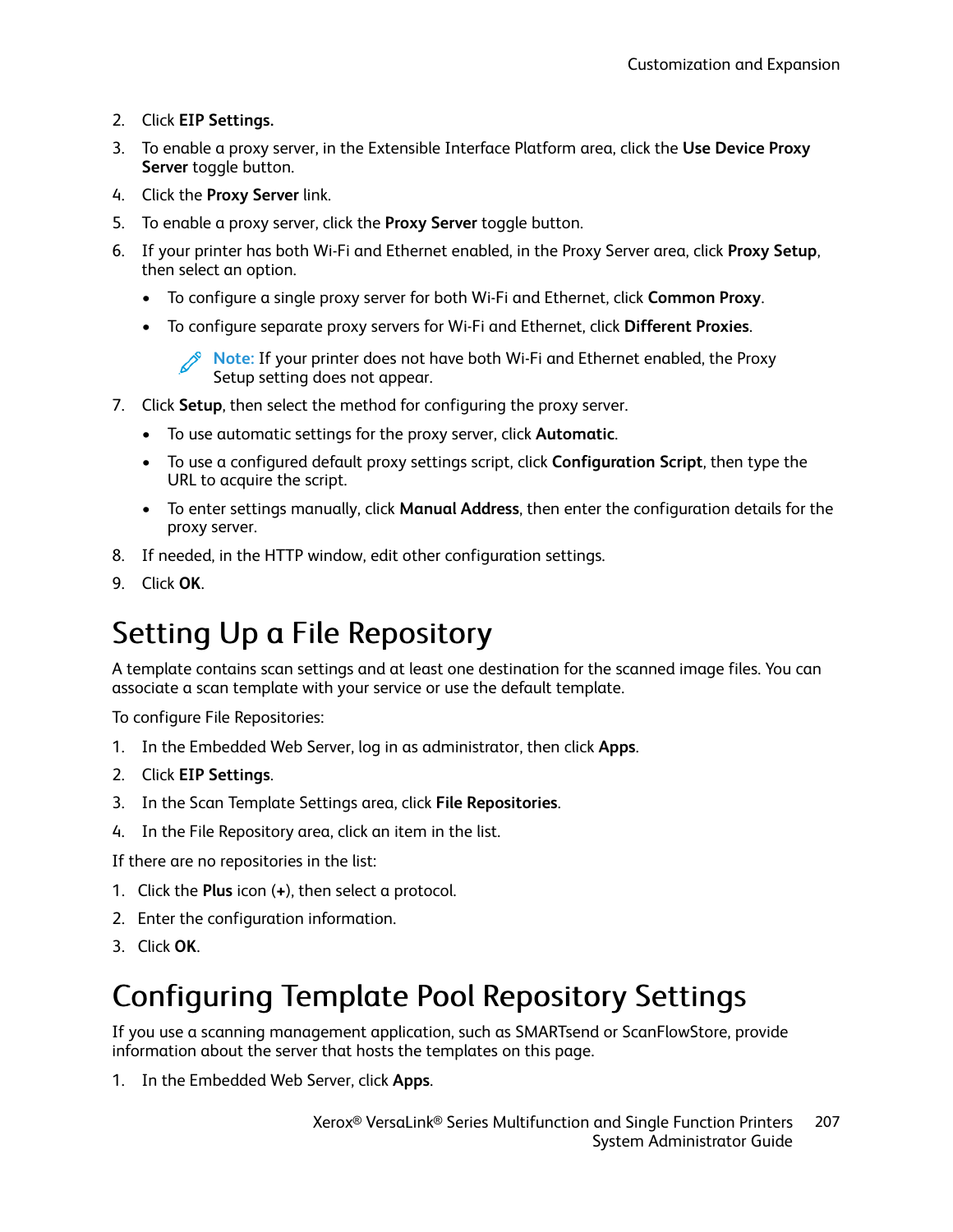- 2. Click **EIP Settings**.
- 3. In the Scan Template Settings area, select **Other Settings**.
- 4. In the Template Pool area, click **Edit**.
- 5. Click **Server Type**, then select the protocol for the server where the Template Pool is located.
- 6. Enter the configuration information, then click **OK**.
- 7. To enable automatic refresh of templates, enable the **Automatic Refresh** toggle button.
- 8. For Daily Refresh Time, type the time that templates update.
- 9. To update the template list immediately, click **Refresh Template List Now**.
- 10. Click **Print Confirmation Sheet**, then select the conditions for when you want a confirmation sheet to print.
- 11. To include user names in the job log, enable the **User Name in the Job Log** toggle button.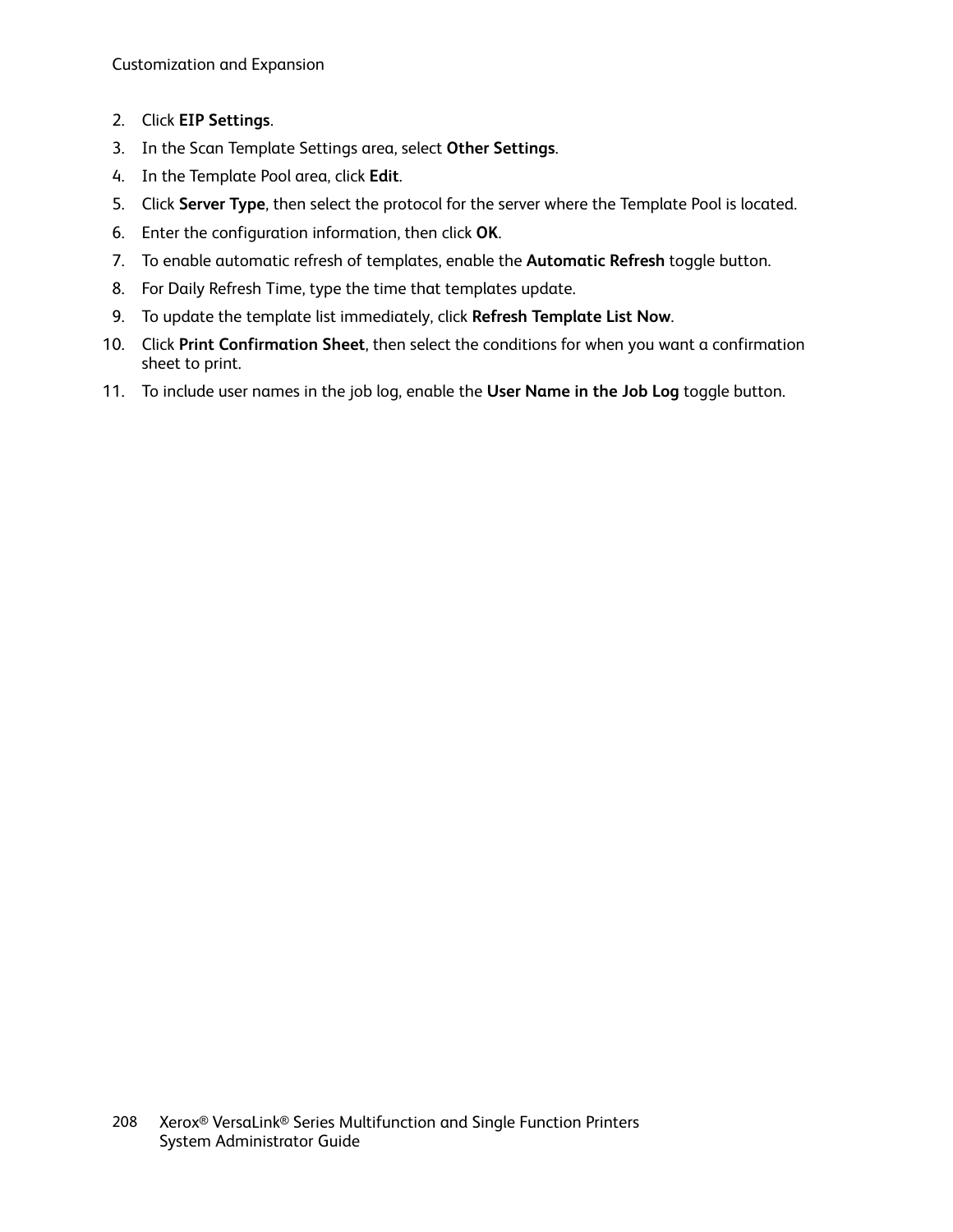## <span id="page-208-0"></span>Displaying or Hiding Apps on the Printer Control Panel

To show or hide apps on the printer control panel:

- 1. In the Embedded Web Server, click **Apps**.
- 2. In the Installed Apps area, click the required app.
- 3. Click **Show/Hide**.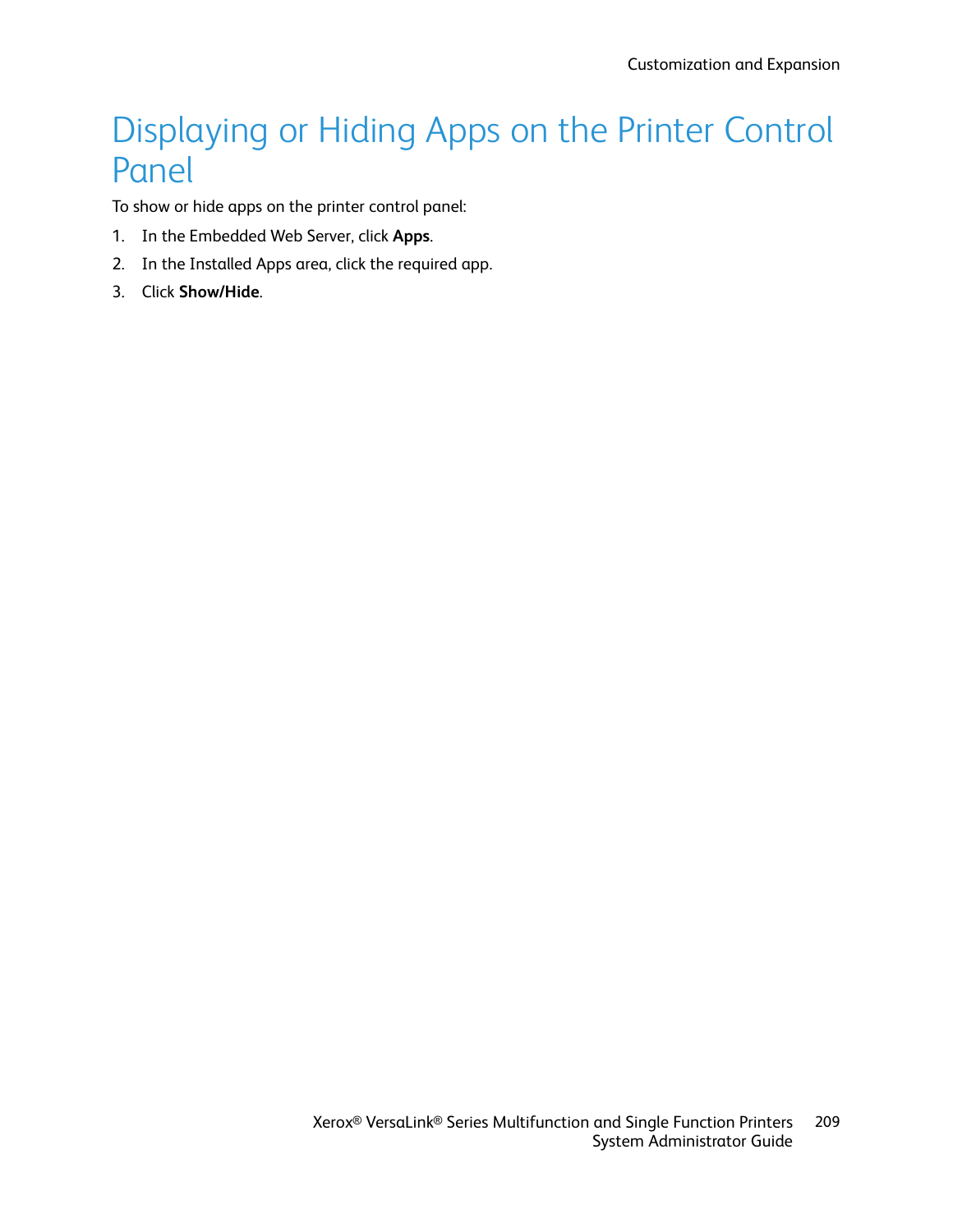## <span id="page-209-0"></span>Enabling the Plug-in Feature

To install and configure USB Card Readers on your device, activate the Plug-in Feature.

- 1. In the Embedded Web Server, log in as administrator, then click **System**.
- 2. Click **Plug-in Settings**.
- 3. To enable the Plug-in Feature, click the **Plug-in Feature** toggle button.
- 4. Click **Close**.
- 5. To activate your changes, at the prompt, click **Restart Now**.

For more information about configuring a Common Access Card system on your Xerox device, refer to the *Xerox*® *VersaLink*® *Common Access Card System Configuration Guide*. Go to [www.support.xerox.](http://www.support.xerox.com) [com,](http://www.support.xerox.com) enter your printer name, then click **Documentation**. Select and download the documentation required.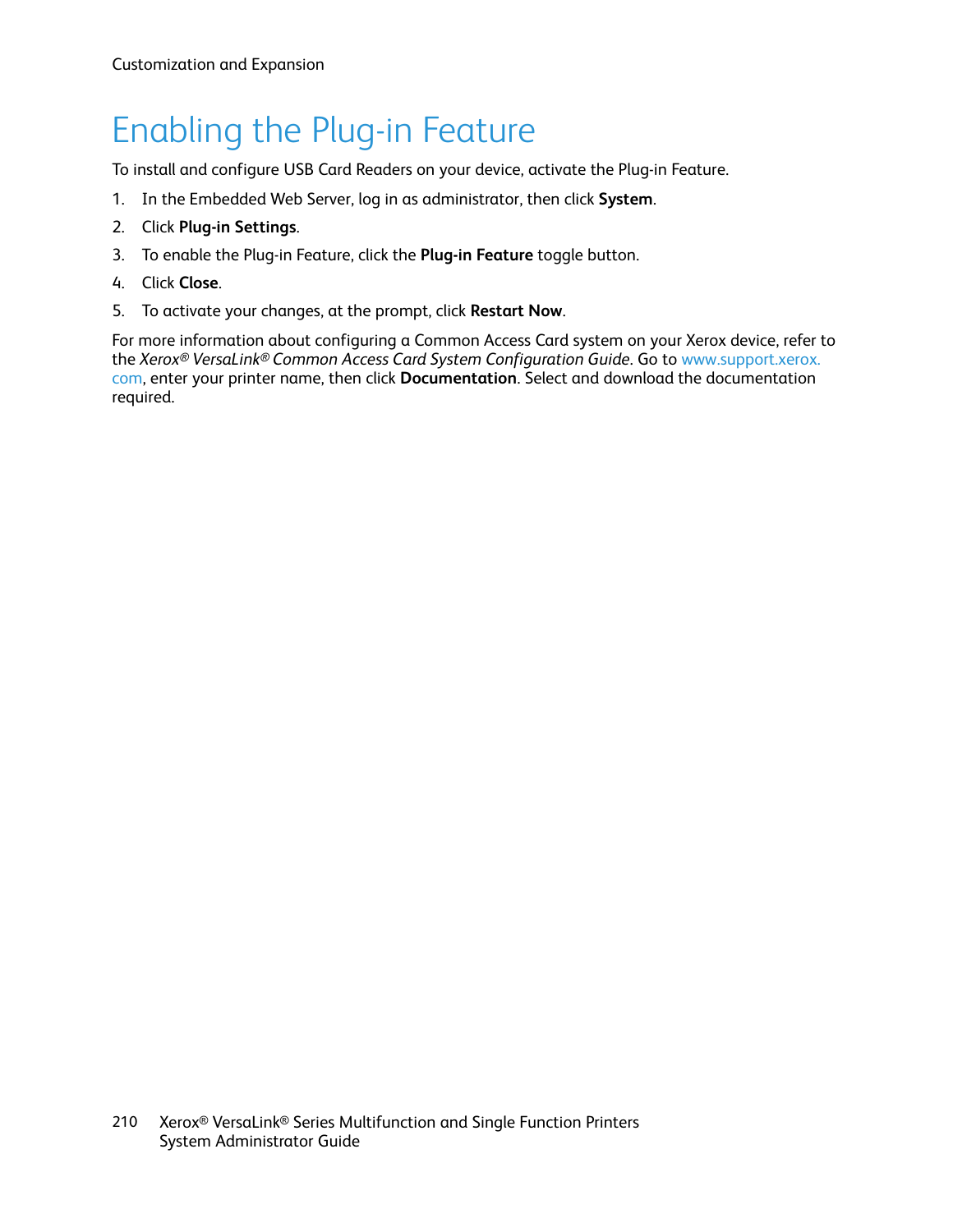# <span id="page-210-0"></span>External Keyboard

You can connect the external keyboard directly to your device using the USB ports. Wi-Fi Direct and Bluetooth keyboards are not supported.

You can set up the external keyboard at the control panel touch screen:

- 1. At the control panel, touch **Device > Language > Keyboard Layout**.
- 2. Set up the Keyboard Layout as needed. Changes to the keyboard layout take effect after a restart.



**Note:** The external keyboard does not support the **Esc** key, the **Tab** key, or shortcuts using the **Ctrl** key.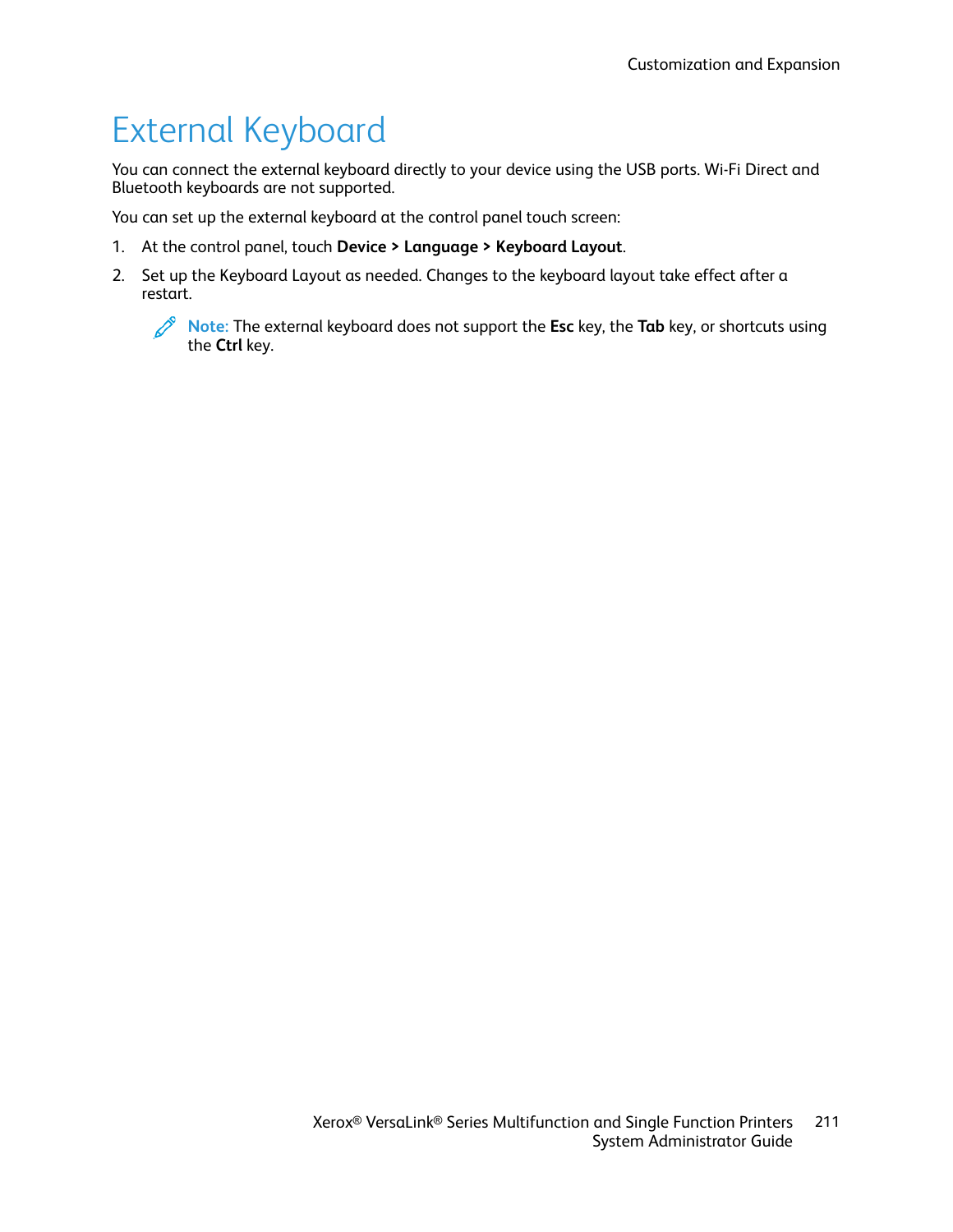[Customization](#page-204-0) and Expansion

212 Xerox® VersaLink® Series Multifunction and Single Function Printers System Administrator Guide